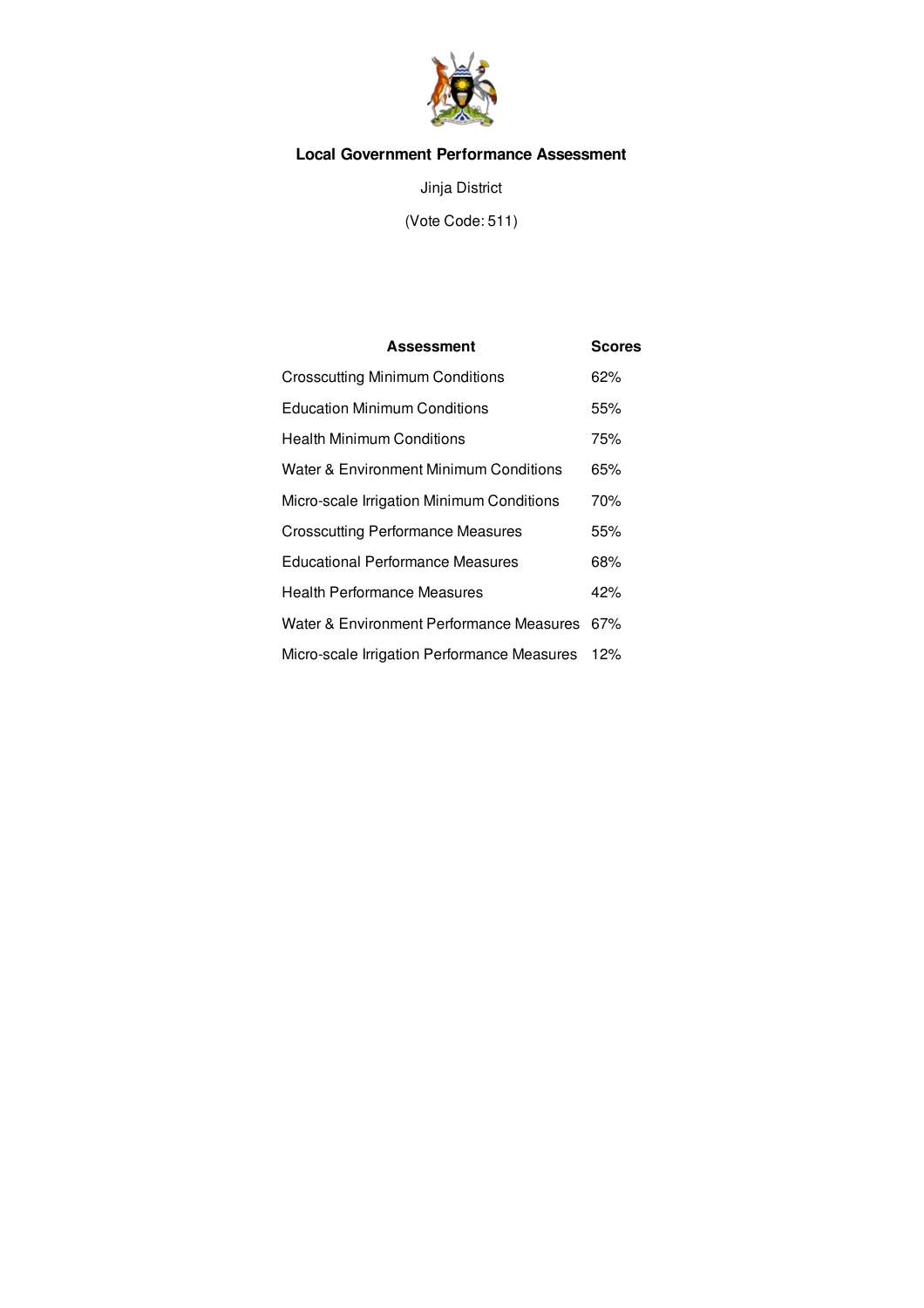| No. | Summary of<br>requirements                                                                                | Definition of<br>compliance                                                                                                                                                              | <b>Compliance justification</b>                                                                                                                                                                                                                                                                                                                                                                                                                                                                                                                                                                                                                                                                    | <b>Score</b> |
|-----|-----------------------------------------------------------------------------------------------------------|------------------------------------------------------------------------------------------------------------------------------------------------------------------------------------------|----------------------------------------------------------------------------------------------------------------------------------------------------------------------------------------------------------------------------------------------------------------------------------------------------------------------------------------------------------------------------------------------------------------------------------------------------------------------------------------------------------------------------------------------------------------------------------------------------------------------------------------------------------------------------------------------------|--------------|
|     | <b>Local Government Service Delivery Results</b>                                                          |                                                                                                                                                                                          |                                                                                                                                                                                                                                                                                                                                                                                                                                                                                                                                                                                                                                                                                                    |              |
| 1   | Service Delivery<br>Outcomes of DDEG<br>investments<br>Maximum 4 points on<br>this performance<br>measure | • Evidence that<br>infrastructure projects<br>implemented using<br>DDEG funding are<br>functional and utilized as<br>per the purpose of the<br>project(s):<br>• If so: Score 4 or else 0 | From a sampled list of projects funded by DDEG funds the<br>following projects were completed and in use by the<br>intended beneficiaries<br>• Wakitaka HC III Maternity Ward construction was<br>completed and was in Mafubira S/C, (Ref; page 68 of the<br>AWP and page 149 of the ABPR). The Maternity ward was<br>renovated as observed from extension of the laboratory.<br>• Renovation of DHOs Office was completed, (Ref; page<br>68 of the AWP and page 153 of the ABPR). The<br>renovation which included ceiling works, painting walls,<br>vanish on doors, tables and chairs, fixed bookshelveswere<br>well fixed. The building was functional and in use by the<br>Health Department. | 4            |

|                                 |                                               | Not applicable. | 0 |
|---------------------------------|-----------------------------------------------|-----------------|---|
| Service Delivery<br>Performance | a. If the average score in<br>the overall LLG |                 |   |
|                                 | performance assessment                        |                 |   |
| Maximum 6 points on             | increased from previous                       |                 |   |
| this performance<br>measure     | assessment:                                   |                 |   |
|                                 | o by more than 10%:                           |                 |   |
|                                 | Score 3                                       |                 |   |
|                                 | o 5-10% increase: Score                       |                 |   |
|                                 | 2                                             |                 |   |
|                                 |                                               |                 |   |

o Below 5 % Score 0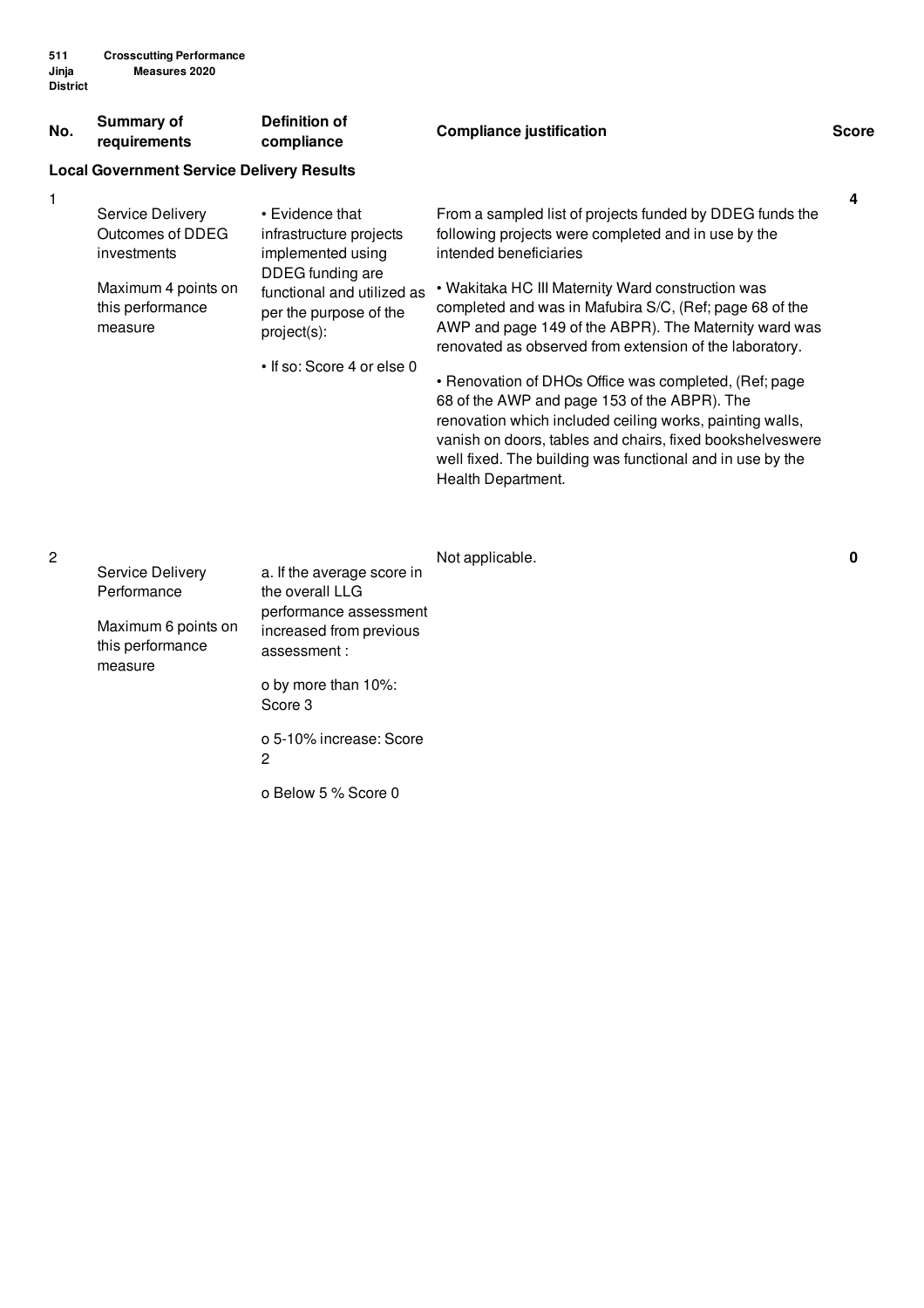Service Delivery Performance

Maximum 6 points on this performance measure

b. Evidence that the DDEG funded investment projects implemented in the previous FY were completed as per performance contract (with AWP) by end of the FY.

• If 100% the projects were completed : Score 3

• If 80-99%: Score 2

• If below 80%: 0

There was evidence that the District had budgeted and spent on all eligible DDEG projects for the FY 2019/20 on eligible projects; Ref Q4 LG performance reports.

The LG DDEG budget performance was as follows;

• Purchase of 15 chairs for the District Council, the budget allocated was Ugx. 8,000,000 (Ref; page 17 of the Approved budget estimates which was spent 100%, Ref. page 153 Q4 APR).

• Capacity building, the budget allocated was Ugx. 17,884,000 (Ref; page 17 of the Approved budget estimates which was spent 100%, Ref. page 138 Q4 APR).

• Installation of water harvesting tank, the budget allocated was Ugx. 30,000,000 (Ref; page 22 of the Approved budget estimates which was spent 100%, Ref. page 146 Q4 APR)

• Monitoring, Supervision and Appraisal - General Works the budget allocated was Ugx. 4,000,000 (Ref; page 13 of the Approved budget estimates which was spent 100%, Ref. page 153 of APR).

• Construction of Wakitaka HC III Maternity Ward, the budget allocated was Ugx. 42,592,000 (Ref; page 28 of the Approved budget estimates which was spent 100%, Ref. page 149 of APR).

• Emptying of brick lined pit latrines of LumuliBubugo, the budget allocated was Ugx. 19,500,000 (Ref; page 36 of the Approved budget estimates which was spent 100%, Ref. page 125 of APR).

• Installation of biogas system at Wansimba P/S in Butagaya, the budget allocated was Ugx. 10,500,000 (Ref; page 36 of the Approved budget estimates which was spent 100%, Ref. page 144 of APR).

• Physical Planning of Namagera Town in Butagaya S/C, the budget allocated was Ugx. 20,000,000 (Ref; page 53 of the Approved budget estimates which was spent 100%, Ref. page 99 of APR).

• Renovation of DHOs Office, the budget allocated was Ugx. 4,000,000 (Ref; page 60 of the Approved budget estimates which was spent 100%, Ref. page 153 of APR).

• Purchase of a computer, the budget allocated was Ugx. 4,000,000 (Ref; page 57 of the Approved budget estimates which was spent 100%, Ref. page 152 of APR).

The LG had spent 100% of the budgeted DDEG funds according to Q4 performance reports hence was compliant.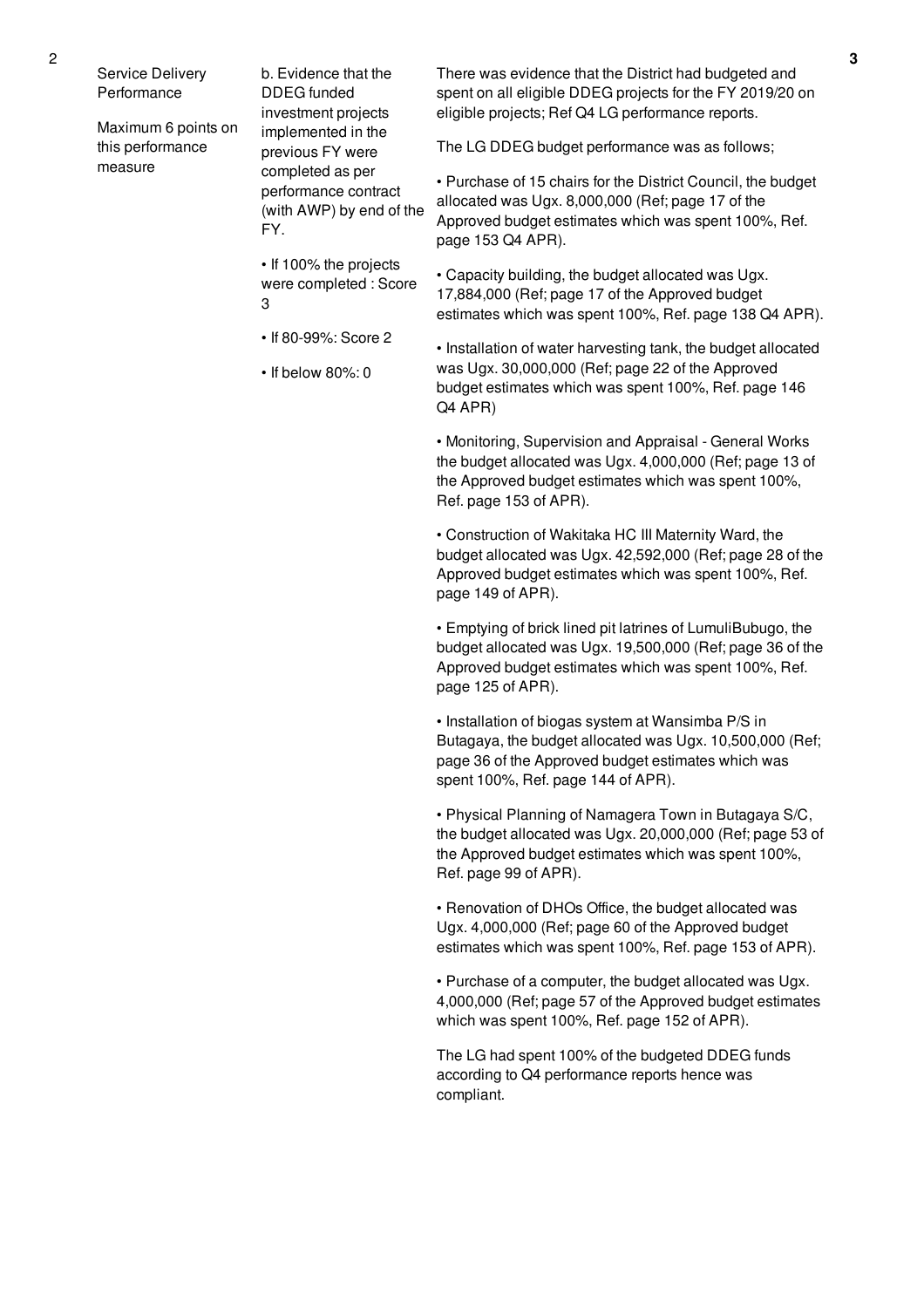| Investment<br>Performance<br>Maximum 4 points on<br>this performance<br>measure | spent all the DDEG for<br>the previous FY on<br>eligible projects/activities<br>as per the DDEG grant,<br>budget, and<br>implementation<br>guidelines:<br>Score 2 or else score 0.                                      | a. If the LG budgeted and There was evidence that infrastructure constructed using<br>the DDEG was in place as per Quarter 4 Performance<br>Report, for instance<br>. Wakitaka HC III Maternity Ward construction worth Ugx.<br>42,592,000 (Ref; page 28 of the Approved budget<br>estimates which was spent 100%, Ref. page 149 APR)<br>was in place.<br>• Renovation of DHOs Office was completed, worth Ugx.<br>4,000,000(Ref; page 60 of the budget and page 153 of the<br>APR). The building was functional and in use by the<br>Health Department.                                                                                                                                                                                                                                                                                                                                                                                                                                                                                                                                                                                                                                                      |
|---------------------------------------------------------------------------------|-------------------------------------------------------------------------------------------------------------------------------------------------------------------------------------------------------------------------|---------------------------------------------------------------------------------------------------------------------------------------------------------------------------------------------------------------------------------------------------------------------------------------------------------------------------------------------------------------------------------------------------------------------------------------------------------------------------------------------------------------------------------------------------------------------------------------------------------------------------------------------------------------------------------------------------------------------------------------------------------------------------------------------------------------------------------------------------------------------------------------------------------------------------------------------------------------------------------------------------------------------------------------------------------------------------------------------------------------------------------------------------------------------------------------------------------------|
| Investment<br>Performance<br>Maximum 4 points on<br>this performance<br>measure | b. If the variations in the<br>contract price for sample<br>of DDEG funded<br>infrastructure<br>investments for the<br>previous FY are within<br>$+/-20\%$ of the LG<br>Engineers estimates,<br>score 2 or else score 0 | According the sampled contracts, the following was<br>established:<br>a) Renovation of Wakitaka HCIII (Mafumbira sub county)<br>Procurement Ref No: Jinj511/wrks/2019-2020/00258; with<br>the Engineer's estimates UGX. 35,878,387 against the<br>Contractor's price of UGX. 35,786,642, with a variation of<br>UGX.91, 745 equivalent to 0.2%. Therefore, the variations<br>in the contracts was way below +/-20%.<br>b) Partial Renovation of DHO office block<br>Procurement Ref No: Jinj511/wrks/2019-2020/00257; with<br>the Engineer's estimates UGX. 40,118,711 against the<br>Contractor's price of UGX. 39,667,151, with a variation of<br>UGX. 451,560 equivalent to 1.1%. Therefore, the<br>variations in the contracts was way below +/-20%.<br>c) Renovation of Bugembe HCIV OPD (Bugembe Town<br>Council)<br>Procurement Ref No: Jinj511/wrks/2019-2020/00260; with<br>the Engineer's estimates UGX.33,780,860 against the<br>Contractor's price of UGX. 31,604,064, with a variation of<br>UGX. 2,176,796 equivalent to 6.4%. Therefore, the<br>variations in the contracts was way below +/-20%.<br>Based on the aforementioned, all contracts variations were<br>within the allowable +-20%. |

# **Performance Reporting and Performance Improvement**

| ł<br>۰<br>۰ |  |
|-------------|--|
|             |  |

| Accuracy of reported                               | a. Evidence that                                                              |  |
|----------------------------------------------------|-------------------------------------------------------------------------------|--|
| information                                        | information on the                                                            |  |
| Maximum 4 points on<br>this Performance<br>Measure | positions filled in LLGs<br>as per minimum staffing<br>standards is accurate, |  |
|                                                    | score 2 or else score 0                                                       |  |

There was no evidence to verify that information on the positions filled in the LLGs as per minimum staffing standards was accurate. This was because the LG did not provide the LLGs staff deployment lists to verify against on visiting the LLGs

3

**0**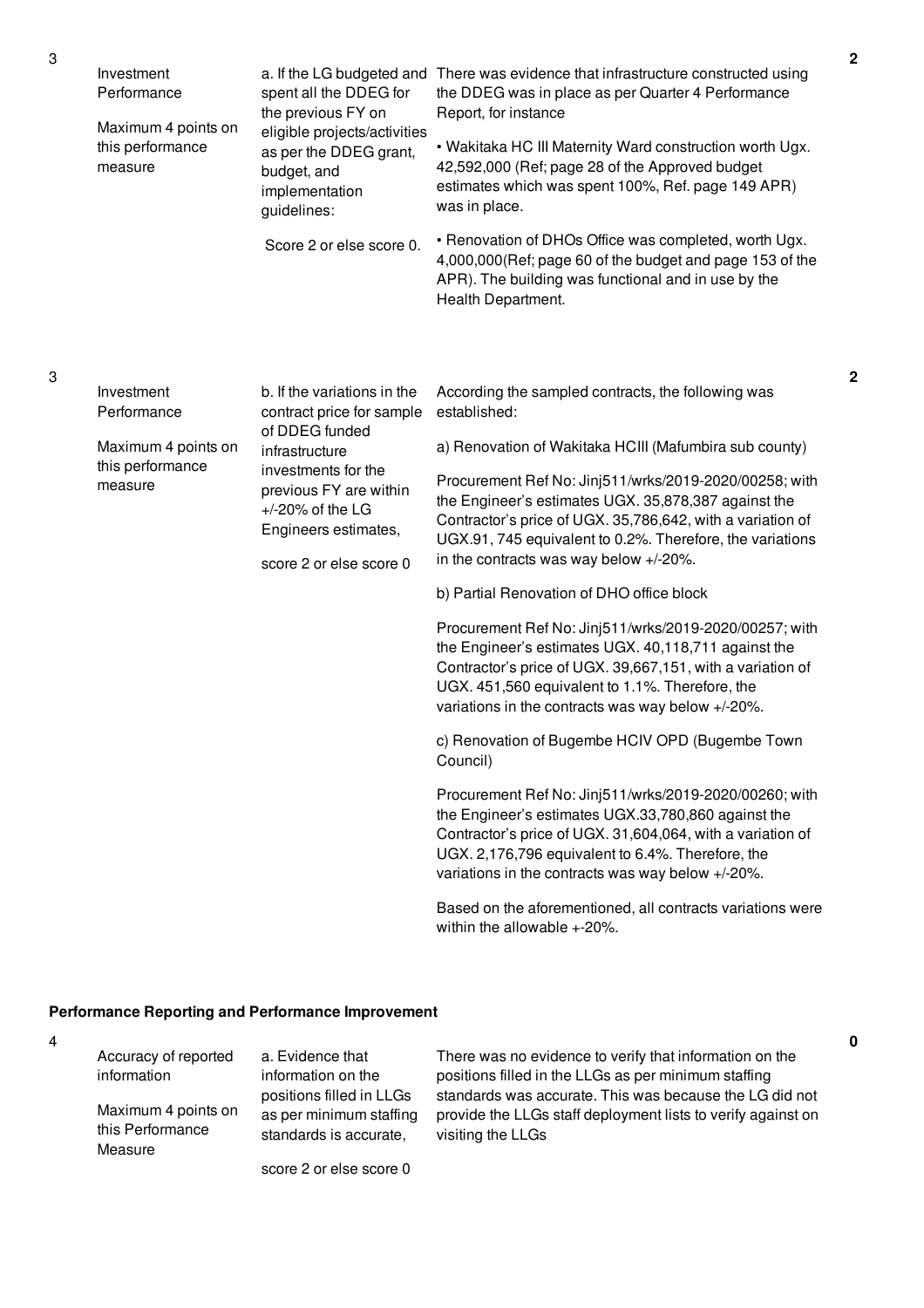| Accuracy of reported<br>information<br>Maximum 4 points on<br>this Performance                    | b. Evidence that<br>infrastructure constructed<br>using the DDEG is in<br>place as per reports<br>produced by the LG:                                                                                                                                                                                               | There was evidence that infrastructure constructed using<br>the DDEG was in place as per Quarter 4 Performance<br>Report, for instance,<br>. Wakitaka HC III Maternity Ward construction worth Ugx.                                                                                            | 2 |
|---------------------------------------------------------------------------------------------------|---------------------------------------------------------------------------------------------------------------------------------------------------------------------------------------------------------------------------------------------------------------------------------------------------------------------|------------------------------------------------------------------------------------------------------------------------------------------------------------------------------------------------------------------------------------------------------------------------------------------------|---|
| Measure                                                                                           | • If 100 % in place: Score<br>2, else score 0.<br>Note: if there are no<br>reports produced to<br>review: Score 0                                                                                                                                                                                                   | 42,592,000 (Ref; page 28 of the Approved budget<br>estimates and page 149 APR) was in place.<br>• Renovation of DHOs Office was completed, worth Ugx.<br>4,000,000(Ref; page 60 of the budget and page 153 of the<br>APR). The building was functional and in use by the<br>Health Department. |   |
| Reporting and<br>Performance<br>Improvement<br>Maximum 8 points on<br>this Performance<br>Measure | a. Evidence that the LG<br>conducted a credible<br>assessment of LLGs as<br>verified during the<br><b>National Local</b><br>Government<br>Performance<br>Assessment Exercise;<br>If there is no difference<br>in the assessment<br>results of the LG and<br>national assessment in<br>all LLGs<br>score 4 or else 0 | Not applicable.                                                                                                                                                                                                                                                                                | 0 |
| Reporting and<br>Performance<br>Improvement<br>Maximum 8 points on<br>this Performance<br>Measure | b. The District/<br>Municipality has<br>developed performance<br>improvement plans for at<br>least 30% of the lowest<br>performing LLGs for the<br>current FY, based on the<br>previous assessment<br>results.<br>Score: 2 or else score 0                                                                          | Not applicable.                                                                                                                                                                                                                                                                                | 0 |
| Reporting and<br>Performance<br>Improvement<br>Maximum 8 points on<br>this Performance<br>Measure | c. The District/<br>Municipality has<br>implemented the PIP for<br>the 30 % lowest<br>performing LLGs in the<br>previous FY:<br>Score 2 or else score 0                                                                                                                                                             | Not applicable.                                                                                                                                                                                                                                                                                | 0 |

5

5

# **Human Resource Management and Development**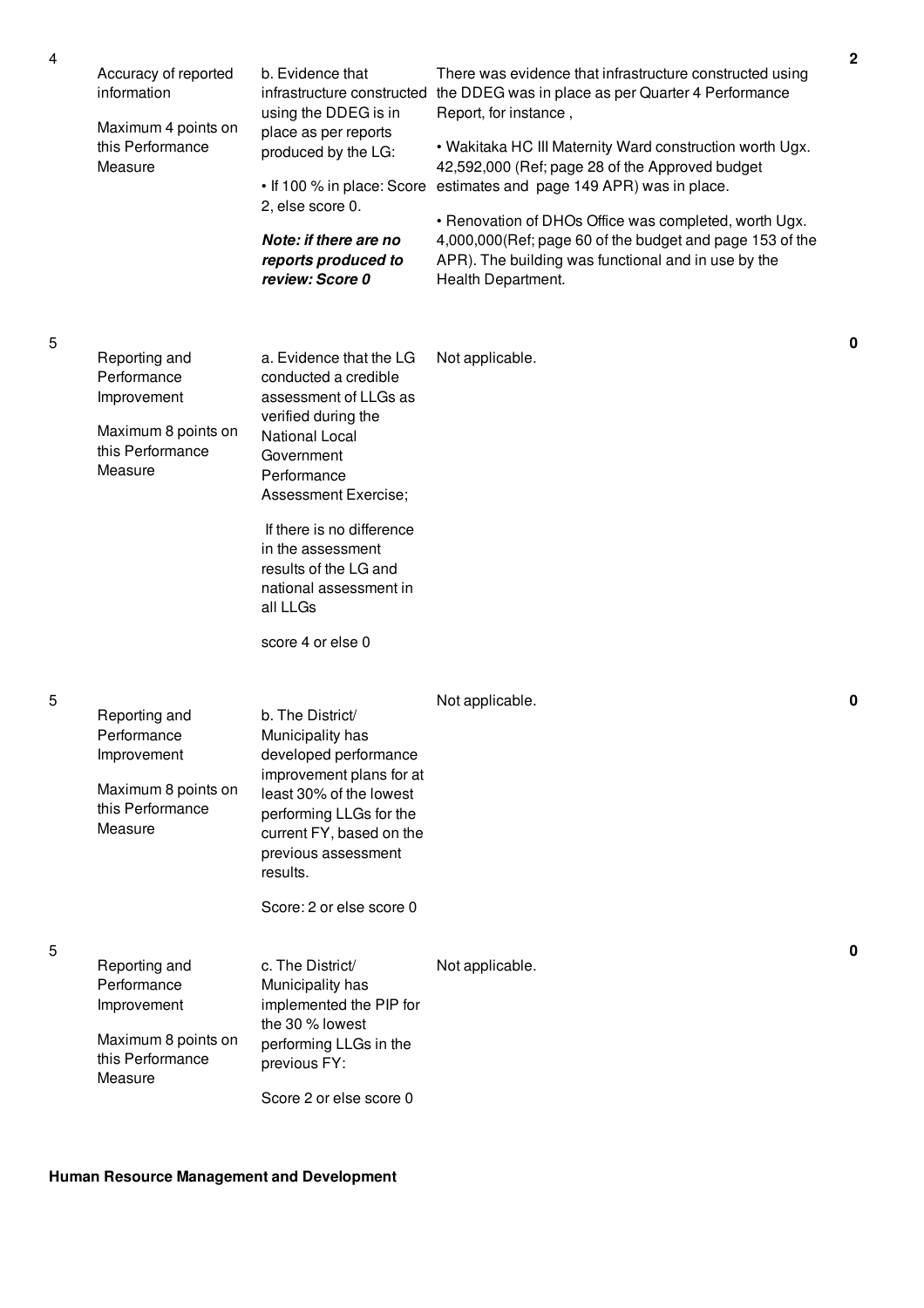| Budgeting for and<br>actual recruitment and<br>deployment of staff<br>Maximum 2 points on<br>this Performance<br>Measure | a. Evidence that the LG<br>has consolidated and<br>submitted the staffing<br>requirements for the<br>coming FY to the MoPS<br>by September 30th, with<br>copy to the respective<br>MDAs and MoFPED.<br>Score 2 or else score 0 | The LG had consolidated and submitted the staffing<br>requirements for the coming FY 2021/2022 to the MoPS.<br>This was dated 19/11/2020 and stamped received at the<br>MoPS and MoFPED on 23/11/2020. The recruitment plan<br>covers a total of 56 positions.<br>However, the submission of the staffing requirements was<br>after the deadline of 30th September 2020. |
|--------------------------------------------------------------------------------------------------------------------------|--------------------------------------------------------------------------------------------------------------------------------------------------------------------------------------------------------------------------------|--------------------------------------------------------------------------------------------------------------------------------------------------------------------------------------------------------------------------------------------------------------------------------------------------------------------------------------------------------------------------|
| Performance<br>management<br>Maximum 5 points on<br>this Performance<br>Measure                                          | a. Evidence that the<br>District/Municipality has<br>conducted a tracking and<br>analysis of staff<br>attendance (as guided<br>by Ministry of Public<br>Service CSI):                                                          | The LG did not provide evidence of conducting a tracking<br>and analysis of staff attendance as guided by MoPS CSI.                                                                                                                                                                                                                                                      |

Score 2 or else score 0

6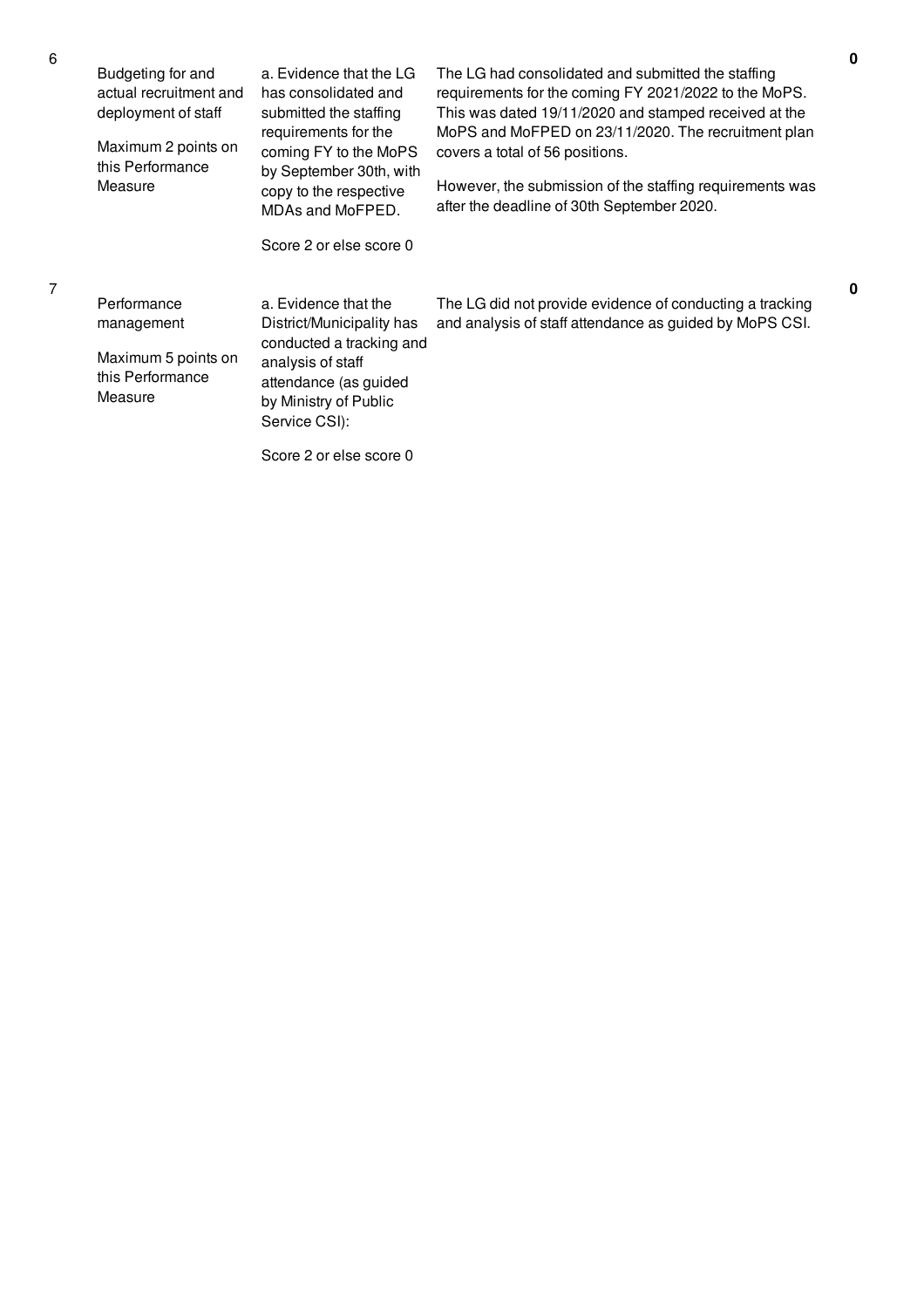Performance management

Maximum 5 points on this Performance Measure

i. Evidence that the LG has conducted an appraisal with the following features:

HODs have been appraised as per guidelines issued by MoPS during the previous

FY: Score 1 or else 0

The LG had 9 departments and appraised the HoDs as follows.

1. Mr. Kyagwa Ivan Joab the DCDO head of communitybased Services was appraised by the CAO on 29/7/2020 with overall performance rating of 80%

2. Dr. Kasadha Tom Waimaga the DPO head of Production was appraised by the CAO on 13/7/2020 with overall performance rating of 88%

3. Mr. Mubiru Nathan the District Planner was appraised by the CAO on 29/7/2020 with overall performance rating of 83%

4. Mr. Mubiiwa Paul the CFO head of Finance was appraised by the CAO on14/7/2020 with overall performance rating of 86%

5. Mr. Baliraine Paul Mugaju the Ag. DEO was appraised by the CAO on 28/7/2020 with overall performance rating of 81%

6. Mr. Buyinza Joseph the District Engineer head of Works was appraised by the CAO on 27/7/2020 with overall performance rating of 81%

7. Mr. Baruzalire Fredrick, the DNRO was appraised by the CAO on 28/7/2020 with overall performance rating of 80%

8. Dr. Peter DyogoNantamu the DHO was appraised by the CAO on 27/7/2020 with overall performance rating of 80%

9. Mr. MuganzaJame the DCO head of Trade was appraised by the CAO with overall performance rating of 85%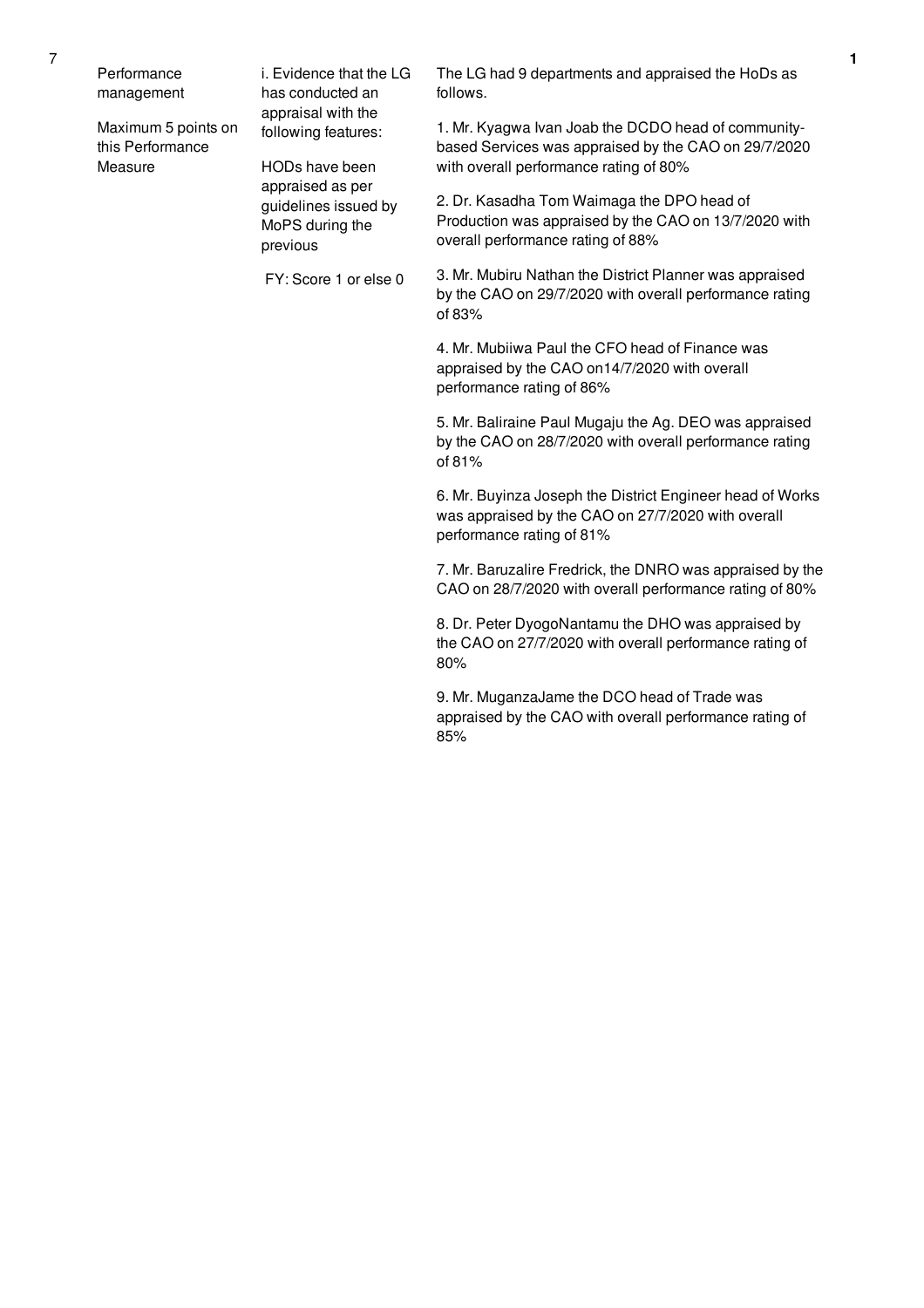|  | Performance<br>management<br>Maximum 5 points on                                           | ii. (in addition to "a"<br>above) has also<br>implemented<br>administrative rewards                                                                                 | The LG had the rewards and sanctions committee file of<br>minutes. It was established by the appointment of 5<br>members of the committee on 29/10/2018. The Members<br>were;                                                                                                                                       |
|--|--------------------------------------------------------------------------------------------|---------------------------------------------------------------------------------------------------------------------------------------------------------------------|---------------------------------------------------------------------------------------------------------------------------------------------------------------------------------------------------------------------------------------------------------------------------------------------------------------------|
|  | this Performance<br>Measure                                                                | and sanctions on time as<br>provided for in the<br>guidelines:<br>Score 1 or else 0                                                                                 | 1. Baliraine Paul (Ag. DEO) - Member                                                                                                                                                                                                                                                                                |
|  |                                                                                            |                                                                                                                                                                     | 2. Mr. KakaireAlamanzani (Ag.PAS) - Chairperson                                                                                                                                                                                                                                                                     |
|  |                                                                                            |                                                                                                                                                                     | 3. Dr, NantamuDyogo (DHO) - Member                                                                                                                                                                                                                                                                                  |
|  |                                                                                            |                                                                                                                                                                     | 4. Mr. Mubiiwa Paul (Ag.CFO) – member                                                                                                                                                                                                                                                                               |
|  |                                                                                            |                                                                                                                                                                     | 5. Ms. MWERE Robinah (PHRO) - Secretary.                                                                                                                                                                                                                                                                            |
|  |                                                                                            |                                                                                                                                                                     | The committee had sat many time and in one of its<br>meetings held on June 19/2020 under Min.<br>JDRSC/02/2020: Presentation of Disciplinary Cases No.<br>1, the committee recommended that that Ms. Taagaba<br>Sarah Ntasha - Health Assistant at Kabanda HCII be<br>submitted to the DSC for abandonment of duty. |
|  |                                                                                            |                                                                                                                                                                     |                                                                                                                                                                                                                                                                                                                     |
|  | Performance<br>management<br>Maximum 5 points on                                           | iii. Has established a<br><b>Consultative Committee</b><br>(CC) for staff grievance                                                                                 | The LG had the Consultative committee established by the<br>appointment of 5 members of the committee on 10/7/2019.<br>the Members appointed to this committee were;                                                                                                                                                |
|  | this Performance<br>Measure                                                                | redress which is<br>functional.<br>Score 1 or else 0                                                                                                                | 1. Mr. Kyangwa Ivan the DCDO - Chairperson                                                                                                                                                                                                                                                                          |
|  |                                                                                            |                                                                                                                                                                     | 2. Mr. Kiyimba Willy (Inspector of Schools) - Member                                                                                                                                                                                                                                                                |
|  |                                                                                            |                                                                                                                                                                     | 3. Ms. Nekesa Winnie (HRO) - Member                                                                                                                                                                                                                                                                                 |
|  |                                                                                            |                                                                                                                                                                     | 4. Ms. Nakayenze Barbra (SAS) - Member                                                                                                                                                                                                                                                                              |
|  |                                                                                            |                                                                                                                                                                     | 5. Mr. Were Edward (SEO) - Member.                                                                                                                                                                                                                                                                                  |
|  |                                                                                            |                                                                                                                                                                     | The committee was functional and in one of its sittings<br>held on 10/12/2019, under Min. JDSC. Min. 04/2019:<br>Presentation and discussion of cases, the members<br>resolved to do nothing about the case of Robert Waiswa<br>because the matter was still in court.                                              |
|  |                                                                                            |                                                                                                                                                                     |                                                                                                                                                                                                                                                                                                                     |
|  | Payroll management<br>Maximum 1 point on<br>this Performance<br>Measure or else score<br>0 | a. Evidence that 100% of<br>the staff recruited during<br>the previous FY have<br>accessed the salary<br>payroll not later than two<br>months after<br>appointment: | The LG recruited 42 new staff in the FY2019/2020. There<br>was no information provided as evidence to verify if all staff<br>recruited during the previous FY accessed the salary<br>payroll not later than two months after appointment.                                                                           |
|  |                                                                                            | Score 1.                                                                                                                                                            |                                                                                                                                                                                                                                                                                                                     |

**1**

**0**

7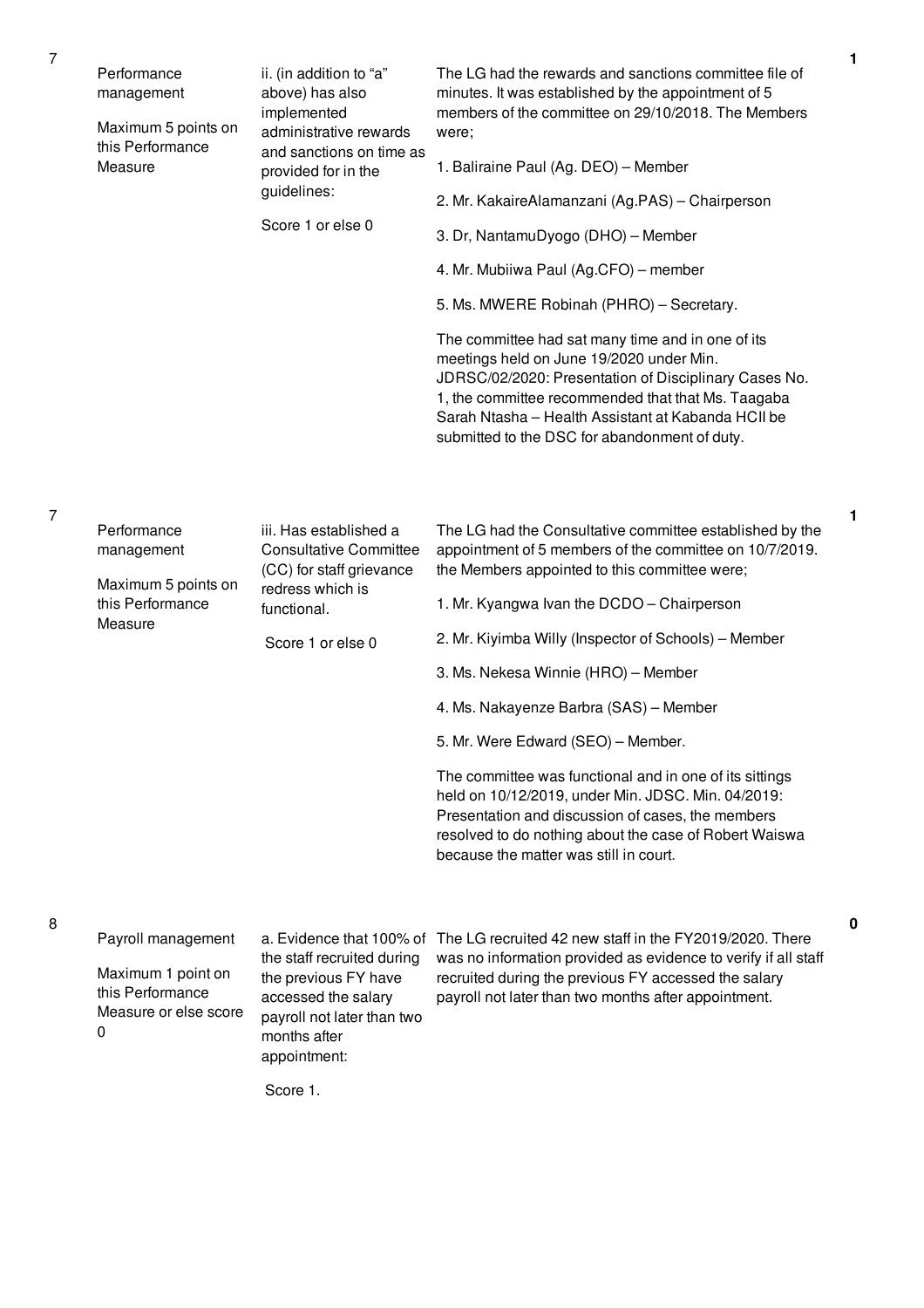| Pension Payroll<br>management                                   | staff that retired during<br>the previous FY have                              | a. Evidence that 100% of The LG retired 40 staff in FY 2019/2020. Not all staff retired<br>accessed pension pay roll not later two months after<br>retirement. |
|-----------------------------------------------------------------|--------------------------------------------------------------------------------|----------------------------------------------------------------------------------------------------------------------------------------------------------------|
| Maximum 1 point on<br>this Performance<br>Measure or else score | accessed the pension<br>payroll not later than two<br>months after retirement: | 1. Mr. Abalirya David IPPS 148217 was retired on<br>18/6/2019 and accessed Pension on 30/10/2019                                                               |
| 0                                                               | Score 1.                                                                       | 2. Mr. MandwaSanon Edward IPPS 148326 was retired on<br>25/9/2019 and accessed Pension payroll on 26/2/2020                                                    |
|                                                                 |                                                                                | 3. Ms. Kusolo Loyce Manana IPPS 14681 was retired on<br>1/1/2020 and accessed Pension on 30/6/2020                                                             |
|                                                                 |                                                                                | 4. Ms. Busingye Peace IPPS 17636 was retired on<br>30/9/2018 and accessed Pension on 30/6/2019                                                                 |
|                                                                 |                                                                                | 5. Ms. Nakabago Faith IPPS 148215 was retired on                                                                                                               |

28/11/2019 and accessed Pension payroll on 30/6/2020

# **Management, Monitoring and Supervision of Services.**

|  | Effective Planning,<br><b>Budgeting and</b><br>Transfer of Funds for<br>with the requirements of<br>Service Delivery<br>Maximum 6 points on<br>FY:<br>this Performance<br>Measure | a. If direct transfers<br>(DDEG) to LLGs were<br>executed in accordance | The approved DDEG budget for the District FY 2019/2020<br>was Ugx. 427,266,000, (Ref: page 4 of the Approved<br>Budget Estimates).                                          |
|--|-----------------------------------------------------------------------------------------------------------------------------------------------------------------------------------|-------------------------------------------------------------------------|-----------------------------------------------------------------------------------------------------------------------------------------------------------------------------|
|  |                                                                                                                                                                                   | the budget in previous<br>Score 2 or else score 0                       | A total of Ugx. 384,920,919 was transferred to LLGs in<br>three quarters as follows, (Multi-Sectoral Transfers to<br>LLGs_Gou Ref: 20 of the performance contracts 2019/20) |
|  |                                                                                                                                                                                   |                                                                         | The LG had twelve sub counties and DDEG funds for all<br>quarters 2019/20 were transferred as follows.                                                                      |
|  |                                                                                                                                                                                   |                                                                         | In Q1 the LG transferred a total of Ugx. 127,306,670DDEG<br>funds to LLGs on 7th August 2019 as follows.                                                                    |
|  |                                                                                                                                                                                   |                                                                         | Busede S/CVr. No. 2462989Ugx. 11,117,918                                                                                                                                    |
|  |                                                                                                                                                                                   |                                                                         | BudondoS/CVr. No. 24629975Ugx. 13,981,787                                                                                                                                   |
|  |                                                                                                                                                                                   |                                                                         | ButagayaS/CVr. No. 24629982 Ugx. 14,601,002                                                                                                                                 |
|  |                                                                                                                                                                                   |                                                                         | BuwengeS/CVr. No. 24629986 Ugx. 13,169,068                                                                                                                                  |
|  |                                                                                                                                                                                   |                                                                         | BuyengoS/CVr. No. 24629983 Ugx. 10,227,497                                                                                                                                  |
|  |                                                                                                                                                                                   |                                                                         | MafubiraS/CVr.No. 24629984 Ugx. 18,825,629                                                                                                                                  |
|  |                                                                                                                                                                                   |                                                                         | BugembeT/CVr.No. 24629981 Ugx. 18,585,547                                                                                                                                   |
|  |                                                                                                                                                                                   |                                                                         | BuwengeT/C Vr. No. 24629981 Ugx. 11,468,884                                                                                                                                 |
|  |                                                                                                                                                                                   |                                                                         | Kakira T/CVr.No 24629987 Ugx. 15,329,338                                                                                                                                    |
|  |                                                                                                                                                                                   |                                                                         | Total Ugx. 127,306,670                                                                                                                                                      |
|  |                                                                                                                                                                                   |                                                                         | In Q2 the LG transferred a total of Ugx. 128,30,670 DDEG<br>funds to LLGs on 30th October 2019 as follows.                                                                  |
|  |                                                                                                                                                                                   |                                                                         | Buwenge S/C Vr. No. 26176367 Ugx.13,169,068                                                                                                                                 |
|  |                                                                                                                                                                                   |                                                                         | BugembeT/C Vr. No. 26176390Ugx. 18585547                                                                                                                                    |
|  |                                                                                                                                                                                   |                                                                         | BusedeS/C Vr. No. 26176406 Ugx. 11117918                                                                                                                                    |

10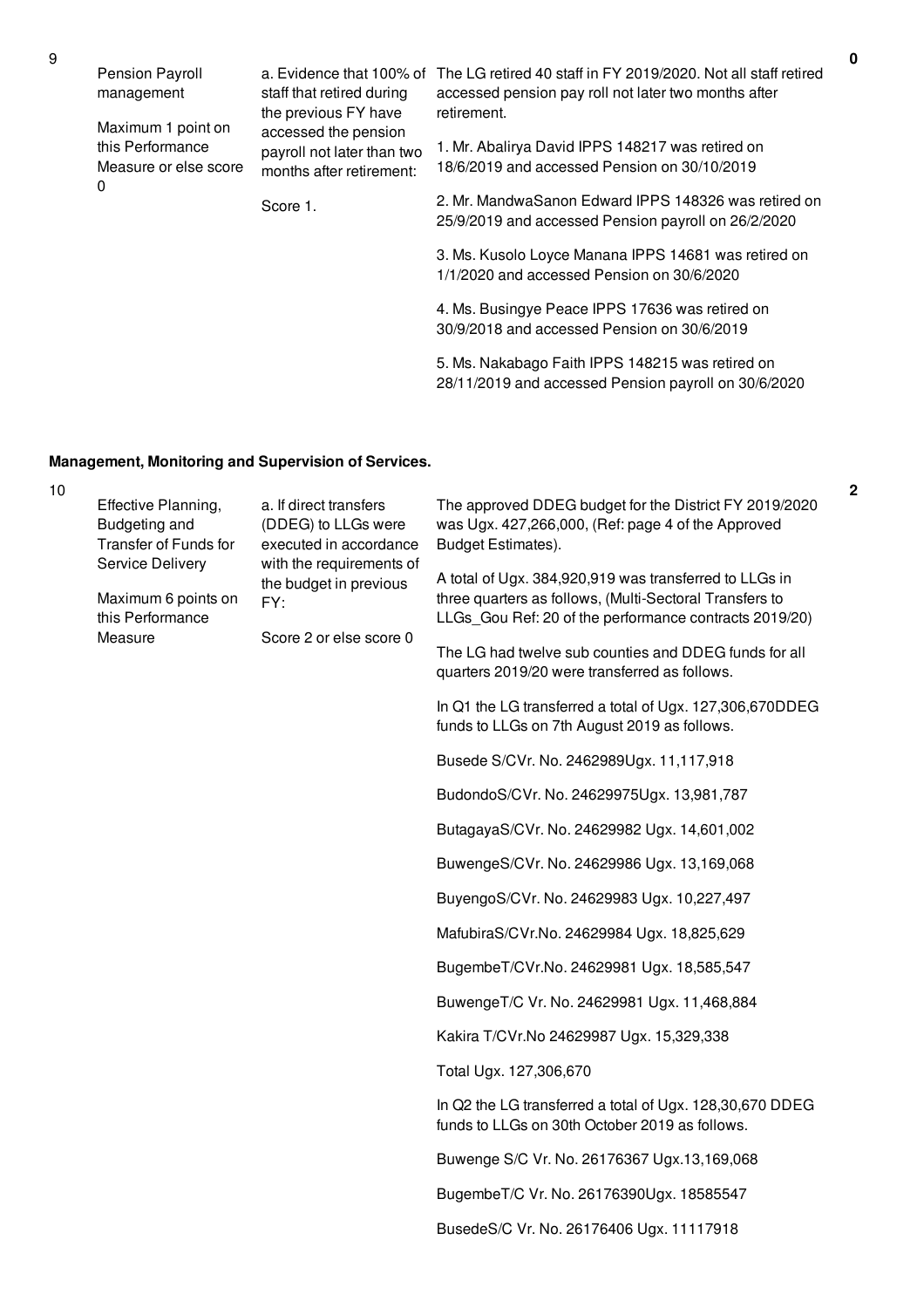BuwengeT/C Vr. No. 26176389 Ugx. 11,468,884 KakiraT/C Vr. No. 26176369 Ugx. 15,329,338 Budondo S/C Vr. No. 26176359 Ugx. 13,981,787 Butagaya S/C Vr. No. 26176360 Ugx. 14,601,002 Mafubira S/C Vr. No. 26176366 Ugx. 19,825,629 BuyengoS/C Vr. No. 26176361 Ugx. 10,227,497 Total Ugx. 128,306, 670 In Q3 the LG transferred a total of Ugx. 129,307,579 DDEG funds to LLGs on January 22nd 2020 as follows. MafubiraS/C Vr. No.27476091 Ugx.20,826,538 BuwengeS/C Vr. No. 27476125Ugx.13,169,068 KakiraT/C Vr. No. 27476165Ugx.15,329,338 BudondoS/C Vr. No. 27476045 Ugx. 13,981,787 BusedeS/C Vr. No. 27476111 Ugx. 11,117,918 ButagayaS/C Vr. No. 27476110 Ugx.14,601,002 BuyengoS/C Vr. No.27476050 Ugx. 10,227,497 BuwengeT/C Vr. No. 27476380 Ugx. 11,468,884 BugembeT/C Vr. No. 27476101 Ugx. 18,585,547 Total Ugx. 129,307,579 The percentage of DDEG funds transferred to LGs was  $(384,920,919 / 427,266,000)$  X  $100 = 90.1%$ The LG transferred 90.1 % of the DDEG funds to LLGs thus the LG was compliant.

| × | ٧<br>I<br>I<br>٠<br>۰. |  |
|---|------------------------|--|
|   |                        |  |

|  | Effective Planning,<br>Budgeting and<br>Transfer of Funds for<br>Service Delivery | b. If the LG did timely<br>warranting/verification of<br>direct DDEG transfers to<br>LLGs for the last FY, in | From the IFMIS report, GOU Approved Warrant Report<br>Jinja District Ref: 01-Jul-2019 to 30-Jun-2020, dated 15-<br>12-2020, the District had warranted DDEG funds for the FY<br>2019/2020 as follows; |
|--|-----------------------------------------------------------------------------------|---------------------------------------------------------------------------------------------------------------|-------------------------------------------------------------------------------------------------------------------------------------------------------------------------------------------------------|
|  | Maximum 6 points on<br>this Performance                                           | accordance to the<br>requirements of the<br>budget:                                                           | • Q1 DDEG funds cash limits were received on 24th July<br>2019, warranted on 26th July 2019                                                                                                           |
|  | Measure                                                                           | Score: 2 or else score 0                                                                                      | • Q2 DDEG funds cash limits were received on 07th<br>October 2019, warranted on 16th October 2019                                                                                                     |
|  |                                                                                   |                                                                                                               | • Q3 DDEG funds grant cash limits were received on 14th<br>January 2020, warranted on 16th January 2020.                                                                                              |
|  |                                                                                   |                                                                                                               |                                                                                                                                                                                                       |

From the above, not all DDEG funds were warranted with in 5 workings.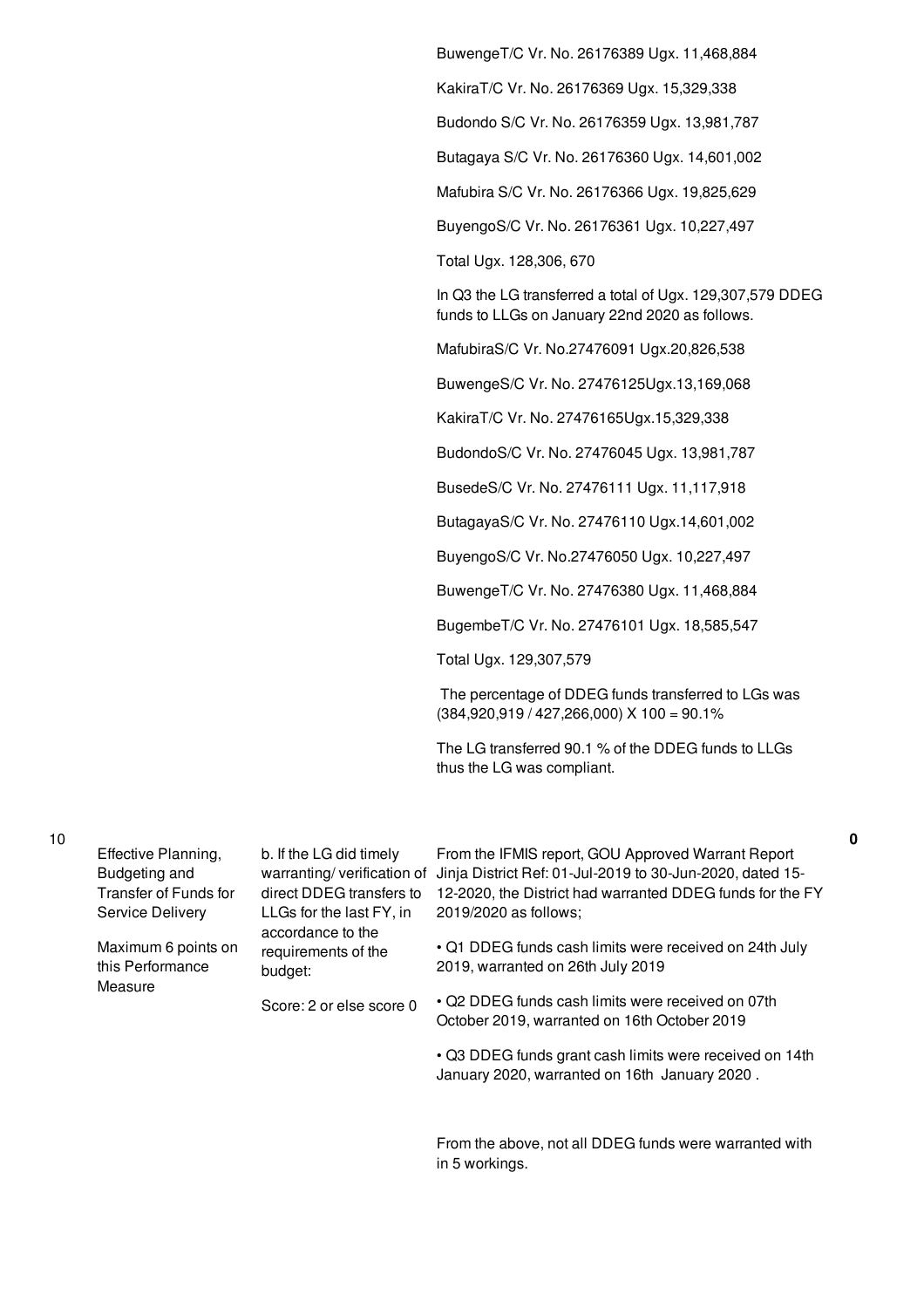| Effective Planning,<br><b>Budgeting and</b><br><b>Transfer of Funds for</b><br>Service Delivery | c. If the LG invoiced and<br>communicated all DDEG<br>transfers for the previous<br>FY to LLGs within 5                             | There was evidence which indicated that the LG CAO<br>invoiced a breakdown on DDEG funds for all quarters as<br>follows;                                                                                                                                      |
|-------------------------------------------------------------------------------------------------|-------------------------------------------------------------------------------------------------------------------------------------|---------------------------------------------------------------------------------------------------------------------------------------------------------------------------------------------------------------------------------------------------------------|
|                                                                                                 | working days from the<br>date of funds release in<br>each quarter:                                                                  | • Q1 DDEG funds were invoiced on 7th August 2019                                                                                                                                                                                                              |
| Maximum 6 points on<br>this Performance                                                         |                                                                                                                                     | · Q2 DDEG funds were invoiced on 30th October 2019                                                                                                                                                                                                            |
| Measure                                                                                         | Score 2 or else score 0                                                                                                             | • Q3 DDEG funds were invoiced on 22nd January 2020.                                                                                                                                                                                                           |
|                                                                                                 |                                                                                                                                     | However, there was no evidence that the LG<br>communicated all DDEG transfers to LLGs.                                                                                                                                                                        |
| Routine oversight and<br>monitoring                                                             | a. Evidence that the<br>District/Municipality has<br>supervised or mentored                                                         | The LG made supervisory visits to assess the construction<br>of DDEG projects during FY 2019/2020 as indicated<br>below;                                                                                                                                      |
| Maximum 4 points on<br>this Performance<br>Measure                                              | all LLGs in the District<br>/Municipality at least<br>once per quarter<br>consistent with<br>guidelines:<br>Score 2 or else score 0 | A supervision report on the enhancement of the biogas<br>system at Wansimba Primary School, which was a DDEG<br>funded project dated 7th June 2020, prepared by the<br>District Education Officer addressed to the Chief<br>Administrative Officer was cited. |
|                                                                                                 |                                                                                                                                     | A supervision report on emptying the pit latrines dated 20th<br>December 2019 and prepared by the Head Teacher<br>Buyala P/S was in place.                                                                                                                    |
|                                                                                                 |                                                                                                                                     | A supervision report dated 20th December 2020 on<br>emptying a five-stanza latrine by Jaluuko hard works and<br>contractors was prepared by Namuyoga Godfrey.                                                                                                 |
|                                                                                                 |                                                                                                                                     | From the above information, there was no evidence on<br>preparation of Q1 and Q3 reports, thus the LG was not<br>compliant.                                                                                                                                   |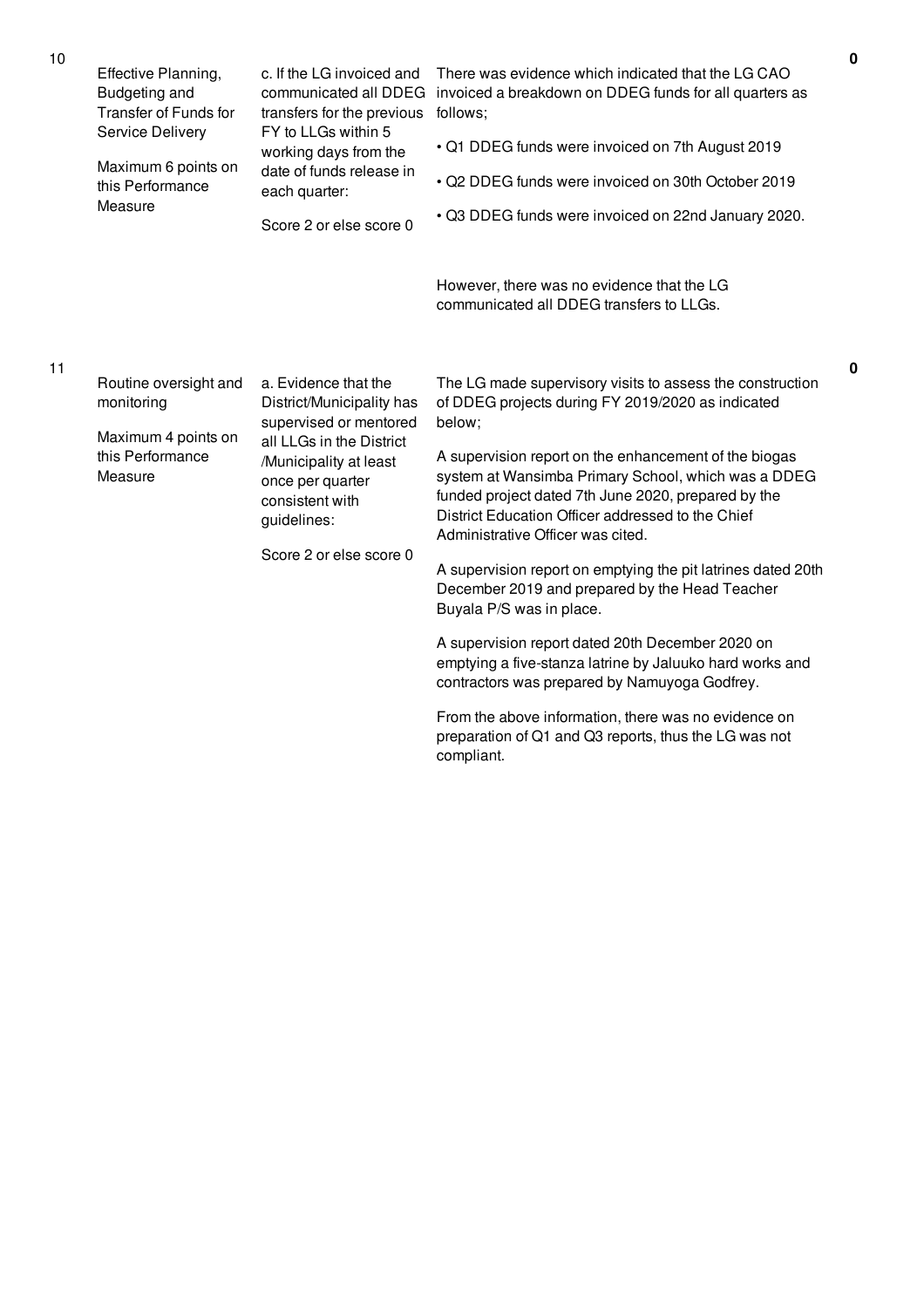Routine oversight and monitoring

Maximum 4 points on this Performance Measure

b. Evidence that the results/reports of support supervision and monitoring visits were discussed in the TPC, used by the District/ Municipality to make recommendations for corrective actions and followed-up:

Score 2 or else score 0

*infrastructure. If those core assets are missing score 0*

There was evidence that the supervision and monitoring visits reports were discussed by the TPC as indicated below;

TPC meeting held on 10th March 2020, Ref: Min 10/3/2020 discussed 3rd quarter multisectoral monitoring report. The report was presented by the planner, page 5 of the minutes.

TPC meeting held on 13th February 2020, Ref: Min 5/02/2020, discussed 3rd quarter multisectoral actions on biogas projects in school's education department revisit the designs and specification biogas project.

DTPC meeting held on 6th December 2019, Ref: Min 5/12/2019 discussed quarter 2 multisectoral exercise on NGOs, page 3

DTPC meeting held on 22nd October 2019, Ref: Min 5/10/2019 discussed quarter 4 report and followed up on agreed intervention areas, page 4

### **Investment Management**

| Planning and                                  | a. Evidence that the                                                                                     | The LG did not maintain the three required categories of                                                    |
|-----------------------------------------------|----------------------------------------------------------------------------------------------------------|-------------------------------------------------------------------------------------------------------------|
| budgeting for                                 | District/Municipality                                                                                    | Assets registers prescribed on pages 167-170 of Local                                                       |
| investments is                                | maintains an up-dated                                                                                    | Governments Financial and Accounting Manual 2007.                                                           |
| conducted effectively<br>Maximum 12 points on | assets register covering<br>details on buildings,<br>vehicle, etc. as per                                | The LG instead maintained a consolidated Assets<br>Register which did not conform to the prescribed Formats |
| this Performance                              | format in the accounting                                                                                 | outlined in the Accounting Manual                                                                           |
| Measure                                       | manual:                                                                                                  | A model for fixed asset management had been introduced                                                      |
|                                               | Score 2 or else score 0                                                                                  | however, it had not been fully fledged.                                                                     |
|                                               | <b>Note: the assets</b><br>covered must include,<br>but not limited to: land,<br>buildings, vehicles and |                                                                                                             |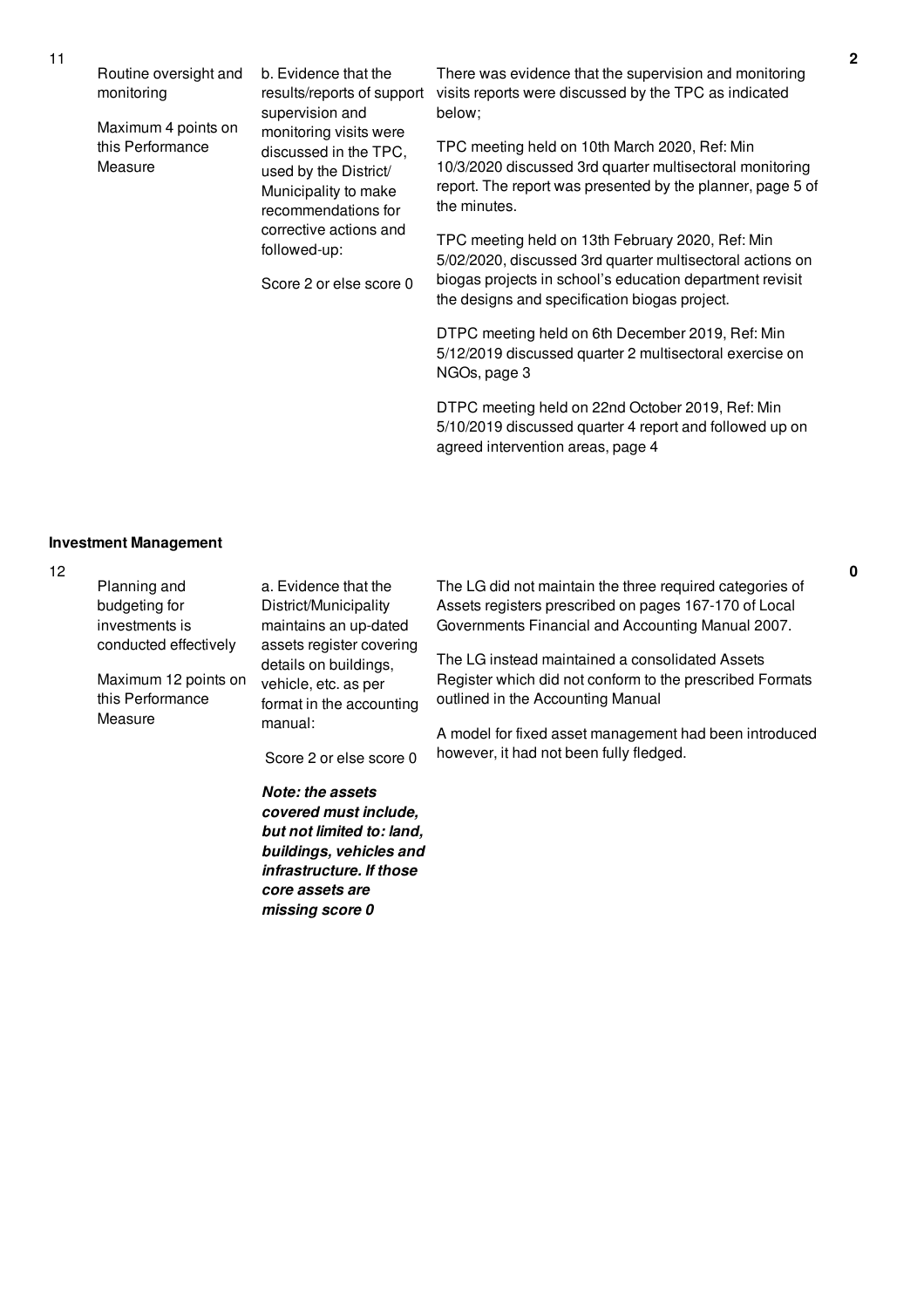| Planning and<br>budgeting for<br>investments is<br>conducted effectively<br>Maximum 12 points on<br>this Performance | b. Evidence that the<br>District/Municipality has<br>used the Board of<br>Survey Report of the<br>previous FY to make<br><b>Assets Management</b><br>decisions including<br>procurement of new<br>assets, maintenance of<br>existing assets and<br>disposal of assets: | There was evidence that the LG used the Board of survey<br>for FY 2018/19 as per section 34 of the PFMA Act 2015<br>which was dated 14th August 2019 and submitted to the<br>Accountant General on 16TH August 2020, page 2 to 4 of<br>the report made recommendations on maintenance of<br>assets. These items were disposed off on May 18, 2020 in<br>the newspapers |
|----------------------------------------------------------------------------------------------------------------------|------------------------------------------------------------------------------------------------------------------------------------------------------------------------------------------------------------------------------------------------------------------------|------------------------------------------------------------------------------------------------------------------------------------------------------------------------------------------------------------------------------------------------------------------------------------------------------------------------------------------------------------------------|
| Measure                                                                                                              |                                                                                                                                                                                                                                                                        | The LG had the Board of Survey of FY 2019/20 which was<br>submitted to the Accountant General, MoFPED on 28th<br>August 2020 in a letter dated 26th August 2020.                                                                                                                                                                                                       |
|                                                                                                                      | Score 1 or else 0                                                                                                                                                                                                                                                      | The board of survey report FY 19/20, incorporated<br>recommendations that were part of the previous board of<br>survey. These recommendations included dispose off over<br>stayed items, listed items that were recommitted for board<br>off, some motorcycles that had been physically available<br>for disposal page 98 to 100.                                      |
| Planning and<br>budgeting for<br>investments is<br>conducted effectively                                             | c. Evidence that<br>District/Municipality has<br>a functional physical<br>planning committee in                                                                                                                                                                        | The Chief Administrative Officer had on 1st June 2015,<br>under reference number CR/1208/1, 14 appointed<br>members of the Physical Planning Committee and one<br>additional member was appointed on 15th June 2020                                                                                                                                                    |
| Maximum 12 points on                                                                                                 | place which has<br>submitted at least 4 sets<br>of minutes of Physical<br>Planning Committee to<br>the MoLHUD. If so Score<br>2. Otherwise Score 0.                                                                                                                    | The committee members were.                                                                                                                                                                                                                                                                                                                                            |
| this Performance<br>Measure                                                                                          |                                                                                                                                                                                                                                                                        | 1. Kakaire Alamanzani designated as Senior Assistant<br>Chief Administrative Officer (Chairperson)                                                                                                                                                                                                                                                                     |
|                                                                                                                      |                                                                                                                                                                                                                                                                        | 2. Batwala Ephraim designated as Physical Planner<br>(Secretary)                                                                                                                                                                                                                                                                                                       |
|                                                                                                                      |                                                                                                                                                                                                                                                                        | 3. Baluzalire Fred designated as District Natural<br>Resources Officer (Member)                                                                                                                                                                                                                                                                                        |
|                                                                                                                      |                                                                                                                                                                                                                                                                        | 4. Linda Alva designated as District Surveyor                                                                                                                                                                                                                                                                                                                          |
|                                                                                                                      |                                                                                                                                                                                                                                                                        | 5. Baliraine Paul designated as District Education Officer<br>(Member)                                                                                                                                                                                                                                                                                                 |
|                                                                                                                      |                                                                                                                                                                                                                                                                        | 6. Bagagaire Nathan designated as District Health<br>Inspector Co-opted Member)                                                                                                                                                                                                                                                                                        |
|                                                                                                                      |                                                                                                                                                                                                                                                                        | 7. Ibanda Musa designated as District Principal<br>Agricultural Officer (Member)                                                                                                                                                                                                                                                                                       |
|                                                                                                                      |                                                                                                                                                                                                                                                                        | 8. Maganda Moses designated as District Environment<br>Officer (Member)                                                                                                                                                                                                                                                                                                |
|                                                                                                                      |                                                                                                                                                                                                                                                                        | 9. Choli Guloba John designated as Town Clerk Buwenge<br>Town Council (Member)                                                                                                                                                                                                                                                                                         |

10. Buyinza Joseph designated as District Roads Engineer (Member).

11. Eremya David designated as District Water Engineer (Member)

12. Kyangwa Ivan designated as District Community Development Officer (Member)

13. Magemeso Moses designated as Town Clerk Kakira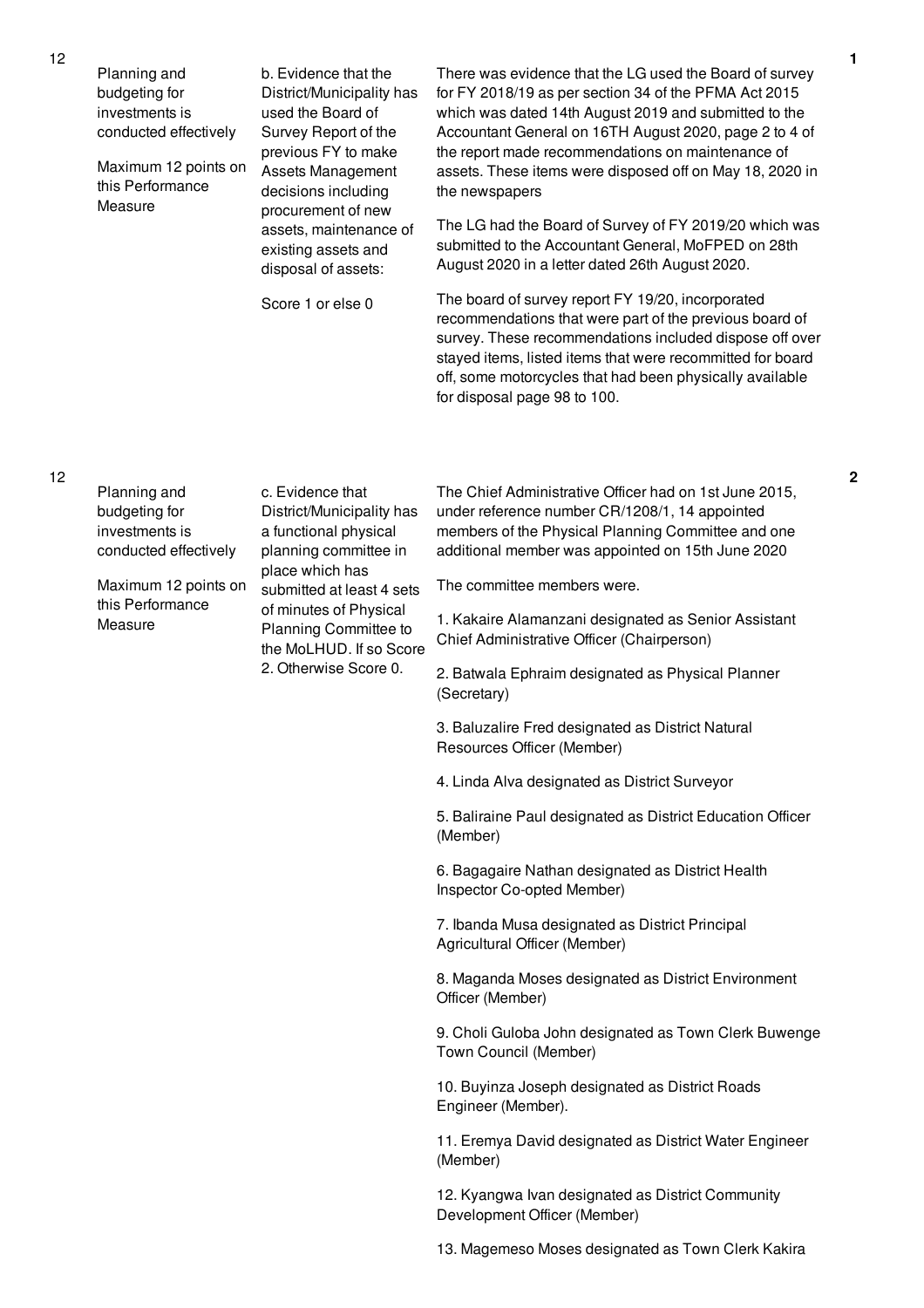14. Magumba Noah designated as Town Clerk Bugemebe T/C

15. Kakuze Tabitha designated as Physical Planner in Private Practice, appointed 15th June 2020, Ref: CR/156/1

The Committee was fully constituted and functional as evidenced by the minutes of meetings held as presented below:

Quarter 1 meeting was held on 24th July 2019, discussed land applications, and building plans. Minutes of the physical planning committee proceedings were submitted to the Ministry of Lands Housing and Urban Development, Jinja MZO on 7th January 2020

Quarter 2 meeting was held on 3rd October 2019; discussed the takeoff of physical plan of Namagera TC. Minutes of the physical planning committee proceedings were submitted to the Ministry of Lands Housing and Urban Development, Jinja MZO on 19th April 2020.

Quarter 3 meeting was held on 3rd March 2020, considered building plans. Minutes of the physical planning committee proceedings were submitted to the Ministry of Lands Housing and Urban Development, Jinja MZO on 22nd April 2020.

Quarter 4 meeting was held on 26th June 2020, presented Namagera Physical Development Plan Minutes of the physical planning committee proceedings were submitted to the Ministry of Lands Housing and Urban Development, Jinja MZO on 17th September.

The LG had submitted 4 sets of minutes for the meetings held to MoLHUD.

## T/C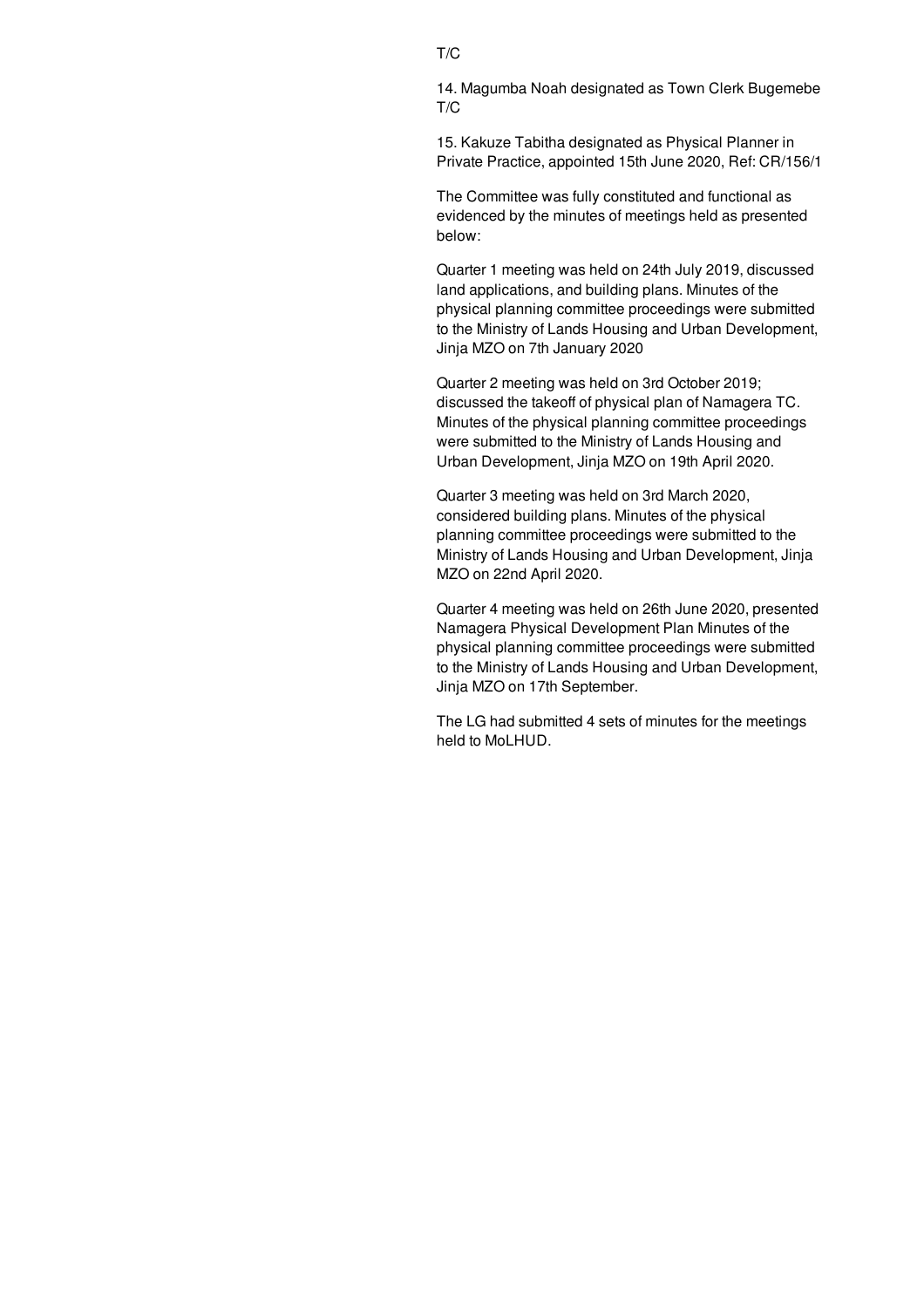|    | Planning and<br>budgeting for                                                                                                   | d.For DDEG financed<br>projects;                                                                                                                                                                                                                                                               | There was evidence of desk appraisal of investment<br>DDEG funded projects by the District in FY 2019/2020                                                                                                                                                                                                                                                                                                                                                                   |
|----|---------------------------------------------------------------------------------------------------------------------------------|------------------------------------------------------------------------------------------------------------------------------------------------------------------------------------------------------------------------------------------------------------------------------------------------|------------------------------------------------------------------------------------------------------------------------------------------------------------------------------------------------------------------------------------------------------------------------------------------------------------------------------------------------------------------------------------------------------------------------------------------------------------------------------|
|    | investments is<br>conducted effectively<br>Maximum 12 points on<br>this Performance                                             | Evidence that the<br>District/Municipality has<br>conducted a desk<br>appraisal for all projects                                                                                                                                                                                               | The TPC meeting held on 7th February 2019; Min<br>04/02/2029 discussed sectoral annual workplans, profiles<br>and draft budget estimates for FY 19/20.                                                                                                                                                                                                                                                                                                                       |
|    | Measure                                                                                                                         | in the budget - to<br>establish whether the<br>prioritized investments<br>are: (i) derived from the<br>LG Development Plan;<br>(ii) eligible for<br>expenditure as per<br>sector guidelines and<br>funding source (e.g.<br>DDEG). If desk appraisal                                            | During this meeting, the DHO made a presentation on<br>capital projects that were to be incorporated in the FY<br>19/20. The meeting agreed on projects that were to<br>implement under DDEG and sector development grant<br>including the renovation of Wakitaka HC III which was<br>funded under DDEG.<br>During the same meeting, the DEO presented its<br>departmental workplan because of projects that were<br>prioritized for funding in FY 2019/20 and indicated the |
|    |                                                                                                                                 | is conducted and if all<br>projects are derived from<br>the LGDP:                                                                                                                                                                                                                              | source of funding.                                                                                                                                                                                                                                                                                                                                                                                                                                                           |
|    |                                                                                                                                 | Score 2 or else score 0                                                                                                                                                                                                                                                                        |                                                                                                                                                                                                                                                                                                                                                                                                                                                                              |
| 12 | Planning and<br>budgeting for<br>investments is<br>conducted effectively<br>Maximum 12 points on<br>this Performance<br>Measure | For DDEG financed<br>projects:<br>e. Evidence that LG<br>conducted field appraisal<br>to check for (i) technical<br>feasibility, (ii)<br>Environmental and<br>social acceptability and<br>(iii) customized design<br>for investment projects of<br>the previous FY:<br>Score 2 or else score 0 | There was no evidence provided that the LG conducted<br>field appraisal to check for (i) technical feasibility, (ii)<br>Environmental and social acceptability and (iii) customized<br>design for investment projects of FY 2019/20.                                                                                                                                                                                                                                         |
| 12 | Planning and<br>budgeting for<br>investments is<br>conducted effectively                                                        | f. Evidence that project<br>profiles with costing<br>have been developed<br>and discussed by TPC                                                                                                                                                                                               | There was evidence that project profiles were developed<br>and prepared for investments in the AWP and the formats<br>were in line with the LG planning guidelines                                                                                                                                                                                                                                                                                                           |
|    | Maximum 12 points on<br>this Performance<br>Measure                                                                             | for all investments in the<br>AWP for the current FY,<br>as per LG Planning<br>guideline and DDEG<br>guidelines:                                                                                                                                                                               | The District Technical Planning Committee meeting held<br>on 15th May 2020, under Min. 04/04/2020 discussed the<br>project profiles for 2020/21, page 3.                                                                                                                                                                                                                                                                                                                     |
|    |                                                                                                                                 |                                                                                                                                                                                                                                                                                                | From a sample of projects, the format of project profiles<br>was as per that of NDPIII PIP indicated below;                                                                                                                                                                                                                                                                                                                                                                  |
|    |                                                                                                                                 | Score 1 or else score 0.                                                                                                                                                                                                                                                                       | STRUCTURE OF THE NDPIII PIP                                                                                                                                                                                                                                                                                                                                                                                                                                                  |
|    |                                                                                                                                 |                                                                                                                                                                                                                                                                                                | PROJECT SUMMARY                                                                                                                                                                                                                                                                                                                                                                                                                                                              |
|    |                                                                                                                                 |                                                                                                                                                                                                                                                                                                | Project Title Set up 13 Tilapia fish breeding centers (5<br>centers in 2020/21 & then 2 every year) at selected fish<br>model farmers premises                                                                                                                                                                                                                                                                                                                               |
|    |                                                                                                                                 |                                                                                                                                                                                                                                                                                                | LGDP Programme Description Agro-Industrialization                                                                                                                                                                                                                                                                                                                                                                                                                            |
|    |                                                                                                                                 |                                                                                                                                                                                                                                                                                                | LGDP Programme Agro-Industrialization                                                                                                                                                                                                                                                                                                                                                                                                                                        |

**1**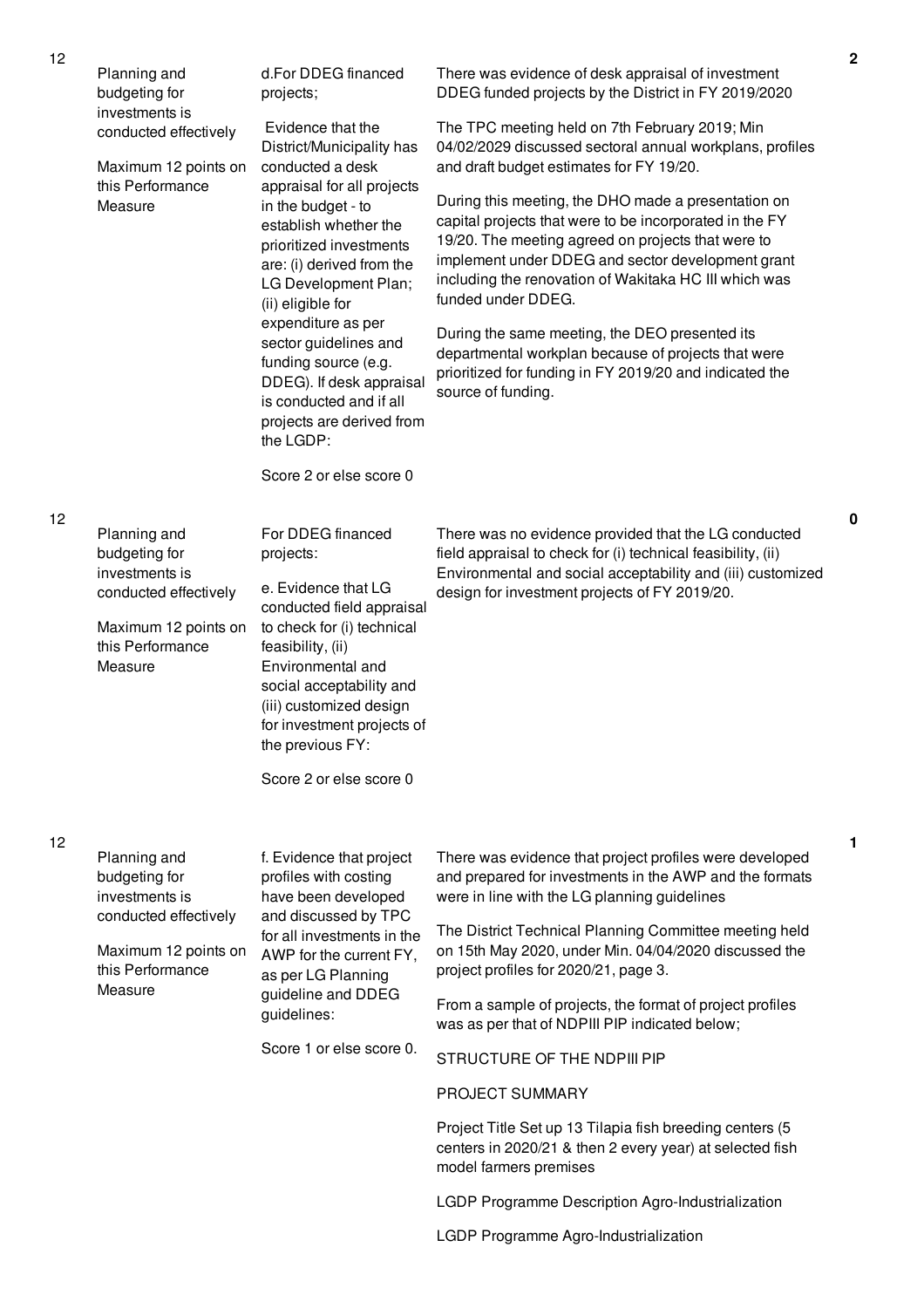Vote Jinja

Vote Function Local Government

Vote Function Code 511

Implementing Agency Jinja DLG

Project Code

Location Jinja District, sub-counties, Butagaya, Busede, Buwenge and Buyengo

Estimated Project Cost 120,000,000

Current stage of project implementation at commencement of LGDP Set up 1Tilapia fish breeding centers in Butagaya SC, Wansimba Parish and Wansimba Village

Funding Secured 120,000,000

Funding gap 0

Project Duration/Life span (Financial Years)

Start date: July 2020

End date: June 2025

Officer Responsible District Production Marketing Officer

PROJECT INTRODUCTION

Problem Statement

Inadequate quantity and poor quality fish fingerlings for cat fish and tilapia

Situation Analysis

Past achievements to address the problem

Set up 2 tilapia fish breeding centres at Ugx 14,000,000 located in Nabiwawulo village Busede SC and Kitengesa village, Butagaya SC

Ongoing interventionsSet up 1Tilapia fish breeding centers in Butagaya SC, Wansimba Parish and Wansimba Village at a cost of Ugx 8,000,000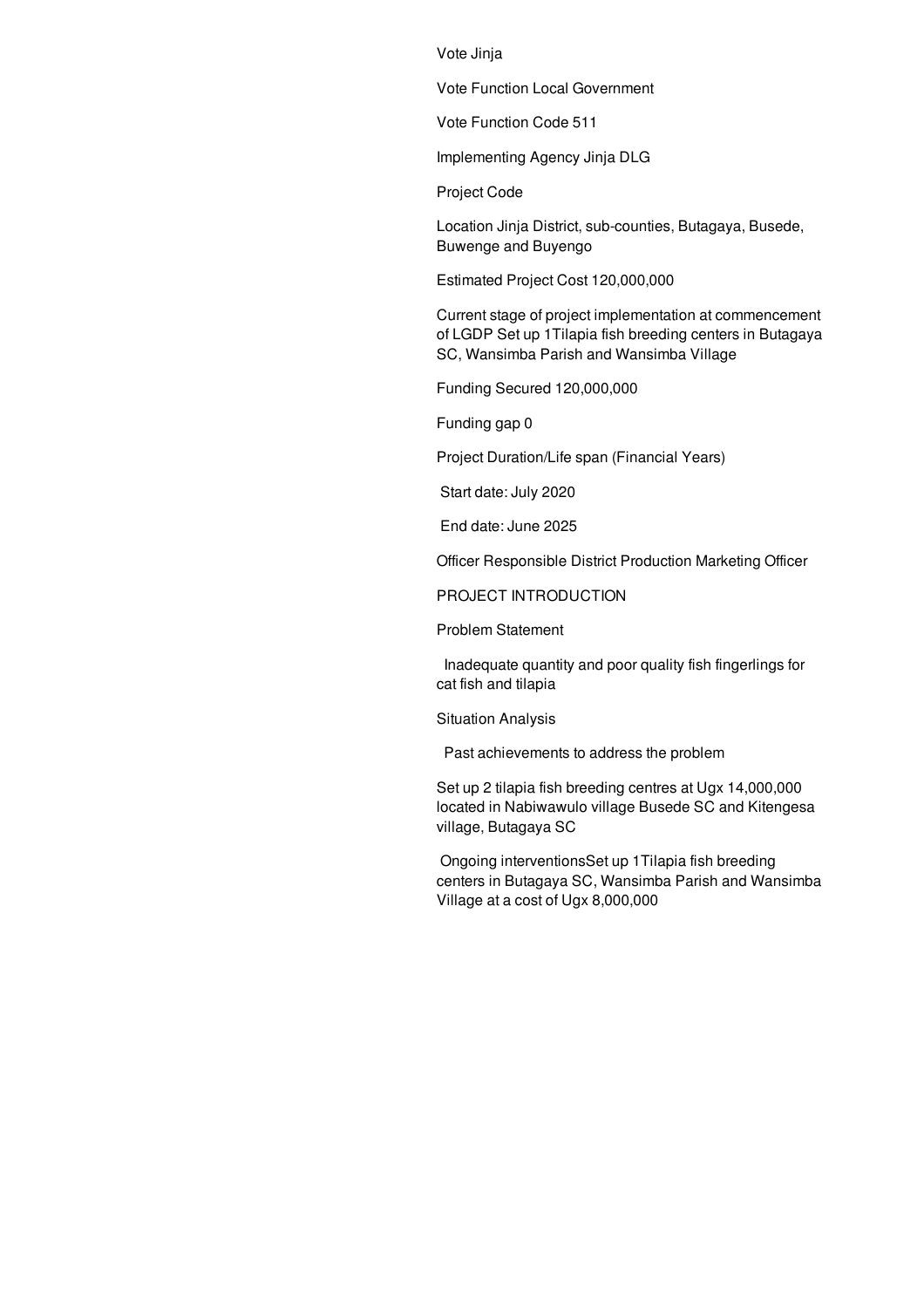Planning and budgeting for investments is conducted effectively

Maximum 12 points on this Performance Measure

g. Evidence that the LG has screened for environmental and social risks/impact and put mitigation measures where required before being approved for construction using checklists:

Score 2 or else score 0

There was evidence that the LG had screened for environmental and social risks/impacts and put mitigation measures in place where required before being approved for construction for example;

i.Screening for routine maintenance of 117.6km of roads in the District for example Lumuli to the riverbank (2km) screening forms filled and endorsed by the Environment Officer Maganda Moses on 17th July 2019 and the DCDO Kyangwa Ivan on 14th October 2020.

ESMPS for routine maintenance of Lumuli to the riverbank (2km). Some of the Project activities under planning phase were: Environment component affected, human being, land, Environment concerns: source for the murram. Mitigations: Identify good burrow pit areas near the road. Tree planting of forty (40) seedlings costed at UGX 40,000. ESMP was prepared by the Environment Officer Maganda Moses on 17th July 2019, the DCDO had not endorsed.

ii. Completion of Buwenge Health Center II maternity ward in Buwenge sub county. Screening forms filled and endorsed by the Environment Officer Maganda Moses on 17th July 2019 and the DCDO Kyangwa Ivan on 14th October 2020.

ESMPS for Completion of Buwenge Health Center II maternity ward in Buwenge sub county. Some of the Project activities under construction phase were: Plastering and finishing. Environment components affected: Vegetation, soil surface human beings. Environment concerns: Erosion causing siltation of surface water downstream. Destruction of vegetation, occupational hazard during construction. Mitigations: Replant vegetation on the construction area. Fence off the structure, beautification of the compound. BoQ item B. Site restoration, landscaping, planting of approved paspalum grass or other equal 3000mm around the entire facility and maintenance for at least 6 months to Engineer's approved costed at UGX 384,060. The ESMP was prepared by the Environment Officer Maganda Moses on 17th July 2019, but the DCDO had not endorsed.

iii. Construction of 2 classroom block with office, store and lightening arrestors at Bubugo primary school in Bubugo sub county. Screening forms filled and endorsed by the Environment Officer Maganda Moses on 17th July 2019 and the DCDO Kyangwa Ivan on 14th October 2020. ESMPS for Construction of 2 classroom block with office, store and lightening arrestors. Some of the Project activities were planning phase, Environment components affected, human beings, vegetation, and Environment concern: clearance of vegetation at sites. ESMP was prepared by the Environment Officer Maganda Moses on 17th July 2019, but the DCDO had not endorsed. Therefore, the LG scored zero.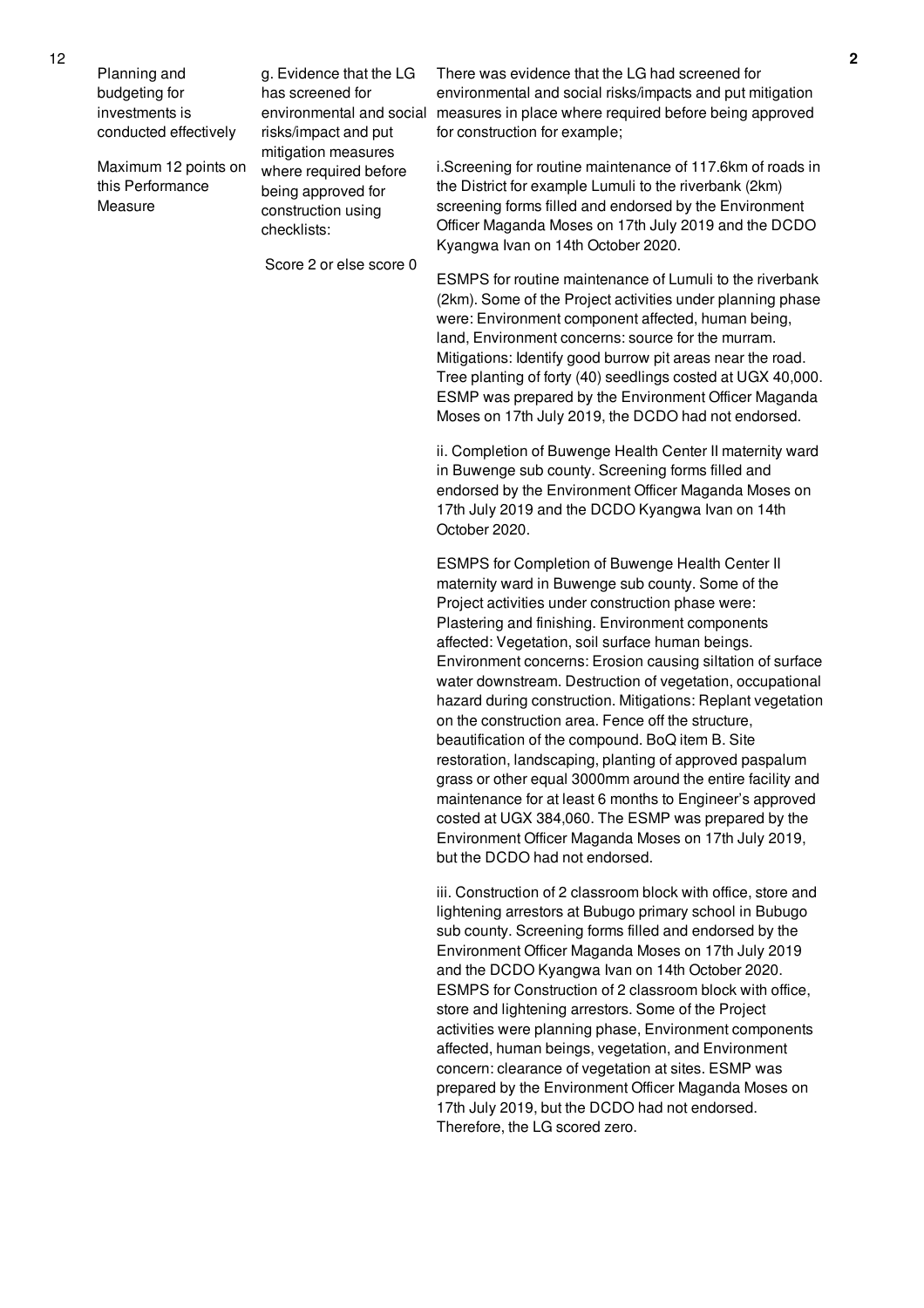| 13 | Procurement, contract<br>Maximum 8 points on<br>this Performance<br>Measure                         | a. Evidence that all<br>management/execution infrastructure projects for<br>the current FY to be<br>implemented using the<br><b>DDEG</b> were<br>incorporated in the LG<br>approved procurement<br>plan<br>Score 1 or else score 0                    | The Infrastructure projects for the current FY implemented<br>using the DDEG were incorporated in the LG approved<br>procurement plan of 2020/2021 in the Jinja District Local<br>Government Council Meeting held on 28thMay, 2020. MIN<br>7/28/5/20. The approved procurement plan was received<br>by PPDA (Home) on date 17th July 2020. MFPED<br>received it on 17th July 2020.                                                                                                                                                                                                                                         |
|----|-----------------------------------------------------------------------------------------------------|-------------------------------------------------------------------------------------------------------------------------------------------------------------------------------------------------------------------------------------------------------|----------------------------------------------------------------------------------------------------------------------------------------------------------------------------------------------------------------------------------------------------------------------------------------------------------------------------------------------------------------------------------------------------------------------------------------------------------------------------------------------------------------------------------------------------------------------------------------------------------------------------|
| 13 | Procurement, contract<br>Maximum 8 points on<br>this Performance<br>Measure                         | b. Evidence that all<br>management/execution infrastructure projects to<br>be implemented in the<br>current FY using DDEG<br>were approved by the<br><b>Contracts Committee</b><br>before commencement<br>of construction: Score 1<br>or else score 0 | There were evidence that all infrastructure projects to be<br>implemented in the current FY using DDEG were<br>approved by the Contracts Committee before<br>commencement of construction as verified from the<br>Contracts committee minutes:<br>• Minutes of 28th August 2020 Contracts Committee<br>Meeting decision dated, MIN 00013/DCC/2020-21(5)<br>• Minutes of 28th August 2020 Contracts Committee<br>Meeting decision dated, MIN 00013/DCC/2020-21(1)<br>• Minutes of 16th September 2020 Contracts Committee<br>Meeting decision dated, MIN 00014/DCC/2020-2021(1)<br>The other contract was still in process. |
| 13 | Procurement, contract<br>management/execution<br>Maximum 8 points on<br>this Performance<br>Measure | c. Evidence that the LG<br>has properly established<br>the Project<br>Implementation team as<br>specified in the sector<br>guidelines:<br>Score 1 or else 0                                                                                           | There was evidence of Project Implementation Teams<br>nominated the Heads of department for CAO's approval for<br>instance letter dated 18th August 2020 from the DEO-Mr.<br>Baliraine Paul Mugaju.<br>Mr. Baliraine Paul Mugaju -DEO<br>Mr. Mubiru Nathan -DP<br>Mr. Buyinza Joseph Walton Isabirye- DE<br>Mr. Baruzalire Fredrick -DNRO                                                                                                                                                                                                                                                                                  |

Mr. Kyangwa Joab Ivan -DCDO

**1**

**1**

**1**

Mr. Mwonga Robert- SAEO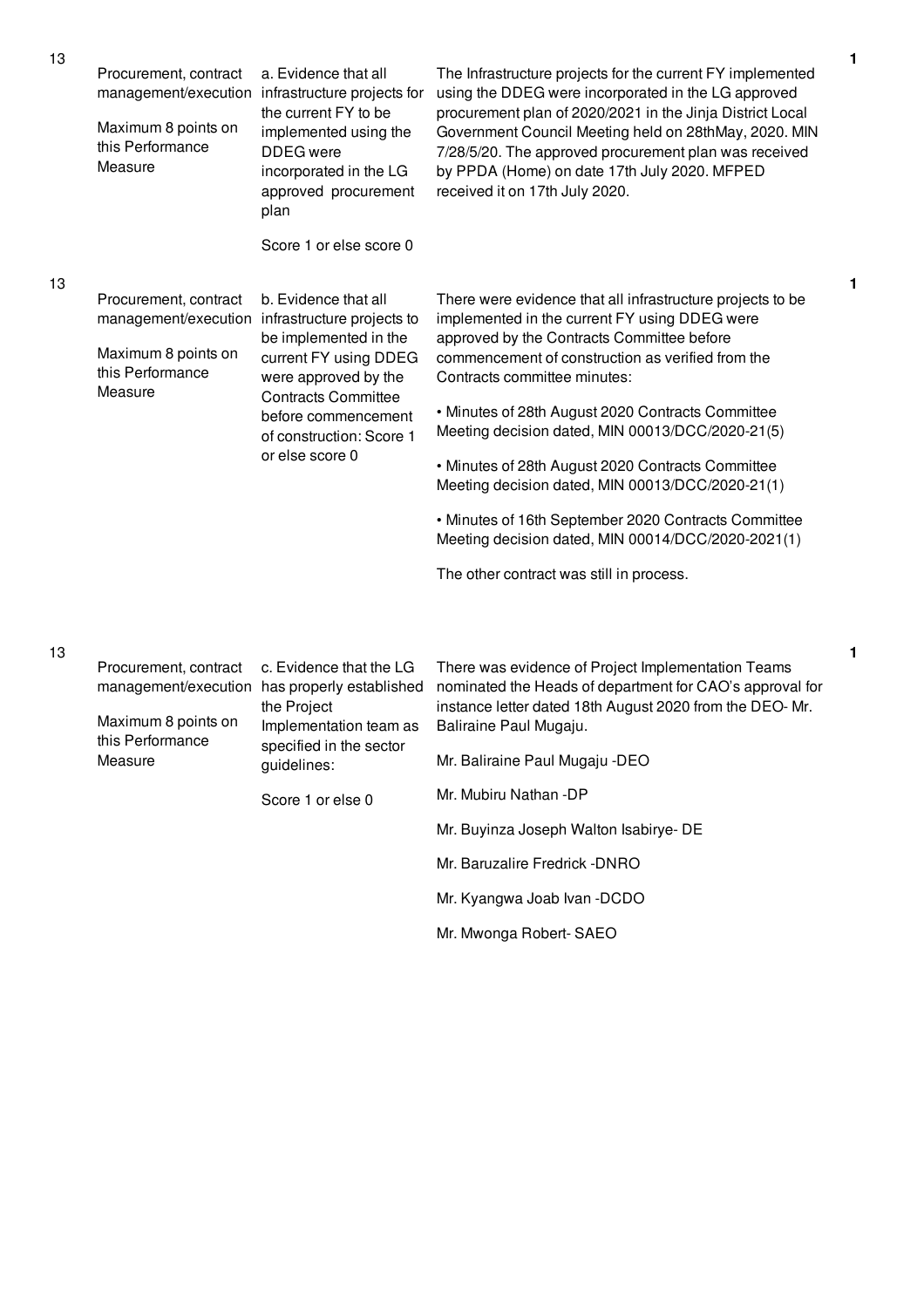Procurement, contract management/execution infrastructure projects

Maximum 8 points on this Performance Measure

d. Evidence that all implemented using DDEG followed the standard technical designs provided by the LG Engineer:

Score 1 or else score 0

From the site visits, the following observations were made:

a) Renovation of Wakitaka HCIII (Mafumbira sub county)

Procurement Ref No: Jinj511/wrks/2019-2020/00258

Extension was made with a laboratory, painting works, some partitions enlarged, two doors seen with Motice locks, gravel around the health facility and grass planted . The facility generally exhibited good works amidst the budget available. However, completion report missing

b) Partial Renovation of DHO office block

Procurement Ref No: Jinj511/wrks/2019-2020/00257

The works included Ceiling works, painting walls (Vinyl Silk paint), vanish on doors, tables and chairs, fixed book shelves (made from Tiber of Muvulespecies in board room and records room. There were well joined, sanded and vanished. They measured 4100mm long x 300mm. and spaced at 450mm.

There were minor cracks on the ceiling of the board room. However, completion report missing

c) Renovation of Bugembe HCIV OPD (Bugembe Town Council)

Procurement Ref No: Jinj511/wrks/2019-2020/00260

Renovation works included painting works, removal of warped doors and replace them with new ones and construction of waiting shade. The supporting galvanized steel pipes were 75mmdiameter x 2mmm thick round hollow section of 3500mm. The iron sheets were G.28 prepainted roofing sheets with roofing nails rubber washers

All these were confirmed and in line with the BOT developed by the Department of works. Repairs on windows and door shutters with Motice locks were fixed.

The shade was not occupied at the time of field visit, rather patients were seated in a makeshift tent because they had to decongest and also need to project the health workers as per the MoH SOPs.

Procurement, contract

13

Maximum 8 points on this Performance **Measure** 

e. Evidence that the LG by the relevant technical officers of each infrastructure project prior to verification and certification of works in previous FY. Score 2 or else score 0

management/execution has provided supervision projects (2/3) showed evidence that the LG has provided From the sampled infrastructure projects, not all the supervision by the relevant technical officers of each infrastructure project prior to verification and certification of works in the previous FY. Secondly, two out of three sampled projects had signed S&E compliance certificates signed. using the following parameters the details follow:

> Physical Development Plan Kyani Trading Center (Bumanaya Sub-county)

• Procurement Ref No: KALI561/SRVCS/2019- 2020/00016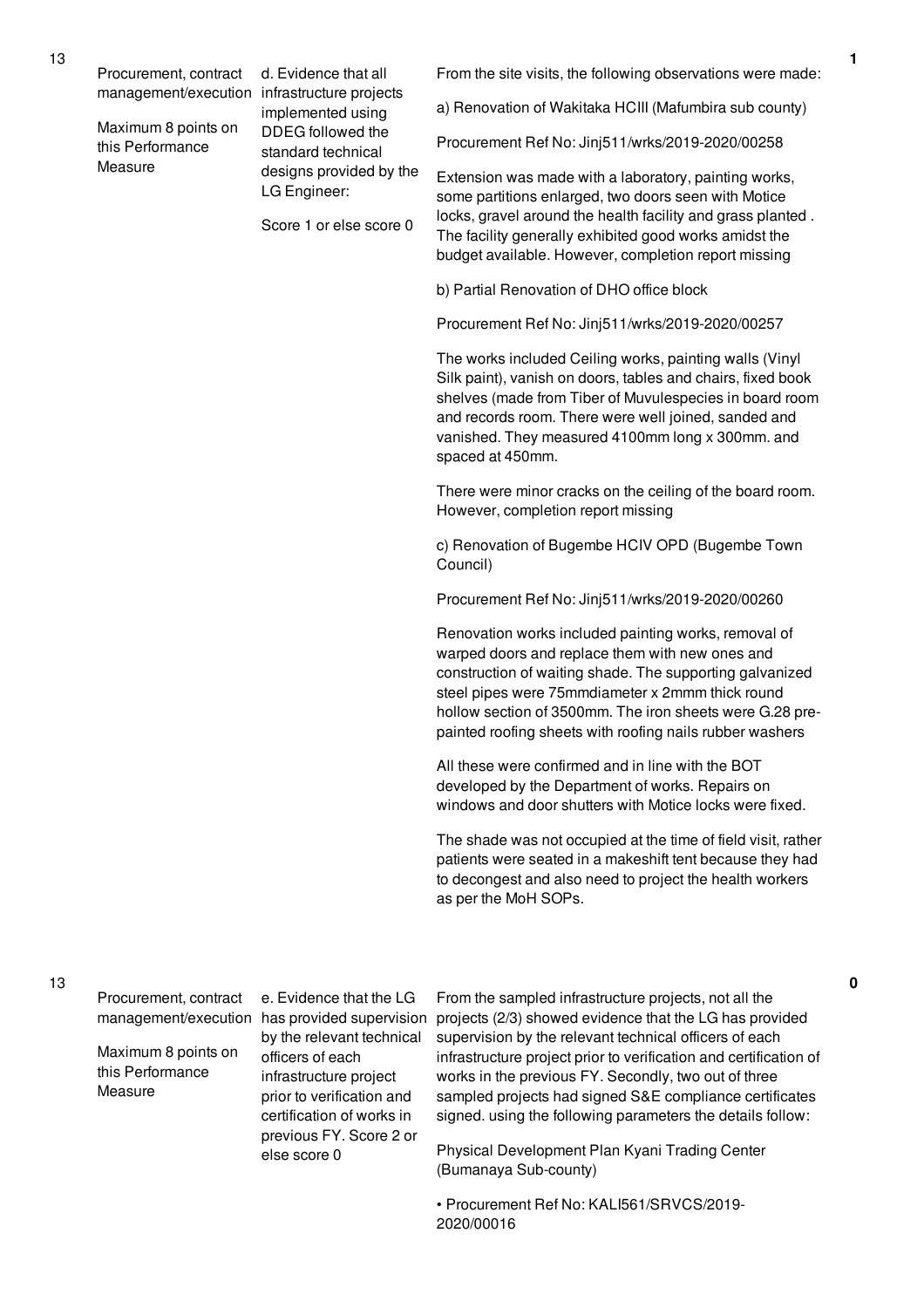- Contractor: Spatial Data Ltd
- AWP No: S.No 14. Page 2
- Certification files: Nil
- Completion certificates : 11th June 2020
- LPO dated: 11th June 2020
- Voucher Payment No: Nil
- Dated: Nil
- Signed S&E compliance: 4th June 2020

• Supervision Progress Report on the sensitization of physical planning of Kyani Trading center dated 1st November 2019.

• Report on Monitoring and supervision of the preparation of Kyani Physical development plan date 28th May 2020.

Energy-saving stoves in three schools of Bwayuya (Town Council), Gadumire (Gadumire Sub-county)

• Procurement Ref No: KALI561/SRVCS/2019- 2020/00053

- Contractor: Mercy Uganda Ltd
- AWP No: 15 page 2
- Certification files: Nil
- Completion certificates: 28th August 2020
- LPO dated NIL
- Voucher Payment No: NIL
- Dated: Nil
- Signed S&E compliance: 29th May 2020

• Supervision Progress Report for the construction of energy saving stoves in schools of Bukumankola and Buyonjo dated 28th May 2020, and 27th May 2020

Completion of Nasonsolo Sub county offices.

- Procurement Ref No: ,File Not available
- Contractor: Spatial Data Ltd
- AWP No: Nil page Nil
- Certification files: Nil
- Completion certificates : Nil
- LPO dated Nil
- Voucher Payment No:
- Dated:
- Signed S&E compliance: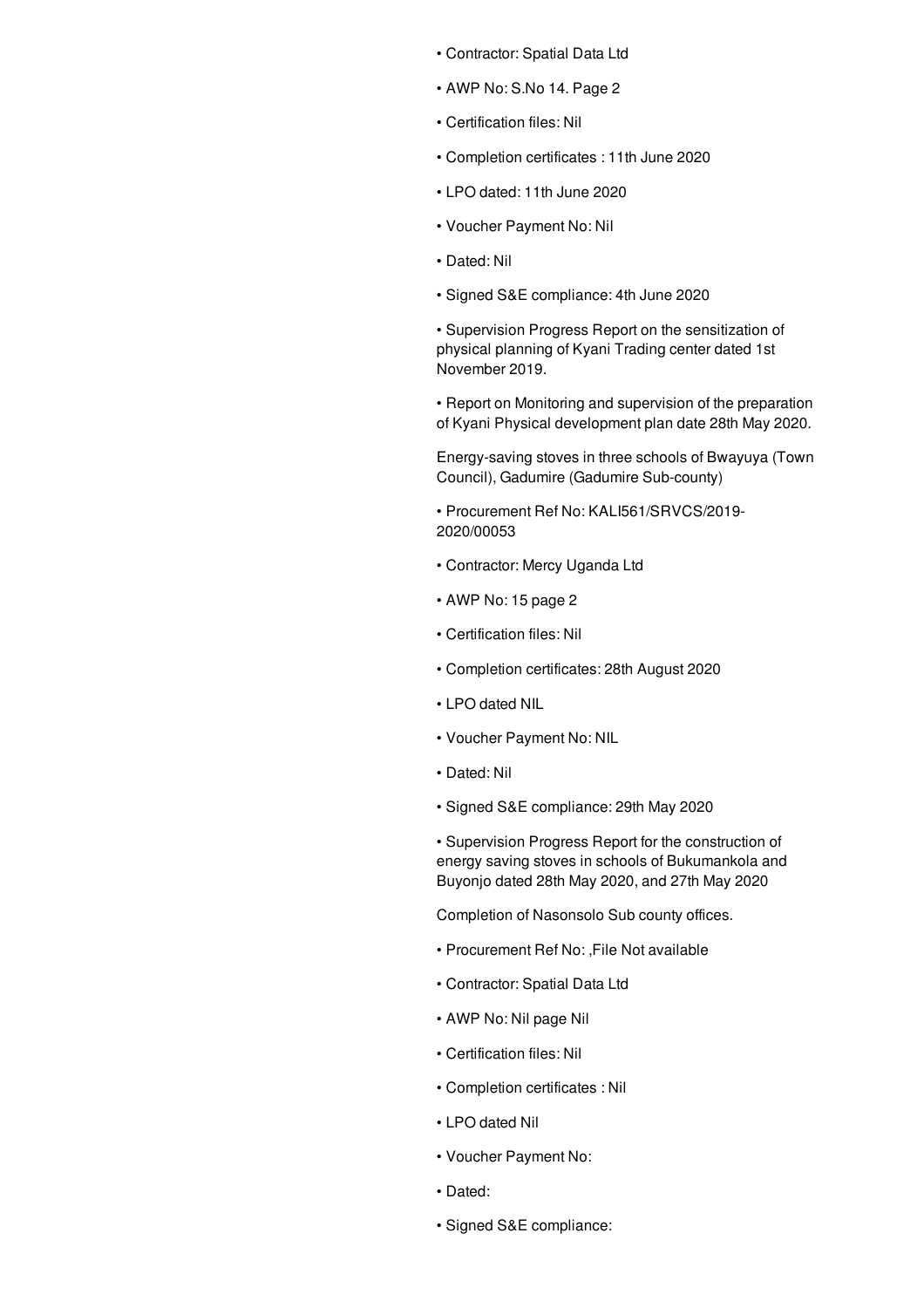• Supervision progress Report on the sensitization of physical planning of Kyani Trading centre dated 1st November 2019. NRO, SAS Bumanaya S/C, etc. were among the people present.

• Report on Monitoring and Supervision of the preparation of Kyani Physical development plan date 28th May 2020. Members not captured.

• Supervision progress Report for the construction of energy saving stoves in schools of Bukumankola and Buyonjo dated 28th May 2020 by the district engineers, and 27th May 2020 by the Senior Environmental officer. However, no members were indicated on the report.

**0**

Procurement, contract

Maximum 8 points on this Performance Measure

management/execution works (certified) and f. The LG has verified initiated payments of contractors within specified timeframes as per contract (within 2 months if no agreement):

Score 1 or else score 0

The LG did not have verified works (certified) and initiated payments of contractors within specified timeframes as per contract for instance all the three sampled projects neither indicated known completion certificates, when requisition was initiated by the contractor, signed S&E compliance certificates nor evidence that payments were received. Details are further provided below:

a) Rehabilitation of Water points unknown (Framework contract, quotation is dependent on availability of funds)

• Procurement Ref No: KALI561/SUPLS/2019- 2020/00023.

- Contractor: Kaliro Hand Pump Mechanics Association
- AWP No: S. No. 6 Page 1
- Certification files: N/A
- Completion certificates : Nil
- LPO dated Nil
- Voucher Payment No: Nil
- Dated: Nil
- Signed S&E compliance: Nil

b) Construction of Institutional Energy saving Stove at Buyonjo and Bukumankola Primary schools

Procurement Ref No: KALI561/WRKS/2019-2020/00053.

- Contractor: Mercy Uganda Ltd
- AWP No: S. No. 15 Page 2
- Certification files: Nil
- Completion certificates: Nil
- LPO dated Nil
- Voucher Payment No: Nil
- Dated: Nil
- Signed S&E compliance: Nil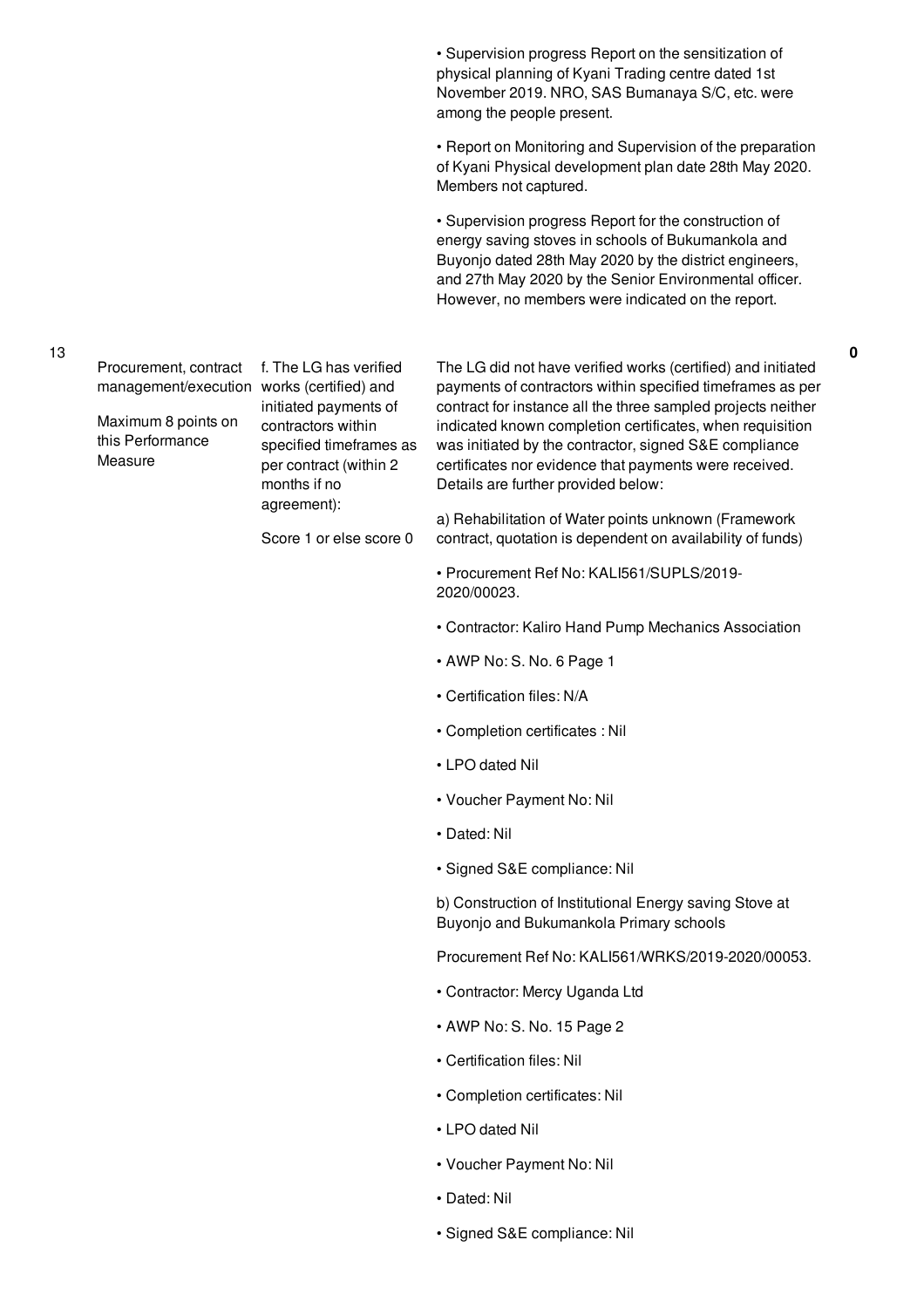c) Connection of electricity to Natural Resource department at the Headquarters. S. No. 15 Page 2

- Procurement Ref No: Not reported
- Contractor: User just requests and report back PDU

- AWP No: S. No. 15 Page 2
- Certification files: Nil
- Completion certificates :Nil
- LPO dated Nil
- Voucher Payment No: Nil
- Dated: Nil
- Signed S&E compliance: Nil

| 13 | Procurement, contract<br>management/execution complete procurement | g. The LG has a<br>file in place for each<br>contract with all records<br>as required by the PPDA<br>Law: | The LG had a significant complete Procurement plan for<br>FY 2020/2021 on file. Procurement files available: For<br>instance: |
|----|--------------------------------------------------------------------|-----------------------------------------------------------------------------------------------------------|-------------------------------------------------------------------------------------------------------------------------------|
|    | Maximum 8 points on<br>this Performance<br>Measure                 |                                                                                                           | Construction of a five stance Brick lined empty-able latrine<br>at Wansimba Primary School (Namagere TC).                     |
|    |                                                                    | Score 1 or else 0                                                                                         | • Procurement Ref No: JINJ511/WRKS/2020-21/00015                                                                              |
|    |                                                                    |                                                                                                           | • Advert: Selective Bidding                                                                                                   |
|    |                                                                    |                                                                                                           | • Requisition forms PPF1: dated 11th August 2020                                                                              |
|    |                                                                    |                                                                                                           | • The Evaluation report dated not signed.                                                                                     |
|    |                                                                    |                                                                                                           | • Minutes of 28th August 2020 Contracts Committee<br>Meeting decision dated, MIN 00013/DCC/2020-21(5)                         |
|    |                                                                    |                                                                                                           | • BEB Notice: Missing                                                                                                         |
|    |                                                                    |                                                                                                           | • Letter of Bid Acceptance: 9thSeptember 2020                                                                                 |
|    |                                                                    |                                                                                                           | • Bidder's acceptance: 14th September 2020                                                                                    |
|    |                                                                    |                                                                                                           | . The Contractor was Tubutute Investment Ltd.                                                                                 |
|    |                                                                    |                                                                                                           | • Contract agreement: 15th September 2020                                                                                     |
|    |                                                                    |                                                                                                           | Construction of a five stance Bricklinedemptable latrine at<br>Nyenga Primary School (Busende Sub-county)                     |
|    |                                                                    |                                                                                                           | • Procurement Ref No: JINJ511/WRKS/2020-21/00016                                                                              |
|    |                                                                    |                                                                                                           | • Advert: Selective Bidding                                                                                                   |
|    |                                                                    |                                                                                                           | • Requisition forms PPF1: dated 11th August 2020                                                                              |
|    |                                                                    |                                                                                                           | • The Evaluation report dated Missing                                                                                         |
|    |                                                                    |                                                                                                           | • Minutes of 28th August 2020 Contracts Committee<br>Meeting decision dated, MIN 00013/DCC/2020-21(1)                         |
|    |                                                                    |                                                                                                           | • BEB Notice: Missing                                                                                                         |
|    |                                                                    |                                                                                                           | • Letter of Bid Acceptance: 9thSeptember 2020                                                                                 |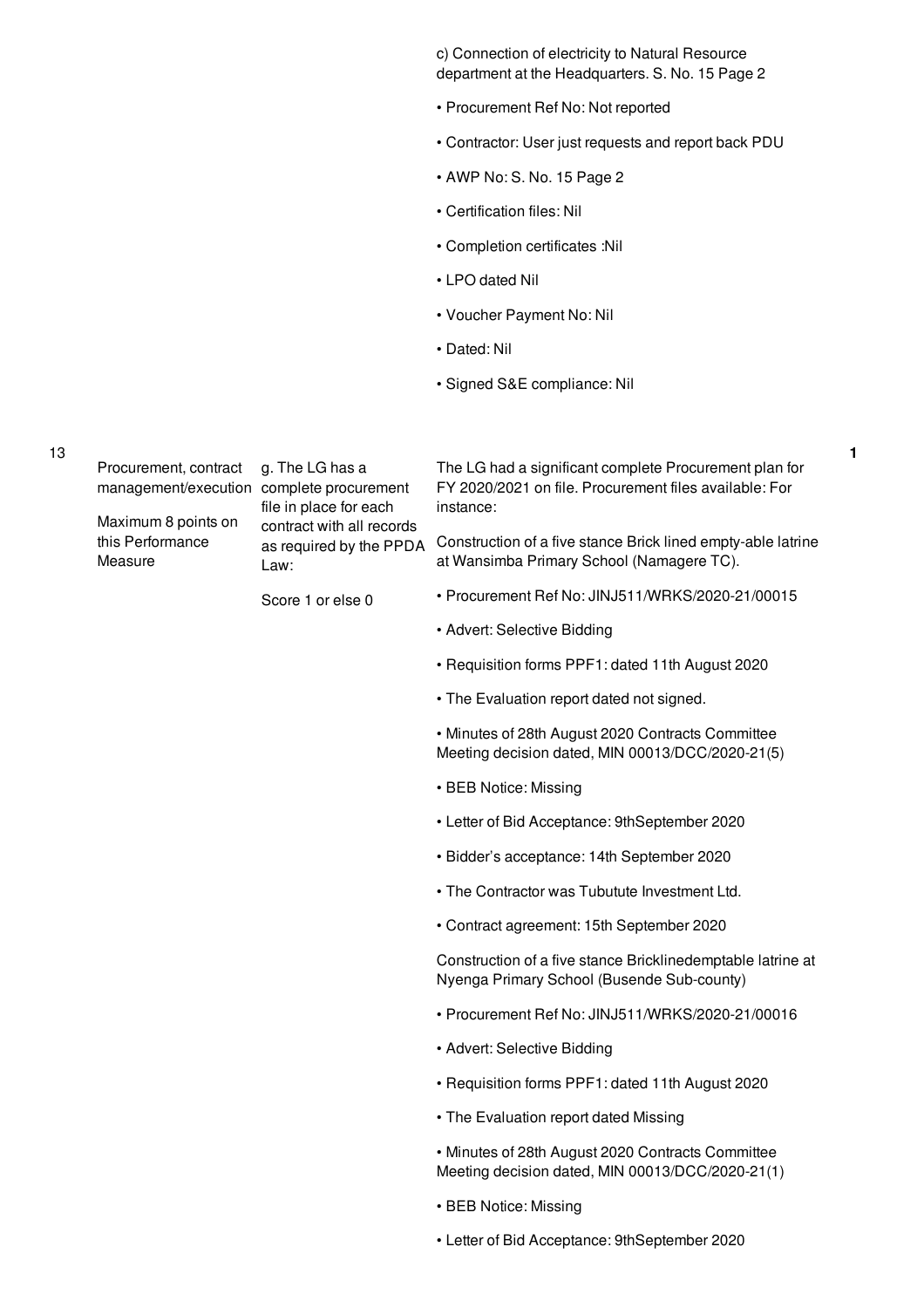- Bidder's acceptance: 10th September 2020
- The Contractor was Pusinde Technologies Uganda Ltd.

Contract agreement: 15th September 2020

Completion of existing Buildings at Buwenge General Hospital (Buwenge sub county)

- Procurement Ref No: JINJ511/WRKS/2020-21/00356
- Advert: Open Bidding
- Requisition forms PPF1: dated Missing
- The Evaluation report dated 15th September 2020

• Minutes of 16th September 2020 Contracts Committee Meeting decision dated, MIN 00014/DCC/2020-2021(1)

- BEB Notice:16th September 2020
- Letter of Bid Acceptance: 2ndOctober 2020
- Bidder's acceptance: missing
- The Contractor was Semwo Construction company Ltd.

**2**

• Contract agreement: 16th November 2020.

#### **Environment and Social Safeguards**

14

| Grievance redress<br>mechanism<br>operational.     | a. Evidence that the<br>District/Municipality has<br>i) designated a person to                                                                                                                                                                              | The LG had evidence of a designated person to coordinate<br>grievance / complaints for the FY 2019-2020, Mr. Kyangwa<br>Ivan who was appointed under a letter of appointment                                                                                                                                                                                                                                                                                                                                                                                                                                                                                                                           |
|----------------------------------------------------|-------------------------------------------------------------------------------------------------------------------------------------------------------------------------------------------------------------------------------------------------------------|--------------------------------------------------------------------------------------------------------------------------------------------------------------------------------------------------------------------------------------------------------------------------------------------------------------------------------------------------------------------------------------------------------------------------------------------------------------------------------------------------------------------------------------------------------------------------------------------------------------------------------------------------------------------------------------------------------|
| Maximum 5 points on<br>this performance<br>measure | coordinate response to<br>feed-back (grievance<br>/complaints) and ii)<br>established a centralized<br>Grievance Redress<br>Committee (GRC), with<br>optional co-option of<br>relevant departmental<br>heads/staff as relevant.<br>Score: 2 or else score 0 | dated 10th July 2019, Ref: CR/214/19 with tasks laid out<br>as: To receive and record complaints from aggrieved staff<br>and the public, to investigate and dispose of<br>complaints/grievances, to refer matters that were not<br>satisfactorily resolved to the responsible officer for further<br>management. There was evidence of consultative<br>meeting with the GRC dated 18th July 2019, under minute<br>JDCC 03/2020 where the chairperson Kyangwa Ivan<br>communicated on the guidelines for the GRC for example;<br>that they should investigate and dispose of complaints,<br>they should advise staff whose complaints have not been<br>resolved satisfactorily on the appeal mechanism. |
|                                                    |                                                                                                                                                                                                                                                             | The GRC was made up of: Kyangwa Ivan the chairperson,                                                                                                                                                                                                                                                                                                                                                                                                                                                                                                                                                                                                                                                  |

airperson, Nekesa Winnie Secretary, Were Edward, a member, Kiyimba Wily, a member, Nakayenze Barbara a member.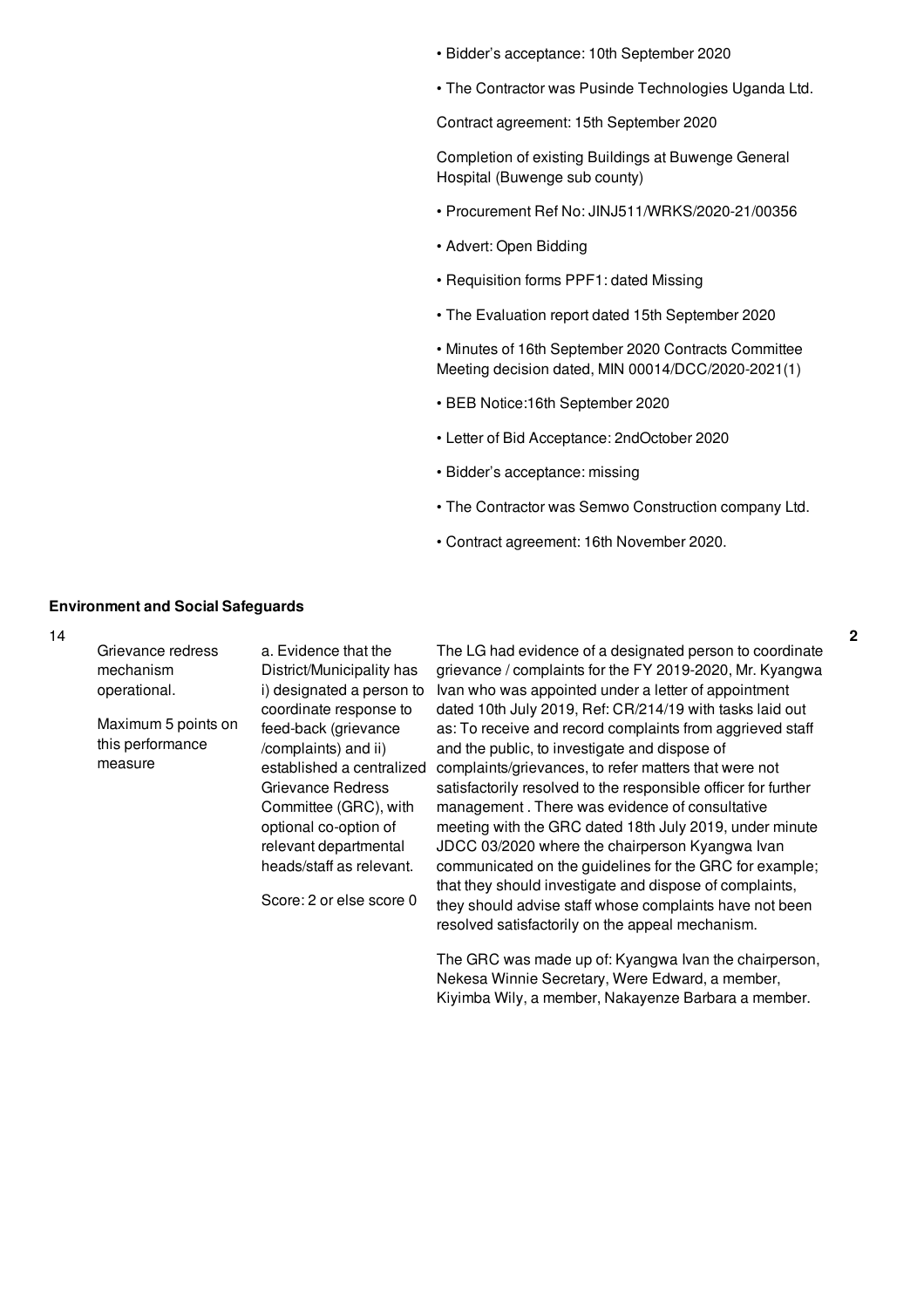| 14 | Grievance redress<br>mechanism<br>operational.<br>Maximum 5 points on<br>this performance<br>measure                             | b. The LG has specified<br>a system for recording,<br>investigating and<br>responding to<br>grievances, which<br>includes a centralized<br>complaints log with clear<br>information and<br>reference for onward<br>action (a defined<br>complaints referral path),<br>and public display of<br>information at<br>district/municipal offices.<br>If so: Score 2 or else 0 | The LG had specified a system for<br>Recording. investigating and responding<br>to grievances, which includes a centralized complaints log<br>with clear information and reference for onward action,<br>through a grievance register at the complaints desk at the<br>District Head Quarters which had an officer to receive the<br>complaints.<br>There was evidence of a public announcement (No date)<br>on the Notice boards about the GRC encouraging the<br>public to report complaints to the desk officer at the District. |
|----|----------------------------------------------------------------------------------------------------------------------------------|--------------------------------------------------------------------------------------------------------------------------------------------------------------------------------------------------------------------------------------------------------------------------------------------------------------------------------------------------------------------------|-------------------------------------------------------------------------------------------------------------------------------------------------------------------------------------------------------------------------------------------------------------------------------------------------------------------------------------------------------------------------------------------------------------------------------------------------------------------------------------------------------------------------------------|
| 14 | Grievance redress<br>mechanism<br>operational.<br>Maximum 5 points on<br>this performance<br>measure                             | c. District/Municipality<br>has publicized the<br>grievance redress<br>mechanisms so that<br>aggrieved parties know<br>where to report and get<br>redress.<br>If so: Score 1 or else 0                                                                                                                                                                                   | There was evidence of a public announcement (No date)<br>on the Notice boards about the Grievance redress<br>committee. The announcement encouraged the public to<br>report complaints to the desk officer at the District's<br>complaints desk where an officer was assigned to receive<br>them.                                                                                                                                                                                                                                   |
| 15 | Safeguards for service<br>delivery of investments<br>effectively handled.<br>Maximum 11 points on<br>this performance<br>measure | a. Evidence that<br>Environment, Social and<br>Climate change<br>interventions have been<br>integrated into LG<br>Development Plans,<br>annual work plans and<br>budgets complied with:<br>Score 1 or else score 0                                                                                                                                                       | The DDP incorporated interventions for Environment,<br>Social and Climate Change on page 109. However, for<br>other projects other than those that were under Natural<br>Resources, the environment interventions were<br>incorporated within the project costs.                                                                                                                                                                                                                                                                    |
| 15 | Safeguards for service<br>delivery of investments<br>effectively handled.<br>Maximum 11 points on<br>this performance<br>measure | b. Evidence that LGs<br>have disseminated to<br>LLGs the enhanced<br><b>DDEG</b> guidelines<br>(strengthened to include<br>environment, climate<br>change mitigation (green<br>infrastructures, waste<br>management equipment<br>and infrastructures) and<br>adaptation and social                                                                                       | There was evidence that DDEG guidelines were<br>disseminated to LLGs as observed from an email dated<br>27th February 2020, which was addressed to all HoDs and<br>LLGs representatives' subject reference dissemination of<br>DDEG guidelines by the District Planner.                                                                                                                                                                                                                                                             |

score 1 or else 0

risk management

**1**

**0**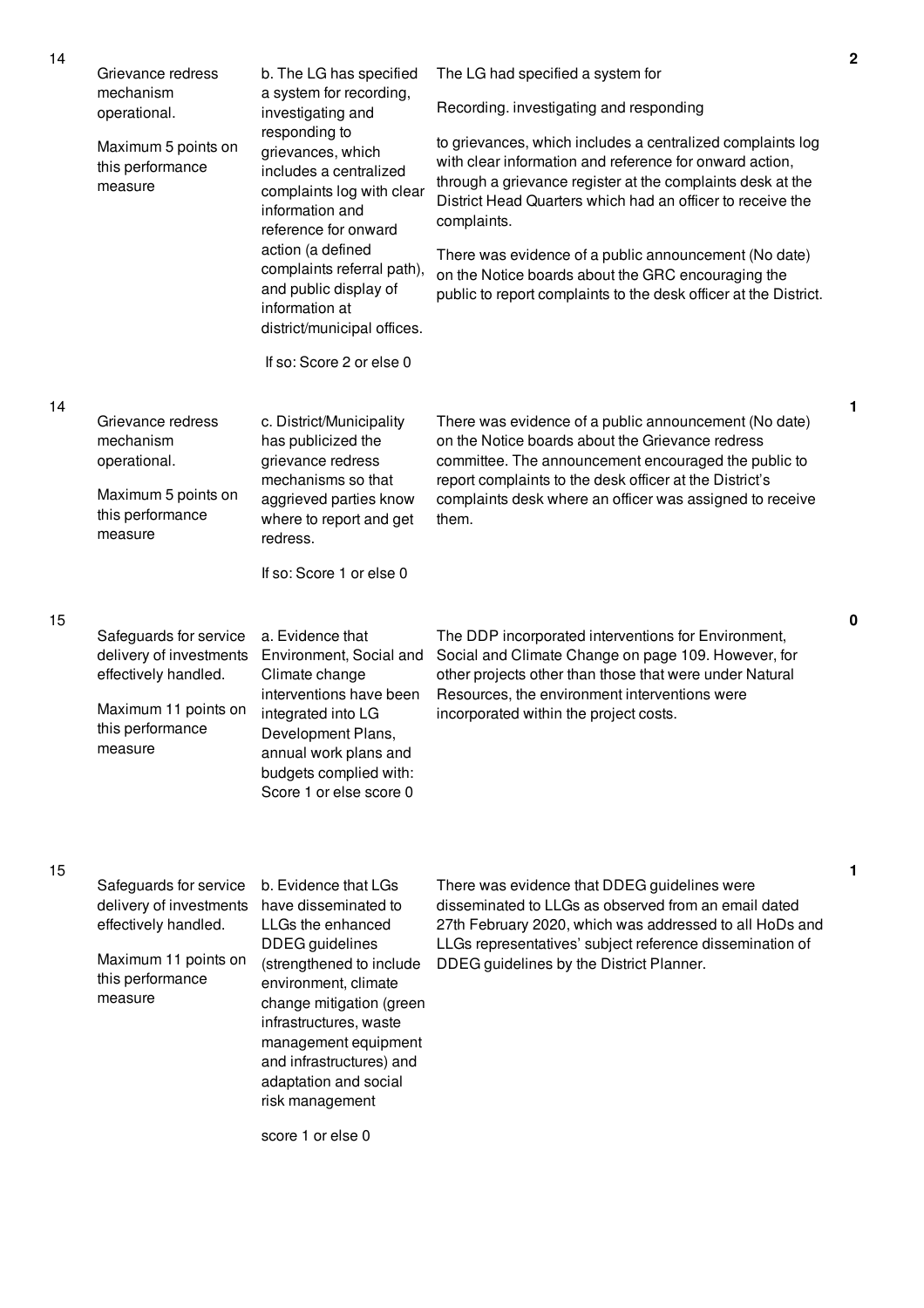| 15 | Safeguards for service<br>delivery of investments<br>effectively handled.<br>Maximum 11 points on<br>this performance<br>measure | (For investments<br>financed from the DDEG<br>other than health,<br>education, water, and<br>irrigation):<br>c. Evidence that the LG<br>incorporated costed<br><b>Environment and Social</b><br><b>Management Plans</b><br>(ESMPs) into designs,<br>BoQs, bidding and<br>contractual documents<br>for DDEG infrastructure<br>projects of the previous<br>FY, where necessary:<br>score 3 or else score 0 | There was no evidence Evidence that the LG incorporated<br>costed Environment and Social Management Plans<br>(ESMPs) into designs. BoQs, bidding and contractual<br>documents for DDEG infrastructure projects of the previous<br>FY for example Routine maintenance of roads (30.2km)<br>Bugembe to Wanyanga, was one of the investments<br>financed from the DDEG. However the ESMPS and BoQS<br>were not costed there the LG scored zero on this indicator. |
|----|----------------------------------------------------------------------------------------------------------------------------------|----------------------------------------------------------------------------------------------------------------------------------------------------------------------------------------------------------------------------------------------------------------------------------------------------------------------------------------------------------------------------------------------------------|----------------------------------------------------------------------------------------------------------------------------------------------------------------------------------------------------------------------------------------------------------------------------------------------------------------------------------------------------------------------------------------------------------------------------------------------------------------|
| 15 | Safeguards for service<br>delivery of investments<br>effectively handled.<br>Maximum 11 points on<br>this performance<br>measure | d. Examples of projects<br>with costing of the<br>additional impact from<br>climate change.<br>Score 3 or else score 0                                                                                                                                                                                                                                                                                   | There was evidence of projects with costing of the<br>additional impact from climate change for example tree<br>planting of eighty six (86) trees at Namasiga to Hakaibolu<br>road costed at Ugx 86,000.                                                                                                                                                                                                                                                       |
| 15 | Safeguards for service<br>delivery of investments<br>effectively handled.                                                        | e. Evidence that all<br>projects are<br>implemented on land                                                                                                                                                                                                                                                                                                                                              | There was no evidence that all projects were implemented<br>on land where the LG had proof of ownership, access and<br>availability. For example Bufuula primary school which                                                                                                                                                                                                                                                                                  |

Maximum 11 points on this performance measure

implemented on land where the LG has proof of ownership, access, and availability (e.g. a land title, agreement; Formal Consent, MoUs, etc.), without any encumbrances:

Score 1 or else score 0

availability. For example Bufuula primary school which had a construction of 4 in 1 staff house and 4 stance lined latrine was a Church of Uganda founded school but had on agreements with the LG at the time of assessment.

**0**

**3**

**0**

Kizinga and Ndiwansi primary schools which were catholic founded had on agreements with the LG at the time of assessment. Therefore the LG scored zero.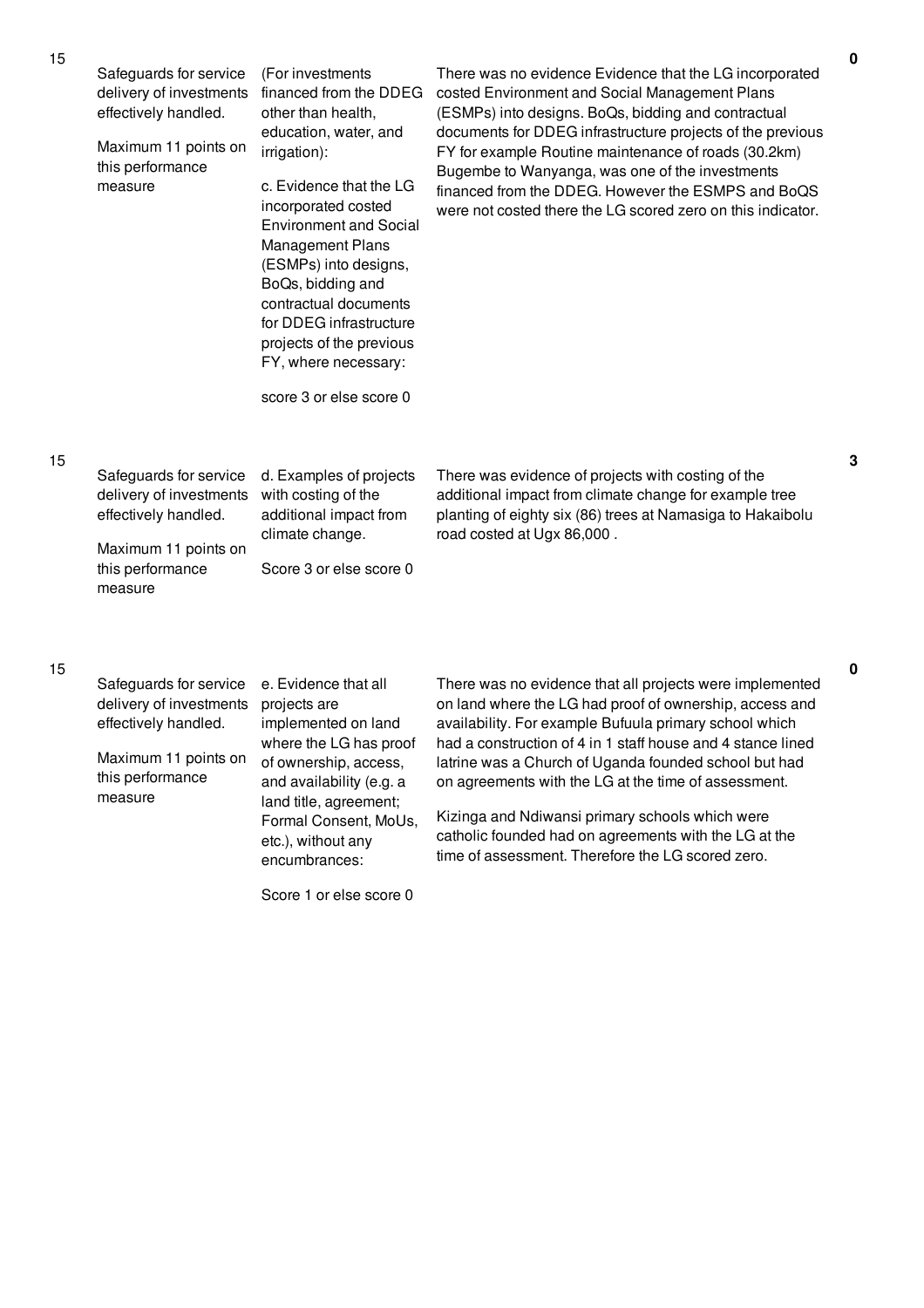| Safeguards for service<br>delivery of investments<br>effectively handled.<br>Maximum 11 points on<br>this performance<br>measure | f. Evidence that<br>environmental officer<br>and CDO conducts<br>support supervision and<br>monitoring to ascertain<br>compliance with ESMPs;<br>and provide monthly<br>reports:<br>Score 1 or else score 0                                                       | There was evidence of Monitoring reports for Education<br>capital development projects for Environment and social<br>safeguards dated 11th December 2019 carried out by the<br>DCDO, Environment Officer, CAO, DEO. For;<br>i.Construction of 4 in 1 teacher's house and 4 stance VIP<br>latrine at Bufuula primary school in Bufuula sub county.<br>Findings: No waste bins on site, workers lack adequate<br>personal protective equipment. No adequate safety signs.<br>Recommendations: The contractor was to advised to put<br>waste bins on site, he was also advised to provide the<br>workers with adequate PPE. He was also advised to add<br>more signs on site.                                                                                                                                                                                                                                                                                                                                    |
|----------------------------------------------------------------------------------------------------------------------------------|-------------------------------------------------------------------------------------------------------------------------------------------------------------------------------------------------------------------------------------------------------------------|---------------------------------------------------------------------------------------------------------------------------------------------------------------------------------------------------------------------------------------------------------------------------------------------------------------------------------------------------------------------------------------------------------------------------------------------------------------------------------------------------------------------------------------------------------------------------------------------------------------------------------------------------------------------------------------------------------------------------------------------------------------------------------------------------------------------------------------------------------------------------------------------------------------------------------------------------------------------------------------------------------------|
|                                                                                                                                  |                                                                                                                                                                                                                                                                   | ii. Construction of 4 stance VIP latrines and staff house at<br>St. John Kizinga primary school in Kizinga village<br>Budondo sub county. Findings: No adequate safety signs,<br>workser lack PPE. Recommendations: The contractor was<br>to advised to adhere to safety guidelines and also provide<br>PPEto the workers. The reports were prepared and<br>endorsed by the Environment Officer Gidudu Patrick and<br>the Senior Environment officer Maganda Moses on 11th<br>December 2019. The LG scored zero because the DCDO<br>had not endorsed on the reports.                                                                                                                                                                                                                                                                                                                                                                                                                                          |
| Safeguards for service<br>delivery of investments<br>effectively handled.<br>Maximum 11 points on<br>this performance<br>measure | g. Evidence that E&S<br>compliance Certification<br>forms are completed and<br>signed by Environmental<br>Officer and CDO prior to<br>payments of contractors'<br>invoices/certificates at<br>interim and final stages<br>of projects:<br>Score 1 or else score 0 | There was evidence of an Environment and Social<br>compliance Certification form completed and signed by<br>Environmental Officer Maganda Moses prior to payments<br>of contractors' for example;<br>i. Environment and Social compliance Certification form for<br>construction of a 4 in 1 teacher's house with rain water and<br>fixing lightening arrestors by M/s Balyedikens Investments<br>limited. The certificate was prepared by the Environment<br>Officer Maganda Moses on 23rd July 2020. However the<br>DCDO had not endorsed on the forms.<br>Payment certificate No. 1 Ref: JINJ 511/works/2019-<br>2020/00038 dated 23rd January 2020 for construction of 4<br>in 1 teacher's house and fixing lightening. Retention was<br>paid on 20th June 2020 under voucher number No.<br>29999390 total amount: UGX 5,445,724.<br>There was no evidence of Environment and Social<br>compliance Certification forms for construction of VIP<br>latrines at Kizinga primary school and Ndiwansi primary |

therefore the LG scored zero.

**Financial management**

15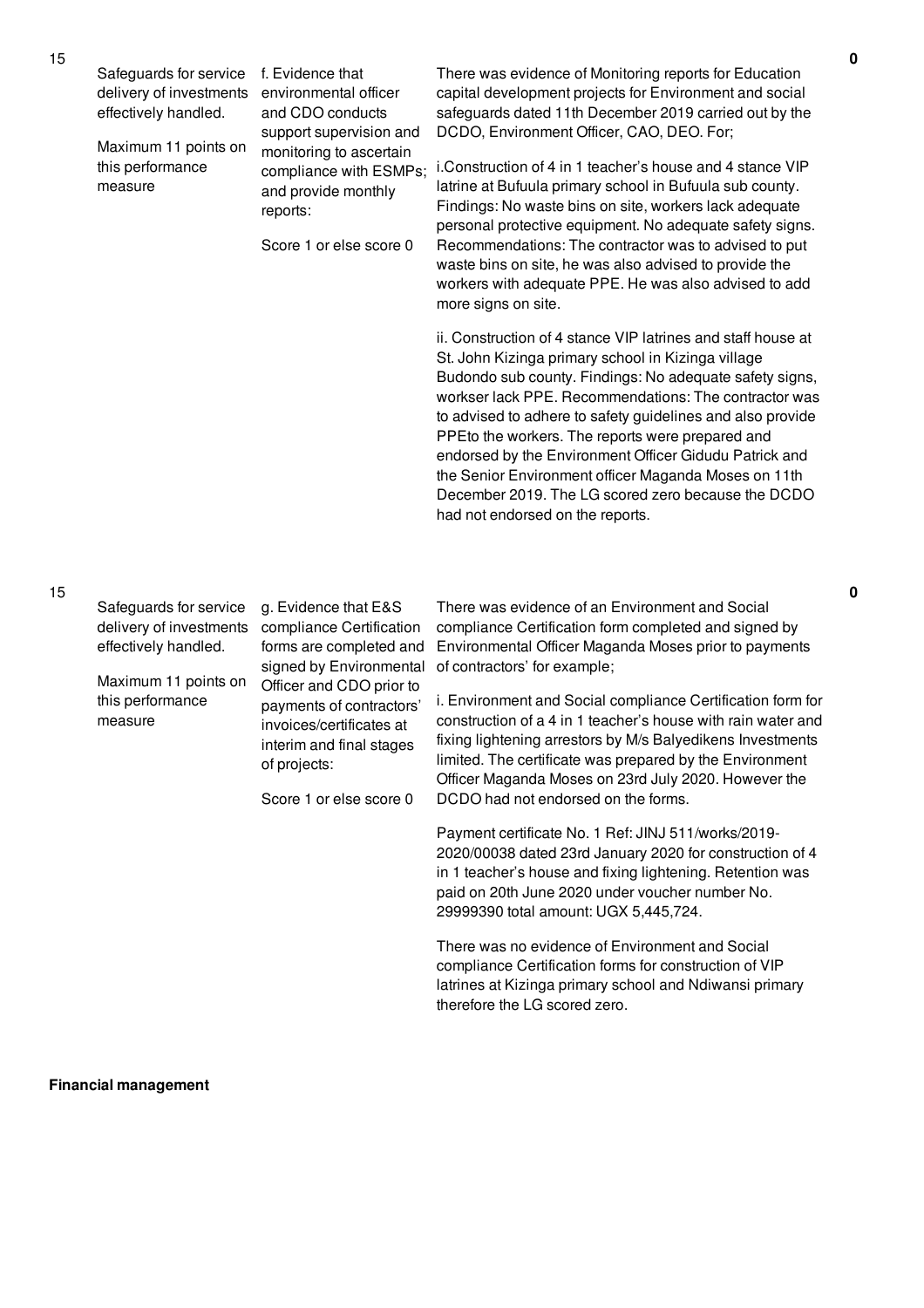| $\overline{1}$ | LG makes monthly<br><b>Bank reconciliations</b>    | a. Evidence that the LG<br>makes monthly bank<br>reconciliations and are         | There was evidence that the LG made monthly bank<br>reconciliations and were up to-date at the point of time of<br>the assessment |
|----------------|----------------------------------------------------|----------------------------------------------------------------------------------|-----------------------------------------------------------------------------------------------------------------------------------|
|                | Maximum 2 points on<br>this Performance<br>Measure | up to-date at the point of<br>time of the assessment:<br>Score 2 or else score 0 | Jinja District had reconciled all its bank accounts up to<br>October 2020. For instance,                                          |
|                |                                                    |                                                                                  | • The TSA A/C No. 005110528000000 at Bank of Uganda<br>was reconciled up to October 2020.                                         |
|                |                                                    |                                                                                  | • Youth Livelihood Program Recovery A/C No.<br>01463554035721 at DFCU Bank Jinja Branch was<br>reconciled up to October 2020.     |
|                |                                                    |                                                                                  | • The UWEP Recovery 01463554597878 at DFCU Bank<br>Jinja Branch. was reconciled up to October 2020                                |
|                |                                                    |                                                                                  | • General Fund A/C No. 01450214860000 at DFCU Bank<br>Jinja Branch was reconciled up to October 2020.                             |
|                |                                                    |                                                                                  | The LG was compliant as it had reconciled all its bank<br>accounts up October 2020.                                               |
|                |                                                    |                                                                                  |                                                                                                                                   |
| 17             | LG executes the<br>Internal Audit function         | a. Evidence that LG has<br>produced all quarterly                                | The LG produced quarterly reports as follows :                                                                                    |
|                | in accordance with the<br><b>LGA Section 90</b>    | internal audit (IA) reports<br>for the previous FY.                              | Quarter 1 was produced on 23/10/2019                                                                                              |
|                |                                                    |                                                                                  | Quarter 2 was produced on 20/01/2020                                                                                              |
|                | Maximum 4 points on<br>this performance<br>measure | Score 2 or else score 0                                                          | Quarter 3 was produced on 16/04/2020                                                                                              |
|                |                                                    |                                                                                  | Quarter 4 was produced on 21/07/2020                                                                                              |
|                |                                                    |                                                                                  | All Internal Audit Quarterly Reports were produced.                                                                               |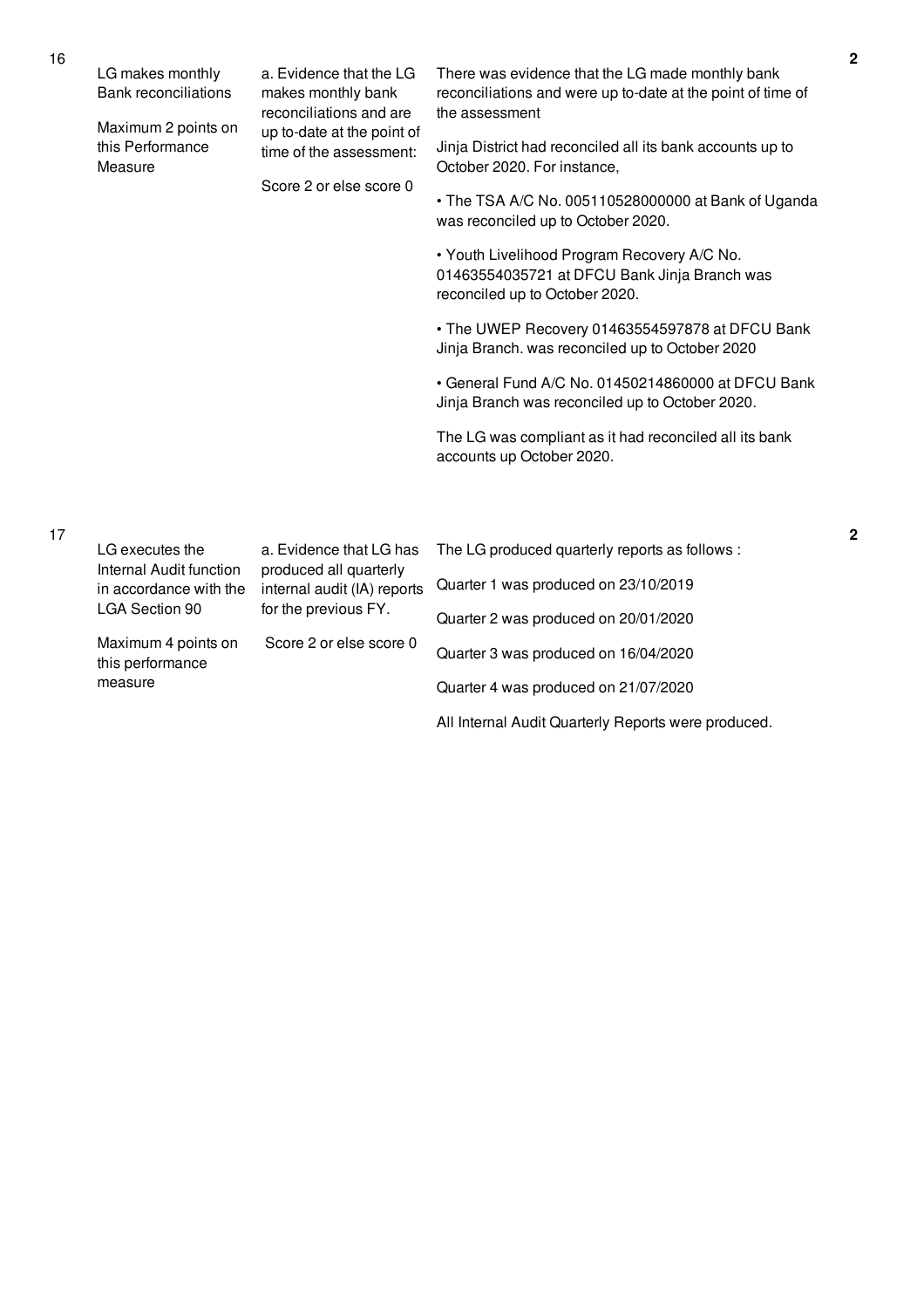|  | LG executes the<br>Internal Audit function<br>in accordance with the<br><b>LGA Section 90</b> | b. Evidence that the LG<br>has provided information<br>to the Council/<br>chairperson and the LG                                                                                                                 | The Internal Audit reports for four quarters were submitted<br>and acknowledged by the LG Council/Chairperson and the<br>LG PAC on the following dates;                                                                                                                                                  |
|--|-----------------------------------------------------------------------------------------------|------------------------------------------------------------------------------------------------------------------------------------------------------------------------------------------------------------------|----------------------------------------------------------------------------------------------------------------------------------------------------------------------------------------------------------------------------------------------------------------------------------------------------------|
|  | Maximum 4 points on<br>this performance<br>measure                                            | PAC on the status of<br>implementation of<br>internal audit findings for<br>the previous FY i.e.<br>information on follow up<br>on audit queries from all<br>quarterly audit reports.<br>Score 1 or else score 0 | o Quarter 1 was submitted on 23/10/2019 and was<br>acknowledged by the by the Speaker Council, LGPAC and<br>CAO on 23 October 2019.                                                                                                                                                                      |
|  |                                                                                               |                                                                                                                                                                                                                  | o Quarter 2 was submitted on 20/01/2020, and was<br>acknowledged by the Speaker Council, LGPAC and CAO<br>on 20 January 2020.                                                                                                                                                                            |
|  |                                                                                               |                                                                                                                                                                                                                  | o Quarter 3 was submitted on 16/04/2020, and was<br>acknowledged by the Speaker Council, LGPAC and CAO<br>on 16 April 2020.                                                                                                                                                                              |
|  |                                                                                               |                                                                                                                                                                                                                  | o Quarter 4 on 21/07/2020, and was acknowledged by the<br>Speaker Council, LGPAC and CAO on 21 July 2020.                                                                                                                                                                                                |
|  |                                                                                               |                                                                                                                                                                                                                  | All submission were addressed to the Speaker Council<br>and copied to the RDC, Chairperson LCV Jinja, the<br>Internal Auditor General, the Assistant Commissioner,<br>Inspector/MoLG, the CAO, Jinja, the Chairperson PAC, the<br>Secretary Regional Audit Committee, the CFO, the<br>Principal Auditor. |
|  | LG executes the<br>Internal Audit function<br>in accordance with the<br>LGA Section 90        | c. Evidence that internal<br>audit reports for the<br>previous FY were<br>submitted to LG<br>Accounting Officer, LG<br>PAC and that LG PAC<br>has reviewed them and<br>followed-up:<br>Score 1 or else score 0   | The Internal Audit reports for four quarters were submitted<br>and acknowledged by the LG Accounting Officer and the<br>LG PAC on the following dates;                                                                                                                                                   |
|  | Maximum 4 points on<br>this performance<br>measure                                            |                                                                                                                                                                                                                  | • Quarter 1 was received by the CAO and LP PAC on<br>23/10/2019                                                                                                                                                                                                                                          |
|  |                                                                                               |                                                                                                                                                                                                                  | Quarter 2 was received by the CAO and LP PAC on<br>20/01/2020                                                                                                                                                                                                                                            |
|  |                                                                                               |                                                                                                                                                                                                                  | • Quarter 3 was received by the CAO and LP PAC on<br>16/04/2020                                                                                                                                                                                                                                          |
|  |                                                                                               |                                                                                                                                                                                                                  | • Quarter 4 was received by the CAO and LP PAC on<br>21/07/2020                                                                                                                                                                                                                                          |
|  |                                                                                               |                                                                                                                                                                                                                  | The Internal Audit reports were discussed and reviewed as<br>observed from the minutes of the PAC sittings highlighted<br>below.                                                                                                                                                                         |
|  |                                                                                               |                                                                                                                                                                                                                  | • PAC meeting held on 24th January 2020, Min<br>/PAC/54/2020 focused on review of Jinja LG Q1 report,                                                                                                                                                                                                    |

/PAC/54/2020 focused on review of Jinja LG Q1 report, five issues related to undeveloped land, failure to review bank reconciliation statement, accumulated debts, unspent balances were discussed, and recommendations made on page 3.

**1**

**1**

• PAC meeting held on 28th February 2020, Min /PAC/57/2020 focused on review of Jinja LG Q2 report, issues related to incomplete vouchers, lack of adherence to control procedures, incomplete contract management files, lack of insurance cover by contractor, non-remittance of revenue were discussed, and recommendations made on page 2.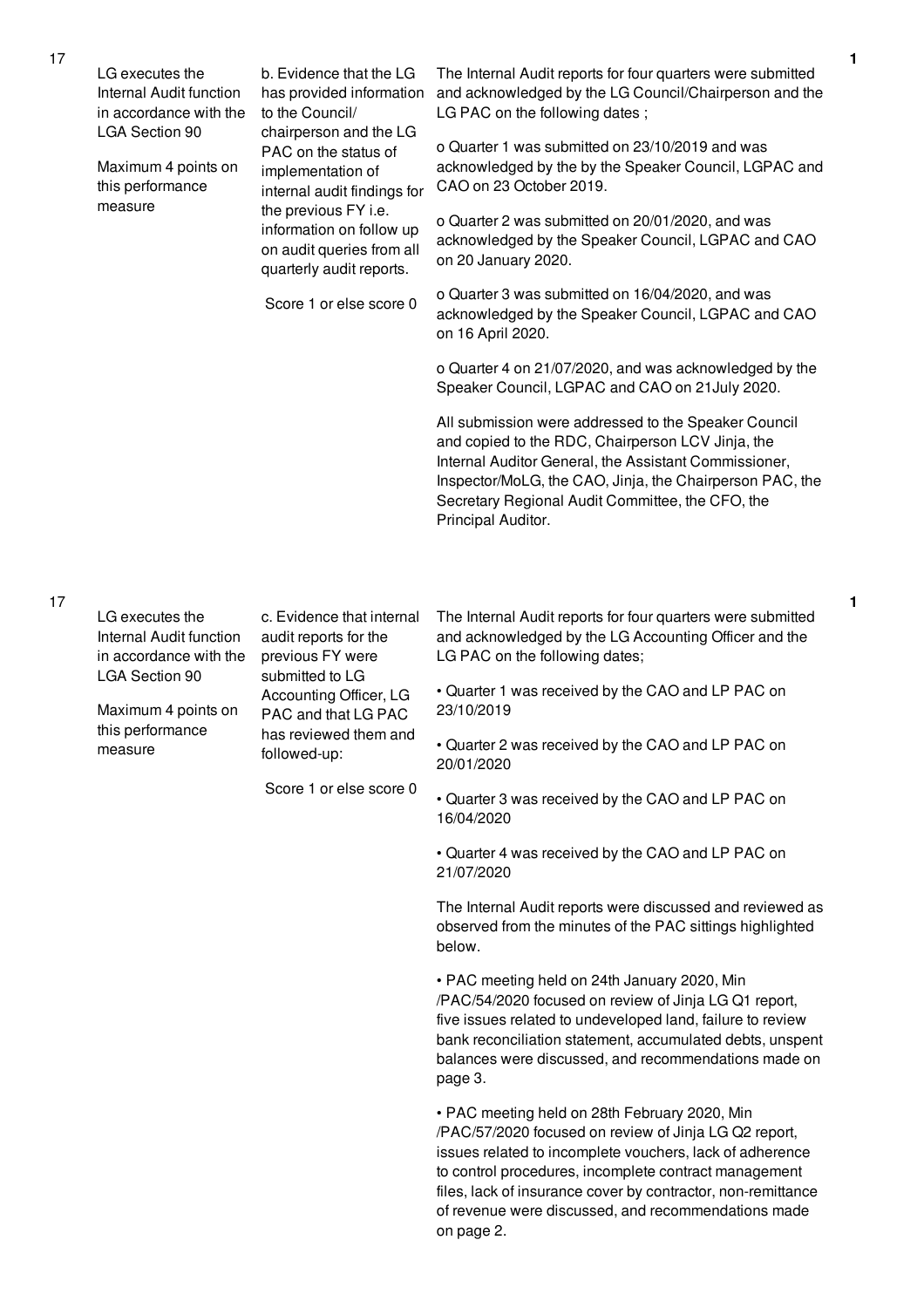• PAC meeting held on 15th April 2020, Min /PAC/63/2020 reviewed Jinja LG Q3 report, issues related to poor academic performance, lack of school asset register, encroachment on government land, lack of staff quarters, lack of office space, impassable road, under collection of revenue were discussed and recommendations were made on page 2.

• PAC meeting held on 8th June 2020, Min /PAC/73/2020 focused on the review of Jinja LG Q4 report, issues related to construction of VIP latrine, vote book holder, uninstalled signposts at HC III, unengraved HC assets, lack of staff uniform health workers, lack of receive notes, lack of fence at HC III were discussed and recommendations observed on page 3.

As a follow up on the above minutes the PAC reports were prepared as highlighted below,

PAC report Ref: COU/103/1 dated 24th January 2020, was on the review of IA FY 2019/2020. Five issues were discussed which included a follow up by the CAO, bank reconciliations, accounting debts, signposts at the roads.

PAC report dated 24th January 2020 was on review of IA report for the second quarter submitted to the Speaker by the Chairperson LG PAC. Five issues, looked at for example school assets, encroachment on HC III, inadequate toilet facilities, inadequate offshoots, incomplete production Departmental laboratory building.

PAC report dated 28th April 2020 review of Q3. In summary it highlighted issues related to hospital, staff houses, inadequate resources, lack of office space.

PAC report dated 21st July 2020, report for Quarter 4 with focus on outstanding debt, non-remittance to the benefit scheme account, uncompleted contract management, accounting systems,

All Internal Audit Reports were reviewed.

### **Local Revenues**

### 18

LG has collected local revenues as per

Maximum 2 points on this performance measure

budget (collection ratio) local revenue collected a. If revenue collection ratio (the percentage of against planned for the previous FY (budget realization) is within  $+/-$ 10 %: then score 2 or else score 0.

From the Audited Final Accounts financial statements 2019/20, page 10 of the Statement of Revenues collected, the Original Budget for Local revenue was projected at Ugx 1,104,333,835 and the Actual local revenue collection realized was Ugx 980,897,154 Ref: page 10 of the statement of performance of revenues FY 2019/20. This translated into a revenue collection ratio of 88.9% which was 11% short of target and outside the range of - 10% range.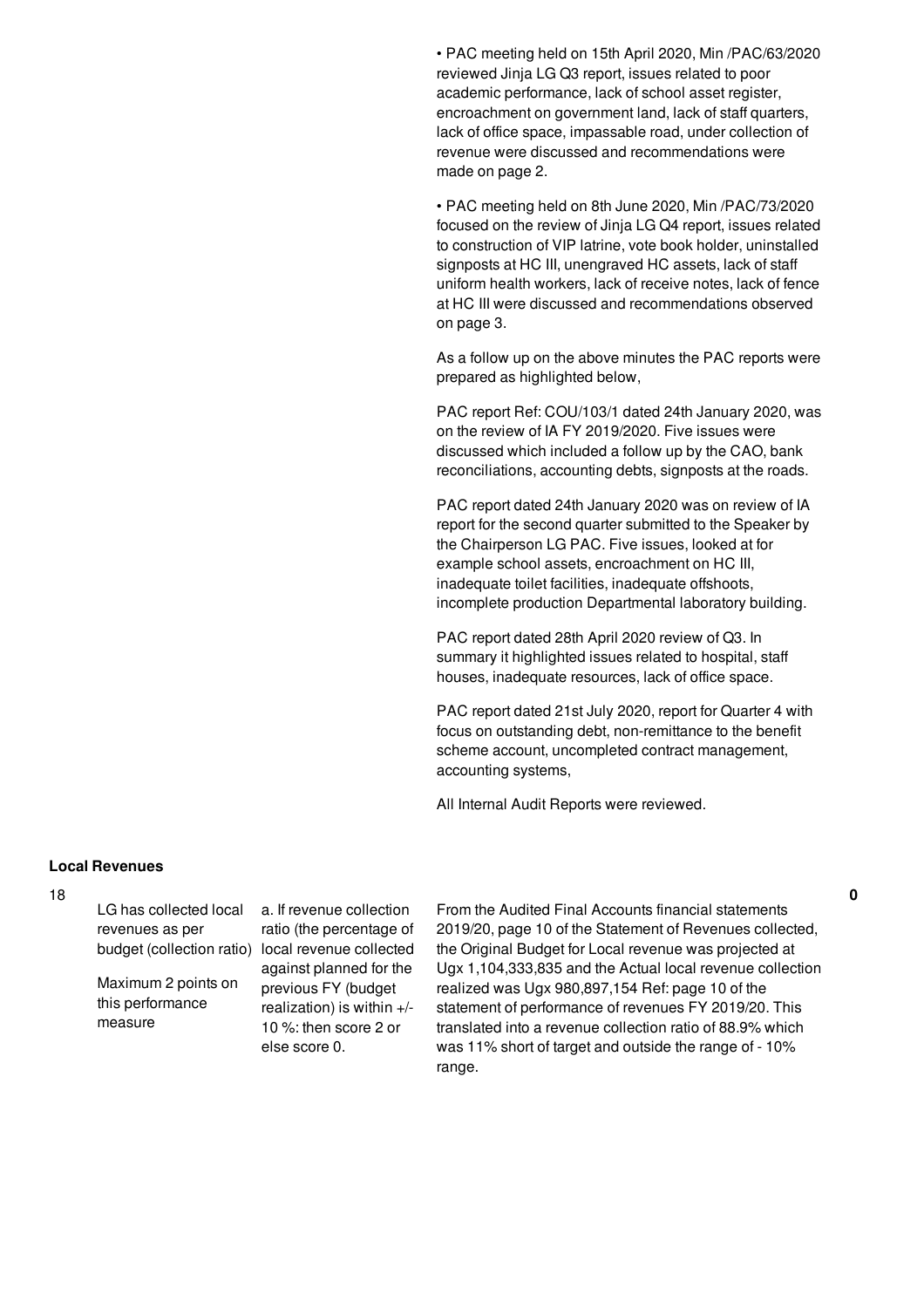|  | The LG has increased<br>LG own source                                                                    | a. If increase in OSR<br>(excluding one/off, e.g.                       | Total OSR for FY2018/2019 was Ugx. 1,329,392,226 as<br>shown on page 27 statement of revenues collected |
|--|----------------------------------------------------------------------------------------------------------|-------------------------------------------------------------------------|---------------------------------------------------------------------------------------------------------|
|  | revenues in the last                                                                                     | sale of assets, but                                                     | FY2018/2019.                                                                                            |
|  | financial year<br>compared to the one<br>before the previous<br>financial year (last FY<br>year but one) | including arrears<br>collected in the year)<br>from previous FY but one | Total of OSR for FY 2019/2020 980,897,154 Ref: page 10<br>of the statement of performance of revenues.  |
|  |                                                                                                          | to previous FY<br>$\cdot$ If more than 10 %:                            | Thus Ugx. 980,897,154 (FY 2019/2020) minus Ugx<br>1,329,392,226 (FY 2018/2019)                          |
|  | Maximum 2 points on<br>this Performance<br>Measure.                                                      | score 2.                                                                | There was decrease of Ugx 348,495,072                                                                   |
|  |                                                                                                          | • If the increase is from<br>$5\% - 10\%$ : score 1.                    | (348,495,072/1,329,392,226) x 100=26.2%                                                                 |
|  |                                                                                                          | • If the increase is less                                               | This was a decrease in revenue, which was outside the                                                   |

required increase of 5-10%.

than 5 %: score 0.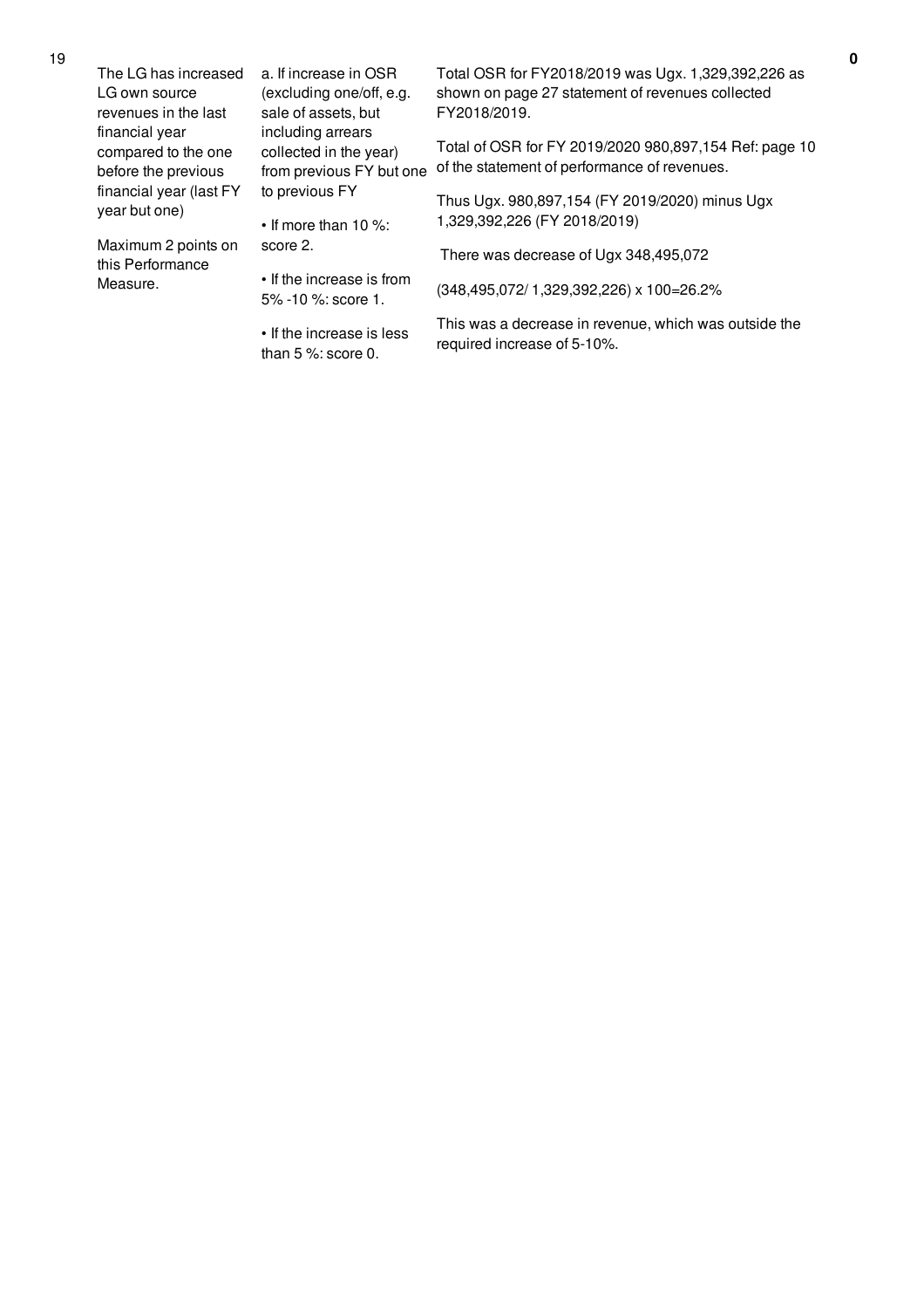Local revenue administration, allocation, and transparency

Maximum 2 points on this performance measure.

a. If the LG remitted the mandatory LLG share of local revenues during the previous FY: score 2 or else score 0

• Sec 85 of LGA (2) "In rural areas, revenue shall be collected by the sub county councils, and a sub county council shall retain 65 percent, or any other higher percentage as the district council may approve, of the revenue collected by it and pass the remaining percentage over to the district"

• (4) "A district council may, with the concurrence of a divisions, collect revenue on behalf of the divisions council but shall remit 65 percent of the revenue so collected to the relevant sub county."

• In this regard to (4) above the DLG collected Local Service tax from District staff Payrolls and Private companies in the District which amounted to Ugx 165,088,815 (Ref: page 27 of Financial statements 2019/20.

• The LG remitted a total of Ugx. 116,465, 500- to LLGs based on residents in each LLGs as observed from EFT transfer vouchers dated 20th December 2019 as indicated below.

Busede Sub County Vr. No.26342350 Ugx. 7,728,500

Butagaya Sub County Vr. No.26342361 Ugx. 8,573,500

Buwenge Sub-County Vr. No.26342365 Ugx. 11,355,500

Budondo Sub County Vr. No.26342360 Ugx. 8,495,500

Mafubira Sub-County Vr. No.26342364 Ugx. 14,820,000

Buyengo Subcounty Vr. No.26342362 Ugx. 5,076,500

Buwenge Town Council Vr. No.26342341 Ugx. 12,320,000

Kakira Town Council Vr. No.25814522 Ugx. 16,460,000

Mpumudde/Kimaka Vr.No.25814529 Ugx. 22,156,000

Total of mandatory local revenue to LLG was Ugx. 116,465,500

## **Transparency and Accountability**

| LG shares information | a. Evidence that the  | The procurement plan and awarded contracts and        |
|-----------------------|-----------------------|-------------------------------------------------------|
| with citizens         | procurement plan and  | amounts were publicized on the noticeboard by Gulaale |
|                       | awarded contracts and | Fred the Senior Procurement Officer.                  |
| Maximum 6 points on   | all amounts are       |                                                       |
| this Performance      | published: Score 2 or |                                                       |
| Measure               | else score 0          |                                                       |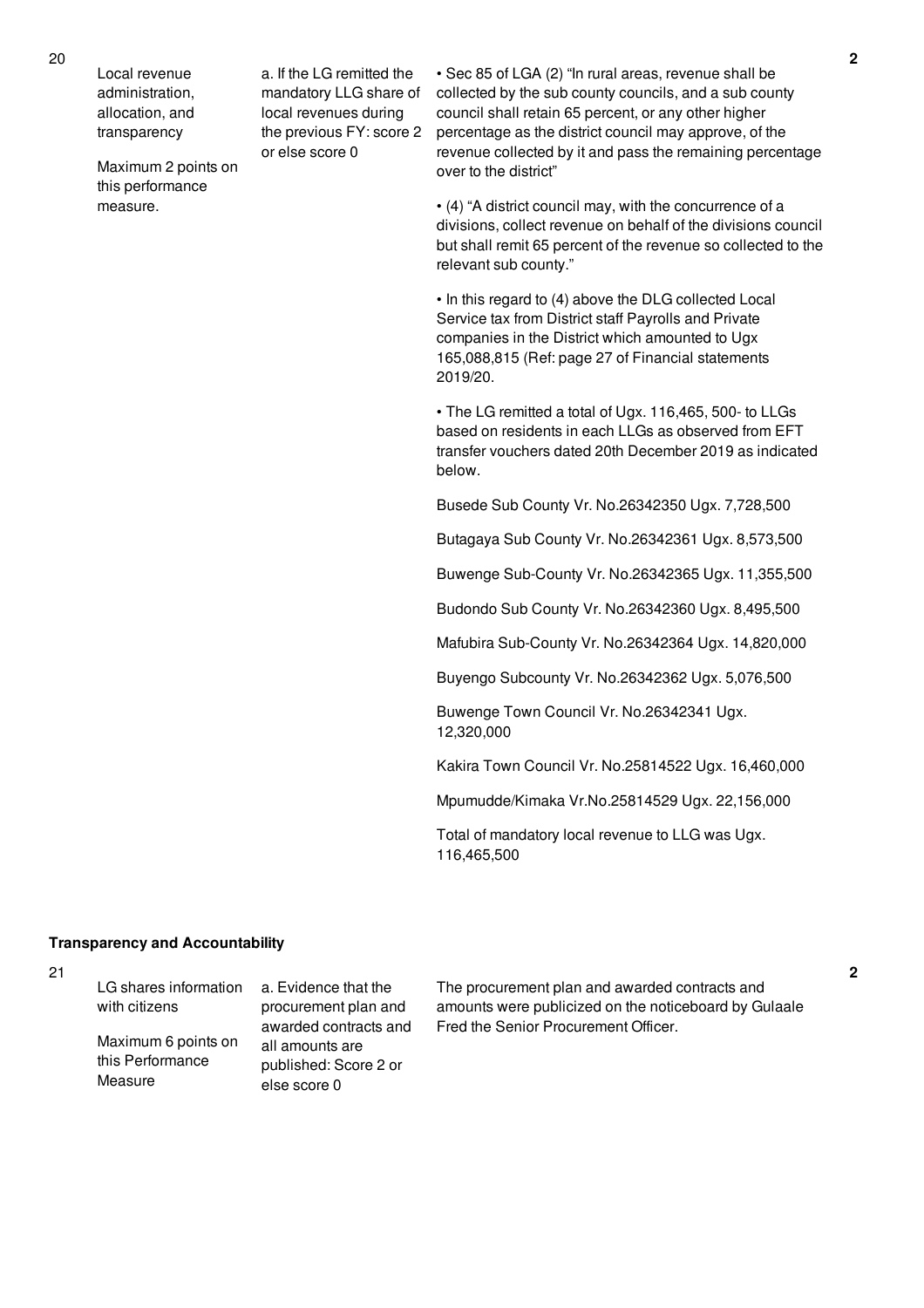| $\leq$ 1 | LG shares information<br>with citizens<br>Maximum 6 points on<br>this Performance<br>Measure | b. Evidence that the LG<br>performance assessment<br>results and implications<br>are published e.g. on the<br>budget website for the<br>previous year: Score 2 or<br>else score 0                                                                                                                               | There was evidence indicating that the LG publicized<br>information to citizens on LGPA results and implication of<br>the report. The results were disseminated by the Senior<br>Planner during a DTPC meeting held on 19th July 2019<br>under Min 06/07/2019. In attendance were the HoDs,<br>subcounty representatives including SAS from Mufubira<br>S/C, Ayazira Peter, T/C Buwenge, Choli Guloba. | ∠           |
|----------|----------------------------------------------------------------------------------------------|-----------------------------------------------------------------------------------------------------------------------------------------------------------------------------------------------------------------------------------------------------------------------------------------------------------------|--------------------------------------------------------------------------------------------------------------------------------------------------------------------------------------------------------------------------------------------------------------------------------------------------------------------------------------------------------------------------------------------------------|-------------|
| 21       | LG shares information<br>with citizens<br>Maximum 6 points on<br>this Performance<br>Measure | c. Evidence that the LG<br>during the previous FY<br>conducted discussions<br>(e.g. municipal urban<br>fora, barazas, radio<br>programmes etc.) with<br>the public to provide<br>feed-back on status of<br>activity implementation:<br>Score 1 or else score 0                                                  | There was no evidence that the LG conducted discussions<br>with the public to provide feedback on status of activity<br>implementation.                                                                                                                                                                                                                                                                | $\mathbf 0$ |
| 21       | LG shares information<br>with citizens<br>Maximum 6 points on<br>this Performance<br>Measure | d. Evidence that the LG<br>has made publicly<br>available information on<br>i) tax rates, ii) collection<br>procedures, and iii)<br>procedures for appeal: If<br>all i, ii, iii complied with:<br>Score 1 or else score 0                                                                                       | By the time of the assessment, there was no evidence on<br>display of information related to tax rates, collection<br>procedures and procedures for appeal to the public.                                                                                                                                                                                                                              | $\mathbf 0$ |
| 22       | Reporting to IGG<br>Maximum 1 point on<br>this Performance<br>Measure                        | a. LG has prepared an<br>IGG report which will<br>include a list of cases of<br>alleged fraud and<br>corruption and their<br>status incl. administrative<br>and action taken/being<br>taken, and the report has<br>been presented and<br>discussed in the council<br>and other fora. Score 1<br>or else score 0 | There was no evidence provided on preparation of the IGG<br>report.<br>The LG had not encountered alleged fraud and corruption<br>cases that needed the intervention of the IGG.                                                                                                                                                                                                                       | 1           |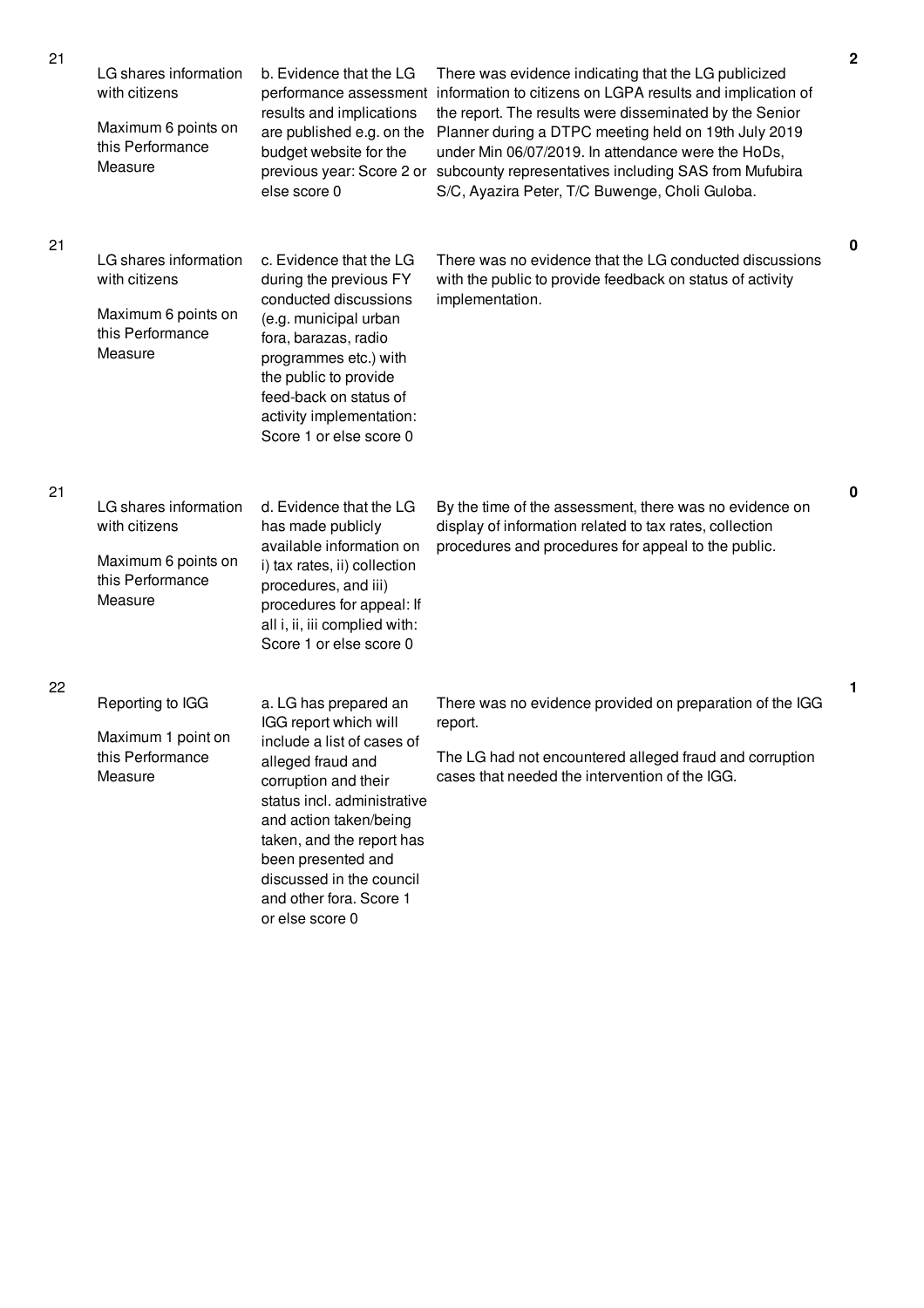| <b>District</b> |                                                                         |                                                                                                              |                                                                                                                                                                                                                  |              |
|-----------------|-------------------------------------------------------------------------|--------------------------------------------------------------------------------------------------------------|------------------------------------------------------------------------------------------------------------------------------------------------------------------------------------------------------------------|--------------|
| No.             | <b>Summary of</b><br>requirements                                       | <b>Definition of compliance</b>                                                                              | <b>Compliance justification</b>                                                                                                                                                                                  | <b>Score</b> |
|                 | <b>Local Government Service Delivery Results</b>                        |                                                                                                              |                                                                                                                                                                                                                  |              |
| 1               | Learning Outcomes:<br>The LG has improved<br>PLE and USE pass<br>rates. | a) The LG PLE pass rate has<br>improved between the previous<br>school year but one and the<br>previous year | There was evidence that the LG PLE pass rate<br>had not improved between the previous school<br>year but one and the previous year. For example,<br>in 2018 the total number of candidates for PLE<br>was 9,146. | $\pmb{0}$    |
|                 | Maximum 7 points on<br>this performance<br>measure                      | • If improvement by more than 5%<br>score 4<br>• Between 1 and 5% score 2                                    | The total number of those who passed between<br>Grade 1 and III was 6,895 which gave a % of<br>6,895/9146x100=75.3%                                                                                              |              |
|                 |                                                                         | • No improvement score 0                                                                                     | In 2019 the candidates who sat for PLE were<br>9,711 and those who passed between Grade I<br>and grade III were 7,147. Therefore, the %<br>increase was 7,147/9,711x100=73.5%                                    |              |
|                 |                                                                         |                                                                                                              | Therefore, Increase was 73.5.3%-75.3= negative<br>1.8%                                                                                                                                                           |              |
|                 |                                                                         |                                                                                                              | The increase was negative                                                                                                                                                                                        |              |
| 1               | Learning Outcomes:<br>The LG has improved                               | b) The LG UCE pass rate has<br>improved between the previous                                                 | The UCE pass rate had improved by 9.2%<br>between the previous school's year but one and                                                                                                                         | 3            |
|                 | PLE and USE pass<br>rates.                                              | school year but one and the<br>previous year                                                                 | the previous year, for example:                                                                                                                                                                                  |              |
|                 | Maximum 7 points on<br>this performance<br>measure                      | • If improvement by more than 5%<br>score 3<br>• Between 1 and 5% score 2                                    | In 2018, the number of candidates who sat for<br><b>UCE was 5163.</b>                                                                                                                                            |              |
|                 |                                                                         |                                                                                                              | Those who passed between division 1 and 3<br>were:                                                                                                                                                               |              |
|                 |                                                                         | • No improvement score 0                                                                                     | Division 1:1032, Division 2:1032 and Division 3:<br>1301. Total who passed were 3,365.                                                                                                                           |              |
|                 |                                                                         |                                                                                                              | Therefore, the pass rate was<br>3,365/5163x100=65.1%%.                                                                                                                                                           |              |
|                 |                                                                         |                                                                                                              | In 2019, the number of candidates was:6713.                                                                                                                                                                      |              |

The total number who passed in Division l were 658, Division 2 were 1138 and Division lll were 3195.Total who passed were 4991.

Therefore, the pass rate was 4991/6713x100=74.3%

Therefore, the performance improvement was :74.3%-65.1%=9.2%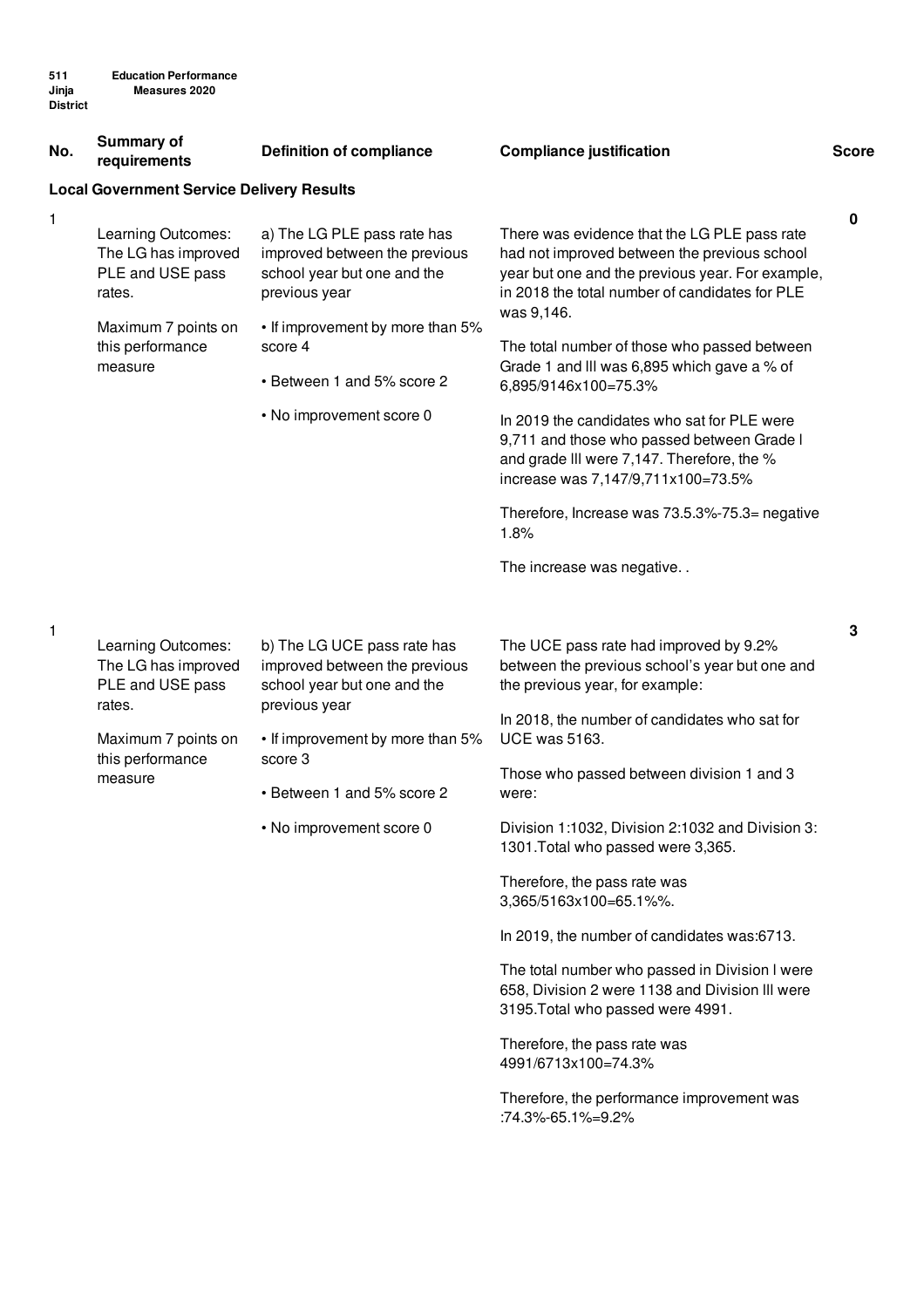**0**

Investment Performance: The LG has managed education projects as per guidelines

Service Delivery Performance: Increase in the average score in the education LLG performance assessment.

Maximum 2 points

Maximum 8 points on this performance measure

a) If the education development grant has been used on eligible activities as defined in the sector guidelines: score 2; Else score 0

a) Average score in the education LLG performance has improved between the previous year but one

• If improvement by more than 5%

• Between 1 and 5% score 1

• No improvement score 0

and the previous year

score 2

There was evidence that the education development grant had been used on eligible activities as defined in the sector guidelines. For example, the SGF grant was used for construction of 4 stance latrines at Ndiwansi P/S at a cost of UGX 18,433,662 and at St John Kizinga P/S at a cost of UGX 10m in 2019/2020.

3

Investment Performance: The LG has managed education projects as per guidelines

Maximum 8 points on this performance measure

b) If the DEO, Environment Officer and CDO certified works on Education construction projects implemented in the previous FY before the LG made payments to the contractors score 2 or else score 0

There was evidence on certification of works before payments to suppliers on Education construction projects implemented in FY 19/20. For example, the DEO certified works at Ndiwansi on 4/6/2020 and payment of UGX 17,827,647 was made on 11/6/2020. The DEO also certified works at Kyomya P/S on 11/2/2020 where 5-stance latrines were constructed, and payment of UGX 25,405,850 was made on 4/3/2020. The DEO certified works of construction of 4 stance VIP latrines at Bubugo P/S on 26/5/2020 for UGX 19,000,000 and payment was made on 2/6/2020.

From the above information, the certification of works was done by the DEO before payments, however, there was no evidence that the Environment and CDO certified works before payments were made to suppliers thus the LG scored zero.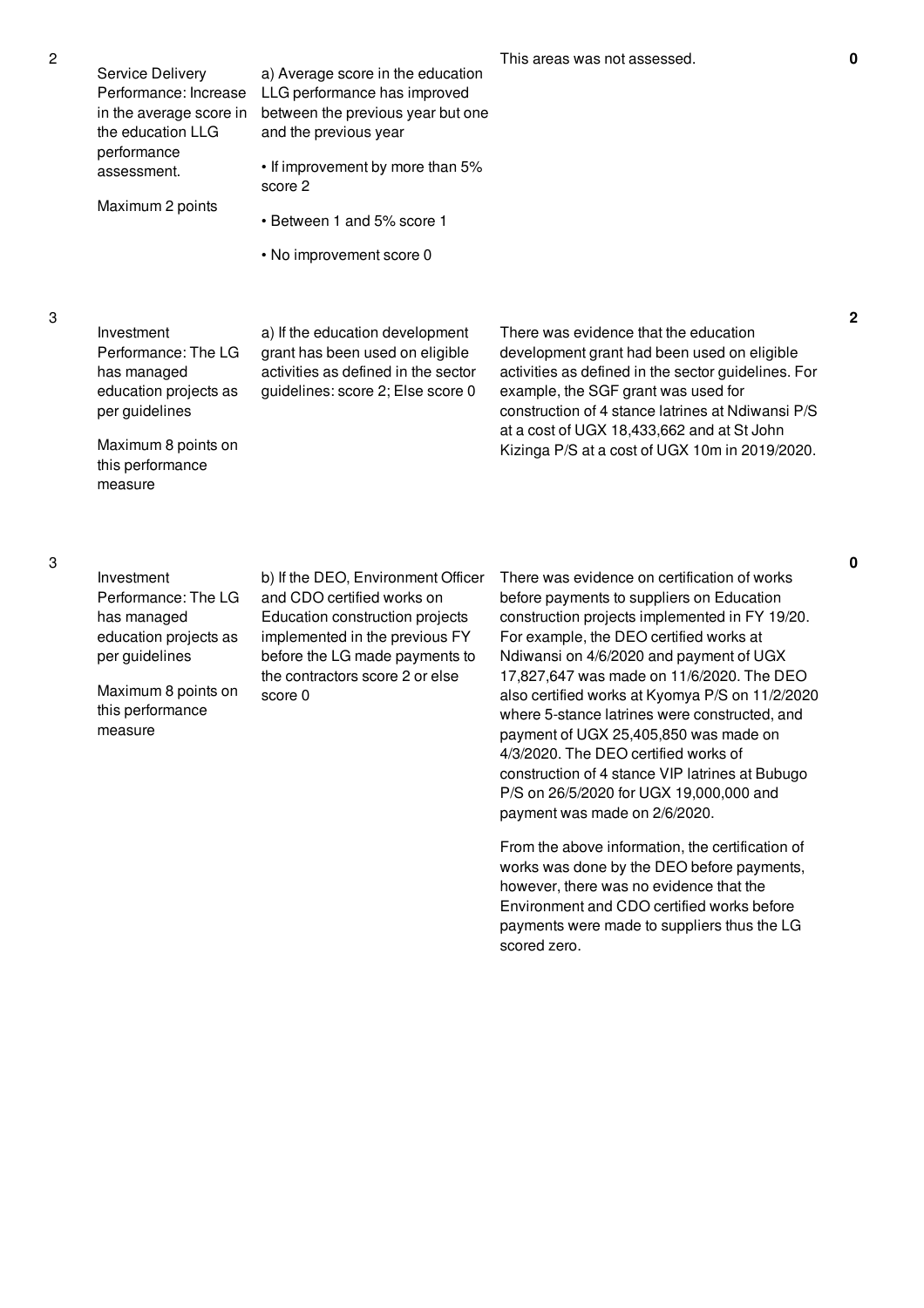Investment Performance: The LG has managed education projects as per guidelines

Maximum 8 points on this performance measure

c) If the variations in the contract price are within +/-20% of the MoWT estimates score 2 or else score 0

According the sampled contracts, the following was established:

a) Construction of a 4 in 1 Teachers house with a four stance VIP latrine at Bufula primary school (Budondo Sub-county) Procurement Ref. No. Jinj511/WRKS/2019-20/00038. Min 000029DCC/2019-2020(3); with MoWT's estimates (Reserve Price) were UGX. 116,171,028, while contractors' estimates were UGX. 115, 866456 with a variation of UGX. 304,572 equivalent to 0.2%. Therefore, the variations in the contracts was way below +/- 20%.

b) Construction of a two classroom block with Lightening arrestor at Nabirama primary school (Busede sub county) Procurement Ref. No. Jinj511/WRKS/2019-20/00037; with MoWT's estimates (Reserve Price) were UGX. 97,379,976.32 while contractors' estimates were UGX. 97,379,976 with a variation of UGX. 0 equivalent to 0%. Therefore, the variations in the contract was way below +/-20

c) Construction of a four-classroom block at Nakanyonyi Primary school (Bugembe Town council). Procurement Ref. No. Jinj511/WRKS/2019-20/00039. Min 00026/DCC/2019-2020; with MoWT's estimates (Reserve Price) were UGX. 194,759,952.62, while contractors' estimates were UGX. 194,759,952 with a variation of UGX. 0 equivalent to 0%. Therefore, the variations in the contracts was way below +/-20%.

Based on the aforementioned, all contract variations were within the allowable +-20%.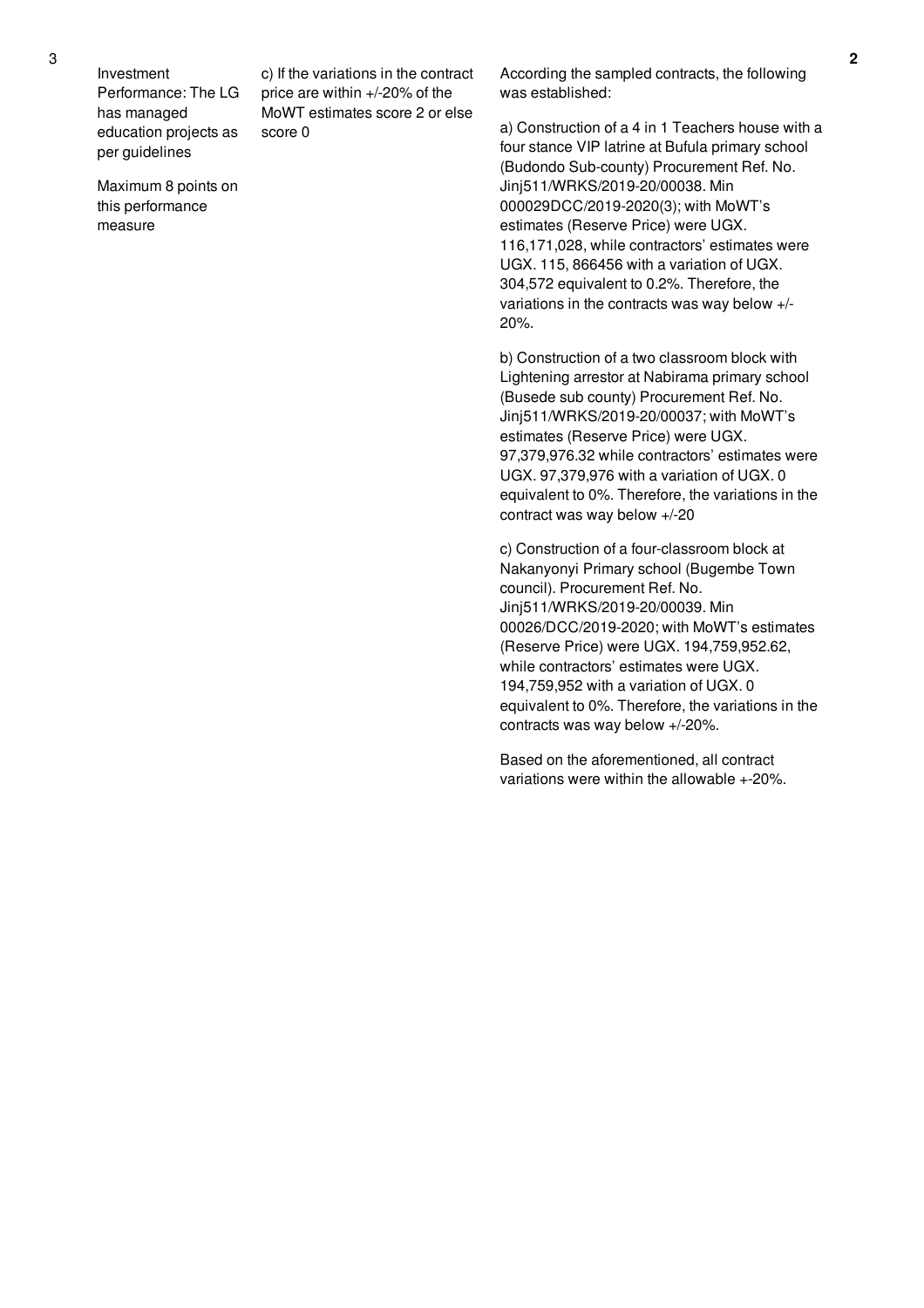Maximum 8 points on this performance

measure

d) Evidence that education projects were completed as per the work plan in the previous FY

- If 100% score 2
- Between 80 99% score 1
- Below 80% score 0

From the sampled projects, there was evidence that Education projects, for the previous FY were completed.

Construction of a 4 in 1 Teachers house with a four stance VIP latrine at Bufula primary school (Budondo Sub-county) Procurement Ref. No. Jinj511/WRKS/2019-20/00038.

Commencement: 20th October 2019 expected to 30th June 2020 but, 20th June 2020,

Certificate No. 1. Dated 17th December 2019 for payment Issued on date: 17th December 2019.

Voucher No. 2999390, dated 17th June 2020.

Certificate of Practical completion 8th June 2020

Construction of a two classroom block with Lightening arrestor at Nabilama primary school (Busede sub county) Procurement Ref. No. Jinj511/WRKS/2019-20/00037.

Commencement: 20th October 2019 expected to 30th June 2020 but, 20th June 2020,

Certificate No. 1. for payment Issued on date: 12th February 2020

Voucher No. 27865811 dated 12th February 2020.

Certificate of Practical completion dated 27th May 2020.

Construction of a four classroom block at Nakanyonyi Primary school (Bugembe Town council).

Procurement Ref. No. Jinj511/WRKS/2019- 20/00039.

Commencement: 19th December 2019 expected to 30th May 2020 but, missing the actual end of project ended

Interim Certificate No. 2. Dated 26th May 2020 for payment Issued on date: 15th June 2020.

Voucher No. 299102521.

Certificate of Practical completion dated: Missing

All were complete and paid.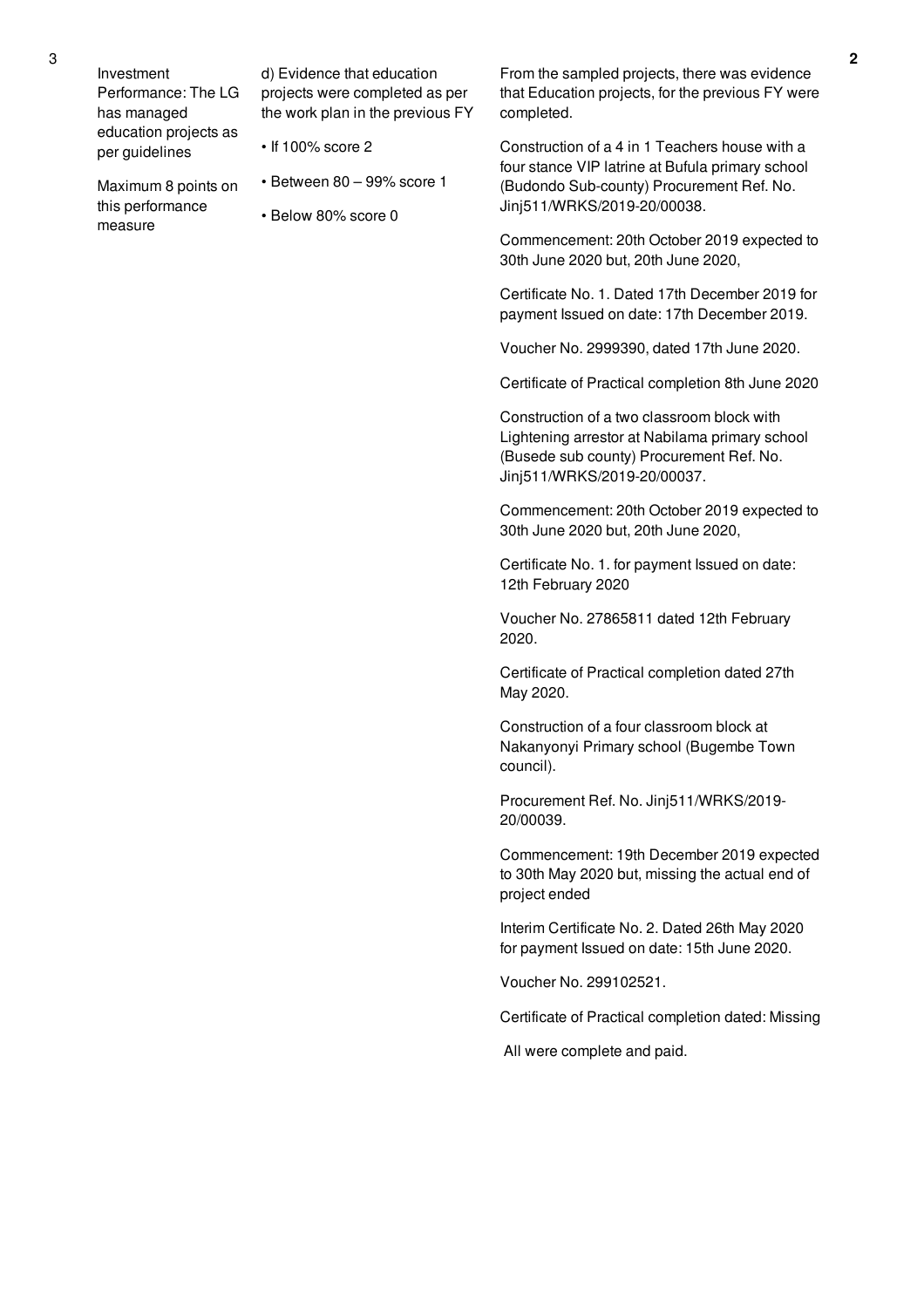|  |  | $\mathbf{v}$ |
|--|--|--------------|

| Achievement of<br>standards: The LG has<br>met prescribed school<br>staffing and | a) Evidence that the LG has<br>recruited primary school teachers<br>as per the prescribed MoES<br>staffing guidelines | There was evidence that the LG had budgeted<br>for a head teacher and a minimum of 7 teachers<br>per school for the current FY 2020/2021. |
|----------------------------------------------------------------------------------|-----------------------------------------------------------------------------------------------------------------------|-------------------------------------------------------------------------------------------------------------------------------------------|
| infrastructure standards                                                         | $\cdot$ If 100%: score 3                                                                                              | For example, the approved current year budget<br>was UGX 9,587,569,000 to pay 1,414 teachers.                                             |
| Maximum 6 points on<br>this performance                                          | • If 80 - 99%: score 2                                                                                                |                                                                                                                                           |
| measure                                                                          | • If $70 - 79\%$ score: 1                                                                                             |                                                                                                                                           |
|                                                                                  | • Below 70% score 0                                                                                                   |                                                                                                                                           |
|                                                                                  |                                                                                                                       |                                                                                                                                           |

| Achievement of<br>standards: The LG has<br>met prescribed school<br>staffing and | b) Percent of schools in LG that<br>meet basic requirements and<br>minimum standards set out in the<br>DES guidelines, | All the 87 Primary Schools in the LG met the<br>basic requirements and minimum standards.<br>Therefore 87/87x100=100% |
|----------------------------------------------------------------------------------|------------------------------------------------------------------------------------------------------------------------|-----------------------------------------------------------------------------------------------------------------------|
| infrastructure standards                                                         |                                                                                                                        | The percent was above 70%. For example, the 3                                                                         |
|                                                                                  | $\cdot$ If above 70% score: 3                                                                                          | sampled schools, Nakanyonyi P/S, Kakira St                                                                            |
| Maximum 6 points on<br>this performance                                          | $\cdot$ If between 60 - 69%, score: 2                                                                                  | Thereza and Lwanda P/S had the following: a)<br>National Flag and Flag pole b) A Mission                              |
| measure                                                                          | • If between 50 - 59%, score: 1                                                                                        | statement c) A Motto d) A Vision e) An Annual<br>Work Plan. f) An Institution Management                              |
|                                                                                  | • Below 50 score: 0                                                                                                    | Structure (displayed) g) Management information<br>and records.                                                       |

#### **Performance Reporting and Performance Improvement**

measure

#### 5 Accuracy of reported information: The LG has accurately reported and where they are deployed. on teaching staff in place, school infrastructure, and service performance. Maximum 4 points on this performance measure a) Evidence that the LG has accurately reported on teachers • If the accuracy of information is 100% score 2 • Else score: 0 There was evidence that the LG had not accurately reported on teachers and where they were deployed. For example, in St.Thereza Kakira P/S Nseko Richard had retired but his name was still reflected on the school list. 5 Accuracy of reported information: The LG has accurately reported on the infrastructure in all on teaching staff in place, school infrastructure, and service performance. Maximum 4 points on this performance b) Evidence that LG has a school asset register accurately reporting registered primary schools. • If the accuracy of information is 100% score 2 • Else score: 0 There was evidence that LG had a school asset register accurately reporting on the infrastructure in all registered primary schools dated 22/6/2020 . However, there were no school assets registers at the 3 sampled schools,namely,Nakanyonyi P/S,Lwanda P/s and Kakira St.Thereza P/S at the time of the assessment.

**3**

**0**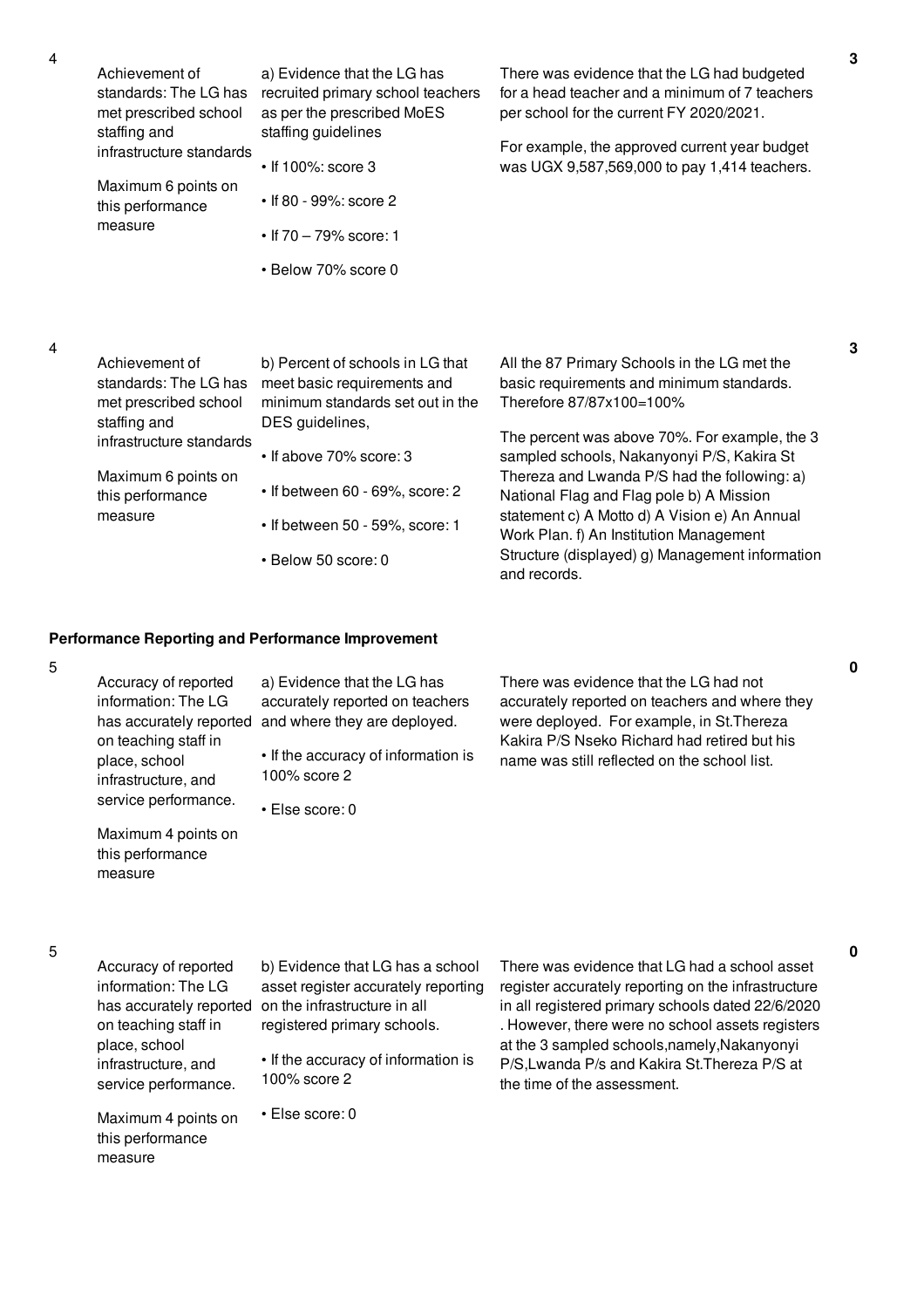| School compliance<br>and performance<br>improvement:<br>Maximum 12 points on<br>this performance<br>measure | a) The LG has ensured that all<br>registered primary schools have<br>complied with MoES annual<br>budgeting and reporting<br>guidelines and that they have<br>submitted reports (signed by the<br>head teacher and chair of the<br>SMC) to the DEO by January 30.<br>Reports should include among<br>others, i) highlights of school<br>performance, ii) a reconciled cash<br>flow statement, iii) an annual<br>budget and expenditure report,<br>and iv) an asset register:<br>. If 100% school submission to LG.<br>score: 4<br>$\cdot$ Between 80 - 99% score: 2<br>• Below 80% score 0 | The LG had ensured that all 87 registered<br>primary schools had complied with MoES annual<br>budgeting and reporting guidelines and they had<br>submitted reports signed by the head teacher.<br>For example,<br>Nakanyonyi P/S submitted the report on<br>29/12.2019 signed by MuhairwaT.David,<br>Headteacher,<br>Lwanda P/S submitted on 10/9/2019 and signed<br>by the Headteacher, Kisadha Biruma K.R. and<br>Kakira St. Thereza submitted on 29/12/2019<br>signed by Stephen Kakaire, Headteacher then.<br>Therefore 87/87x100=100% |
|-------------------------------------------------------------------------------------------------------------|--------------------------------------------------------------------------------------------------------------------------------------------------------------------------------------------------------------------------------------------------------------------------------------------------------------------------------------------------------------------------------------------------------------------------------------------------------------------------------------------------------------------------------------------------------------------------------------------|--------------------------------------------------------------------------------------------------------------------------------------------------------------------------------------------------------------------------------------------------------------------------------------------------------------------------------------------------------------------------------------------------------------------------------------------------------------------------------------------------------------------------------------------|
| School compliance<br>and performance<br>improvement:<br>Maximum 12 points on<br>this performance<br>measure | b) UPE schools supported to<br>prepare and implement SIPs in<br>line with inspection<br>recommendations:<br>$\cdot$ If 50% score: 4<br>· Between 30-49% score: 2<br>• Below 30% score 0                                                                                                                                                                                                                                                                                                                                                                                                    | There was evidence that UPE schools were<br>supported to prepare an implement SIP as cited<br>in a monitoring report dated 5/8/2019 pages 5-6<br>where the DEO addressed the issue of improving<br>school environment, hygiene and school<br>management.<br>However, the 3 sampled schools, Nakanyonyi,<br>Kakira St. Thereza and Lwanda Primary schools<br>did not have SIPs at the time of the assessment.                                                                                                                               |
| School compliance<br>and performance<br>improvement:<br>Maximum 12 points on<br>this performance<br>measure | c) If the LG has collected and<br>compiled EMIS return forms for all<br>registered schools from the<br>previous FY year:<br>• If 100% score: 4:<br>• Between 90 - 99% score 2                                                                                                                                                                                                                                                                                                                                                                                                              | There was evidence that the LG had collected<br>return forms from all the 87 registered schools<br>from the previous year, 2019/2020.<br>Therefor 87/87x100= 100%.                                                                                                                                                                                                                                                                                                                                                                         |

• Below 90% score 0

## **Human Resource Management and Development**

6

6

**0**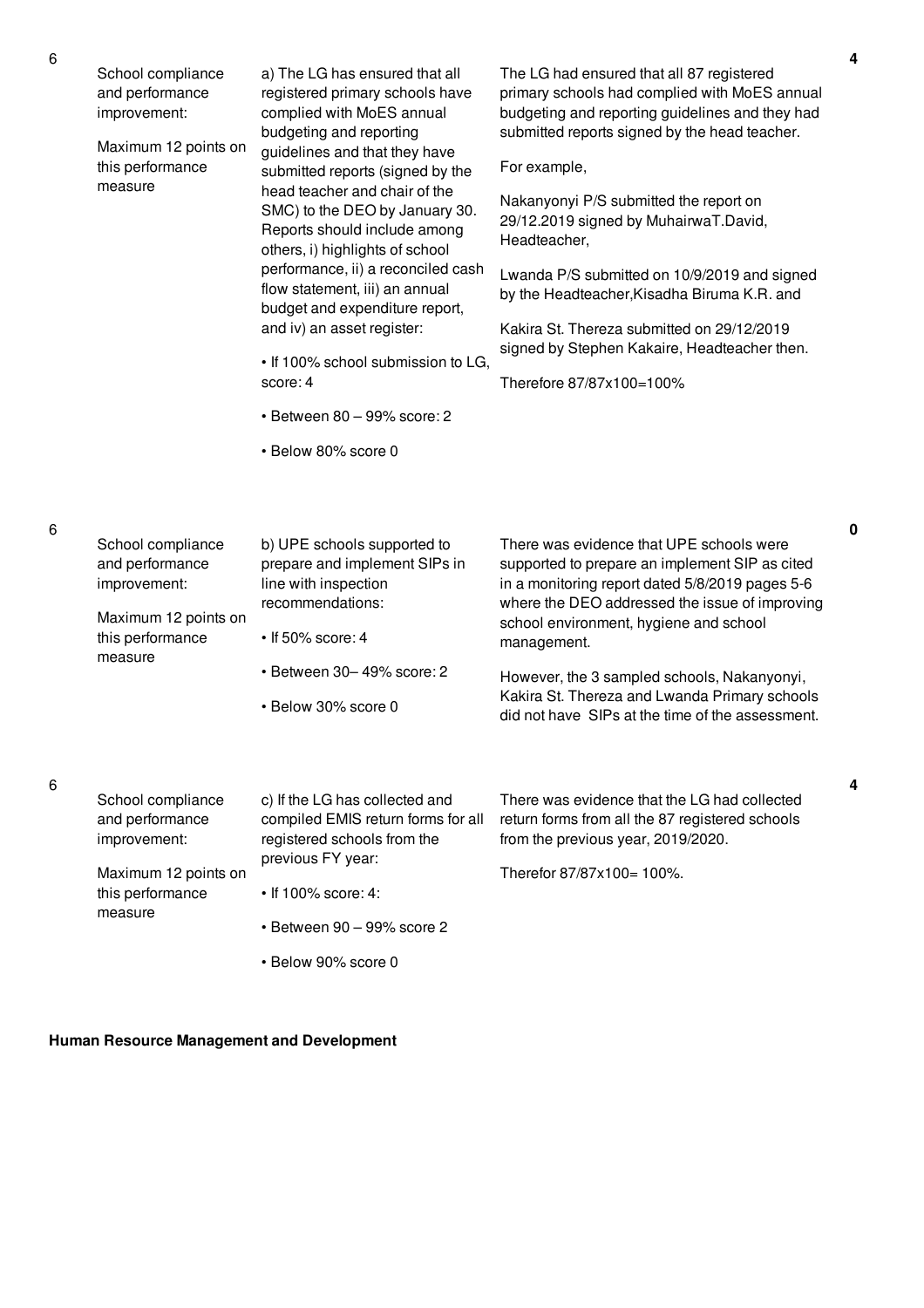| Budgeting for and<br>actual recruitment and<br>deployment of staff: LG<br>has substantively<br>recruited all primary<br>school teachers where<br>there is a wage bill<br>provision | a) Evidence that the LG has<br>budgeted for a head teacher and a<br>minimum of 7 teachers per school<br>or a minimum of one teacher per<br>class for schools with less than<br>P.7 for the current FY:<br>Score 4 or else, score: 0 | There was evidence that the LG had budgeted<br>for a head teacher and a minimum of 7 teachers<br>per school for the current FY 2020/2021.<br>For example, the approved current year budget<br>was UGX 9,587,569,000 to pay 1,414 teachers. |
|------------------------------------------------------------------------------------------------------------------------------------------------------------------------------------|-------------------------------------------------------------------------------------------------------------------------------------------------------------------------------------------------------------------------------------|--------------------------------------------------------------------------------------------------------------------------------------------------------------------------------------------------------------------------------------------|
| Maximum 8 points on<br>this performance<br>measure                                                                                                                                 |                                                                                                                                                                                                                                     |                                                                                                                                                                                                                                            |
| Budgeting for and<br>actual recruitment and<br>deployment of staff: LG<br>has substantively<br>recruited all primary<br>school teachers where<br>there is a wage bill<br>provision | b) Evidence that the LG has<br>deployed teachers as per sector<br>guidelines in the current FY,<br>Score 3 else score: 0                                                                                                            | There was evidence that the LG had deployed<br>1,414 teachers. For example:<br>Kakira St. Thereza P/had 19 teachers,<br>Nakanyonyi P/S had 42 teachers and Lwanda<br>P/S had 16 Teachers.                                                  |

Budgeting for and actual recruitment and deployment of staff: LG on LG and or school notice board, has substantively recruited all primary school teachers where there is a wage bill

Maximum 8 points on this performance

measure

c) If teacher deployment data has been disseminated or publicized

score: 1 else, score: 0

It was evident that the teacher deployment data was disseminated and displayed at the district education offices dated 1/11/2019. For example, in Nakanyonyi P/S,Kakira St. Thereza P/S and Lwanda P/S had their lists displayed in the offices.

provision Maximum 8 points on

this performance measure

**3**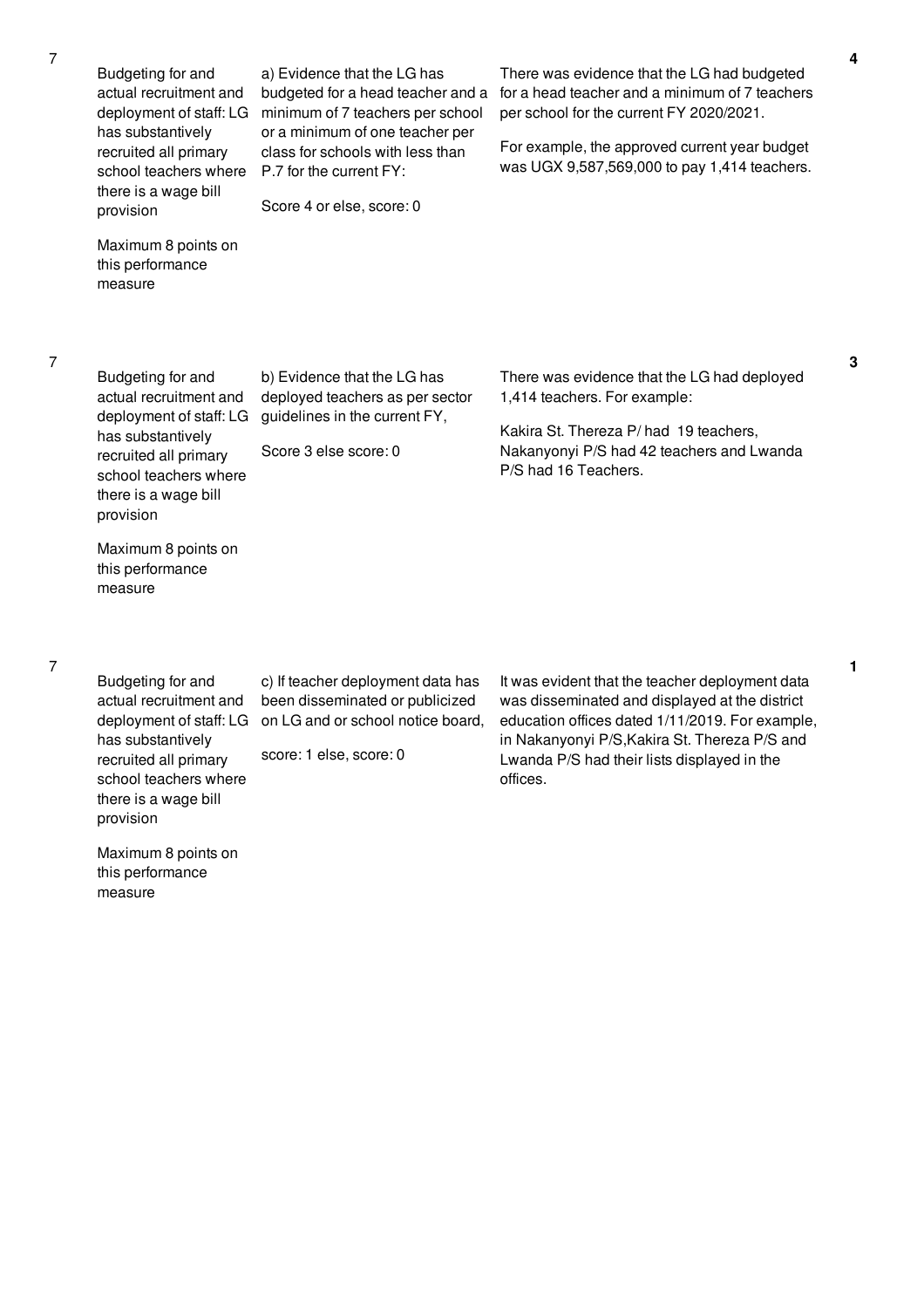Performance management: Appraisals have been conducted for all education management staff, head teachers in the registered primary and secondary schools, and training conducted to address identified capacity gaps.

a) If all primary school head teachers have been appraised with evidence of appraisal reports submitted to HRM with copt to DEO/MEO

Score: 2 or else, score: 0

The LG had 87 Primary Schools in total with 15 of them without a substantively appointed Head Teacher. Out of these, 75 head teacher were appraised and their appraisal reports filed in their personal files.

Maximum 8 points on this performance measure

**Performance** management: Appraisals have been conducted for all education management staff, head teachers in the registered primary and secondary schools, and training conducted to address identified capacity gaps.

Maximum 8 points on this performance

measure

b) If all secondary school head teachers have been appraised with evidence of appraisal reports submitted by D/CAO (or Chair BoG) to HRM

Score: 2 or else, score: 0

The LG had 12 Secondary schools. The Head teachers were appraised according to the SHRO but only one performance appraisal report was seen by the AT as indicated below.

Ms. Basekanakyo Deborah was appraised by the D/CAO on 21/1/2020 with overall performance rating of 4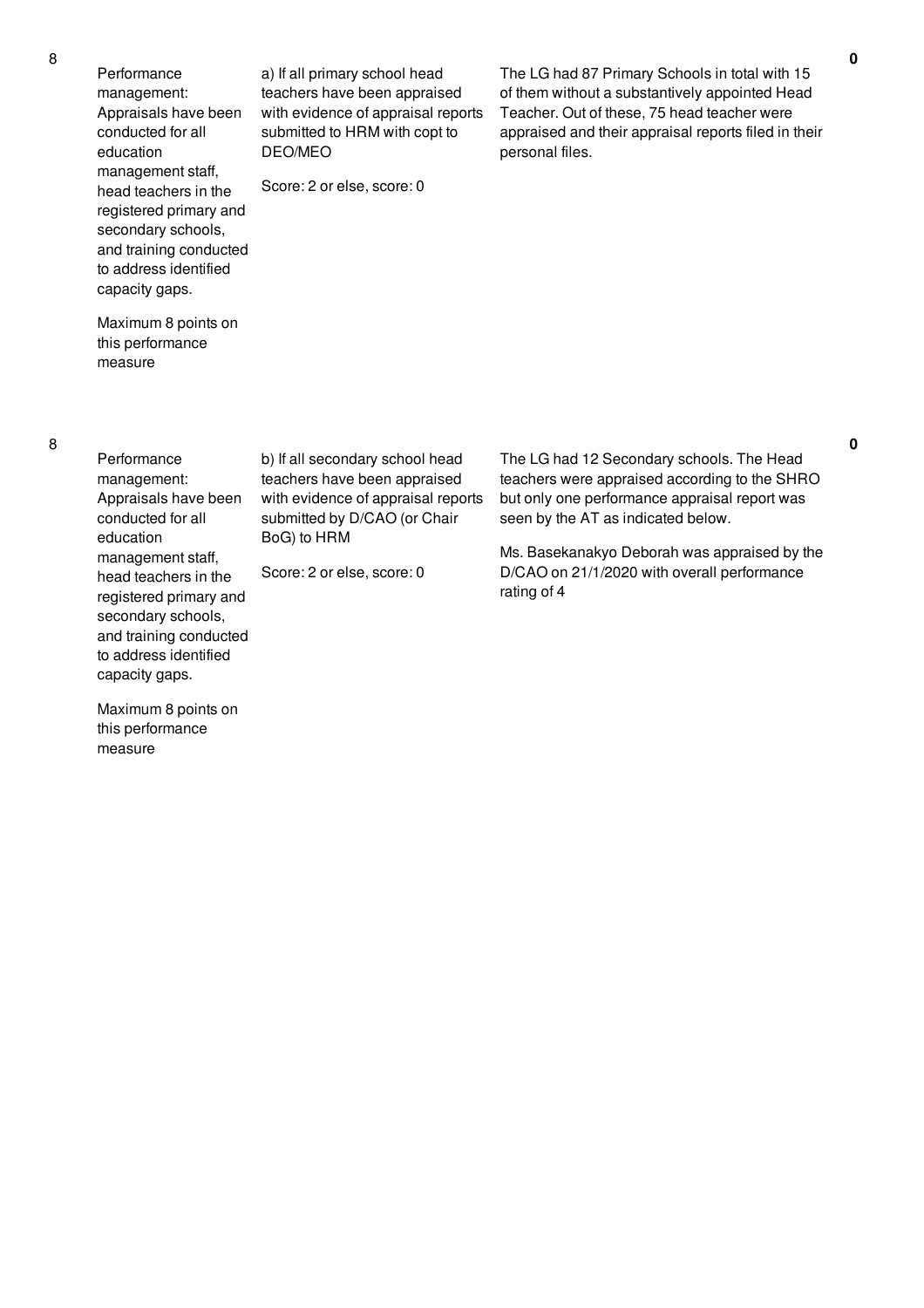Performance management: Appraisals have been conducted for all education management staff, head teachers in the registered primary and secondary schools, and training conducted to address identified capacity gaps.

Maximum 8 points on this performance measure

c) If all staff in the LG Education department have been appraised against their performance plans

score: 2. Else, score: 0

The LG had 6 Staff in the Department and they were appraised the Education Department Staff as follows.

1. Mr. Baliraine Paul Mugaju the DEO was appraised by the CAO on 28/7/2020 with overall performance rating of 81%

2. Ms. Namuwaya Lydia the Senior Education Officer was appraised by the DEO on 9/7/2020 and endorsed by the SACAO and CAO on 20/2020 with overall performance rating of 3

3. Ms. Nabeta- Igeme Alice the Education Officer was appraised by the District Inspector of Schools and endorsed by the PIS and SACAO on 23/6/2020 and 9/7/2020 respectively with overall performance rating of 4

4. Mr. Kisambira Eria the Senior IS was appraised by the DEO on 8/7/2020 and endorsed by the SACAO and CAO on 20/7/2020 with overall performance rating of 4

5. Mr. Kiyimba Willy was Inspector of Schools was appraised by the SEO on 1/7/2020 and endorsed by the PIS and the SACAO on 3/7/2020 and 29/7/2020 with pverall performance rating of 3.

6. Ms. NamuwayaAidah the Sports Officer was appraised by the SEO on 26/6/2020 and endorsed by the DEO and SACAO on 15/7/2020 and 21/7/2020 with overall performance rating of 4

Performance management: Appraisals have been conducted for all education management staff, head teachers in the registered primary and secondary schools, and training conducted to address identified capacity gaps.

d) The LG has prepared a training plan to address identified staff capacity gaps at the school and LG level,

score: 2 Else, score: 0

The LG had prepared a training plan dated 18/7/2019 to address the capacity gaps . For example, one of the gaps was, the updating of assets registers according to new format in the education guidelines.

Maximum 8 points on this performance measure

**Management, Monitoring and Supervision of Services.**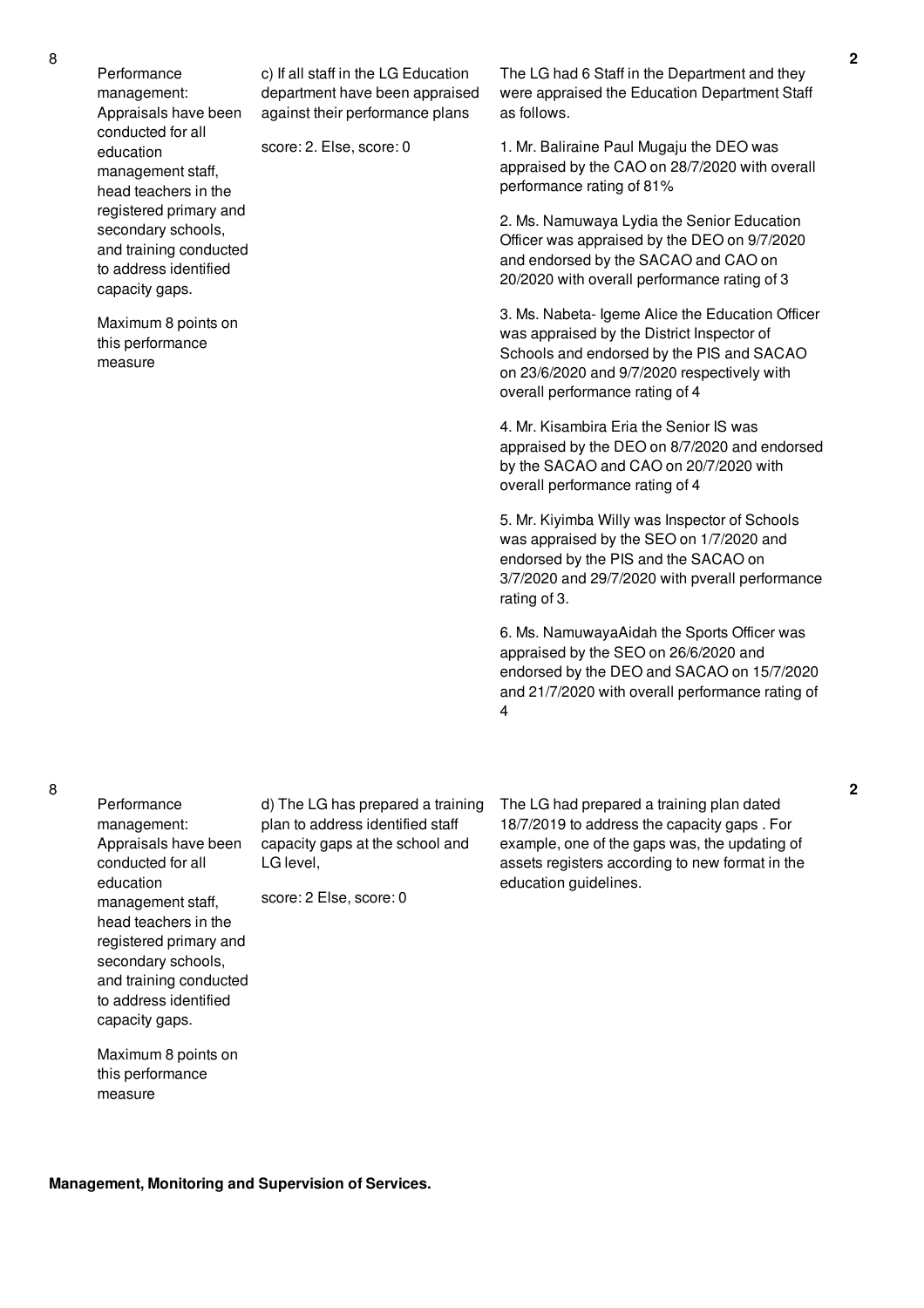Planning, Budgeting, and Transfer of Funds for Service Delivery: The Local Government has allocated and spent funds for service delivery as prescribed in the sector guidelines.

a) The LG has confirmed in writing the list of schools, their enrolment, and budget allocation in the Programme Budgeting System (PBS) by December 15th annually.

If 100% compliance, score:2 or else, score: 0

It was noted that the LG had confirmed in writing dated 12/9/2019 the list of schools, their enrolment and budget allocation in the Programme Budgeting System (PBS) by December 15th as indicated in the submission on 12/9/2019.

this performance measure

Maximum 8 points on

Planning, Budgeting, and Transfer of Funds for Service Delivery: The Local Government has allocated and spent funds for service delivery as prescribed in the sector guidelines.

Maximum 8 points on this performance measure

b) Evidence that the LG made allocations to inspection and monitoring functions in line with the sector guidelines.

If 100% compliance, score:2 else, score: 0

There was evidence that the LG made allocations to inspection and monitoring functions in line with the sector guidelines as indicated in the Annual work plan and budget for 2019/2020.The total amount allocated for inspection and monitoring was UGX 59,555,000. The amount released was the same.

Therefore 59,555,000/59,555,000x100=100%

Planning, Budgeting, and Transfer of Funds for Service Delivery: The Local Government has allocated and spent funds for service delivery as prescribed in the sector guidelines.

c) Evidence that LG submitted warrants for school's capitation

If 100% compliance, score: 2 else score: 0

Maximum 8 points on this performance measure

within 5 days for the last 3 quarters dated 13-12-2020 and GoU Cash Limits Report As per the GOU Approved Warrant Report for Jinja District Ref: 01-Jul-2019 to 30-Jun-2020, as indicated below.

> • Term 1 capitation grant cash limits were received on 24th July 2019 and warranted on 26th July 2019.

• Term 2 capitation grant cash limits were received on 07th October 2019 and warranted on 16th October 2020.

• Term 3 capitation grant cash limits were received on 14th April 2020, however there was documentary Information on when warranting for Term 3 was done.

Terrm 1 and Term 2 warrants were submitted within 5 days; however, there was no information on warant for Term 3 thus the LG was noncompliant.

**2**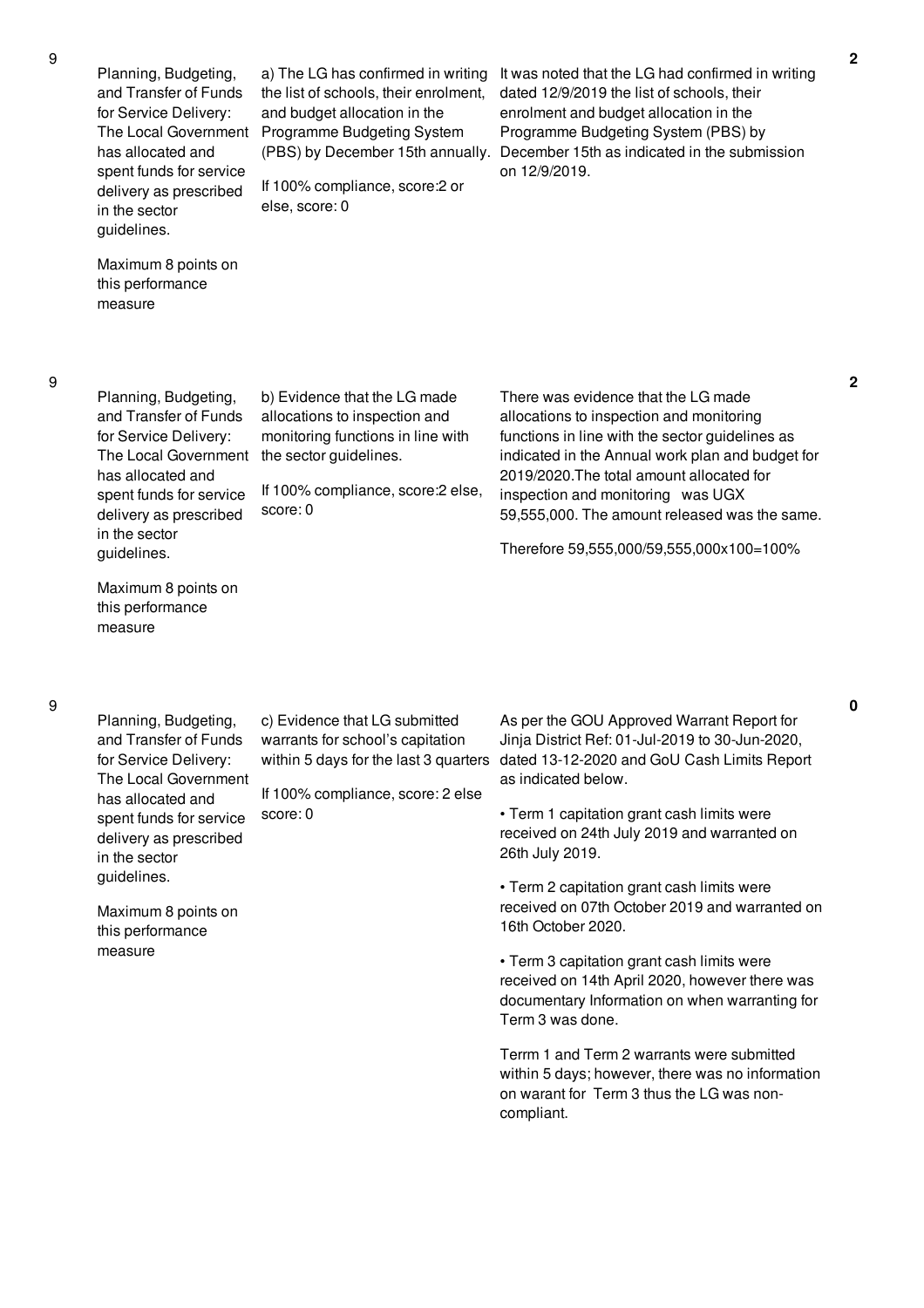|    | Planning, Budgeting,<br>and Transfer of Funds<br>for Service Delivery:<br>The Local Government<br>has allocated and<br>spent funds for service<br>delivery as prescribed<br>in the sector<br>guidelines.<br>Maximum 8 points on<br>this performance<br>measure | d) Evidence that the LG has<br>invoiced and the DEO/MEO has<br>communicated/publicized<br>capitation releases to schools<br>within three working days of<br>release from MoFPED.<br>If 100% compliance, score: 2 else,<br>score: 0 | There was evidence that the Capitation release<br>information was publicized on the notice boards<br>at the DEOs office and in the schools sampled.<br>For example, in Quarter 1, KakiraSt. Thereza P/S<br>received UGX 4,550,000 on 12/8/2019, in quarter<br>2, they received 4,550,000 on 27/2/2020 and<br>received 4,550,000 on 28/5/2020 in quarter 3.<br>In Quarter 1, Nakanyonyi received UGX<br>10,098,000/ on 12/8/2019, received UGX<br>10,010,000 on 1/2/2020 in quarter 2. In quarter 3,<br>the school received UGX 3,10,098,000 on<br>28/5/2020.<br>Lwanda P/S received UGX 2,978,000 on<br>12/8/2019 in quarter 1, received UGX 2,978,000<br>on 27/1/2020 in quarter 2 and received UGX<br>2,978,000 on 28/5/2020 in quarter 3. |
|----|----------------------------------------------------------------------------------------------------------------------------------------------------------------------------------------------------------------------------------------------------------------|------------------------------------------------------------------------------------------------------------------------------------------------------------------------------------------------------------------------------------|----------------------------------------------------------------------------------------------------------------------------------------------------------------------------------------------------------------------------------------------------------------------------------------------------------------------------------------------------------------------------------------------------------------------------------------------------------------------------------------------------------------------------------------------------------------------------------------------------------------------------------------------------------------------------------------------------------------------------------------------|
| 10 | Routine oversight and<br>monitoring<br>Maximum 10 points on<br>this performance<br>measure                                                                                                                                                                     | a) Evidence that the LG Education<br>department has prepared an<br>inspection plan and meetings<br>conducted to plan for school<br>inspections.<br>• If 100% compliance, score: 2,<br>else score: 0                                | There was evidence that the LG Education<br>department had prepared inspection plans dated<br>3/3/2020 and a meeting held on 15/7/2019 under<br>Min.5/7/2019 to plan for school inspection.                                                                                                                                                                                                                                                                                                                                                                                                                                                                                                                                                  |
| 10 | Routine oversight and<br>monitoring<br>Maximum 10 points on<br>this performance<br>measure                                                                                                                                                                     | b) Percent of registered UPE<br>schools that have been inspected<br>and monitored, and findings<br>compiled in the DEO/MEO's<br>monitoring report:<br>• If 100% score: 2<br>· Between 80 - 99% score 1                             | There was evidence that all the 87 UPE schools<br>were inspected and monitored in 2019.<br>Therefore $87/87/x100=100\%$ . For example, at<br>Lwanga P/S, it was found that the school did not<br>have, "a Talking Compound". This issue was<br>addressed by the school finance committee in a<br>meeting held on 3/2/2020 under Min.4/2/2020<br>page 2-3 who resolved to buy slashers, tip-taps<br>and display messages such as "AIDS Kills.                                                                                                                                                                                                                                                                                                 |

• Below 80%: score 0

**2**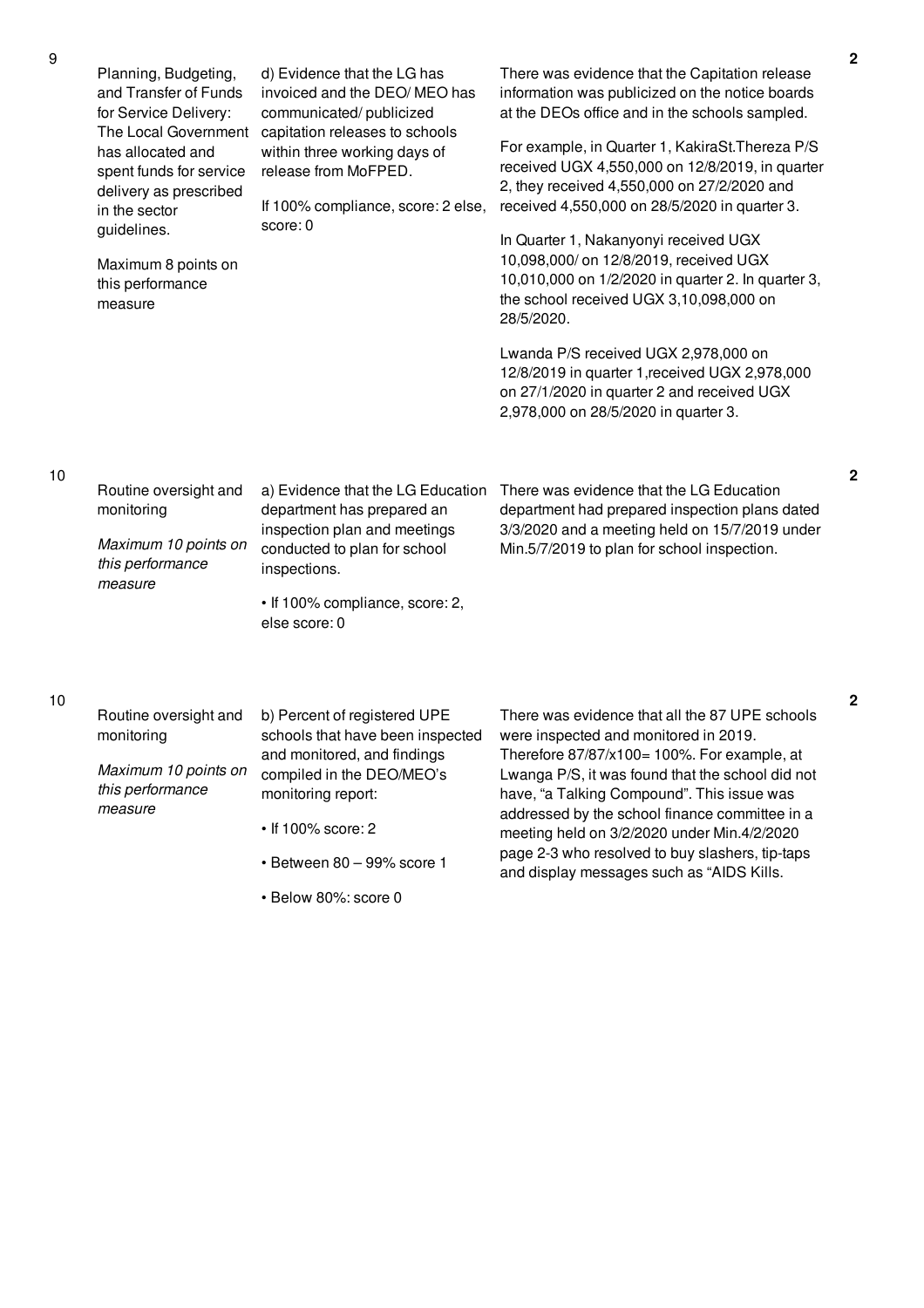| Routine oversight and<br>monitoring<br>Maximum 10 points on<br>this performance<br>measure | c) Evidence that inspection reports<br>have been discussed and used to<br>recommend corrective actions,<br>and that those actions have<br>subsequently been followed-up,<br>Score: 2 or else, score: 0                                 | There was evidence that the inspection reports<br>had been discussed and used for corrective<br>actions which were subsequently followed-up in<br>a meeting held on 11/9/2019 under Min.6/9/2019,<br>the issue was that the inspection reports were to<br>be discussed with the Headteachers before<br>dissemination. |
|--------------------------------------------------------------------------------------------|----------------------------------------------------------------------------------------------------------------------------------------------------------------------------------------------------------------------------------------|-----------------------------------------------------------------------------------------------------------------------------------------------------------------------------------------------------------------------------------------------------------------------------------------------------------------------|
|                                                                                            |                                                                                                                                                                                                                                        | There was also education department meeting<br>held 15/7/2019 where Inspection reports were<br>discussed under                                                                                                                                                                                                        |
|                                                                                            |                                                                                                                                                                                                                                        | Min.5/7/2019.It was resolved that copies of<br>Inspection reports had to be left at the schools.                                                                                                                                                                                                                      |
|                                                                                            |                                                                                                                                                                                                                                        |                                                                                                                                                                                                                                                                                                                       |
| Routine oversight and<br>monitoring<br>Maximum 10 points on<br>this performance<br>measure | d) Evidence that the DIS and DEO<br>have presented findings from<br>inspection and monitoring results<br>to respective schools and<br>submitted these reports to the<br>Directorate of Education<br>Standards (DES) in the Ministry of | There was evidence that the DIS and DEO had<br>presented findings from inspection and<br>monitoring results to respective schools and<br>submitted these reports to the Directorate of<br>Education Standards (DES) in Term 3 on<br>19/12/2019 for all the quarters.                                                  |
|                                                                                            | Education and Sports (MoES):<br>Score 2 or else score: 0                                                                                                                                                                               | For example, Kakira St. Thereza was inspected<br>on 23/9/2019, Lwanga P/S was inspected on<br>18/9/2019 and Nakanyonyi P/S was inspected                                                                                                                                                                              |

on 17/9/2019.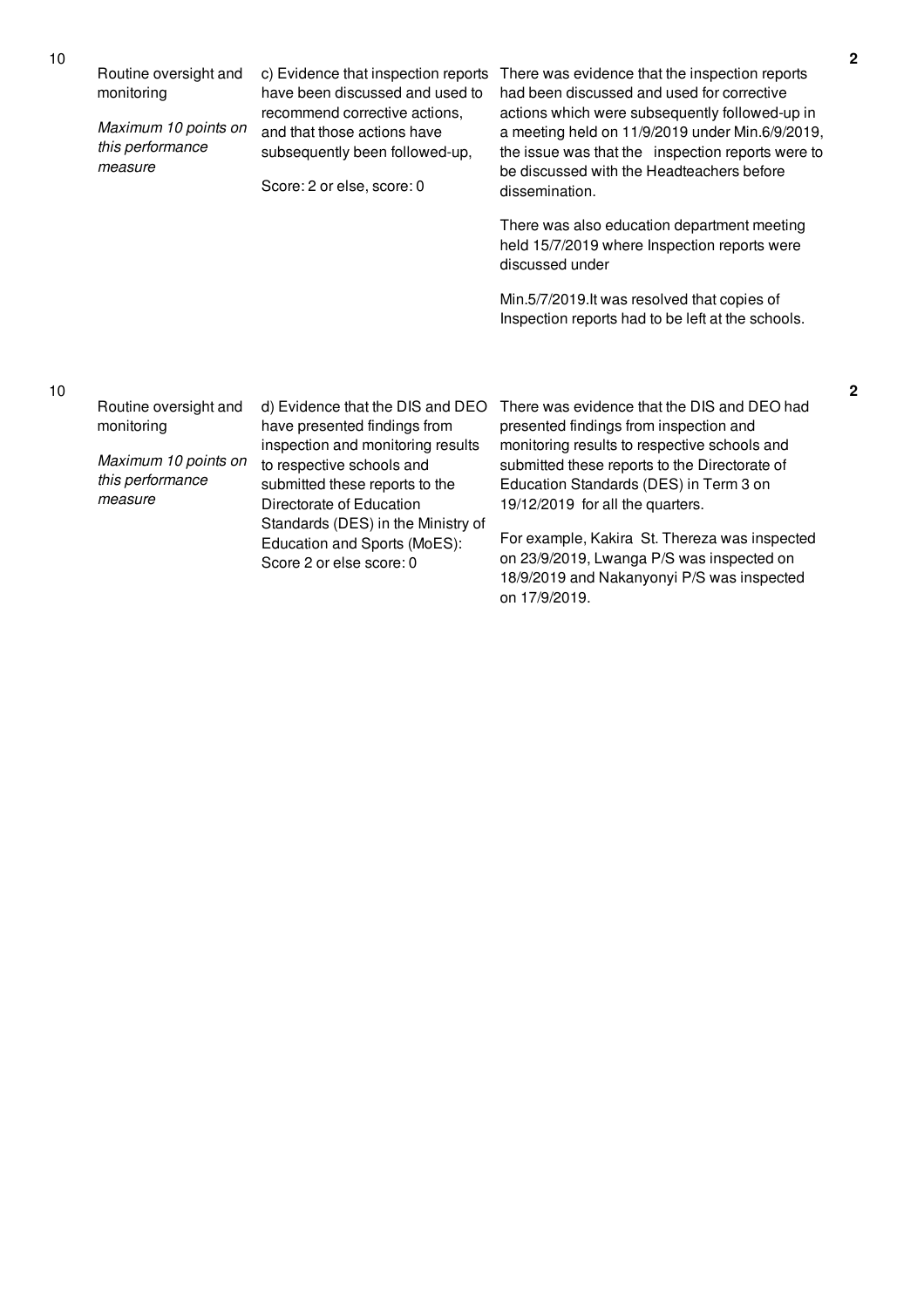Routine oversight and monitoring

*Maximum 10 points on this performance measure*

e) Evidence that the council committee responsible for education met and discussed service delivery issues including inspection and monitoring findings, performance assessment results, LG PAC reports etc. during the previous FY: score 2 or else score: 0

There was evidence that the council committee responsible for education met and discussed service delivery issues including inspection and monitoring findings and performance assessment results during the previous FY:

The LG had a Social Services Committee which had discussed education service delivery issues as follows.

The Committee meeting held on 16/03/2020, Min EDUC/54/2020, discussed workplans and budgets that were presented by the DEO, who highlighted the projects that were going to be implemented, the staff house and pit latrine at Butagaya and Kagogwa PS which were all on page 2.

The Committee meeting held on 28/01/2020, Min EDUC/49/2020, discussed the performance of PLE in 2019. The DEO presented number of pupils who passed in grade 1 to U in the District on pages 2 to 3.

The Committee meeting held on 26/11/2019, Min EDUC/45/2019, discussed the education department performance report, during which the DEO made a presentation on inspection of Schools, page 4.

Council meeting held on 28th May 2020 Ref: Min/DC/185/2020 discussed and approved the district budget estimates for FY/2020/21 including the revised budget for education, pages 4.

Mobilization of parents to attract learners

*Maximum 2 points on this performance measure*

Evidence that the LG Education department has conducted activities to mobilize, attract and retain children at school,

*score: 2 or else score: 0*

Evidence showed that the LG Education department had conducted activities to mobilize, attract and retain children at school in a radio talk show which was conducted in the last week of January before the beginning of term one in 2019. The talk show Topic was on, "Effects of children not starting school immediately after holidays. The second issue was an advice to children, parents and teachers making sure that children start school on time. However, the date was not indicated at the time of the assessment.

**Investment Management**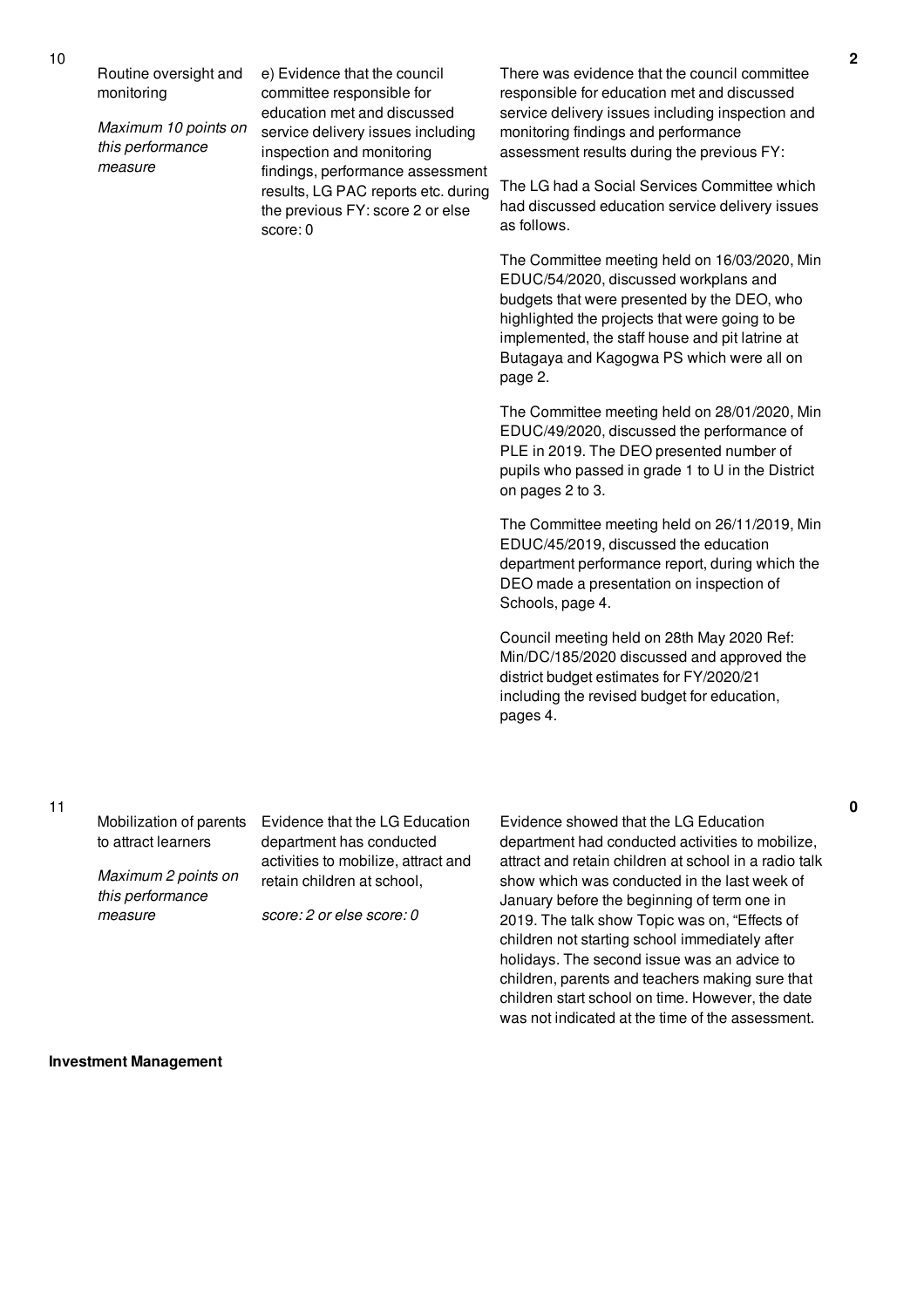Planning and budgeting for investments

*Maximum 4 points on this performance measure*

a) Evidence that there is an up-todate LG asset register which sets out school facilities and equipment relative to basic standards, *score: 2, else score: 0*

There was evidence that an up to-date LG assets' register which set out school facilities and equipment relative to basic standards was available dated 22/6/2020.THowever,the 3 sampled schools, namely, Namanyonyi P/S,Kakira St.Thereza P/S and Lwanga P/S did not have school assets registers at the time of the assessment.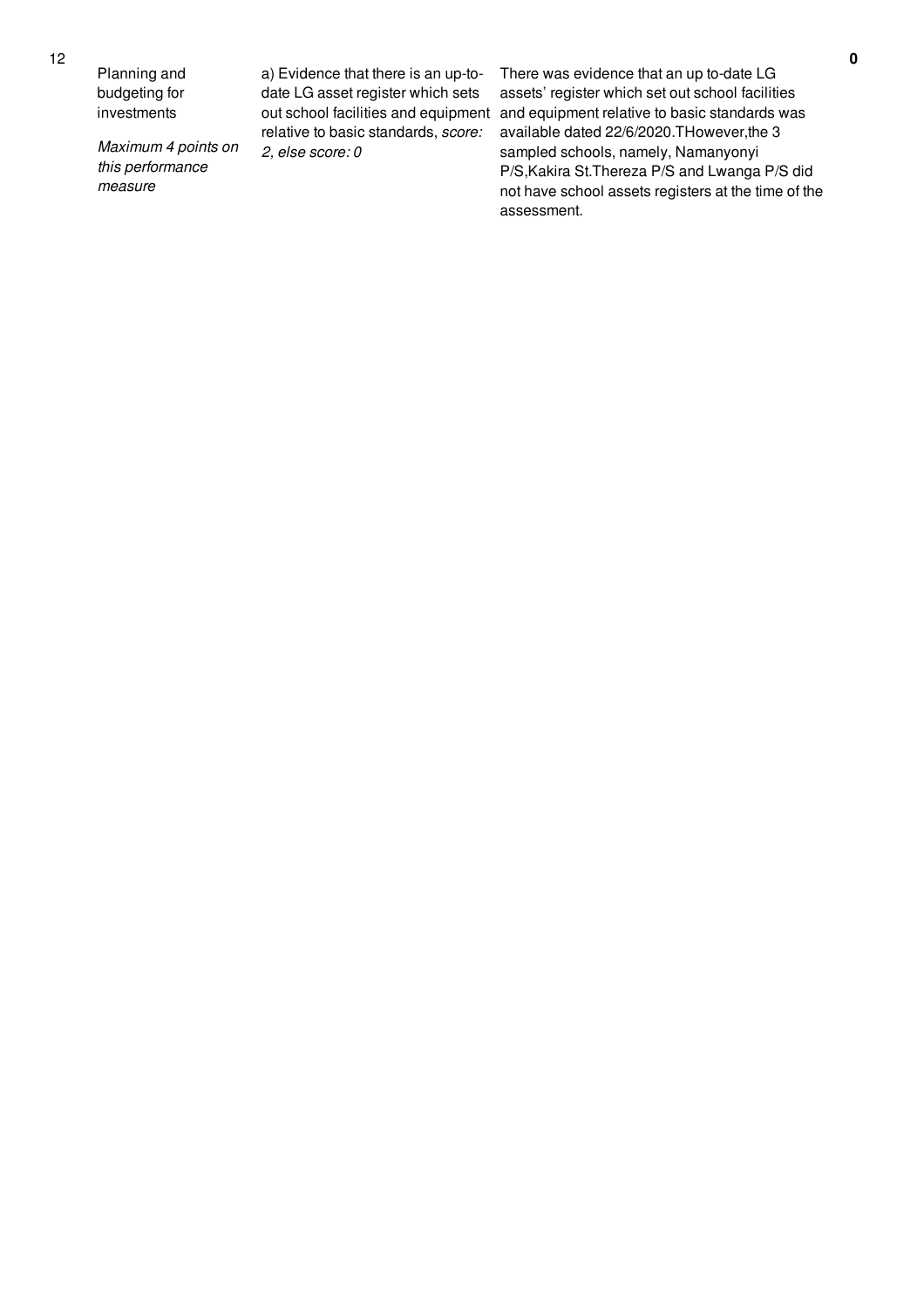Planning and budgeting for investments

*Maximum 4 points on this performance measure*

b) Evidence that the LG has conducted a desk appraisal for all sector projects in the budget to establish whether the prioritized investment is: (i) derived from the LGDP; (ii) eligible for expenditure under sector guidelines and funding source (e.g. sector development grant, DDEG). If appraisals were conducted for all projects that were planned in the previous FY, *score: 1 or else, score: 0*

There was evidence indicating that the investments projects for education were derived from the development plan and prioritized in the AWP.

According to the District Development Plan II 5 Year Development plan, the District had planned to construct staff houses, classroom blocks, emptying of pit latrines on pages 198-206.

These were reflected in the LG Approved workplan and Budget estimates as follows,

• Construction of 4 units of staff houses and 4 brick lined VIP latrine at Bufuula P/S (Ref: page 80 of the AWP and page 36 of the budget)

• Construction of classroom block at Nabirama P/S and Nakanynyi P/S (Ref: page 80 of the AWP and page 35 of the budget)

• Classroom construction at Kyomya P/S, Ndiwansi P/S (Ref: page 80 of the AWP and page 35 to 36 of the budget)

• Emptying of 7 pit latrines of Kigalagala, Buwala, Buyala, Busegula (Ref: page 80 of the AWP and page 36 of the budget)

• Enhancing the biogas system at Wansimba Primary School (Ref: page 80 of the AWP and page 36 of the budget)

• Provision of furniture to primary schools

(Ref: page 81 of the AWP and page 36 to 37 of the budget)

These projects were desk appraised during the budget conference held on 31/10/2019 as observed from the budget conference paper report dated 31/10/2019 which was prepared the Planning Unit. The education projects were discussed under section 6.1 on page 8 of the budget conference report. Some projects appraised included the construction of staff house at Bufuluula P/S.

Thus, the LG was compliant in this area.

.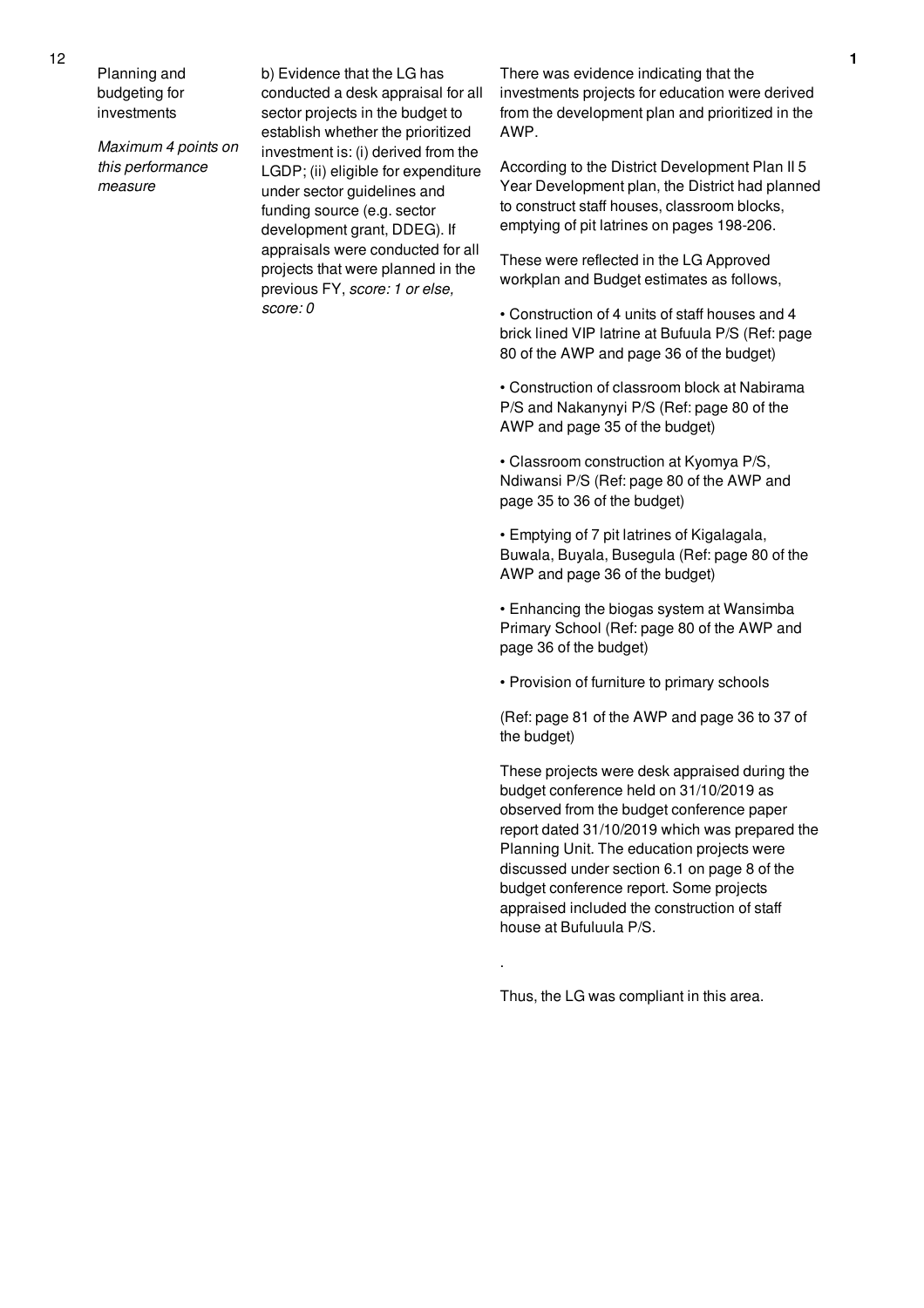| Planning and<br>budgeting for<br>investments<br>Maximum 4 points on<br>this performance<br>measure | c) Evidence that the LG has<br>conducted field Appraisal for (i)<br>technical feasibility; (ii)<br>environmental and social<br>acceptability; and (iii) customized<br>designs over the previous FY,<br>score 1 else score: 0         | There was no evidence that the LG had<br>conducted field appraisal for: (i) technical<br>feasibility; ii) environmental and social<br>acceptability; and (iii) customized designs in FY<br>2019/20. |
|----------------------------------------------------------------------------------------------------|--------------------------------------------------------------------------------------------------------------------------------------------------------------------------------------------------------------------------------------|-----------------------------------------------------------------------------------------------------------------------------------------------------------------------------------------------------|
| Procurement, contract<br>management/execution<br>Maximum 9 points on                               | a) If the LG Education department<br>has budgeted for and ensured that<br>planned sector infrastructure<br>projects have been approved and<br>this performance<br>incorporated into the procurement<br>plan, score: 1, else score: 0 | Education infrastructure projects were<br>incorporated in the Jinja District LG procurement<br>plan and approved on 28th May, 2020;<br>Minutes for the District Contract Committee                  |
| measure                                                                                            |                                                                                                                                                                                                                                      | Meeting held on, 28th August 2020, Min<br>00013/DCC/2020-21 and submitted to CAO on<br>28th July 2020.                                                                                              |
|                                                                                                    |                                                                                                                                                                                                                                      | However, the department of Education submitted<br>their sector infrastructure projects to PDU on 15th<br>May 2020.                                                                                  |
|                                                                                                    |                                                                                                                                                                                                                                      | a) Construction of a 4 in one teacher's house and<br>four bricklined stance VIP pit latrine at Butangala<br>primary schools. S. No. 41; Page 6 of 35                                                |
|                                                                                                    |                                                                                                                                                                                                                                      | b) Construction of a 4 in one teacher's house and<br>four bricklined stance VIP pit latrine at Kagogwa<br>primary schools. S. No. 42; Page7 of 35                                                   |
|                                                                                                    |                                                                                                                                                                                                                                      | c) Construction of 2 classroom block with office<br>Store and lightening arrestors at Bubugo Primary<br>School. S. No. 45; Page 7                                                                   |
|                                                                                                    |                                                                                                                                                                                                                                      | d) Construction of 5 stance bricklined VIP pit<br>latrine with hand washing facility at Butuli<br>Primary school. S. No. 47; Page7                                                                  |
|                                                                                                    |                                                                                                                                                                                                                                      | e) Construction of 5 stance bricklined VIP pit<br>latrine with hand washing facility at Nyenga<br>Primary school. S. No. 48; Page 7                                                                 |
|                                                                                                    |                                                                                                                                                                                                                                      | f) Construction of 5 stance bricklined VIP pit<br>latrine with hand washing facility at Nkondo<br>Primary school. S. No. 49; Page 8.                                                                |
|                                                                                                    |                                                                                                                                                                                                                                      |                                                                                                                                                                                                     |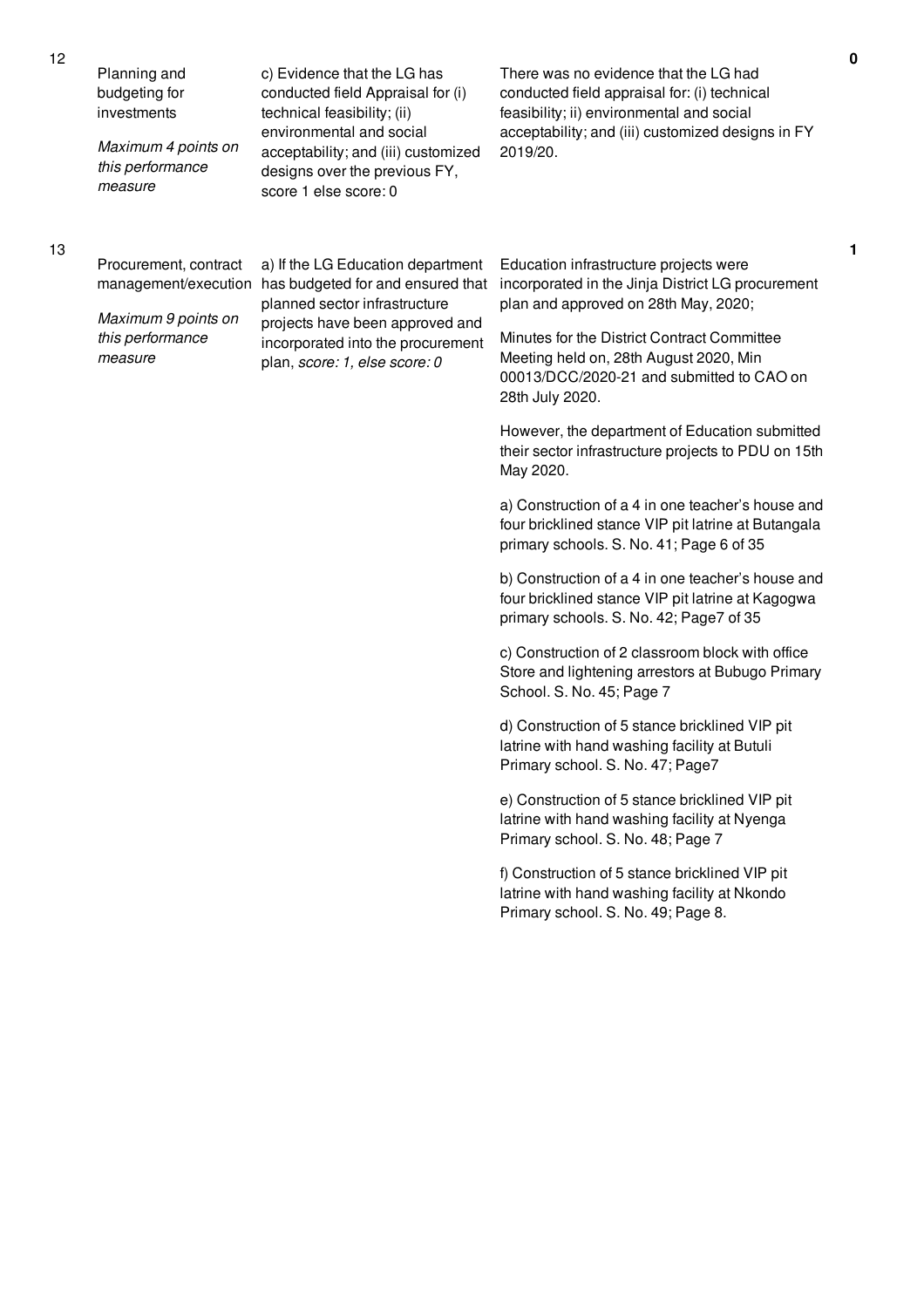Procurement, contract

*Maximum 9 points on this performance measure*

management/execution infrastructure was approved by the b) Evidence that the school Contracts Committee and cleared by the Solicitor General (where above the threshold) before the commencement of construction, *score: 1, else score: 0*

As per the education infrastructure investments they had the District Contracts Committee minutes.

Minutes for the District Contract Committee Meeting for the FY 2020/21 for the FY 2020/21 held on, 28th August 2020, Min 00013/DCC/2020-21 in the Committee room for approval evaluation reports and award of contracts

Contract Committee Chairperson: Mr. Isabirye Mathius the Head Teacher of Jinja College.

Construction of a 4 in one teacher's house and four bricklined stance VIP pit latrine at Butangala primary schools. S. No. 41; Page 6 of 35.

Procurement Ref No. Jinj511/2020-2021/00019.

Contractor: Pusinde Technologies Uganda Ltd

Amount: UGX. 27,250,720

Construction of 5 stance bricklined VIP pit latrine with hand washing facility at Nkondo Primary school. S. No. 49; Page 8.

Procurement Ref No. Jinj511/2020-2021/00018.

Contractor: Katumo Investments Ltd

Amount: UGX. 27,309,735

Therefore, there were no education infrastructure investments requiring SG approval.

13

Procurement, contract

*Maximum 9 points on this performance measure*

management/execution established a Project c) Evidence that the LG Implementation Team (PIT) for school construction projects constructed within the last FY as per the guidelines. *score: 1, else score: 0*

There was evidence of PIT

Its members included:

- Mwoga Robert Senior AEO
- KisabiraEria- Senior Inspector of schools
- Maganda Moses- Senior Environment officer
- Kyangwa Ivan DCDO

• Kirenda Milly – Head teacher Butagaya Primary school

Gulaale Fred- Senior Procurement Officer.

13

Procurement, contract

management/execution infrastructure followed the d) Evidence that the school standard technical designs provided by the MoES

*Maximum 9 points on this performance measure*

*Score: 1, else, score: 0*

All the Education/ school infrastructure projects followed the MoES technical designs.

Spot measurements at Nakanyonyi Primary school, Bufuula primary school and Buwenge seed secondary school, complied with the MoES **1**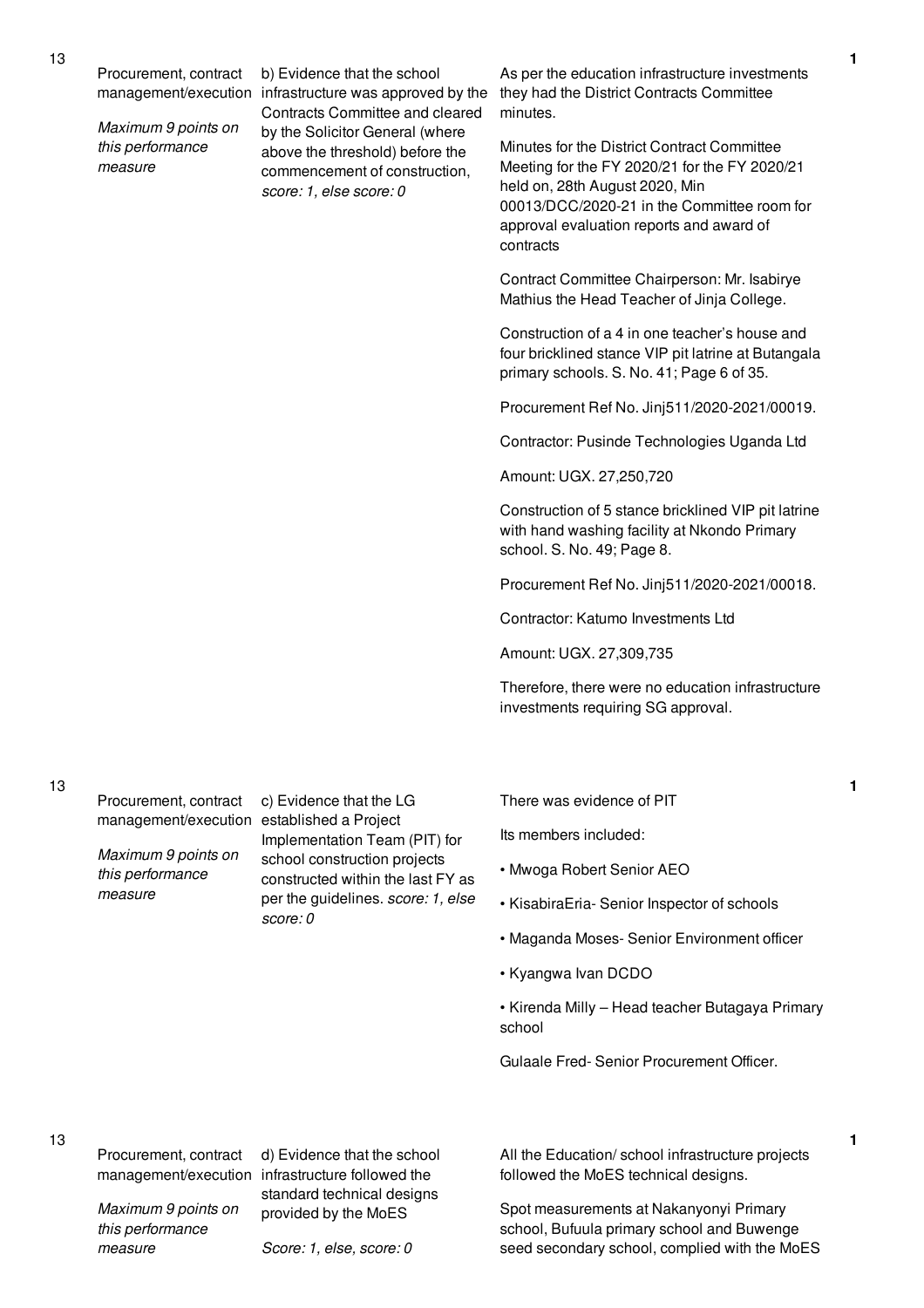standard designs with very minimal variation from allowable tolerances.

The four classroom block constructed at Nakanyonyi Primary school, with door plates measuring 3mm thick and 900mm width x 2.4mm inclusive of louvers. Glass fixed windows were 1.2m wide x 1.5.m high inclusive of louvers. It was roofed with pre-pained iron sheets G.28. The walls had good painting works. However, the two classroom had minor cracks on the floor and walls. The verandah need fixing on some points.

The 4 in 1 Teachers housing unit with a fourstance pit latrine and 1 shower at Bufula Primary school. It had a lightening arrestor and 5000 liters water tank fixed as per the BOQ. Generally, all the works were in good works.

Buwenge seed secondary school, all the works as on progress as per the standard technical design by MoES. The school is generally behind schedule and incomplete on all the buildings including the classroom blocks, science laboratories, ICT-Library room block, multipurpose hall, Administration block, teachers houses, 2 & 5 stance pit latrines, and external works. The sports field is yet levelled.

There were reports on the education project works as shown below:

a) There was report on supervision and monitoring of Capital Development Projects in the Education department for the 4TH Quarter-FY 2019-2020 ) April to June 2020 by the Senior Assistant Engineering Officer- Mwoga Robert to the CAO-Jinja DLG dated 2

b) Progress report for Bubugo Primary school dated 30th April 2020 by Mwonhga Robert (AEO) to CAO.

c) Progress report for on project of construction project of a 5 stance brick lined empatable pit latrin with a mobile hand washing facility at Kyomya primary school in Budondo subcouty by by Mwonhga Robert (AEO) to CAO.

d) Monthly site report on Construction of Buwenge Seed Secondary school by clerk of works to DE dated 19th September 2019; 19thNovemebr 2019; 5th October 2020;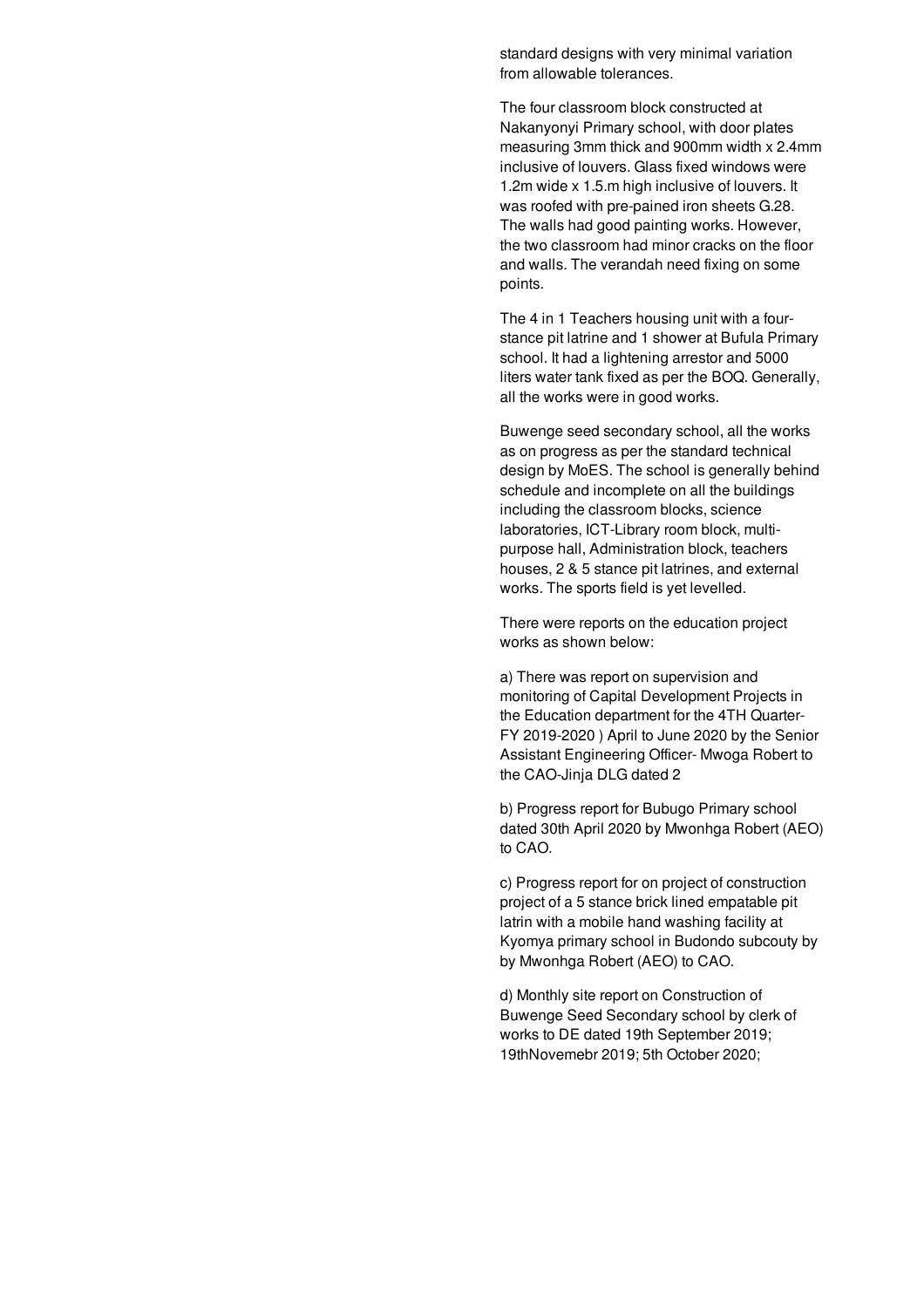Procurement, contract

*Maximum 9 points on this performance measure*

management/execution meetings were conducted for all e) Evidence that monthly site sector infrastructure projects planned in the previous FY *score: 1, else score: 0*

List of sector specific infrastructure projects in AWP for FY 2019/2020:

• Construction of Buwenge Seed Secondary school (Buwenge Town Council)

• Construction project of a 5-stance brick lined empatble pit latrine with a mobile hand washing facility at Kyomya primary school in Budondo sub county.

• Re-roofing of classroom block at St. Paul Buyala P/S in Budondo sub county

• construction of a 4 stance Pit latrines at staff houses of St. John Kizinga, Kibibi Parish, Budondo Sub-County, Kagoma Parish (ii) Ndiwansi P/S, Ndiwansi Village, Lubanyi Parish, Butagaya Sub-County, Kagoma County for the educaiondepartment.

Reports and Minutes from site monitoring visits

a) Progress report for Bubugo Primary school dated 30th April 2020 by MwonhgaRobert (AEO) to CAO.

b) Progress report for on project of construction project of a 5 stance brick lined empatble pit latrin with a mobile hand washing facility at Kyomya primary school in Budondo sub-couty by byMwongaRobert (AEO) to CAO.

c) Monthly site report on Construction of Buwenge Seed Secondary school by clerk of works to DE dated 19th September 2019; 19thNovemebr 2019; 5th October 2020;

d) Site meeting for Buwenge Seed Secondary school held on 19th September 2020. Members attended included: the DEO, CAO, DE, Clerk of Works, Contractor, CDO, Physical Planner, Head Teacher, etc.

e) Site meeting for Buwenge Seed Secondary school held on 19th December 2020. Members attended included: the Environmental Officer, DEO, CAO, DE, Clerk of Works, Contractor, CDO, Health Inspector, Town Clerk, Physical Planner, Head Teacher,etc.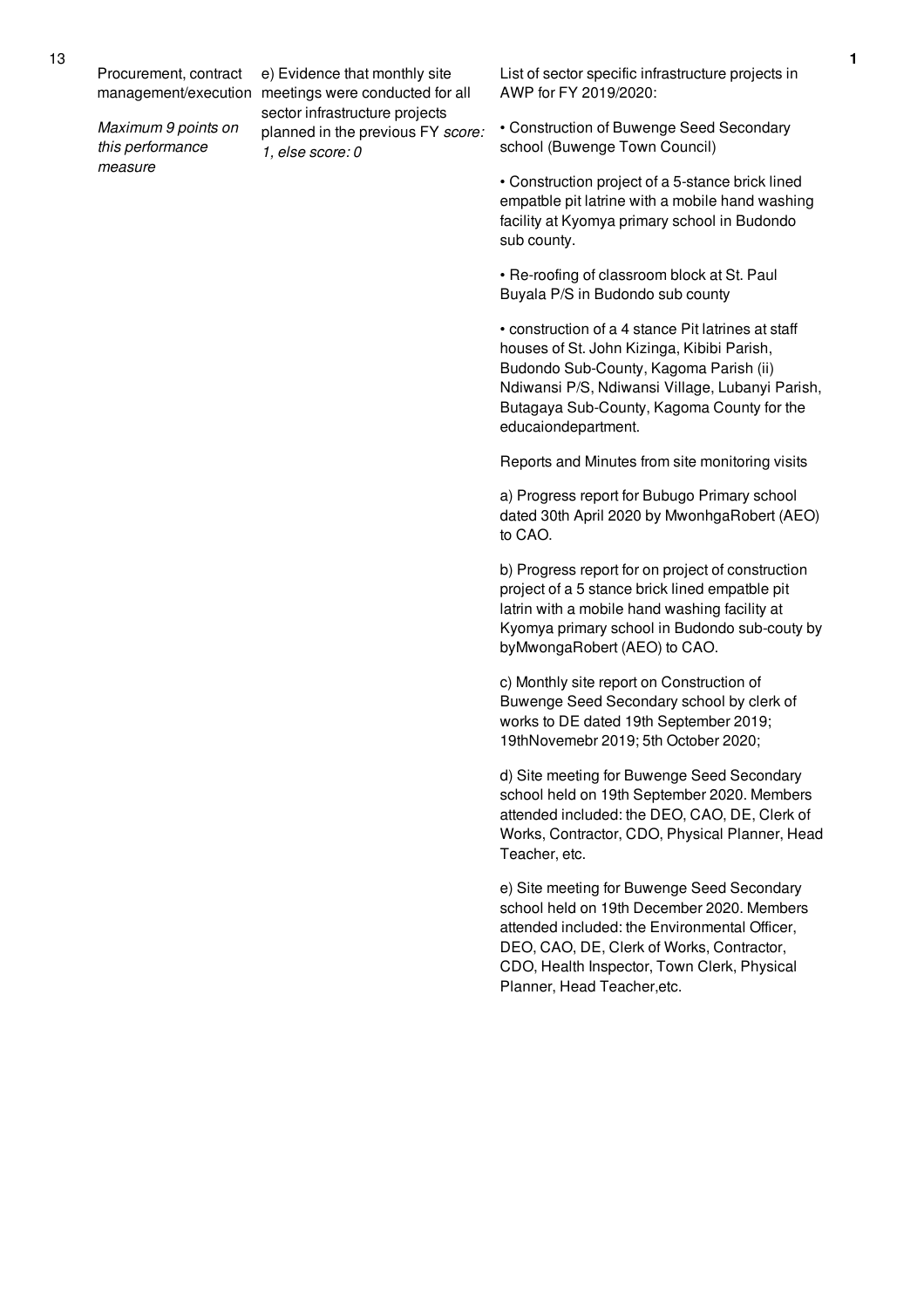Procurement, contract

*Maximum 9 points on this performance measure*

management/execution critical stages of construction of f) If there's evidence that during planned sector infrastructure projects in the previous FY, at least 1 monthly joint technical supervision involving engineers, environment officers, CDOs etc .., has been conducted *score: 1, else score: 0*

Site meeting for Buwenge Seed Secondary school held on 19th December 2020. Members attended included: the Environmental Officer, DEO, CAO, DE, Clerk of Works, Contractor, CDO, Health Inspector, Town Clerk, Physical Planner, Head Teacher, etc.

#### 13

Procurement, contract

*Maximum 9 points on this performance measure*

management/execution have been properly executed and g) If sector infrastructure projects payments to contractors made within specified timeframes within the contract, *score: 1, else score: 0* below;

There was evidence that the sector infrastructure projects have been properly executed and payments to contractors made within specified timeframes within the contract as was observed

• For the construction of a 4no. Classroom Block with 2no. Offices and stores at NakanyonyiP/S the Contractor submitted the request for works/payment certification on 10th MaRCH,2020 by MS Interbuild technical services Ltd, was certified by the DE on

24thMarch,2020 and by DEO on 24th March,2020 and IPC1 paid Voucher number.28860525 amounting to Ugx.93,391,123 (taking 14 working day)

• For the construction of a 4 Stance VIP latrine at Kyomya P/S the Contractor submitted the request for works/payment certification on 7th February,2020 by MS Jaluuko Hardware and Contractors Ltd, was certified by the DE on

11th February,2020 and by DEO on 7th February,2020and IPC1 paid Voucher number.28321170 amounting to Ugx.28,450,000 (taking 3 working day)

• For the construction of a Classroom Block at Nabirama P/S the Contractor submitted the request for works/payment certification on

13th December,2019 by MS Crescent General Co.Ltd, was certified by the DE on

27th December,2019 and by DEO on 28th January,2020 and IPC1 paid Voucher number.27865811 amounting to Ugx.86,969,318 (taking 14 working day)

Therefore, works certification was within 14 working days.

Procurement, contract

13

*Maximum 9 points on this performance*

management/execution timely submitted a procurement h) If the LG Education department plan in accordance with the PPDA requirements to the procurement unit by April 30, *score: 1, else,*

Sector procurement plan on file submitted on 26th July 2019.

Contract implementation progress reports: for instance:

# **1**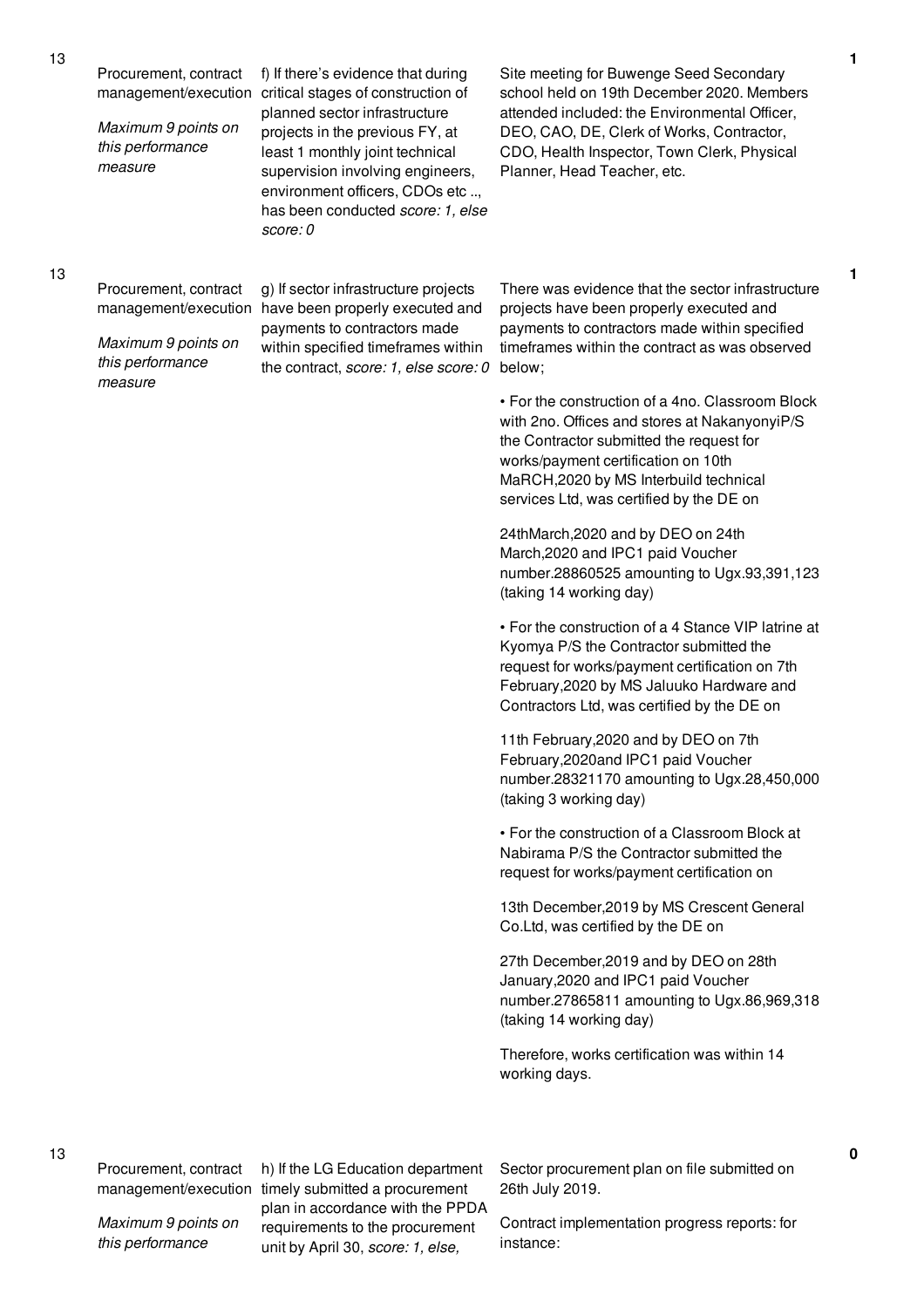*measure score: 0* a) Quarter one FY2019/20 Procurement Report for Jinja District Local Government dated 14th October 2019 written to the PPDA (Home)

> b) Quarter two FY2019/20 Procurement Report for Jinja District Local Government dated 14thJanuary 2020 written to the PPDA (Home)

c) Quarter three FY2019/20 Procurement Report for Jinja District Local Government dated 14th April 2020 written to the PPDA (Home)

d) Quarter four FY2019/20 Procurement Report for Jinja District Local Government dated 18th June 2020 written to the PPDA (Home)

Contract Committee Chairperson: Mr. MathiusIsabirye

Member present:

Mugaza James Member

Dr. Kasadha Tom- Member

Olivia Tamubula

Baliraine Paul

Gulaale Fred- Senior Procurement Officer

Minutes of the District Contract Committee Meeting held on Tuesday 15th July 2019 at the PDU offices. Approval of Evaluation reports for Education projects approved Approval of procurement Teams, procurement Methods and solicitation documents Min 00002/DCC/2019- 2020.

Construction if a 4 in 1 Teachers house with a four stance VIP latrine at Bufula primary school (Budondo Sub-county) Procurement Ref. No. Jinj511/WRKS/2019-20/00038.

Min 000029DCC/2019-2020(3)

Construction of a two-classroom block with Lightening arrestor at Nabilama primary school (Busede sub county) Procurement Ref. No. Jinj511/WRKS/2019-20/00037.

Min 00002/DCC/2019-2020 (1)

Construction of a four-classroom block at Nakanyonyi Primary school (Bugembe Town council).

Procurement Ref. No. Jinj511/WRKS/2019- 20/00039.

Min 00026/DCC/2019-2020.

Minutes of the 6th Contracts Committee Meeting for the FY 2019/2020 held on 6th December 2019 in the District Service Commission Board room. The committee included: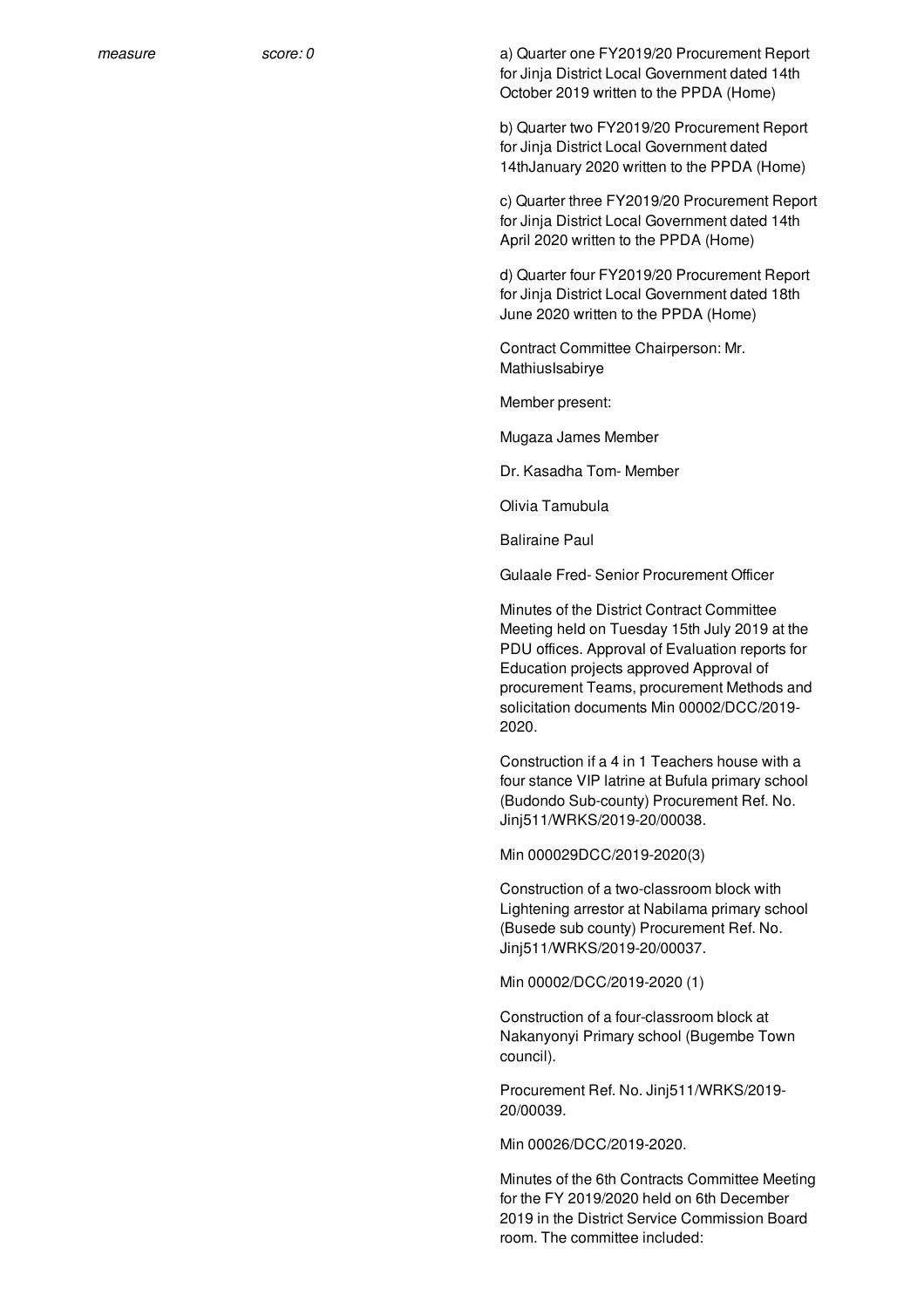Contract Committee Chairperson: Mr. Naabye Henry the District Planner.

Member present:

Isiko Muhammed -DEO

Samanya Paul-Physical Planner

Kawunguzi Rose- IT Personnel

Kisanafu Yusuf- Senior Procurement Officer

Minutes from contracts committee meetings include:

Re- roofing of a Four Classroom block Buwidi Primary school : Min. 22/NDCC/06/12/2019-20-ii

Construction of 5 stance lined pit latrine at Buwalira Primary school: MIN22/NDCC/06/12/2019-20-iii

Construction of 5 stance lined pit latrine at Namalowe Primary school:Min.2/NDCC/30/01/2019-20-iv.

13

Procurement, contract

*Maximum 9 points on this performance measure*

i) Evidence that the LG has a school infrastructure contract with all records as required by the PPDA Law *score 1 or else score 0* Previous FY. For example:

management/execution complete procurement file for each projects evidence on file showed that the LG had Procurement files for school infrastructure a complete procurement file for each school infrastructure contract with all records in the

> Construction Of a 4 in 1 Teachers house with a four stance VIP latrine at Bufula primary school (Budondo Sub-county) Procurement Ref. No. Jinj511/WRKS/2019-20/00038.

Min 000029DCC/2019-2020(3)

• Advert: Open Bidding Friday 19th July 2019 in the New Vision

- Requisition forms PPF1: 10th July 2019
- The Evaluation report dated 28th August 2019
- BEB Notice: 20th September 2019
- Letter of Bid Acceptance: 8th October 2019
- Bidder's acceptance: 8th October 2019

• The Contractor was Balyedikens Investiments Ltd.

- Contract agreement: 16th October 2019
- Amount: UGX. 115, 866,456

Construction of a two-classroom block with Lightening arrestor at Nabilama primary school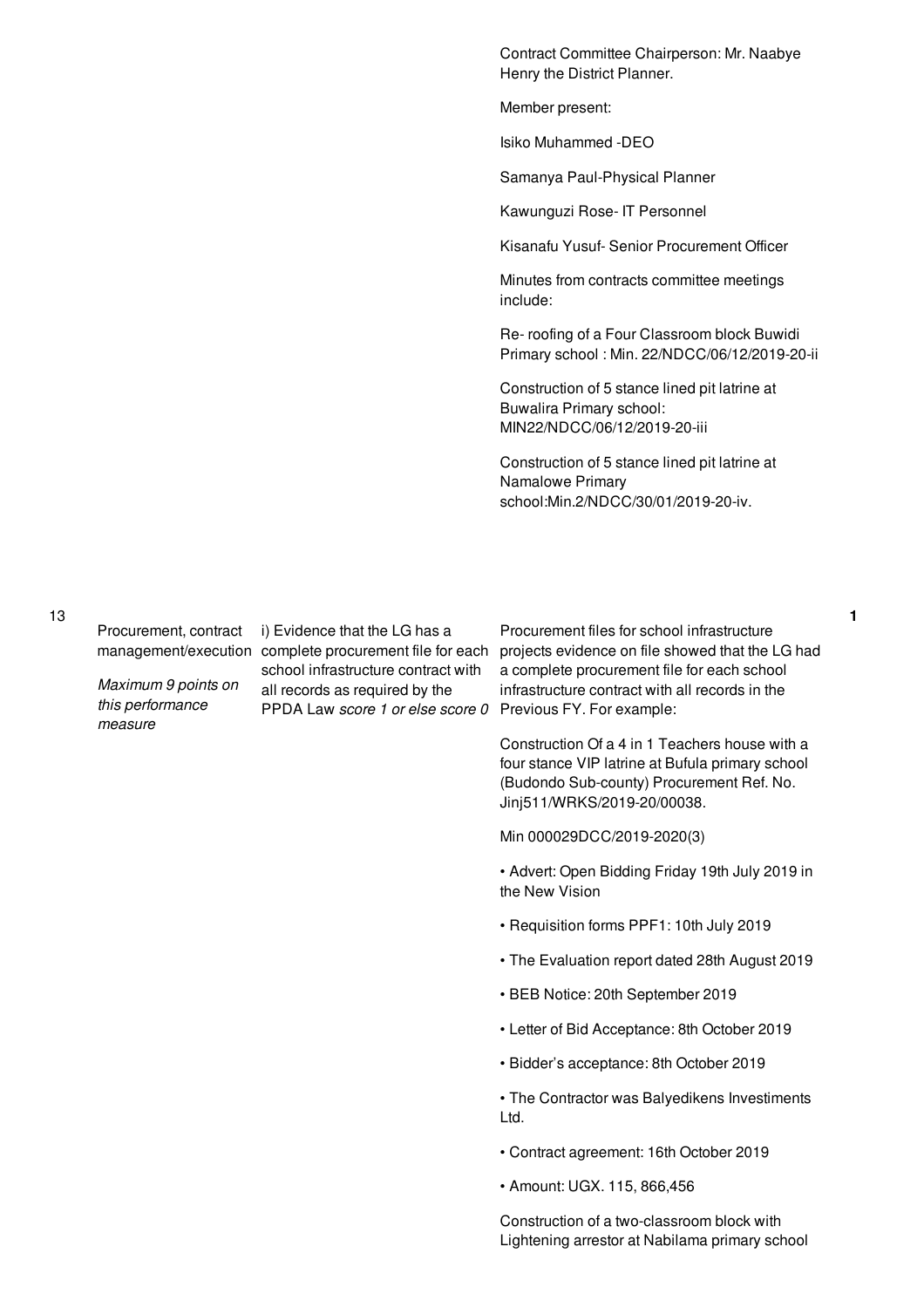(Busede sub county) Procurement Ref. No. Jinj511/WRKS/2019-20/00037.

Min 00002/DCC/2019-2020 (1)

• Advert: Open Bidding Friday 19th July 2019 in the New Vision

- Requisition forms PPF1: 10th July 2019
- The Evaluation report dated 28th August 2019
- BEB Notice: 20th September 2019
- Letter of Bid Acceptance: 8th October 2019
- Bidder's acceptance: 14th October 2019

• The Contractor was Crescent General Company Ltd.

- Contract agreement: 16th October 2019
- Amount: UGX. 97,379,976

Construction of a four-classroom block at Nakanyonyi Primary school (Bugembe Town council).

Procurement Ref. No. Jinj511/WRKS/2019- 20/00039.

Min 00026/DCC/2019-2020.

• Advert: Open Bidding Friday 19th July 2019 in the New Vision

- Requisition forms PPF1: 10th July 2019
- The Evaluation report dated 28th August 2019
- BEB Notice: 20th September 2019
- Letter of Bid Acceptance: 17th December 2019
- Bidder's acceptance: 18th December 2019
- The Contractor was Interbuild Technical Services Ltd.
- Contract agreement: 19th December 2019
- Amount: UGX. 191,552,982

**Environment and Social Safeguards**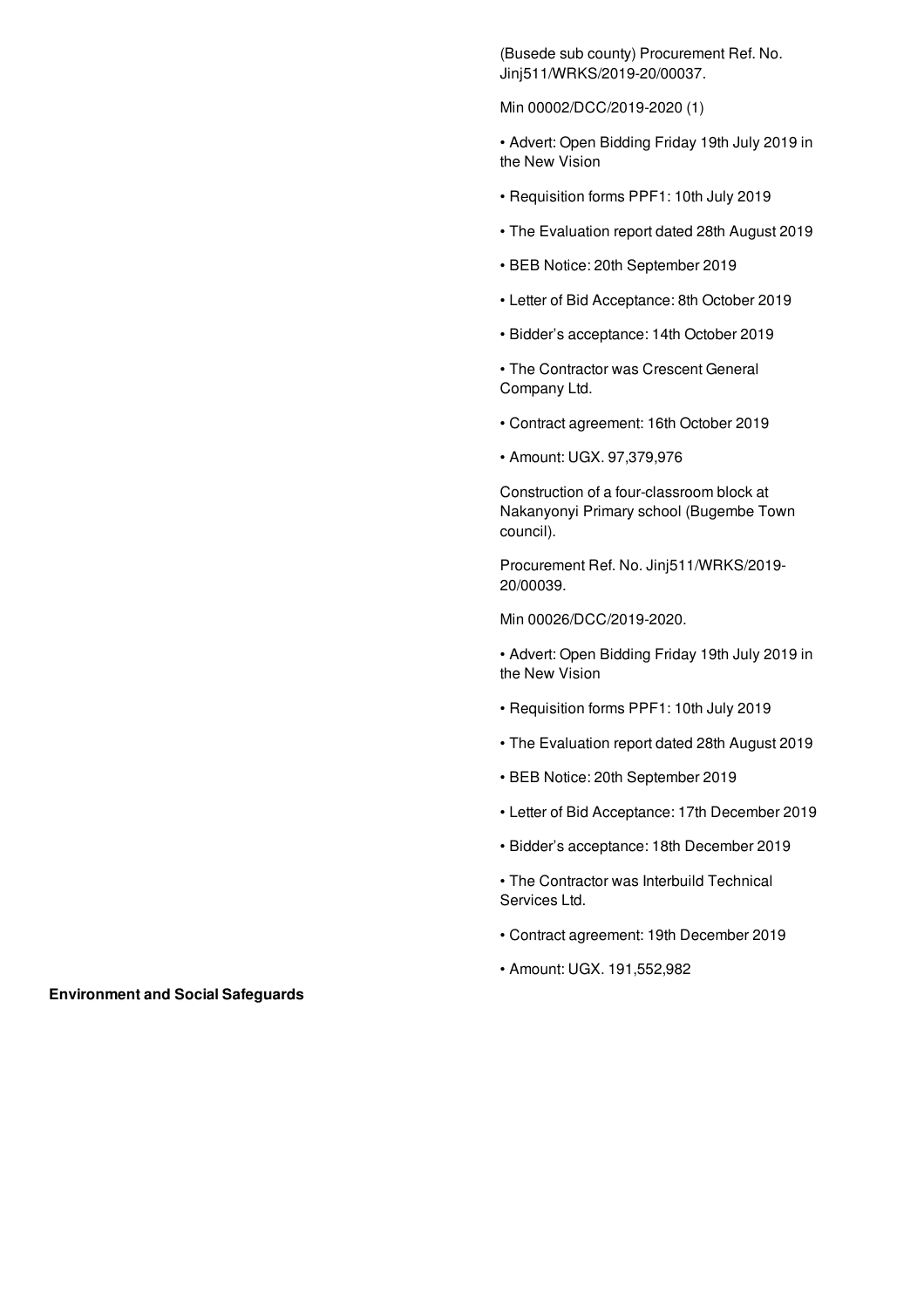Grievance redress: LG Education grievances have been recorded, investigated, and responded to in line with the LG grievance redress framework.

*Maximum 3 points on this performance measure*

Evidence that grievances have been recorded, investigated, responded to and recorded in line with the grievance redress framework, score: 3, else score: 0

There was evidence that that grievances have been recorded, investigated, responded to and recorded in line with the grievance redress framework for example;

i.Grievance registered on 5th July 2019 by Musyedami David of 0784188107. His compliant was over deduction of payments by the teacher's SACCO. The nature of compliant was salary. The case was handled by the HR to ensure that the teacher's SACCO paid back. From the feedback the SACCO paid back what they had taken in the month they deducted him.

ii. On 5 the July 2019, Naloka Gerald of 078911653 filed a complaint that he was paid less salary since April 2019. The nature of compliant was salary. Action taken, the issue was forwarded to HR and the complainant's issue was resolved, he got paid.

### 15

Safeguards for service Evidence that LG has delivery.

*Maximum 3 points on this performance measure*

disseminated the Education guidelines to provide for access to land (without encumbrance), proper siting of schools, 'green' schools, and energy and water conservation

*Score: 3, or else score: 0*

There was evidence that LG had disseminated the Education

Guidelines on Budgeting and Planning Implementation Education Guidelines for Primary Schools and Secondary Schools were dated May 2019.

Safeguards in the delivery of investments

*Maximum 6 points on this performance measure*

a) LG has in place a costed ESMP and this is incorporated within the BoQs and contractual documents, *score: 2, else score: 0*

There was evidence of incorporated BoQs and contractual documents, for construction of 4 in 1 staff house at Buguula primary school. Ref; JINJ 511/works/2019-2020/00038. BoQ item: N site restoration, landscaping, importing of vegetation soil, planting of approved paspulam grass or other equal 3000mm around the entire facility and maintenance for at least six months to Engineers approval, costed at UGX 192,960.

ii. Contract document for construction of V.I.P latrines at Kizinga Primary school, Ref: JINJ 511/works/2018-2019/000462. BoQ element 7 item L: Planting and maintenance to at least 6 month of approved tree seedlings costed at UGX 50,000.

iii. Contract document for construction of V.I.P latrines at Kizinga Primary school, Ref: JINJ 511/works/2018-2019/000462. BoQ element 7 item L: Planting and maintenance to at least 6 month of approved tree seedlings costed at UGX 60,000.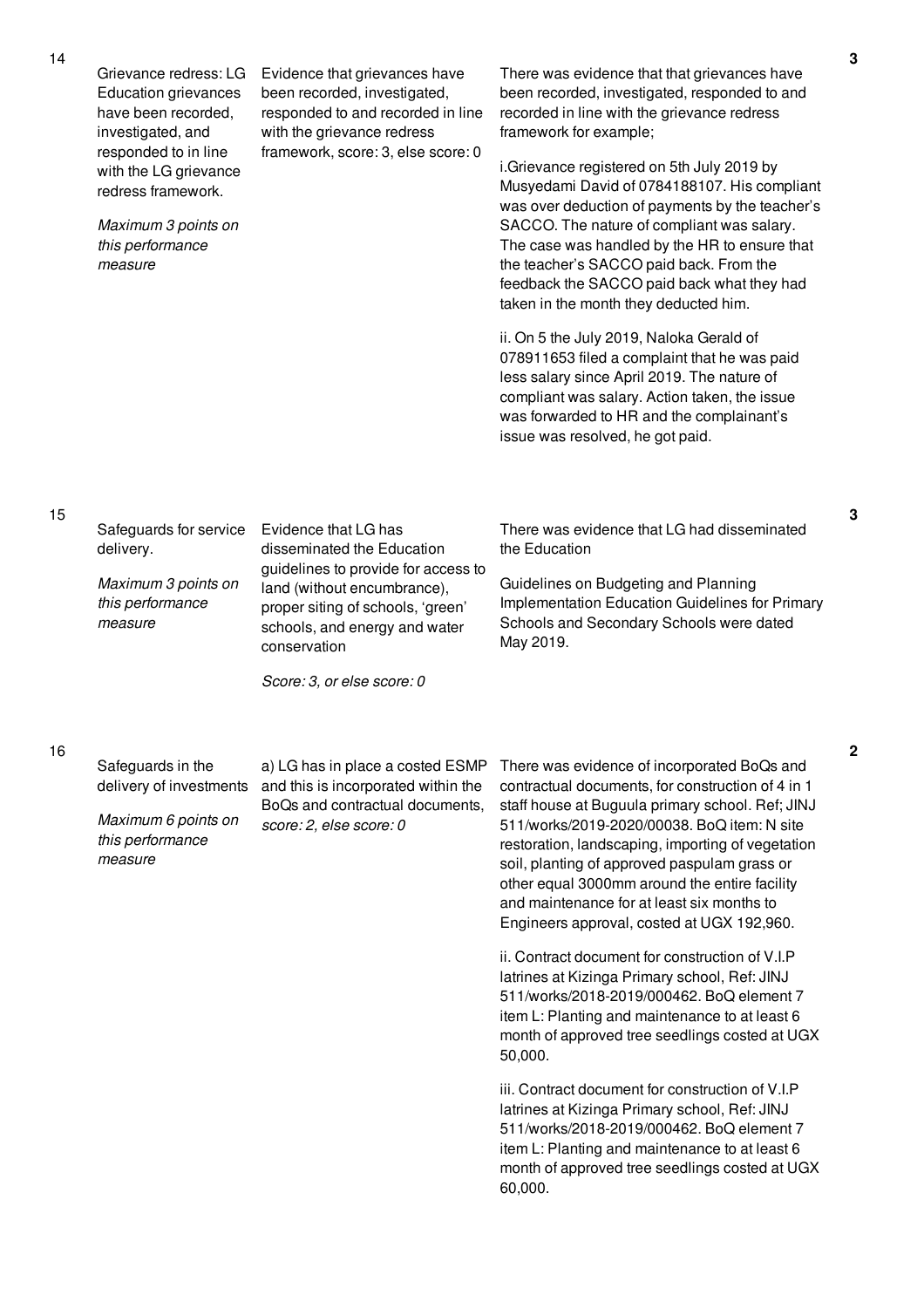Safeguards in the delivery of investments *Maximum 6 points on this performance measure* b) If there is proof of land ownership, access of school construction projects, *score: 1, else score:0* There was no evidence that all projects were implemented on land where the LG had proof of ownership, access and availability. For example Bufuula primary school which had a construction of 4 in 1 staff house and 4 stance lined latrine was a Church of Uganda founded school but had on agreements with the LG at the time of assessment. Kizinga and Ndiwansi primary schools which were catholic founded had on agreements with the LG at the time of assessment. Therefore the LG scored zero.

### 16

Safeguards in the delivery of investments

*Maximum 6 points on this performance measure*

c) Evidence that the Environment Officer and CDO conducted support supervision and monitoring (with the technical team) to ascertain compliance with ESMPs including follow up on recommended corrective actions; and prepared monthly monitoring reports, *score: 2, else score:0*

There was no evidence that all projects were implemented on land where the LG had proof of ownership, access and availability. For example Bufuula primary school which had a construction of 4 in 1 staff house and 4 stance lined latrine was a Church of Uganda founded school but had on agreements with the LG at the time of assessment.

Kizinga and Ndiwansi primary schools which were catholic founded had on agreements with the LG at the time of assessment. Therefore the LG scored zero.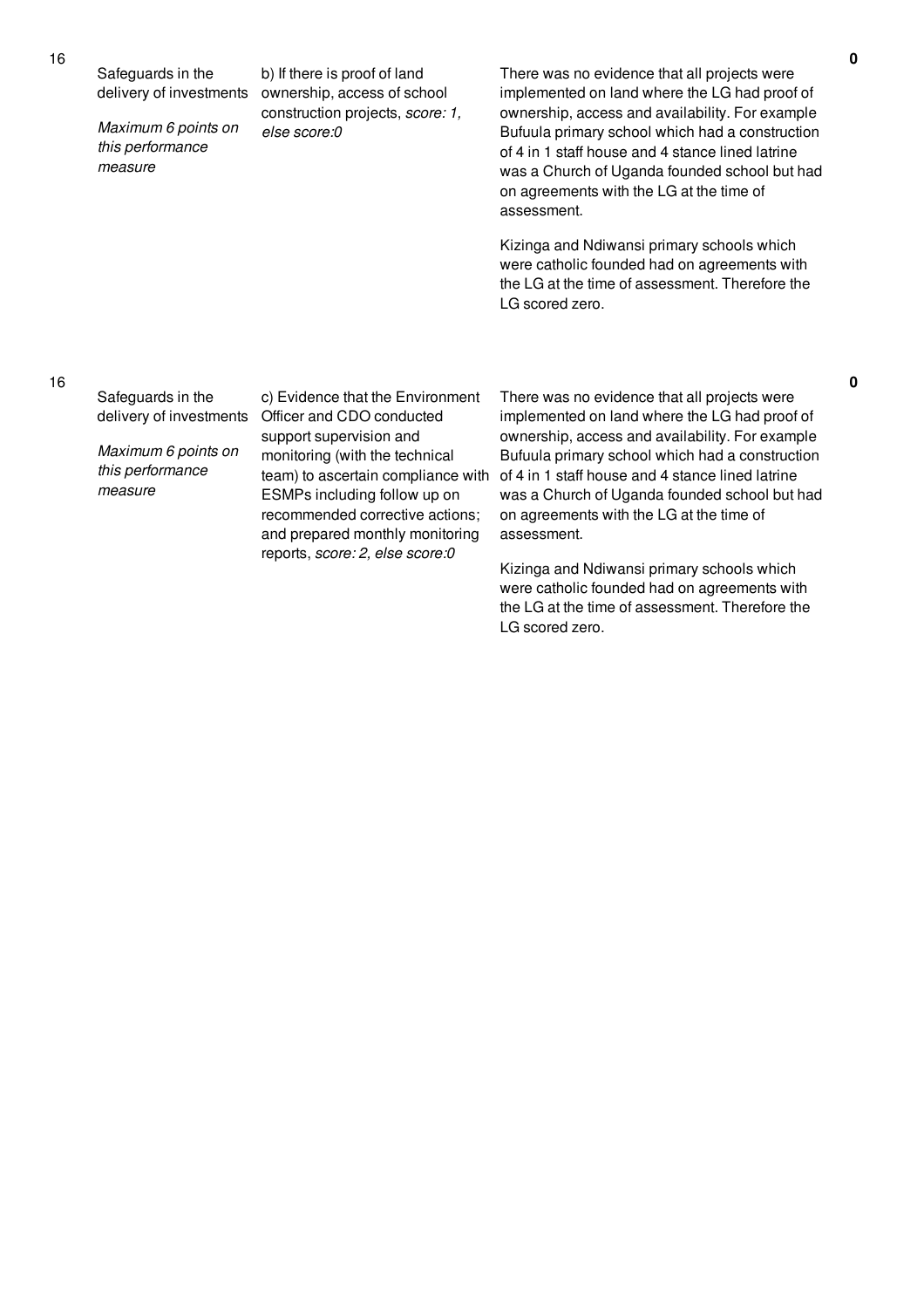Safeguards in the delivery of investments

*Maximum 6 points on this performance measure*

d) If the E&S certifications were approved and signed by the environmental officer and CDO prior to executing the project contractor payments

*Score: 1, else score:0*

There was evidence of an Environment and Social compliance Certification form completed and signed by Environmental Officer Maganda Moses prior to payments of contractors' for example;

i. Environment and Social compliance Certification form for construction of a 4 in 1 teacher's house with rain water and fixing lightening arrestors by M/s Balyedikens Investments limited. The certificate was prepared by the Environment Officer Maganda Moses on 23rd July 2020. However the DCDO had not endorsed on the forms.

Payment certificate No. 1 Ref: JINJ 511/works/2019-2020/00038 dated 23rd January 2020 for construction of 4 in 1 teacher's house and fixing lightening. Retention was paid on 20th June 2020 under voucher number No. 29999390 total amount: UGX 5,445,724.

There was no evidence of Environment and Social compliance Certification forms for construction of VIP latrines at Kizinga primary school and Ndiwansi primary therefore the LG scored zero.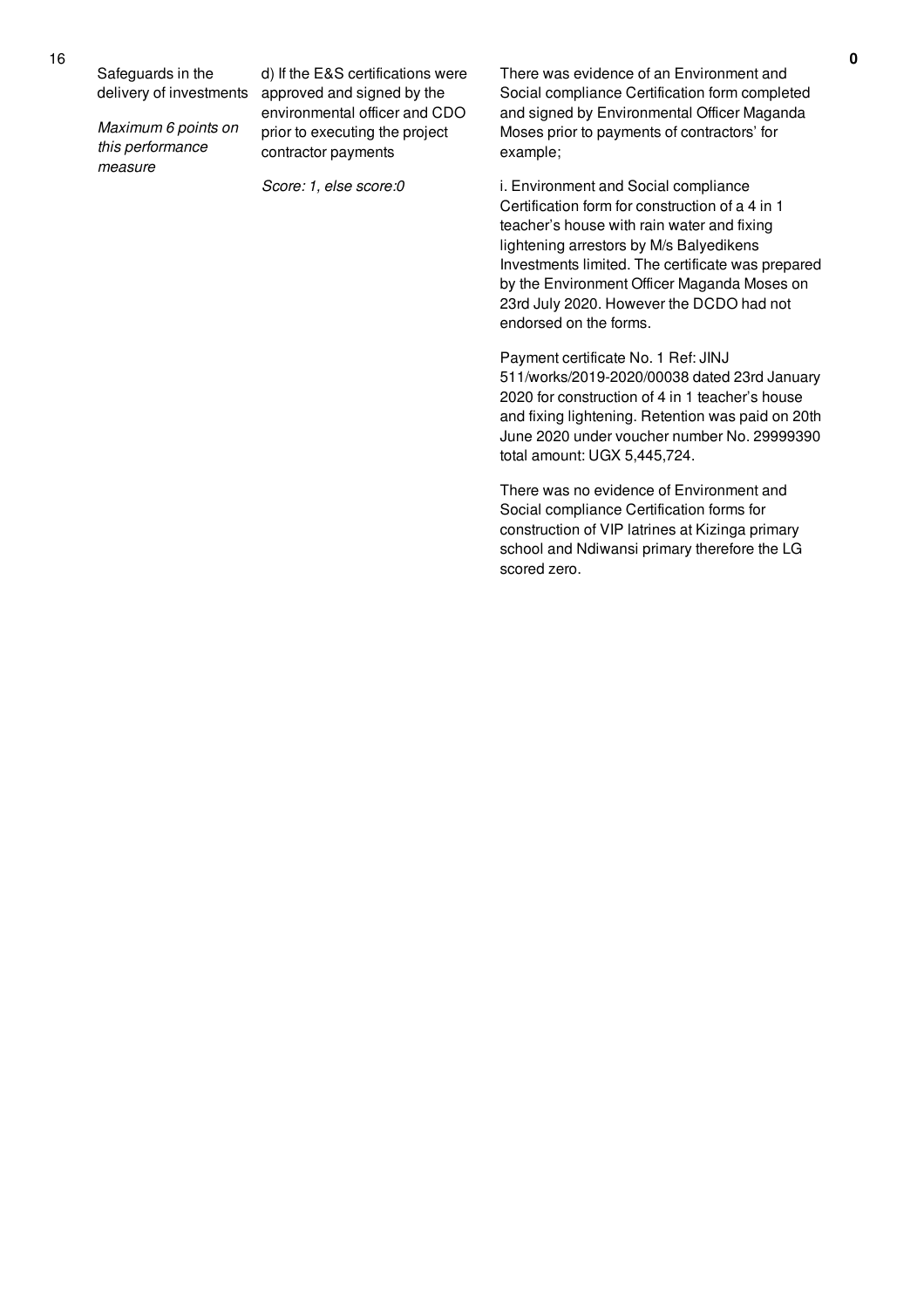| No. | Summary of<br>requirements                                                                                                                                           | <b>Definition of</b><br>compliance                                                                                                                                                                                 | <b>Compliance justification</b>                                                                                                                                                                                                                                                                                                                                                                                                                                              | <b>Score</b> |
|-----|----------------------------------------------------------------------------------------------------------------------------------------------------------------------|--------------------------------------------------------------------------------------------------------------------------------------------------------------------------------------------------------------------|------------------------------------------------------------------------------------------------------------------------------------------------------------------------------------------------------------------------------------------------------------------------------------------------------------------------------------------------------------------------------------------------------------------------------------------------------------------------------|--------------|
|     | <b>Local Government Service Delivery Results</b>                                                                                                                     |                                                                                                                                                                                                                    |                                                                                                                                                                                                                                                                                                                                                                                                                                                                              |              |
| 1   | Outcome: The LG has<br>registered higher<br>percentage of the<br>population accessing<br>health care services.<br>Maximum 2 points on<br>this performance<br>measure | a. If the LG registered<br>Increased utilization of<br><b>Health Care Services</b><br>(focus on total OPD<br>attendance, and<br>deliveries.<br>• By 20% or more, score<br>$\mathbf{2}$<br>• Less than 20%, score 0 | Sampled 3 health facilities: Budondo HC IV, Lukolo HC<br>III, and Kakira III. Compared total OPD for FY 2018/19<br>with that of 2019/20; and also compared total deliveries<br>for FY 20118/19 to those of 2019/20.<br>OPD 2018/19<br>A) FY 2018/19 Total OPD = 33,280<br>OPD 2019/20<br>B) FY 2019/20 total OPD = 32,403<br>Difference = $(B-A) = 32,403-33,280 = -877$<br>% Change = $[(B-A)/A] \times 100\% = [(-877/33,280] \times 100\% =$<br>2.6%<br><b>DELIVERIES</b> | $\mathbf 0$  |
|     |                                                                                                                                                                      |                                                                                                                                                                                                                    | C) Total Deliveries FY 2018/19 was 1757                                                                                                                                                                                                                                                                                                                                                                                                                                      |              |
|     |                                                                                                                                                                      |                                                                                                                                                                                                                    | D) Total Deliveries FY 2019/20 was 1844                                                                                                                                                                                                                                                                                                                                                                                                                                      |              |
|     |                                                                                                                                                                      |                                                                                                                                                                                                                    | Difference = $(D-C)$ = 1844-1757 = 87                                                                                                                                                                                                                                                                                                                                                                                                                                        |              |
|     |                                                                                                                                                                      |                                                                                                                                                                                                                    | Percentage change = $(D-C/C) \times 100\% = 5\%$                                                                                                                                                                                                                                                                                                                                                                                                                             |              |
|     |                                                                                                                                                                      |                                                                                                                                                                                                                    | From these proxy indicators of service utilization (OPD<br>and deliveries) health service utilization was stagnant or                                                                                                                                                                                                                                                                                                                                                        |              |

na **0**

declined.

| <b>Service Delivery</b> | a. If the average score in |
|-------------------------|----------------------------|
| Performance: Average    | Health for LLG             |
| score in the Health LLG | performance assessment     |
| performance             | is:                        |
| assessment.             | • Above 70%; score 2       |
| Maximum 4 points on     |                            |
| this performance        | $\cdot$ 50 – 69% score 1   |
| measure                 | • Below 50%; score 0       |
| Note: To have zero wait |                            |

Note: To have zero wait for year one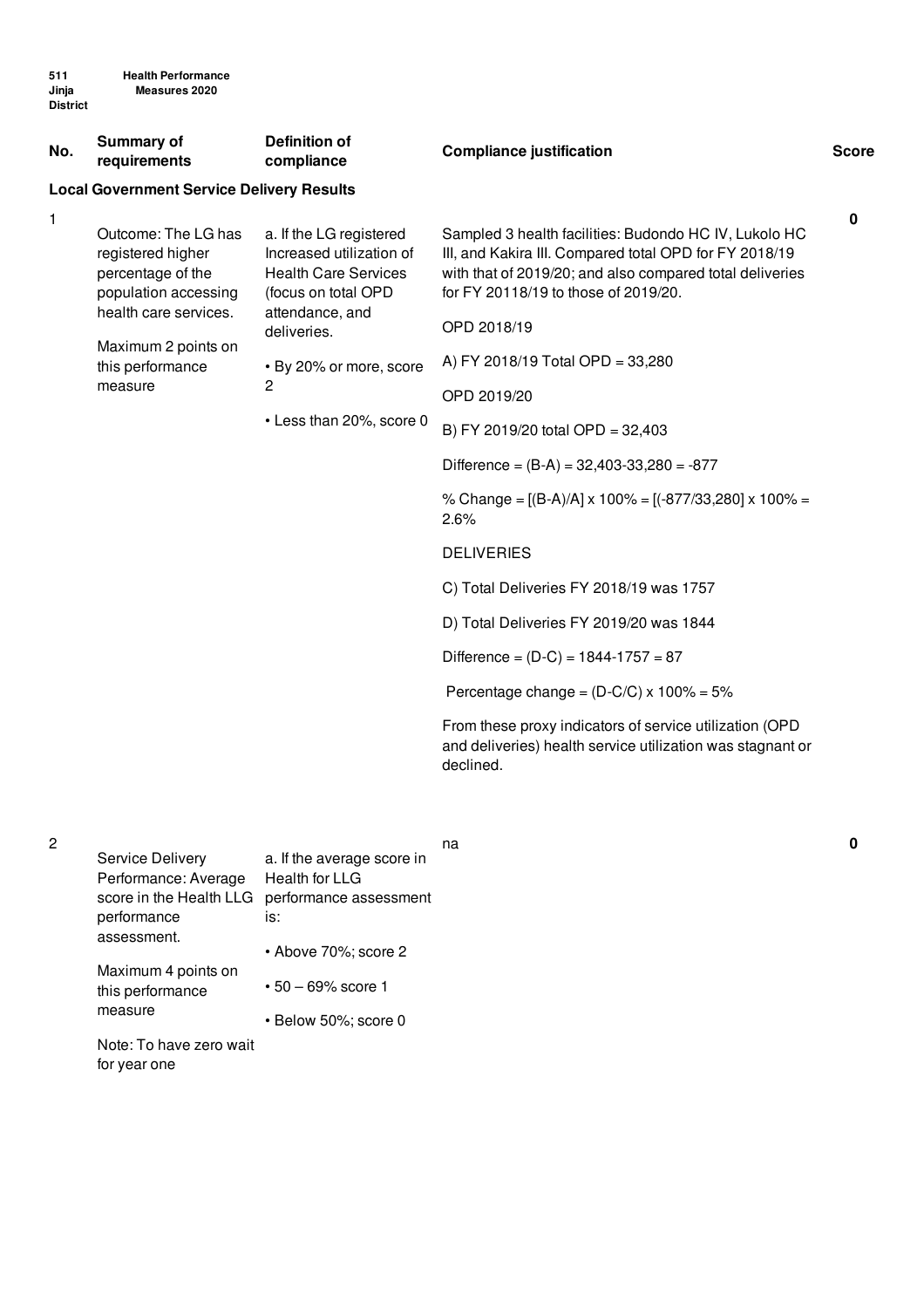Service Delivery Performance: Average score in the Health LLG facility assessment for performance assessment. Maximum 4 points on this performance measure Note: To have zero wait for year one b. If the average score in the RBF quarterly quality HC IIIs and IVs is: • Above 75%; score 2 • 65 – 74%; score 1 • Below 65% ; score 0 Jinja district had 17 Health facilities participating in Result Based financing (RBF) during the last quarter of FY2020/2021 (July-September 2020). When they were last assessed by the DHT team in mid-October 2020, they scored as given below: Lukolo HC III scored 95.7% Kakira HC III scored 85% Budondo HC IV scored 88.5% Butagaya HC III scored 88.4%

Kimaka HC III scored 76% St Benedict HC III scored 93.3% Mpambwa HC III scored 82.9% Wakitaka HC III scored 84.2% Busede HC III scored 81% Bugembe HC IV scored 85% Buwenge HC IV scored 87.7% MagaMaga HC III scored 85.1% Jinja Islamic HC III scored 85% Kakaire HC III scored 68% Mpumudde HC IV scored 79% Walukuba HC IV scored 82.6% Jinja Central HC III scored 86% Total score was 1519 Average score was  $1519/18 = 84.4%$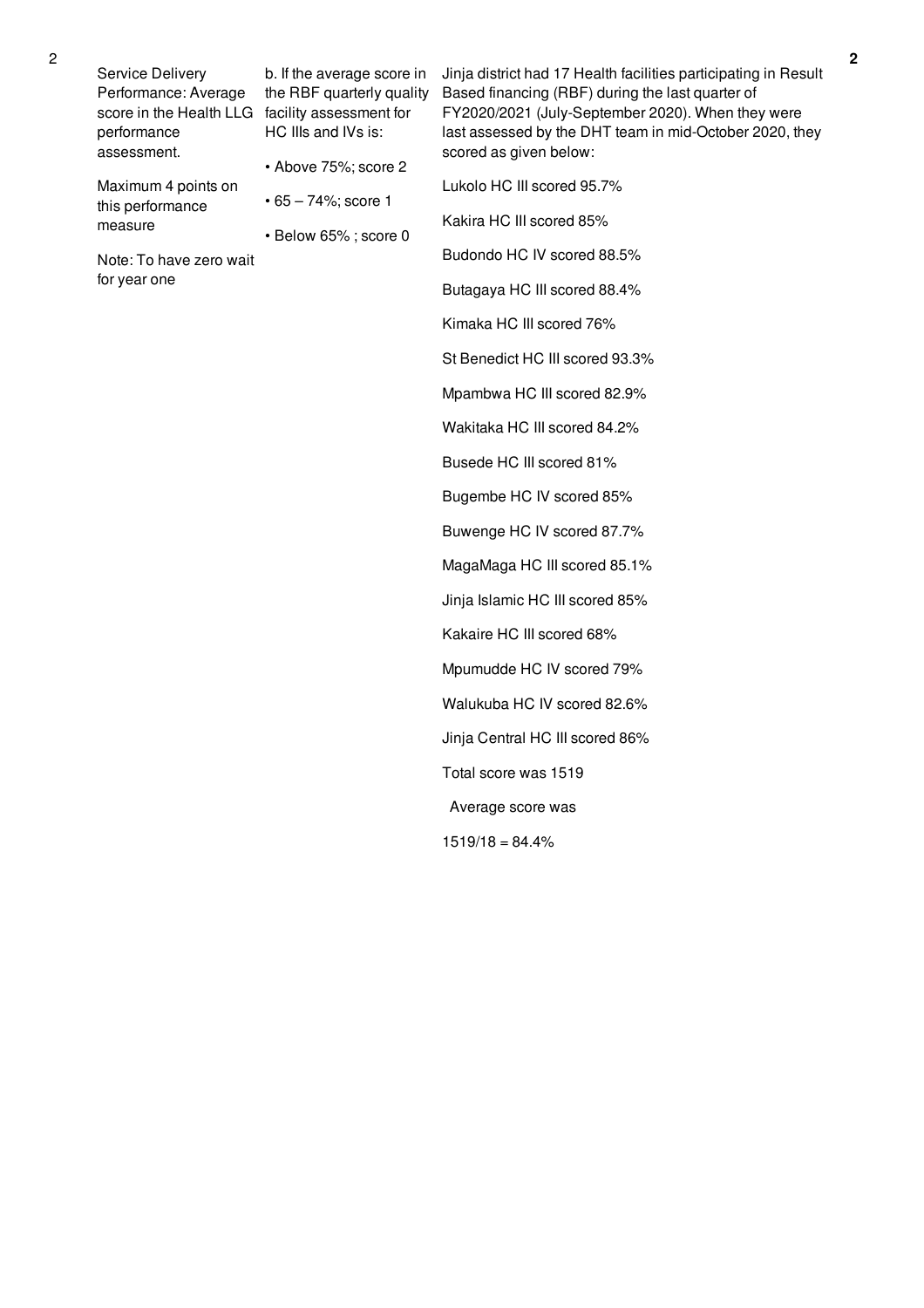Investment performance: The LG has managed health projects as per guidelines.

Maximum 8 points on this performance measure

spent all the health previous FY on eligible activities as per the health grant and budget guidelines, score 2 or else score 0.

a. If the LG budgeted and According to the Local Government Quarterly development grant for the the Health Development Grant budget was Ugx. Performance Report, Jinja District Page 24, the budget for 106,519,000.

> As per page 28 of the Approved Budget Estimates the health grant was spent on the activities listed below;

• Renovation of OPD and construction of waiting shade at Laboratory at Bugembe HC IV worth Ugx. 41,608,000

• Renovation of two offices at Muwuma HC III worth Ugx. 16,560,000

• Renovation of DHOs office worth Ugx. 47,000,000

Total spent was Ugx 105,168,000

Thus, the percentage of funds spent over the budget was (105,168,000/106,519,000) x 100= 99%

Funds spent were on the activities stipulated in the guidelines, however not all funds were spent.

3

Investment performance: The LG has managed health projects as per guidelines.

Maximum 8 points on this performance measure

b. If the DHO/MMOH, LG Engineer, Environment Officer and CDO certified works on health projects before the LG made payments to the contractors/ suppliers score 2 or else score 0

There was evidence that the DHO/MMOH, LG Engineer, Environment Officer and CDO certified works on health projects before the LG made payments to the contractors! Suppliers as was observed below;

• For the Renovation of Bugembe HCIV,OPD and Construction of awaiting shed at the Lab by Gi-Ti consult Ltd, Contractor submitted the request for works/payment certification on 23rd January,2020 was certified by the DHO on 17th February,2020 and by Engineer on 22nd February,2020 and IPC1 paid on 8th July,2020 with Voucher No.28172969 amounting to Ugx.27,636,430 (taking 6 working days)

TheEvidence to verify certification by Environmental Officer and the Community Development Officer was not availed.

• For the Renovation of 2 Offices at Muwumba HCIII by PAEN General Holdings Ltd, Contractor submitted the request for works/payment certification on 3rdFebruary,2020 was certified by the DHO on 30th April,2020 and by Engineer on 30th April,2020 and IPC1 with Voucher No.29302648 amounting to Ugx.6,437,600 (taking 30 working days).

The Evidence to verify certification by Environmental Officer and the Community Development Officer was not availed.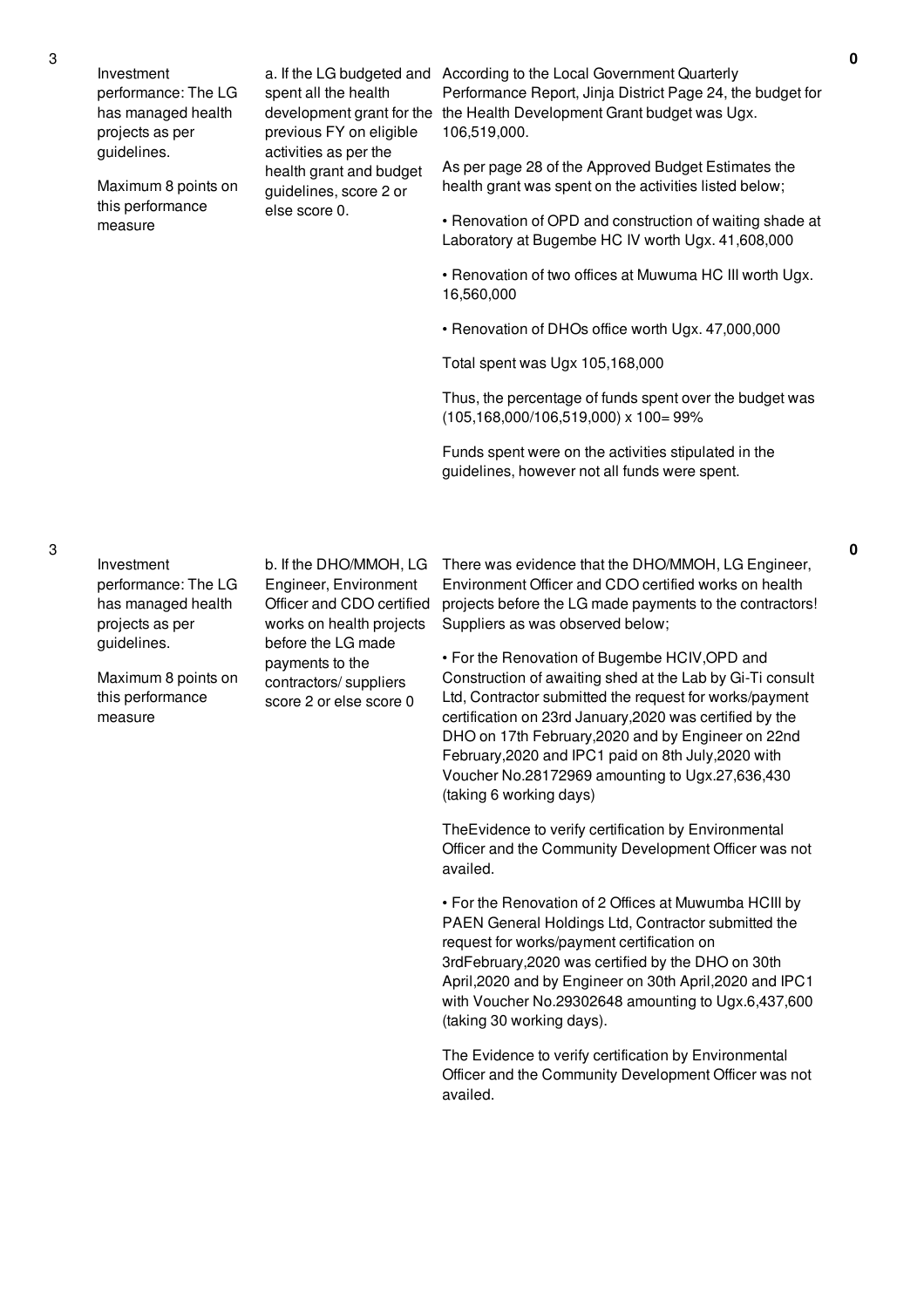| Investment<br>performance: The LG<br>has managed health | c. If the variations in the<br>contract price of sampled<br>health infrastructure                  | According the sampled contracts, the following was<br>established:                                                                                                                                                                                                                                                                                                       |
|---------------------------------------------------------|----------------------------------------------------------------------------------------------------|--------------------------------------------------------------------------------------------------------------------------------------------------------------------------------------------------------------------------------------------------------------------------------------------------------------------------------------------------------------------------|
| projects as per<br>guidelines.                          | investments are within $+/-$<br>20% of the MoWT<br>Engineers estimates,<br>score 2 or else score 0 | a) Renovation of Wakitaka HCIII (Mafumbira sub county)<br>Procurement Ref No: Jinj511/wrks/2019-2020/00258; with<br>the (MoWT's estimates (Engineer's estimates) UGX.                                                                                                                                                                                                    |
| Maximum 8 points on<br>this performance<br>measure      |                                                                                                    | 35,878,387 against the Contractor's price of UGX.<br>35,786,642, with a variation of UGX91,745 equivalent to<br>0.2%. Therefore, the variations in the contracts was way<br>below $+/-20\%$ .                                                                                                                                                                            |
|                                                         |                                                                                                    | b) Renovation of Bugembe HCIV OPD (Bugembe Town<br>Council) Procurement Ref No: Jinj511/wrks/2019-<br>2020/00260; with the MoWTs' estimates (Engineer's<br>estimates) UGX.33,780,860 against the Contractor's price<br>of UGX. 31,604,064, with a variation of UGX. 2,176,796<br>equivalent to 6.4%. Therefore, the variations in the<br>contracts was way below +/-20%. |
|                                                         |                                                                                                    | c) Renovation of Kibibi HC Two in Budondo Sub county<br>(Budondo Sub-county Procurement Ref No:<br>Jinj511/wrks/2019-2020/00258 with the MoWTs'<br>estimates (Engineer's estimates) was missing against the<br>Contractor's price of UGX.17,619,827.85,                                                                                                                  |
|                                                         |                                                                                                    | The LG scored zero because Renovation of Kibibi HC<br>Two in Budondo Sub county had no estimate.                                                                                                                                                                                                                                                                         |

| Investment<br>performance: The LG<br>has managed health<br>projects as per<br>guidelines.<br>Maximum 8 points on<br>this performance<br>measure | d. Evidence that the<br>health sector investment<br>projects implemented in<br>the previous FY were<br>completed as per work<br>plan by end of the FY<br>• If 100 % Score 2<br>• Between 80 and 99%<br>score 1<br>$\cdot$ less than 80 %: Score 0 | There was no evidence provided at the time of the<br>assessment.                                                                                                                                                                                                                |   |
|-------------------------------------------------------------------------------------------------------------------------------------------------|---------------------------------------------------------------------------------------------------------------------------------------------------------------------------------------------------------------------------------------------------|---------------------------------------------------------------------------------------------------------------------------------------------------------------------------------------------------------------------------------------------------------------------------------|---|
| Achievement of<br>Standards: The LG has<br>met health staffing and<br>infrastructure facility<br>standards                                      | a. Evidence that the LG<br>has recruited staff for all<br>HCIIIs and HCIVs as per<br>staffing structure<br>• If above 90% score 2                                                                                                                 | Jinja District LG AWP and Budget report for FY 2020/21<br>indicated that the LG had 687 staff on payroll and a wage<br>bill of 7,600,958,000/= for FY 2020/21. The approved<br>staffing norm was 787 staff. This meant a staffing level of<br>$(687/787) \times 100\% = 87.3\%$ | 1 |
| Maximum 4 points on<br>this performance<br>measure                                                                                              | • If 75% - 90%: score 1<br>$\cdot$ Below 75 %: score 0                                                                                                                                                                                            |                                                                                                                                                                                                                                                                                 |   |

4

**0**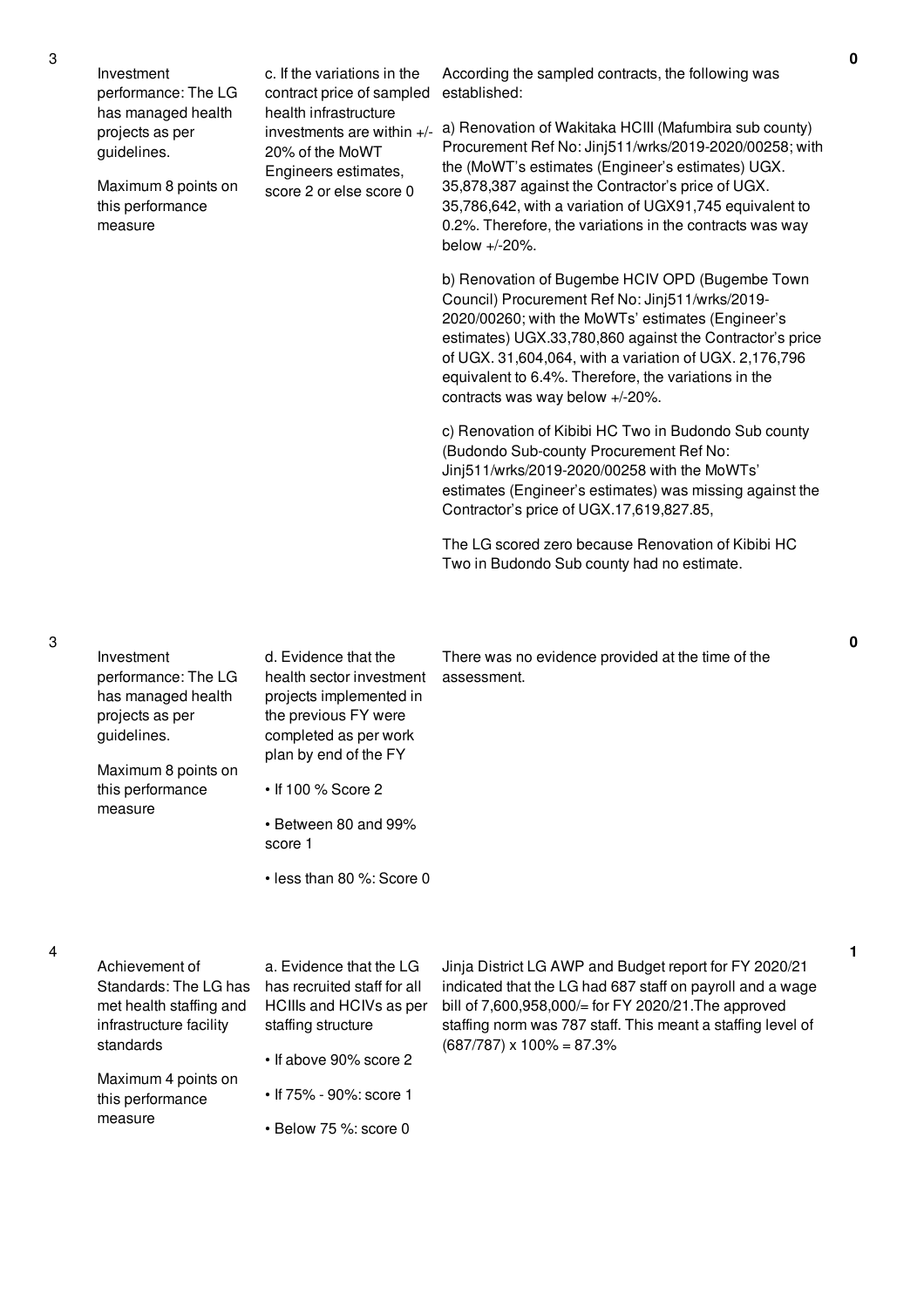Achievement of Standards: The LG has met health staffing and infrastructure facility standards

Maximum 4 points on this performance measure

b. Evidence that the LG health infrastructure construction projects meet the approved MoH Facility Infrastructure Designs.

• If 100 % score 2 or else score 0

From the site visits, the following observations were made:

a) Renovation of Wakitaka HCIII (Mafumbira sub county)

Procurement Ref No: Jinj511/wrks/2019-2020/00258

Extension was made with a laboratory, painting works, some partitions enlarged, two doors seen with Motice locks, gravel around the health facility and grass planted . The facility generally exhibited good works amidst the budget available. However, completion report missing

b) Partial Renovation of DHO office block

Procurement Ref No: Jinj511/wrks/2019-2020/00257

The works included Ceiling works, painting walls (Vinyl Silk paint), vanish on doors, tables and chairs, fixed book shelves (made from Tiber of Muvule species in board room and records room. There were well joined, sanded and vanished. They measured 4100mm long x 300mm. and spaced at 450mm.

There were minor cracks on the ceiling of the board room. However, completion report missing

c) Renovation of Bugembe HCIV OPD (Bugembe Town Council)

Procurement Ref No: Jinj511/wrks/2019-2020/00260

Renovation works included painting works, removal of warped doors and replace them with new ones and construction of waiting shade. The supporting galvanized steel pipes were 75mmdiameter x 2mmm thick round hollow section of 3500mm. The iron sheets were G.28 pre-painted roofing sheets with roofing nails rubber washers

All these were confirmed and in line with the BOT developed by the Department of works. Repairs on windows and door shutters with notice locks were fixed.

#### **Performance Reporting and Performance Improvement**

 $\Omega$ 

5

Accuracy of Reported Information: The LG maintains and reports accurate information

Maximum 4 points on this performance measure

a. Evidence that information on positions of health workers filled is accurate: Score 2 or else

The list of staff per health facility provided to LGPA at the time of assessment indicated that Budondo HC IV had 63; Lukolo HC III had 26, and Kakira HC III had 21. Information obtained from on site visit indicated that the lists of health workers matched the information on the lists given by the DHO. The DHO explained the apparent overstaffing. the Dht had deployed staff meant for incomplete Buwenge general hospital in the lower HC IIIs and IV.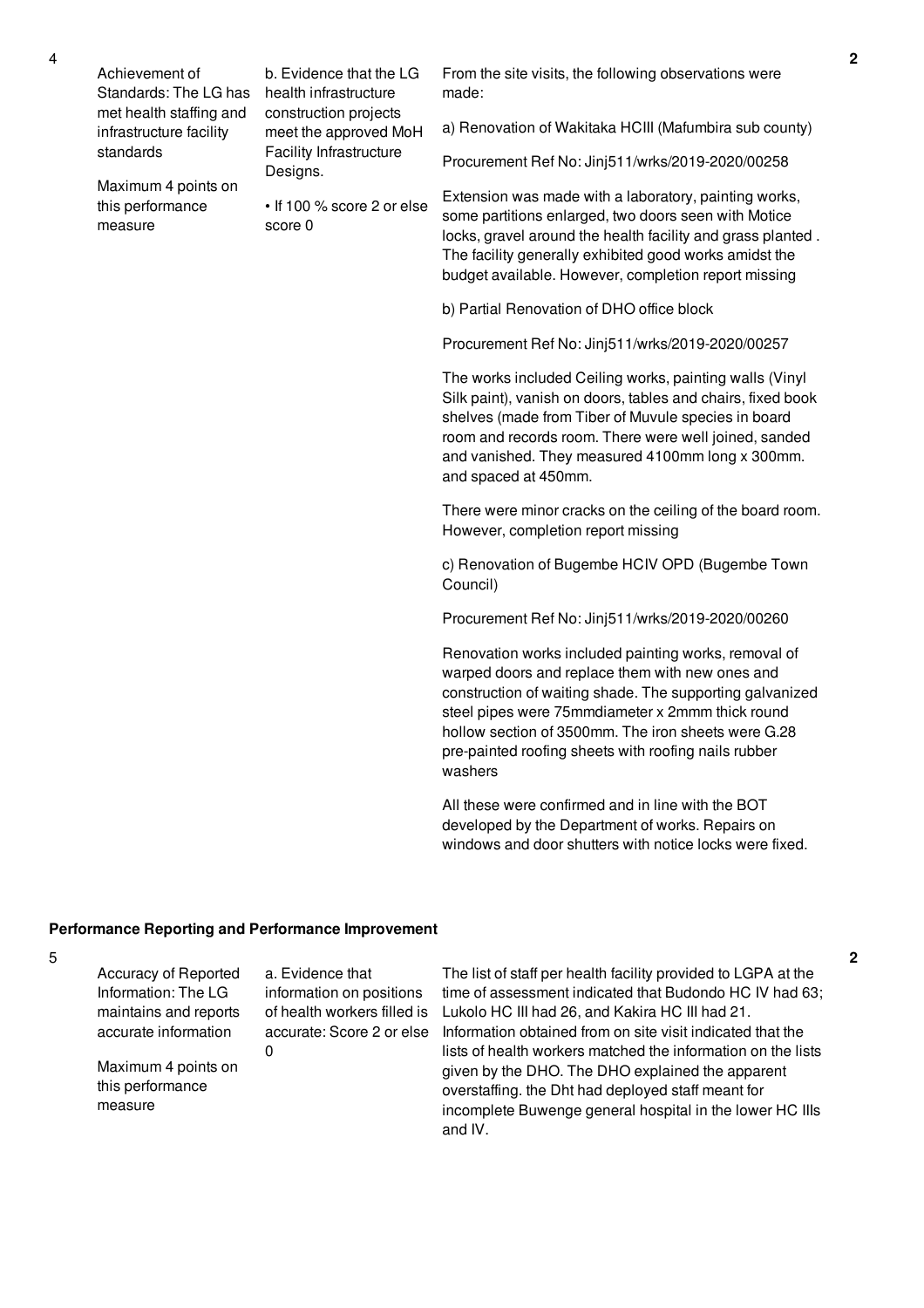| Accuracy of Reported<br>Information: The LG<br>maintains and reports<br>accurate information | b. Evidence that<br>information on health<br>facilities upgraded or<br>constructed and<br>functional is accurate: | At the time of assessment the LGPA team received the<br>following list of constructed facilities from the DHO. There<br>was also evidence to show that the DHO had certified<br>payment of contractors some of the projects as indicated<br>below. |
|----------------------------------------------------------------------------------------------|-------------------------------------------------------------------------------------------------------------------|----------------------------------------------------------------------------------------------------------------------------------------------------------------------------------------------------------------------------------------------------|
| Maximum 4 points on<br>this performance<br>measure                                           | Score 2 or else 0                                                                                                 | a) Renovation of Bugembe HCIV OPD (Bugembe Town<br>Council), renovation done and the DHO certified<br>payments of Contractors on 17th February 2020                                                                                                |
|                                                                                              |                                                                                                                   | b). Renovation and remodeling of OPD at Muwumba<br>Health Center III, the DHO certified payment of contractors<br>on 30th April 2020                                                                                                               |
|                                                                                              |                                                                                                                   | c) Renovation of Wakitaka HCIII (Mafumbira sub county),<br>renovation done but completion report missing                                                                                                                                           |

d) Partial Renovation of DHO office block , renovation done but completion report missing

The three sampled health facilities had submitted their Annual Work plans and Budgets for FY 2019/2020 to DHO. By the time of assessment, copies of these work plans were present at the office of the DHO. Unfortunately, the work plans had no dates to show when they had been received by the DHO.

Improvement: LG has Compliance, Result Based Financing and implemented Performance

Health Facility Compliance to the Budget and Grant Guidelines, Result Based Financing and

**Performance** 

enforced Health Facility Guidelines for Health a) Health facilities prepared and submitted Annual Workplans & budgets to the DHO/MMOH by March 31st of the previous FY as per the LG Planning Sector:

• Score 2 or else 0

Maximum 14 points on this performance measure

Improvement support.

Health Facility Compliance to the Budget and Grant Guidelines, Result Based Financing and Performance Improvement: LG has enforced Health Facility as per the Budget and Compliance, Result Based Financing and implemented **Performance** Improvement support.

b) Health facilities prepared and submitted to the DHO/MMOH Annual Budget Performance Reports for the previous FY by July 15th of the previous FY Grant Guidelines :

• Score 2 or else 0

Maximum 14 points on this performance measure

By the time of assessment Budondo HC IV, Lukolo HC III and Kakira HC III had not submitted their Annual Budget Performance reports for FY 2019/2020 to the DHO/CAO.

6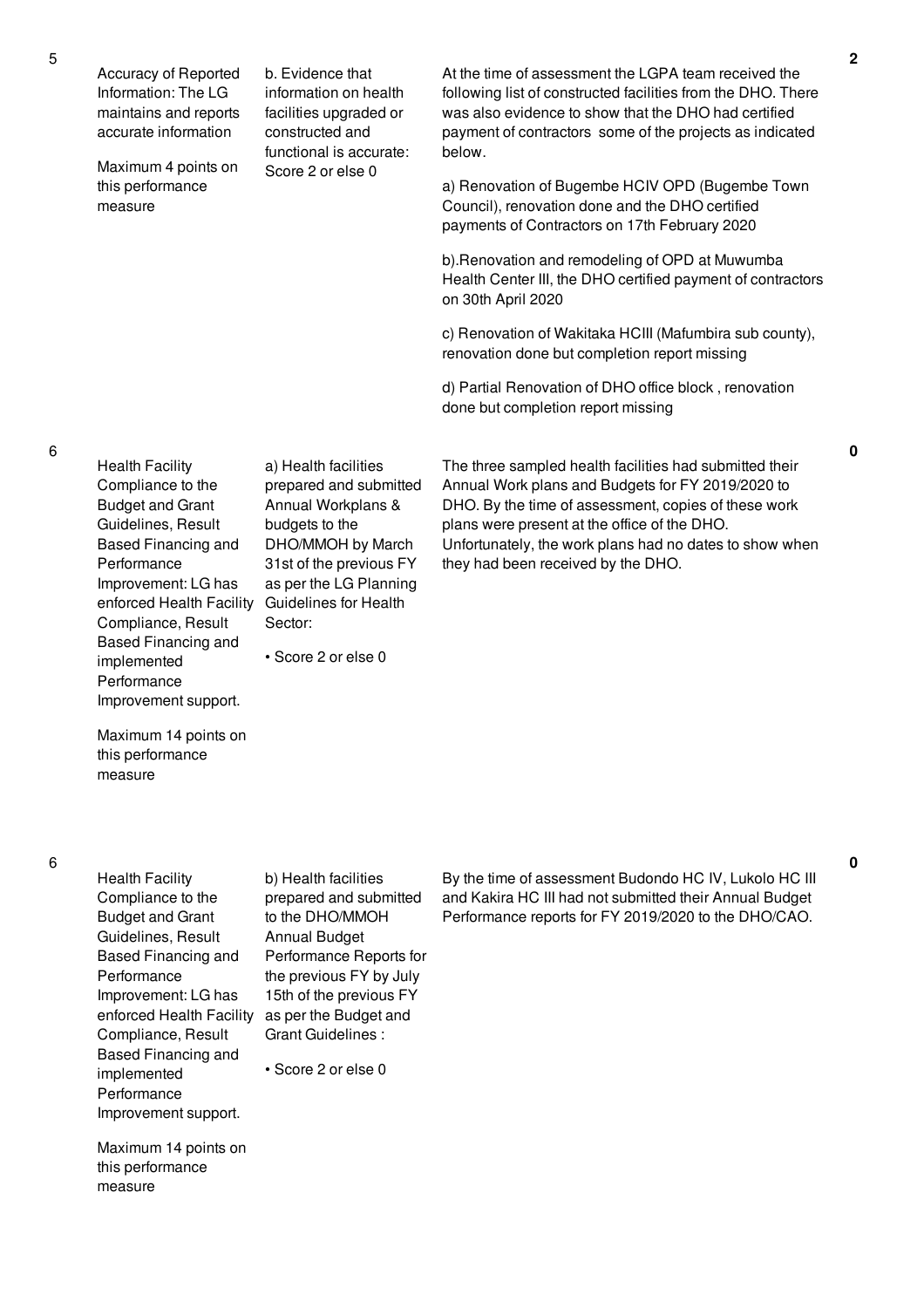Health Facility Compliance to the Budget and Grant Guidelines, Result Based Financing and Performance Improvement: LG has enforced Health Facility Compliance, Result Based Financing and implemented Performance Improvement support.

a) Health facilities have developed and reported on implementation of facility improvement plans that incorporate performance issues identified in monitoring and assessment reports

• Score 2 or else 0

Budondo HC IV had submitted its Performance Improvement Plan (PIP) FY 2020/2021 to the DHO on 9th November 2020, Lukolo HC III had submitted on 2nd November 2020, and Kakira HC III had submitted on 16th October 2020.

Maximum 14 points on this performance

measure

Health Facility Compliance to the Budget and Grant Guidelines, Result Based Financing and Performance Improvement: LG has enforced Health Facility Compliance, Result Based Financing and implemented Performance Improvement support.

Maximum 14 points on this performance

measure

d) Evidence that health facilities submitted up to date monthly and quarterly HMIS reports timely (7 days following the end of each month and quarter) If 100%,

• score 2 or else score 0

The sampled health facilities Budondo IV, Lukolo HC III and Kakira HC III had submitted their monthly HMIS 105 for 12 months and Quarterly HMIS 106 (a) 100% and timely 100% as required.

6

Health Facility Compliance to the Budget and Grant Guidelines, Result Based Financing and Performance Improvement: LG has enforced Health Facility Compliance, Result Based Financing and implemented Performance Improvement support.

Maximum 14 points on this performance

measure

e) Evidence that Health facilities submitted RBF invoices timely (by 15th of the month following end of the quarter). If 100%, score 2 or else score 0

Note: Municipalities submit to districts

The sampled Health Facilities had submitted their RBF claim invoices to the DHO as follow: ;Budondo HC IV submitted on 7th October 2020, Lukolo HC III on 13th October 2020, and Kakira HC III on 15th October 2020. All had submitted RBF claim Invoices timely by 15th October 2020.

**2**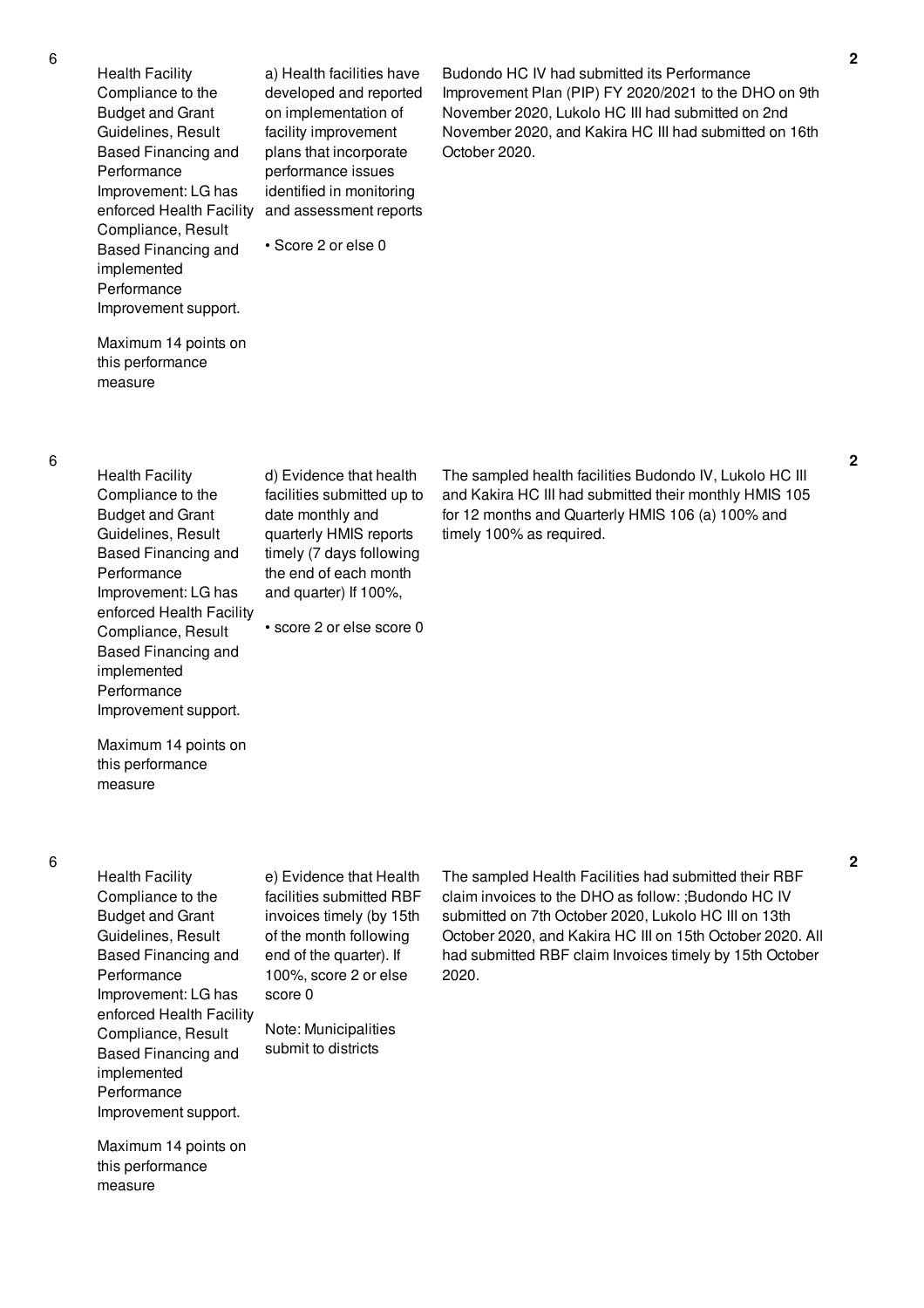Health Facility Compliance to the Budget and Grant Guidelines, Result Based Financing and Performance Improvement: LG has Compliance, Result Based Financing and implemented Performance Improvement support.

enforced Health Facility Health Facilities, if 100%, f) If the LG timely (by end of 3rd week of the month following end of the quarter) verified, compiled and submitted to MOH facility RBF invoices for all RBF score 1 or else score 0

Jinja District DHO had submitted the RBF claim invoices to PS Ministry of Health on 11th November 2020.Submission was after 3rd week of October 2020

Maximum 14 points on this performance measure

6

Health Facility Compliance to the Budget and Grant Guidelines, Result Based Financing and Performance Improvement: LG has enforced Health Facility score 0 Compliance, Result Based Financing and implemented Performance Improvement support.

of the first month of the following quarter) compiled and submitted all quarterly (4) Budget Performance Reports. If 100%, score 1 or else

g) If the LG timely (by end There was evidence that the Health Department submitted quarterly performance reports within the first month of the following quarter, as observed from the letters from the District Health Officer submitting quarterly reports below.

- Quarter 1 was submitted on 14th October 2019
- Quarter 2 was submitted on 20th January 2020
- Quarter 3 was submitted on 20th April 2020
- Quarter 4 was submitted on 20th July 2020.

Maximum 14 points on this performance measure

6

Health Facility Compliance to the Budget and Grant Guidelines, Result Based Financing and Performance Improvement: LG has enforced Health Facility Compliance, Result Based Financing and implemented Performance Improvement support.

Maximum 14 points on this performance measure

h) Evidence that the LG has:

i. Developed an approved Performance Improvement Plan for the weakest performing health facilities, score 1 or else 0

DHO Jinja district had developed PIP for FY 2020/2021 but it had no dates to indicate when it had been submitted to the CAO. According to the PIP authored by the DHO, the weakest performing health facilities were Kakaire HC III that scored 68%, Kimaka HC III scored 76% and Mpumudde HC IV scored 79%.

**1**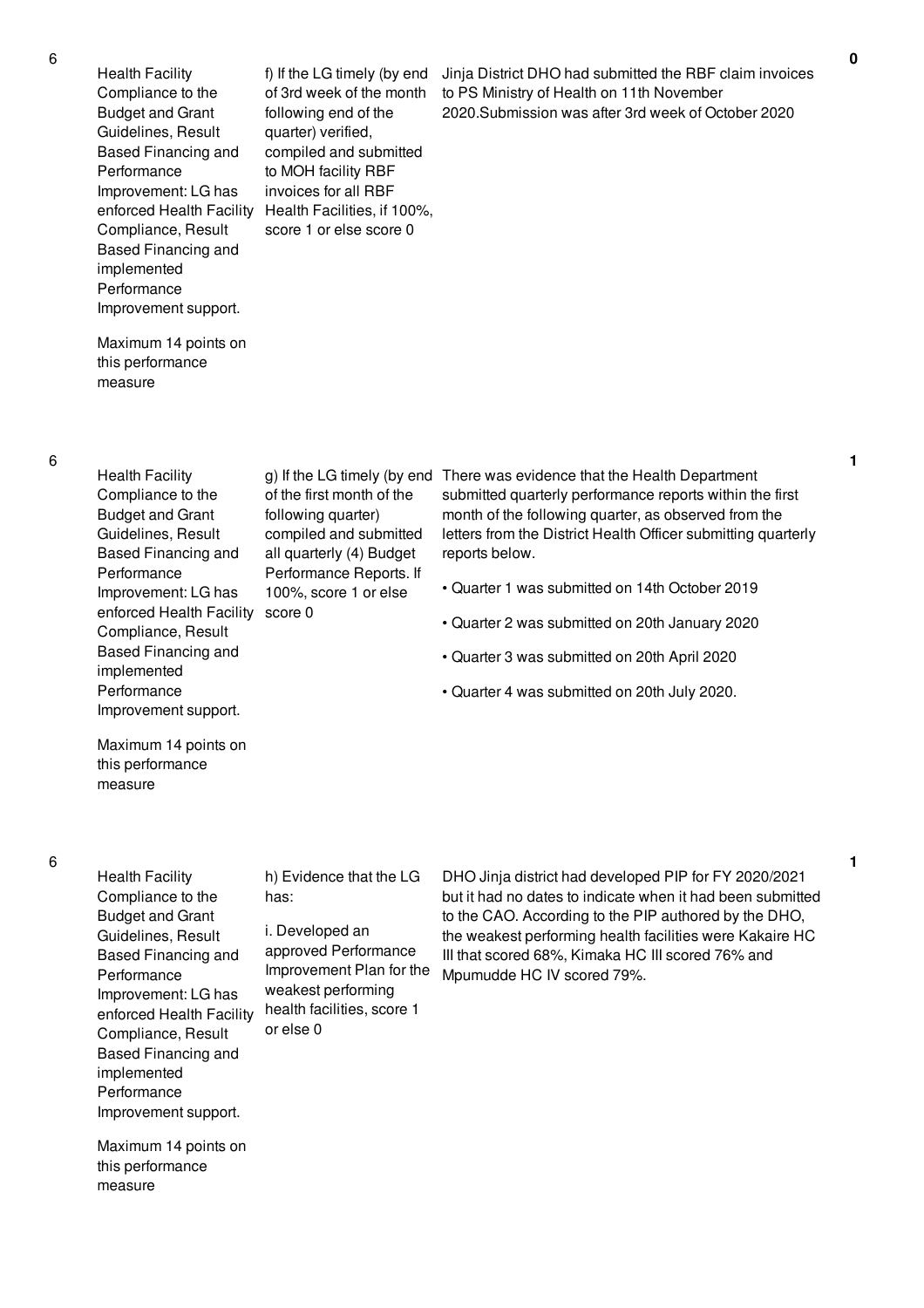Health Facility Compliance to the Budget and Grant Guidelines, Result Based Financing and Performance Improvement: LG has enforced Health Facility Compliance, Result Based Financing and implemented Performance Improvement support. 0

ii. Implemented Performance Improvement Plan for weakest performing facilities, score 1 or else

There were no reports to show Jinja district LG had implemented its approved PIP for FY 2020/2021 for the weakest facilities.

district Health Centers pending completion of the hospital

Maximum 14 points on this performance measure

## **Human Resource Management and Development**

7

Budgeting for, actual recruitment and deployment of staff: The Local Government has budgeted for, recruited and deployed staff as per guidelines Maximum 9 points on this performance measure a) Evidence that the LG has: i. Budgeted for health workers as per guidelines/in accordance with the staffing norms score 2 or else 0 Jinja District LG AWP and Budget report for FY 2020/21 indicated that the LG had 687 staff on payroll and a wage bill of 7,600,958,000/= for FY 2020/21.The approved staffing norm was 787 staff. This meant a staffing level of  $(687/787) \times 100\% = 87.3\%$ 

7

| Budgeting for, actual                                                                      | a) Evidence that the LG                                                                                                                                                                       | The Standard staffing norms for HC III was 19 workers,                                                                                                                                                                                     |
|--------------------------------------------------------------------------------------------|-----------------------------------------------------------------------------------------------------------------------------------------------------------------------------------------------|--------------------------------------------------------------------------------------------------------------------------------------------------------------------------------------------------------------------------------------------|
| recruitment and<br>deployment of staff: The                                                | has:                                                                                                                                                                                          | HC IV was 49 workers.                                                                                                                                                                                                                      |
| Local Government has<br>budgeted for, recruited<br>and deployed staff as<br>per guidelines | ii. Deployed health<br>workers as per<br>guidelines (all the health<br>facilities to have at least<br>75% of staff required) in<br>accordance with the<br>staffing norms score 2 or<br>else 0 | During time of assessment, Jinja LG had deployed 63/49<br>staff (129%) to Budondo HC IV, 26/19 staff (137%) to<br>Lukolo HC III, and 21/19 staff (111%) to Kakira HC III. The<br>three sampled health facilities had staffing levels above |
| Maximum 9 points on<br>this performance<br>measure                                         |                                                                                                                                                                                               | 75%.<br>NB: the CAO and DHO explained the overstaffing was as<br>a result of sharing staff meant for Buwenge General<br>Hospital that had been granted to start but was still<br>incomplete. Its staff had been put to use in the Jinja    |

construction

## **0**

**2**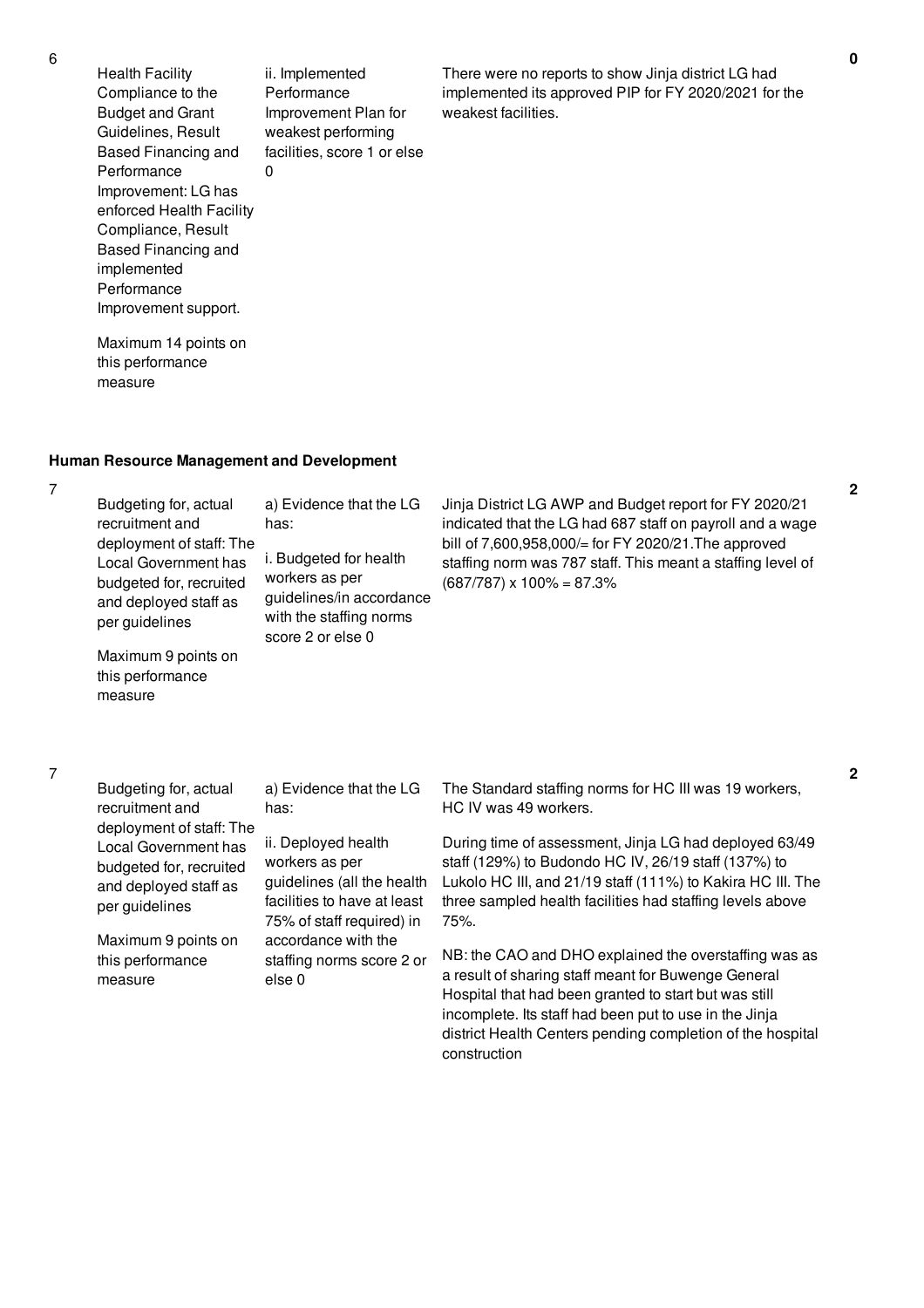Budgeting for, actual recruitment and deployment of staff: The health facilities where Local Government has budgeted for, recruited and deployed staff as per guidelines

b) Evidence that health workers are working in they are deployed, score 3 or else score 0

The staff found in Budondo HC IV, Lukolo HC III and Kakira HC III matched with those on deployment lists given by DHO for FY 2020/2021.Budondo HC IV had 63 staff, Lukolo HC III had 26 staff, and Kakira HC III had 21 staff. While assessing this indicator, the LGPA also considered the re-deployment of staff meant for Buwenge General Hospital that was still under construction.

Maximum 9 points on this performance measure

7

Budgeting for, actual recruitment and Local Government has budgeted for, recruited and deployed staff as per guidelines

deployment of staff: The workers deployment and c) Evidence that the LG has publicized health disseminated by, among others, posting on facility notice boards, for the current FY score 2 or else score 0

By the time of assessment the LG had publicized health workers deployment list on Budondo HC IV noticeboard, Lukolo HC III noticeboard, and Kakira HC III noticeboard. The lists had been authored by the facility in-charges.

**2**

Maximum 9 points on this performance measure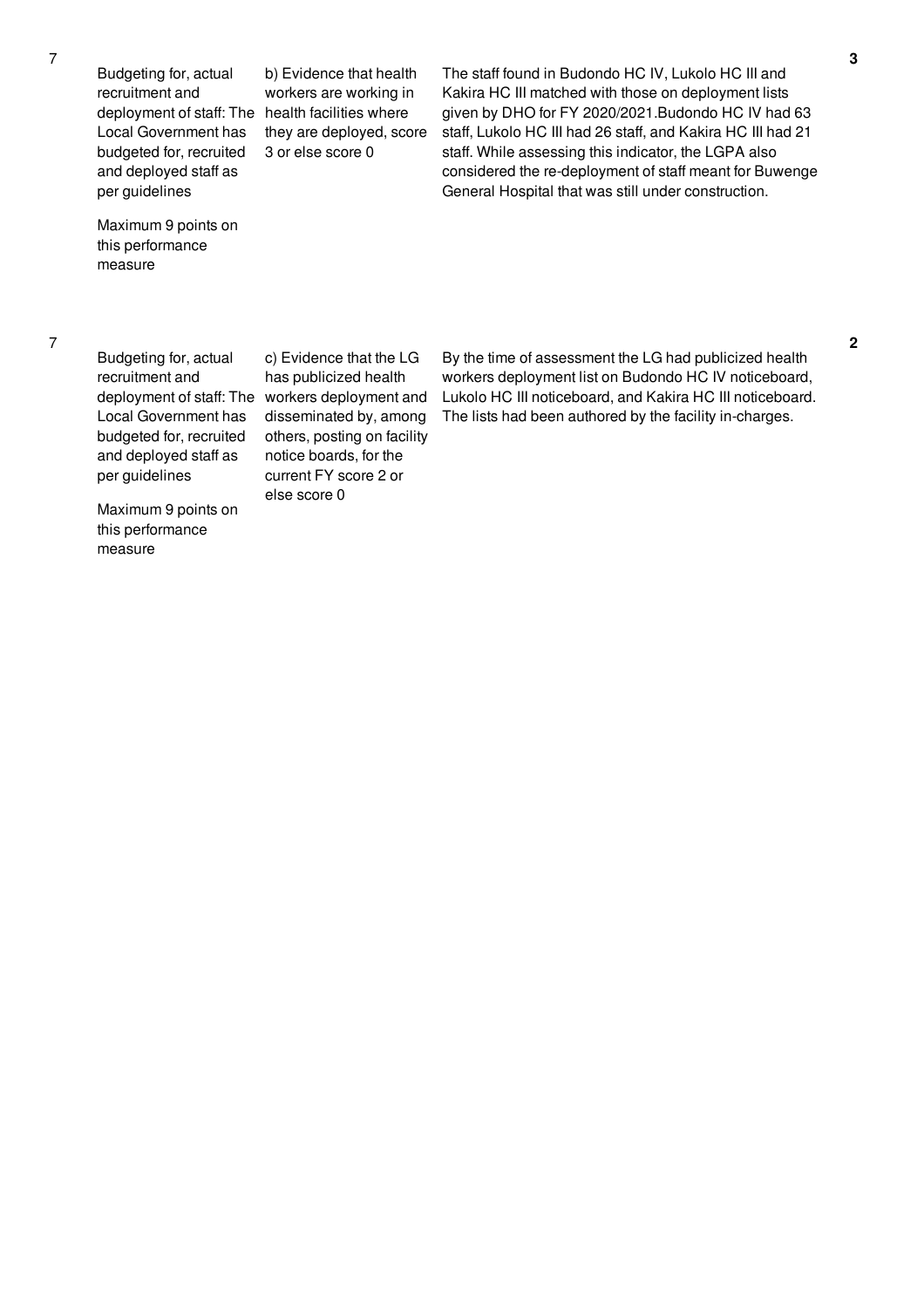Performance management: The LG has appraised, taken corrective action and trained Health Workers.

Maximum 6 points on this performance measure

a) Evidence that the DHO/MMOHs has:

i. Conducted annual performance appraisal of all Health facility Incharges against the agreed performance plans and submitted a copy to HRO during the previous FY score 1 or else 0

The LG had 43 health facilities and had appraised Health facility in-charges.

1. Mr. Kazigo Ali an Asst. Medical Superintendent incharge of Kakaire HC III was appraised by the SAS on 29/6/2020 and endorsed by the SMO and ACAO on 12/8/2020 with overall performance rating of 5.

2. Ms. Baluka Juliet the MCO in-charge of Magamaga HC III was appraised by Dr. Baliraine Moses on 26/6/2020 and endorsed by the SMO and ACAO on 30/6/2020 and 27/6/2020 respectively with overall performance rating of 4.

3. Mr. Buyinza Samuel a SMCO in-charge Butagaya HC III was appraised by Dr,muwanguzi Daniel on 19/8/2020 and endorsed by the SACAO and ACAO on 1/10/2020 with overall performance rating of 4.

4. Mr. Kyankola Denis An Enrolled Nurse in-charge Kyomya HCII was appraised by the ANO on 23/6/2020 and endorsed by MCO and ACAO on 29/6/2020 and 13/7/2020 respectively with overall performance rating of 4

5. Mr. Kalwenza Joyce an Enrolled Nurse in-charge of Nawangoma HCII was appraised by a Ms. Kirabira Oliver a MCO on 29/6/2020 and endorsed by the SCO and ACAO on 30/6/2020 and 14/7/2020 with overall rating of 4

6. Mr. Juliraba Anthony an Asst. Med. Sup in-charge Mpambwa HCIII was appraised by Dr. Baker Aggrey on 13/7/2020 and endorsed by the DHO and SACAO with overall performance rating of 4

7. Ms. Mirembe Rose an E/N/Midwife in-charge Ivunamba HCII was appraised by the ANO on 30/6/2020 and endorsed by the SNO and ACAO on 3/7/2020 and 24/7/2020 respectively with overall performance rating of 5.

8. Ms. NsezereMutala Shem a SMCO in-charge Lukolo HC III was appraised by Dr. Muwanguzi Daniel 20/6/2020 and endorsed by the SNO and ACAO on 3/7/2020 and 24/7/2020 respectively with overall performance rating of 5.

9. Ms. Naguyo Susan a SCO in-charge Kakira HC III was appraised by the T/Clerk and endorsed by the DHO and SACAO on 1/7/2020 and 4/8/2020 respectively with overall performance rating of 4

10. MS. Kibojja Josephine an Enrolled Nurse in-charge of Bubugo HCII was appraised by the ANO on 26/6/2020 and endorsed by the the SMO and ACAO on 28/6/2020 and 17/7/2020 respectively with overall performance rating of 4.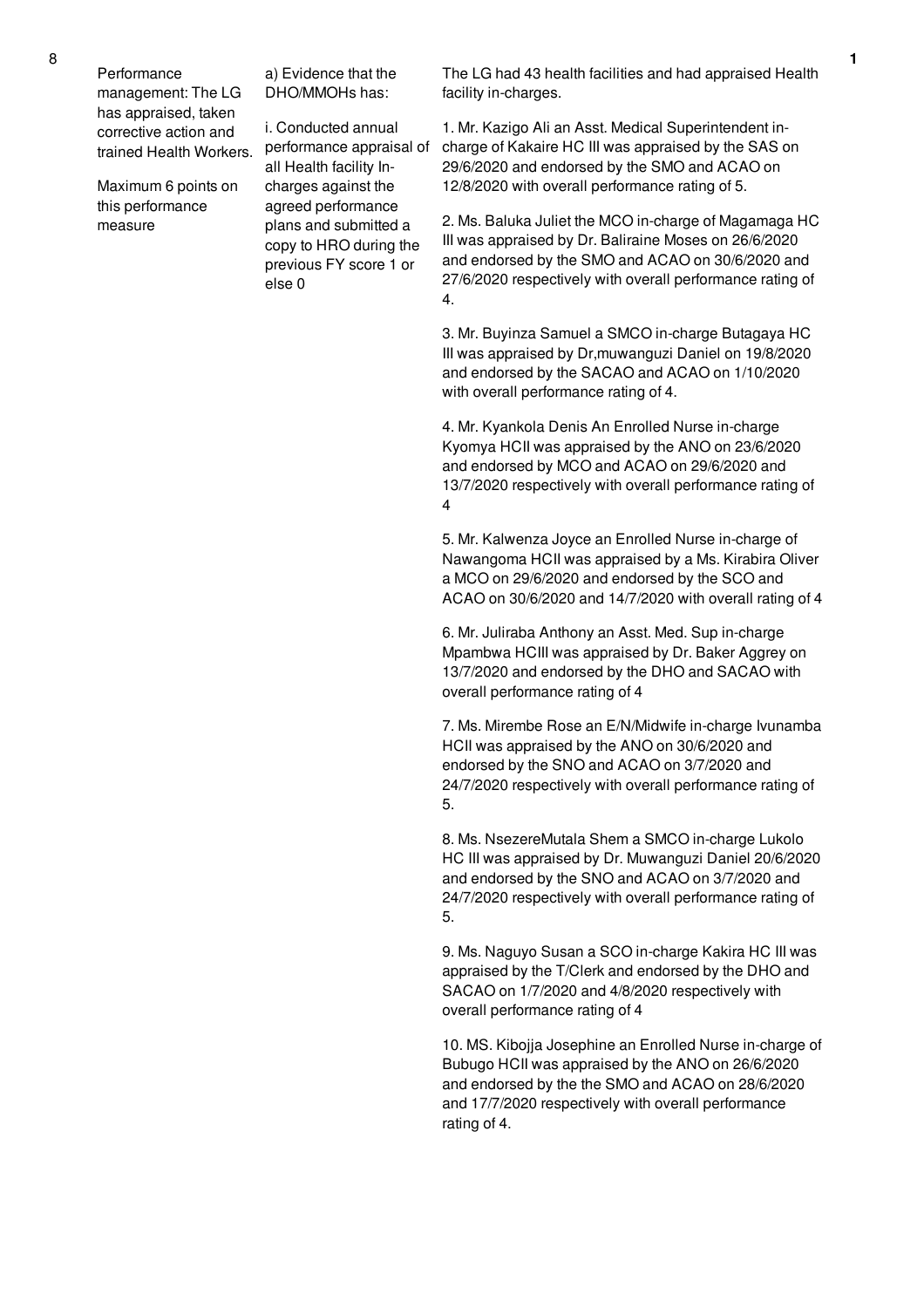Maximum 6 points on this performance measure

trained Health Workers. facility workers against ii. Ensured that Health Facility In-charges conducted performance appraisal of all health the agreed performance plans and submitted a copy through DHO/MMOH to HRO during the previous FY score 1 or else 0

The LG had appraised health facility workers as follows.

1. Ms. Kirabira Oliver a Clinical Officer at Lukolo HCIII was appraised by Mr. Mutala Shem a SCO and endorsed by the SNO and ACAO on 3/7/2020 and 24/7/2020 respectively with overall performance rating of 5.

2. Mr. Mbaizwe Yusuf a MCO at Bugembe HC IV was appraised by Dr. Mwanja Wilson Steeve on 2/7/2020 and endorsed by the ACAO on 16/7/2020 with overall performance rating of 4

3. Mr. Magoba Hellen Kintu a Clinical Officer at Budondo HC IV was appraised by the SMCO on 30/6/2020 and endorsed by Dr. Daniel Muwanguzi and ACAO on 7/7/2020 and 14/8/2020 respectively with overall performance rating of 4

4. Ms. Namugonyi Mary an Enrolled Nurse at Busedde HCIII was appraised by the Clinical Officer on 29/6/2020 and endorsed by Dr. Mwanja Wilson Steeve and Nakyenze Barbra on 10/7/2020 and 27/7/2020 respectively with overall performance rating of 4

5. Mr. ZadiminaBiraliSowedi an ANO at Buwenge General Hospital was appraised by SNO on 23/6/2020 and endorsed by Dr. Nakyeyune Marion and ACAO on 23/6/2020 and 16/7/2020 reaspectively with overall performance rating of 4

6. Ms. BulageHajira an Enrolled Nurse at Buwenge HC IV was appraised by ANO on 29/6/ 2020 and endorsed by SANO and ACAO on 29/6/2020 and 14/08/2020 respectively with overall performance rating of 4.

7. Ms. Nakayega Ruth an Enrolled Nurse at Lukolo HC III was appraised by the MCO on 22/6/2020 and endorsed by the SCO and ACAO on 25/6/2020 with overall performance rating of 3

8. Ms. Nabirye Betty an Enrolled Nurse at Nabitambala HC II was appraised by ANO on 15/7/2020 and endorsed by SNO and ACAO on 16/7/2020 and 27/7/2020 respectively with overall performance 4

9. Ms. Kalembe Susan an Enrolled Nurse at Buwenge General Hospital was appraised by ANO on 19/6/2020 and endorsed by the ACAO on 27/7/2020 with overall performance rating of 4

10. Ms. KandekeLudia a Health Assistant at Bunawona HCII was appraised by Ms. Mukisa Fatuma an ECN on 29/6/2020 and ACAO on 16/7/2020 with overall performance rating of 4.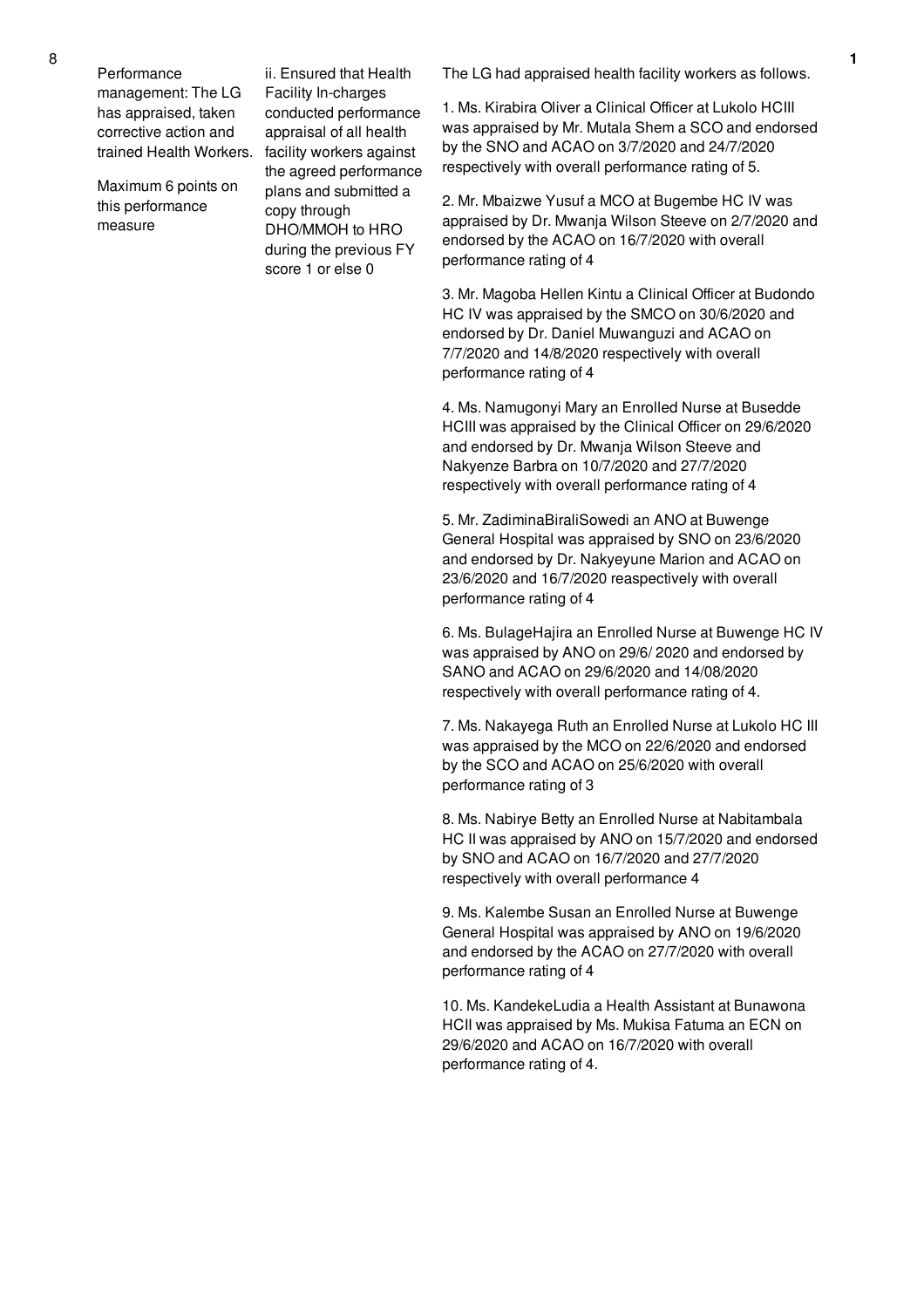Performance management: The LG has appraised, taken corrective action and trained Health Workers. Maximum 6 points on this performance measure iii. Taken corrective actions based on the appraisal reports, score 2 or else 0 There was no evidence of corrective actions taken based on the appraisals. Performance management: The LG has appraised, taken corrective action and trained Health Workers. Maximum 6 points on this performance measure b) Evidence that the LG: i. conducted training of health workers (Continuous Professional Development) in accordance to the training plans at District/MC level, score 1 or else 0 By the time of assessment, available information indicated that Jinja district did not have CPD on its AWP and Budget for FY 2019/2020; and had not conducted CME activities during FY 2019/2020. **0**

8

Performance management: The LG has appraised, taken corrective action and trained Health Workers. ii. Documented training activities in the training/CPD database, score 1 or else score 0

At the time of assessment there was no CPD database for Jinja district during FY 2019/2020.

Maximum 6 points on this performance measure

#### **Management, Monitoring and Supervision of Services.**

9

Planning, budgeting, and transfer of funds for CAO/Town Clerk service delivery: The Local Government has budgeted, used and disseminated funds for service delivery as per guidelines. Maximum 9 points on a. Evidence that the had been listed

this performance measure

confirmed the list of Health facilities (GoU and PNFP receiving PHC NWR grants) and notified the MOH in writing by September 30th if a health facility incorrectly or missed in the previous FY, score 2 or else score 0

At the time of assessment there was no evidence that the CAO Jinja district had written to the PS Ministry of Health confirming facilities that were due to benefit from PHC-Non-Wage Recurrent for the current FY 2020/2021.

**0**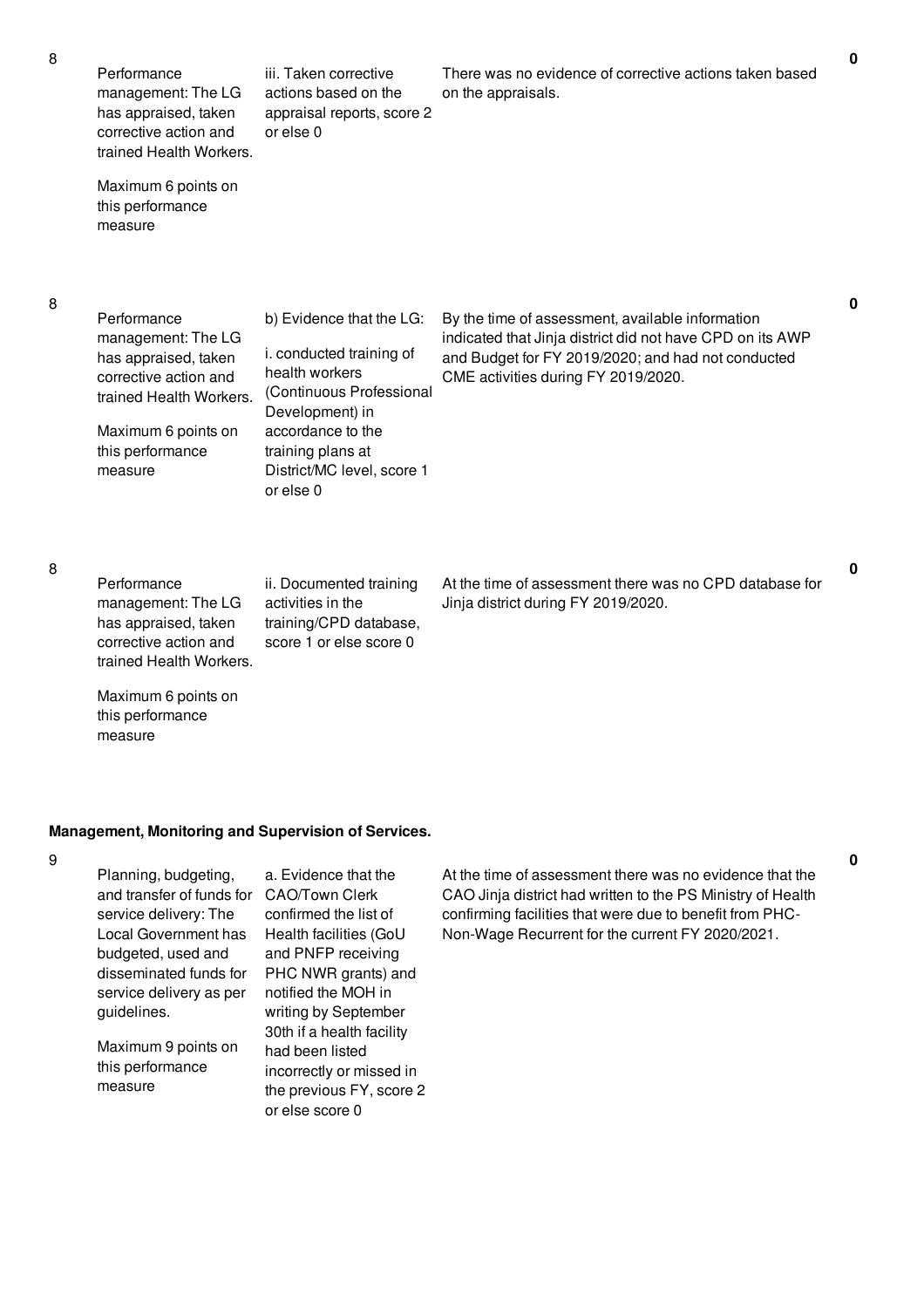Planning, budgeting, and transfer of funds for made allocations service delivery: The Local Government has budgeted, used and disseminated funds for service delivery as per guidelines.

Maximum 9 points on this performance measure

b. Evidence that the LG towards monitoring service delivery and management of District health services in line with the health sector grant guidelines (15% of the PHC NWR Grant for LLHF allocation made for DHO/MMOH), score 2 or else score 0.

There was evidence that the LG made allocations towards monitoring service delivery and management of District Health Services in Line with the Health Sector Guidelines.

According to page 9 of the Health Facility PHC and guidelines it is stipulated that a maximum of 15% of the Non-Wage Recurrent Budget (excluding PHC Hospital NWR Grant) was to be used for monitoring and management of District/ Municipality health services.

The total funds that were allocated to PHC NWR were Ugx. 605,863,000 million, page 17 of the APR

Of which Ugx 47,748,000 were allocated to monitoring service delivery and management of District health services as noted on page 30 of the budget estimates

Which was (47,748,000/605,863,000) x 100 = 7.88%

From the above information, the 7.88% of the PHC NWR funds allocated to monitoring and supervision activities was within the allowable 15%.

Planning, budgeting, and transfer of funds for service delivery: The Local Government has budgeted, used and disseminated funds for service delivery as per guidelines.

Maximum 9 points on this performance measure

c. If the LG made timely warranting/verification of direct grant transfers to health facilities for the last FY, in accordance to the requirements of the budget score 2 or else score 0

There was evidence that the LG delayed warranting the PHC NWR releases for three quarters. This was cited on the PBS, GOU Approved Warrant Report Jinja District Ref: 01-Jul-2019 to 30-Jun-2020, dated 13-12-2020 and GoU Cash Limits Report as indicated below.

• Q1 PHC grant cash limits were received on 24th July 2019 and warranted on 26th July 2019.

• Q2 PHC grant cash limits were received on 07th October 2019 and warranted on 16th October 2010

• Q3 PHC grant cash limits were received on 14th January 2020 and 16th January 2020.

• Q4 PHC grant cash limits were received on 14th April 2020, however there was no evidence provided on Q4 warranting, thus the LG was non comppliant.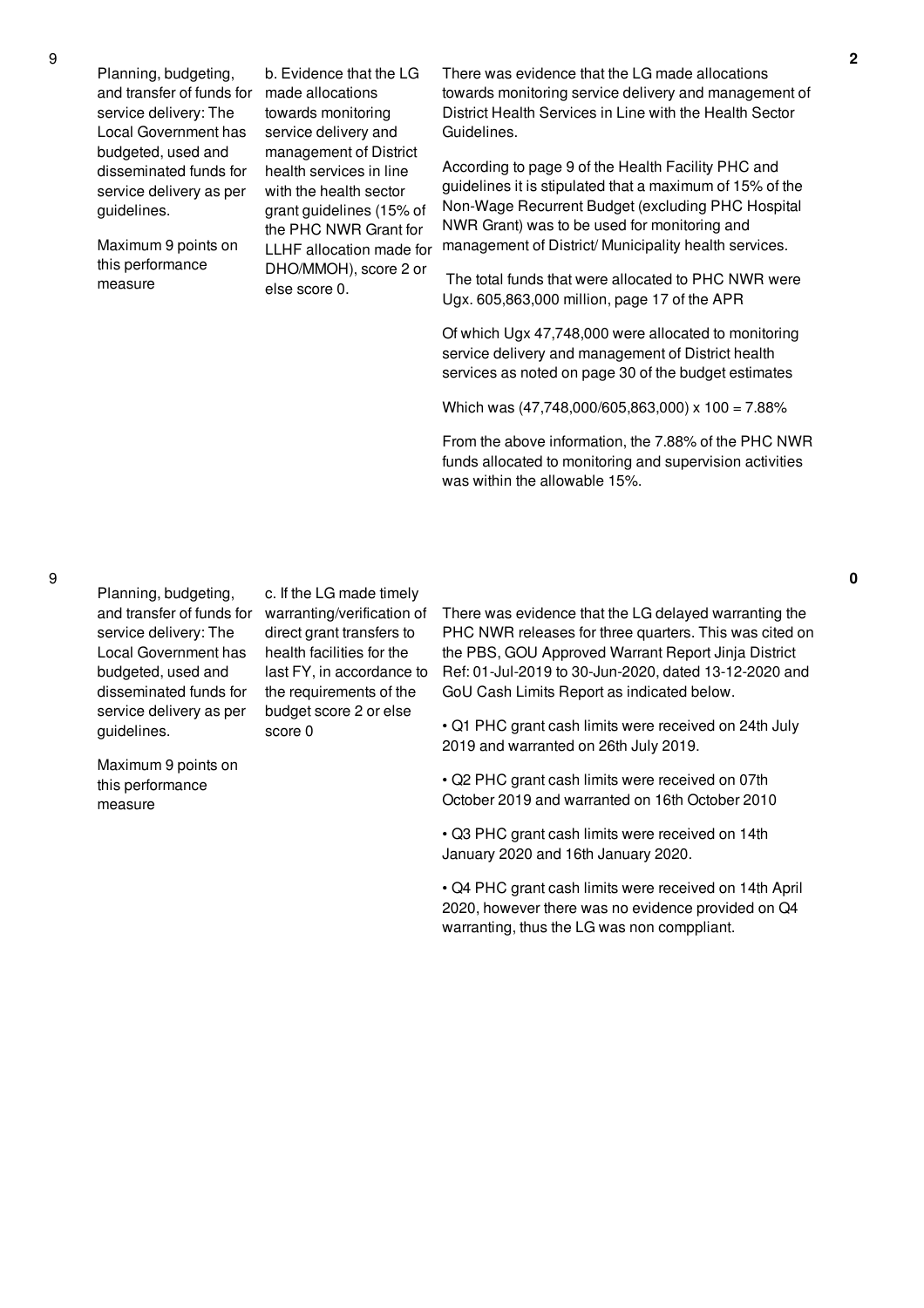Planning, budgeting, and transfer of funds for service delivery: The Local Government has budgeted, used and disseminated funds for service delivery as per guidelines.

Maximum 9 points on this performance measure

d. If the LG invoiced and communicated all PHC NWR Grant transfers for the previous FY to health facilities within 5 working days from the day of funds release in each quarter, score 2 or else score 0

There was no evidence that the CAO invoiced and communicated a breakdown of Primary Health Care Conditional Grant to all health facility in charges in lower Health facilities.

The LG had internally communicated a breakdown of PHC grant releases to HoDs and not to health facilities.

9

Planning, budgeting, and transfer of funds for service delivery: The Local Government has budgeted, used and disseminated funds for service delivery as per guidelines.

Maximum 9 points on this performance measure

e. Evidence that the LG has publicized all the quarterly financial releases to all health facilities within 5 working days from the date of receipt of the expenditure limits from MoFPED- e.g. through posting on public notice boards: score 1 or else score 0

There was no evidence on publicizing all quarterly financial releases to all health facilities within 5 working days.

Routine oversight and monitoring: The LG monitored, provided hands -on support supervision to health facilities.

Maximum 7 points on this performance measure

a. Evidence that the LG health department implemented action(s) recommended by the DHMT Quarterly performance review meeting (s) held during the previous FY, score 2 or else score 0

At the time of assessment, the LGPA was only provided with minutes of Quarter III Performance Review Meeting dated 13th March 2020, and Quarter IV Performance Review Meeting that was held on 14th July 2020. The minutes and follow-up activity reports indicated that the DHMT implemented the actions recommended by review meetings.

For instance, Minute 2 of Quarter III performance Review meeting, the meeting had notes health facilities in 5 subcounties that had performed poorly in immunization and resolved to conduct EPI support Supervision to the health facilities located in Mafubira, Buyengo, Busedde, Butagaya, and Jinja Central. Meeting, and also sensitize VHTsand Health Assistants on EPI and Malaria case reporting. Follow up activity report dated 6th to 10th July indicated that these activities had been implemented.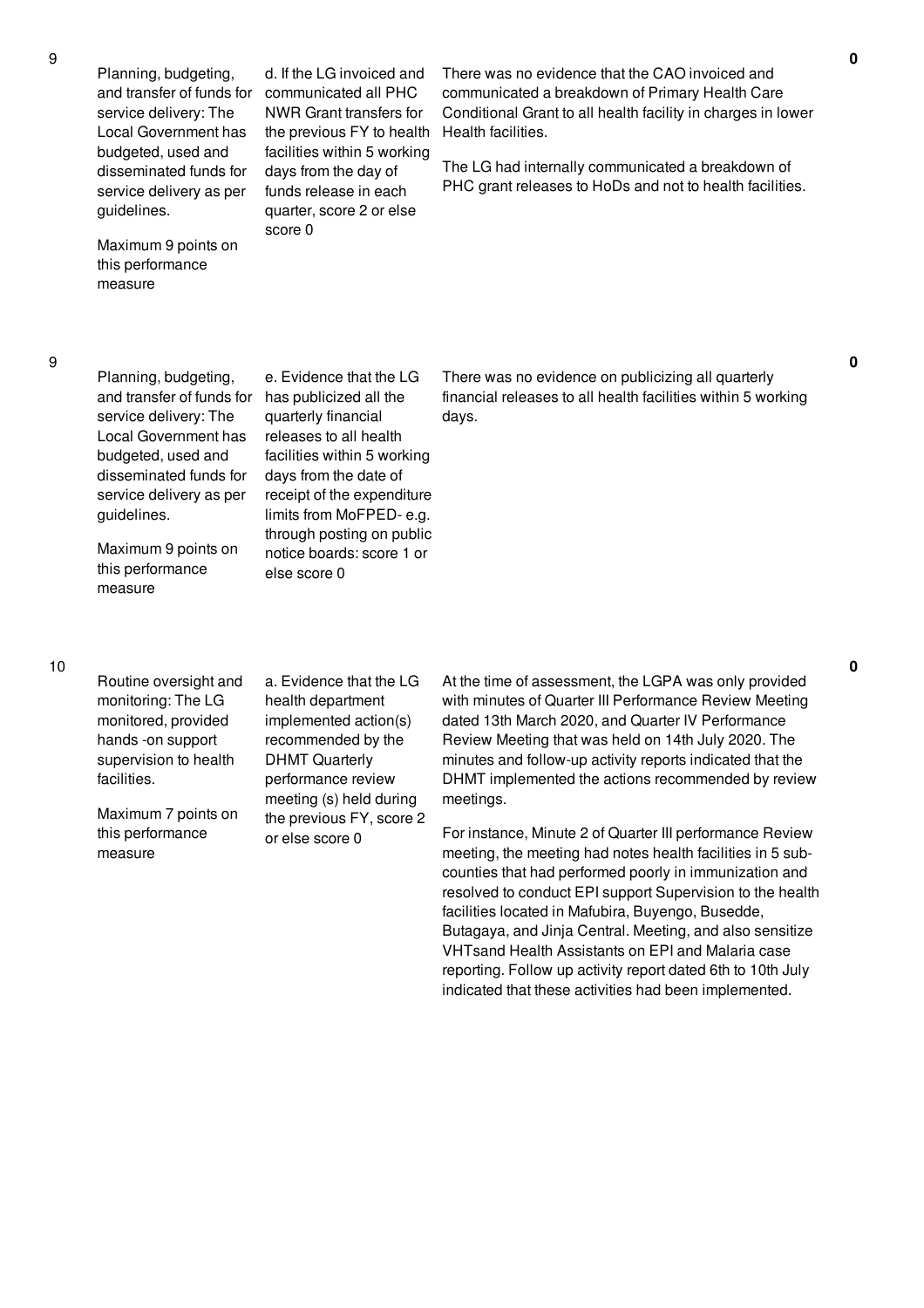| 10 | Routine oversight and<br>monitoring: The LG<br>monitored, provided<br>hands -on support<br>supervision to health<br>facilities.<br>Maximum 7 points on<br>this performance<br>measure | b. If the LG quarterly<br>performance review<br>meetings involve all<br>health facilities in<br>charges, implementing<br>partners, DHMTs, key LG<br>departments e.g. WASH,<br>Community<br>Development, Education<br>department, score 1 or<br>else <sub>0</sub>  | Attendance lists appended to Jinja DHMT Quarter III<br>review meeting dated 10th January 2020 and Quarter IV<br>Performance review meeting dated 14th July 2020<br>indicated that the LG Health Department involved most of<br>the stakeholders in the meetings including all Facility in-<br>charges; secretary Health, DHO, HI, E/MW-FP-FP, Ag<br>DCCT, VCO, HMIS-FP, HIV-FP, ADHO/EH, Biostat, HIV-<br>FP, DSFP, Nutrition-FP, ADHO-MCH, VCO, other Dept<br>heads such as DEO, District planner, CDO, ACAO.<br>However, the complete 4 sets of the quarterly review<br>meetings were not availed. Score zero.                                                                                                                                                                                                                                  |
|----|---------------------------------------------------------------------------------------------------------------------------------------------------------------------------------------|-------------------------------------------------------------------------------------------------------------------------------------------------------------------------------------------------------------------------------------------------------------------|---------------------------------------------------------------------------------------------------------------------------------------------------------------------------------------------------------------------------------------------------------------------------------------------------------------------------------------------------------------------------------------------------------------------------------------------------------------------------------------------------------------------------------------------------------------------------------------------------------------------------------------------------------------------------------------------------------------------------------------------------------------------------------------------------------------------------------------------------|
| 10 | Routine oversight and<br>monitoring: The LG<br>monitored, provided<br>hands -on support<br>supervision to health<br>facilities.<br>Maximum 7 points on<br>this performance<br>measure | c. If the LG supervised<br>100% of HC IVs and<br>General hospitals<br>(including PNFPs<br>receiving PHC grant) at<br>least once every quarter<br>in the previous FY<br>(where applicable):<br>score 1 or else, score 0<br>If not applicable, provide<br>the score | By the time of assessment information available in form of<br>reports and comments made in Supervision books found<br>at the three sampled health facilities indicated that<br>support supervision during FY 2019/2020 had taken<br>place. There were supervision reports dated 25th June<br>2020, and 12th December 2029, and 15th to 18th<br>September as well as 27th February 2020 indicating that<br>supervision had taken place in all the four quarters of FY<br>2019/2020. The supervisions cover the following health<br>facilities: Buwenge General Hospital, Walukuba HC IV,<br>Bugembe HC IV, Budondo HC IV, Buwenge HC IV,<br>Mpumudde HC IV, Kimaka HC III, Jinja Central HC III,<br>Jinja Islamic HC III, Lukolo HC III, Budima HC III,<br>Butagaya HC III, Muwumba HC III, Wakitaka HC III,<br>Kakira HC III, and Busedde HC III, |
| 10 | Routine oversight and<br>monitoring: The LG<br>monitored, provided<br>hands -on support<br>supervision to health<br>facilities.<br>Maximum 7 points on<br>this performance<br>measure | d. Evidence that<br>DHT/MHT ensured that<br><b>Health Sub Districts</b><br>(HSDs) carried out<br>support supervision of<br>lower level health<br>facilities within the<br>previous FY (where<br>applicable), score 1 or<br>else score 0<br>• If not applicable,   | At the time of assessment there were no reports to show<br>HSDs had supervised lower health facilities.                                                                                                                                                                                                                                                                                                                                                                                                                                                                                                                                                                                                                                                                                                                                           |

Routine oversight and monitoring: The LG monitored, provided hands -on support supervision to health facilities.

Maximum 7 points on this performance measure

e. Evidence that the LG used results/reports from discussion of the support supervision and monitoring visits, to make discussions recommendations for specific corrective actions and that implementation of these were followed up during the previous FY, score 1 or else score 0

provide the score

Appart from comments made in the supervision books at the 3 sampled facilities Budondo Hc IV, Kakira HC III and Lukolo HC III there were no reports to show DHT provided feedback on issues arising out of supervision reports

**1**

**0**

**0**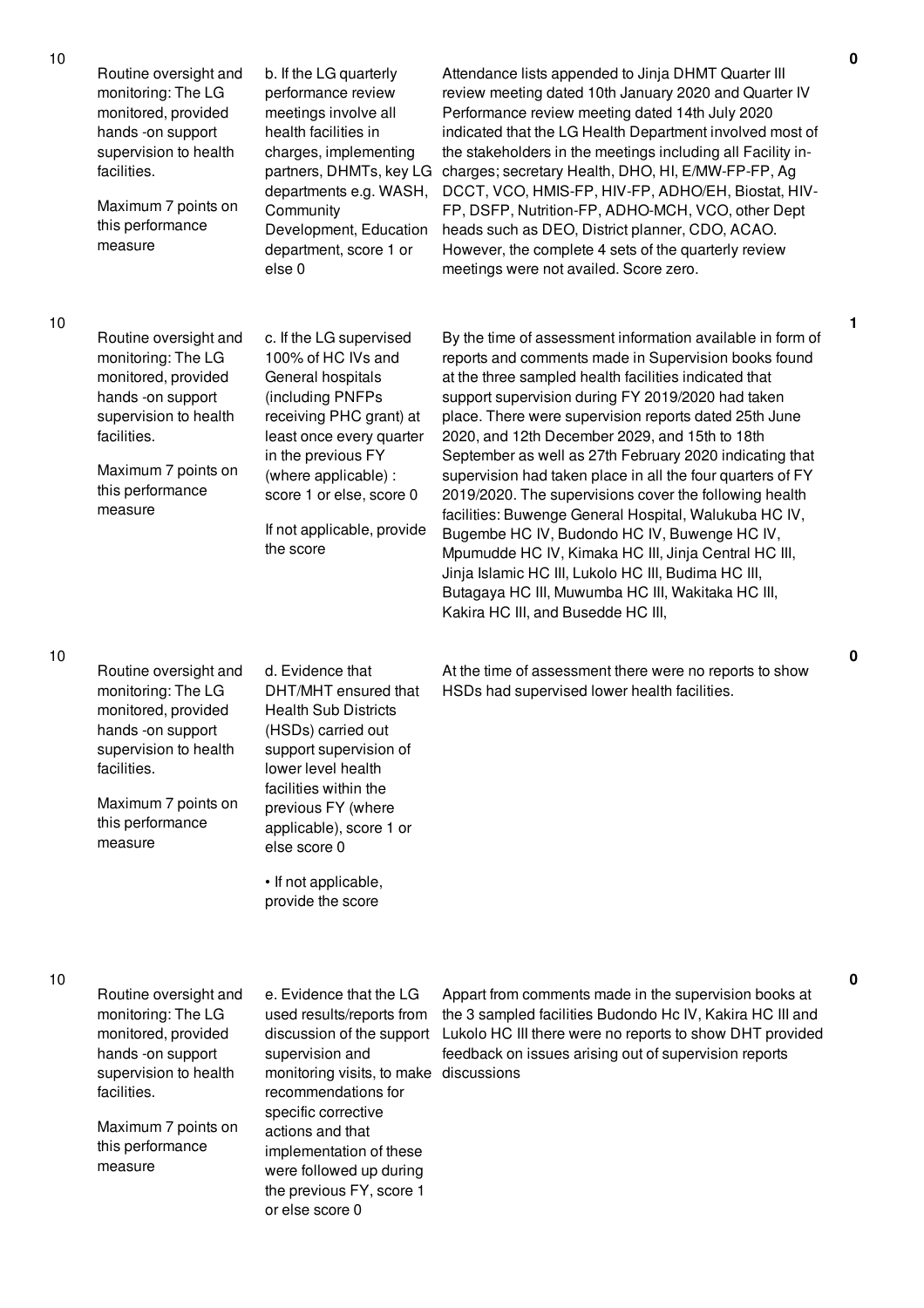Routine oversight and monitoring: The LG monitored, provided hands -on support supervision to health facilities.

Maximum 7 points on this performance measure

f. Evidence that the LG provided support to all health facilities in the management of medicines and health supplies, during the previous FY: score 1 or else, score 0

A 4th Quarter report by Jinja District DMMS-FP Isabirye Dan indicated that 14 health facilities had been supervised and guided on management of medicines during FY 2019/2020. There were no reports covering quarter I, II and III.

11

Health promotion, disease prevention and LG Health department conducted Health promotion, disease prevention and social mobilization activities

social mobilization: The Municipal Health Office a. If the LG allocated at least 30% of District / budget to health promotion and prevention activities, Score 2 or else score 0

Maximum 4 points on this performance measure

There was evidence that the LG allocated at least 30% of District / Municipal Health office Budget to Health Promotion and Budget Prevention Activities.

Page 7 of the grant guideline stipulated that a minimum of 30% of the non-wage should be allocated for communitybased health promotion, education and prevention programmes to workplaces, schools, vulnerable urban and rural communities.

The funds allocated to DHOs office were Ugx 47,748,000 as per page 30 of the budget estimates

Of which Ugx 12,576,000 was allocated to Health promotion as per page 25 of the budget estimates and Ugx. 27,214,000 on monitoring and inspection as per page 30 of the budget estimates

All totaling to Ugx. 39,790,000

Thus, percentage of the PHC NWR funds that was allocated to health promotion activities was = (39,790,000/47,748,0000) x 100=83.3%

This was within the allowable at least 30% that was spent on promotion and prevention activities.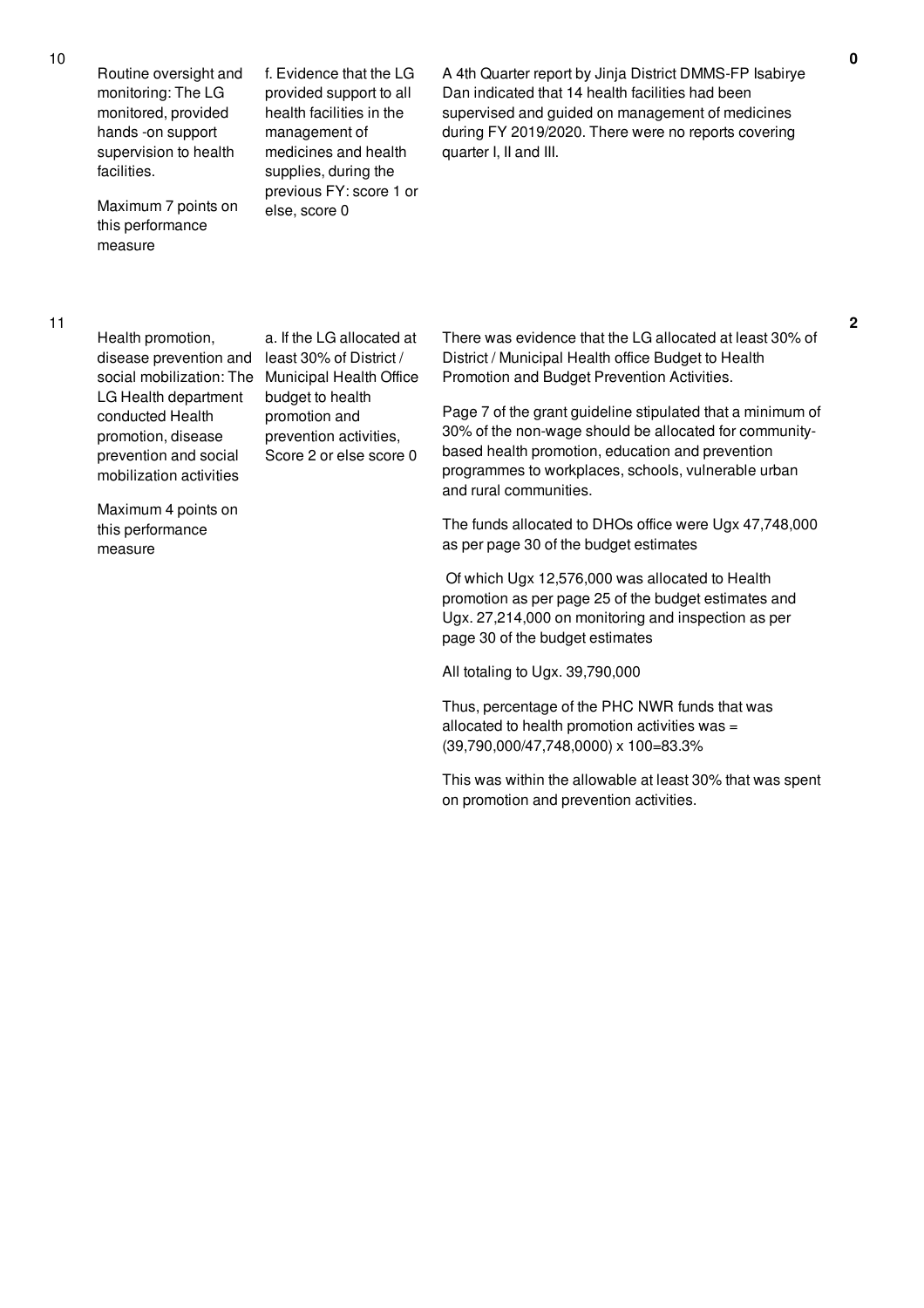Health promotion, disease prevention and LG Health department conducted Health promotion, disease prevention and social mobilization activities

Maximum 4 points on this performance measure

social mobilization: The disease prevention and b. Evidence of DHT/MHT led health promotion, social mobilization activities as per ToRs for DHTs, during the previous FY score 1 or else score 0

During FY 2019/2020 Jinja district LG Health Department had conducted many activities in the area of Health promotion, disease prevention and Social Mobilization. For instance, in Minute 2, of a meeting report dated 17th December 2019, the EPI –Focal Person explained the 5 Pillars of RED categorization tool for delivery of quality EPI services. These pillars include: Planning and management of resources; Engaging with Communities; Reaching Target Populations; Monitoring and use of data for decision making; and Support supervision. Minute 4 was a presentation on Quarter I (April-June 2019, and quarter II, July-September 2019 district performance in EPI using the REC/RED categorization tool. Jinja district fell between Category 3 and 4. The district resolved to work hard and push Jinja district to Category 1.

**1**

**1**

In quarter II (Sept-December 2019) the district conducted several activities to prepare, mobilize for the national Measles-Rubella immunization Campaign and put emphasis on the participation of HC IIs and VHTs.

Health promotion, disease prevention and actions taken by the social mobilization: The DHT/MHT on health LG Health department conducted Health promotion, disease prevention and social mobilization activities

c. Evidence of follow-up promotion and disease prevention issues in their minutes and reports: score 1 or else score 0

Maximum 4 points on this performance measure

A support supervision report by Magambo Joash, the EPI-FP dated 17th July 2019 indicated that the district had conducted support supervision in 34 health facilities in the 4th quarter of FY 2019/2020, Specific action plans were drawn for each health facility supervised.

A report of a 3 days meeting held 15th to 18th September 2019 outlined HIV management in the Jinja district and the performance indicators were as follows: ART initiation to newly identified clients was 77%; Retention at 12 months was 73%; Viral Load suppression was 97%; and Option B+ was 97%.

In quarter I July-September 2019 Kagoma HSD conducted community (VHT & LC1) sensitization about prevention and early detection of NCDs and Communicable diseases.

**Investment Management**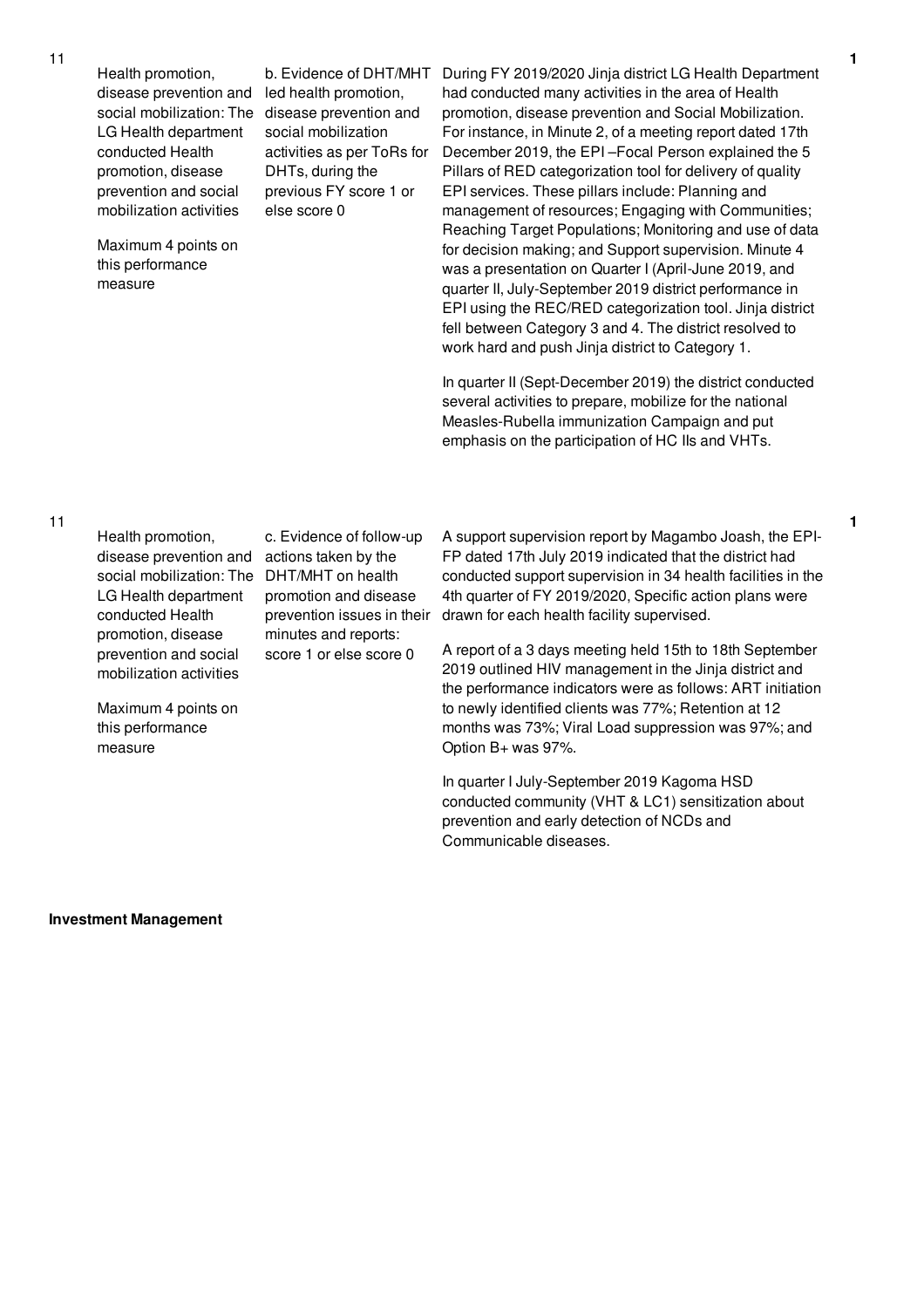| 12 | Planning and<br><b>Budgeting for</b><br>Investments: The LG<br>has carried out<br>Planning and<br>Budgeting for health<br>investments as per<br>guidelines.<br>Maximum 4 points on<br>this performance<br>measure | a. Evidence that the LG<br>has an updated Asset<br>register which sets out<br>health facilities and<br>equipment relative to<br>basic standards: Score 1<br>or else 0                                                                                                                                                                                                                                                          | J<br>At the time of assessment, Jinja LG availed a General<br>Assets register and the Medical Inventory Register to the<br>LGPA team. The General Assets Register contained<br>information for all departments including Health<br>Departments. It had items like Land titles, buildings, and<br>motor vehicles.<br>In addition the Health Department had its own Medical<br>Inventory Register for Medical Equipment, and Medical<br>Furniture.                                                                                                                                                                                                                                                                            |
|----|-------------------------------------------------------------------------------------------------------------------------------------------------------------------------------------------------------------------|--------------------------------------------------------------------------------------------------------------------------------------------------------------------------------------------------------------------------------------------------------------------------------------------------------------------------------------------------------------------------------------------------------------------------------|-----------------------------------------------------------------------------------------------------------------------------------------------------------------------------------------------------------------------------------------------------------------------------------------------------------------------------------------------------------------------------------------------------------------------------------------------------------------------------------------------------------------------------------------------------------------------------------------------------------------------------------------------------------------------------------------------------------------------------|
| 12 | Planning and<br><b>Budgeting for</b><br>Investments: The LG<br>has carried out<br>Planning and<br>Budgeting for health<br>investments as per<br>guidelines.<br>Maximum 4 points on<br>this performance<br>measure | b. Evidence that the<br>prioritized investments in<br>the health sector for the<br>previous FY were: (i)<br>derived from the LG<br>Development Plan; (ii)<br>desk appraisal by the LG; DDP II<br>and (iii) eligible for<br>expenditure under sector<br>guidelines and funding<br>source (e.g. sector<br>development grant,<br>Discretionary<br>Development<br><b>Equalization Grant</b><br>(DDEG)): score 1 or else<br>score 0 | The DDP Plan highlighted broader activities which<br>included health maternity wards constructed at HC IIIs (<br>Wakitaka, Mpambwa, Butagaya, Renovation of Kakaire<br>MCH, Bugembe HC IV), outpatients renovated at<br>,Bubugo, Nalinaibi, Bugembe, Mafubira, Kikira, Wakitaka<br>and Muwumba HC III) all indicated on page 214 of the<br>The budget conference held on 31st October 2019, Ref<br>section 6.2, page 8 of the budget report included the<br>description of the activities that were to be undertaken<br>which included construction of Nailinaibiand Nsozibiri<br>HCIIs, renovation of wards at Buwenge HCIV and<br>renovation of staff houses at Buwenge HCIV.<br>Thus, the LG was compliant in this area. |
| 12 | Planning and<br><b>Budgeting for</b><br>Investments: The LG<br>has carried out<br>Planning and<br>Budgeting for health<br>investments as per<br>guidelines.<br>Maximum 4 points on<br>this performance<br>measure | c. Evidence that the LG<br>has conducted field<br>Appraisal to check for: (i)<br>technical feasibility; (ii)<br>environment and social<br>acceptability; and (iii)<br>customized designs to<br>site conditions: score 1 or<br>else score 0                                                                                                                                                                                     | There was no evidence indicating that the LG had<br>conducted field appraisal to check for environmental and<br>social acceptability.                                                                                                                                                                                                                                                                                                                                                                                                                                                                                                                                                                                       |

**1**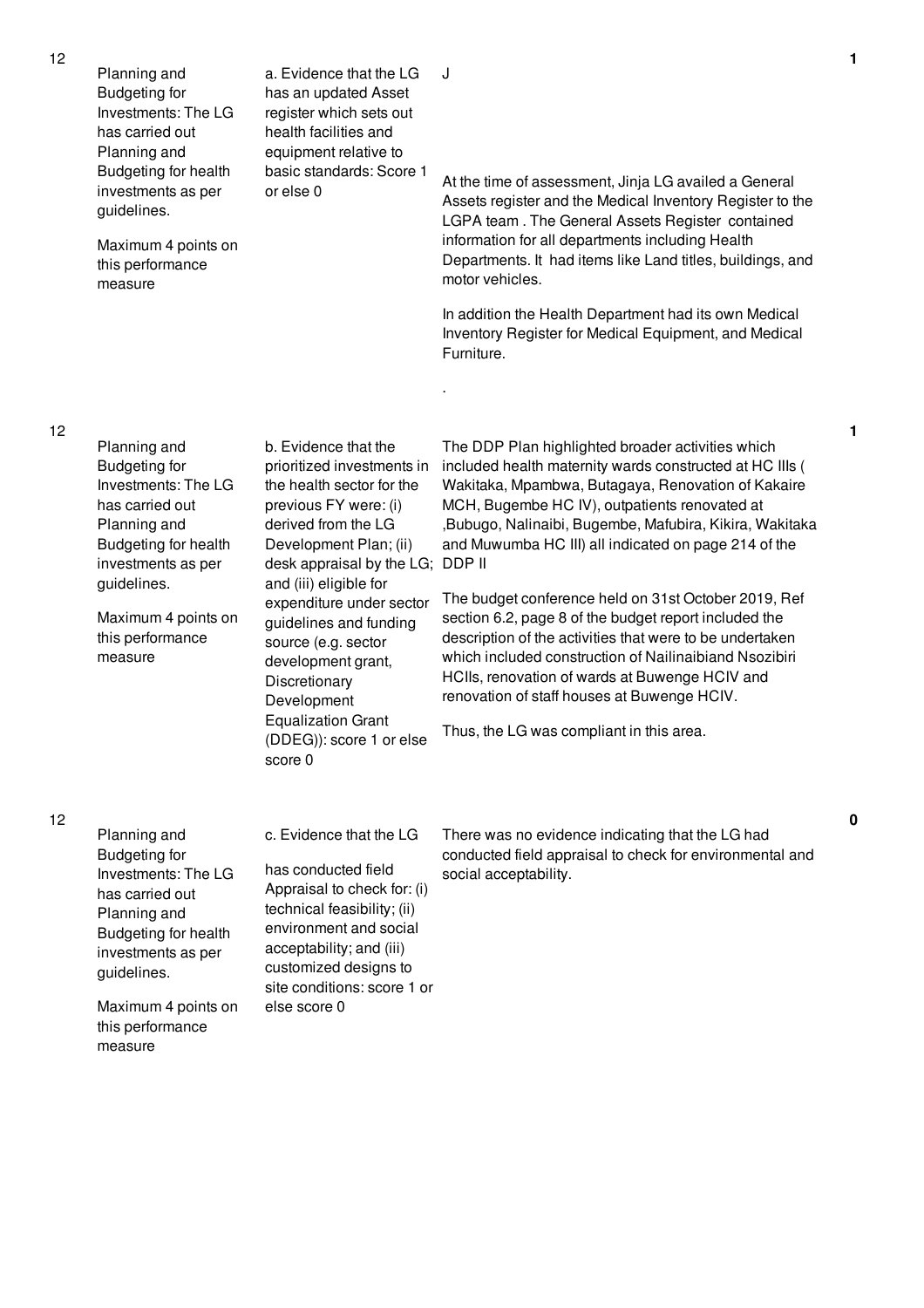Planning and Budgeting for Investments: The LG has carried out Planning and Budgeting for health investments as per guidelines.

Maximum 4 points on this performance measure

d. Evidence that the health facility investments were screened for environmental and social risks and mitigation measures put in place before being approved for construction using the checklist: score 1 or else score 0

There was evidence that the health facility investments were screened for environmental and social risks and mitigation measures put in place before being approved for construction using the checklist for example;

i.Renovation and remodeling of OPD at Muwumba Health Center III. Screened and endorsed by the Environment Officer Maganda Moses on 14th June 2019 and the DCDO Kyangwa Ivan on 19th June 2019.

ESMP for Renovation and remodeling of OPD at Muwumba Health Center III. Some of the project activities under construction phase were: Excavation, digging pit, bush clearing, environment component: Vegetation, soil, surface water, human beings. Environment concern: Erosion especially during rainy season when soil is loose. Destruction of vegetation, occupational hazards during construction. Increased dust levels due to removal of vegetation. Mitigations by contractor: Limit vegetation clearance to the specific area f the site, replant vegetation on the construction area upon completion of the project.

ii. Renovation of Wakitaka Health Center III OPD. Screened and endorsed by the Environment Officer Maganda Moses on 14th June 2019 and the DCDO Kyangwa Ivan on 19th June 2019.

ESMP for Renovation of Wakitaka Health Center III OPD.

Some of the project activities under construction phase were: Excavation, digging pit, bush clearing, environment component: Vegetation, soil, surface water, human beings. Environment concern: Erosion especially during rainy season when soil is loose. Destruction of vegetation, occupational hazards during construction. Increased dust levels due to removal of vegetation. Mitigations by contractor: Limit vegetation clearance to the specific area f the site, replant vegetation on the construction area upon completion of the project

iii. Renovation of the District Health Office. Screened and endorsed by the Environment Officer Maganda Moses on 14th June 2019 and the DCDO Kyangwa Ivan on 19th June 2019.

ESMP for Renovation of the District Health Office.

Some of the project activities under construction phase were: Excavation, digging pit, bush clearing, environment component: Vegetation, soil, surface water, human beings. Environment concern: Erosion especially during rainy season when soil is loose. Destruction of vegetation, occupational hazards during construction. Increased dust levels due to removal of vegetation. Mitigations by contractor: Limit vegetation clearance to the specific area f the site, replant vegetation on the construction area upon completion of the project. Therefore, the LG scored zero on this indicator.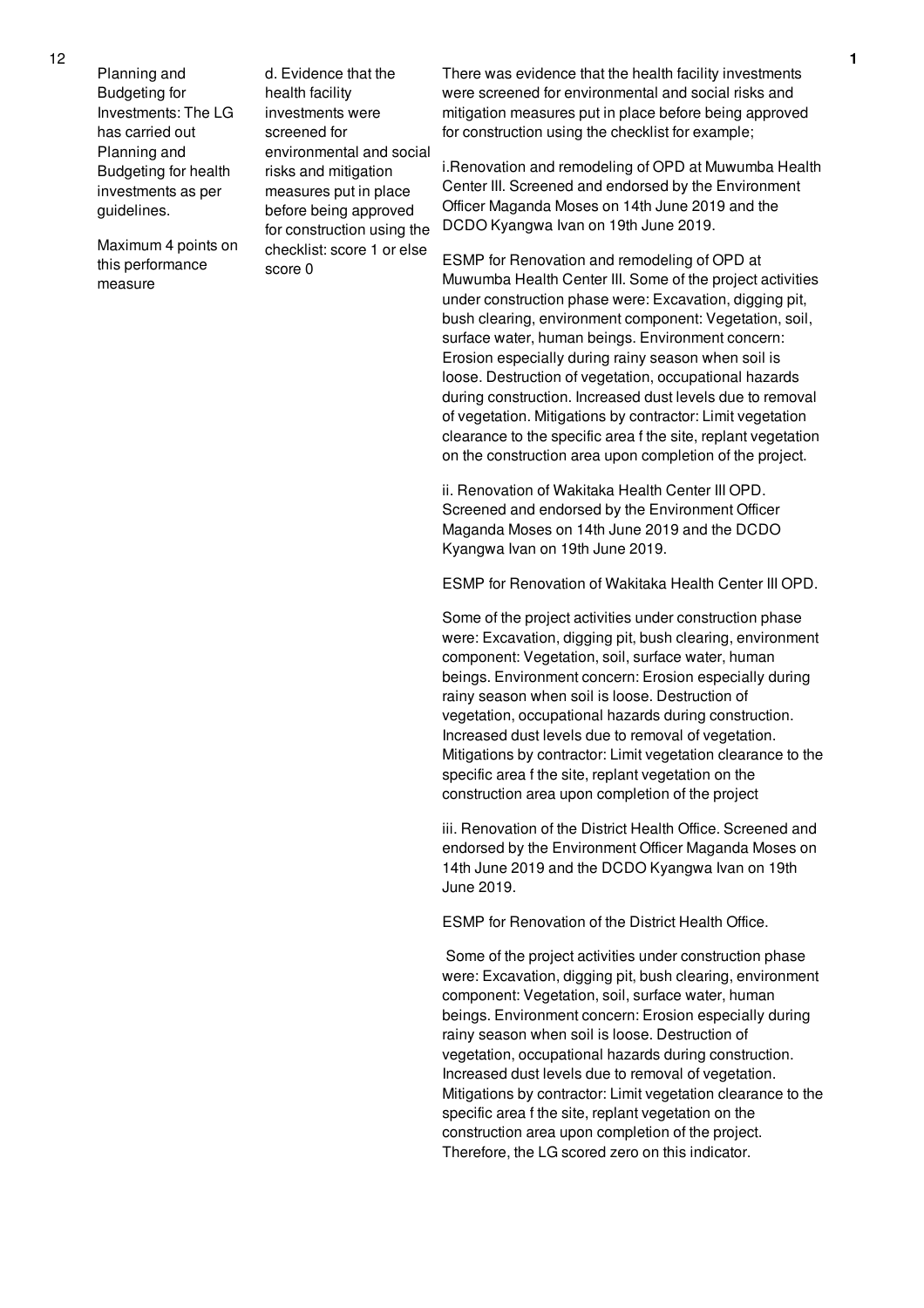|  | Procurement, contract<br>management/execution:            | a. Evidence that the LG<br>health department timely<br>(by April 30 for the<br>current FY ) submitted all<br>its infrastructure and<br>other procurement<br>requests to PDU for<br>incorporation into the<br>approved LG annual<br>work plan, budget and<br>procurement plans: score<br>1 or else score 0 | There was a Submission letter/memo to the PDU,<br>unfortunately, the letter was not dated                               |
|--|-----------------------------------------------------------|-----------------------------------------------------------------------------------------------------------------------------------------------------------------------------------------------------------------------------------------------------------------------------------------------------------|-------------------------------------------------------------------------------------------------------------------------|
|  | The LG procured and<br>managed health                     |                                                                                                                                                                                                                                                                                                           | The AWP was available.                                                                                                  |
|  | contracts as per<br>guidelines                            |                                                                                                                                                                                                                                                                                                           | There was evidence that the LG health department did not<br>timely submit e.g.                                          |
|  | Maximum 10 points on<br>this performance<br>measure       |                                                                                                                                                                                                                                                                                                           | a) Construction of three stance emptable latrine at<br>Nalinaibi H/C II. S. No. 214 Page 35                             |
|  |                                                           |                                                                                                                                                                                                                                                                                                           | b) Construction of three stances empty-able latrine at<br>Nsozibiri H/C II S. No. 215 Page 35                           |
|  |                                                           |                                                                                                                                                                                                                                                                                                           | c) Construction of four stance emptabley-latrine at<br>Buwenge General Hospital S. No. 216 Page 35                      |
|  |                                                           |                                                                                                                                                                                                                                                                                                           | d) Completion of Buwenge General Hospital                                                                               |
|  |                                                           |                                                                                                                                                                                                                                                                                                           | e) completion of maternity ward at Buwenge H/C IV S. No.<br>217 Page 36                                                 |
|  |                                                           |                                                                                                                                                                                                                                                                                                           | f) Renovation of District Health Offices phase II. S. No.<br>219 Page 36.                                               |
|  |                                                           |                                                                                                                                                                                                                                                                                                           |                                                                                                                         |
|  | Procurement, contract<br>management/execution:            | b. If the LG Health<br>department submitted                                                                                                                                                                                                                                                               | Memos of copy of Form PP1 to PDU submitted on:                                                                          |
|  | The LG procured and<br>managed health<br>contracts as per | procurement request<br>form (Form PP5) to the<br>PDU by 1st Quarter of<br>the current FY: score 1 or<br>else, score 0                                                                                                                                                                                     | a) Construction of three stance emptable latrine at<br>Nalinaibi H/C II. S. No. 214 Page 35, dated 12th October<br>2020 |
|  | guidelines<br>Maximum 10 points on                        |                                                                                                                                                                                                                                                                                                           | b) Construction of three stance emptable latrine at<br>Nsozibiri H/C II S. No. 215 Page 35, dated 12th October          |

mum 10 points on this performance measure

2020 c) Construction of four stance emptable latrine at Buwenge General Hospital S. No. 216 Page 35 .

13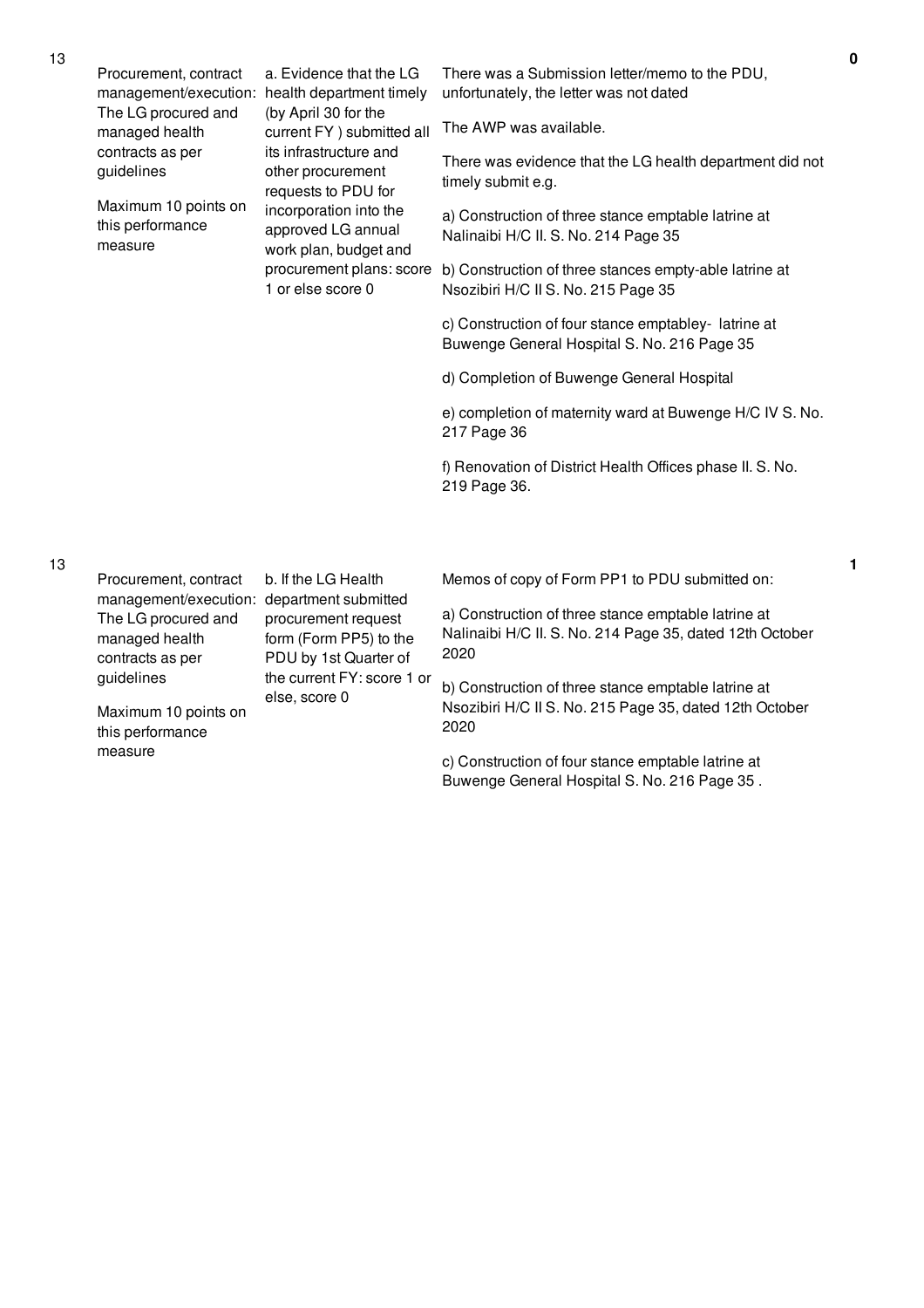Procurement, contract management/execution: health infrastructure The LG procured and managed health contracts as per guidelines

Maximum 10 points on this performance measure

c. Evidence that the investments for the previous FY was approved by the Contracts Committee and cleared by the Solicitor General (where above the threshold), before commencement of construction: score 1 or else score 0

As per the Health infrastructure investments for the previous FY was approved by the District Contracts Committee minutes.

Minutes for the District Contract Committee Meeting for the FY 2019-2020 held on,4th December 2019, Min 00025/DCC/2019-2020 held on Unknown room for approval of evaluation reports and award of contracts

Contract Committee Chairperson: Mr. Baliraine Paul-DEO.

a) Renovation of office of the DHO .

Procurement Ref No. Jinj511/2019-2020/00257.

Min 00025/DCC/2019-2020(5).

Contractor: Marick Allied Companied Uganda Ltd

Amount: UGX. 39,887,151

b) Renovation of OPD AT Bugembe HCIV AND A construction of a waiting shade

Procurement Ref No. Jinj511/2019-2020/00260.

Min 00025/DCC/2019-2020(4).

Contractor: Jit Consult Ltd

Amount: UGX. 31, 604, 064

c) Renovation of Wakitaka HCII AND Extension of the Labaratory

Procurement Ref No. Jinj511/2019-2020/00258.

Min 00025/DCC/2019-2020(6).

Contractor: Jaluko Contractors Uganda Ltd

Amount: UGX. 35,786,642

Therefore, there were no Health infrastructure investments requiring SG approval.

measure

| Project Implementation<br>team for all health<br>projects composed of: (i)<br>: score 1 or else score 0 |
|---------------------------------------------------------------------------------------------------------|
| If there is no project,<br>provide the score                                                            |
|                                                                                                         |

provide the score

No evidence was availed for verification during assessment period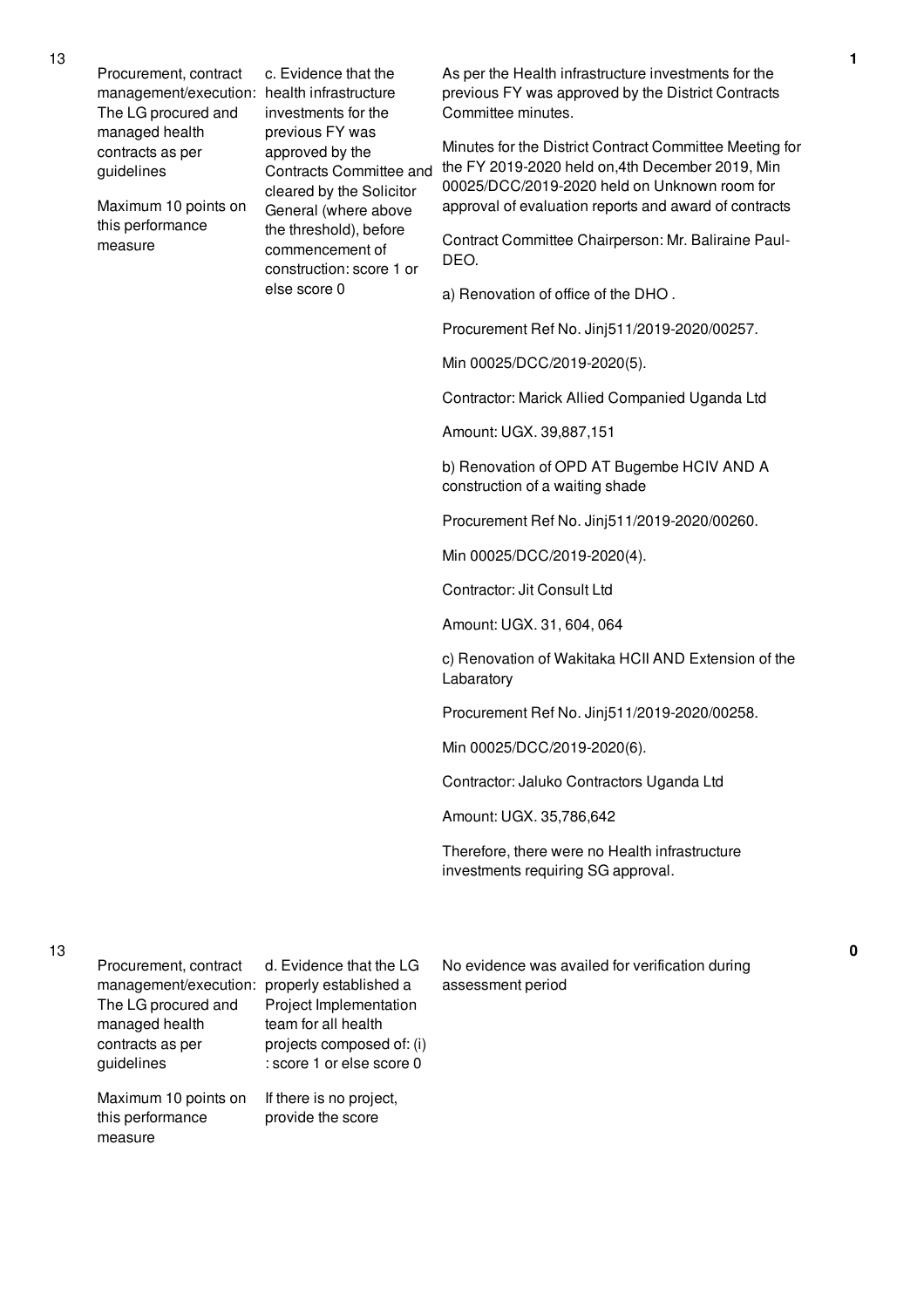| Procurement, contract |
|-----------------------|
| managannant/awaautiny |

The LG procured and managed health contracts as per guidelines

management/execution: health infrastructure e. Evidence that the followed the standard technical designs provided by the MoH: score 1 or else score 0

> If there is no project, provide the score

Maximum 10 points on this performance measure

All sampled infrastructure projects implemented followed the standard technical designs provided by the LG Engineer

a) Renovation of Wakitaka HCIII (Mafumbira sub county)

Procurement Ref No: Jinj511/wrks/2019-2020/00258

Extension was made with a laboratory, painting works, some partitions enlarged, two doors seen with Motice locks, gravel around the health facility and grass planted . The facility generally exhibited good works amidst the budget available. However, completion report missing

b) Partial Renovation of DHO office block

Procurement Ref No: Jinj511/wrks/2019-2020/00257

The works included Ceiling works, painting walls (Vinyl Silk paint), vanish on doors, tables and chairs, fixed book shelves (made from Tiber of Muvule species in board room and records room. There were well joined, sanded and vanished. They measured 4100mm long x 300mm. and spaced at 450mm.

There were minor cracks on the ceiling of the board room. However, completion report missing

c) Renovation of Bugembe HCIV OPD (Bugembe Town Council)

Procurement Ref No: Jinj511/wrks/2019-2020/00260

Renovation works included painting works, removal of warped doors and replace them with new ones and construction of waiting shade. The supporting galvanized steel pipes were 75mmdiameter x 2mmm thick round hollow section of 3500mm. The iron sheets were G.28 pre-painted roofing sheets with roofing nails rubber washers

All these were confirmed and in line with the BOT developed by the Department of works. Repairs on windows and door shutters with Motice locks were fixed.

| Procurement, contract<br>The LG procured and<br>managed health | management/execution: of Works maintains daily<br>records that are<br>consolidated weekly to | f. Evidence that the Clerk No reports for the clerk of works were availed to the<br>assessment team. |
|----------------------------------------------------------------|----------------------------------------------------------------------------------------------|------------------------------------------------------------------------------------------------------|
| contracts as per                                               | the District Engineer in                                                                     |                                                                                                      |
| guidelines                                                     | copy to the DHO, for<br>each health infrastructure                                           |                                                                                                      |
| Maximum 10 points on                                           | project: score 1 or else                                                                     |                                                                                                      |
| this performance<br>measure                                    | score 0                                                                                      |                                                                                                      |
|                                                                | If there is no project,                                                                      |                                                                                                      |
|                                                                | provide the score                                                                            |                                                                                                      |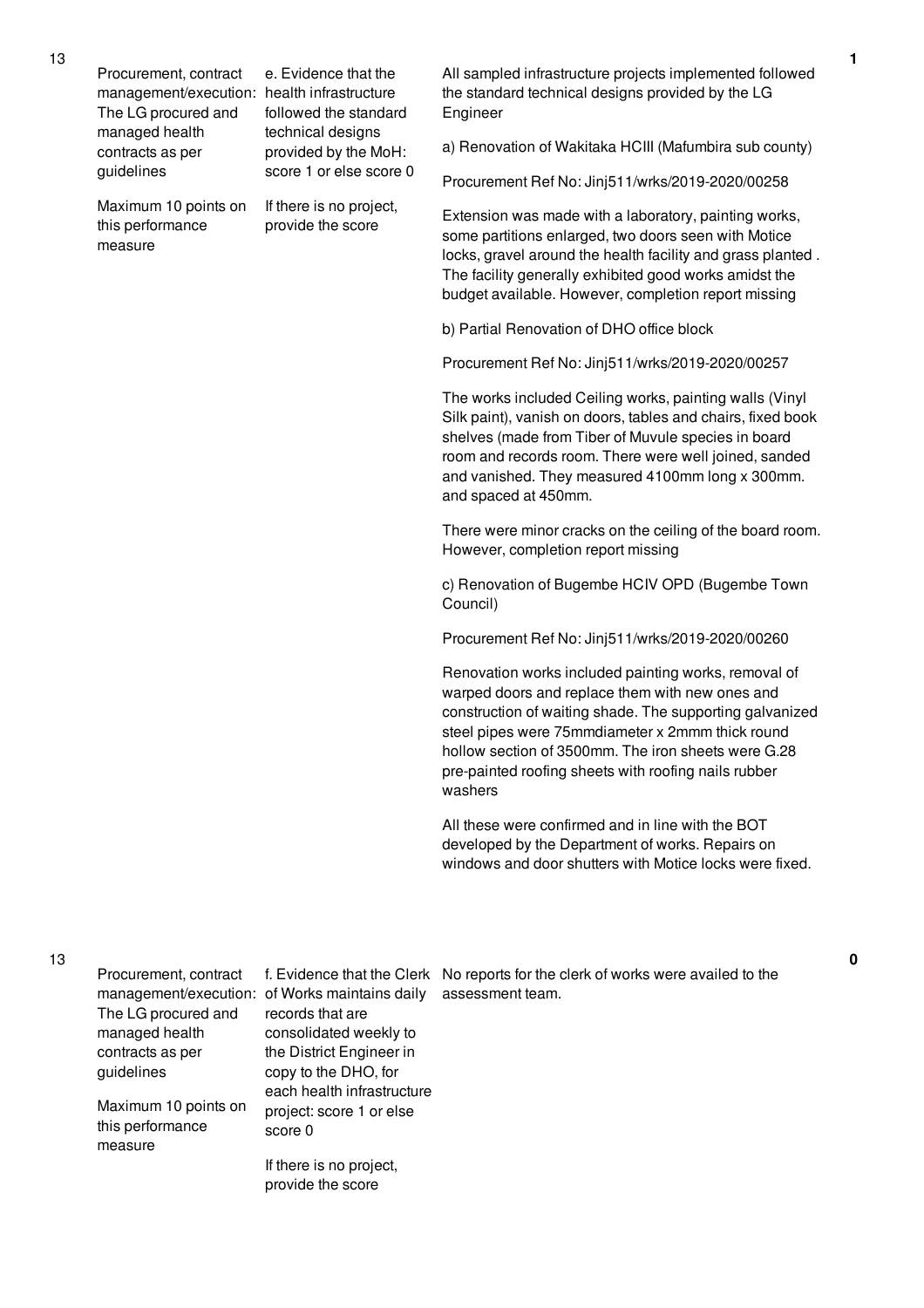| g. Evidence that the LG<br>held monthly site<br>meetings by project site<br>committee: chaired by<br>the CAO/Town Clerk and<br>comprised of the Sub-<br>county Chief (SAS), the<br>designated contract and<br>project managers,<br>chairperson of the<br>HUMC, in-charge for<br>beneficiary facility, the<br><b>Community Development</b><br>and Environmental<br>officers: score 1 or else | Th<br>COI         |
|---------------------------------------------------------------------------------------------------------------------------------------------------------------------------------------------------------------------------------------------------------------------------------------------------------------------------------------------------------------------------------------------|-------------------|
| score 0<br>If there is no project,                                                                                                                                                                                                                                                                                                                                                          |                   |
|                                                                                                                                                                                                                                                                                                                                                                                             | provide the score |

ere was no evidence of monthly site meetings were nducted for because it did not require any site meeting.

Procurement, contract management/execution: carried out technical The LG procured and managed health contracts as per guidelines

Maximum 10 points on this performance measure

h. Evidence that the LG supervision of works at all health infrastructure projects at least monthly, by the relevant officers including the Engineers, Environment officers, CDOs, at critical stages of construction: score 1, or else score 0

If there is no project, provide the score

There was no evidence that project site meetings were held on a monthly basis as per guidelines.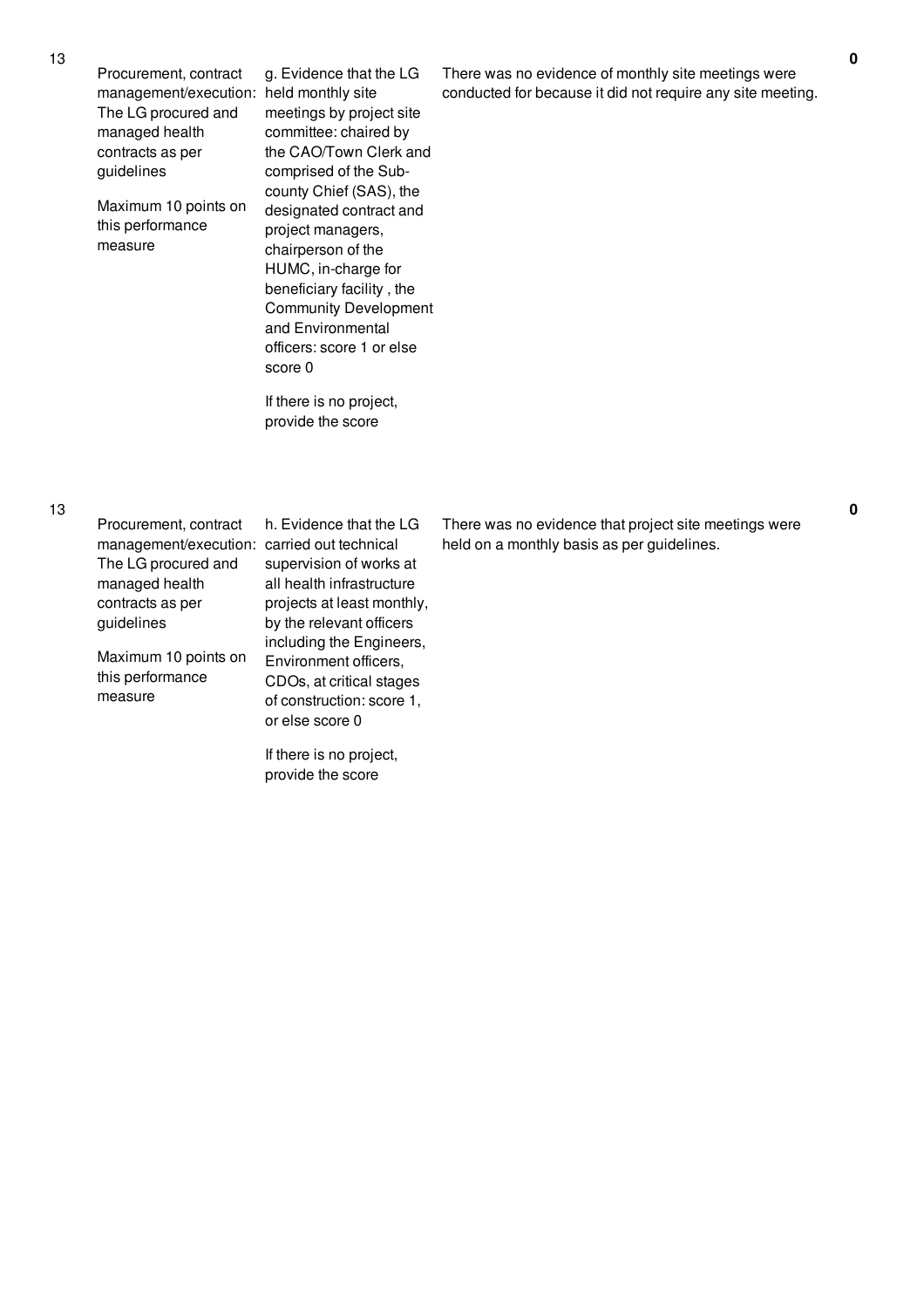Procurement, contract management/execution: DHO/MMOH verified The LG procured and managed health contracts as per guidelines

Maximum 10 points on this performance measure

i. Evidence that the works and initiated payments of contractors within specified timeframes (within 2 weeks or 10 working days), score 1 or else score 0

There was evidence that the DHO/MMOH verified works and initiated payments of contractors within specified timeframes

• For the Renovation of BugembeHCIV,OPD and Construction of awaiting shed at the Lab by Gi-Ti consult Ltd, Contractor submitted the request for works/payment certification on 23rd January,2020 was certified by the DHO on 17th February,2020 and by Engineer on 22nd February,2020 and IPC1 paid on 8th July,2020 with Voucher No.28172969 amounting to Ugx.27,636,430 (taking 6 working days)

• For the Renovation of 2 Offices at Muwumba HCIII by PAEN General Holdings Ltd, Contractor submitted the request for works/payment certification on 3rd February,2020 was certified by the DHO on 30th April,2020 and by Engineer on 30th April2020 and IPC1 with Voucher No.29302648 amounting to Ugx.6,437,600 (taking 30 working days).

Whereas the payment to GI-TI consult was certified within 6 days, the payment to PAEN General Holdings was certified in 30 days, hence the LG was not compliant in this area.

## 13

Procurement, contract management/execution: has a complete The LG procured and managed health contracts as per guidelines

Maximum 10 points on this performance measure

j. Evidence that the LG procurement file for each health infrastructure contract with all records as required by the PPDA Law score 1 or else score 0

Procurement files for health infrastructure projects for the previous FY were complete. For instance:

a) Renovation of office of the DHO.

Procurement Ref No. Jinj511/2019-2020/00257.

Min 00025/DCC/2019-2020(5).

Contractor: Marick Allied Companies Uganda Ltd

Amount: UGX. 39,887,151

- Advert: Selective Bidding
- Requisition forms PPF1: 18th November 2019.
- The Evaluation report dated 2nd December 2019
- BEB Notice: 4th December 2019
- Letter of Bid Acceptance: 11th December 2019
- Bidder's acceptance: 11th December 2019
- Contract agreement: 9th January 2020.

b) Renovation of OPD at Bugembe HCIV and construction of a waiting shade

Procurement Ref No. Jinj511/2019-2020/00260.

Min 00025/DCC/2019-2020(4).

Contractor: Jit Consult Ltd

Amount: UGX. 31, 604, 064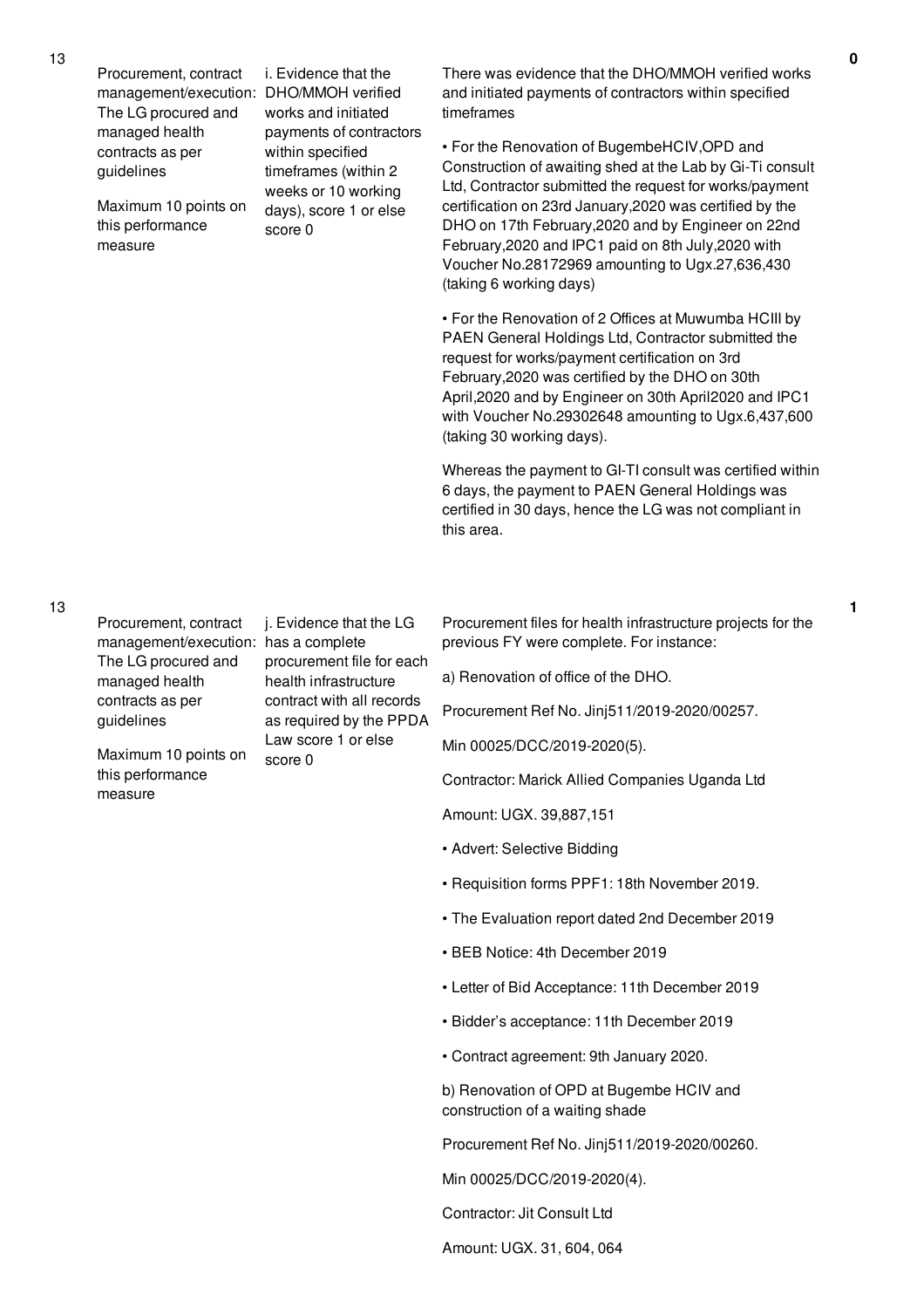- Advert: Selective Bidding
- Requisition forms PPF1: 18th November 2019.
- The Evaluation report dated 2nd December 2019
- BEB Notice: 4th December 2019
- Letter of Bid Acceptance: 11th December 2019
- Bidder's acceptance: 12th December 2019
- Contract agreement: 16th December 2019

c) Renovation of Wakitaka HCII and Extension of the Laboratory

Procurement Ref No. Jinj511/2019-2020/00258.

Min 00025/DCC/2019-2020(6).

Contractor: Jaluko Contractors Uganda Ltd

Amount: UGX. 35,786,642

- Advert: missing
- Requisition forms PPF1: missing
- The Evaluation report dated missing
- BEB Notice: missing
- Letter of Bid Acceptance: missing
- Bidder's acceptance: missing
- Contract agreement: missing

## **Environment and Social Safeguards**

14

Grievance redress: The a. Evidence that the LG has established a mechanism of addressing health sector grievances in line with the LG grievance redress framework

Maximum 2 points on this performance

measure

Local Government has recorded, investigated, responded and reported in line with the LG grievance redress framework score 2 or else 0

At the time of assessment, there was no evidence that the Local Government had recorded, investigated, responded and reported health grievances in line with the LG grievance redress framework because there was no grievance redress committee. Therefore, the LG scored zero.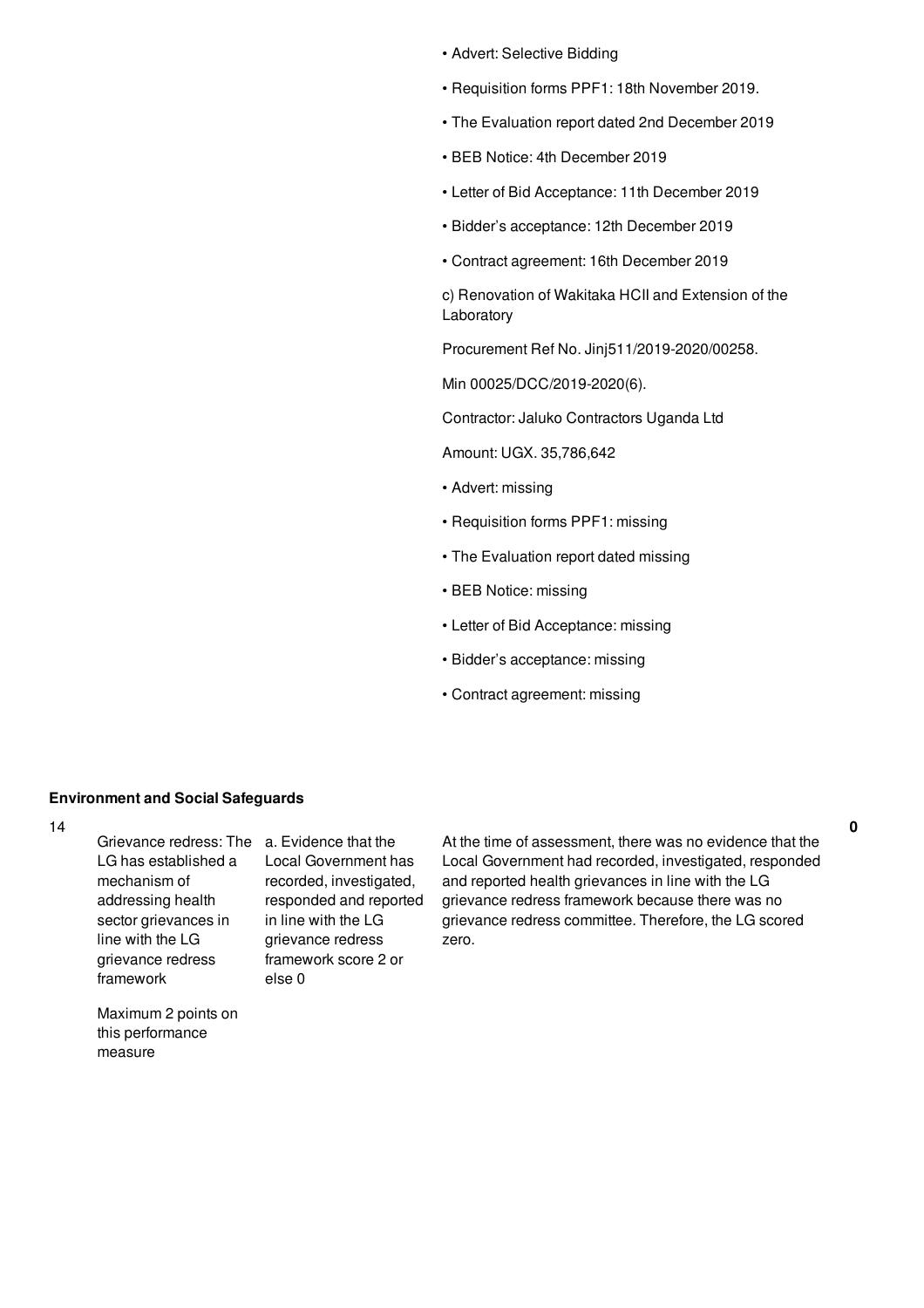| 15 | Safeguards for service<br>delivery: LG Health<br>Department ensures<br>safeguards for service<br>delivery<br>Maximum 5 points on<br>this performance<br>measure                                                                                   | a. Evidence that the LG<br>has disseminated<br>guidelines on health care<br>/ medical waste<br>management to health<br>facilities : score 2 points<br>or else score 0                                                                                                      | There was no evidence that the LG had<br>Disseminated guidelines on health care / medical waste<br>management to health facilities                                                                                                                                                                                                                                                                                                                                                                                                        |
|----|---------------------------------------------------------------------------------------------------------------------------------------------------------------------------------------------------------------------------------------------------|----------------------------------------------------------------------------------------------------------------------------------------------------------------------------------------------------------------------------------------------------------------------------|-------------------------------------------------------------------------------------------------------------------------------------------------------------------------------------------------------------------------------------------------------------------------------------------------------------------------------------------------------------------------------------------------------------------------------------------------------------------------------------------------------------------------------------------|
| 15 | Safeguards for service<br>delivery: LG Health<br>Department ensures<br>safeguards for service<br>delivery<br>Maximum 5 points on<br>this performance<br>measure                                                                                   | b. Evidence that the LG<br>has in place a functional<br>system for Medical waste<br>management or central<br>infrastructures for<br>managing medical waste<br>(either an incinerator or<br>Registered waste<br>management service<br>provider): score 2 or else<br>score 0 | There was no evidence that the LG had in place a<br>functional system for Medical waste management or<br>central infrastructures for managing medical waste (either<br>an incinerator or Registered waste management service<br>provider.                                                                                                                                                                                                                                                                                                 |
| 15 | Safeguards for service<br>delivery: LG Health<br>Department ensures<br>safeguards for service<br>delivery<br>Maximum 5 points on<br>this performance<br>measure                                                                                   | c. Evidence that the LG<br>has conducted training<br>(s) and created<br>awareness in healthcare<br>waste management<br>score 1 or else score 0                                                                                                                             | There was evidence of a report (not referenced) on<br>training of selected VHT in Butagaya sub county, aimed<br>at improving VHT/ICCM reporting, material Health<br>indicators on 11th to 12th June 2020 at Budima Health<br>Center III Butayaga Sub county funded by RHITES EC.<br>The objectives were to orient VHTs and supervisors in the<br>revised HMIS reporting tools, information flow, Timelines<br>of reporting. However, this report did not mention anything<br>on medical waste management therefore the LG scored<br>zero. |
| 16 | Safeguards in the<br>Delivery of Investment<br>Management: LG<br>Health infrastructure<br>projects incorporate<br><b>Environment and Social</b><br>Safeguards in the<br>delivery of the<br>investments<br>Maximum 8 points on<br>this performance | a. Evidence that a costed<br>ESMP was incorporated<br>into designs, BoQs,<br>bidding and contractual<br>documents for health<br>infrastructure projects of<br>the previous FY: score 2<br>or else score 0                                                                  | There was no evidence of costed ESMP was<br>incorporated into designs, BoQs, bidding, and contractual<br>documents for health infrastructure projects of the<br>previous FY for Renovation and remodeling of OPD at<br>Muwumba Health Center III.<br>ii. Renovation of Wakitaka Health Center III OPD.<br>iii. Renovation of the District Health Office. Therefore, the<br>LG scored zero.                                                                                                                                                |

measure

**0**

**0**

**0**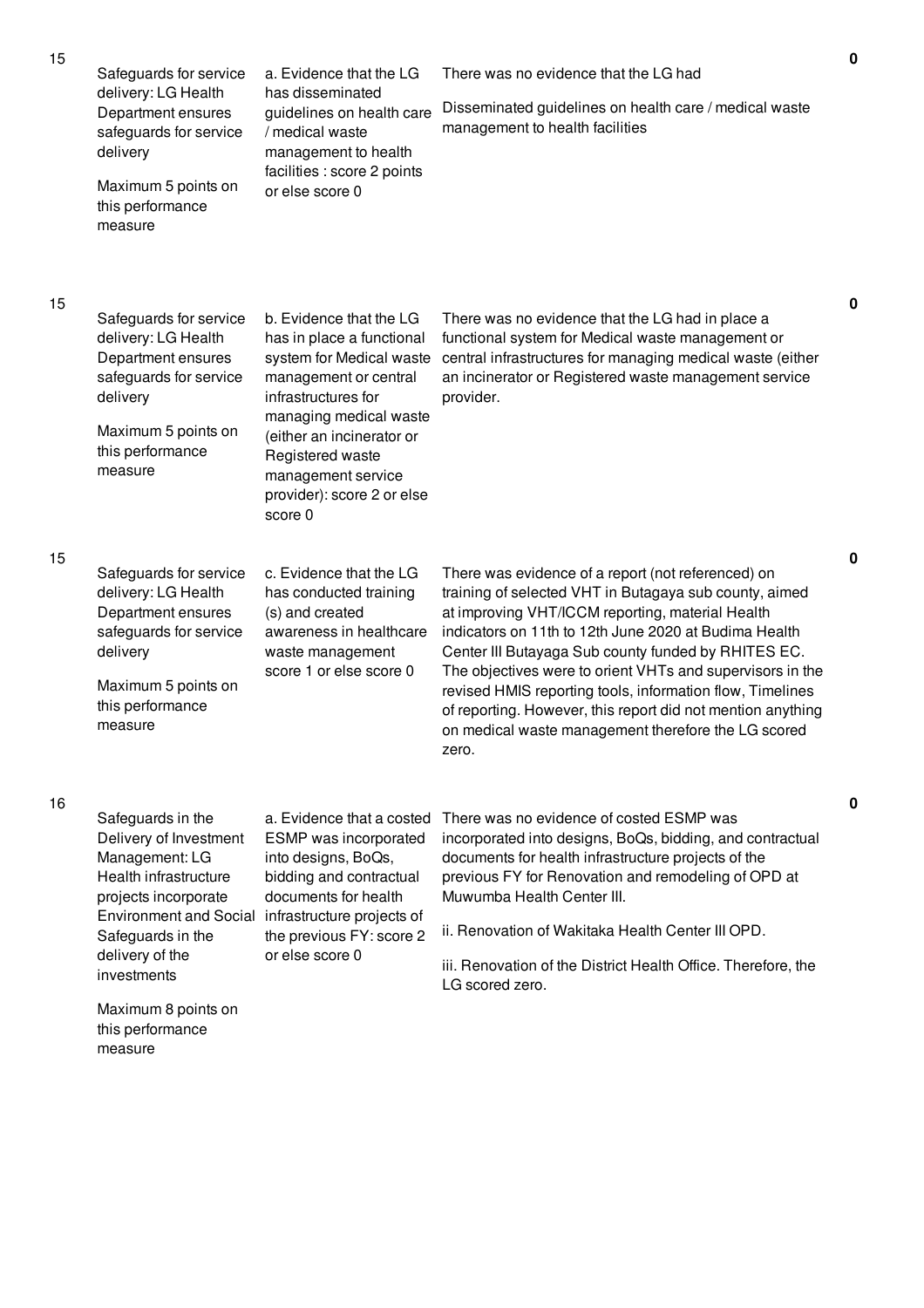Safeguards in the Delivery of Investment Management: LG Health infrastructure projects incorporate Environment and Social availability (e.g. a land Safeguards in the delivery of the investments

Maximum 8 points on this performance measure

b. Evidence that all implemented on land where the LG has proof of ownership, access and title, agreement; Formal Consent, MoUs, etc.), without any encumbrances: score 2 or else, score 0

health sector projects are implemented on land where the LG has proof of There was no evidence that all health sector projects are ownership, access and availability. The assessment team was informed that land surveying was on going but there was no documentation to prove so. Therefore, the LG scored zero.

## 16

| Safeguards in the<br>Delivery of Investment<br>Management: LG | c. Evidence that the LG<br>Environment Officer and<br>CDO conducted support | There was no evidence that the LG Environment Officer<br>Maganda Moses and DCDO Kyangwa Ivan conducted<br>support supervision and monitoring of health projects to |
|---------------------------------------------------------------|-----------------------------------------------------------------------------|--------------------------------------------------------------------------------------------------------------------------------------------------------------------|
| Health infrastructure<br>projects incorporate                 | supervision and<br>monitoring of health                                     | ascertain compliance with ESMPs for FY 2019-2020<br>projects under Health department for;                                                                          |
| <b>Environment and Social</b>                                 | projects to ascertain                                                       |                                                                                                                                                                    |
| Safeguards in the<br>delivery of the                          | compliance with ESMPs;<br>and provide monthly                               | i Renovation and remodeling of OPD at Muwumba Healt<br>Center III.                                                                                                 |
| investments                                                   | reports: score 2 or else<br>score 0.                                        | ii. Renovation of Wakitaka Health Center III OPD.                                                                                                                  |
| Maximum 8 points on<br>this performance                       |                                                                             | iii. Renovation of the District Health Office. The monitorin<br>reports provided were prepared by the ADHO Bagagine                                                |

measure

iii. Renovation of the District Health Office. The monitoring reports provided were prepared by the ADHO Bagagine Nathan. Therefore, the LG scored zero.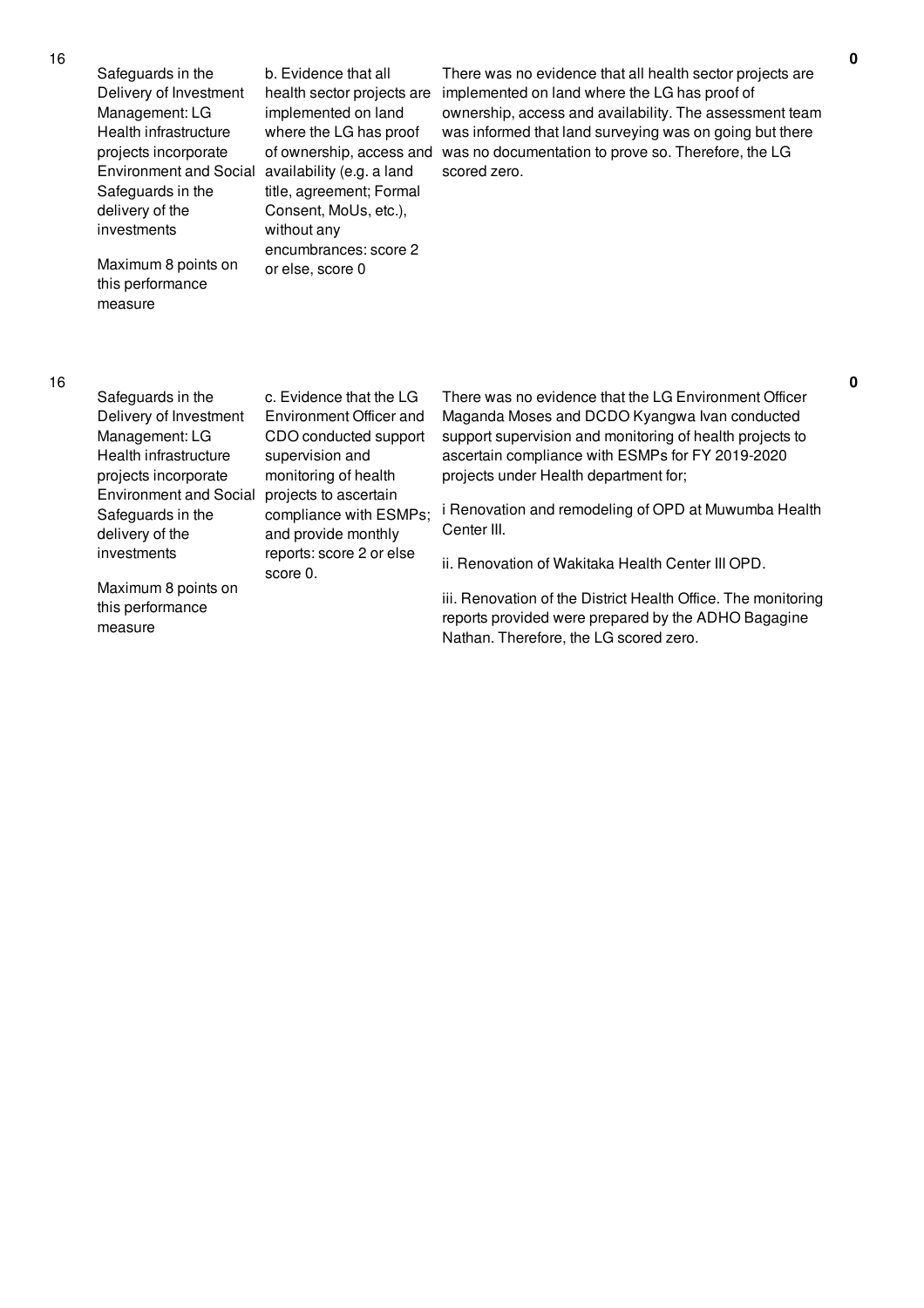Safeguards in the Delivery of Investment Management: LG Health infrastructure projects incorporate Safeguards in the delivery of the investments

Maximum 8 points on this performance measure

Environment and Social Officer and CDO, prior to d. Evidence that Environment and Social Certification forms were completed and signed by the LG Environment payments of contractor invoices/certificates at interim and final stages of all health infrastructure projects score 2 or else score 0

There was evidence of Environment and Social Certification forms were completed and signed by the LG Environment Officer and CDO. prior to payments of contractor for;

i.Renovation of DHO's office at the District Headquarterrs. Certificate completed and signed by the Senior Environment Officer Maganda Moses on 23rd July 2020 but the DCDO had not signed on the certificate. Contractor name: M/s Marick Allie Companies (u) ltd. Contractor no. JINJ 511/works/2019-2020/000257. Payment certificate no. 1 was dated 25th May 2020, Payment certificate no. 2 was dated 24th September 2020.

ii. There was no evidence for Environment and Social Certification of Wakitaka Health Center II although there were payments certificates. Certificate no.1 dated 27th March 2020, Certificate no.2 dated 10th June 2020.

iii. There was no evidence for Environment and Social Certification of renovation of 2 offices at Muwumba Health center III although there were payments certificates. Certificate no.1 dated 26th February 2020. Therefore, the LG scored zero.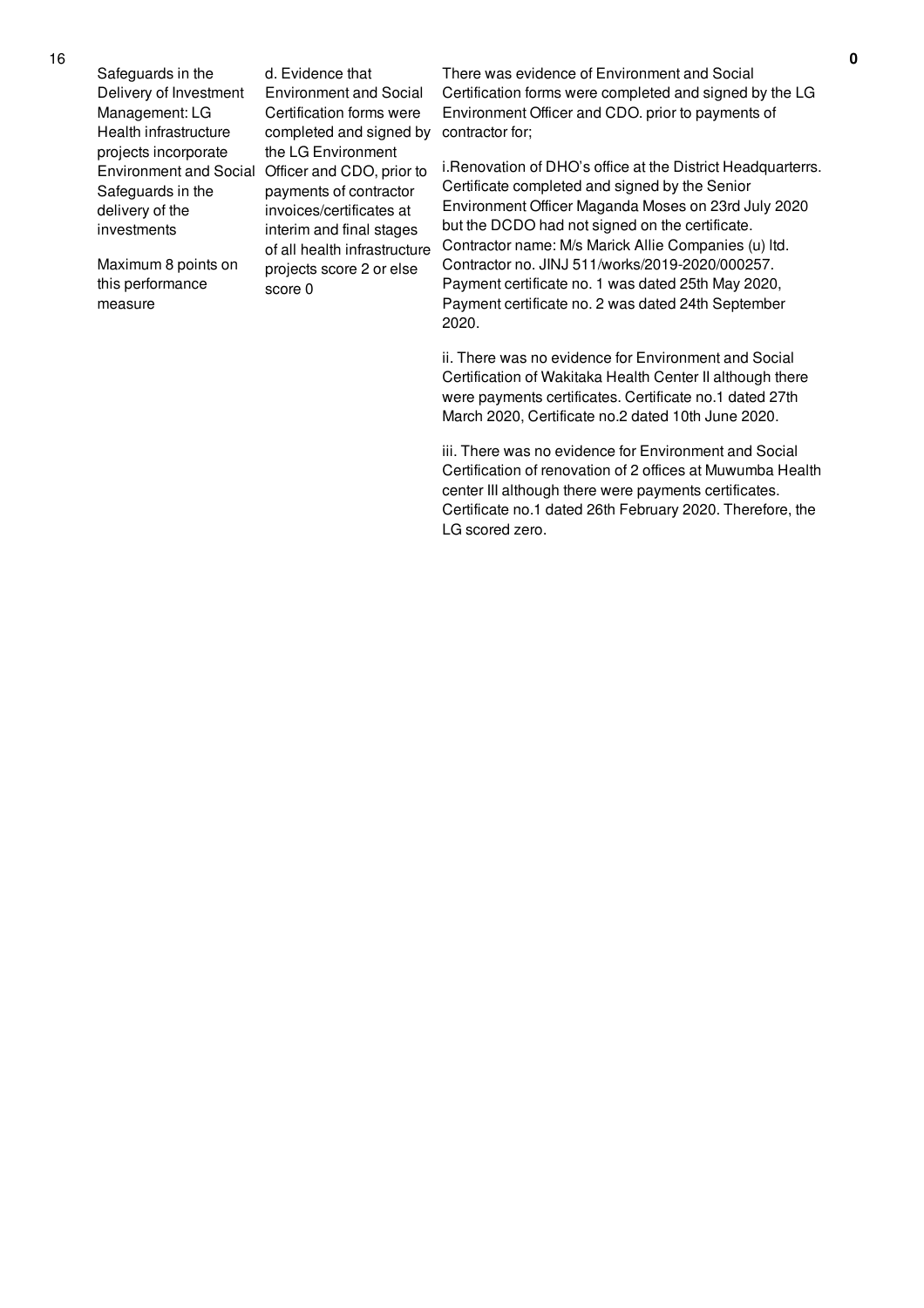| No.                                              | <b>Summary of</b><br>requirements                                                                                                                                                         | <b>Definition of compliance</b>                                                                                                                                                                                                                                                                                 | <b>Compliance justification</b>                                                                                                                                                                                                                                             | <b>Score</b> |  |
|--------------------------------------------------|-------------------------------------------------------------------------------------------------------------------------------------------------------------------------------------------|-----------------------------------------------------------------------------------------------------------------------------------------------------------------------------------------------------------------------------------------------------------------------------------------------------------------|-----------------------------------------------------------------------------------------------------------------------------------------------------------------------------------------------------------------------------------------------------------------------------|--------------|--|
| <b>Local Government Service Delivery Results</b> |                                                                                                                                                                                           |                                                                                                                                                                                                                                                                                                                 |                                                                                                                                                                                                                                                                             |              |  |
| 1                                                | Water & Environment<br>Outcomes: The LG has<br>registered high<br>functionality of water<br>sources and<br>management<br>committees                                                       | are functional.<br>If the district rural water source<br>functionality as per the sector<br>MIS is:<br>o 90 - 100%: score 2                                                                                                                                                                                     | a. % of rural water sources that From the Ministry of Water and Environment MIS<br>sector data report, it was observed that Jinja DLG<br>had rural water source functionality percentage of<br>87% (Water summary 2019/2020)                                                | 2            |  |
|                                                  | Maximum 4 points on<br>this performance                                                                                                                                                   | o 80-89%: score 1                                                                                                                                                                                                                                                                                               |                                                                                                                                                                                                                                                                             |              |  |
|                                                  | measure                                                                                                                                                                                   | o Below 80%: 0                                                                                                                                                                                                                                                                                                  |                                                                                                                                                                                                                                                                             |              |  |
| 1                                                | Water & Environment<br>Outcomes: The LG has<br>registered high<br>functionality of water<br>sources and<br>management<br>committees<br>Maximum 4 points on<br>this performance<br>measure | b. % of facilities with functional<br>water & sanitation committees<br>(documented water user fee<br>collection records and<br>utilization with the approval of<br>the WSCs). If the district WSS<br>facilities that have functional<br>WSCs is:<br>o 90 - 100%: score 2<br>o 80-89%: score 1<br>o Below 80%: 0 | From Water and Sanitation committee FY 2019/20<br>from the Ministry of Water and Environment, it was<br>observed that Jinja DLG had established 948 Water<br>and Sanitation committees out of which only 838<br>WSCs were functional translating to<br>(838/948)*100= 88.4% | 1            |  |
| $\overline{2}$                                   | <b>Service Delivery</b><br>Performance: Average<br>score in the water and<br>environment LLGs<br>performance<br>assessment                                                                | a. The LG average score in the<br>water and environment LLGs<br>performance assessment for<br>the current. FY.<br>If LG average scores is                                                                                                                                                                       | Not applicable                                                                                                                                                                                                                                                              | 0            |  |
|                                                  | Maximum 8 points on<br>this performance<br>measure                                                                                                                                        | a. Above 80% score 2                                                                                                                                                                                                                                                                                            |                                                                                                                                                                                                                                                                             |              |  |
|                                                  |                                                                                                                                                                                           | b. 60 - 80%: 1                                                                                                                                                                                                                                                                                                  |                                                                                                                                                                                                                                                                             |              |  |
|                                                  |                                                                                                                                                                                           | c. Below 60: 0                                                                                                                                                                                                                                                                                                  |                                                                                                                                                                                                                                                                             |              |  |
|                                                  |                                                                                                                                                                                           | (Only applicable when LLG<br>assessment starts)                                                                                                                                                                                                                                                                 |                                                                                                                                                                                                                                                                             |              |  |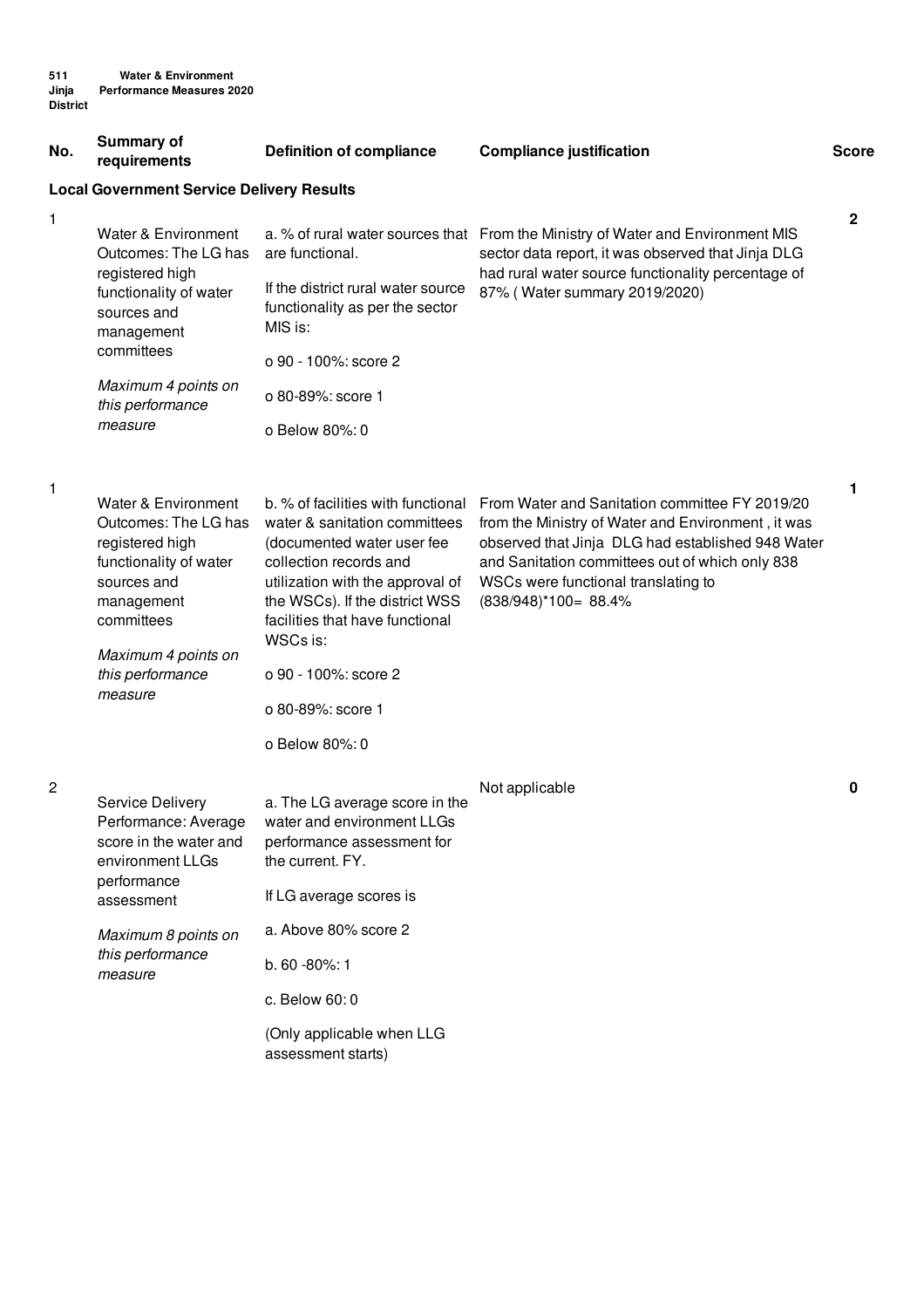Service Delivery Performance: Average score in the water and environment LLGs performance assessment

*Maximum 8 points on this performance measure*

b. % of budgeted water projects implemented in the sub-counties with safe water coverage below the district average in the previous FY.

o If 100 % of water projects are implemented in the targeted S/Cs: Score 2

o If 80-99%: Score 1

o If below 80 %: Score 0

There was evidence that Jinja DLG planned and budgeted for water projects during FY 2019/20 in sub counties with safe water coverage below the district average-

In the AWP FY 2019/2020 dated 9thAugust, 2019, the LG planned to drill 12 number Boreholes at estimated budget of Ugx.312,000,000 in the following sub counties;

Buyengo sub county 95% allocated Ugx.52,000,000

Budondo sub county 95 % allocated Ugx.52,000,000

Butagaya sub county 95% allocated Ugx.52,000,000

Busedde sub county 95% allocated Ugx.26,000,000

Buwenge sub county 95% allocated Ugx. 104,000,000

Mafubira sub county 26% allocated Ugx.26,000,000

The district average safe water access by the end of the FY 2018/19 was at 66%. In the fourth quarter progress report FY 2019/20 dated 24thJuly, 2020 page 10 in the budget expenditure indicated Ugx.312, 000,000 of the development budget spent giving 100%.

In the borehole completion report dated June, 2020, it was observed that all the twelve(12) water sources planned had been completed including the one(1) in Mafubira sub county which was below the district average access leading to,

 $(1/1)^*100=100%$ 

Therefore, LG had 100% implementation rate to the above water source projects.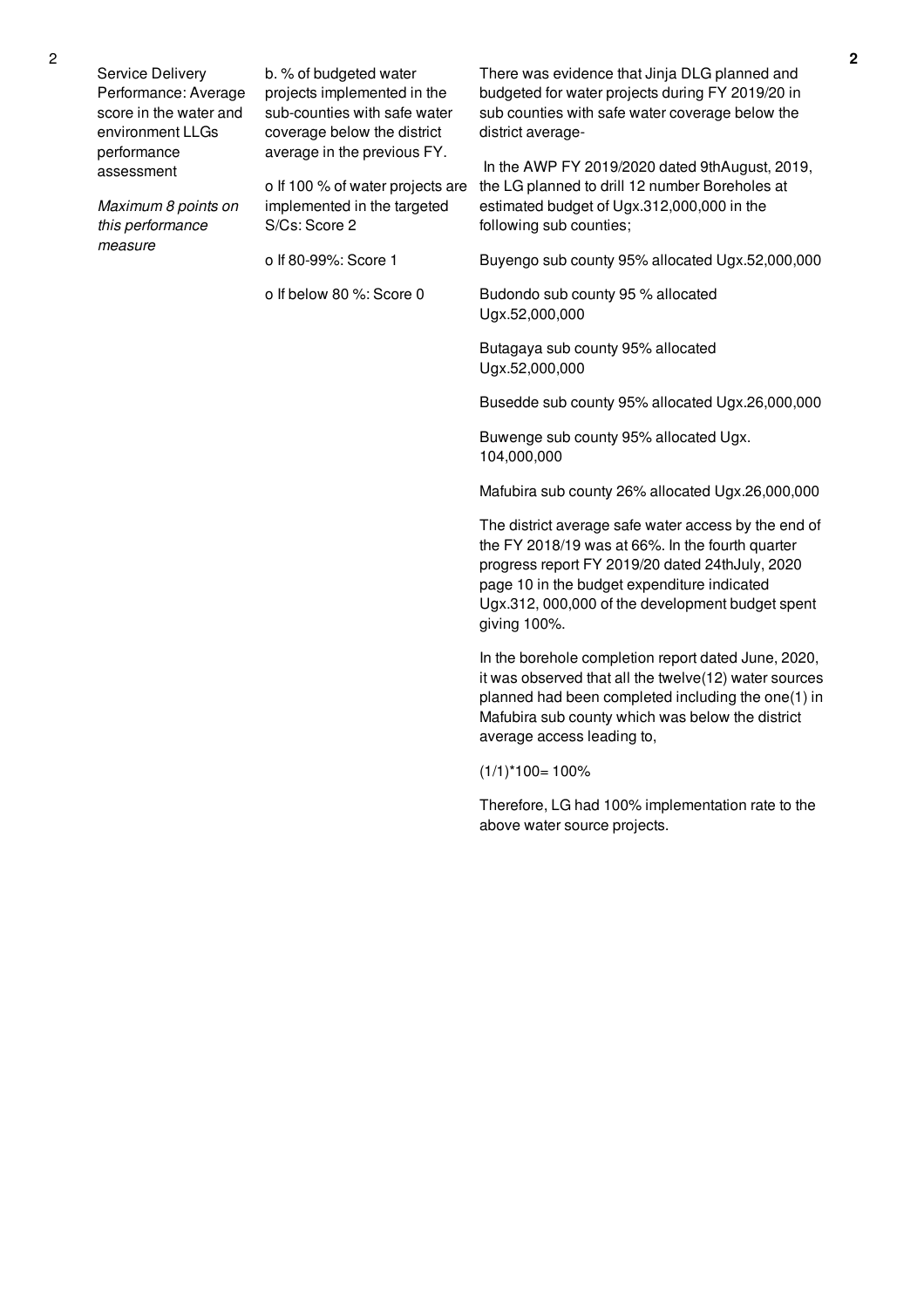Service Delivery Performance: Average score in the water and environment LLGs performance assessment

*Maximum 8 points on this performance*

*measure*

c. If variations in the contract price of sampled WSS infrastructure investments for the previous FY are within +/- 20% of engineer's estimates

o If within +/-20% score 2

o If not score 0

For the sampled projects the following observations were recorded concerning;

The engineers' estimate and the contract price'

• Consultancy services for siting, and construction supervision of 12 boreholes; Engineers' estimate was Ugx.36,000,000. the contract price was UGX.36,000,000. variation was Ugx.00

• Borehole drilling, casting and installation of 12 boreholes; Engineers' estimate was Ugx.240,600,000 the contract price was UGX.240,330,667 variation was Ugx.-269,333 equivalent to (269,333/240,600,000)\*100

 $= 0.11\%$ 

• Construction of water borne toilet at Kamwokya RGC.

the engineers' estimate was Ugx.50,000,000, the contract price was Ugx.49,410,140 with a variation of Ugx.-589,860 equivalent to (-  $589,860/50,000,000$ <sup>\*</sup>100 = 0.01%.

• Rehabilitation of District water office fence; the engineers' estimate was Ugx.17,109,000, the contract price was Ugx.17,035,778 with a variation of Ugx.73,222 equivalent to  $(73,222/17,109,000)^*100 = 0.43%$ .

Therefore, the LG scores the 2 points since all the variations in the contracts were within +/-20%

The negative meant that the Engineers' estimate was higher than the cost quoted by the contractors.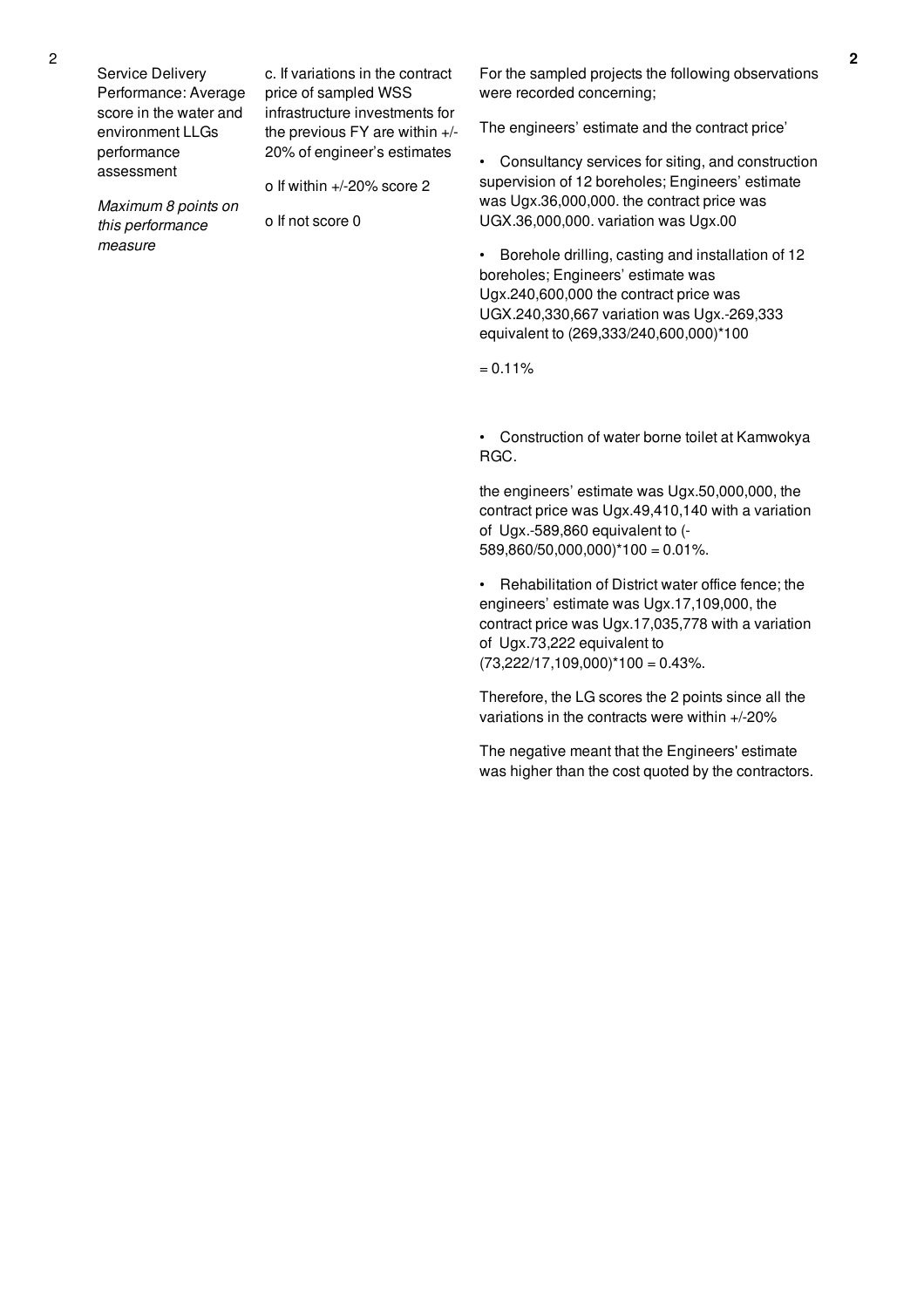| <b>Service Delivery</b><br>Performance: Average<br>score in the water and<br>environment LLGs                                                 | d. % of WSS infrastructure<br>projects completed as per<br>annual work plan by end of FY.                                                                                                                                                                 | There was evidence that all of WSS infrastructure<br>projects were completed as per the annual work<br>plan by the end of the FY as observed from;                                                                                                                                                                                                                                                                                                                                                                                                                                            |
|-----------------------------------------------------------------------------------------------------------------------------------------------|-----------------------------------------------------------------------------------------------------------------------------------------------------------------------------------------------------------------------------------------------------------|-----------------------------------------------------------------------------------------------------------------------------------------------------------------------------------------------------------------------------------------------------------------------------------------------------------------------------------------------------------------------------------------------------------------------------------------------------------------------------------------------------------------------------------------------------------------------------------------------|
| performance<br>assessment                                                                                                                     | o If 100% projects completed:<br>score 2                                                                                                                                                                                                                  | Report on consultancy services for siting and<br>construction supervision of 12 boreholes dated<br>19thDecember, 2019 by DWO for Buyengo,                                                                                                                                                                                                                                                                                                                                                                                                                                                     |
| Maximum 8 points on<br>this performance<br>measure                                                                                            | o If 80-99% projects<br>completed: score 1                                                                                                                                                                                                                | Budondo, Busedde, Butagaya, and Buwenge sub<br>counties.                                                                                                                                                                                                                                                                                                                                                                                                                                                                                                                                      |
|                                                                                                                                               | o If projects completed are<br>below 80%: 0                                                                                                                                                                                                               | Report for construction of a public water borne<br>toilet at Kamwokya T/C by Jaluuko hardware and<br>contractors Ltd for FY 2019/2020 dated 5thMay,<br>2020 by DWO.                                                                                                                                                                                                                                                                                                                                                                                                                           |
|                                                                                                                                               |                                                                                                                                                                                                                                                           | Inspection report for rehabilitation of DWO fence<br>and Ecosan toilet by Jinja hand pump mechanics<br>team for FY 2019/2020 dated 20th December 2019                                                                                                                                                                                                                                                                                                                                                                                                                                         |
|                                                                                                                                               |                                                                                                                                                                                                                                                           | • The fourth quarter progress report of<br>FY2019/2020 dated 24thJuly, 2020 page 10<br>indicated that the DWO planned 12 boreholes at a<br>cost Ugx. 312,000,000 and achieved 12 at a cost of<br>Ugx.3, 000,000, making 100% achievement. There<br>was also water borne toilet planned and completed<br>at a total cost of Ugx.51,212,000 giving 100%<br>achievement (page 10 of financial progress report<br>fourth quarter FY2019/20). Borehole completion<br>report for drilling, pump testing, casting and<br>installation of 12 boreholes by Multec consults (U)<br>Ltd dated June 2020. |
| Achievement of<br>Standards: The LG has<br>met WSS infrastructure<br>facility standards                                                       | a. If there is an increase in the<br>% of water supply facilities that<br>are functioning<br>o If there is an increase: score                                                                                                                             | From the MWE MIS data on functionality of water<br>sources, it was observed that during FY 2018/19,<br>Jinja DLG registered water source functionality of<br>85% and in FY 2019/20, the functionality was 87%<br>leading to;                                                                                                                                                                                                                                                                                                                                                                  |
| Maximum 4 points on<br>this performance<br>measure                                                                                            | 2<br>o If no increase: score 0.                                                                                                                                                                                                                           | $(87-85)/85\%$ *100 = 2.4% increase in the water<br>source functionality.                                                                                                                                                                                                                                                                                                                                                                                                                                                                                                                     |
| Achievement of<br>Standards: The LG has<br>met WSS infrastructure<br>facility standards<br>Maximum 4 points on<br>this performance<br>measure | facilities with functional water<br>& sanitation committees (with<br>documented water user fee<br>collection records and<br>utilization with the approval of<br>the WSCs).<br>o If increase is more than 5%:<br>score 2<br>o If increase is between 0-5%: | b. If there is an Increase in % of According to MWE MIS data for<br>FY 2018/19, Jinja DLG had functional WSCs<br>equivalent to 729 and in FY 2019/20 functional<br>WSCs had increased to 838 in number, this gave an<br>increase of 109 functional WSCs leading to<br>(109/729)*100= 15% increase.                                                                                                                                                                                                                                                                                            |
|                                                                                                                                               | score 1<br>o If there is no increase: score<br>0.                                                                                                                                                                                                         |                                                                                                                                                                                                                                                                                                                                                                                                                                                                                                                                                                                               |

3

3

**2**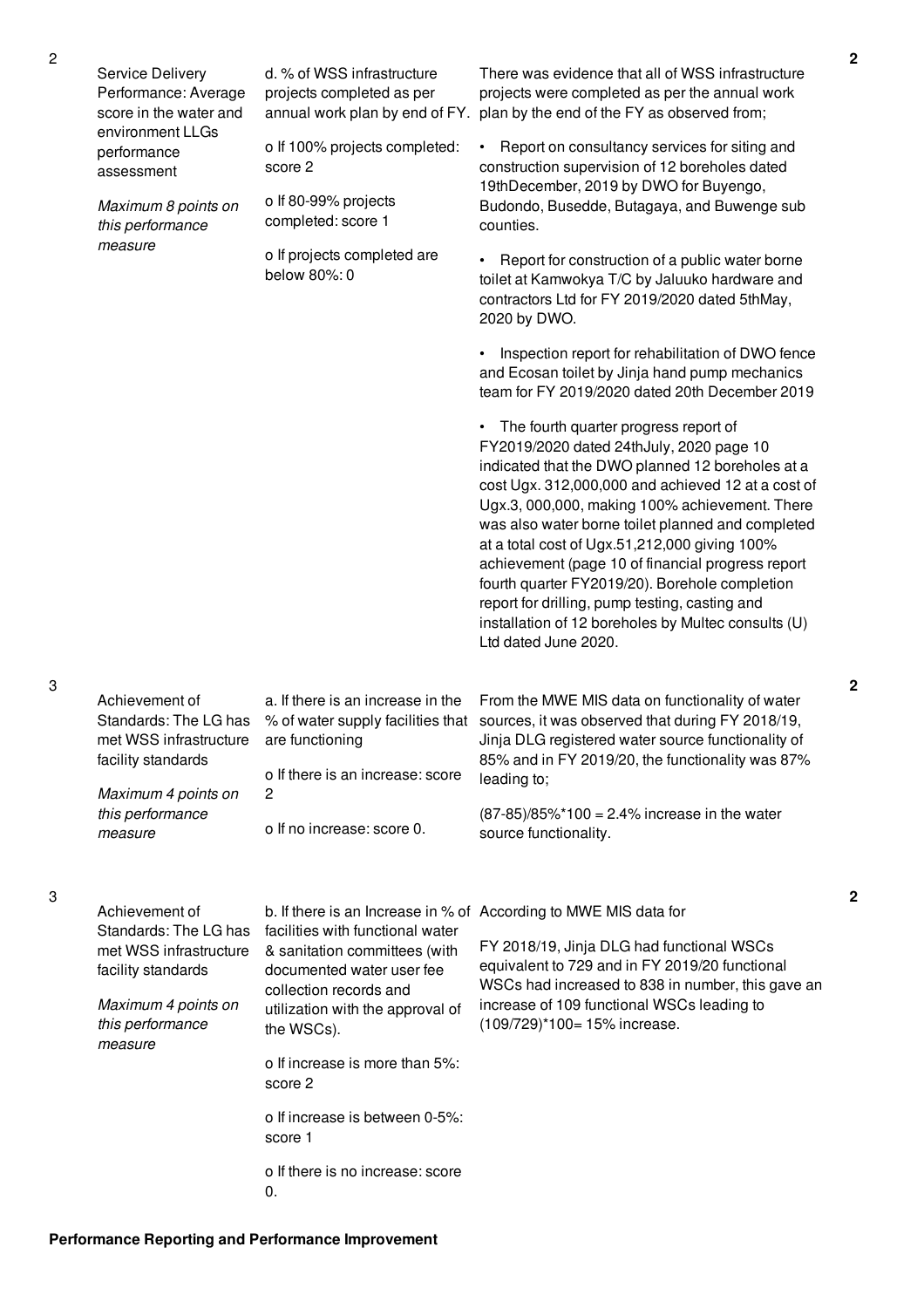Accuracy of Reported Information: The LG has reported on WSS facilities accurately reported on constructed WSS infrastructure projects and service performance

*Maximum 3 points on this performance measure*

There was evidence that DWO had accurately reported on WSS facilities constructed in the previous FY and performance of the facilities was as reported according to;

• Borehole completion report for drilling, pump testing, casting and installation of 12 boreholes by Multec consults (U) Ltd dated June 2020.

• Report on consultancy services for siting and construction supervision of 12 boreholes dated 19thDecember, 2019 by DWO for Buyengo, Budondo, Busedde, Butagaya, and Buwenge sub counties.

• Report for construction of a public water borne toilet at Kamwokya T/C by Jaluuko hardware and contractors Ltd for FY 2019/2020 dated 5thMay, 2020 by DWO.

• Inspection report for rehabilitation of DWO fence and Ecosan toilet by Jinja hand pump mechanics team for FY 2019/2020 dated 20th December 2019.

Reporting and performance improvement: The LG compiles, updates WSS county water supply and information and supports LLGs to a. Evidence that the LG Water Office collects and compiles quarterly information on subsanitation, functionality of facilities and WSCs, safe water

Score 2

collection and storage and community involvement):

The DWO has accurately

and performance of the facilities is as reported: Score:

3

constructed in the previous FY

There was evidence that Jinja LG DWO collected and compiled quarterly information on sanitation facilities;

Verification report for WSS facilities for rehabilitation FY 2019/2020 by AEO dated 21st May, 2020

5

Reporting and performance improvement: The LG compiles, updates WSS supply and sanitation information and supports LLGs to improve their performance *Maximum 7 points on this performance measure* b. Evidence that the LG Water Office updates the MIS (WSS data) quarterly with water information (new facilities, population served, functionality of WSCs and WSS facilities, etc.) and uses compiled information for planning purposes: Score 3 or else 0 submitted included; Butagaya sub county

MIS data report on new Boreholes on form 1 and 4 was submitted on 24thJuly, 2020 to PS MWE and a copy of receipt was seen. Some of the sources

• On 27thAugust, 2019 a report on Kisasi H/C source in Busedde sub county was seen

• On 27thAugust, 2019 a report of Kyabwe Anna in

• On 6thJuly, 2020 a report of Busegula P/S in Buyengo sub county was seen

• On 3rdSeptember, 2019 a report of Walwino Edward in Buyengo sub county was seen

**3**

**2**

**3**

5

improve their performance

*Maximum 7 points on this performance measure*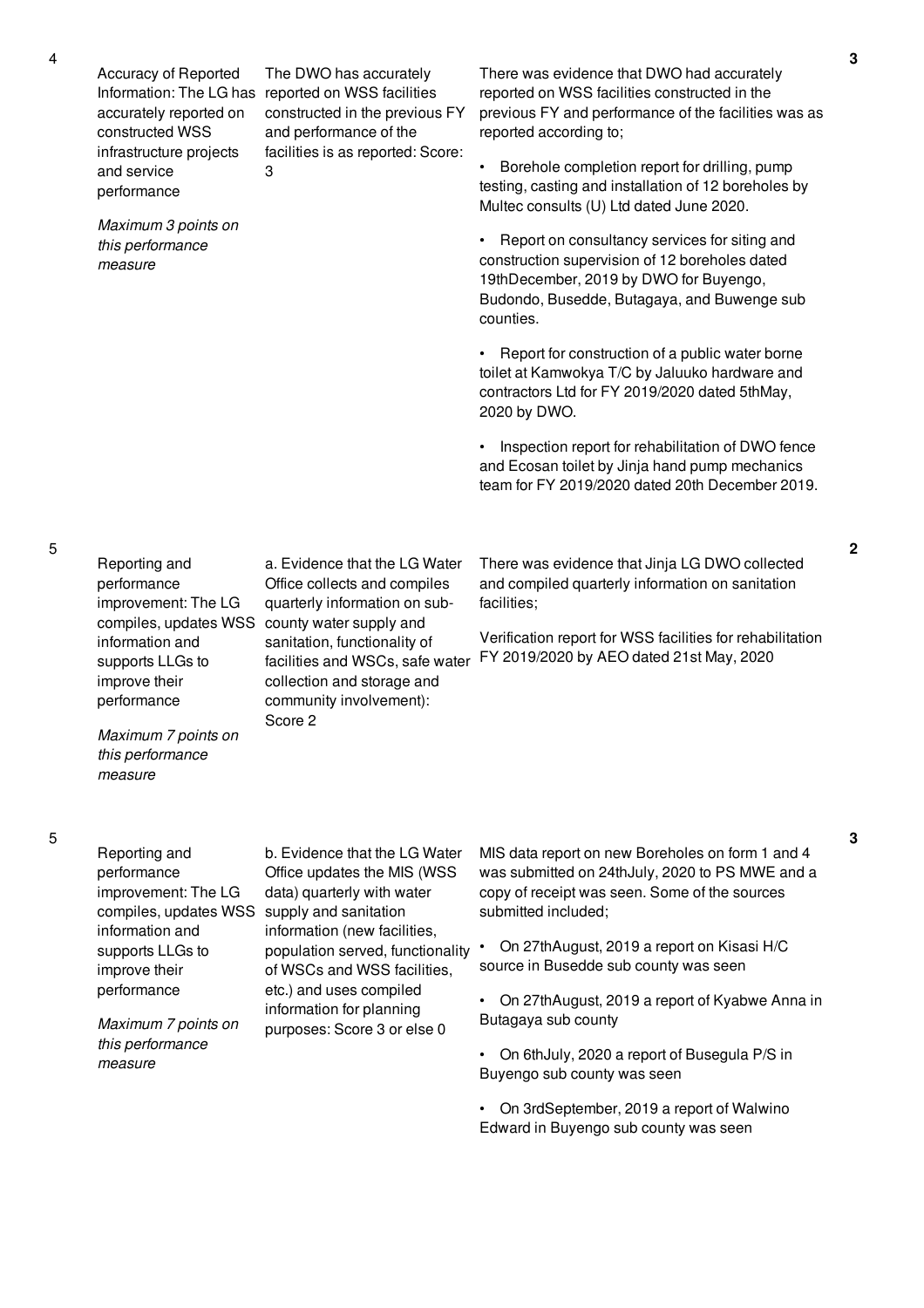| Reporting and       | c. Evidence that DWO has                         | There v |
|---------------------|--------------------------------------------------|---------|
| performance         | supported the 25% lowest                         | team to |
| improvement: The LG | performing LLGs in the                           | during  |
|                     | compiles, updates WSS previous FY LLG assessment |         |
| information and     | to develop and implement                         |         |
| supports LLGs to    | performance improvement                          |         |
| improve their       | plans: Score 2 or else 0                         |         |

performance *Maximum 7 points on this performance Note: Only applicable from the assessment where there has been a previous assessment of the LLGs' performance. In case there is no previous assessment score 0.*

was no evidence availed to the Assessment verify that Jinja DLG held LLG assessment the FY 2019/20

# **Human Resource Management and Development**

*measure*

| Budgeting for Water &<br>Sanitation and<br>Environment & Natural<br>Resources: The Local<br>Government has<br>budgeted for staff<br>Maximum 4 points on<br>this performance<br>measure | a. Evidence that the DWO has<br>budgeted for the following<br>Water & Sanitation staff: 1 Civil<br>Engineer(Water); 2 Assistant<br>Water Officers (1 for<br>mobilization and 1 for<br>sanitation & hygiene); 1<br>Engineering Assistant (Water)<br>& 1 Borehole Maintenance<br>Technician: Score 2 | There was evidence that the DWO had budgeted for<br>its departmental staff.<br>In the Annual work plan and approved budget for FY<br>2019/20 page 22 PBS dated 9thAugust, 2019 under<br>Water supply development budget, amount<br>equivalent to Ugx.73,730,000 for the water staff. |
|----------------------------------------------------------------------------------------------------------------------------------------------------------------------------------------|----------------------------------------------------------------------------------------------------------------------------------------------------------------------------------------------------------------------------------------------------------------------------------------------------|--------------------------------------------------------------------------------------------------------------------------------------------------------------------------------------------------------------------------------------------------------------------------------------|
| Budgeting for Water &<br>Sanitation and<br>Environment & Natural<br>Resources: The Local<br>Government has<br>budgeted for staff<br>Maximum 4 points on<br>this performance<br>measure | b. Evidence that the<br><b>Environment and Natural</b><br>Resources Officer has<br>budgeted for the following<br>Environment & Natural<br>Resources staff: 1 Natural<br>Resources Officer; 1<br>Environment Officer; 1 Forestry<br>Officer: Score 2                                                | No information was availed for verification                                                                                                                                                                                                                                          |

**Performance** Management: The LG appraised staff and conducted trainings in line with the district training plans.

*Maximum 6 points on this performance measure*

a. The DWO has appraised District Water Office staff against the agreed performance plans during the previous FY: Score 3

1. Mr. Kyombo Alex Fredrick the Assistant Engineering Officer was last appraised by the DWO on 13/6/2019 and endorsed by the PAS on 24/7/2019

2. Mr. Mudenya Moses the Assistant Engineering Officer was last appraised by the Senior Town Engineer on 1/8/2018 and endorsed by the Town Clerk on 2/5/2018

5

6

6

**0**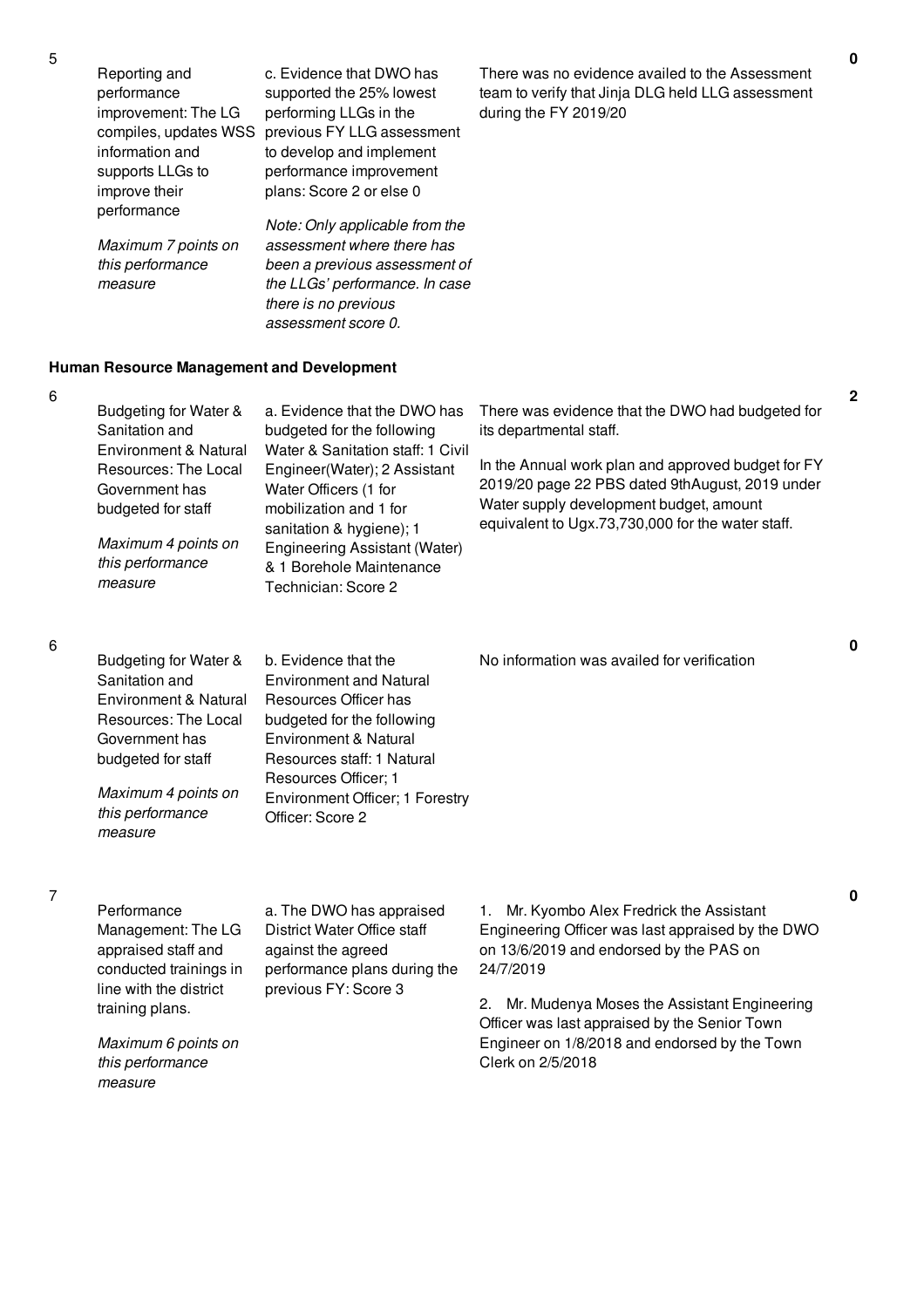**Performance** Management: The LG appraised staff and conducted trainings in line with the district training plans.

*Maximum 6 points on this performance measure*

**Management, Monitoring and Supervision of Services.**

#### 8

Planning, Budgeting and Transfer of Funds for service delivery: The Local Government has allocated and spent funds for service delivery as prescribed in the sector guidelines.

*Maximum 6 points on this performance measure*

a) Evidence that the DWO has prioritized budget allocations to sub-counties that have safe water coverage below that of the district:

b. The District Water Office has identified capacity needs of staff from the performance appraisal process and ensured that training activities have been conducted in adherence to the training plans at district level and documented in the training database : Score 3

> • If 100 % of the budget allocation for the current FY is allocated to S/Cs below the district

average coverage: Score 3

- • If 80-99%: Score 2
- $\cdot$  If 60-79: Score 1
- If below 60 %: Score 0

There was no evidence that District Water Office has identified capacity needs of staff from the performance appraisal process and no training activities were conducted in adherence to the training plans at district level.

According to the MWE Jinja DLG had average safe water coverage during FY 2019/20 at 67% and in the AWP FY2020/2021 page 14 the following sub counties were planned and budgeted for water sources with a total development budget of Ugx. 432,000,000 for 16 water sources and the allocation was as below;

• Buyengo sub county at 95% with allocation of Ugx.54,000,000,

• Budondo sub county at 95% with allocation of Ugx.54,000,000,

• Butagaya sub county at 95% with allocation of Ugx.108,000,000,

• Buwenge sub county at 95% with allocation of Ugx.81,000,000

• Mafubira sub county at 26% with allocation of Ugx.54,000,000

• Busedde sub county at 95% with allocation of Ugx.81,000,000.

Therefore, the total development allocation of Ugx. 54,000,000 was allocated to sub county with water access average coverage of 26% (Mafubira sub county) out of the total allocation to all sub counties of Ugx.432,000,000 Leading to (54,000,000/432,000,000)\*100 = 12.5% budget allocation to sub counties below the district average hence the LG scored zero (0)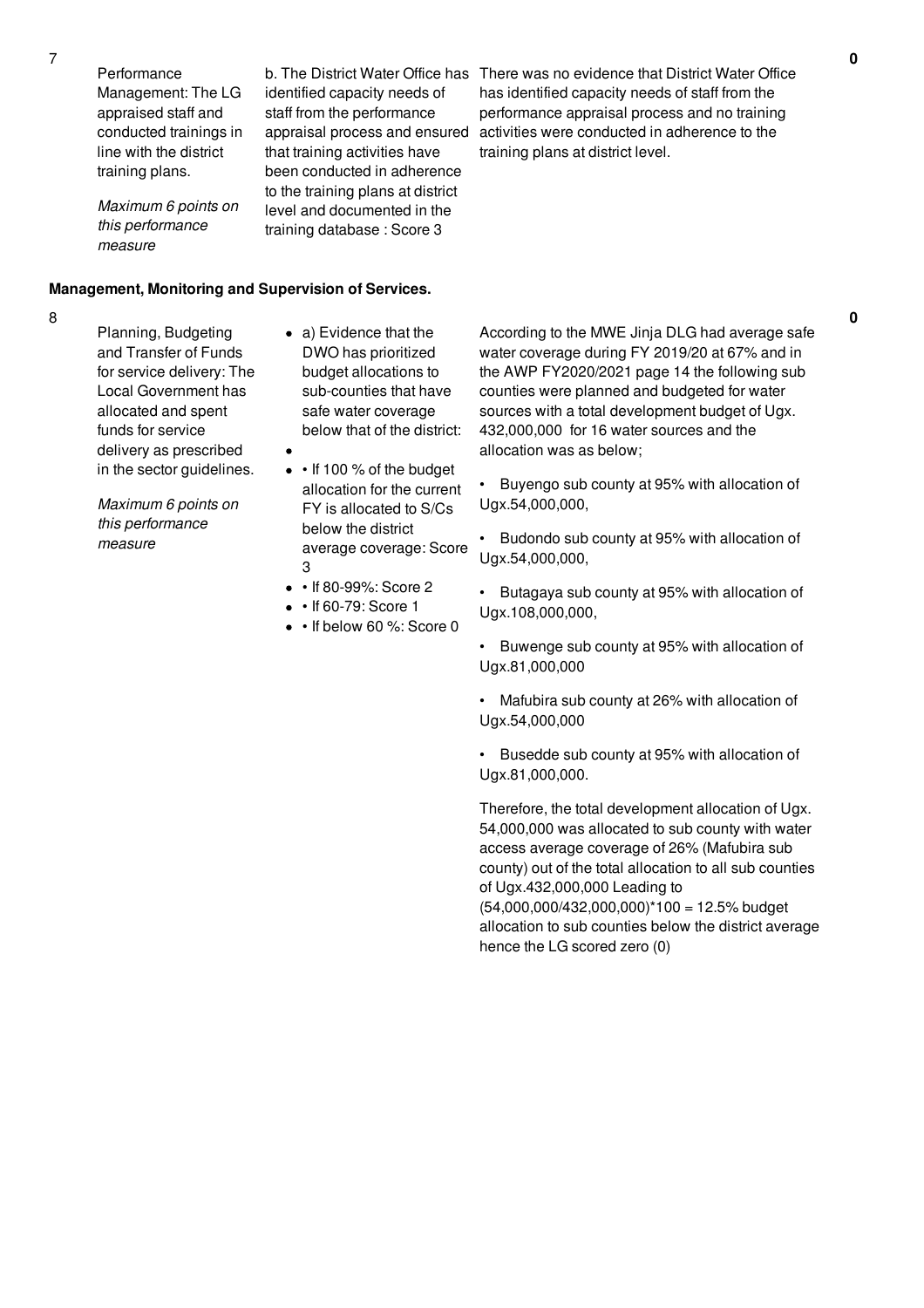Planning, Budgeting and Transfer of Funds Local Government has allocated and spent funds for service delivery as prescribed in the sector guidelines.

*Maximum 6 points on this performance measure*

facilities and provided follow up support. *Maximum 8 points on*

monitored WSS

*this performance measure*

Monitoring: The LG has Water Office has monitored

for service delivery: The their respective allocations per b) Evidence that the DWO communicated to the LLGs source to be constructed in the current FY: Score 3

a. Evidence that the district

safeguards, etc.)

score 4

score 2

Score 0

each of WSS facilities at least quarterly (key areas to include functionality of Water supply and public sanitation facilities, environment, and social

**•** If more than 95% of the WSS facilities monitored quarterly:

**•** If less than 80% of the WSS facilities monitored quarterly:

**•** If 80-99% of the WSS facilities monitored quarterly: There was evidence that the DWO had communicated to the LLGs their respective allocations per source to be constructed in the current FY. This was done by displaying the information at the Jinja District water Office notice board dated 19th August,2020 and indicated the following information;

- Buyengo sub county Ugx.54,000,000,
- Budondo sub county Ugx.54,000,000,
- Butagaya sub county Ugx.108,000,000,
- Buwenge sub county Ugx.81,000,000
- Mafubira sub county Ugx.54,000,000

There was evidence that the DWO had communicated to the LLGs their respective allocations per source to be constructed in the current FY. This was done by displaying the information at the Jinja District water Office notice board dated 19th August,2020 and indicated the following information;

- Buyengo sub county Ugx.54,000,000,
- Budondo sub county Ugx.54,000,000,
- Butagaya sub county Ugx.108,000,000,
- Buwenge sub county Ugx.81,000,000
- Mafubira sub county Ugx.54,000,000

Routine Oversight and Monitoring: The LG has monitored WSS facilities and provided follow up support.

*Maximum 8 points on this performance measure*

b. Evidence that the DWO conducted quarterly DWSCC meetings and among other agenda items, key issues identified from quarterly monitoring of WSS facilities were discussed and remedial actions incorporated in the current FY AWP. Score 2

There was evidence that the DWO conducted two (2) out of four (4) quarterly DWSCC meeting and was verified in the following reports;

• DWSCC meeting was held on 13thMarch, 2020 and the following issues were raised;

Status of WATSAN facilities for quarter three 2019/2020 FY.

• DWSCC meeting held 19thJune, 2020 for Quarter four 2019/2020 FY.

**4**

**0**

Routine Oversight and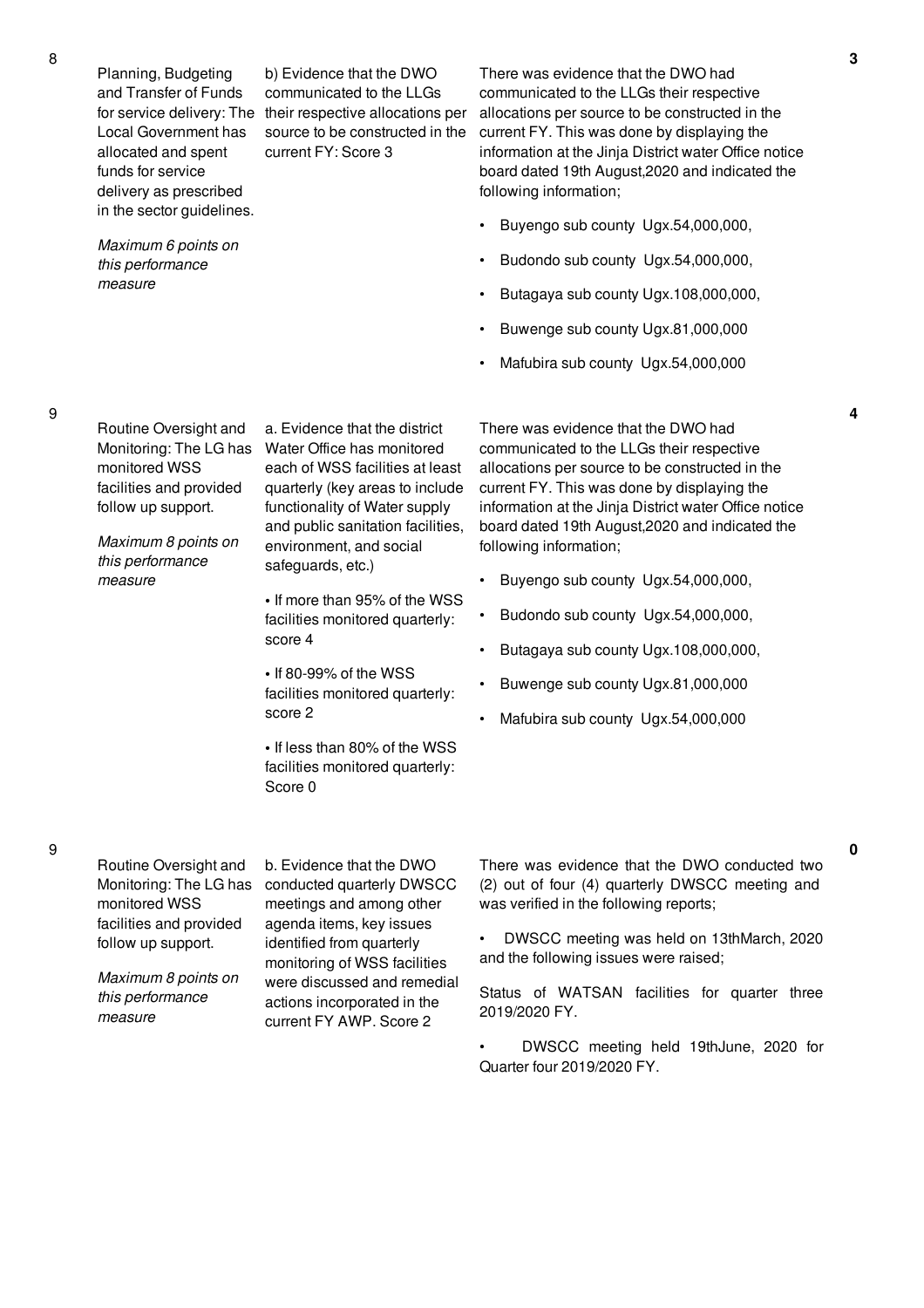Routine Oversight and Monitoring: The LG has monitored WSS facilities and provided follow up support.

*Maximum 8 points on this performance measure*

c. The District Water Officer publicizes budget allocations for the current FY to LLGs with safe water coverage below the LG average to all sub-counties: Score 2

There was evidence that the DWO had communicated to the LLGs their respective allocations per source to be constructed in the current FY. This was done by displaying the information at the Jinja District water Office notice board dated 19th August,2020 and indicated the following information;

• Budondo sub county at 95% with allocation of Ugx.54,000,000,

• Butagaya sub county at 95% with allocation of Ugx.108,000,000,

• Buwenge sub county at 95% with allocation of Ugx.81,000,000

• Mafubira sub county at 26% with allocation of Ugx.54,000,000

• Busedde sub county at 95% with allocation of Ugx.81,000,000.

10

conducted

*Maximum 6 points on this performance measure*

Mobilization for WSS is a. For previous FY, the DWO allocated a minimum of 40% of the NWR rural water and sanitation budget as per sector guidelines towards mobilization activities:

> **•** If funds were allocated score 3

**•** If not score 0

There was evidence that the DWO allocated budget to the NWR rural water and sanitation budget as per sector guidelines towards mobilization activities as follows;

In approved Annual work plan and budget FY 2019/20 page 20 the following was observed,

NWR was equivalent to Ugx.31,410,000 PBS,

Commissioning of WSS allocated Ugx.4,000,000 ,

DWSCC meetings allocated Ugx.1,300,000,

Training WUCs allocated ugx.2,500,000

Establishment of WUCs allocated Ugx.1,252,000

Educating hygiene in RGCs allocated Ugx.3,762,000

Senstisation of communities on O&M of public latrines allocated Ugx.3,000,000

Therefore, the total budget allocated Ugx.15,814,000 was equivalent to Ugx. 31,410,000 giving (15,814,000/31,410,000)\*100

 $=50.35\%$ .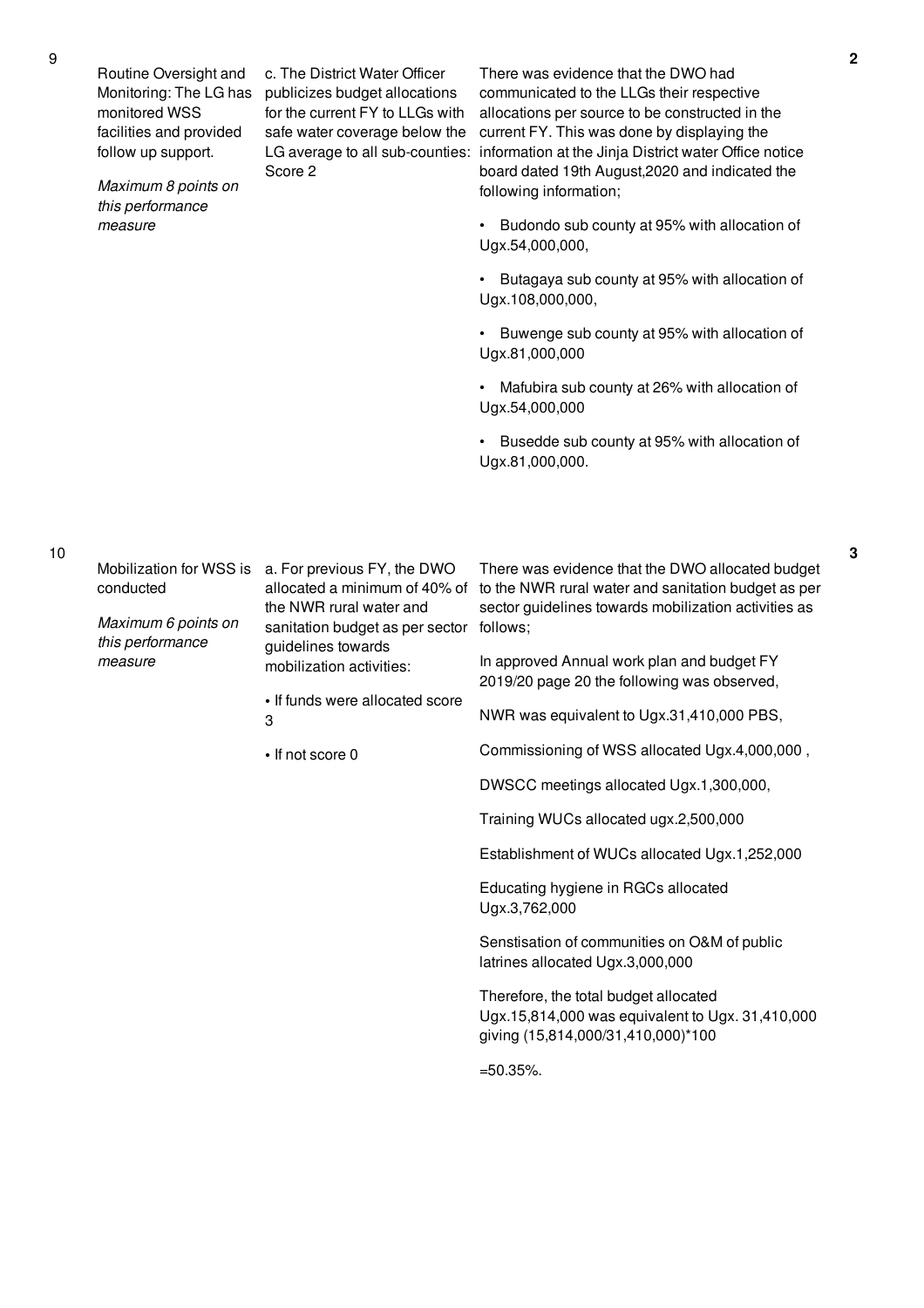conducted

*Maximum 6 points on this performance measure*

*Maximum 14 points on* Score 4 or else 0

# Mobilization for WSS is b. For the previous FY, the District Water Officer in liaison with the Community Development Officer trained WSCs on their roles on O&M of WSS facilities: Score 3.

There was no evidence availed to the assessment team to verify that the District Water Officer in liaison with the Community Development Officer had trained WSCs on their roles on OEM of WSS facilities during FY2019/20.

## **Investment Management**

*this performance*

*measure*

11

| Planning and          | a. Existence of an up-to-date   | The assessment team was able to see and verify                                        |
|-----------------------|---------------------------------|---------------------------------------------------------------------------------------|
| Budgeting for         | LG asset register which sets    | the existence of an up-to-date LG asset register                                      |
| Investments is        |                                 | out water supply and sanitation which sets out water supply and sanitation facilities |
| conducted effectively | facilities by location and LLG: | by location and LLG and the following information                                     |
|                       |                                 | was seen:                                                                             |

The assets register for water facilities was last updated on 13th July, 2020 with the following water sources;

• Muyinda Fred source found in Kasozi village Itakaibolu Parish in Busedde sub county,

• Butanakya Charles source found in KibundaireBudhaga village in Lubani parish in Butagaya sub county,

• Mutekanga David source found in Lukolo west village in Nawangoma Parish in Budondo Sub County.

• Balaba Katende source found in Bituli village in Budima Parish in Butagaya Sub County

b. Evidence that the LG DWO There was evidence that all water projects were derived from the LGDP and were eligible for expenditure.

> In the Jinja Development Plan (DDP) 2015/16 to 2019/20 page 226, had the following;

Drilling, casting and installation of boreholes at estimated cost of Ugx.481,340,475 annually for five (5) years.

Protection of five (5) spring wells at estimated cost of Ugx.24,310,125.

Also desk appraisal was conducted as was evidenced by the report on consultancy services for Ground water hydrological survey for 12 Boreholes prepared by Balbert water solutions Ltd dated 18th November, 2019. It included the data collection, desk review, reconnaissance survey, stake holder consultations in villages, and planning for works.

11

Planning and Budgeting for Investments is conducted effectively

*Maximum 14 points on this performance measure*

has conducted a desk appraisal for all WSS projects in the budget to establish whether the prioritized investments were derived from the approved district development plans and are eligible for expenditure under sector guidelines (prioritize investments for sub-counties with safe water coverage below the district average and rehabilitation of non-functional facilities) and funding source (e.g. sector development grant, DDEG). If desk appraisal was conducted and if all projects are derived from the LGDP and are eligible:

Score 4 or else score 0.

**4**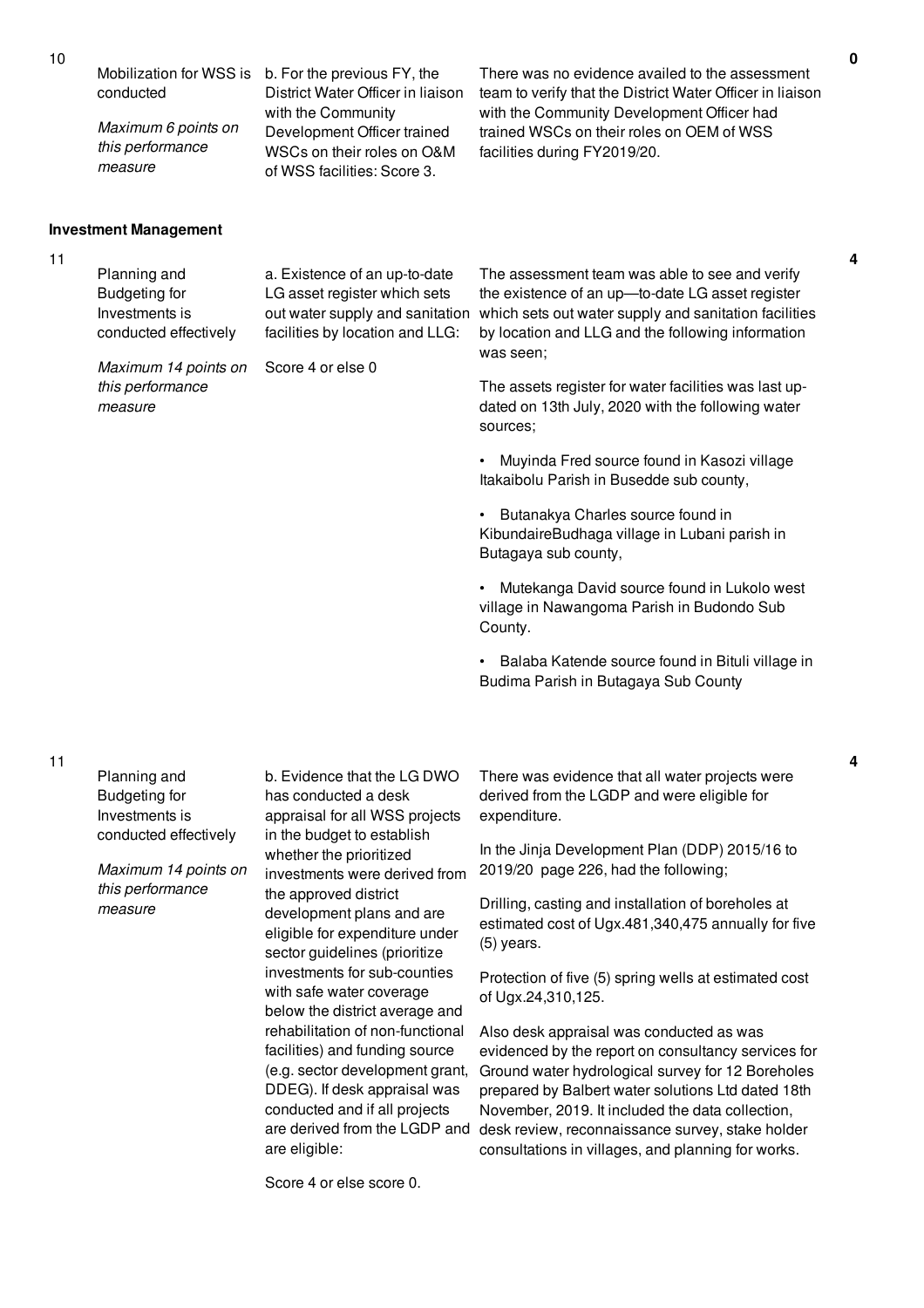| 11 | Planning and<br><b>Budgeting for</b><br>Investments is<br>conducted effectively<br>Maximum 14 points on | c. All budgeted investments for<br>current FY have completed<br>applications from beneficiary<br>communities: Score 2                                                            | There was evidence that all budgeted investments<br>for current FY had completed applications from<br>beneficiary communities as observed below;<br>Application dated 10thOctober, 2018 for Buwagi<br>L.C.1 source in Budondo sub county requesting for                                                                                                                 |  |
|----|---------------------------------------------------------------------------------------------------------|----------------------------------------------------------------------------------------------------------------------------------------------------------------------------------|-------------------------------------------------------------------------------------------------------------------------------------------------------------------------------------------------------------------------------------------------------------------------------------------------------------------------------------------------------------------------|--|
|    | this performance<br>measure                                                                             |                                                                                                                                                                                  | Boreholes,                                                                                                                                                                                                                                                                                                                                                              |  |
|    |                                                                                                         |                                                                                                                                                                                  | Application dated 23rdMarch, 2019 for Nawaguma<br>B source in Butagaya sub county requesting for<br><b>Borehole</b>                                                                                                                                                                                                                                                     |  |
|    |                                                                                                         |                                                                                                                                                                                  | Application dated 2ndApril, 2019 for Bulama B<br>source in Buyengo sub county requesting for<br>borehole                                                                                                                                                                                                                                                                |  |
|    |                                                                                                         |                                                                                                                                                                                  | Application dated 28thJuly, 2020 for<br>BuwoleroMawolero L.C1 source in Buwenge sub<br>county requesting for borehole.                                                                                                                                                                                                                                                  |  |
| 11 | Planning and<br><b>Budgeting for</b><br>Investments is<br>conducted effectively                         | d. Evidence that the LG has<br>conducted field appraisal to<br>check for: (i) technical<br>feasibility; (ii) environmental                                                       | There was evidence to prove that the LG had<br>conducted field appraisal to check for: (i) technical<br>feasibility; (ii) environmental social acceptability;<br>and (iii) customized designs for WSS projects for                                                                                                                                                      |  |
|    | Maximum 14 points on<br>this performance<br>measure                                                     | social acceptability; and (iii)<br>customized designs for WSS<br>projects for current FY. Score 2                                                                                | current FY as was evidenced by the report on<br>consultancy services for Ground water hydrological<br>survey for 12 Boreholes prepared by Balbert water<br>solutions Ltd dated 18thNovember, 2019. It included<br>the data collection, desk review, reconnaissance<br>survey, stake holder consultations in villages, and<br>planning for works.                        |  |
| 11 | Planning and<br><b>Budgeting for</b><br>Investments is<br>conducted effectively                         | e. Evidence that all water<br>infrastructure projects for the<br>current FY were screened for<br>environmental and social risks/                                                 | There was evidence that all water infrastructure<br>projects for the current FY (2020/2021) were<br>screened for environmental and social risks/<br>impacts and ESMPS prepared. However the                                                                                                                                                                             |  |
|    | Maximum 14 points on<br>this performance<br>measure                                                     | impacts and ESIA/ESMPs<br>prepared before being<br>approved for construction -<br>costed ESMPs incorporated<br>into designs, BoQs, bidding<br>and contract documents. Score<br>2 | ESMPs were not costed before being approved for<br>construction and incorporated into BoQs, for<br>example;                                                                                                                                                                                                                                                             |  |
|    |                                                                                                         |                                                                                                                                                                                  | i. Drilling of borehole sites at Adebe David site in<br>Kanama village, Busedde sub county. Screening<br>forms filled and signed the Senior Environment<br>Officer Maganda Moses on 14th October 2020 and<br>the DCDO Kyangwa Ivan on 17th July 2020.                                                                                                                   |  |
|    |                                                                                                         |                                                                                                                                                                                  | ESMP for drilling casting and installation of<br>Boreholes in Busedde sub county. Some of the<br>impacts from the management plans were: Noise<br>generation. Indicator: records on complaints on<br>noise pollution by the site neighboring communities.<br>Mitigation measures: limit vehicle movement to the<br>sites. Noise generating activities should be limited |  |

to morning and late evening hours. Equipment not in use should be switched off, use of well-conditioned equipment. Frequency of monitoring: Regular checks by the District Water Officer and the Environment Officer. Responsibility: District Water Officer and the Environment Officer. ESMP prepared **2**

**2**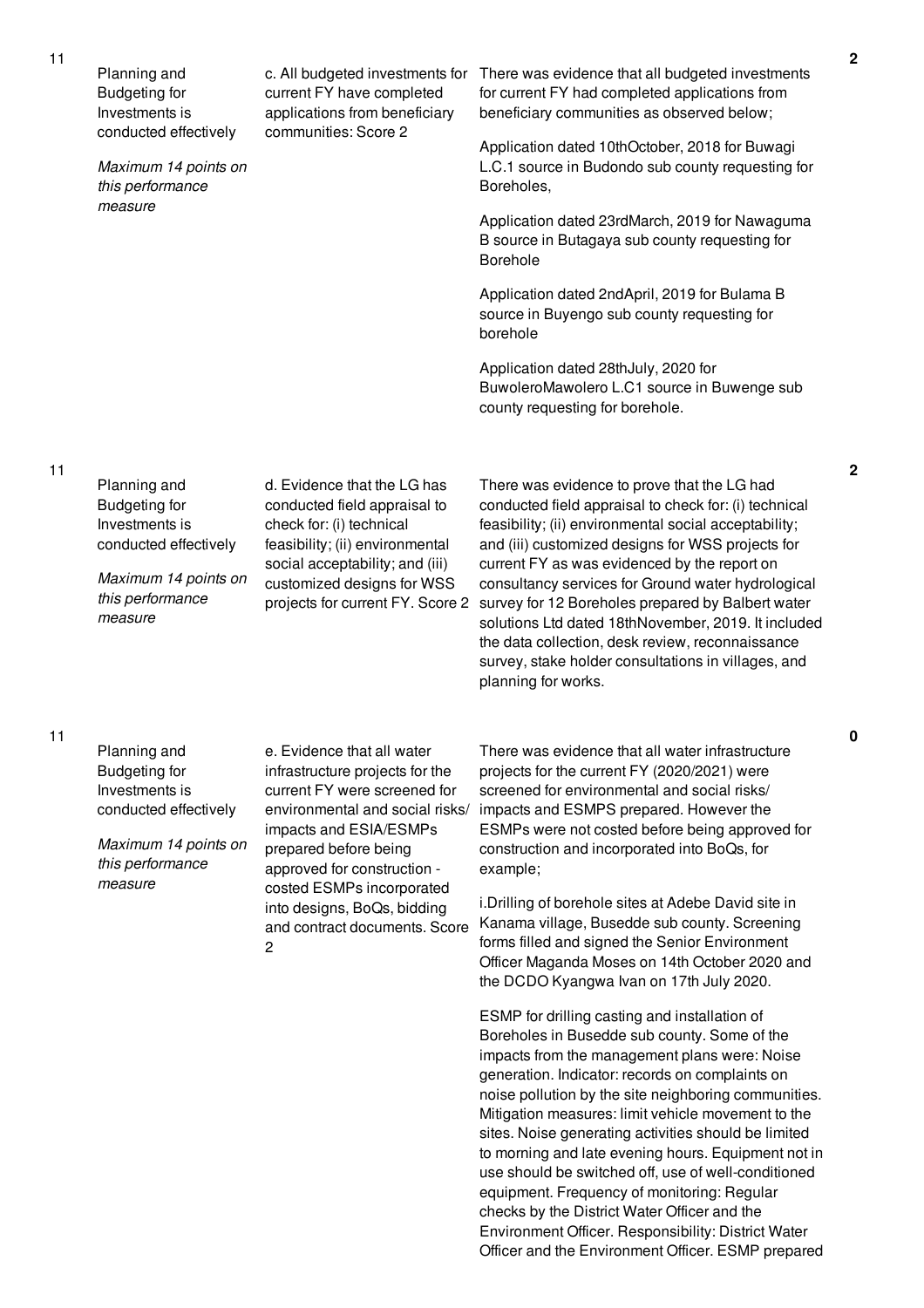and endorsed Environment Officer Maganda Moses on 14th October 2020 and the DCDO Kyangwa Ivan on 17th July 2020.

ii. Drilling of borehole at Nawambose primary school in Buyongo sub county. Screening forms filled and signed the Senior Environment Officer Maganda Moses on 14th October 2020 and the DCDO Kyangwa Ivan on 17th July 2020.

ESMP for drilling casting and installation of Boreholes in Buyongo sub county. Some of the impacts from the management plans were: Noise generation. Indicator: records on complaints on noise pollution by the site neighboring communities. Mitigation measures: limit vehicle movement to the sites. Noise generating activities should be limited to morning and late evening hours. Equipment not in use should be switched off, use of well-conditioned equipment. Frequency of monitoring: Regular checks by the District Water Officer and the Environment Officer. Responsibility: District Water Officer and the Environment Officer.ESMP prepared and endorsed Environment Officer Maganda Moses on 14th October 2020 and the DCDO Kyangwa Ivan on 17th July 2020.

iii. Drilling of borehole at Sulaiman Mwanga's site in Nakabango B village, Mafubira sub county. Screening forms filled and signed the Senior Environment Officer Maganda Moses on 14th October 2020 and the DCDO Kyangwa Ivan on 17th July 2020.

ESMP for drilling casting and installation of Boreholes in Mafubira sub county. Some of the impacts from the management plans were: Noise generation. Indicator: records on complaints on noise pollution by the site neighboring communities. Mitigation measures: limit vehicle movement to the sites. Noise generating activities should be limited to morning and late evening hours. Equipment not in use should be switched off, use of well-conditioned equipment. Frequency of monitoring: Regular checks by the District Water Officer and the Environment Officer. Responsibility: District Water Officer and the Environment Officer.ESMP prepared and endorsed Environment Officer Maganda Moses on 14th October 2020 and the DCDO Kyangwa Ivan on 17th July 2020. However the ESMPs were not costed and yet it's from these that costings are incorporated into BoQs. Therefore no score awarded on this indicator.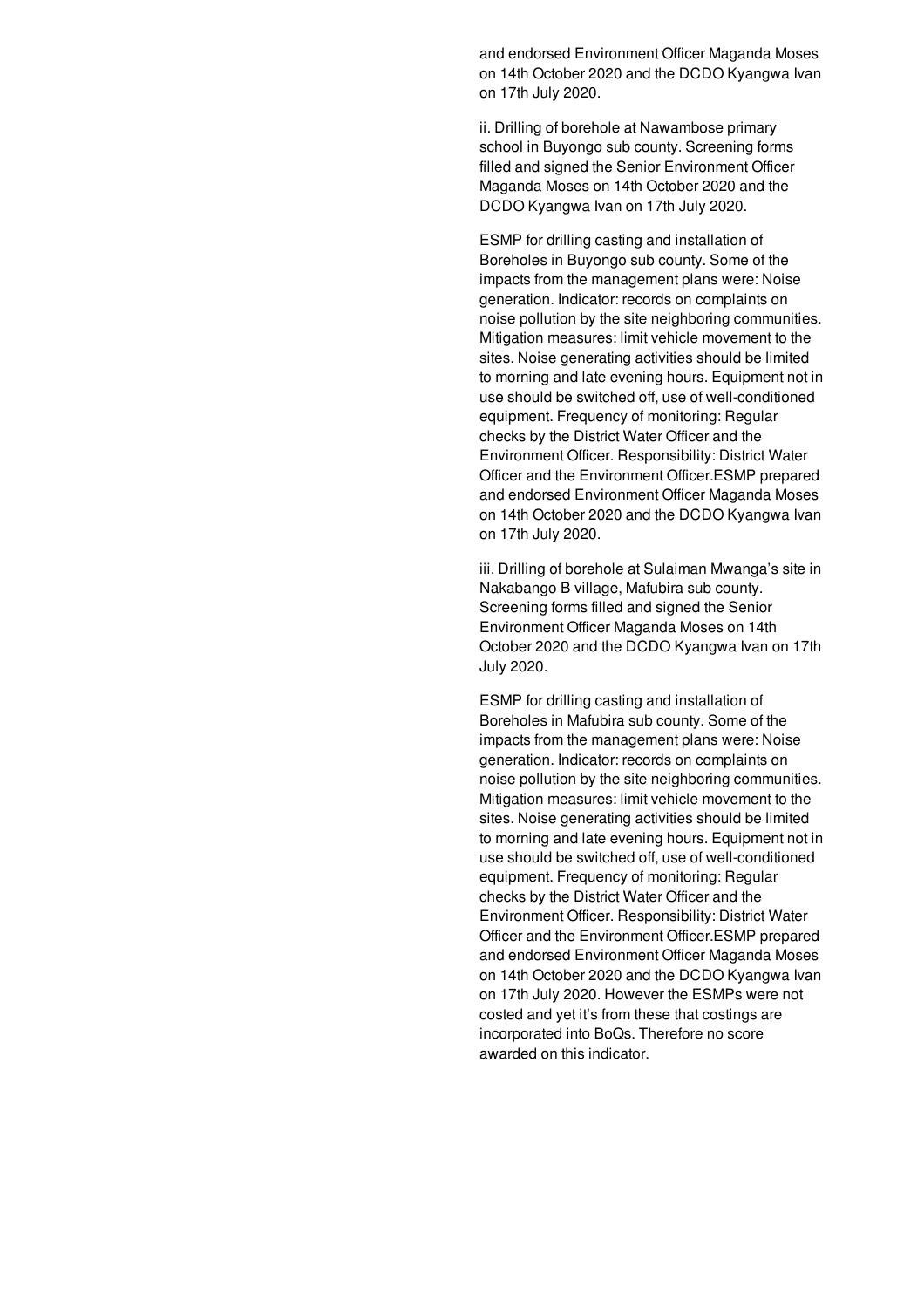Procurement and **Contract** Management/execution: incorporated in the LG The LG has effectively managed the WSS procurements

*Maximum 14 points on this performance measure*

.

.

There was evidence that the water infrastructure

Investments for FY 2019/20 were incorporated in the LG approved procurement plan prepared on 4thMay, 2020, reference CR/105/5 approved by PPDA on, 18th June, 2020 (Revised version) consisted of

- Borehole drilling of 12 number boreholes, item No.16 on page 3 of 16,

- Construction of water borne toilet at Kamwokya RGC, item No.23 on page 4 of 16

- Rehabilitation of water office fence, item No.24 on page 5 of 16

- Rehabilitation of boreholes, item No. 45on page 7 of 16

Procurement and **Contract** The LG has effectively managed the WSS procurements

*Maximum 14 points on this performance measure*

Management/execution: infrastructure for the previous b. Evidence that the water supply and public sanitation FY was approved by the Contracts Committee before commencement of construction Score 2:

a. Evidence that the water infrastructure investments were

approved: Score 2 or else 0

There was evidence that the water supply and public sanitation infrastructure for FY2019/20 were approved by the Contracts Committee before commencement of construction as verified from the following Contract Committee minutes;

• Contract committee meeting held on 11thOctober, 2019, minute MIN.00016/DCC/2019- 2020, approving the evaluation report for Consultancy services and drilling supervision.

• Contract committee meeting, minute MIN/DCC/0010, held on 20thSeptember, 2019 approving the evaluation report for borehole drilling, casting and installation of 12 boreholes.

• Contract committee meeting held on 11thOctober, 2020 under MIN.00016/DCC/2019- 2020 approving the evaluation report for construction of water borne toilet at Kamwokya RGC.

• Contract committee meeting held on 11thOctober, 2020 under MIN.00016/DCC/2019- 2020 approving the evaluation report for rehabilitation of District Water office fence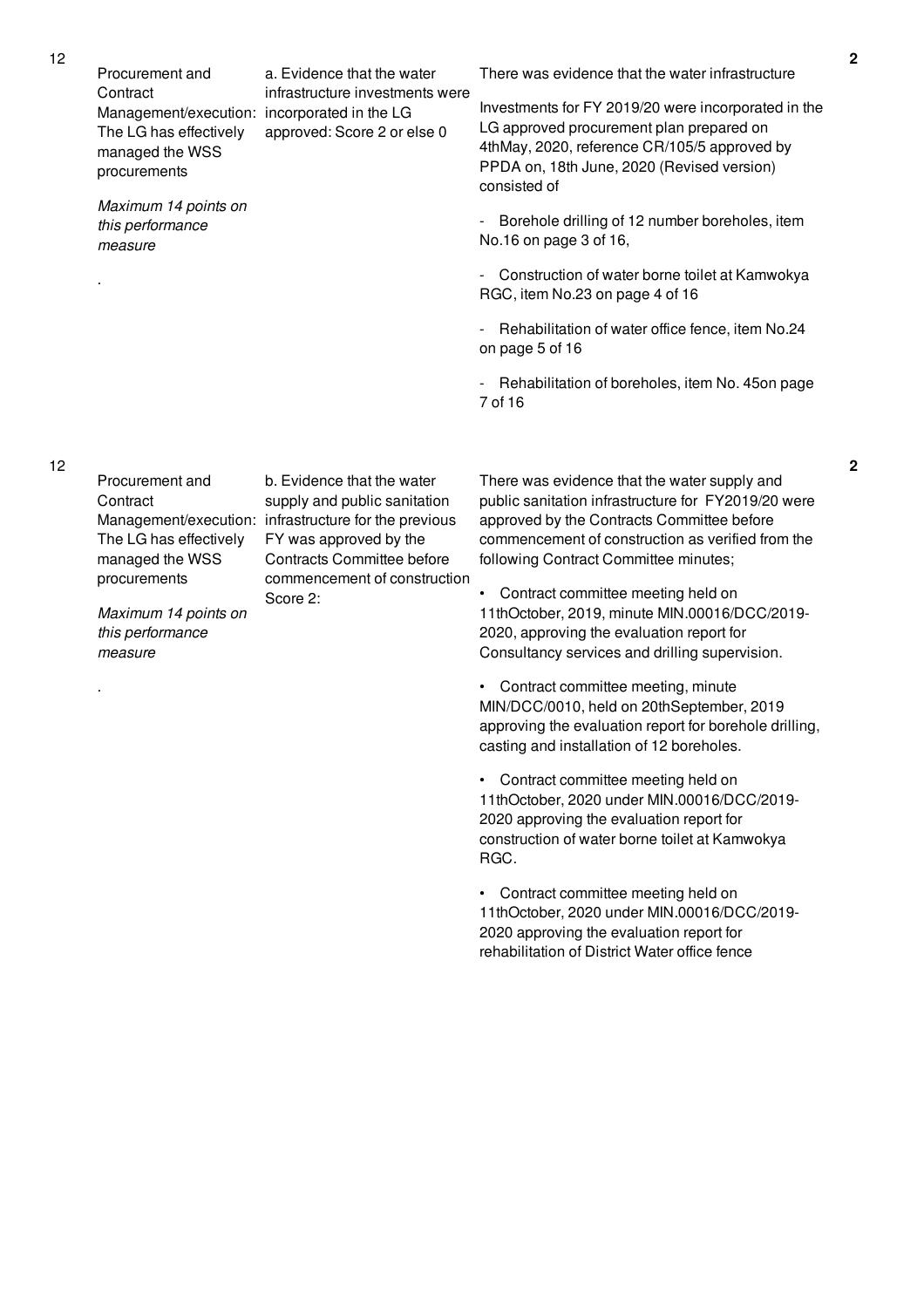Procurement and **Contract** Management/execution: established the Project The LG has effectively managed the WSS procurements

*Maximum 14 points on this performance measure*

There was evidence that the District Water Officer established the Project Implementation team as observed below;

The project manager was appointed by the CAO in a letter with reference; CR/105/3 dated 2ndJuly, 2020.

and contract implementation plans by DWO dated 6thNovember, 2019 were availed for verification as specified in the Water sector guidelines.

12

.

.

.

Procurement and **Contract** The LG has effectively managed the WSS procurements

Management/execution: sampled were constructed as d. Evidence that water and public sanitation infrastructure per the standard technical designs provided by the DWO: Score 2

c. Evidence that the District Water Officer properly

Implementation team as specified in the Water sector

guidelines Score 2:

sanitation infrastructure sampled at construction of water borne toilet at Kamwokya RGC in Msisi village Btamira in Buyengo sub county which was constructed by Jaluuko Hardware and contractors Ltd on-site inspection, the following was observed, item L in the BOQ 15mm thick plaster plith wall of 60m measured correct as in the BOQ;

• There was evidence that water and public

*Maximum 14 points on this performance measure*

## 12

Procurement and **Contract** The LG has effectively managed the WSS procurements

Management/execution: monthly technical supervision e. Evidence that the relevant technical officers carry out of WSS infrastructure projects: Score 2

*Maximum 14 points on this performance measure*

There was evidence that the relevant technical officers in Jinja DLG carried out monthly technical supervision of WSS infrastructure projects as observed from the following site reports;

• Report for construction of a public latrine at Kamwokya Trading Center carried out by Jaluuko Hardware and contractors Ltd for FY 2019/2020 by Ereemye David DWO dated 5 May 2020.

• Inspection report for rehabilitation of District water office fence and Ecosan toilet by Jinja Hand pump mechanics team for FY 2019/2020 dated 20thDecember, 2020

• Drilling supervision report of 12 deep boreholes dated 19thJune 2020.

• Borehole completion report for drilling, pump testing, casting and installation of 12 boreholes by Multec consults (U) Ltd dated June 2020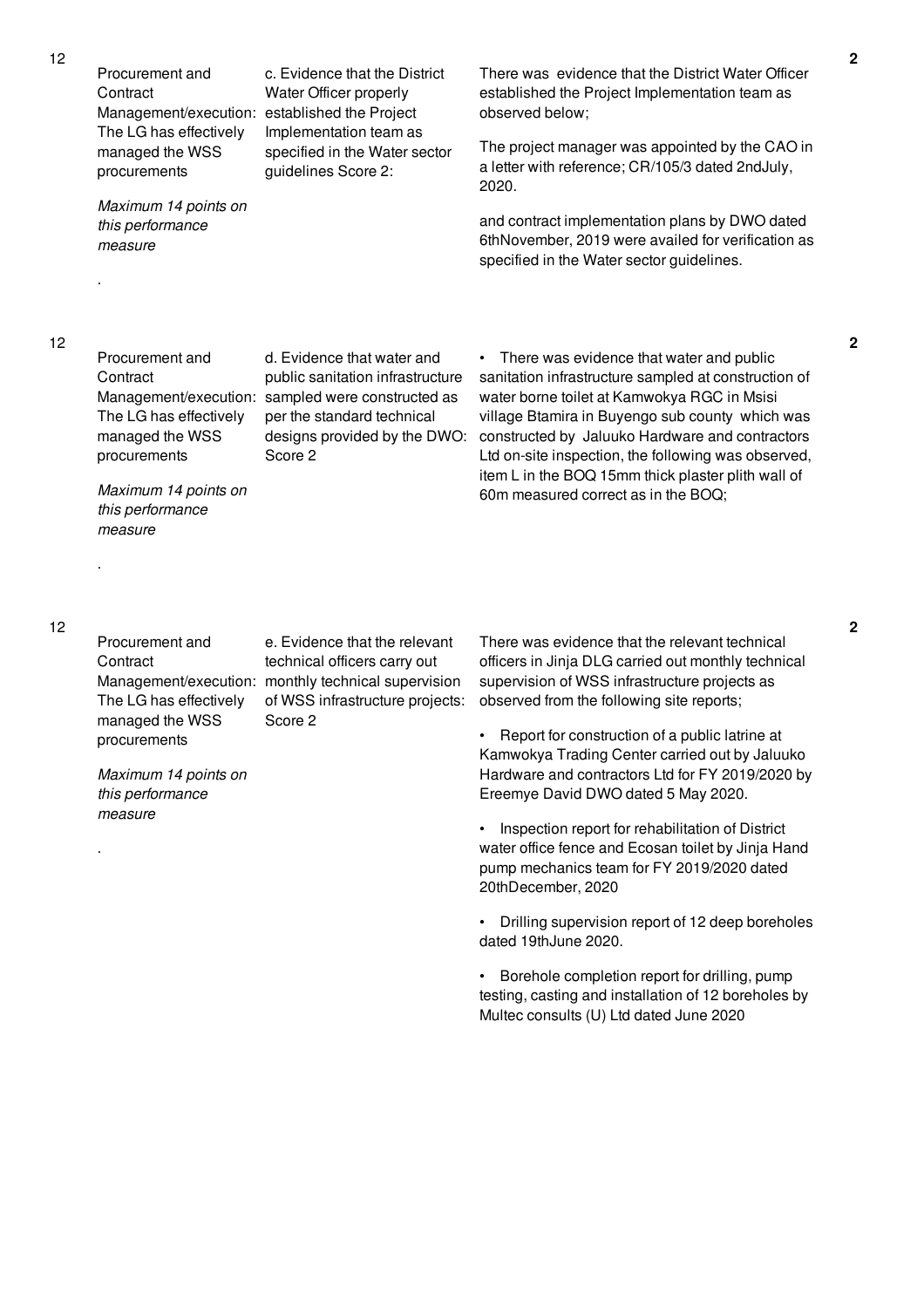Procurement and **Contract** The LG has effectively managed the WSS procurements

*Maximum 14 points on this performance measure*

.

Management/execution: has verified works and initiated asfollows; f. For the sampled contracts, payments of contractors within specified timeframes in the contracts

> o If 100 % contracts paid on time: Score 2

o If not score 0

there is evidence that the DWO works and initiated 100% payments of contractors There was evidence that the DWO has verified

> • For rehabilitation of DWO fence and Ecosan by Jinja hand pump mechanics team, a requisition was raised on 16thDecember 2019 by the contractor and certified by the DWO on 16thDecember 2019, and CFO on 20thDecember, 2020.

> • For consultancy services for borehole siting and construction supervision by Balbert water solutions Ltd, a requisition was raised on 15th June,2020 by the contractor and certified by the DWO on 15th June,2020, CFO on 17thJune 2020 voucher number 27362455,

> • For drilling, casting, and installation of 12 boreholes by Multec consult (U) Ltd, a requisition was raised on 18th June,2020 by the contractor and certified by the DWO on 19th June,2020, CFO on 22ndJune, 2020 voucher number 30434334

• For water borne toilet constructed at Kamwokya T/C in Buyengo sub county by Jaluuko hardware and contractors Ltd, a requisition was raised on 4thMay, 2020 by the contractor and certified by the DWO on 5th May, 2020, CFO on 25th May, 2020 voucher number 29740041

All payments were executed within the required timeframe of thirty (30) days.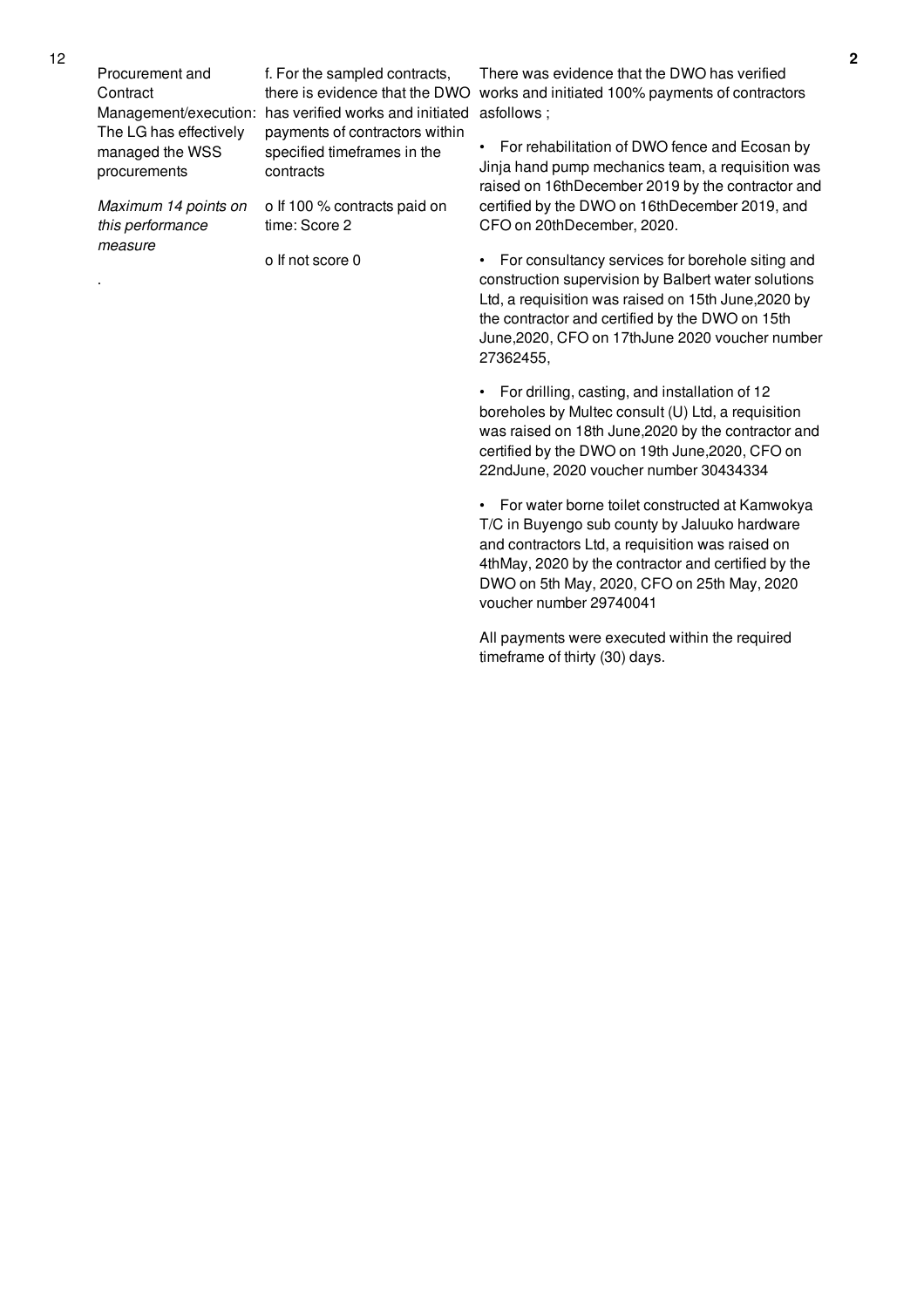Procurement and **Contract** The LG has effectively managed the WSS procurements

Management/execution: infrastructure investments is in g. Evidence that a complete procurement file for water place for each contract with all records as required by the PPDA Law:

Score 2, If not score 0

*Maximum 14 points on this performance measure*

The assessment team was able to see the complete procurement file for water infrastructure investments in place for each contract with all records as required by the PPDA Law as given below;

• For Drilling, casting and installation of 12 Boreholes, date of advert was 19th July, 2019 in the New vision newspaper, bid issue on 22nd July, 2019 bid receipt date was 22nd July, 2019,bid close /Opening date was 9th August, 2019

Evaluation report on the bid was 28thAugust, 2019, Contract committee minutes was on 20th September, 2019 and best evaluated bidder notice placed on, 20th September, 2019.

• For construction of water borne toilet at Kamwokya RGC, date of advert was 23rd September, 2019, bid issue on 27th September, 2019 bid receipt date was 27th September, 2019,bid close /Opening date was 27th September, 2019

Evaluation report on the bid was 10thOctober, 2019, Contract committee minutes was on 11th October, 2019 and best evaluated bidder notice placed on, 11th October, 2019.

• For consultancy services for borehole siting, and construction supervision of 12 Borehole,, date of advert was 19th July, 2019 in the New vision newspaper, bid issue on 26th July, 2019 bid receipt date was 9th August, 2019,bid close /Opening date was 9th August, 2019

Evaluation report on the bid was 10thOctober, 2019, Contract committee minutes was on 11th October, 2019 and best evaluated bidder notice placed on, 11th October, 2019.

• For Rehabilitation of District water Office, date of advert was 23rd September, 2019 (selective bidding), bid issue on 23rd September, 2019, bid receipt date was 27th September, 2019,bid close /Opening date was 27th September, 2019

Evaluation report on the bid was 10thOctober, 2019, Contract committee minutes was on 11th October, 2019 and best evaluated bidder notice placed on, 11th October, 2019.

.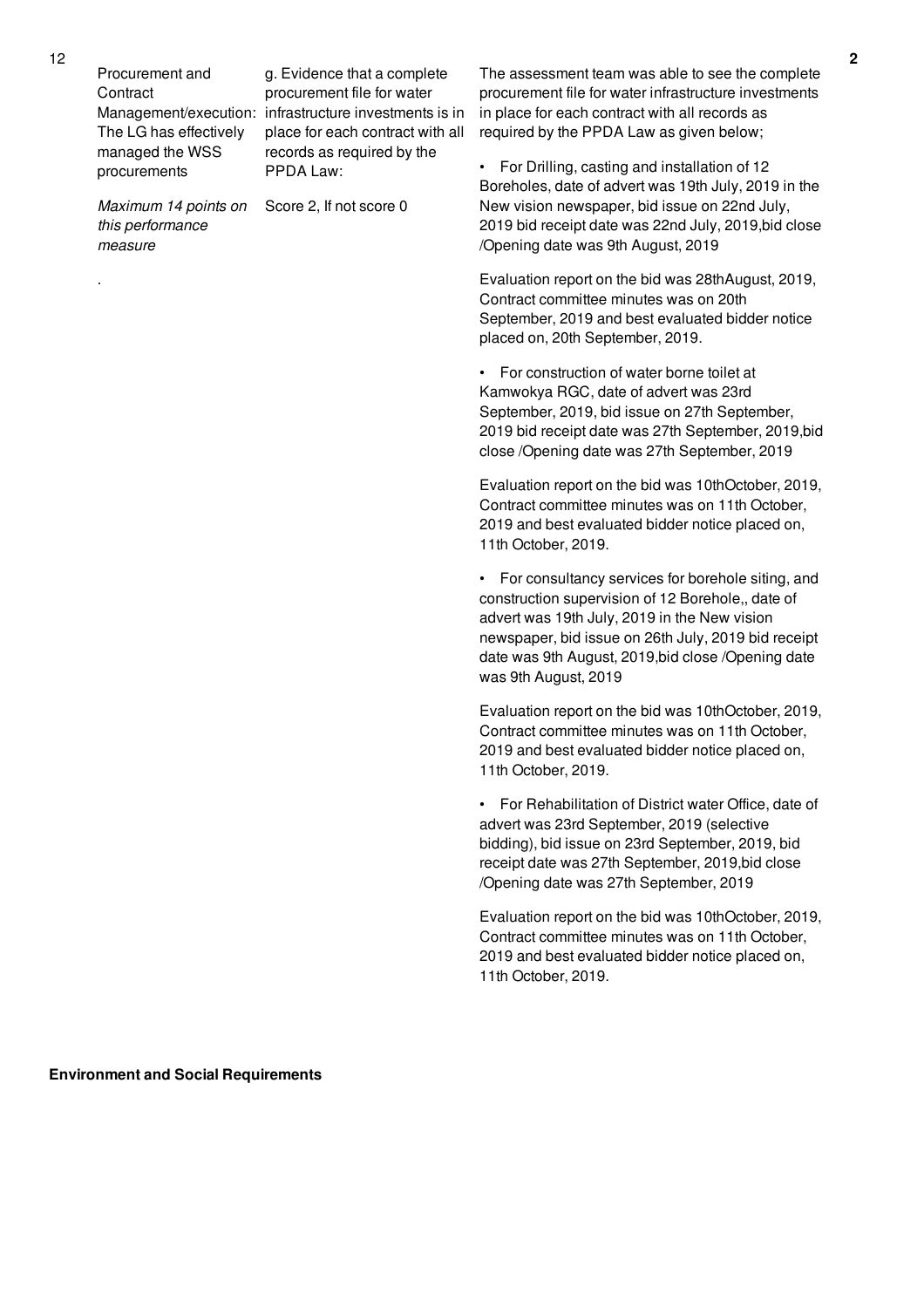| 13 | Grievance Redress:                                                                                                                        | Evidence that the DWO in                                                                                                                                                                                            | At the time of assessment, there was no evidence                                                                                                                                                                                                      |
|----|-------------------------------------------------------------------------------------------------------------------------------------------|---------------------------------------------------------------------------------------------------------------------------------------------------------------------------------------------------------------------|-------------------------------------------------------------------------------------------------------------------------------------------------------------------------------------------------------------------------------------------------------|
|    | The LG has established<br>a mechanism of<br>addressing WSS<br>related grievances in<br>line with the LG<br>grievance redress<br>framework | liaison with the District<br><b>Grievances Redress</b><br>Committee recorded,<br>investigated, responded to and<br>reported on water and<br>environment grievances as per<br>the LG grievance redress<br>framework: | that the DWO in liaison with the District Grievances<br>Redress Committee recorded, investigated,<br>responded to and reported a water and environment<br>grievances as per the LG grievance redress<br>framework, therefore the LG scored zero.      |
|    | Maximum 3 points this<br>performance measure                                                                                              | Score 3, If not score 0                                                                                                                                                                                             |                                                                                                                                                                                                                                                       |
| 14 |                                                                                                                                           |                                                                                                                                                                                                                     |                                                                                                                                                                                                                                                       |
|    | Safeguards for service<br>delivery                                                                                                        | Evidence that the DWO and<br>the Environment Officer have<br>disseminated guidelines on                                                                                                                             | There was no evidence that the DWO and the<br>Environment Officer have disseminated guidelines<br>on water source & catchment protection and natural                                                                                                  |
|    | Maximum 3 points on<br>this performance<br>measure                                                                                        | water source & catchment<br>protection and natural resource<br>management to CDOs:                                                                                                                                  | resource management to CDOs. Therefore the LG<br>scored zero.                                                                                                                                                                                         |
|    |                                                                                                                                           | Score 3, If not score 0                                                                                                                                                                                             |                                                                                                                                                                                                                                                       |
| 15 |                                                                                                                                           |                                                                                                                                                                                                                     |                                                                                                                                                                                                                                                       |
|    | Safeguards in the<br>Delivery of Investments                                                                                              | a. Evidence that water source<br>protection plans & natural                                                                                                                                                         | There was evidence that the water source protection<br>plans and natural resource management plans for<br>WSS facilities constructed in the previous FY were                                                                                          |
|    | Maximum 10 points on<br>this performance<br>measure                                                                                       | resource management plans<br>for WSS facilities constructed<br>in the previous FY were<br>prepared and implemented:<br>Score 3, If not score 0                                                                      | prepared and implemented as were presented in the<br>Social Management Plans for example; : Tree and<br>grass planting along around the water sources,<br>newly constructed boreholes. Which are to be<br>monitored. Frequency of Monitoring: Quality |

Monitoring by the District Water Officer and the Environment Officer. Responsibility: District Water

Officer and the Environment Officer.

**0**

**0**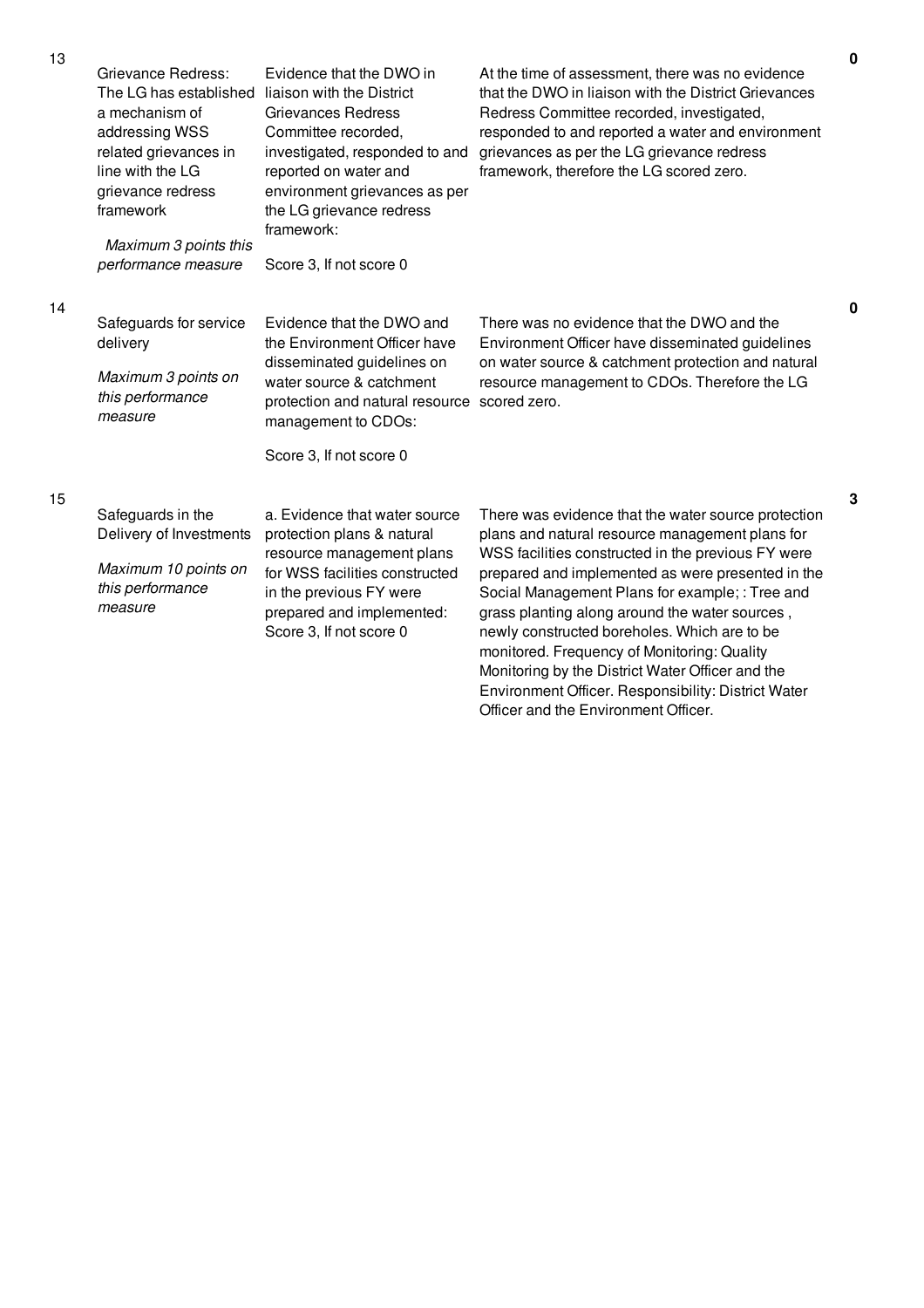Safeguards in the Delivery of Investments

*Maximum 10 points on this performance measure*

b. Evidence that all WSS projects are implemented on land where the LG has proof of consent (e.g. a land title, agreement; Formal Consent, MoUs, etc.), without any encumbrances:

Score 3, If not score 0

There was evidence of a letters of agreement for safe water source construction and access by community users for example;

i. Certificate of title freehold register volume JJA 236, Folio 2 area 0.240 hectares, county Kagoma Jinja District known as Block (Road) 7 plot 309 at Musisi. Ownership Jiinja District LG (Buyenga Sub county) of P.O Box 1551, Jinja dated 12th April 2016. Where the construction of a water borne toilet was done.

ii. Certificate of freehold register volume JJA113, Folio 22 area 0.2560 hectares, county Jinja Municipality. Jinja District known as Block (Road) square. Plot 4D at old Boma. Ownership Jinja LG of P.O Box 1551, Jinja dated 10th March 2015.

iii. Agreement for use of land for development of community water source (borehole) dated 2nd February 2016 were Muwazi Ssali (land owner) provided his piece of land at Kainogoga village in Mafubira sub county. The agreement was endorsed by the area Chairperson Bogere Muhammadi.

Safeguards in the Delivery of Investments

*Maximum 10 points on this performance measure*

c. Evidence that E&S Certification forms are completed and signed by Environmental Officer and CDO prior to payments of contractor invoices/certificates at interim and final stages of projects:

Score 2, If not score 0

There was evidence that Environment and Social certification forms were completed and endorsed by the Environment Officer Maganda Moses on 13th July 2020. However the DCDO Kyangwa Ivan had not signed on the certificate yet it was a requirement. The certificate was issued to M/s Jinja Hand pump Mechanic, procurement no. Ref: JINJ 511/works/2019-2020/00222.

ii. Environment and social Certificate completed and signed by the Environment Officer Maganda Moses on 23rd July 2020 for M/s Maliks Enterprises (U) Ltd for rehabilitation of District Water Office fence and construction of Ecosan toilet. Ref: JINJ 511/900478/2019-2020/00157. However the DCDO had not signed on the certificate.

iii.Environment and social Certificate completed and signed by the Environment Officer Maganda Moses on 23rd July 2020 for M/s Jaluo Hardware and Contractors Ltd, Ref: JINJ 511/9008/2019- 2020/00039 for construction of V.I.P latrines in Butamira, Buyenga sub county. However the DCDO had not signed on the certificate.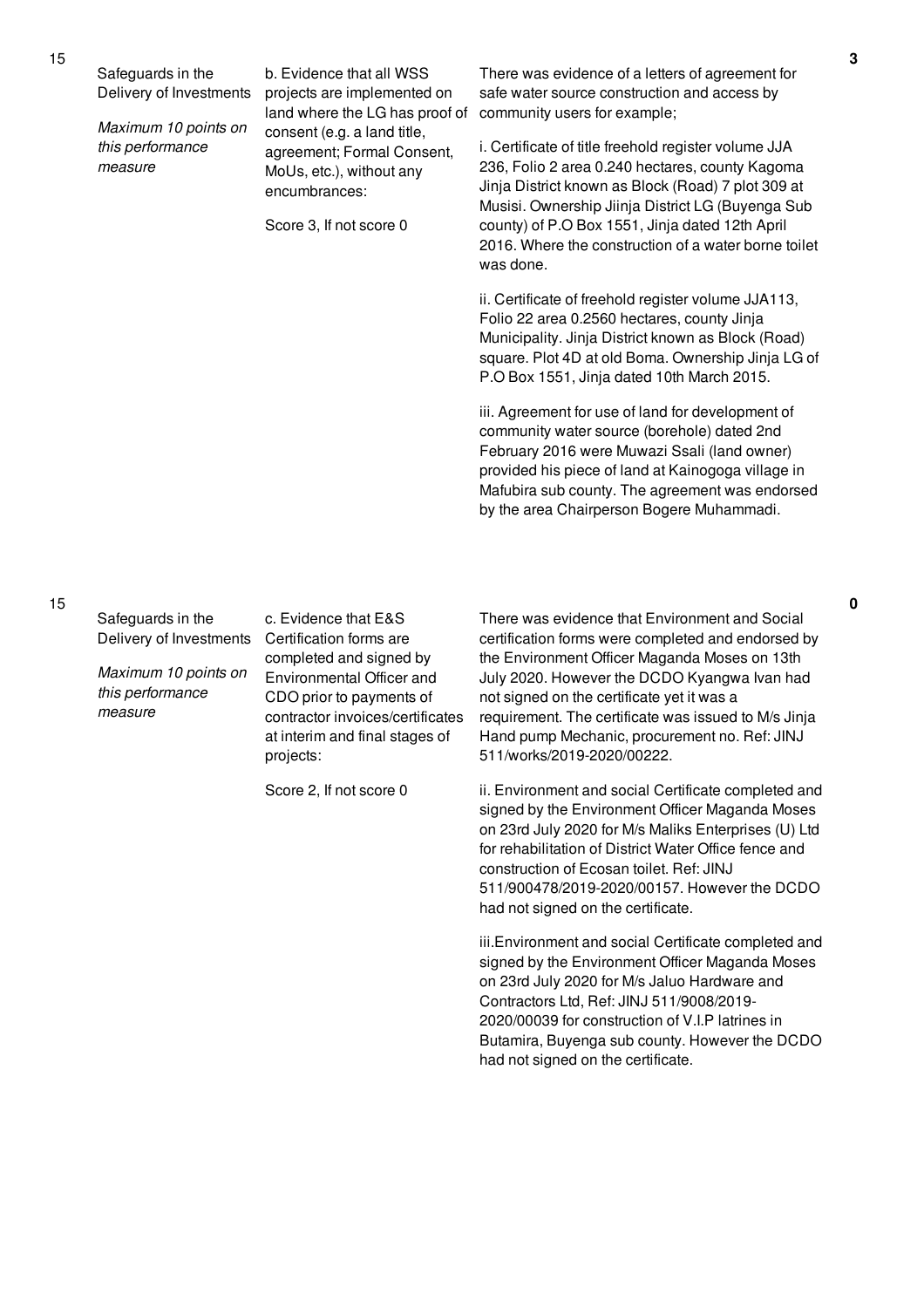Safeguards in the Delivery of Investments

*Maximum 10 points on this performance measure*

d. Evidence that the CDO and environment Officers undertakes monitoring to ascertain compliance with ESMPs; and provide monthly reports:

Score 2, If not score 0

There was no evidence that the CDO and environment Officers

Undertook monitoring to ascertain compliance

With ESMPs; and provide monthly reports. Therefore the LG scored zero.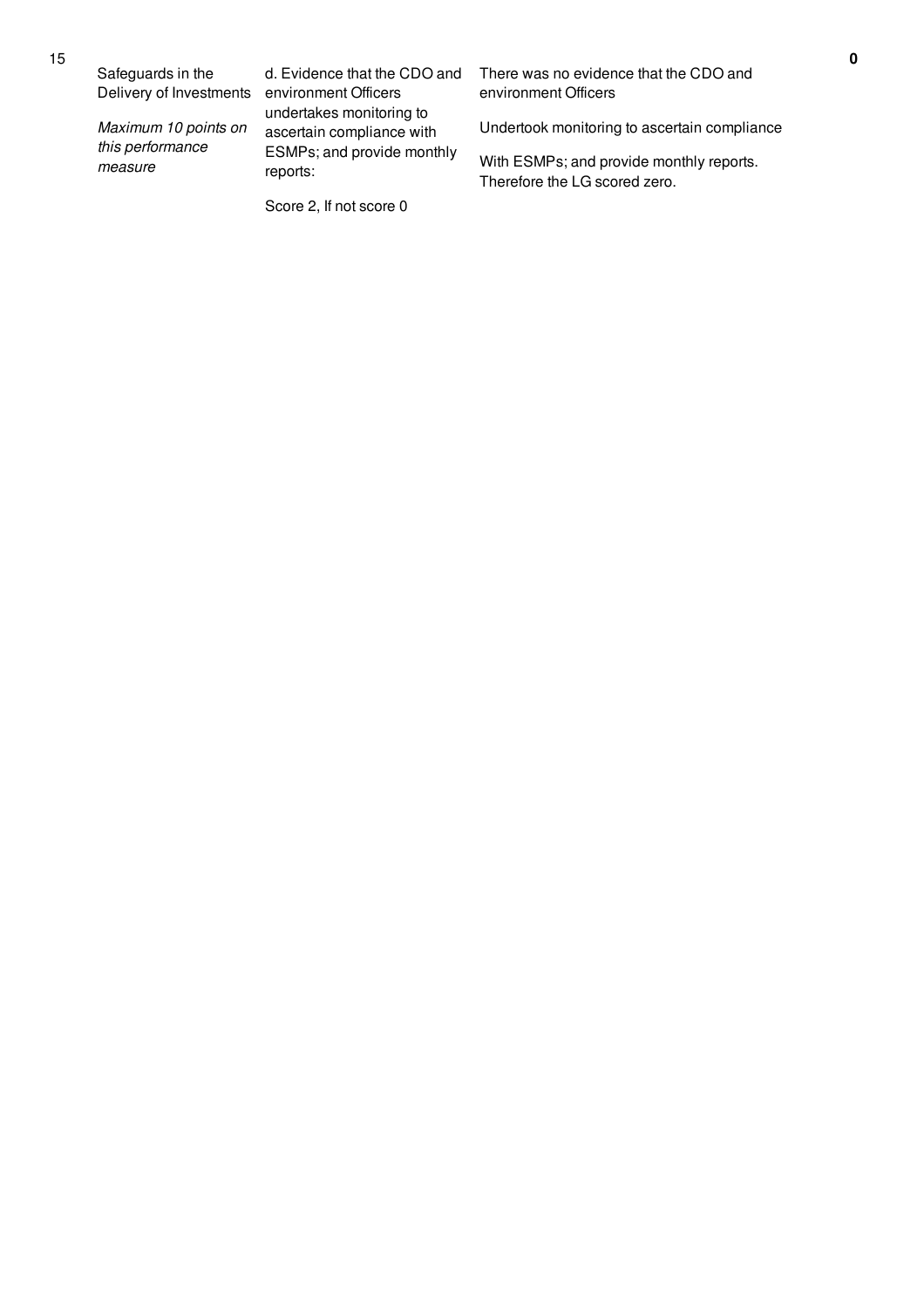| No.            | <b>Summary of</b><br>requirements                                                                                                               | <b>Definition of compliance</b>                                                                                                                                                                                                                                         | <b>Compliance justification</b>                                                                                                                                           | <b>Score</b> |
|----------------|-------------------------------------------------------------------------------------------------------------------------------------------------|-------------------------------------------------------------------------------------------------------------------------------------------------------------------------------------------------------------------------------------------------------------------------|---------------------------------------------------------------------------------------------------------------------------------------------------------------------------|--------------|
|                | <b>Local Government Service Delivery Results</b>                                                                                                |                                                                                                                                                                                                                                                                         |                                                                                                                                                                           |              |
| 1              | Outcome: The LG has<br>increased acreage of<br>newly irrigated land<br>Maximum score 4<br>Maximum 20 points for<br>this performance area        | data on irrigated land for the last two FYs on irrigated land for the last two FYs<br>disaggregated between micro-scale<br>irrigation grant beneficiaries and non-<br>beneficiaries - score 2 or else 0                                                                 | a) Evidence that the LG has up to-date There was no evidence of available data                                                                                            | $\mathbf 0$  |
| $\mathbf{1}$   | Outcome: The LG has<br>increased acreage of<br>newly irrigated land<br>Maximum score 4<br>Maximum 20 points for<br>this performance area        | b) Evidence that the LG has increased<br>acreage of newly irrigated land in the<br>previous FY as compared to previous FY<br>but one:<br>• By more than 5% score 2<br>• Between 1% and 4% score 1<br>• If no increase score 0                                           | There was no evidence of increased<br>acreage on newly irrigated land, Since<br>LG was just starting the irrigation<br>programme there was no record for<br>previous year | $\mathbf 0$  |
| $\overline{c}$ | Service Delivery<br>Performance: Average<br>score in the micro-scale<br>irrigation for the LLG<br>performance<br>assessment. Maximum<br>score 4 | a) Evidence that the average score in the<br>micro-scale irrigation for LLG performance micro scale irrigation for LLG, the grant<br>assessment is:<br>• Above 70%; score 4<br>$\cdot$ 60 - 69%; score 2<br>· Below 60%; score 0<br>Maximum score 4                     | There was no evidence of any score in<br>was rolled out this financial year and<br>activities were just kicking off                                                       | $\bf{0}$     |
| 3              | Investment<br>Performance: The LG<br>has managed the<br>supply and installation<br>of micro-scale<br>irrigations equipment as<br>per guidelines | a) Evidence that the development<br>component of micro-scale irrigation grant<br>has been used on eligible activities<br>(procurement and installation of irrigation<br>equipment, including accompanying<br>supplier manuals and training): Score 2 or<br>else score 0 | na                                                                                                                                                                        | 0            |

Maximum score 6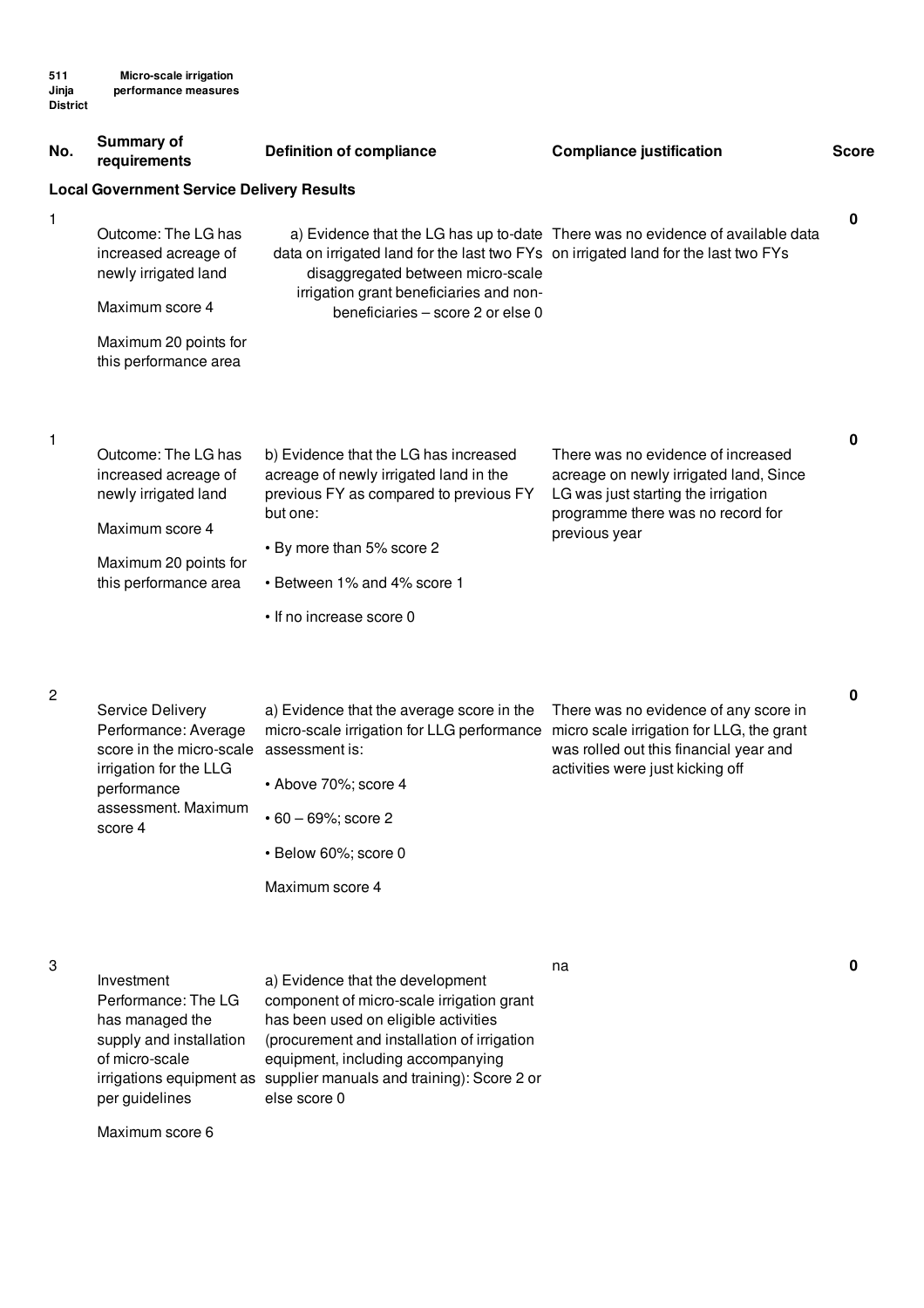has managed the supply and installation

irrigations equipment as

of micro-scale

per guidelines

Maximum score 6

b) Evidence that the approved farmer signed an Acceptance Form confirming that equipment is working well, before the LG made payments to the suppliers: Score 1 or else score 0

3

3

4

4

3

| Investment<br>Performance: The LG<br>has managed the<br>supply and installation<br>of micro-scale<br>irrigations equipment as<br>per guidelines<br>Maximum score 6 | Evidence that the variations in the<br>contract price are within +/-20% of the<br>Agriculture Engineers estimates: Score 1<br>or else score 0                                                                                                          | There was no evidence that the variation<br>in contract price and Engineer's estimate<br>was within $+/-20\%$ since the procurement<br>process had not started | $\mathbf 0$ |
|--------------------------------------------------------------------------------------------------------------------------------------------------------------------|--------------------------------------------------------------------------------------------------------------------------------------------------------------------------------------------------------------------------------------------------------|----------------------------------------------------------------------------------------------------------------------------------------------------------------|-------------|
| Investment<br>Performance: The LG<br>has managed the<br>supply and installation<br>of micro-scale<br>irrigations equipment as<br>per guidelines<br>Maximum score 6 | d) Evidence that micro-scale irrigation<br>equipment where contracts were signed<br>during the previous FY were<br>installed/completed within the previous<br>FY<br>$\cdot$ If 100% score 2<br>$\cdot$ Between 80 - 99% score 1<br>• Below 80% score 0 | There was no evidence that contracts<br>were signed for MSI equipments during<br>the previous FY since the procurement<br>had not started                      | 0           |
| Achievement of<br>standards: The LG has<br>met staffing and micro-<br>scale irrigation<br>standards<br>Maximum score 6                                             | a) Evidence that the LG has recruited LLG The LG had recruited 27 Extension<br>extension workers as per staffing structure workers in the 12 LLGs againsted the<br>$\cdot$ If 100% score 2<br>• If $75 - 99\%$ score 1<br>• If below 75% score 0       | expexted 48 workers according to the<br>stffing structure of the LG. This gives<br>$27/48x100 = 56%$                                                           | 0           |
| Achievement of<br>standards: The LG has<br>met staffing and micro-<br>scale irrigation<br>standards<br>Maximum score 6                                             | b) Evidence that the micro-scale irrigation<br>equipment meets standards as defined by<br><b>MAAIF</b><br>• If 100% score 2 or else score 0                                                                                                            | XX                                                                                                                                                             | 0           |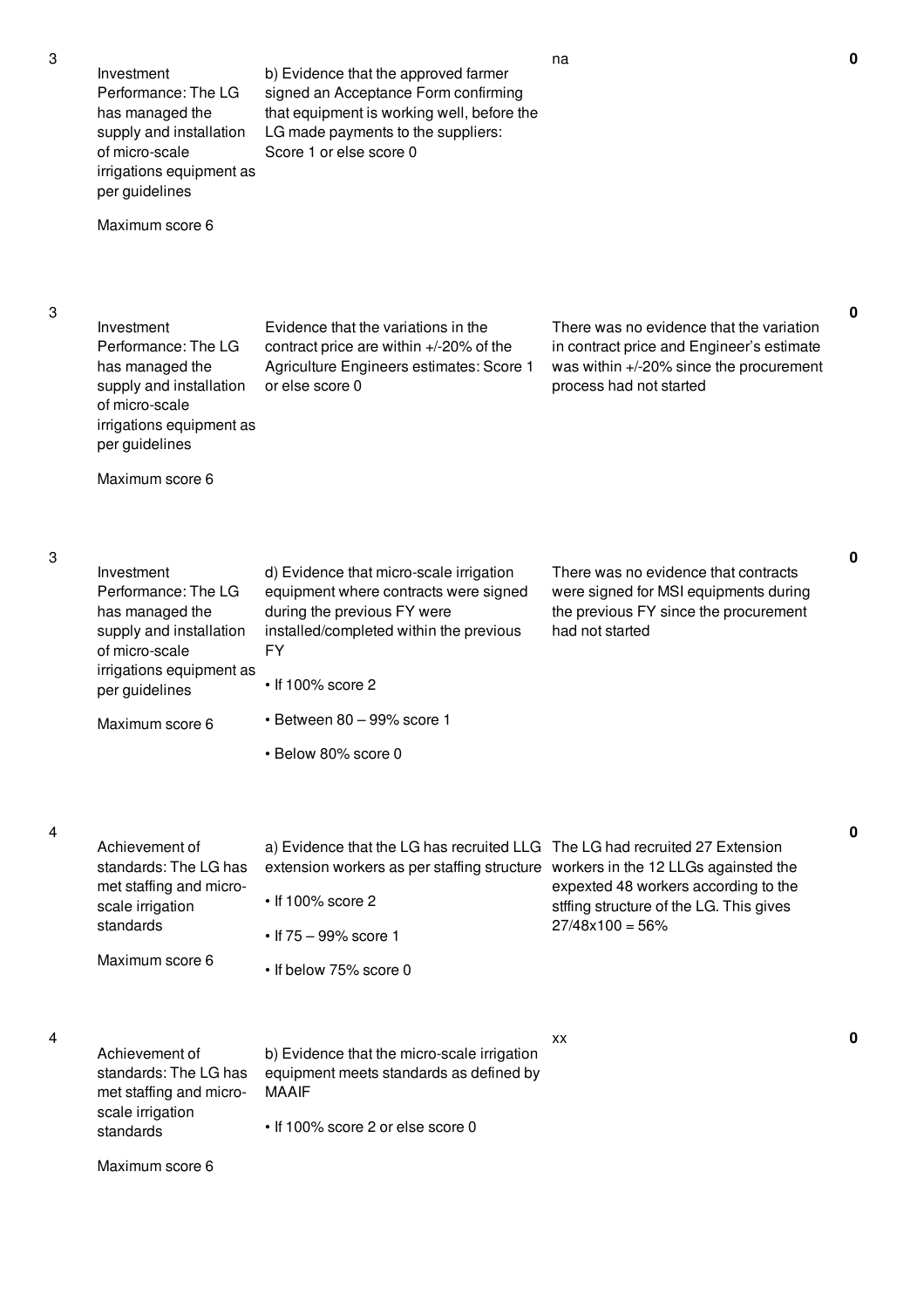Achievement of standards: The LG has met staffing and microscale irrigation standards

b) Evidence that the installed micro-scale irrigation systems during last FY are functional

• If 100% are functional score 2 or else score 0

There was no evidence of installed micro scale irrigation systems during last FY since there was no grant for this activity

Maximum score 6

#### **Performance Reporting and Performance Improvement**

5

Accuracy of reported information: The LG has extension workers filled is accurate: Score workers for LLGs. There was evidence reported accurate information Maximum score 4 a) Evidence that information on position of The LG had recruited 27 Extension 2 or else 0 that information on the position of Extension workers filled was accurate. When the assessor visited the three sampled LLG of Budondo S/C, Mafubira S/C and Bugembe T/Council, the Extension workers found were as indicated on the staff list of extension staff from the Production Department. At Budondo S/C the assessor found found 5 extension workers; 1. Mr. Kasuku Aaron – Veterinary Officer 2. Mr. Ann Maria Langwen – Agriculture **Officer** 3. Mutesi Rebecca – Asst. Agriculuture **Officer** 4. Mr. Musasi Samuel Kitakufe – Asst. Vet. Officer 5. Mr. Sekito Joseph – Ast. Entomology Officer.

At Mafubira S/C;

1. Mr. Erwana Richard – Asst. Vet. **Officer** 

2. Mr. Paul Mufumbira – Agriculture **Officer** 

At Bugembe T/Council, the T/Clerk did not provide list of staff at the LLG.

Accuracy of reported reported accurate information

Maximum score 4

information: The LG has scale irrigation system installed and b) Evidence that information on microfunctioning is accurate: Score 2 or else 0 There was no evidence that the information on micro scale irrigation system installed and functionality was accurate, there was no inventory of the equipment

**0**

**2**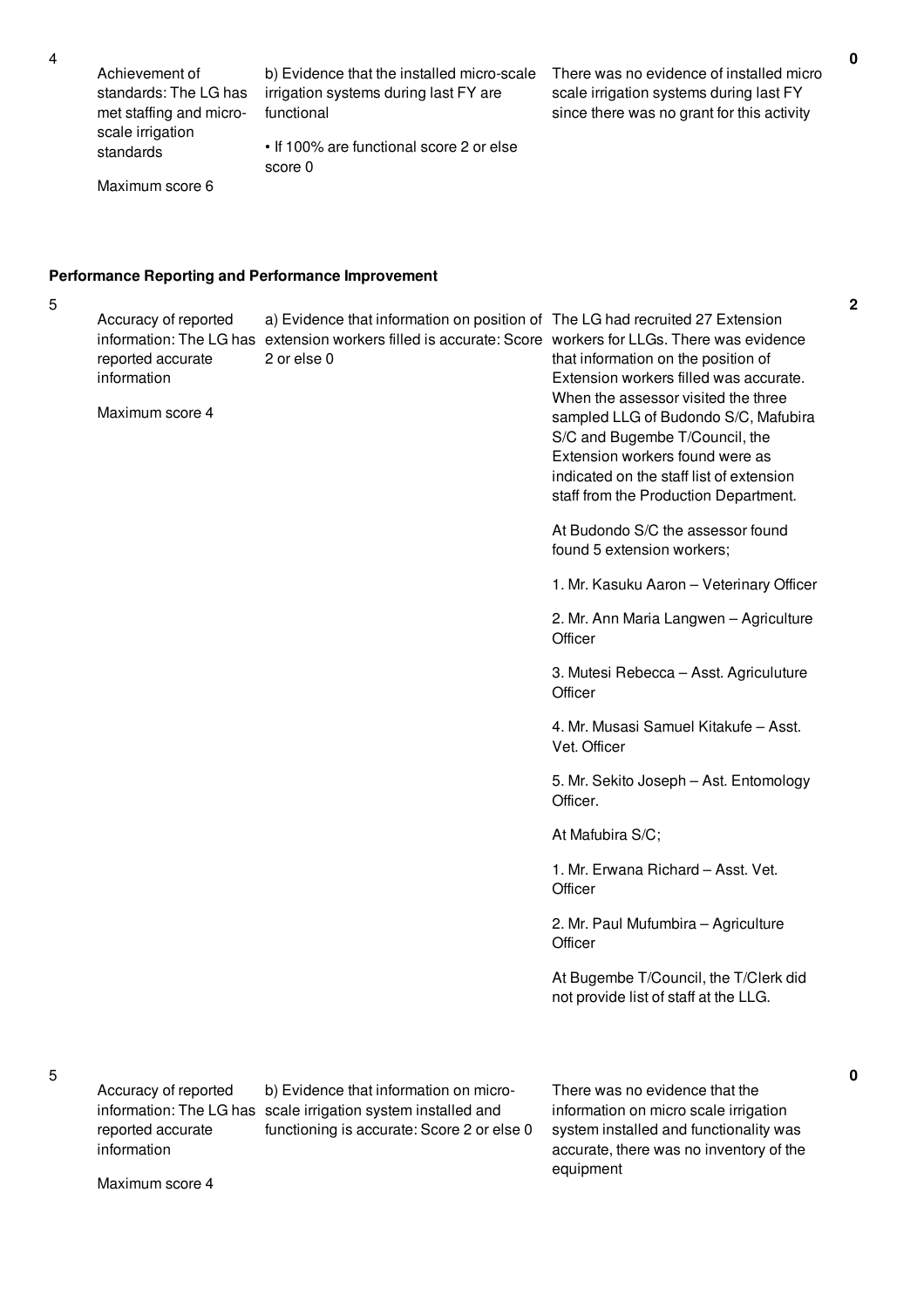Reporting and Performance Improvement: The LG has collected and MIS, and developed and implemented performance improvement plans

Maximum score 6

entered information into services and farmer Expression of a) Evidence that information is collected quarterly on newly irrigated land, functionality of irrigation equipment installed; provision of complementary Interest: Score 2 or else 0

There was no evidence that information was collected quarterly on newly irrigated land since there was no any irrigation activities running

There was evidence that LG entered upto date LLG information into MIS and hit the target 0f275 according to MIS report generated on 30th/11/2020

6

| Reporting and            | b) Evidence that the LG has entered up to- |
|--------------------------|--------------------------------------------|
| Performance              | date LLG information into MIS: Score 1 or  |
| Improvement: The LG      | else 0                                     |
| has collected and        |                                            |
| entered information into |                                            |
| MIS, and developed       |                                            |
| and implemented          |                                            |
| performance              |                                            |
| improvement plans        |                                            |

Maximum score 6

6

| Reporting and<br>Performance<br>Improvement: The LG<br>has collected and<br>entered information into<br>MIS, and developed<br>and implemented<br>performance<br>improvement plans | c. Evidence that the LG has prepared a<br>quarterly report using information<br>compiled from LLGs in the MIS: Score 1 or<br>else 0 | There was evidence that LG prepared<br>quarterly report using information<br>compiled from LLG in the MIS; 1st<br>Quarter report FY 2020/2021 dated<br>30th/11/2020 compiled by Mukaya<br>Muhammudu the DAE |
|-----------------------------------------------------------------------------------------------------------------------------------------------------------------------------------|-------------------------------------------------------------------------------------------------------------------------------------|-------------------------------------------------------------------------------------------------------------------------------------------------------------------------------------------------------------|
|                                                                                                                                                                                   |                                                                                                                                     |                                                                                                                                                                                                             |

Maximum score 6

6

| Reporting and                                                                                                                                                    | d) Evidence that the LG has:                                                                                 | There was no evidence of developed                                                   |
|------------------------------------------------------------------------------------------------------------------------------------------------------------------|--------------------------------------------------------------------------------------------------------------|--------------------------------------------------------------------------------------|
| Performance<br>Improvement: The LG<br>has collected and<br>entered information into<br>MIS, and developed<br>and implemented<br>performance<br>improvement plans | i. Developed an approved Performance<br>Improvement Plan for the lowest<br>performing LLGs score 1 or else 0 | approved performance improvement plan<br>and therefore no implementation was<br>done |
| Maximum score 6                                                                                                                                                  |                                                                                                              |                                                                                      |

**1**

**1**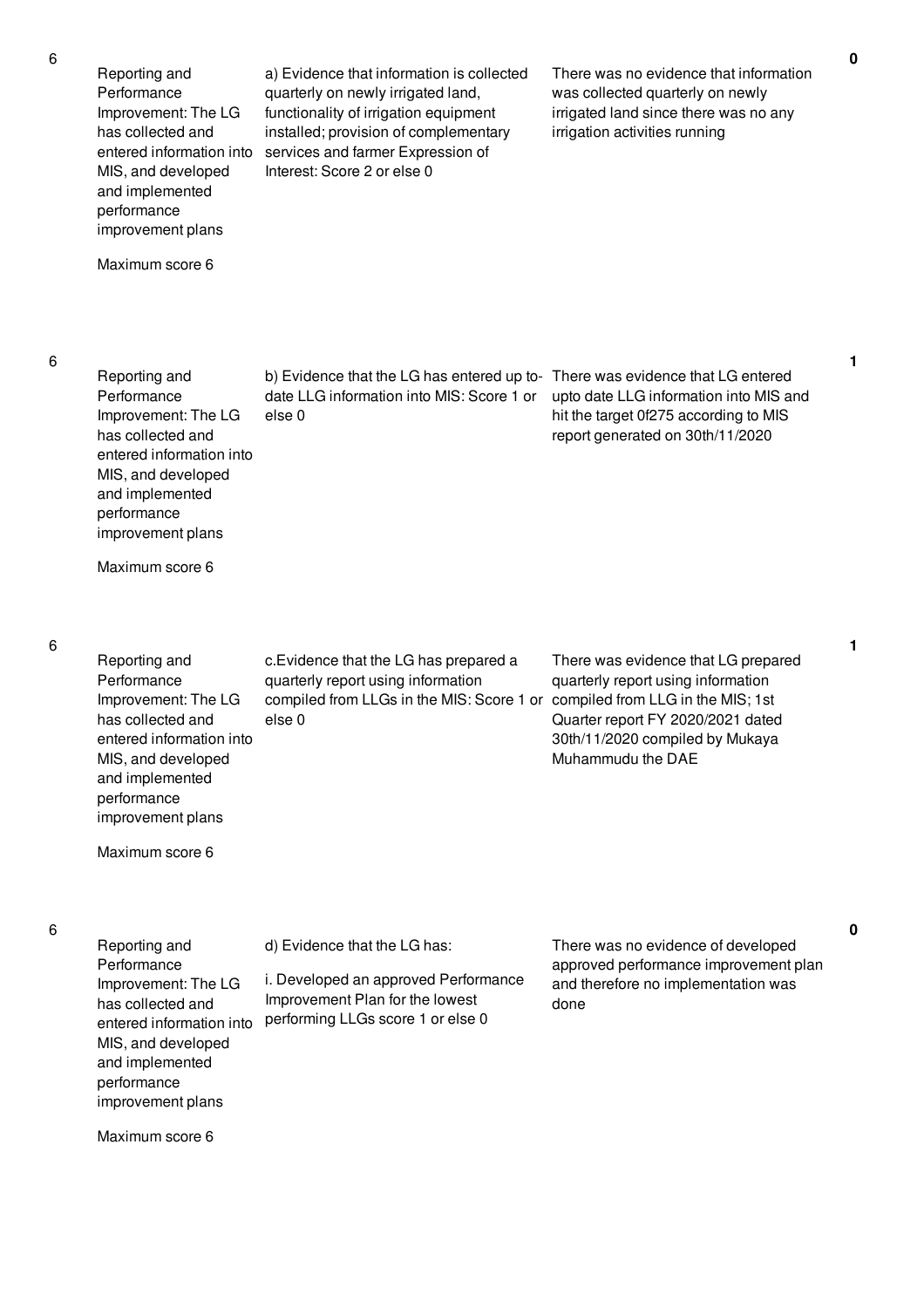Reporting and Performance Improvement: The LG has collected and entered information into MIS, and developed and implemented performance improvement plans

Maximum score 6

ii. Implemented Performance Improvement Plan for lowest performing LLGs: Score 1 or else 0

There was no evidence of developed approved performance improvement plan and therefore no implementation was done

**Human Resource Management and Development**

7

Budgeting for, actual recruitment and deployment of staff: The i. Budgeted for extension workers as per Local Government has budgeted, actually recruited and deployed staff as per guidelines a) Evidence that the LG has: guidelines/in accordance with the staffing norms score 1 or else 0 There was evidence that the LG budgeted for extension workers as per the Departmental work plan 2020/2021 generated on 05/06/2020 and production staff list of 16/09/2019 prepared by the DPO Kasadha Tom

Maximum score 6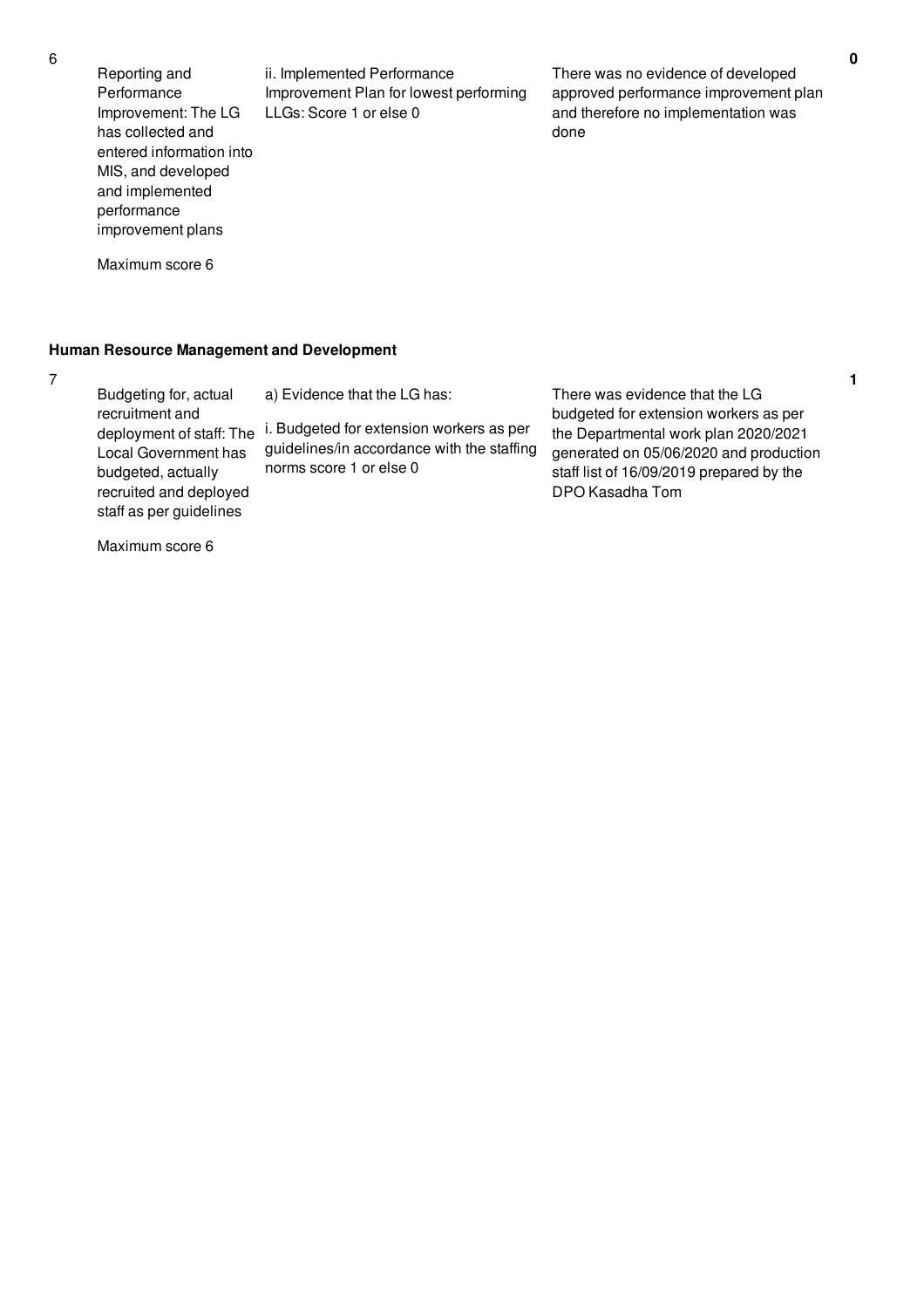Budgeting for, actual recruitment and deployment of staff: The Local Government has budgeted, actually recruited and deployed staff as per guidelines

Maximum score 6

ii Deployed extension workers as per guidelines score 1 or else 0

The LG had recruited 27 Extension workers for LLGs. The LG did not budget for Extension workers as per guidelines and deployed extension workers as per guideline. When the assessor visited the three sampled LLG of Budondo S/C, Mafubira S/C and Bugembe T/Council, the Extension workers found were fewer than 6 staff as provided for in the staffing guidelines (staffing structure.

At Budondo S/C the assessor found found 5 extension workers;

1. Mr. Kasuku Aaron – Veterinary Officer

2. Mr. Ann Maria Langwen – Agriculture **Officer** 

3. Mutesi Rebecca – Asst. Agriculuture **Officer** 

4. Mr. Musasi Samuel Kitakufe – Asst. Vet. Officer

5. Mr. Sekito Joseph – Ast. Entomology Officer.

At Mafubira S/C;

1. Mr. Erwana Richard – Asst. Vet. **Officer** 

2. Mr. Paul Mufumbira – Agriculture **Officer** 

At Bugembe T/Council, the T/Clerk did not provide list of staff at the LLG.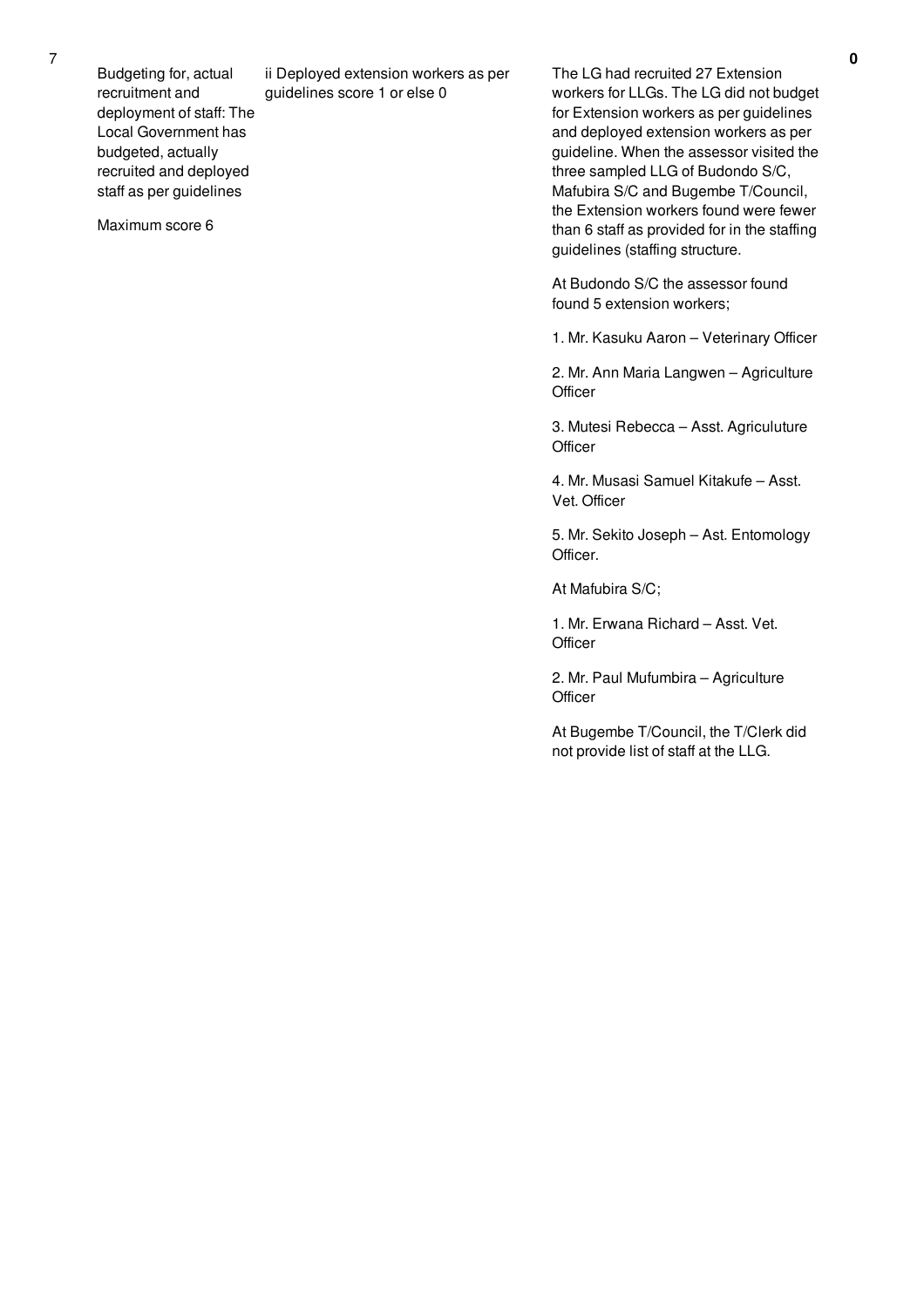Budgeting for, actual recruitment and deployment of staff: The Score 2 or else 0 Local Government has budgeted, actually recruited and deployed staff as per guidelines

Maximum score 6

b) Evidence that extension workers are working in LLGs where they are deployed: workers for LLGs. There was evidence

The LG had recruited 27 Extension that Extension workers were working in LLG where they were deployed.

The assessor visited the three sampled LLG of Budondo S/C, Mafubira S/C and Bugembe T/Council, the Extension workers found were as indicated on the staff list of extension staff from the Production Department.

At Budondo S/C the assessor found in the attendance book and on the list of staff found 5 extension workers as follows.

1. Mr. Kasuku Aaron – Veterinary Officer

2. Mr. Ann Maria Langwen – Agriculture **Officer** 

3. Mutesi Rebecca – Asst. Agriculture **Officer** 

4. Mr. Musasi Samuel Kitakufe – Asst. Vet. Officer

5. Mr. Sekito Joseph – Ast. Entomology Officer.

At Mafubira S/C;

1. Mr. Erwana Richard – Asst. Vet. **Officer** 

2. Mr. Paul Mufumbira – Agriculture **Officer** 

At Bugembe T/Council, the T/Clerk did not provide list of staff at the LLG .

Budgeting for, actual recruitment and Local Government has budgeted, actually recruited and deployed staff as per guidelines

Maximum score 6

8

7

Performance management: The LG has appraised, taken corrective action and trained Extension **Workers** 

deployment of staff: The disseminated to LLGs by among others c) Evidence that extension workers deployment has been publicized and displaying staff list on the LLG notice board. Score 2 or else 0

There was no evidence of that extension workers had been publicized and disseminated to LLG by among others displaying staff on the LLG notice board. It was only at Budondo S/C that the extension staff list was publicized on the notice board in the SAS' Officer.

a) Evidence that the District Production Coordinator has:

i. Conducted annual performance appraisal of all Extension Workers against the agreed performance plans and has submitted a copy to HRO during the

The LG appraised extension staff/worker as follows.

1. Mr. Kasuku Aaron a Veterinary Officer at Budondo S/C was last appraised by SAS on 23/10/2019

**0**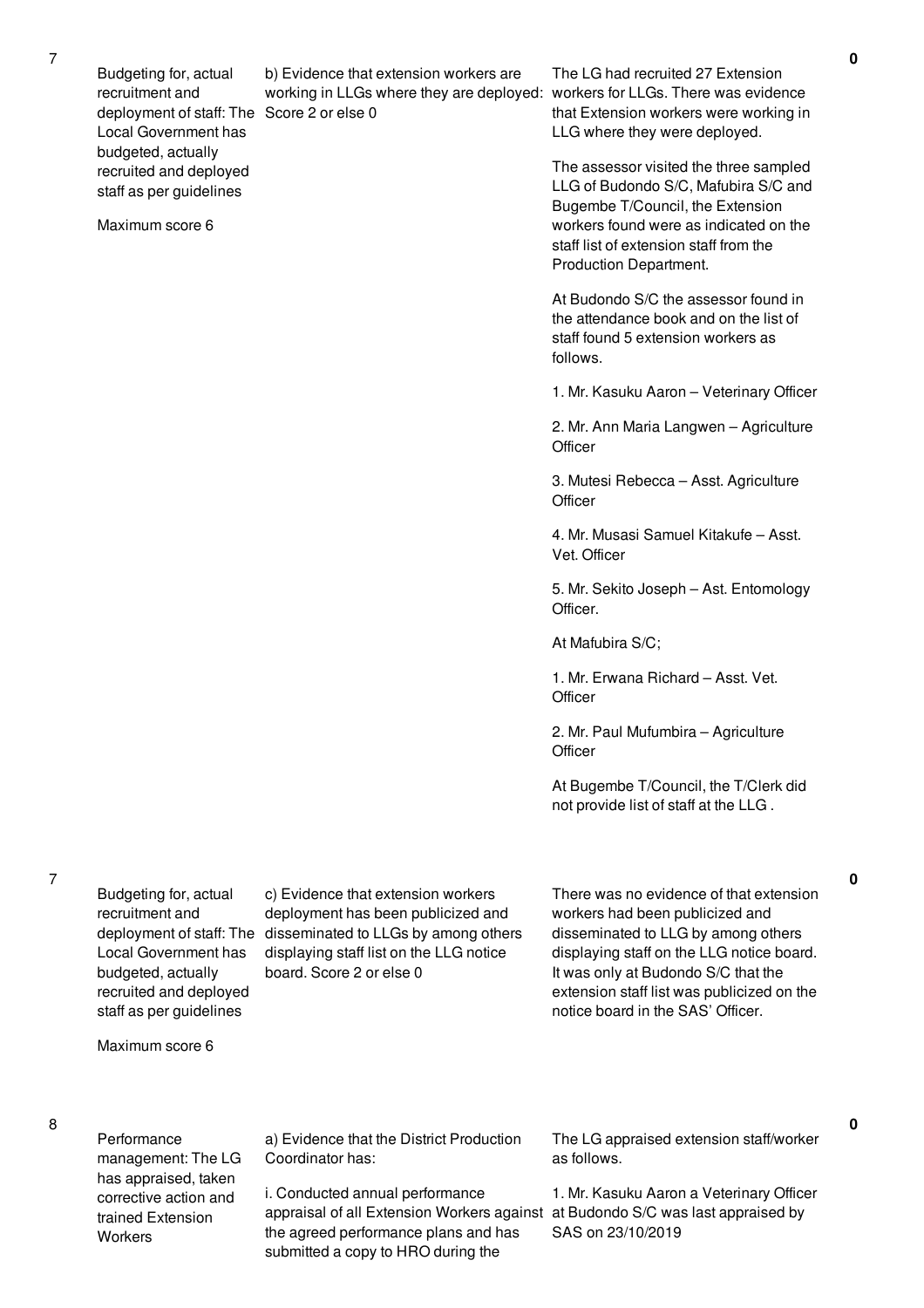Maximum score 4 previous FY: Score 1 else 0 2. Mr. Kapio Harman a Veterinary Officer at Buyengo S/C was last appraised by SAS on 30/1/2019

> 3. Mr. Langwen Ann Maria an Agriculture Officer at Budondo was last appraised on 18/7/2019

4. Mr. Ataliba Sarah an Asst. Vet.Officer at Buwenge S/C was appraised by SVO on 19/6/2020 and endorsed by SAS and SACAO 19/6/2020 and 10/7/2020 respectively with overall performance rating of 4

5. Mr. Mufumbiro Paul an Agriculture Officer at Mafubira S/C was appraised by SAS on 22/6/2020 and endorsed by PAO and SACAO on 30/6/2020 and 10/7/2020 respectively with overall performance rating of 3

6. Mr. KagwaShaphan an Agriculture Officer at Mafubira S/C was appraised by SAS on 23/6/2020 and endorsed by the PAO and SACAO on 24/6/2020 and 10/7/2020 respectively with overall performance rating of 4

7. Mr. Mutesi Rebecca an Asst. Agric. Officer at Budondowas appraised by SACAO on26/6/2020 with overall performance rating of 4

8. Mr. Musasizi Samuel Kitakufe An Asst. Veterinary Officer at Budondo S/Cwas appraised by the Vet. Officer on 30/7/3030 and endorsed by SACAO on 7/7/2020 with overall performance rating of 4

9. Mr. Biwoye Victor a Fisheries Officer at Kakira T/C was appraised by the T/Clerk on 24/6/2020 and endorsed by the DPO and Ag, PAS on 25/6/2020 and 28/7/2020 respectively with overall performance rating of 4

10. Mr. Nyiiyro Francis an Asst. Fisheries Officer at Busedde S/C was appraised by SAS on 22/6/2020 and endorsed by SACAO 23/6/2020 and 17/7/2020 respectively with overall performance rating of 4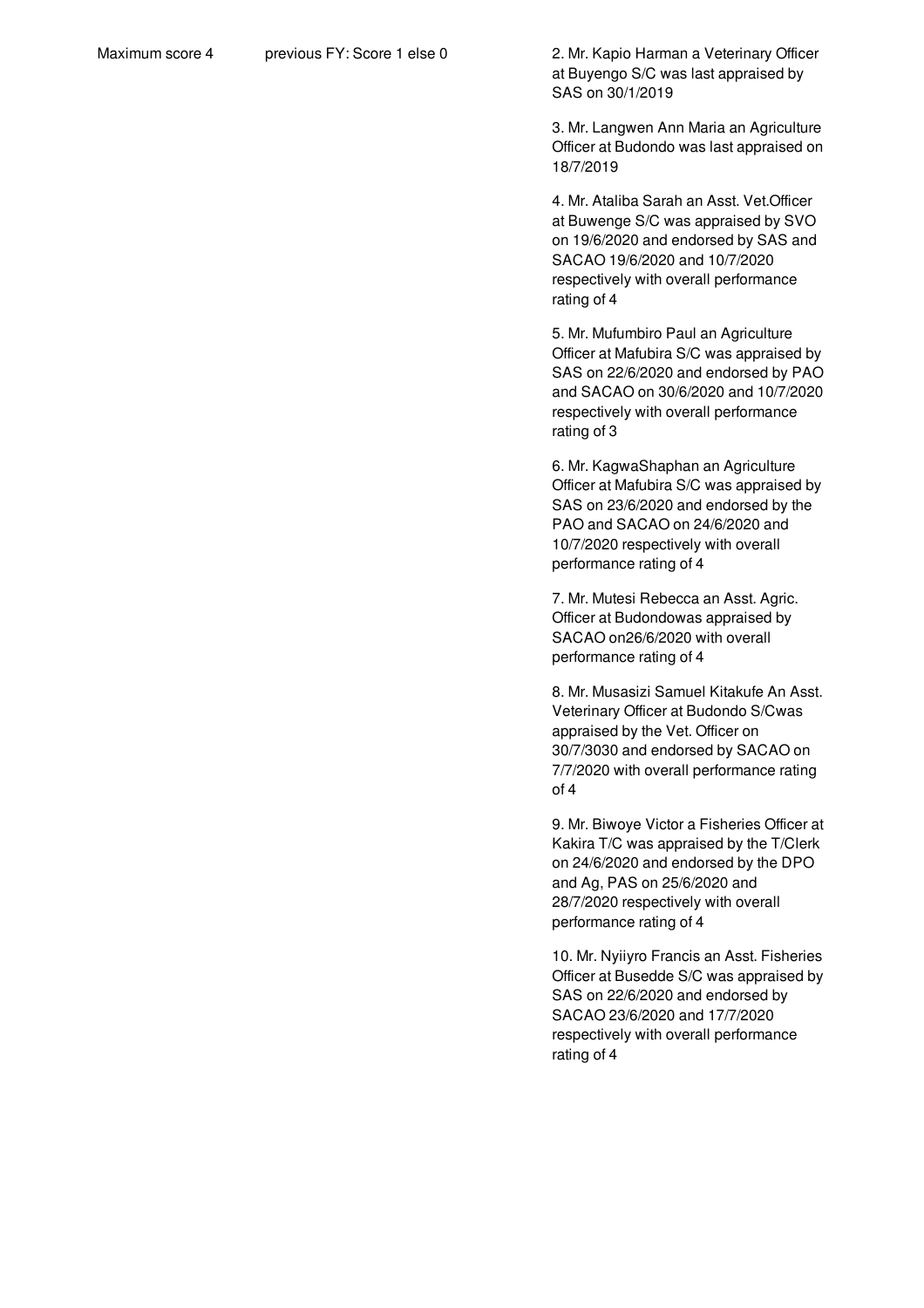| 8 | Performance<br>management: The LG<br>has appraised, taken<br>corrective action and<br>trained Extension<br>Workers<br>Maximum score 4                                                       | a) Evidence that the District Production<br>Coordinator has;<br>Taken corrective actions: Score 1 or else<br>0                                                                                                                                                                                                                                                                                 | There was no evidence of corrective<br>action taken based on the appraisal<br>reports.                                                                                                                     | 0 |
|---|---------------------------------------------------------------------------------------------------------------------------------------------------------------------------------------------|------------------------------------------------------------------------------------------------------------------------------------------------------------------------------------------------------------------------------------------------------------------------------------------------------------------------------------------------------------------------------------------------|------------------------------------------------------------------------------------------------------------------------------------------------------------------------------------------------------------|---|
| 8 | Performance<br>management: The LG<br>has appraised, taken<br>corrective action and<br>trained Extension<br>Workers                                                                          | b) Evidence that:<br>i. Training activities were conducted in<br>accordance to the training plans at District<br>level: Score 1 or else 0                                                                                                                                                                                                                                                      | There was evidence that the training<br>activities were conducted in accordance<br>to the training plans at District level as<br>per staff training report of 30th/11/2020<br>compiled by Mukaya muhammudu | 1 |
| 8 | Maximum score 4<br>Performance<br>management: The LG<br>has appraised, taken<br>corrective action and<br>trained Extension<br>Workers<br>Maximum score 4                                    | ii Evidence that training activities were<br>documented in the training database:<br>Score 1 or else 0                                                                                                                                                                                                                                                                                         | There was no evidence that training<br>activities were documented in the<br>training data base                                                                                                             | 0 |
| 9 | Planning, budgeting<br>and transfer of funds for<br>service delivery: The<br>Local Government has<br>budgeted, used and<br>disseminated funds for<br>service delivery as per<br>guidelines. | Management, Monitoring and Supervision of Services.<br>a) Evidence that the LG has appropriately<br>allocated the micro scale irrigation grant<br>between (i) capital development (micro<br>scale irrigation equipment); and (ii)<br>complementary services (in FY 2020/21<br>100% to complementary services; starting<br>from FY 2021/22 $-75%$ capital<br>development; and 25% complementary | na                                                                                                                                                                                                         | 0 |

services): Score 2 or else 0

Maximum score 10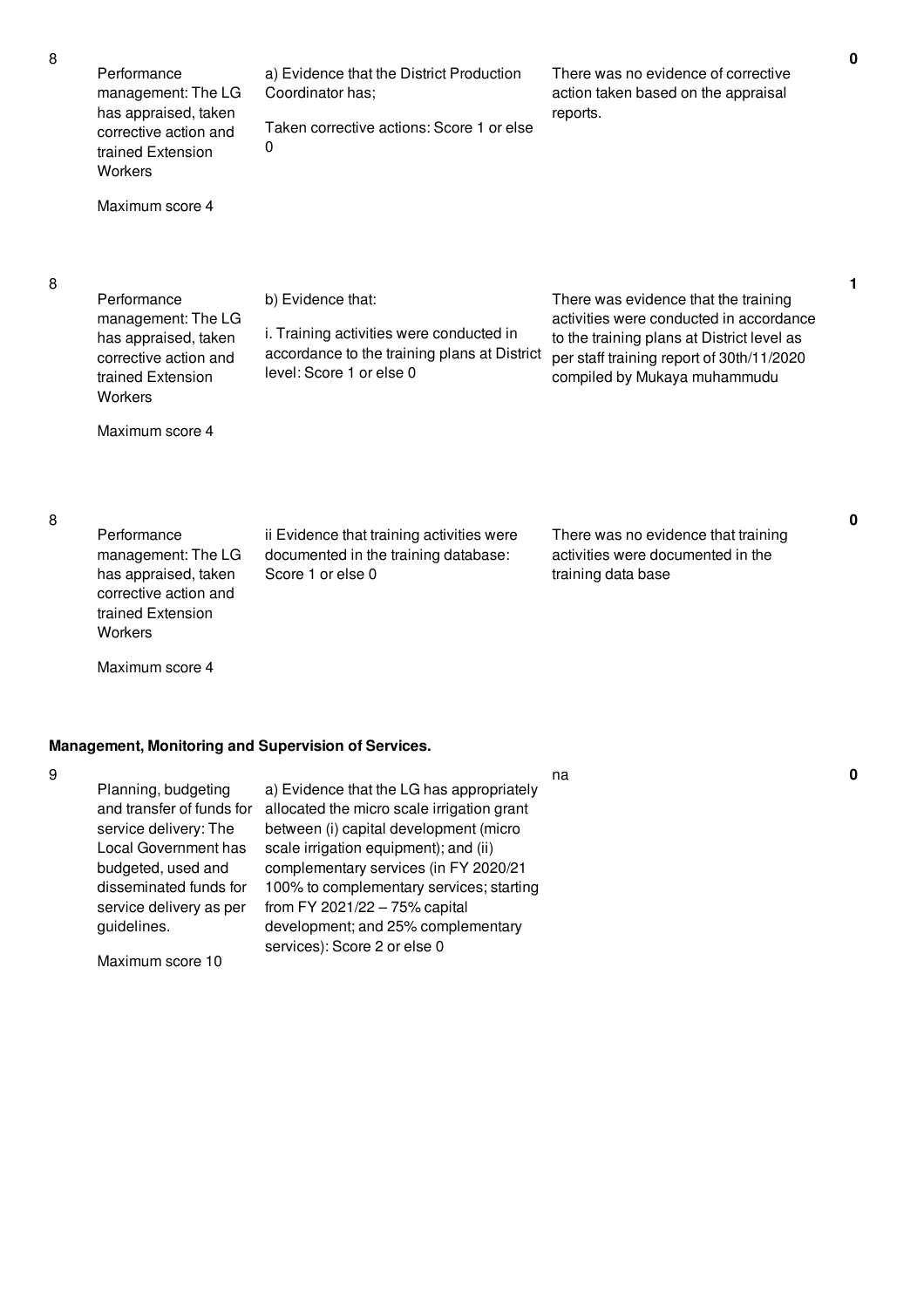na **0**

na **0**

9

Planning, budgeting and transfer of funds for service delivery: The Local Government has budgeted, used and disseminated funds for service delivery as per guidelines. c) Evidence that the co-funding is reflected in the LG Budget and allocated as per guidelines: Score 2 or else 0

Planning, budgeting

service delivery: The Local Government has budgeted, used and disseminated funds for service delivery as per

Maximum score 10

guidelines.

and transfer of funds for been made towards complementary

score 0

b) Evidence that budget allocations have

services in line with the sector guidelines i.e. (i) maximum 25% for enhancing LG capacity to support irrigated agriculture (of which maximum 15% awareness raising of local leaders and maximum 10% procurement, Monitoring and

Supervision); and (ii) minimum 75% for enhancing farmer capacity for uptake of micro scale irrigation (Awareness raising of farmers, Farm visit, Demonstrations, Farmer Field Schools): Score 2 or else

Maximum score 10

9

Planning, budgeting and transfer of funds for service delivery: The Local Government has budgeted, used and disseminated funds for service delivery as per guidelines. d) Evidence that the LG has used the farmer co-funding following the same rules applicable to the micro scale irrigation grant: Score 2 or else 0

Maximum score 10

#### 9

Planning, budgeting and transfer of funds for information on use of the farmer coservice delivery: The Local Government has budgeted, used and disseminated funds for service delivery as per guidelines. e) Evidence that the LG has disseminated funding: Score 2 or else 0 There was evidence that the LG disseminated information on use of the farmer co-funding as per DTPC meeting held on 10th/09/2020 minute 09/DTPC/09/2020

Maximum score 10

na **0**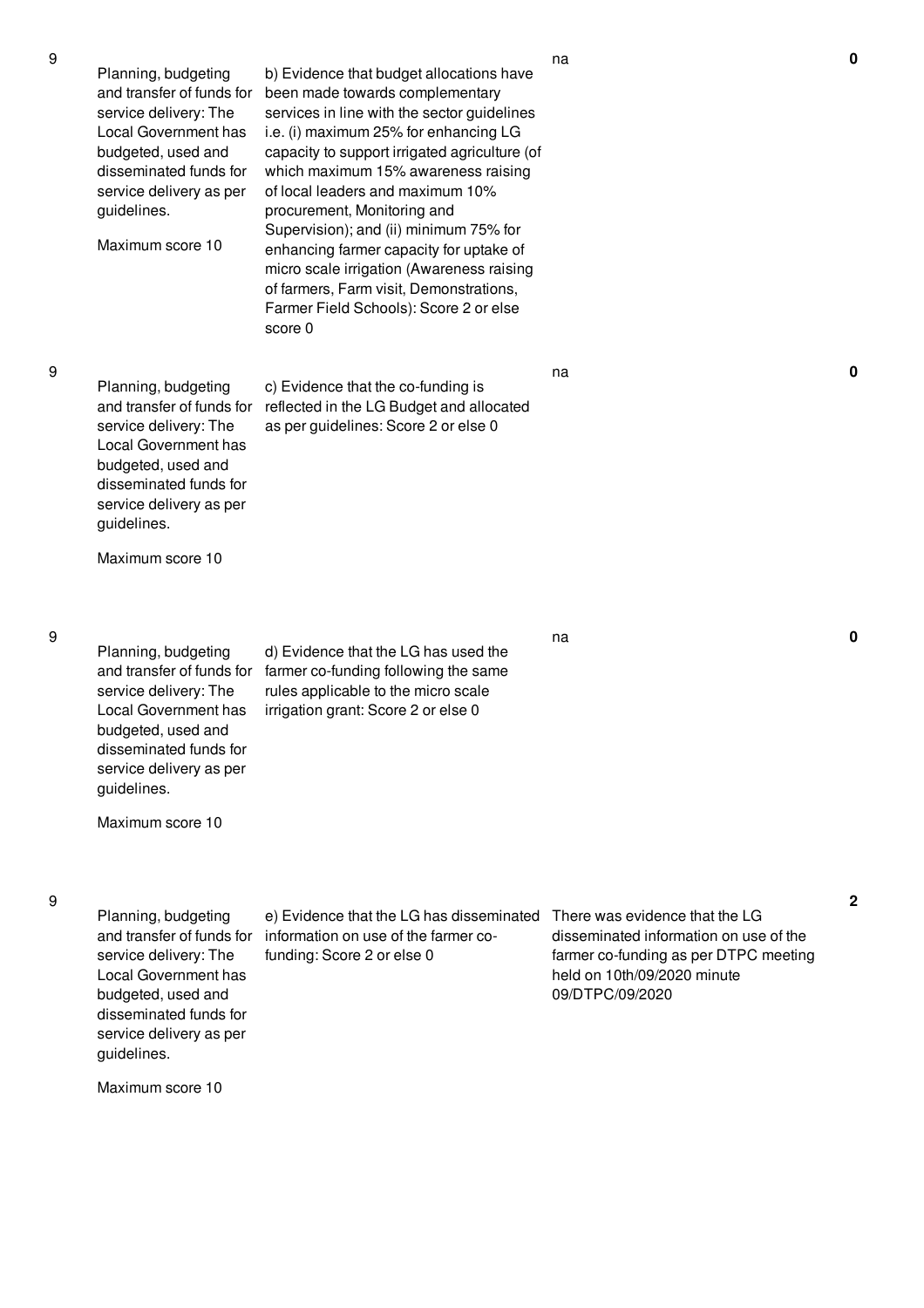| Routine oversight and<br>monitoring: The LG<br>monitored, provided<br>hands-on support and<br>ran farmer field schools<br>as per guidelines<br>Maximum score 8 | a) Evidence that the DPO has monitored<br>on a monthly basis installed micro-scale<br>irrigation equipment (key areas to include<br>functionality of equipment, environment<br>and social safeguards including<br>adequacy of water source, efficiency of<br>micro irrigation equipment in terms of<br>water conservation, etc.)<br>• If more than 90% of the micro-irrigation<br>equipment monitored: Score 2<br>· 70-89% monitored score 1<br>Less than 70% score 0 | There was no evidence that the DPO<br>monitored on monthly basis the installed<br>micro scale irrigation equipment. There<br>were no equipment installed since the<br>grant was just starting |
|----------------------------------------------------------------------------------------------------------------------------------------------------------------|-----------------------------------------------------------------------------------------------------------------------------------------------------------------------------------------------------------------------------------------------------------------------------------------------------------------------------------------------------------------------------------------------------------------------------------------------------------------------|-----------------------------------------------------------------------------------------------------------------------------------------------------------------------------------------------|
| Routine oversight and<br>monitoring: The LG<br>monitored, provided<br>hands-on support and<br>ran farmer field schools<br>as per guidelines<br>Maximum score 8 | b. Evidence that the LG has overseen<br>technical training & support to the<br>Approved Farmer to achieve servicing<br>and maintenance during the warranty<br>period: Score 2 or else 0                                                                                                                                                                                                                                                                               | There was no evidence that the LG<br>oversaw technical training and support to<br>the approved farmers since the grant was<br>just starting and no farmers had been<br>approved               |
| Routine oversight and<br>monitoring: The LG<br>monitored, provided<br>hands-on support and<br>ran farmer field schools<br>as per guidelines<br>Maximum score 8 | c) Evidence that the LG has provided<br>hands-on support to the LLG extension<br>workers during the implementation of<br>complementary services within the<br>previous FY as per guidelines score 2 or<br>else 0                                                                                                                                                                                                                                                      | There was no evidence that LG provided<br>hands on support to the LLG extension<br>workers                                                                                                    |

Routine oversight and monitoring: The LG monitored, provided hands-on support and ran farmer field schools as per guidelines

d) Evidence that the LG has established and run farmer field schools as per guidelines: Score 2 or else 0

There was no evidence that LG established and ran farmer field schools since the grant was just starting

Maximum score 8

10

10

**0**

**0**

**0**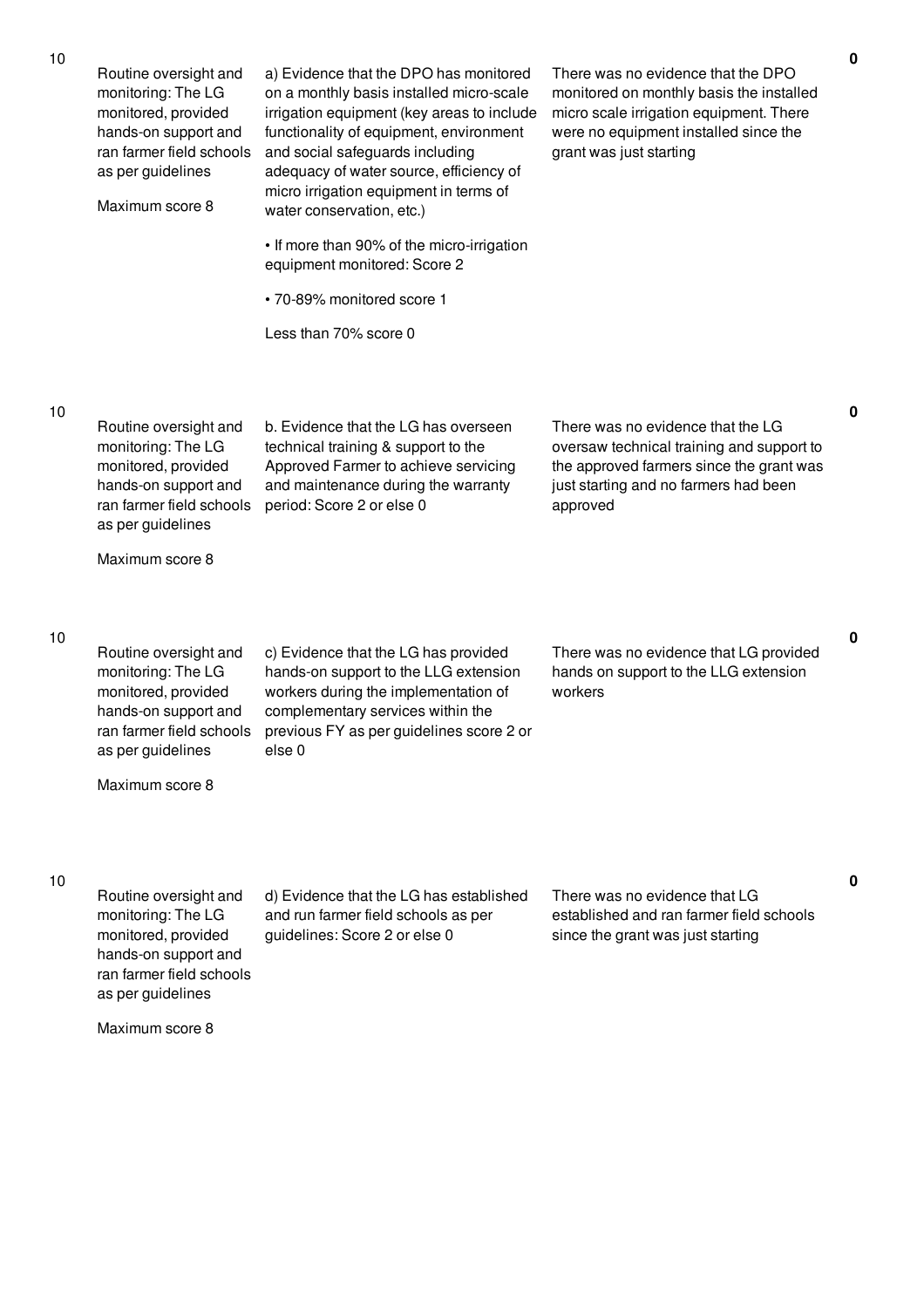| 11 | Mobilization of farmers:<br>The LG has conducted<br>activities to mobilize<br>farmers to participate in<br>irrigation and irrigated<br>agriculture.<br>Maximum score 4 | a) Evidence that the LG has conducted<br>activities to mobilize farmers as per<br>guidelines: Score 2 or else 0                                                                        | There was evidence that the LG<br>conducted activities to mobilise farmers<br>as per the, attendance lists for farmers of<br>Nabitambala parish on 10th/09/2020,<br>Busede subcounty 15th/09/2020,<br>Bugaya subcounty 21th/09/2020 and<br>Mafubira subcounty on 07th/09/2020 for<br>awareness creation on MSI programme<br>conducted by Mukaya Muhammudu<br>DAE. Further evidence was captured<br>from the payment voucher N0 32174494<br>dated 19th/10/2020 to Busoga one radio<br>Itd for radio jingles to create awareness<br>in LG | $\overline{\mathbf{c}}$ |
|----|------------------------------------------------------------------------------------------------------------------------------------------------------------------------|----------------------------------------------------------------------------------------------------------------------------------------------------------------------------------------|-----------------------------------------------------------------------------------------------------------------------------------------------------------------------------------------------------------------------------------------------------------------------------------------------------------------------------------------------------------------------------------------------------------------------------------------------------------------------------------------------------------------------------------------|-------------------------|
| 11 | Mobilization of farmers:<br>The LG has conducted<br>activities to mobilize<br>farmers to participate in<br>irrigation and irrigated<br>agriculture.                    | b) Evidence that the District has trained<br>staff and political leaders at District and<br>LLG levels: Score 2 or else 0                                                              | There was no evidence that the District<br>trained staff and sensititsed political<br>leaders at LG and LLG levels,                                                                                                                                                                                                                                                                                                                                                                                                                     | 0                       |
|    | Maximum score 4                                                                                                                                                        |                                                                                                                                                                                        |                                                                                                                                                                                                                                                                                                                                                                                                                                                                                                                                         |                         |
|    | <b>Investment Management</b>                                                                                                                                           |                                                                                                                                                                                        |                                                                                                                                                                                                                                                                                                                                                                                                                                                                                                                                         |                         |
| 12 | Planning and budgeting<br>for investments: The LG<br>has selected farmers<br>and budgeted for micro-<br>scale irrigation as per<br>guidelines                          | a) Evidence that the LG has an updated<br>register of micro-scale irrigation<br>equipment supplied to farmers in the<br>previous FY as per the format: Score 2 or<br>else <sub>0</sub> | There was no evidence that the LG had<br>an updated register of micro-scale<br>irrigation equipment supplied to farmers<br>in the previous FY                                                                                                                                                                                                                                                                                                                                                                                           | 0                       |
|    | Maximum score 8                                                                                                                                                        |                                                                                                                                                                                        |                                                                                                                                                                                                                                                                                                                                                                                                                                                                                                                                         |                         |
| 12 | has selected farmers<br>and budgeted for micro-<br>scale irrigation as per<br>guidelines                                                                               | Planning and budgeting b) Evidence that the LG keeps an up-to-<br>for investments: The LG date database of applications at the time<br>of the assessment: Score 2 or else 0            | na                                                                                                                                                                                                                                                                                                                                                                                                                                                                                                                                      |                         |

Maximum score 8

**0**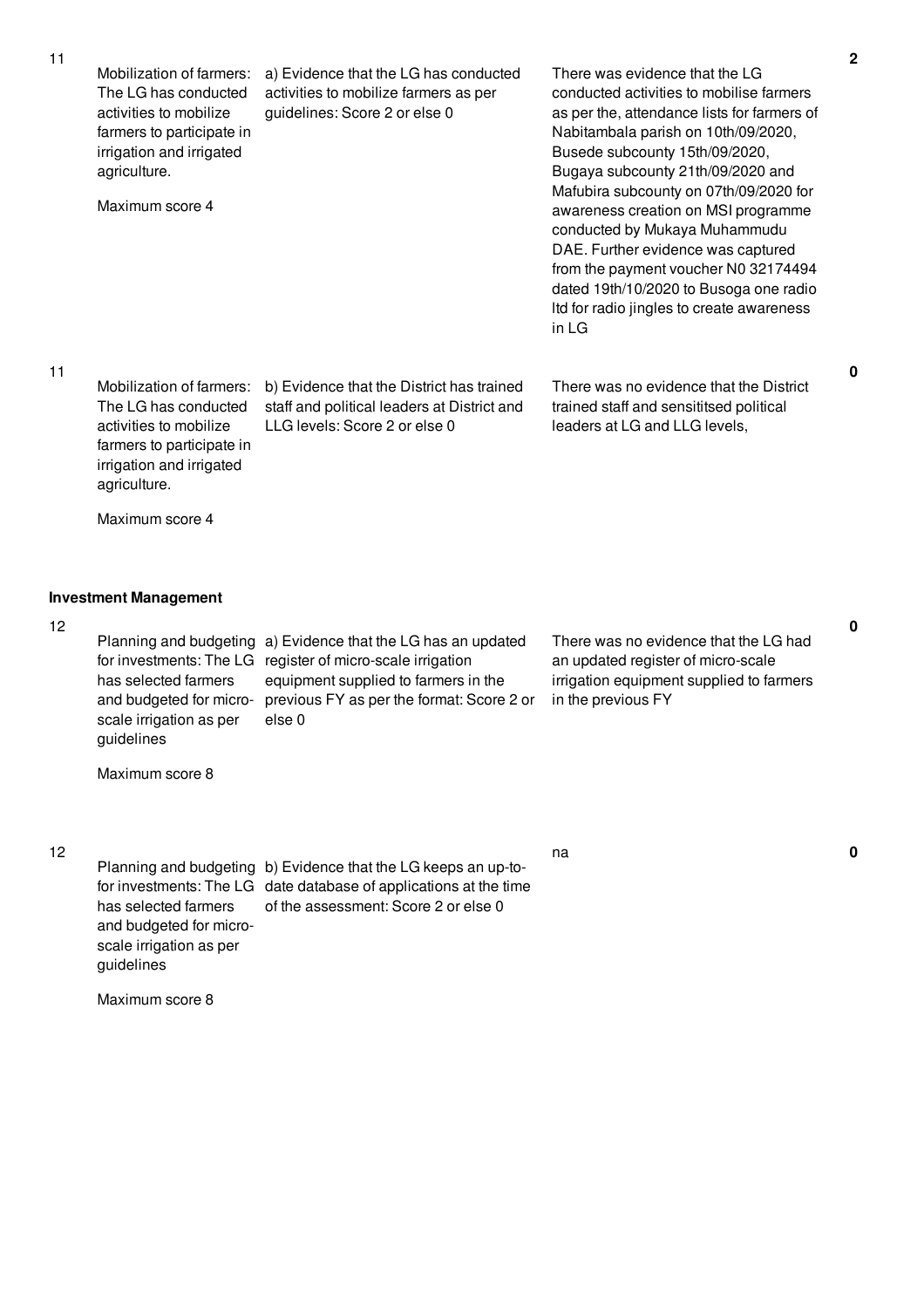| 12 | Planning and budgeting<br>has selected farmers<br>and budgeted for micro-<br>scale irrigation as per<br>guidelines<br>Maximum score 8                            | c) Evidence that the District has carried<br>for investments: The LG out farm visits to farmers that submitted<br>complete Expressions of Interest (EOI):<br>Score 2 or else 0                                                                     | There was no evidence that the District<br>carried out farm visit to farmers that<br>submitted comlete EOI                                               | $\mathbf 0$ |
|----|------------------------------------------------------------------------------------------------------------------------------------------------------------------|----------------------------------------------------------------------------------------------------------------------------------------------------------------------------------------------------------------------------------------------------|----------------------------------------------------------------------------------------------------------------------------------------------------------|-------------|
| 12 | Planning and budgeting<br>for investments: The LG<br>has selected farmers<br>and budgeted for micro-<br>scale irrigation as per<br>guidelines<br>Maximum score 8 | d) For DDEG financed projects:<br>Evidence that the LG District Agricultural<br>Engineer (as Secretariat) publicized the<br>eligible farmers that they have been<br>approved by posting on the District and<br>LLG noticeboards: Score 2 or else 0 | There was no evidence to show that the<br>LG District Agricultural engineer<br>publicized the eligible farmers that were<br>approved on the notice board | $\mathbf 0$ |
| 13 | Procurement, contract<br>management/execution:<br>The LG procured and<br>managed micro-scale<br>irrigation contracts as<br>per guidelines<br>Maximum score 18    | a) Evidence that the micro-scale irrigation<br>systems were incorporated in the LG<br>approved procurement plan for the current<br>FY: Score 1 or else score 0.                                                                                    | na                                                                                                                                                       | 0           |
| 13 | Procurement, contract<br>The LG procured and<br>managed micro-scale<br>irrigation contracts as<br>per guidelines<br>Maximum score 18                             | b) Evidence that the LG requested for<br>management/execution: quotation from irrigation equipment<br>suppliers pre-qualified by the Ministry of<br>Agriculture, Animal Industry and Fisheries<br>(MAAIF): Score 2 or else 0                       | na                                                                                                                                                       | 0           |
| 13 | Procurement, contract<br>The LG procured and<br>managed micro-scale<br>irrigation contracts as<br>per guidelines<br>Maximum score 18                             | c) Evidence that the LG concluded the<br>management/execution: selection of the irrigation equipment<br>supplier based on the set criteria: Score 2<br>or else 0                                                                                   | na                                                                                                                                                       | $\mathbf 0$ |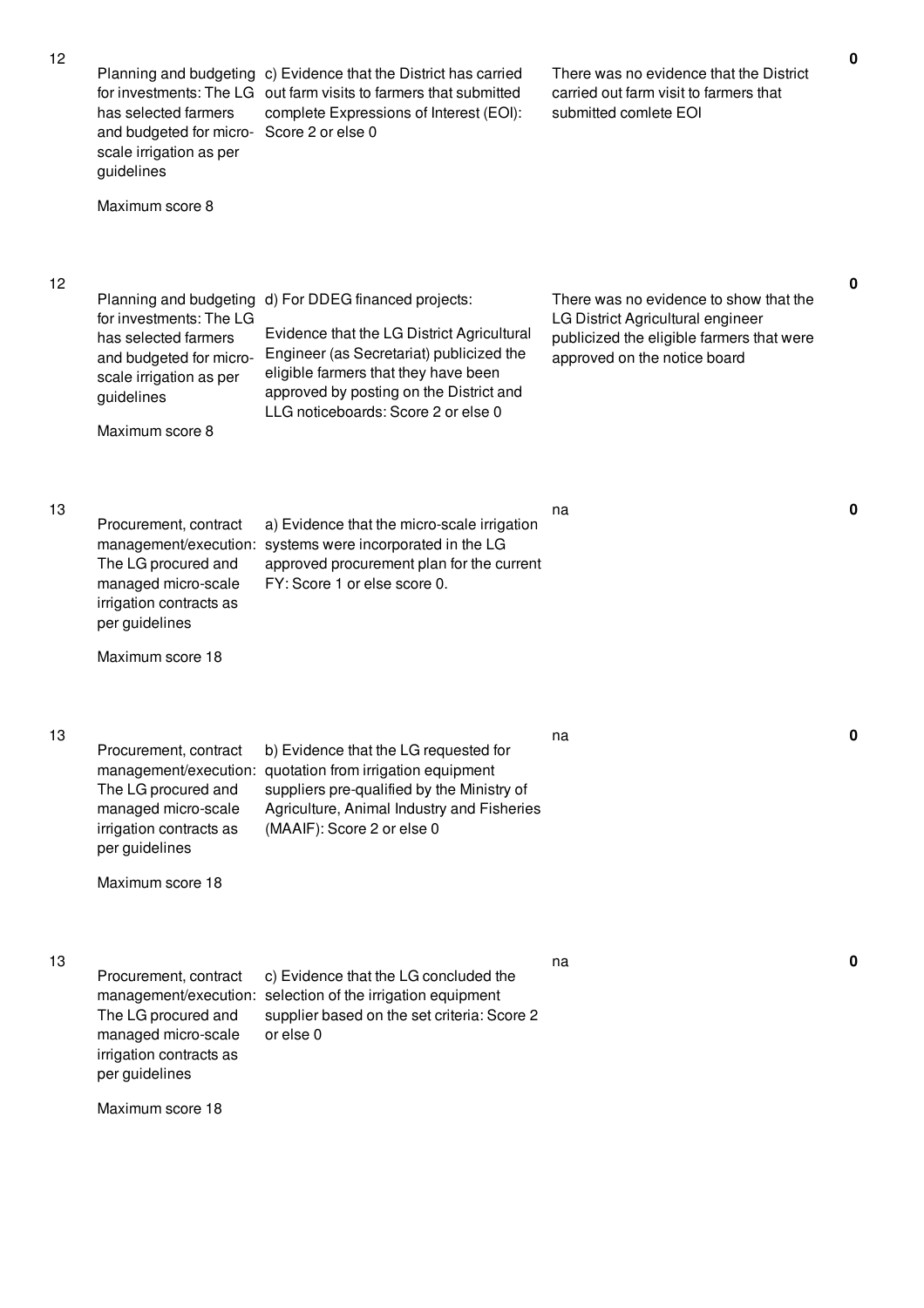|    | Procurement, contract<br>The LG procured and<br>managed micro-scale<br>irrigation contracts as<br>per guidelines<br>Maximum score 18                          | d) Evidence that the micro-scale irrigation<br>management/execution: systems was approved by the Contracts<br>Committee: Score 1 or else 0                                                                                                                          |                                                                                                                                                                                       |             |
|----|---------------------------------------------------------------------------------------------------------------------------------------------------------------|---------------------------------------------------------------------------------------------------------------------------------------------------------------------------------------------------------------------------------------------------------------------|---------------------------------------------------------------------------------------------------------------------------------------------------------------------------------------|-------------|
| 13 | Procurement, contract<br>The LG procured and<br>managed micro-scale<br>irrigation contracts as<br>per guidelines<br>Maximum score 18                          | e. Evidence that the LG signed the<br>management/execution: contract with the lowest priced technically<br>responsive irrigation equipment supplier<br>for the farmer with a farmer as a witness<br>before commencement of installation<br>score 2 or else 0        | na                                                                                                                                                                                    | $\mathbf 0$ |
| 13 | Procurement, contract<br>The LG procured and<br>managed micro-scale<br>irrigation contracts as<br>per guidelines<br>Maximum score 18                          | f)Evidence that the micro-scale irrigation<br>management/execution: equipment installed is in line with the<br>design output sheet (generated by<br>IrriTrack App): Score 2 or else 0                                                                               | There was no evidence to show that the<br>micro scale irrigation equipment installed<br>was in line with the design output sheet<br>since no installations had been done              | $\mathbf 0$ |
| 13 | Procurement, contract<br>The LG procured and<br>managed micro-scale<br>irrigation contracts as<br>per guidelines<br>Maximum score 18                          | g) Evidence that the LG have conducted<br>management/execution: regular technical supervision of micro-<br>scale irrigation projects by the relevant<br>technical officers (District Agricultural<br>Engineer or Contracted staff): Score 2 or<br>else <sub>0</sub> | There was no evidence that LG<br>conducted regular technical supervision<br>of micro scale irrigation projects                                                                        | $\bf{0}$    |
| 13 | Procurement, contract<br>management/execution:<br>The LG procured and<br>managed micro-scale<br>irrigation contracts as<br>per guidelines<br>Maximum score 18 | h) Evidence that the LG has overseen the<br>irrigation equipment supplier during:<br>i. Testing the functionality of the installed<br>equipment: Score 1 or else 0                                                                                                  | there was no evidence to show that the<br>LG oversaw the equipment supplier<br>during the testing of the functionality of<br>the installed equipment since no supply<br>had been made | 0           |
|    |                                                                                                                                                               |                                                                                                                                                                                                                                                                     |                                                                                                                                                                                       |             |

na **0**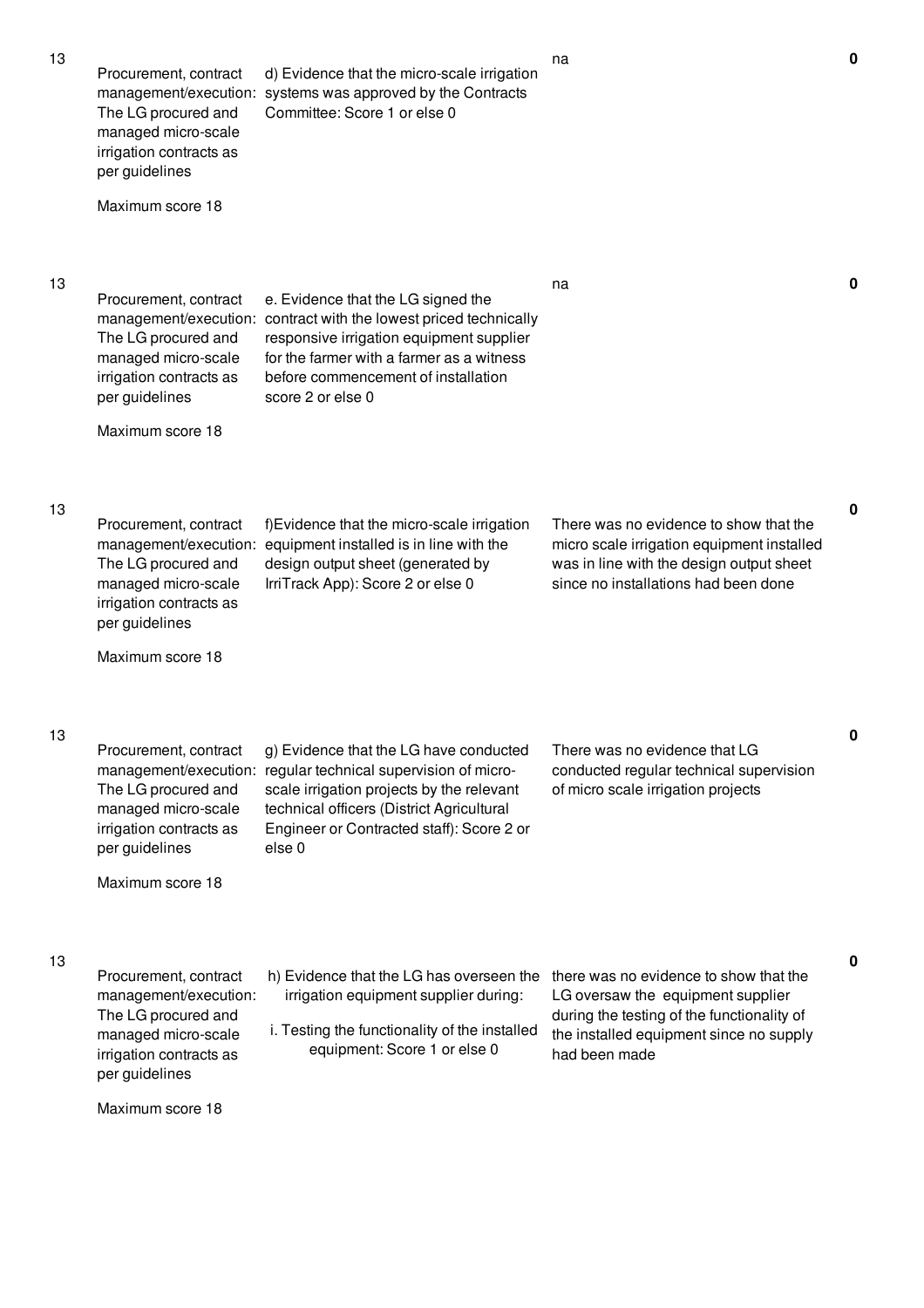| 13 | Procurement, contract<br>management/execution:<br>The LG procured and<br>managed micro-scale<br>irrigation contracts as<br>per guidelines<br>Maximum score 18 | ii. Hand-over of the equipment to the<br>Approved Farmer (delivery note by the<br>supplies and goods received note by the<br>approved farmer): Score 1 or 0                                               | There was no evidence to show that the<br>LG oversaw the handover of equipment<br>to the approved farmer since no<br>equipment had been delivered | $\mathbf 0$    |
|----|---------------------------------------------------------------------------------------------------------------------------------------------------------------|-----------------------------------------------------------------------------------------------------------------------------------------------------------------------------------------------------------|---------------------------------------------------------------------------------------------------------------------------------------------------|----------------|
| 13 | Procurement, contract<br>management/execution:<br>The LG procured and<br>managed micro-scale<br>irrigation contracts as<br>per guidelines                     | i) Evidence that the Local Government<br>has made payment of the supplier within<br>specified timeframes subject to the<br>presence of the Approved farmer's signed<br>acceptance form: Score 2 or else 0 | na                                                                                                                                                | 0              |
|    | Maximum score 18                                                                                                                                              |                                                                                                                                                                                                           |                                                                                                                                                   |                |
| 13 | Procurement, contract<br>management/execution:<br>The LG procured and<br>managed micro-scale<br>irrigation contracts as<br>per guidelines                     | j) Evidence that the LG has a complete<br>procurement file for each contract and<br>with all records required by the PPDA<br>Law: Score 2 or else 0                                                       | na                                                                                                                                                | $\mathbf 0$    |
|    | Maximum score 18                                                                                                                                              |                                                                                                                                                                                                           |                                                                                                                                                   |                |
| 14 | <b>Environment and Social Safeguards</b>                                                                                                                      |                                                                                                                                                                                                           |                                                                                                                                                   | $\overline{2}$ |
|    |                                                                                                                                                               | Grievance redress: The a) Evidence that the Local Government                                                                                                                                              | There was evidence of nature and                                                                                                                  |                |

LG has established a mechanism of irrigation grievances in line with the LG grievance redress framework

addressing micro-scale prominently in multiple public areas: a) Evidence that the Local Government has displayed details of the nature and avenues to address grievance Score 2 or else 0

There was evidence of nature and avenues to address grievance displayed on the production department notice boards

Maximum score 6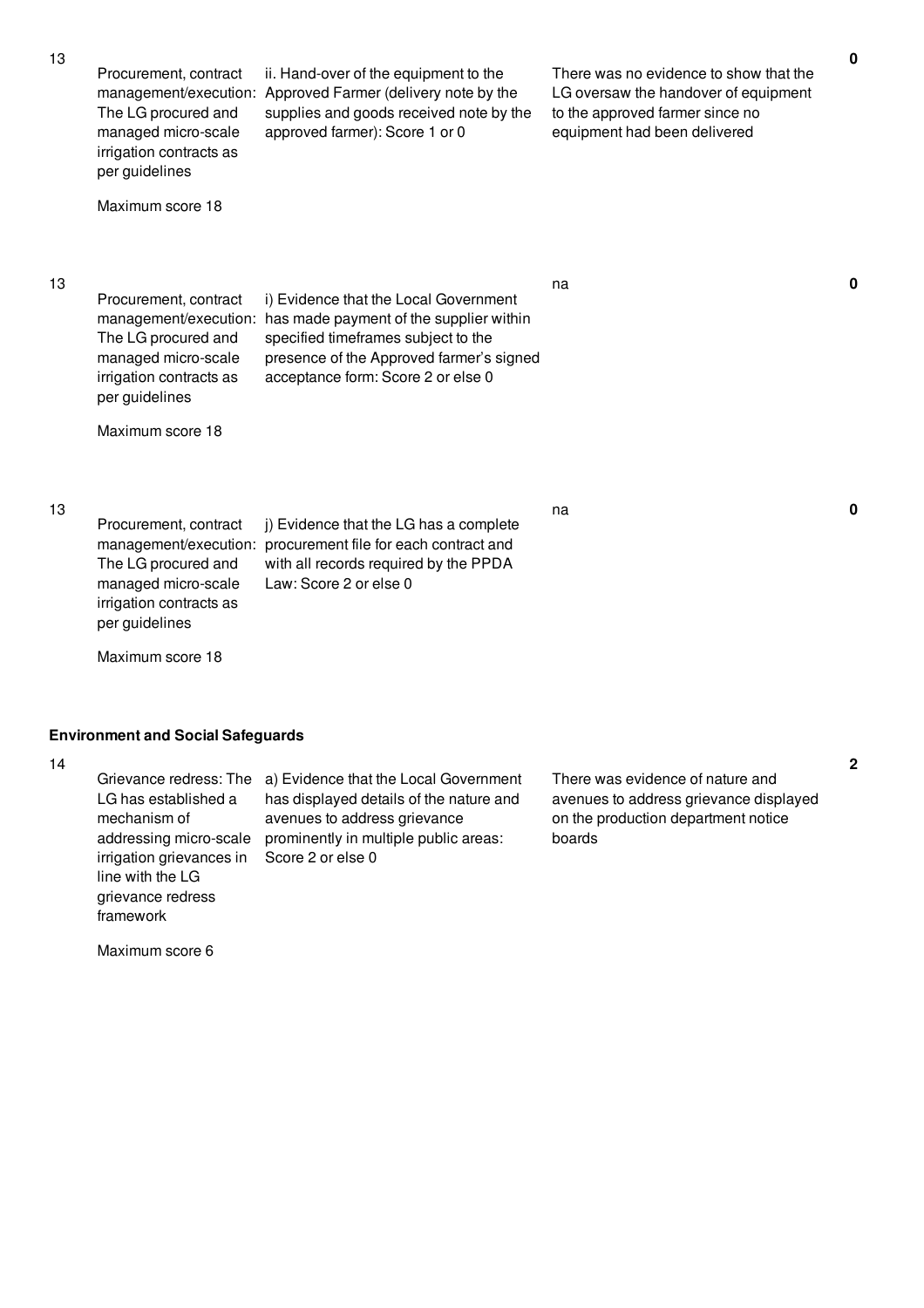|    | Grievance redress: The<br>LG has established a                                                              | b) Micro-scale irrigation grievances have<br>been:                                | N/A |
|----|-------------------------------------------------------------------------------------------------------------|-----------------------------------------------------------------------------------|-----|
|    | mechanism of<br>addressing micro-scale                                                                      | i). Recorded score 1 or else 0                                                    |     |
|    | irrigation grievances in<br>line with the LG                                                                | ii). Investigated score 1 or else 0                                               |     |
|    | grievance redress<br>framework                                                                              | iii). Responded to score 1 or else 0                                              |     |
|    | Maximum score 6                                                                                             | iv). Reported on in line with LG grievance<br>redress framework score 1 or else 0 |     |
| 14 |                                                                                                             |                                                                                   |     |
|    | Grievance redress: The<br>LG has established a<br>mechanism of                                              | b) Micro-scale irrigation grievances have<br>been:                                | N/A |
|    | addressing micro-scale                                                                                      | ii. Investigated score 1 or else 0                                                |     |
|    | irrigation grievances in<br>line with the LG                                                                | iii. Responded to score 1 or else 0                                               |     |
|    | grievance redress<br>framework                                                                              | iv. Reported on in line with LG grievance<br>redress framework score 1 or else 0  |     |
|    | Maximum score 6                                                                                             |                                                                                   |     |
|    |                                                                                                             |                                                                                   |     |
| 14 | Grievance redress: The<br>LG has established a                                                              | b) Micro-scale irrigation grievances have<br>been:                                | N/A |
|    | mechanism of<br>addressing micro-scale                                                                      | iii. Responded to score 1 or else 0                                               |     |
|    | irrigation grievances in<br>line with the LG<br>grievance redress<br>framework                              | iv. Reported on in line with LG grievance<br>redress framework score 1 or else 0  |     |
|    | Maximum score 6                                                                                             |                                                                                   |     |
|    |                                                                                                             |                                                                                   |     |
| 14 | Grievance redress: The<br>LG has established a                                                              | b) Micro-scale irrigation grievances have<br>been:                                | N/A |
|    | mechanism of<br>addressing micro-scale<br>irrigation grievances in<br>line with the LG<br>grievance redress | iv. Reported on in line with LG grievance<br>redress framework score 1 or else 0  |     |

**0**

**0**

**0**

Maximum score 6

framework

**Environment and Social Requirements**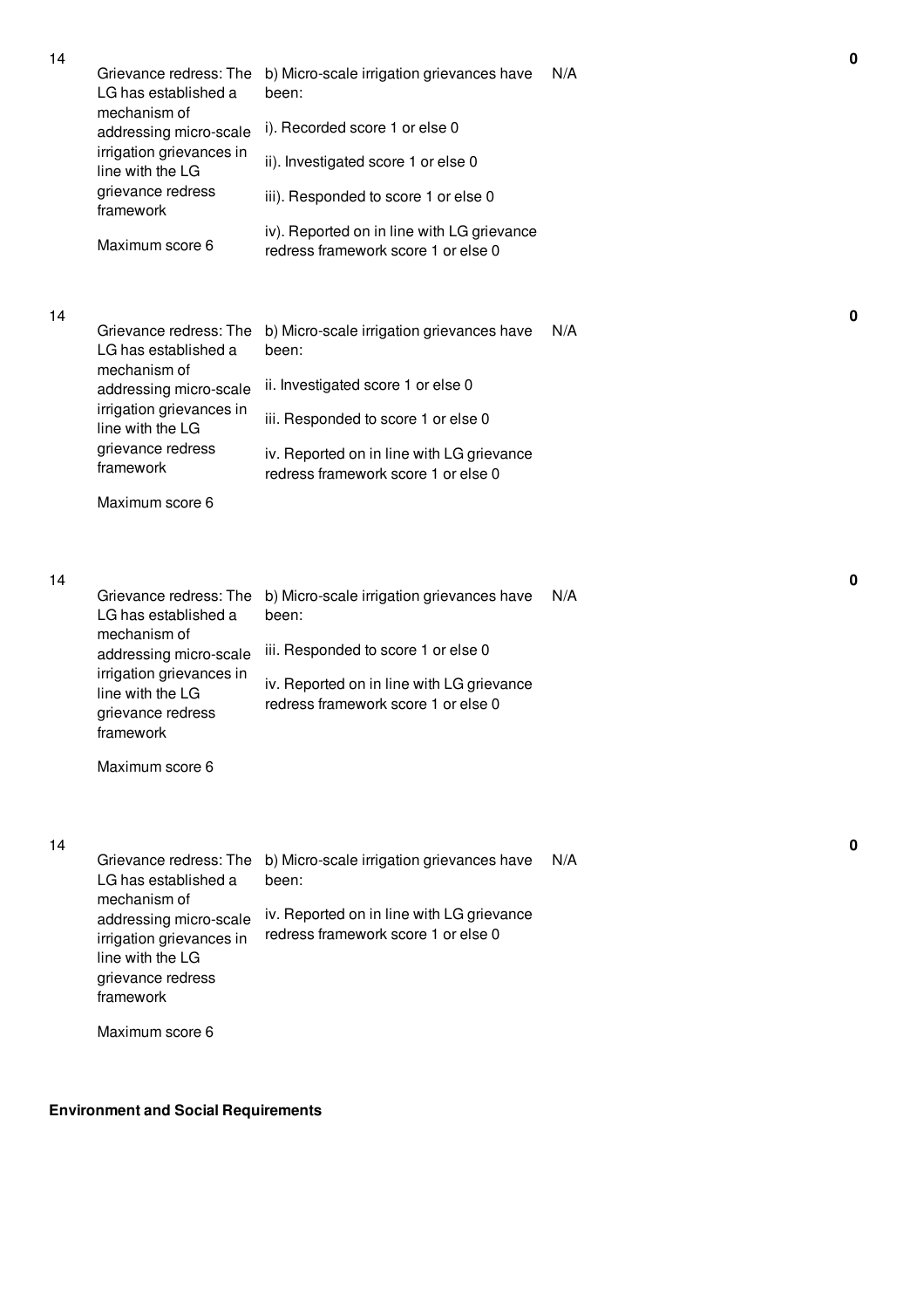| 15 | Safeguards in the<br>delivery of investments<br>Maximum score 6 | a) Evidence that LGs have disseminated<br>Micro-irrigation guidelines to provide for<br>proper siting, land access (without<br>encumbrance), proper use of<br>agrochemicals and safe disposal of<br>chemical waste containers etc.<br>score 2 or else 0                                                     | There was no evidence that the LG<br>disseminated micro scale irrigation<br>guidelines to provide for proper sitting,<br>land access and there were no copies of<br>MOUs between LGs and farmers | $\pmb{0}$   |
|----|-----------------------------------------------------------------|-------------------------------------------------------------------------------------------------------------------------------------------------------------------------------------------------------------------------------------------------------------------------------------------------------------|--------------------------------------------------------------------------------------------------------------------------------------------------------------------------------------------------|-------------|
| 15 | Safeguards in the<br>delivery of investments<br>Maximum score 6 | b) Evidence that Environmental, Social<br>and Climate Change screening have<br>been carried out and where required,<br>ESMPs developed, prior to installation of<br>irrigation equipment.<br>i. Costed ESMP were incorporated into<br>designs, BoQs, bidding and contractual<br>documents score 1 or else 0 | N/A                                                                                                                                                                                              | 0           |
| 15 | Safeguards in the<br>delivery of investments<br>Maximum score 6 | ii. Monitoring of irrigation impacts e.g.<br>adequacy of water source (quality &<br>quantity), efficiency of system in terms of<br>water conservation, use of agro-chemicals<br>& management of resultant chemical<br>waste containers score 1 or else 0                                                    | N/A                                                                                                                                                                                              | $\mathbf 0$ |
| 15 | Safeguards in the<br>delivery of investments<br>Maximum score 6 | iii. E&S Certification forms are completed<br>and signed by Environmental Officer prior<br>to payments of contractor<br>invoices/certificates at interim and final<br>stages of projects score 1 or else 0                                                                                                  | N/A                                                                                                                                                                                              | 0           |
| 15 | Safeguards in the<br>delivery of investments<br>Maximum score 6 | iv. E&S Certification forms are completed<br>and signed by CDO prior to payments of<br>contractor invoices/certificates at interim<br>and final stages of projects score 1 or else<br>0                                                                                                                     | N/A                                                                                                                                                                                              | 0           |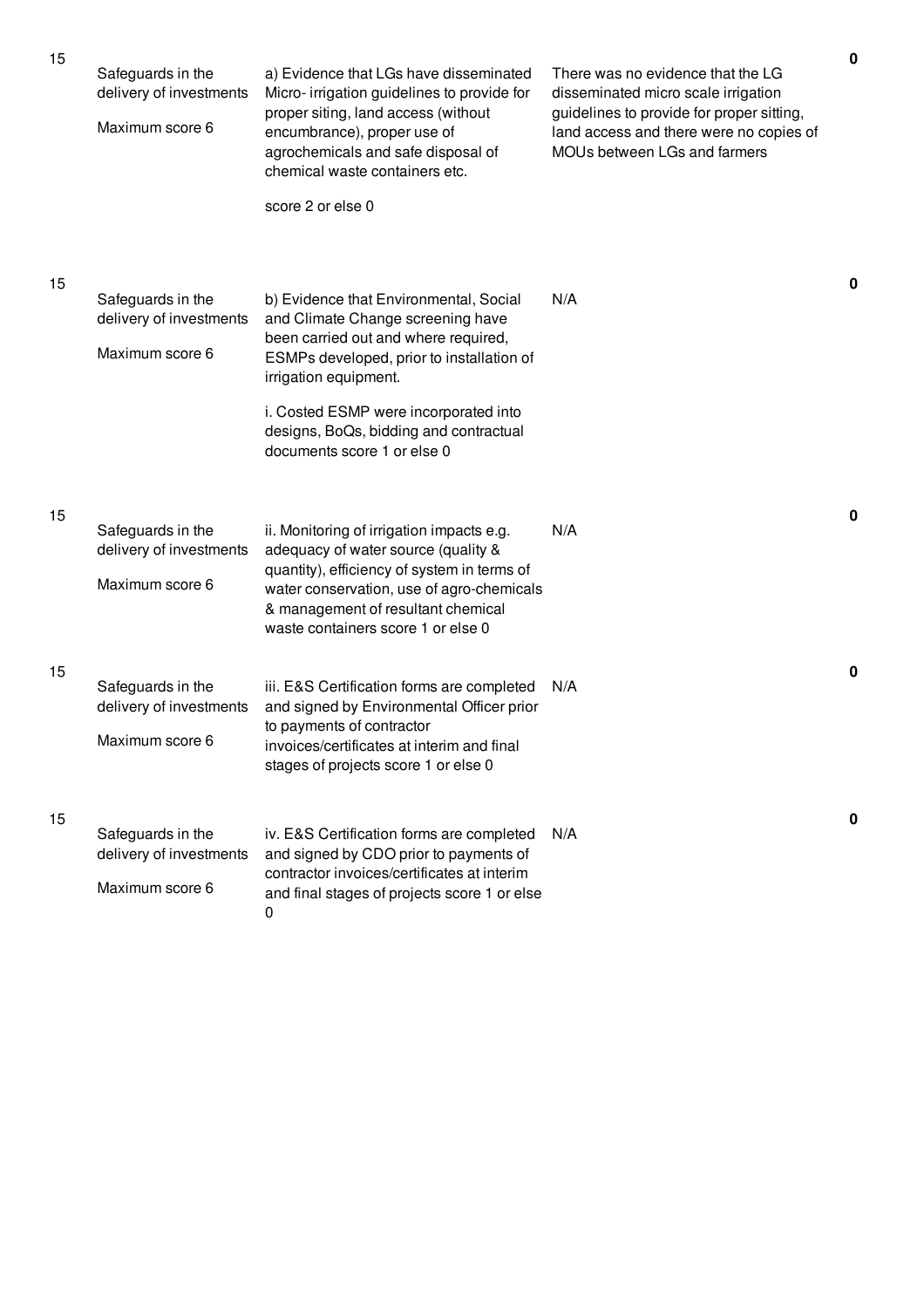| No. | <b>Summary of requirements</b>                                                                                                                                                                                        | <b>Definition of</b><br>compliance                                                                                  | <b>Compliance justification</b>                                                                                                                                                                        | <b>Score</b> |
|-----|-----------------------------------------------------------------------------------------------------------------------------------------------------------------------------------------------------------------------|---------------------------------------------------------------------------------------------------------------------|--------------------------------------------------------------------------------------------------------------------------------------------------------------------------------------------------------|--------------|
|     | <b>Human Resource Management and Development</b>                                                                                                                                                                      |                                                                                                                     |                                                                                                                                                                                                        |              |
| 1   | Evidence that the LG has recruited or<br>requested for secondment of staff for all<br>critical positions in the District Production<br>Office responsible for micro-scale irrigation<br>Maximum score is 70           | If the LG has<br>recruited the Senior<br>score 70 or else 0.                                                        | Mr. Mukaya Muhammudu was appointed<br>Senior Agriculture Engineer on probation<br>Agriculture Engineer on 22/3/2019 under Min. 104/JDSC/2019<br>and confirmed on 21/1/2020 under Min.<br>03/JDSC/2020. | 70           |
|     | <b>Environment and Social Requirements</b>                                                                                                                                                                            |                                                                                                                     |                                                                                                                                                                                                        |              |
| 2   | Evidence that the LG has carried out<br>Environmental, Social and Climate Change<br>screening have been carried out for<br>potential investments and where required<br>costed ESMPs developed.<br>Maximum score is 30 | If the $LG$ :<br>a. Carried out<br>Environmental,<br>Social and Climate<br>Change screening,<br>score 15 or else 0. | N/A                                                                                                                                                                                                    | O            |

| Evidence that the LG has carried out                        | b. Carried out Social N/A |  |
|-------------------------------------------------------------|---------------------------|--|
| Environmental, Social and Climate Change Impact Assessments |                           |  |
| screening have been carried out for                         | (ESIAs) where             |  |
| potential investments and where required                    | required, score 15 or     |  |
| costed ESMPs developed.                                     | else 0.                   |  |
|                                                             |                           |  |

Maximum score is 30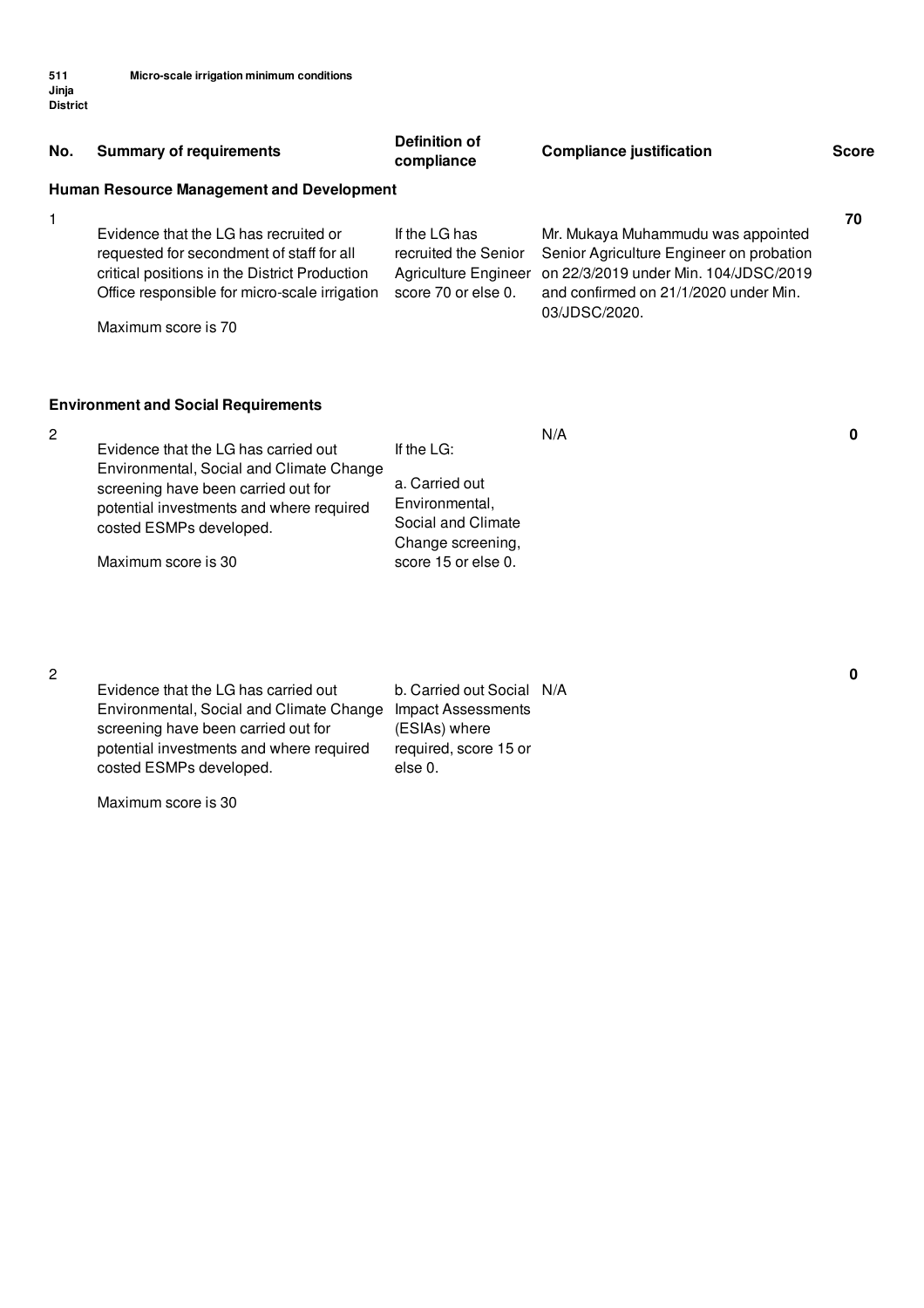| No. | <b>Summary of requirements</b>                                                                                     | <b>Definition of</b><br>compliance                                                                  | <b>Compliance justification</b>                                                                                                                                          | <b>Score</b> |
|-----|--------------------------------------------------------------------------------------------------------------------|-----------------------------------------------------------------------------------------------------|--------------------------------------------------------------------------------------------------------------------------------------------------------------------------|--------------|
|     | <b>Human Resource Management and Development</b>                                                                   |                                                                                                     |                                                                                                                                                                          |              |
| 1   | Evidence that the LG has recruited or<br>formally requested for secondment of                                      | If the LG has recruited:                                                                            | The LG appointed Mr. Ereemye David was<br>appointed Senior Water Officer on 24/3/2005                                                                                    | 15           |
|     | staff for all critical positions.                                                                                  | a. 1 Civil Engineer<br>(Water), score 15 or<br>else 0.                                              | under Min. 275 of 2004                                                                                                                                                   |              |
| 1   | Evidence that the LG has recruited or<br>formally requested for secondment of<br>staff for all critical positions. | b. 1 Assistant Water<br>Officer for mobilization,<br>score 10 or else 0.                            | Ms. Babirye Jane a SCDO was mentioned<br>the Asst. Water Officer Mobilization but no<br>letter appointing was available.                                                 | 10           |
| 1   | Evidence that the LG has recruited or<br>formally requested for secondment of<br>staff for all critical positions. | c. 1 Borehole<br>Maintenance<br>Technician/Assistant<br>Engineering Officer,<br>score 10 or else 0. | Mr. Mudenya Moses was appointed Assistant<br>Engineering Officer on 2/5/2018 under Min.<br>175/JDSC/2018 (ii)                                                            | 10           |
| 1   | Evidence that the LG has recruited or<br>formally requested for secondment of<br>staff for all critical positions. | d. 1 Natural Resources<br>Officer, score 15 or<br>else 0.                                           | Mr. Baruzalire Fredrick the Principal Forest<br>Officer was assigned the duties of DNRO by<br>the CAO Mr. Kanyesigye William on<br>29/9/2020 by letter ref: CR/152/1.    | 0            |
| 1   | Evidence that the LG has recruited or<br>formally requested for secondment of<br>staff for all critical positions. | e. 1 Environment<br>Officer, score 10 or else<br>0.                                                 | Mr. Gidudu Patrick was appointed<br>Environment Officer on probation on<br>22/3/2019 under Min. 102/JDSC/2019 and<br>confirmed on 8/11/2019 under Min.<br>321/JDSC/2019. | 10           |
| 1   | Evidence that the LG has recruited or<br>formally requested for secondment of<br>staff for all critical positions. | 10 or else 0.                                                                                       | f. Forestry Officer, score Mr. Baruzalire Fredrick was appointed the<br>Principal Forest Officer on 19/3/3018 under<br>Min. 152/JDSC/2018 (ii)                           | 10           |

# **Environment and Social Requirements**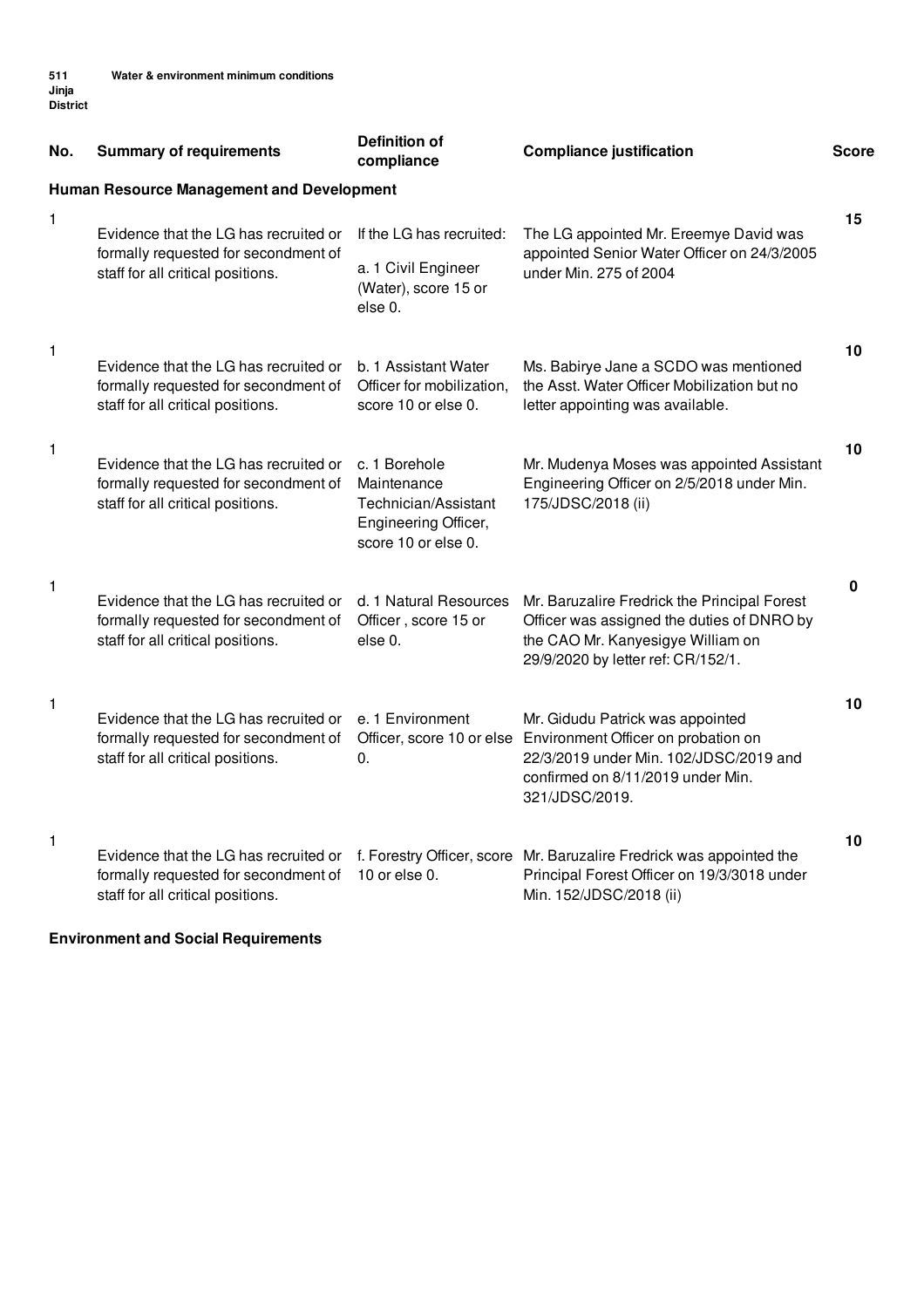Evidence that the LG has carried out Environmental. Social and Climate Change screening/Environment and Social Impact Assessment (ESIAs) (including child protection plans) where applicable, and abstraction permits have been issued to contractors by the Directorate of Water Resources Management (DWRM) prior to commencement of all civil works on all water sector projects

If the LG:

a. Carried out Environmental, Social and Climate Change screening/Environment, score 10 or else 0.

There was evidence of Environmental, Social and Climate Change screening/Environment forms filled and endorsed by the Environment Officer Maganda Moses and the DCDO Kyangwa Ivan for example;

i. Borehole drilling at Kainogoga village in Mafubira sub-county. Screening forms filled and signed by the Environment Officer Maganda Moses on 14th June 2019 and the DCDO on 19th June 2019.

ii. Construction of a lined VIP latrine at Butamira, Buyongo sub county. Screening forms filled and signed by the Environment Officer Maganda Moses on 14th June 2019 and the DCDO on 19th June 2019.

iii. Rehabilitation of the District water office fence and Ecosan toilet. Screening forms filled and signed by the Environment Officer Maganda Moses on 14th June 2019 and the DCDO on 19th June 2019.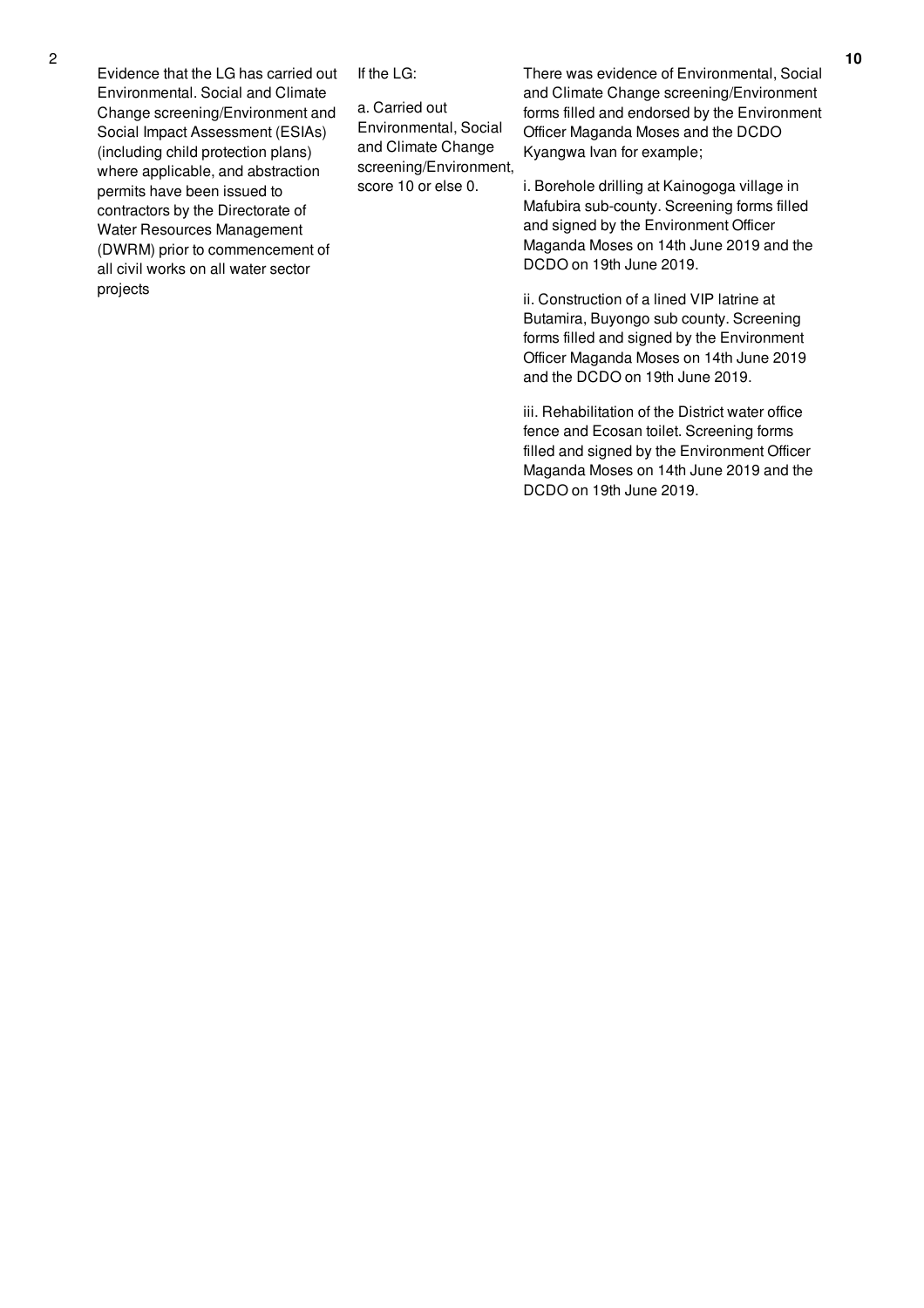Evidence that the LG has carried out Environmental. Social and Climate Change screening/Environment and Social Impact Assessment (ESIAs) (including child protection plans) where applicable, and abstraction permits have been issued to contractors by the Directorate of Water Resources Management (DWRM) prior to commencement of all civil works on all water sector projects

b. Carried out Social Impact Assessments (ESIAs) , score 10 or else 0.

There was evidence that the LG carried out ESMPs however they were prepared endorsed by the Environment Officer only on 19th July 2019, yet the requirement was Environment Officer and DCDO for example;

i. ESMP for drilling, casting and installation of borehole at Kainogoga village in Mafubira sub-county. Some of the Environment impacts were: Loss of vegetation. Indicator: Number of trees cut down and acreage of vegetation cleared. Mitigation: Tree and grass planting along around the water sources. Frequency of Monitoring: Quality Monitoring by the District Water Officer and the Environment Officer. Responsibility: District Water Officer and the Environment Officer.

ii. ESMP for Construction of lined VIP latrines in Rural Growth Centers of Kamwokya Trading Center, Butamira in Buyongo sub county. Some of the Environment impacts were: Under the construction phase, Excavations/digging pit, Bush clearing. Environment components affected: Vegetation, soil, surface water, human beings. Environment concerns: Erosion, causing siltation of surface water downstream, destruction of vegetation, occupational hazards during construction. Mitigations: Limit vegetation clearance to the specific area of the site of the latrine.

iii. ESMP for Construction of a lined VIP latrine at Butamira, Buyongo sub county. Some of the Environment impacts were: Under the construction phase, Excavations/digging pit, Bush clearing. Environment components affected: Vegetation, soil, surface water, human beings. Environment concerns: Erosion, causing siltation of surface water downstream, destruction of vegetation, occupational hazards during construction. Mitigations: Limit vegetation clearance to the specific area of the site of the latrine . Therefore no score awarded because the DCDO had not endorsed on the ESMPs.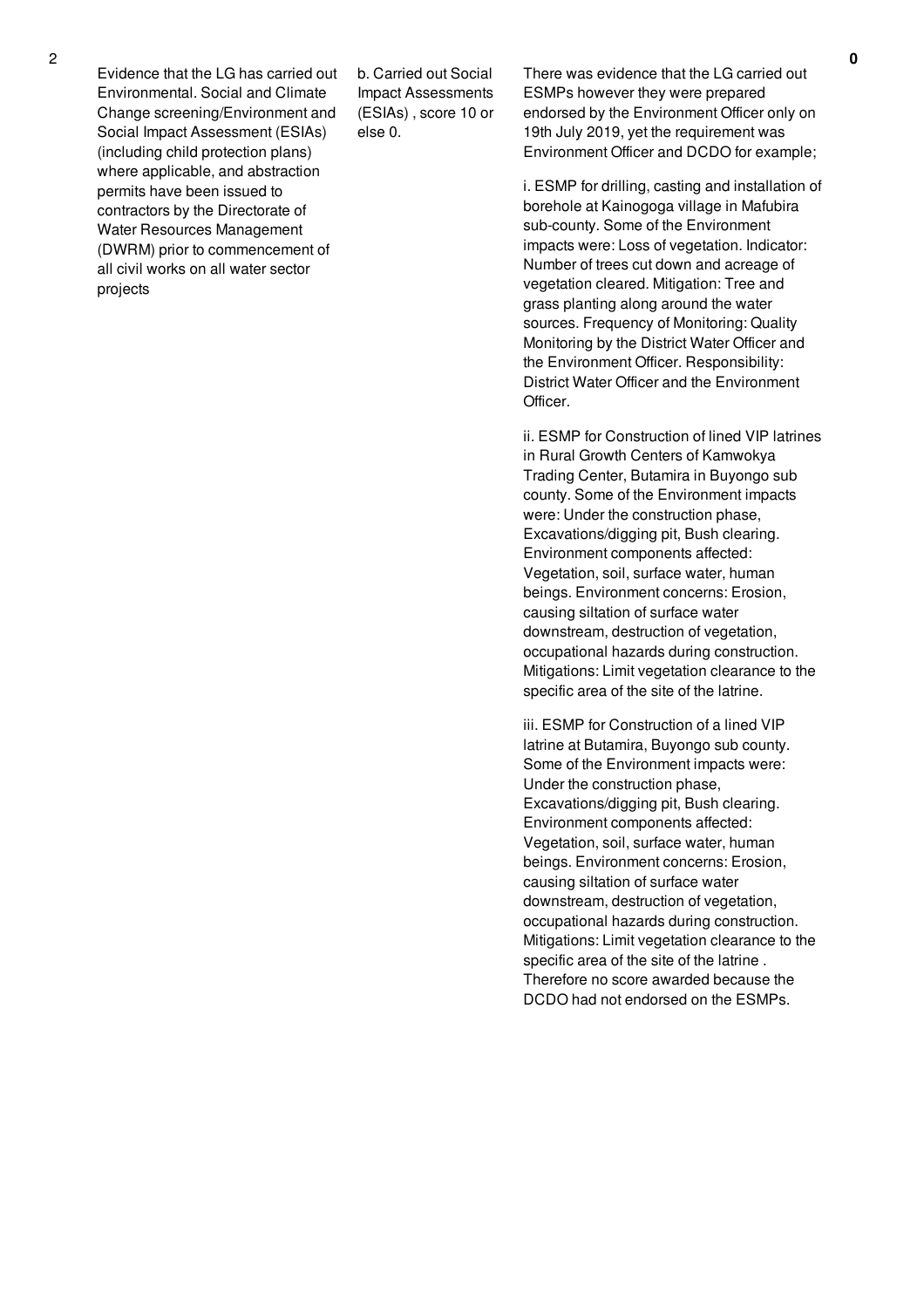Evidence that the LG has carried out Environmental. Social and Climate Change screening/Environment and Social Impact Assessment (ESIAs) (including child protection plans) where applicable, and abstraction permits have been issued to contractors by the Directorate of Water Resources Management (DWRM) prior to commencement of all civil works on all water sector projects

c. Ensured that contractors got abstraction permits issued by DWRM, score 10 or else 0.

At the time of assessment, there was no evidence that the contractors got abstraction permits issued by DWRM. Therefore the LG scored zero.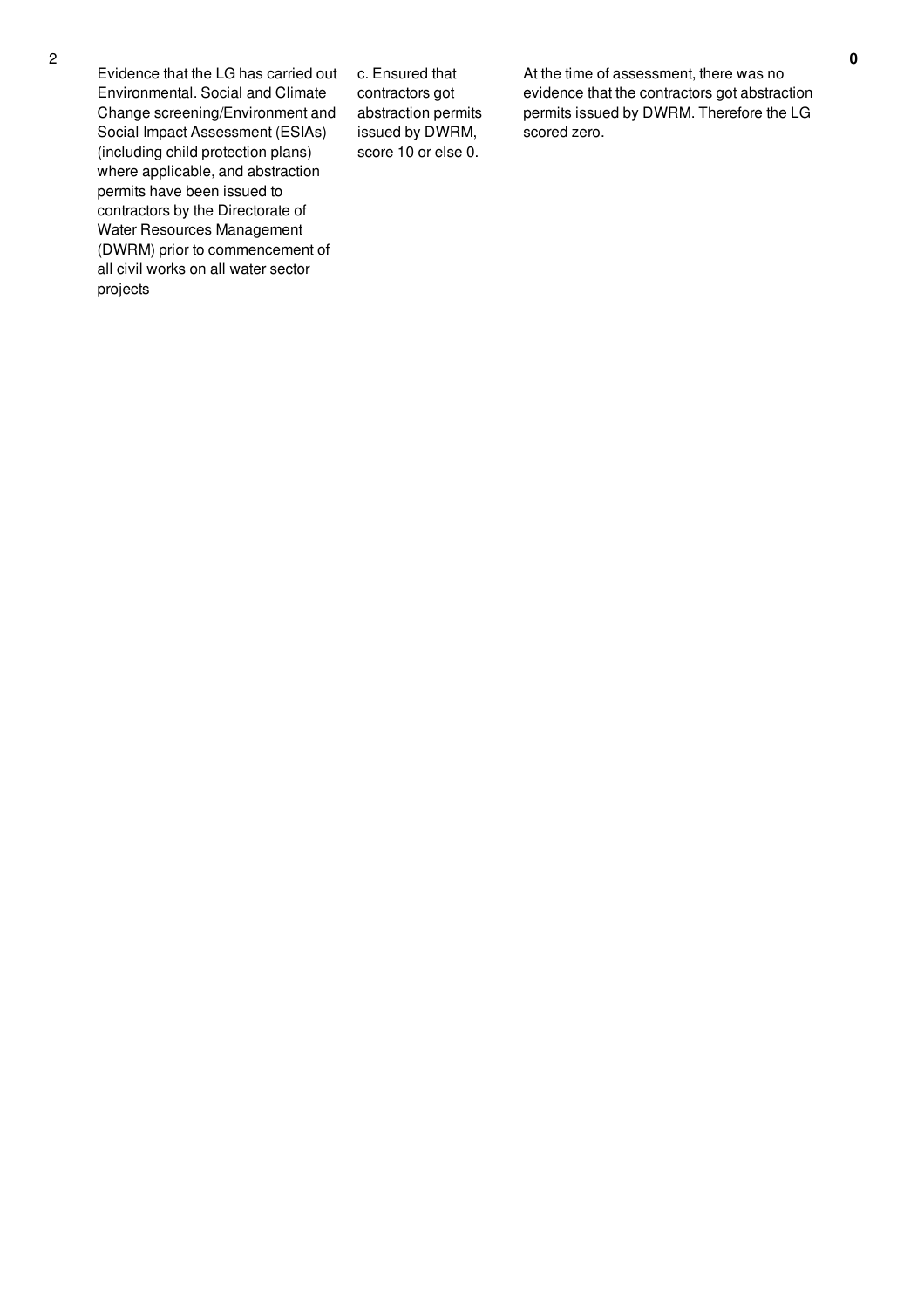| No.          | <b>Summary of</b><br>requirements                                                                                                                                                                                               | <b>Definition of</b><br>compliance                                                                                         | <b>Compliance justification</b>                                                                                                                            | <b>Score</b> |
|--------------|---------------------------------------------------------------------------------------------------------------------------------------------------------------------------------------------------------------------------------|----------------------------------------------------------------------------------------------------------------------------|------------------------------------------------------------------------------------------------------------------------------------------------------------|--------------|
|              | Human Resource Management and Development                                                                                                                                                                                       |                                                                                                                            |                                                                                                                                                            |              |
| 1            | Evidence that the<br>District has<br>substantively recruited<br>or formally requested for for secondment of:<br>secondment of staff for<br>all critical positions.<br>Applicable to Districts                                   | If the LG has<br>substantively recruited<br>or formally requested<br>a. District Health<br>Officer, score 10 or else<br>0. | Dr. Nantamu Dyogo Peter was appointed on promotion<br>from Senior Health Inspector on 2/5/2013 under Min.<br>137/JDSC/2013                                 | 10           |
|              | only.                                                                                                                                                                                                                           |                                                                                                                            |                                                                                                                                                            |              |
|              | Maximum score is 70                                                                                                                                                                                                             |                                                                                                                            |                                                                                                                                                            |              |
| 1            | Evidence that the<br>District has<br>substantively recruited<br>or formally requested for Nursing, score 10 or<br>secondment of staff for<br>all critical positions.<br>Applicable to Districts<br>only.<br>Maximum score is 70 | b. Assistant District<br>Health Officer Maternal,<br>Child Health and<br>else <sub>0</sub>                                 | Ms. Mirembe Jean Frances was appointed DHO-MCH on<br>promotion and transfer of service from Senior Nursing<br>Officer on 27/2/2014 under Min. 70/JDSC/2014 | 10           |
| $\mathbf{1}$ | Evidence that the<br>District has<br>substantively recruited<br>or formally requested for score 10 or else 0.<br>secondment of staff for<br>all critical positions.<br>Applicable to Districts<br>only.                         | c. Assistant District<br><b>Health Officer</b><br>Environmental Health,                                                    | Mr. Bagagaire Nathan was appointed ADHO-<br>Environmental Health on promotion on 22/2/2017 under<br>Min. 19/JDSC/2017                                      | 10           |
|              | Maximum score is 70                                                                                                                                                                                                             |                                                                                                                            |                                                                                                                                                            |              |
|              |                                                                                                                                                                                                                                 |                                                                                                                            |                                                                                                                                                            |              |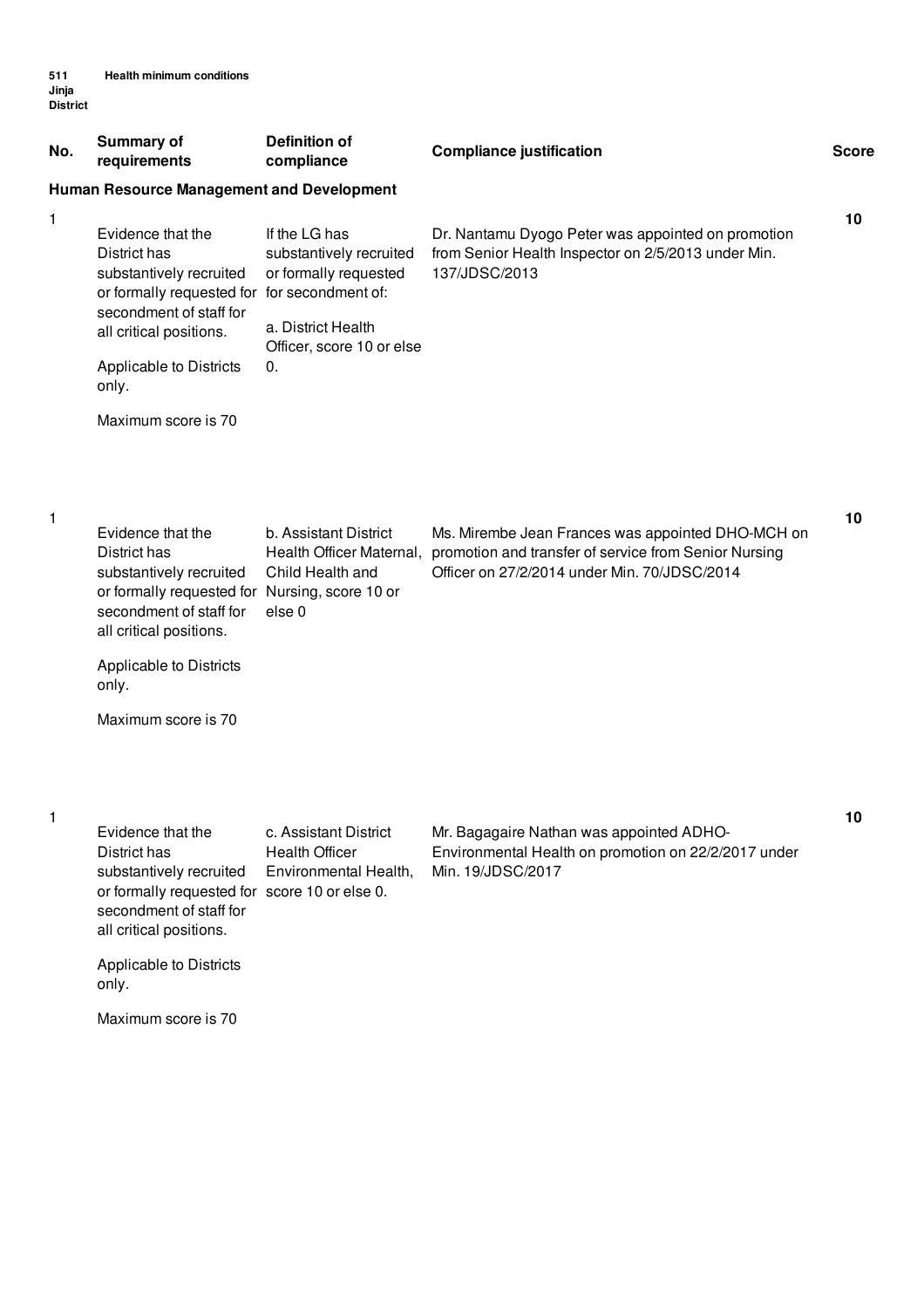| Evidence that the<br>District has<br>substantively recruited<br>or formally requested for score 10 or else 0.<br>secondment of staff for<br>all critical positions. | d. Principal Health<br>Inspector (Senior<br>Environment Officer), | The LG did not have this position filled at the time of<br>Assessment                                                                                  |
|---------------------------------------------------------------------------------------------------------------------------------------------------------------------|-------------------------------------------------------------------|--------------------------------------------------------------------------------------------------------------------------------------------------------|
| Applicable to Districts<br>only.                                                                                                                                    |                                                                   |                                                                                                                                                        |
| Maximum score is 70                                                                                                                                                 |                                                                   |                                                                                                                                                        |
|                                                                                                                                                                     |                                                                   |                                                                                                                                                        |
| Evidence that the<br>District has<br>substantively recruited<br>or formally requested for<br>secondment of staff for<br>all critical positions.                     | e. Senior Health<br>Educator, score 10 or<br>else 0.              | Ms. Mwangale Mubeeke Robinah was appointed on<br>transfer and accelerated promotion as Senior Health<br>Educator on 15/9/2009 under Min. 141/JDSC/2009 |
| Applicable to Districts<br>only.                                                                                                                                    |                                                                   |                                                                                                                                                        |
| Maximum score is 70                                                                                                                                                 |                                                                   |                                                                                                                                                        |
|                                                                                                                                                                     |                                                                   |                                                                                                                                                        |
| Evidence that the<br>District has<br>substantively recruited<br>or formally requested for<br>secondment of staff for<br>all critical positions.                     | f. Biostatistician, score<br>10 or 0.                             | Ms. Baluka Sheila was appointed Biostatistician on<br>23/4/2015 under Min. 455/JDSC/2015                                                               |
| Applicable to Districts<br>only.                                                                                                                                    |                                                                   |                                                                                                                                                        |
| Maximum score is 70                                                                                                                                                 |                                                                   |                                                                                                                                                        |
|                                                                                                                                                                     |                                                                   |                                                                                                                                                        |
| Evidence that the<br>District has<br>substantively recruited<br>or formally requested for<br>secondment of staff for<br>all critical positions.                     | g. District Cold Chain<br>else 0.                                 | Mr. Isabirye Mulani was appointed DCCT on promotion<br>Technician, score 10 or from Cold Chain Technician on 9/4/2015 under Min.<br>268/JDSC/2015      |
| Applicable to Districts<br>only.                                                                                                                                    |                                                                   |                                                                                                                                                        |
| Maximum score is 70                                                                                                                                                 |                                                                   |                                                                                                                                                        |

1

1

1

**0**

**10**

**10**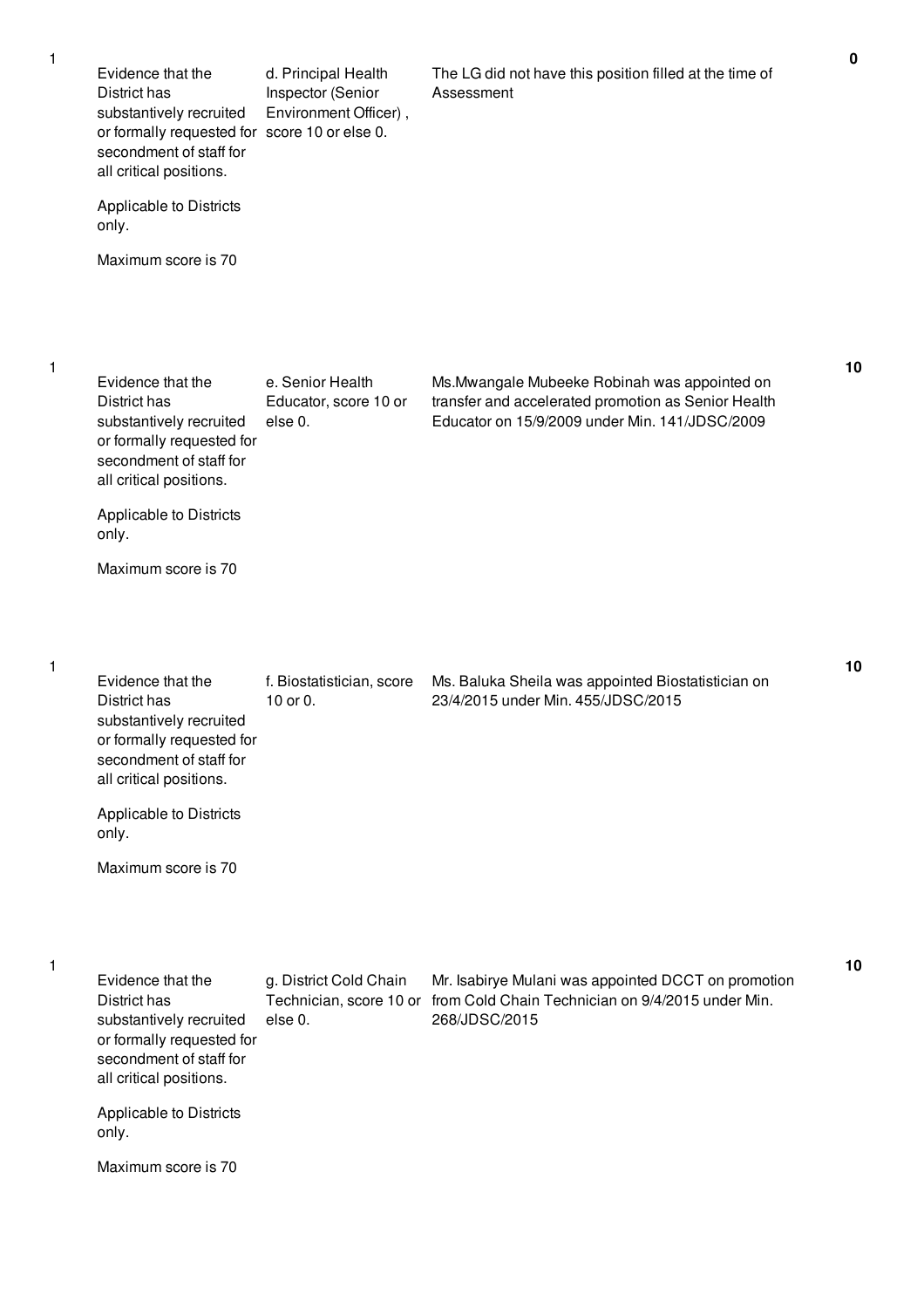Evidence that the Municipality has in place or formally requested for secondment of staff for all critical positions.

h. If the MC has in place or formally requested for secondment of Medical Officer of Health Services /Principal Medical Officer, score

*Applicable to MCs only.* 30 or else 0.

*Maximum score is 70*

1

1

Evidence that the Municipality has in place or formally requested for secondment of staff for all critical positions.

i. If the MC has in place or formally requested for secondment of Principal Health Inspector, score 20 or else 0.

MC has in place

*Applicable to MCs only.*

*Maximum score is 70*

1

| Evidence that the       | j. If the MC has in place |
|-------------------------|---------------------------|
| Municipality has in     | or formally requested     |
| place or formally       | for secondment of         |
| requested for           | Health Educator, score    |
| secondment of staff for | 20 or else 0.             |
| all critical positions. |                           |

*Applicable to MCs only.*

*Maximum score is 70*

### **Environment and Social Requirements**

## 2

| Evidence that prior to<br>commencement of all<br>civil works for all Health<br>sector projects, the LG<br>has carried out: | If the LG carried out:<br>a. Environmental,<br>Social and Climate<br>Change | There was evidence that the LG had Environmental, Social<br>and Climate Change screenings were filled and endorsed<br>by the Environment Officer Maganda Moses and the DCDO<br>Kyangwa Ivan, for example; |
|----------------------------------------------------------------------------------------------------------------------------|-----------------------------------------------------------------------------|-----------------------------------------------------------------------------------------------------------------------------------------------------------------------------------------------------------|
| Environmental, Social<br>and Climate Change<br>screening/Environment<br>Social Impact                                      | screening/Environment,<br>score 15 or else 0.                               | i. Renovation and remodeling of OPD at Muwumba Health<br>Center III. Screened and endorsed by the Environment<br>Officer Maganda Moses on 14th June 2019 and the DCDO<br>Kyangwa Ivan on 19th June 2019.  |
| Assessments (ESIAs)<br>Maximum score is 30                                                                                 |                                                                             | ii. Renovation of Wakitaka Health Center III OPD. Screened<br>and endorsed by the Environment Officer Maganda Moses<br>on 14th June 2019 and the DCDO Kyangwa Ivan on 19th<br>June 2019.                  |
|                                                                                                                            |                                                                             | iii. Renovation of the District Health Office. Screened and<br>endorsed by the Environment Officer Maganda Moses on<br>$+44h$ line 0010 and the DCDO Kienause line and 0th line                           |

14th June 2019 and the DCDO Kyangwa Ivan on 19th June 2019.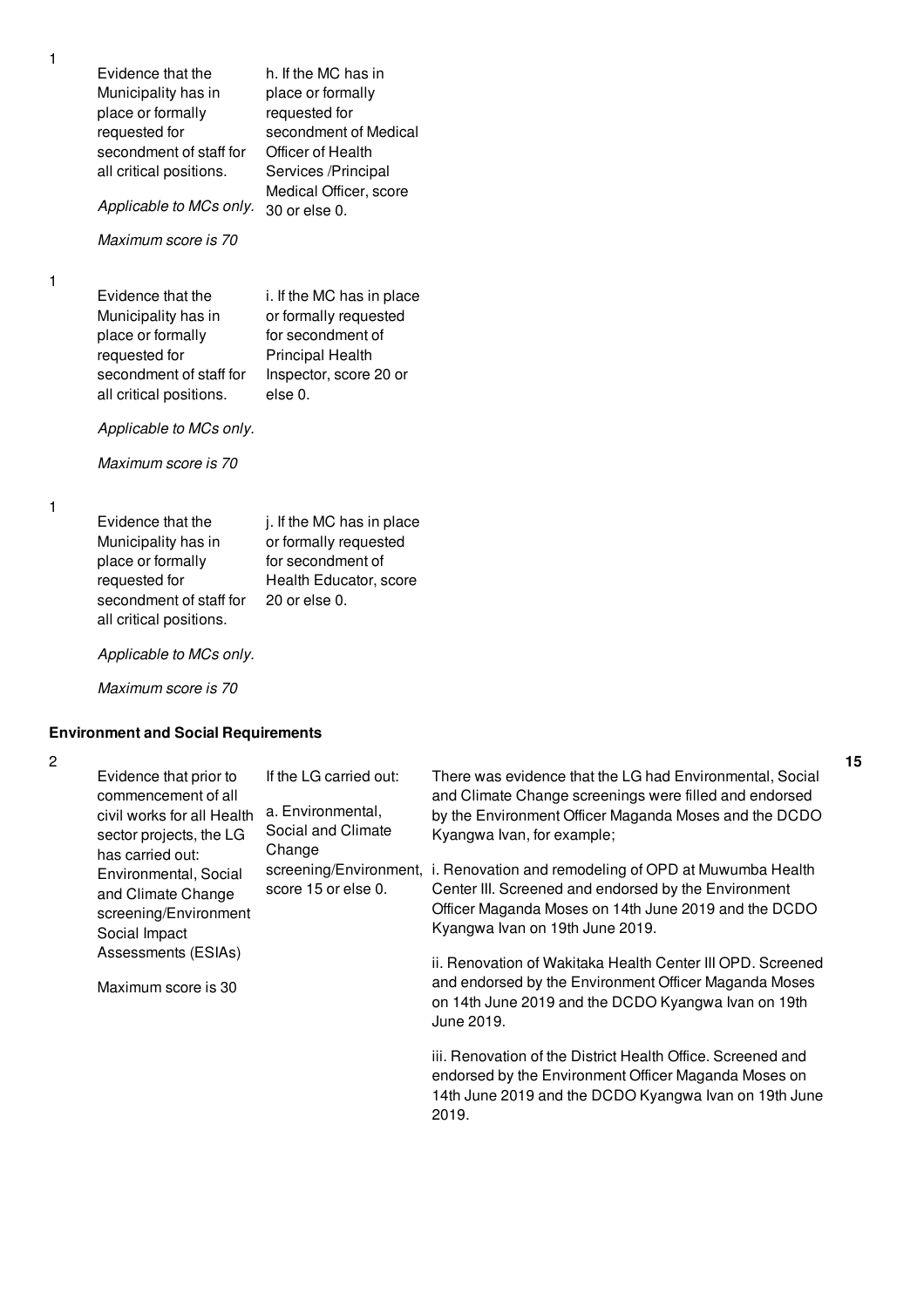Evidence that prior to commencement of all civil works for all Health score 15 or else 0. sector projects, the LG has carried out: Environmental, Social and Climate Change screening/Environment Social Impact Assessments (ESIAs)

Maximum score is 30

b. Social Impact Assessments (ESIAs) , There was evidence of ESMP reports prepared and endorsed by the Environment Officer Maganda Moses. The DCDO had not endorsed on the reports yet it was a requirement for example;

i.ESMP for . Renovation and remodeling of OPD at Muwumba Health Center III. Some of the project activities under construction phase were: Excavation, digging pit, bush clearing, environment component: Vegetation, soil, surface water, human beings. Environment concern: Erosion especially during rainy season when soil is loose. Destruction of vegetation, occupational hazards during construction. Increased dust levels due to removal of vegetation. Mitigations by contractor: Limit vegetation clearance to the specific area f the site, replant vegetation on the construction area upon completion of the project.

ii. ESMP for Renovation of Wakitaka Health Center III OPD.

Some of the project activities under construction phase were: Excavation, digging pit, bush clearing, environment component: Vegetation, soil, surface water, human beings. Environment concern: Erosion especially during rainy season when soil is loose. Destruction of vegetation, occupational hazards during construction. Increased dust levels due to removal of vegetation. Mitigations by contractor: Limit vegetation clearance to the specific area f the site, replant vegetation on the construction area upon completion of the project.

iii. Renovation of the District Health Office.

Some of the project activities under construction phase were: Excavation, digging pit, bush clearing, environment component: Vegetation, soil, surface water, human beings. Environment concern: Erosion especially during rainy season when soil is loose. Destruction of vegetation, occupational hazards during construction. Increased dust levels due to removal of vegetation. Mitigations by contractor: Limit vegetation clearance to the specific area of the site, replant vegetation on the construction area upon completion of the project. Therefore, the LG scored zero on this indicator.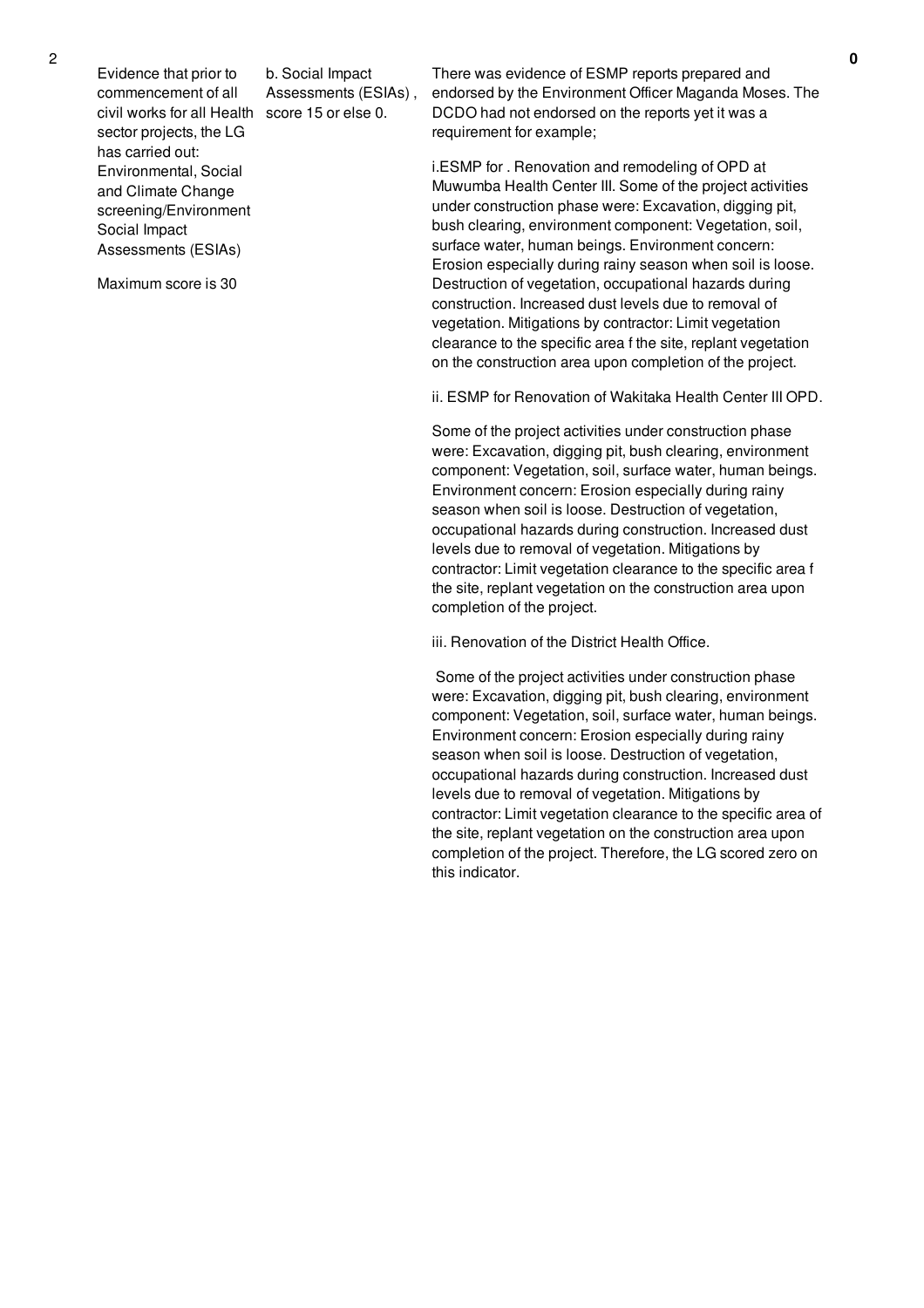| No. | <b>Summary of</b><br>requirements                                                                                                                                                                                                         | <b>Definition of</b><br>compliance                                                                                                                                                  | <b>Compliance justification</b>                                                                                                                                                                                                                                                                                                                                                           | <b>Score</b> |  |  |  |  |
|-----|-------------------------------------------------------------------------------------------------------------------------------------------------------------------------------------------------------------------------------------------|-------------------------------------------------------------------------------------------------------------------------------------------------------------------------------------|-------------------------------------------------------------------------------------------------------------------------------------------------------------------------------------------------------------------------------------------------------------------------------------------------------------------------------------------------------------------------------------------|--------------|--|--|--|--|
|     | <b>Human Resource Management and Development</b>                                                                                                                                                                                          |                                                                                                                                                                                     |                                                                                                                                                                                                                                                                                                                                                                                           |              |  |  |  |  |
| 1   | Evidence that the LG<br>has substantively<br>recruited or formally<br>requested for<br>secondment of staff for<br>all critical positions in<br>the District/Municipal<br><b>Education Office</b><br>namely:<br>The maximum score is<br>70 | If the LG has<br>substantively recruited<br>or formally requested<br>for secondment of:<br>a) District Education<br>Officer/ Principal<br>Education Officer,<br>score 30 or else 0. | Mr. Baliraine Paul Mugaju was assigned the duties of DEO<br>on 29/9/2020 by the CAO by letter ref: CR/152/1 signed by<br>Mr. Kanyesigye William the CAO.                                                                                                                                                                                                                                  | 0            |  |  |  |  |
| 1   | Evidence that the LG<br>has substantively<br>recruited or formally<br>requested for<br>secondment of staff for<br>all critical positions in<br>the District/Municipal<br><b>Education Office</b><br>namely:<br>The maximum score is       | If the LG has<br>substantively recruited<br>or formally requested<br>for secondment of:<br>b) All District/Municipal<br>Inspector of Schools,<br>score 40 or else 0.                | 1. The LG had appointed Mr. Baliraine Paul Mugaju the<br>Principal Inspector of Schools on promotion on 6/3/2019<br>under Min. 68/JDSC/2019<br>2. Mr. Kiyimba Willy was appointed Inspector of Schools on<br>promotion on 1/6/2018 under Min. 271/JDSC/2018<br>3. Ms. Nabetalgeme Alice was appointed Inspector of<br>Schools on promotion o 28/12/2005 under Min. 206 (ii) c of<br>2005. | 40           |  |  |  |  |
|     |                                                                                                                                                                                                                                           |                                                                                                                                                                                     |                                                                                                                                                                                                                                                                                                                                                                                           |              |  |  |  |  |

**Environment and Social Requirements**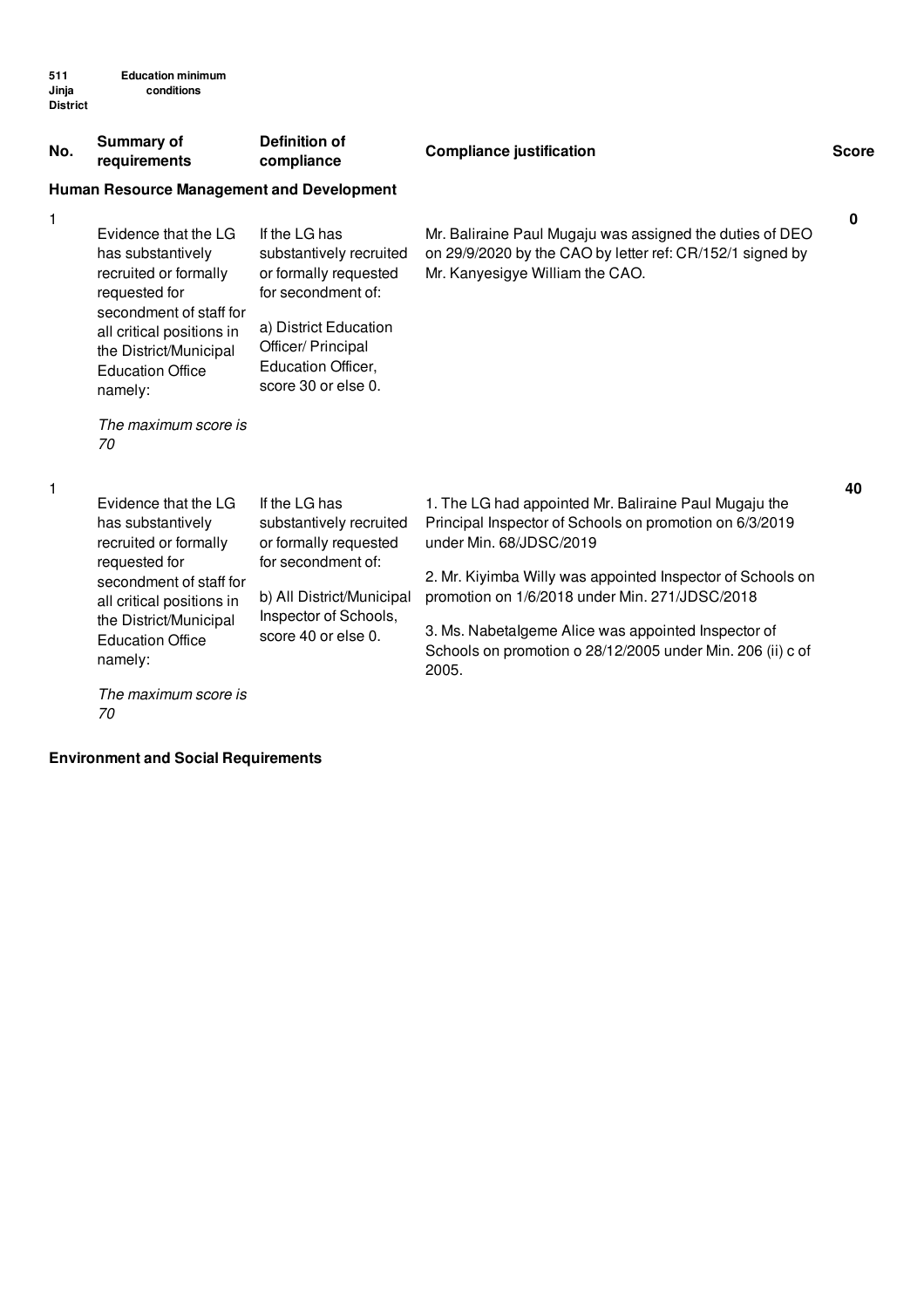| Evidence that prior to<br>commencement of all<br>civil works for all<br>Education sector<br>projects the LG has<br>carried out:<br>Environmental, Social<br>and Climate Change<br>screening/Environment<br>Social Impact<br>Assessments (ESIAs) | If the LG carried out:<br>a. Environmental,<br>Social and Climate<br>Change<br>score 15 or else 0. | There was evidence that the LG had carried out<br>Environmental, Social and Climate Change screening,<br>forms filled and endorsed by the Environment officer and the<br>DCDO for example;<br>screening/Environment, i. . Construction of a 4 in 1 staff house and four (4) stance<br>lined latrines at Bufuula primary school. Project was<br>screened and endorsed by the Environment Officer<br>Maganda Moses on 14th June 2019 and the DCDO<br>Kyangwa Ivan on 19th June 2019.<br>ii. Construction of lined VIP latrines at Kizinga primary<br>school. |
|-------------------------------------------------------------------------------------------------------------------------------------------------------------------------------------------------------------------------------------------------|----------------------------------------------------------------------------------------------------|------------------------------------------------------------------------------------------------------------------------------------------------------------------------------------------------------------------------------------------------------------------------------------------------------------------------------------------------------------------------------------------------------------------------------------------------------------------------------------------------------------------------------------------------------------|
| The Maximum score is<br>30                                                                                                                                                                                                                      |                                                                                                    | Project was screened by the Environment Officer Maganda<br>Moses on 14th June 2019 and the DCDO Kyangwa Ivan on<br>19th June 2019.                                                                                                                                                                                                                                                                                                                                                                                                                         |

iii. Construction of lined VIP at Ndiwansi primary school.

Project was screened by the Environment Officer Maganda Moses on 14th June 2019 and the DCDO Kyangwa Ivan on 19th June 2019.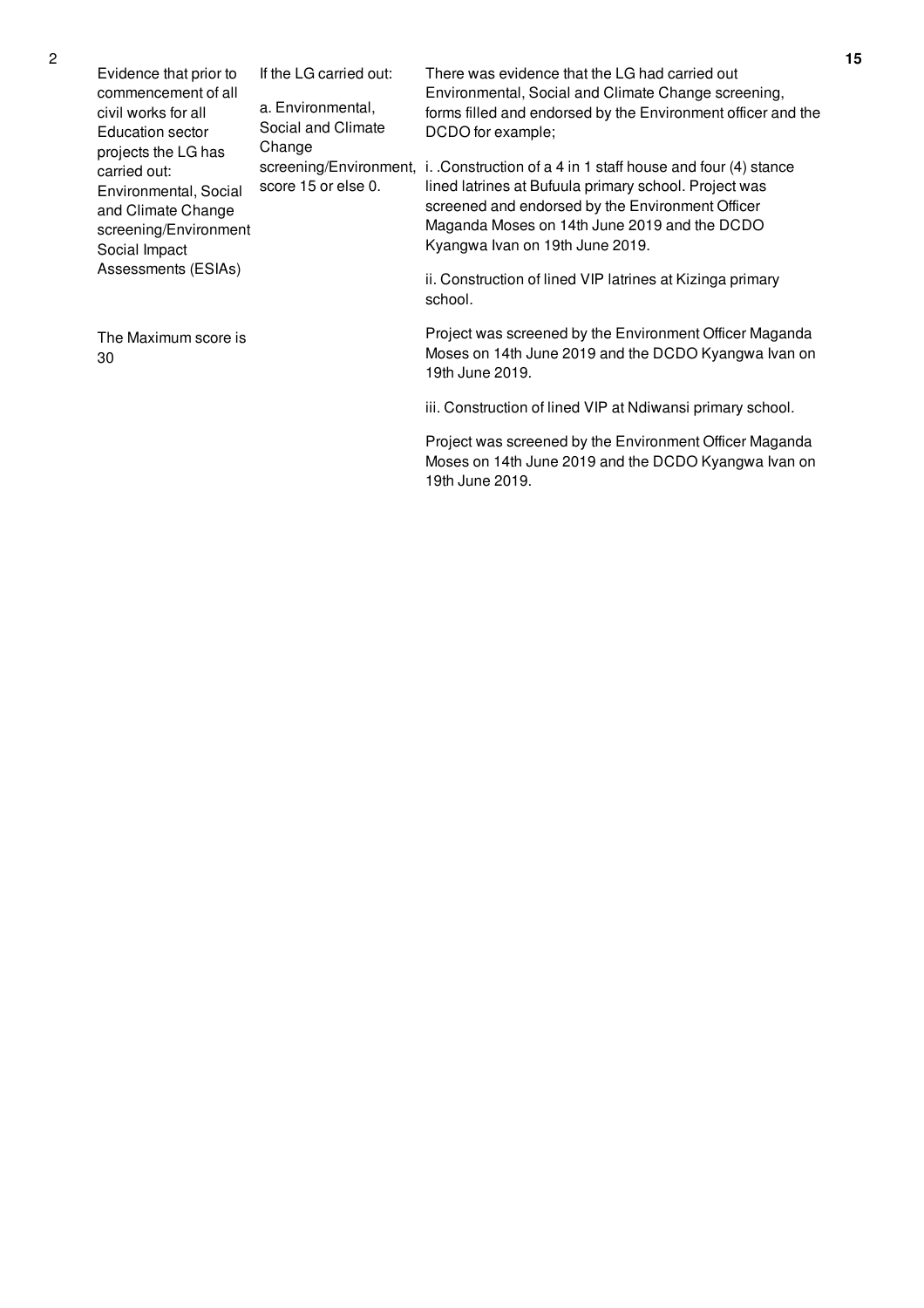Evidence that prior to commencement of all civil works for all Education sector projects the LG has carried out: Environmental, Social and Climate Change screening/Environment Social Impact Assessments (ESIAs) If the LG carried out: b. Social Impact Assessments (ESIAs) , score 15 or else 0.

The Maximum score is 30

There was evidence that the LG had carried out Environment Social Management Plans for;

i. Construction of 4 in 1 staff house and 4 stance lined latrines at Bufuula primary school. . Some of the Project activities under construction phase were: Excavations/digging pit, bush clearance. Environment components affected: Vegetation, soil, surface water, human beings. Environment concern: Erosion especially during rainy season when the soil is loose. Destruction of vegetation. Occupational hazards during construction, increased dust levels due to removed vegetation. The ESMP was prepared and endorsed by the Environment Officer on 19th July 2019 however the DCDO had not signed.

ii. Construction of V.I.P lined latrines at Kizinga primary school. Some of the Project activities under construction phase were: Excavations/digging pit, bush clearance. Environment components affected: Vegetation, soil, surface water, human beings. Environment concerns: Erosion causing siltation of surface water downstream. Destruction of vegetation. Occupational hazard during construction. Mitigations: Limit vegetation clearance to the specific area of the site of the latrine. Replant vegetation on the construction area upon completion of the project. Fence off the pit during construction to prevent accidents. The ESMP was prepared and endorsed by the Environment Officer on 19th July 2019 however the DCDO had not signed.

iii. Construction of lined VIP latrines at Ndiwansi primary school.

Some of the Project activities under construction phase were: Excavations/digging pit, bush clearance. Environment components affected: Vegetation, soil, surface water, human beings. Environment concerns: Erosion causing siltation of surface water downstream. Destruction of vegetation. Occupational hazard during construction. Mitigations: Limit vegetation clearance to the specific area of the site of the latrine. Replant vegetation on the construction area upon completion of the project. Fence off the pit during construction to prevent accidents. The ESMP was prepared and endorsed by the Environment Officer on 19th July 2019 however the DCDO had not signed. Therefore, the LG scored zero.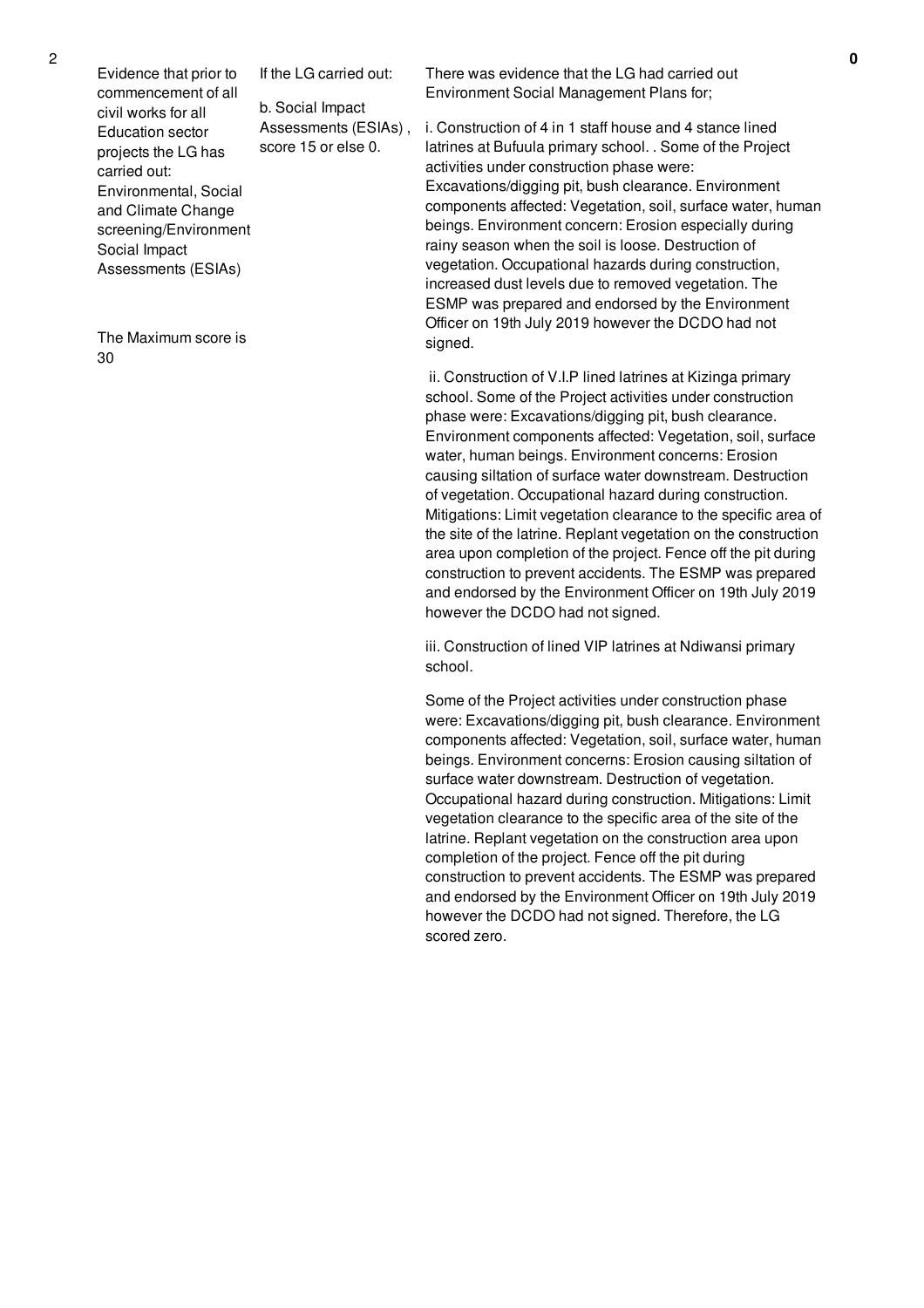| No. | <b>Summary of requirements</b>                                                                                                                                            | <b>Definition of</b><br>compliance                                             | <b>Compliance justification</b>                                                                                                                                    | <b>Score</b> |
|-----|---------------------------------------------------------------------------------------------------------------------------------------------------------------------------|--------------------------------------------------------------------------------|--------------------------------------------------------------------------------------------------------------------------------------------------------------------|--------------|
|     | <b>Human Resource Management and Development</b>                                                                                                                          |                                                                                |                                                                                                                                                                    |              |
| 1   | Evidence that the LG has<br>recruited or formally requested<br>for secondment of staff for all<br>critical positions in the<br>District/Municipal Council<br>departments. | a. Chief Finance<br>Officer/Principal<br>Finance Officer,<br>score 3 or else 0 | Mr. Mubiiwa Paul the Principal Accountant was was<br>assigned the duties of of CFO on 29/9/2020 by the CAO<br>Mr. Kanyesigye William by letter Ref: CR/152/1       | 0            |
|     | Maximum score is 37.                                                                                                                                                      |                                                                                |                                                                                                                                                                    |              |
| 1   | Evidence that the LG has<br>recruited or formally requested<br>for secondment of staff for all<br>critical positions in the<br>District/Municipal Council<br>departments. | b. District<br>Planner/Senior<br>Planner, score<br>3 or else 0                 | Mr. Mubiru Nathan was appointed District Planner on<br>6/12/2017 under Min. 308/JDSC/2017                                                                          | 3            |
|     | Maximum score is 37.                                                                                                                                                      |                                                                                |                                                                                                                                                                    |              |
| 1   | Evidence that the LG has<br>recruited or formally requested<br>for secondment of staff for all<br>critical positions in the<br>District/Municipal Council<br>departments. | c. District<br>Engineer/Principal<br>Engineer,<br>score 3 or else 0            | Mr. Buyinza Joseph Walton Isabirye was appointed<br>District Engineer by retention in service on 7/9/2017<br>under Min. 214/JDSC/2017                              | 3            |
|     | Maximum score is 37.                                                                                                                                                      |                                                                                |                                                                                                                                                                    |              |
| 1   | Evidence that the LG has<br>recruited or formally requested<br>for secondment of staff for all<br>critical positions in the<br>District/Municipal Council<br>departments. | d. District Natural<br>Resources<br>Officer/Senior<br>Environment<br>Officer,  | Mr. Baruzalire Fredrick the Principal Forest Officer was<br>assigned the duties of DNRO by the CAO Mr.<br>Kanyesigye William on 29/9/2020 by letter ref: CR/152/1. | 0            |
|     |                                                                                                                                                                           | score 3 or else 0                                                              |                                                                                                                                                                    |              |

Maximum score is 37.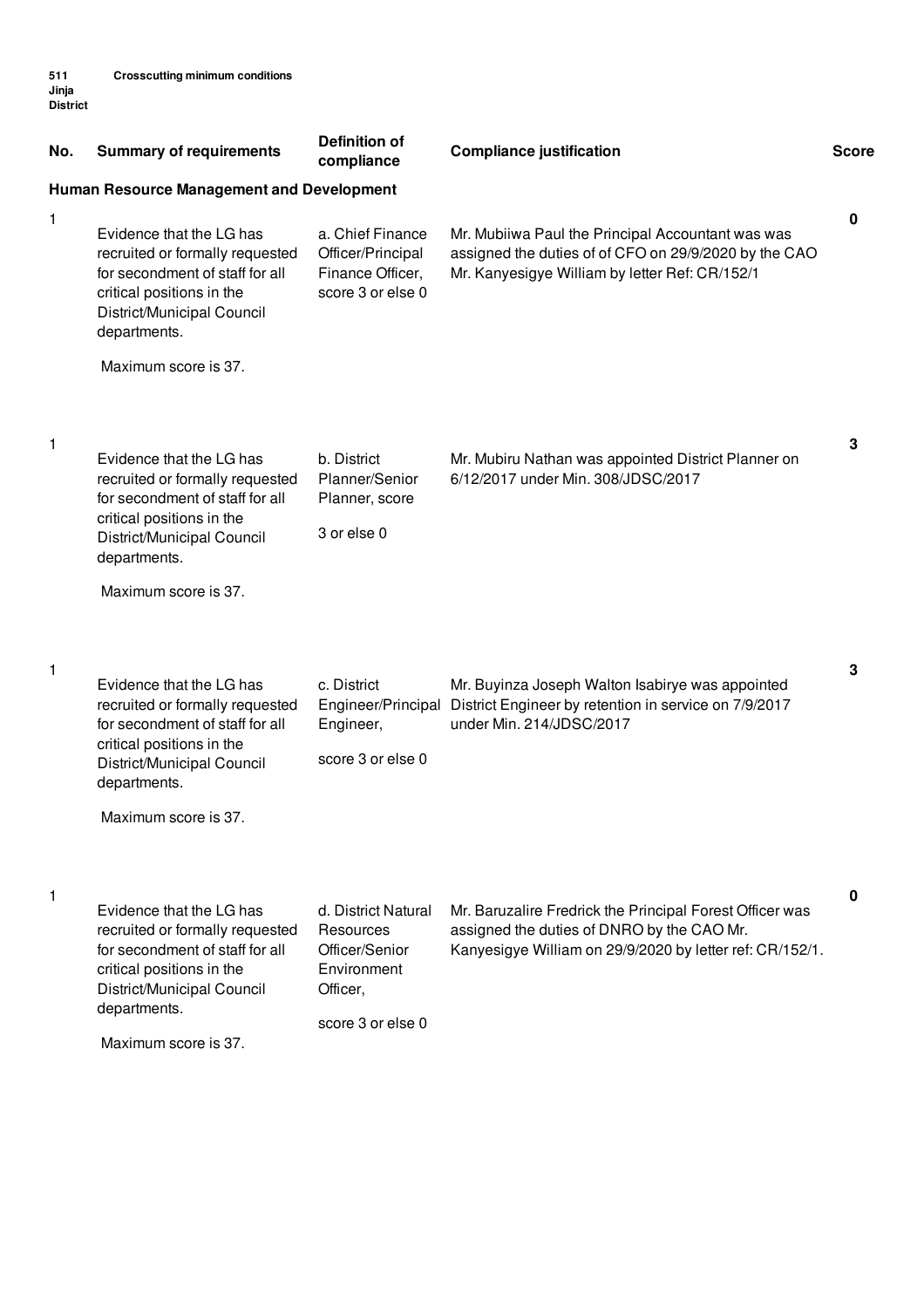| 1 | Evidence that the LG has<br>recruited or formally requested<br>for secondment of staff for all<br>critical positions in the<br>District/Municipal Council<br>departments.<br>Maximum score is 37. | e. District<br>Production<br>Officer/Senior<br>Veterinary Officer,<br>score 3 or else 0                                        | Dr. Kasadha Tom Waimaga was appointed DPO on<br>accelerated promotion from Principal Veterinary Officer<br>on 31/5/2018 under Min. 245/JDSC/2018        | 3            |
|---|---------------------------------------------------------------------------------------------------------------------------------------------------------------------------------------------------|--------------------------------------------------------------------------------------------------------------------------------|---------------------------------------------------------------------------------------------------------------------------------------------------------|--------------|
| 1 | Evidence that the LG has<br>recruited or formally requested<br>for secondment of staff for all<br>critical positions in the<br>District/Municipal Council<br>departments.<br>Maximum score is 37. | f. District<br>Community<br>Development<br>Officer/ Principal<br>CDO,<br>score 3 or else 0                                     | Mr. Kyangwa Joab Ivan was appointed DCDO on<br>promotion and transfer of service from SCDO on<br>11/4/2015 under Min. 216/JDSC/2016                     | 3            |
| 1 | Evidence that the LG has<br>recruited or formally requested<br>for secondment of staff for all<br>critical positions in the<br>District/Municipal Council<br>departments.<br>Maximum score is 37. | g. District<br>Commercial<br>Officer/Principal<br>Commercial<br>Officer,<br>score 3 or else 0                                  | Mr. Muganza James was appointed DCO on accelerated<br>promotion from Senior Commercial Officer on 6/1/2019<br>under Min. 359/JDSC/2019                  | 3            |
|   | Evidence that the LG has<br>recruited or formally requested<br>for secondment of staff for all<br>critical positions in the<br>District/Municipal Council<br>departments.<br>Maximum score is 37. | other critical staff<br>h (i). A Senior<br>Procurement<br>Officer (Municipal:<br>Procurement<br>Officer)<br>score 2 or else 0. | Mr. Gulaale Fred was appointed the Senior Procurement<br>on Promotion on 25/7/20008 under Min. 45 of 2008.                                              | 2            |
| 1 | Evidence that the LG has<br>recruited or formally requested<br>for secondment of staff for all<br>critical positions in the<br>District/Municipal Council<br>departments.<br>Maximum score is 37. | h(ii). Procurement<br>Officer (Municipal<br>Assistant<br>Procurement<br>Officer),<br>score 2 or else 0                         | Ms. NansaziKaliga Christine was appointed<br>Procurement Officer on promotion from Asst.<br>Procurement Officer on 14/6/2011 under Min.<br>70/JDSC/2011 | $\mathbf{2}$ |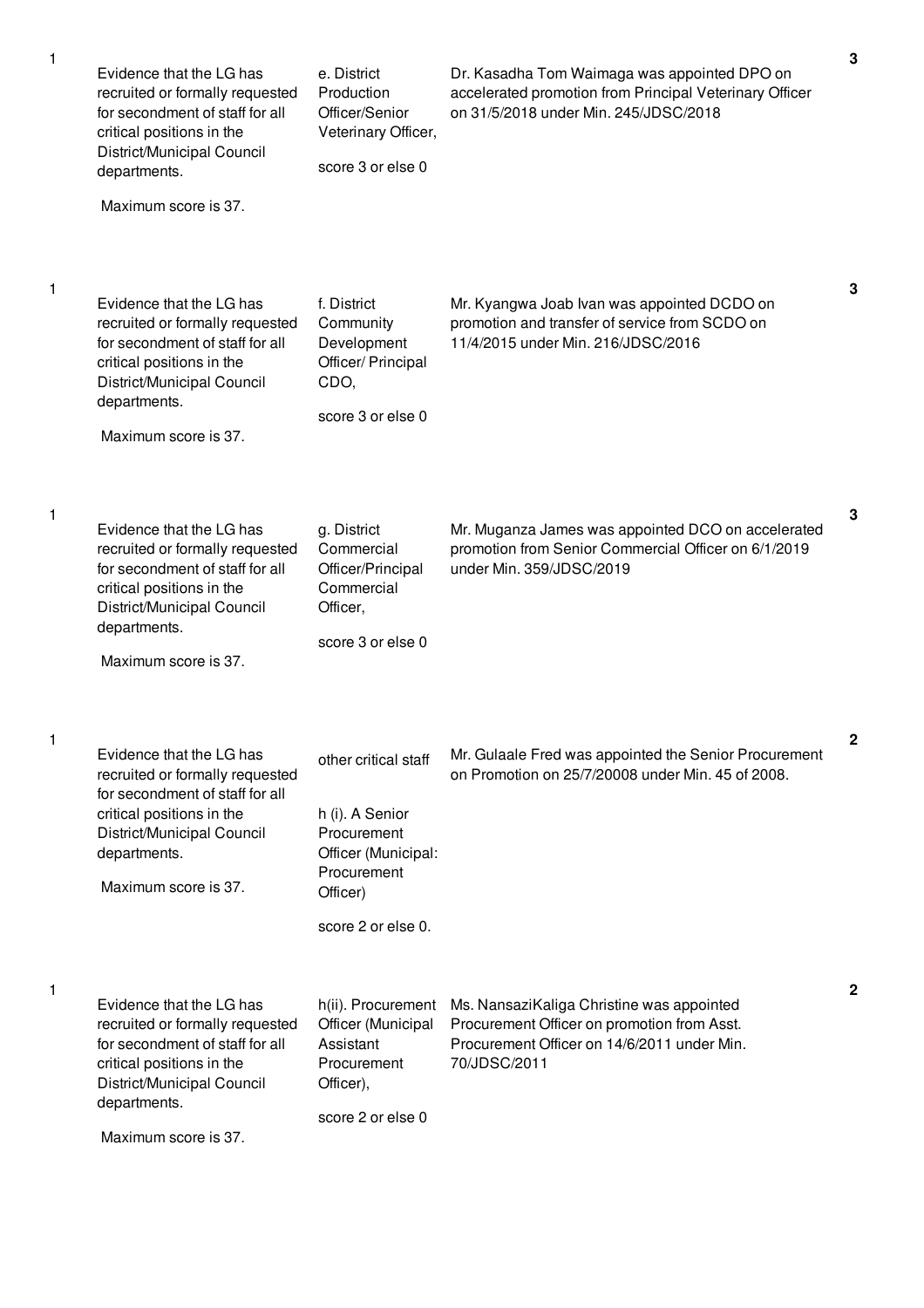| 1 | Evidence that the LG has<br>recruited or formally requested<br>for secondment of staff for all<br>critical positions in the<br>District/Municipal Council<br>departments.<br>Maximum score is 37. | Resource Officer,<br>score 2 or else 0                                                                            | i. Principal Human Ms. MwereRobinah was appointed Principal Human<br>Resource Officer on retention inService of Jinja District<br>on 7/9/2017 under Min. 269/JDSC/2017 (ii) | $\mathbf{2}$ |
|---|---------------------------------------------------------------------------------------------------------------------------------------------------------------------------------------------------|-------------------------------------------------------------------------------------------------------------------|-----------------------------------------------------------------------------------------------------------------------------------------------------------------------------|--------------|
| 1 | Evidence that the LG has<br>recruited or formally requested<br>for secondment of staff for all<br>critical positions in the<br>District/Municipal Council<br>departments.<br>Maximum score is 37. | j. A Senior<br>Environment<br>Officer,<br>score 2 or else 0                                                       | Mr. Maganda Moses was appointed Senior Environment<br>Officer on promotion from Enviroment Officer on<br>19/3/2018 under Min. 156/JDSC/2018                                 | 2            |
| 1 | Evidence that the LG has<br>recruited or formally requested<br>for secondment of staff for all<br>critical positions in the<br>District/Municipal Council<br>departments.<br>Maximum score is 37. | k. Senior Land<br>Management<br>Officer, score 2 or<br>else <sub>0</sub>                                          | 1. Mr. Waiswa Fred was appointed SLMO on<br>promotion and transfer of service from Physical<br>Planner on 17/1/22018 under Min.<br>440/JDSC/2018                            | $\mathbf{2}$ |
| 1 | Evidence that the LG has<br>recruited or formally requested<br>for secondment of staff for all<br>critical positions in the<br>District/Municipal Council<br>departments.<br>Maximum score is 37. | I. A Senior<br>Accountant,<br>score 2 or else 0                                                                   | Mr. Kwesiga Gershom was appointed Senior Accountant<br>on 26/9/2017 under Min. 257/JDSC/2017                                                                                | 2            |
| 1 | Evidence that the LG has<br>recruited or formally requested<br>for secondment of staff for all<br>critical positions in the<br>District/Municipal Council<br>departments.<br>Maximum score is 37. | m. Principal<br>Internal Auditor for<br>Districts and<br>Senior Internal<br>Auditor for MCs,<br>score 2 or else 0 | Mr. Balyejusa James Waiswa was appointed District<br>Internal Auditor on promotion from Senior Accountant on<br>16/4/2014 under Min. 209/JDSC/2012                          | $\mathbf{2}$ |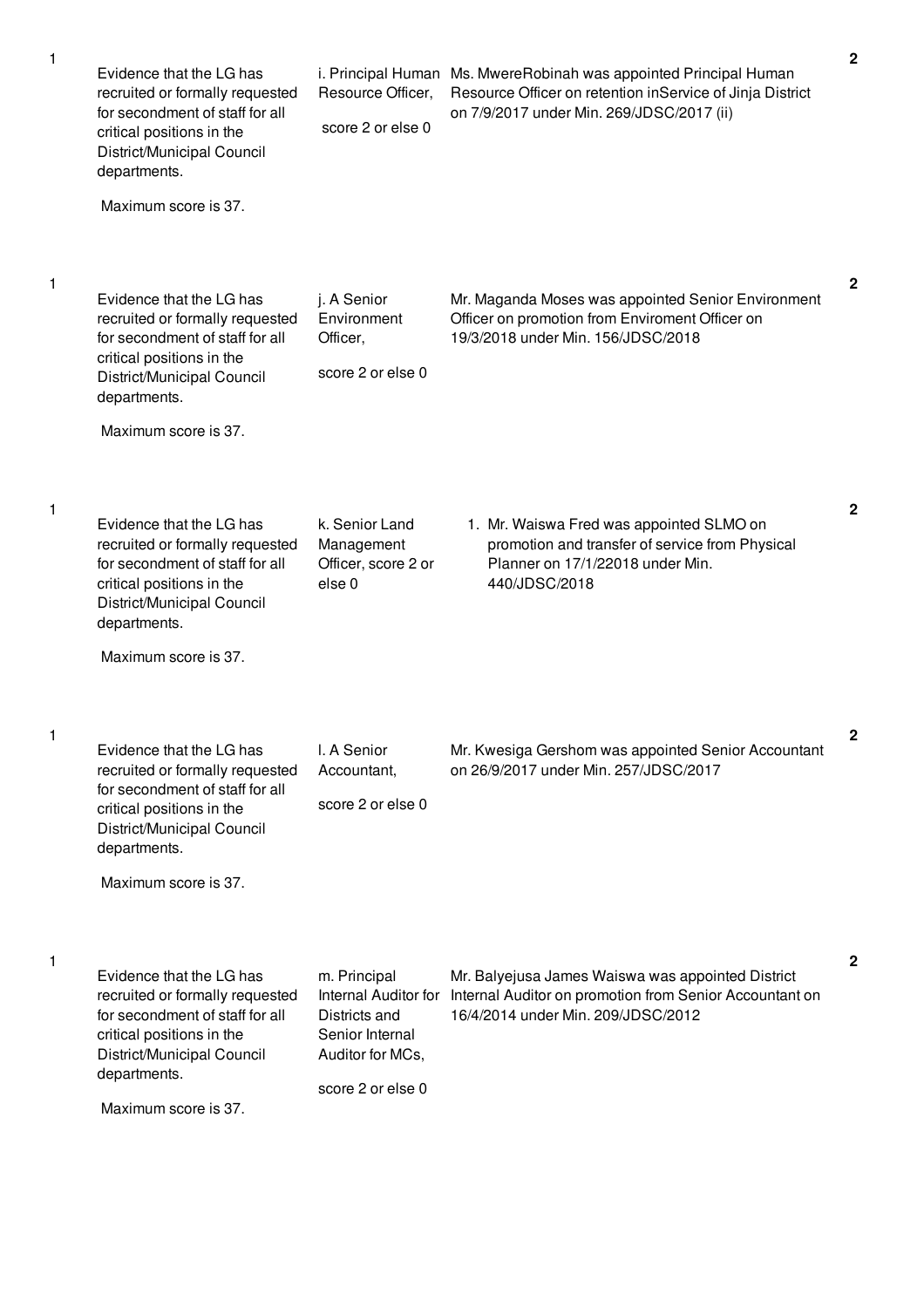| Maximum score is 37.<br>Evidence that the LG has<br>If LG has recruited<br>The LG had 9 LLGs and 8 files of SAS appointed were<br>or requested for<br>availed for assessment as follows.<br>recruited or formally requested<br>for secondment of staff for all<br>secondment of:<br>1. Mr. Magemeso Moses was appointed SAS on re-<br>essential positions in every LLG<br>a. Senior<br>Maximum score is 15<br>Assistant<br>deployed at Kakira T/Council.<br>Secretaries in all<br>2. Mr. Choli Guloba John was appointed Town Clerk on<br>LLGS,<br>retention in service on 9/2/2018 under Min.<br>score 5 or else 0<br>01/JDSC/2018 and deployed at Bugembe T/Council<br>3. Mr. Luboyera Manjeri was appointed T/Clerk on<br>promotion and transfer of service on 18/5/2018 under<br>Min. 237/JDSC/2018 and deployed at Buwenge<br>T/Council<br>4. Mr. Akhwehaire Stephen was appointed SAS on<br>promotion and transfer of services from CDO on<br>18/5/2015 under Min. 563/JDSC/2015 and deployed at<br>Buwenge S/C<br>5. Mr. Waigulo Lawrence was appointed SAS on<br>18/12/2008 under Min. 142/JDSC/2008 and deployed at<br>Butagaya S/C<br>6. Mr. KakaireAlamanzani was appointed SAS on<br>2/7/2007 under Min. 46 of 2007 and deployed at<br>Budondo S/C<br>7. Mr. Buyinza Sula was appointed SAS on promotion<br>and Transfer with service on 19/3/2018 under Min.<br>155/JDSC/2018<br>8. Mr. Baliraine Christopher was appointed SAS on<br>probation on 9/5/2017 under Min. 112/JDSC/2017 and | Evidence that the LG has<br>recruited or formally requested<br>for secondment of staff for all<br>critical positions in the<br>District/Municipal Council<br>departments. | n. Principal<br>Human Resource<br><b>Officer (Secretary</b><br>DSC), score 2 or<br>else 0 | Mr. Waibi Fredrick Noah was appointed PHRO (Sec-<br>DSC) on promotion from SHRO on 9/5/2017 under Min.<br>118/JDSC/2017. |
|-------------------------------------------------------------------------------------------------------------------------------------------------------------------------------------------------------------------------------------------------------------------------------------------------------------------------------------------------------------------------------------------------------------------------------------------------------------------------------------------------------------------------------------------------------------------------------------------------------------------------------------------------------------------------------------------------------------------------------------------------------------------------------------------------------------------------------------------------------------------------------------------------------------------------------------------------------------------------------------------------------------------------------------------------------------------------------------------------------------------------------------------------------------------------------------------------------------------------------------------------------------------------------------------------------------------------------------------------------------------------------------------------------------------------------------------------------------------------------------------------------|---------------------------------------------------------------------------------------------------------------------------------------------------------------------------|-------------------------------------------------------------------------------------------|--------------------------------------------------------------------------------------------------------------------------|
|                                                                                                                                                                                                                                                                                                                                                                                                                                                                                                                                                                                                                                                                                                                                                                                                                                                                                                                                                                                                                                                                                                                                                                                                                                                                                                                                                                                                                                                                                                       |                                                                                                                                                                           |                                                                                           |                                                                                                                          |
| deployed at Mafubira S/C                                                                                                                                                                                                                                                                                                                                                                                                                                                                                                                                                                                                                                                                                                                                                                                                                                                                                                                                                                                                                                                                                                                                                                                                                                                                                                                                                                                                                                                                              |                                                                                                                                                                           |                                                                                           | designation on 7/9/2017 under Min. 245/JDSC/2017 and                                                                     |

2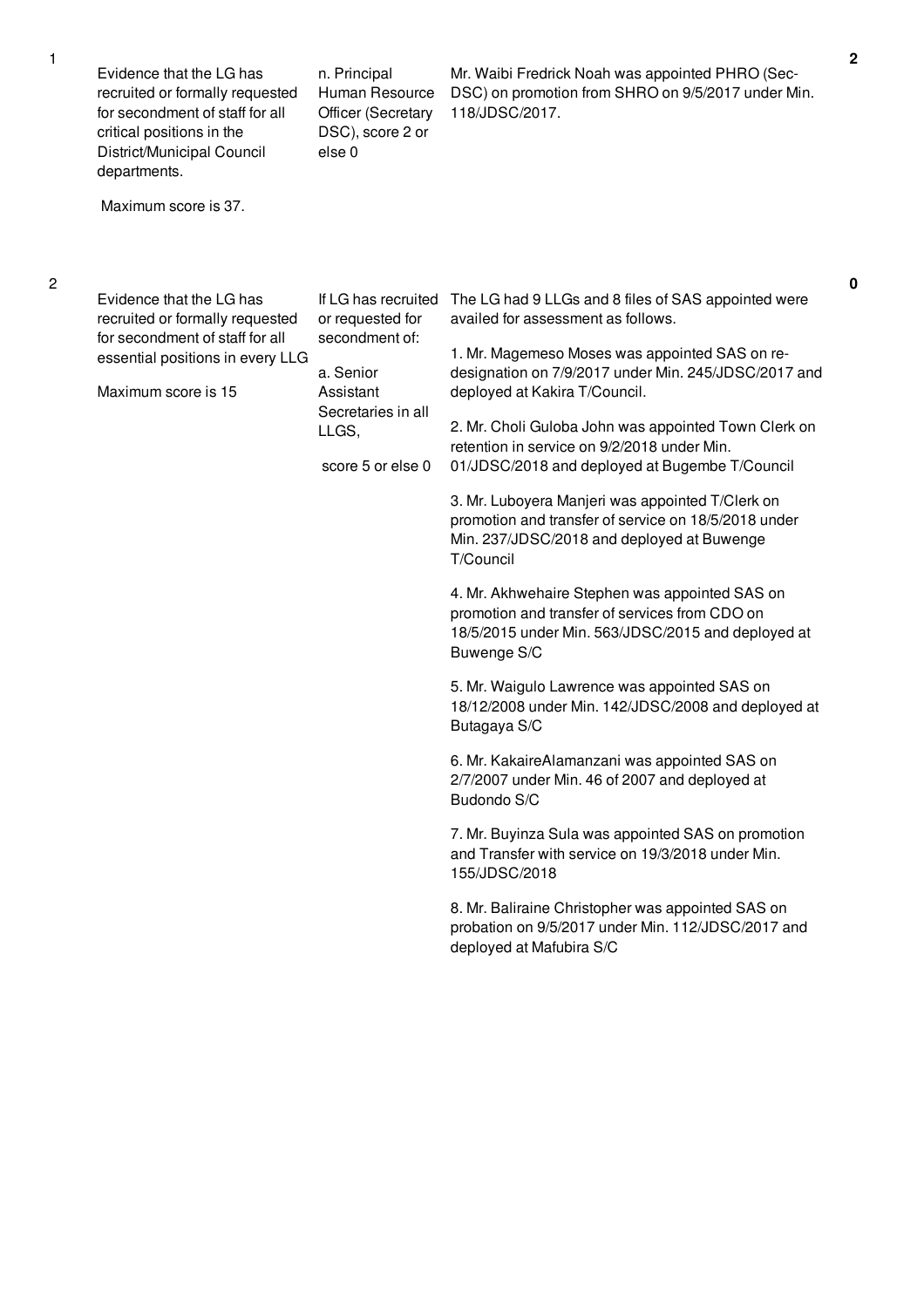| Evidence that the LG has         |
|----------------------------------|
| recruited or formally requested  |
| for secondment of staff for all  |
| essential positions in every LLG |

Maximum score is 15

or requested for secondment of:

b. A Community Development Officer or Senior CDO in case of all LLGS

score 5 or else  $0<sub>l</sub>$ 

If LG has recruited The LG had 9 LLGs and appointed 8 CDOs as follows.

1. Ms. Kyenda Racheal was appointed SCDO on promotion on 9/12/2019 under Min. 345/JDSC/2019 and deployed at Buwenge T/C

Town Councils, in deployed at Kakira T/C 2. Mr. Kakaire Emmanuel was appointed SCDO on promotion on 12/2/2013 under Min. 75/JDSC/2013 and

> 3. Ms. Taumubula OLIVIA was appointed SCDO on 16/6/2016 under Min. 361/JDSC/2016 and deployed at Bugembe T/C

4. Ms. Nawangoma Lydia Deborah was appointed CDO on 31/1/2019 under Min. 42/JDSC/2019 and deployed at Butagaya S/C

5. Ms. Nampima Rose was appointed CDO on probation on 27/2/2014 under Min. 96/JDSC/2014 and confirmed on 10/4/2015under Min. 272/JDSC/2015 and deployed at Buyengo

6. Ms. Mirembe Gladys Dorothy was appointed CDO on promotion on 8/6/2016 under Min. and deployed at Mafubira S/C

7. Ms. NabiryeColleta was appointed CDO on probation on 5/5/2014 under Min. 97/JDSC/2014 and confirmed on 10/4/2015 under Min. 273/JDSC/2015 and deployed at Buwenge S/C

8. Ms. Babirye Jane was appointed on transfer of service on 25/5/2015 under Min. 303/JDSC/2015 and deployed at Butagaya S/C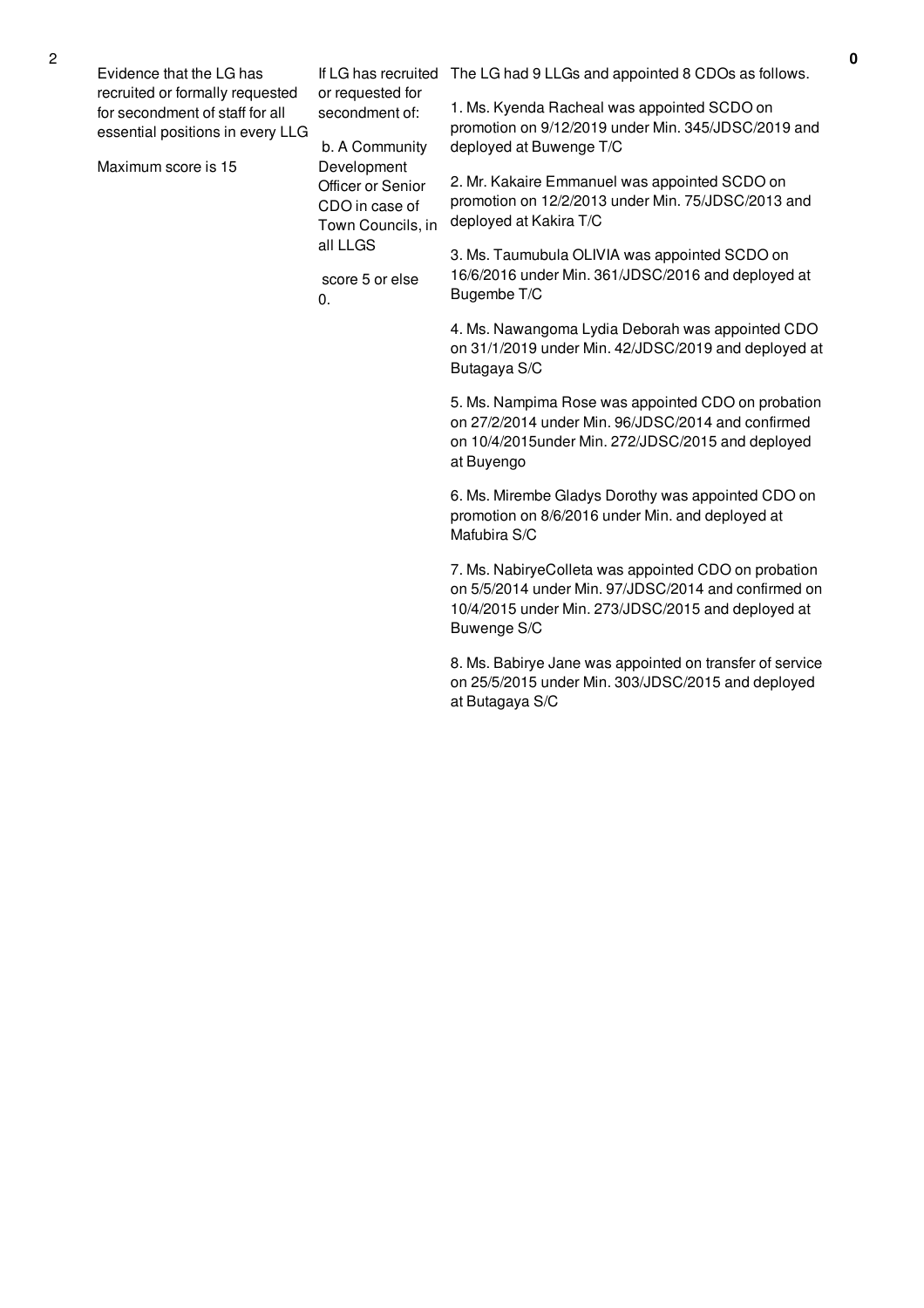| Evidence that the LG has<br>If LG has recruited The LG had 9 LLG and appointed 9 SAA(Senior<br>recruited or formally requested<br>Accounts Assistant) as indicated below.<br>or requested for<br>for secondment of staff for all<br>secondment of:<br>1. Mr. Tibenkana Moses was appointed SAA by<br>essential positions in every LLG<br>retention in service on 7/9/2017 under Min.<br>c. A Senior<br>Maximum score is 15<br>235/JDSC/2017(ii) and deployed at Budondo S/C<br>Accounts<br>Assistant or an<br>2. Mr. MusanaKimbugwe was appointed SAA on transfer<br>Accounts<br>within service on 8/2/2018 under Min. 34/JDSC/2018<br>Assistant in all<br>and deployed at Buwenge S/C<br>LLGS,<br>3. Ms. Katumba Christine was appointed SAA on<br>score 5 or else 0.<br>28/12/2005 under Min. 182 (iv) b of 2005 and deployed<br>at Busedde S/C<br>4. Ms. Nabulumba Mary was appointed SAA on<br>probation on 22/2/2017 under Min. 32/JDSC/2017 and<br>confirmed on 20/8/2019 under Min. 301/JDSC/2019at<br>Buwenge T/Council<br>5. Ms. Mbwali Harriet was appointed the SAA on<br>6/6/2012 under Min. 105/JDSC/2012 and deployed at<br>Kakira T/Council<br>6. Ms. Wangobo David was appointed the SAA on<br>promotion from Accounts Assistant on 21/1/2020 under<br>Min. 37/JDSC/2020 and deployed at Bugembe<br>T/Council<br>7. Ms. Nanzizi Samson was appointed SAA on<br>probation on 9/5/2019 under Min. 50/JDSC/2017 (A) and<br>confirmed on 15/1/2019 under Min. 02/JDSC/2019 and<br>deployed at Buyengo S/C<br>8. Mr. Balikowa Fred was appointed SAA on promotion<br>7/9/2017 under Min. 234/JDSC/2017 (ii) and deployed at<br>Mafubira S/C<br>9. Mr. BuzaareKagwa Wilson was appointed SAA on<br>transfer of serviceon 8/2/2018 under Min. 35/JDSC/2018<br>and deployed at Budondo S/C |  |  |
|----------------------------------------------------------------------------------------------------------------------------------------------------------------------------------------------------------------------------------------------------------------------------------------------------------------------------------------------------------------------------------------------------------------------------------------------------------------------------------------------------------------------------------------------------------------------------------------------------------------------------------------------------------------------------------------------------------------------------------------------------------------------------------------------------------------------------------------------------------------------------------------------------------------------------------------------------------------------------------------------------------------------------------------------------------------------------------------------------------------------------------------------------------------------------------------------------------------------------------------------------------------------------------------------------------------------------------------------------------------------------------------------------------------------------------------------------------------------------------------------------------------------------------------------------------------------------------------------------------------------------------------------------------------------------------------------------------------------------------------------------------------------------------------------------|--|--|
|                                                                                                                                                                                                                                                                                                                                                                                                                                                                                                                                                                                                                                                                                                                                                                                                                                                                                                                                                                                                                                                                                                                                                                                                                                                                                                                                                                                                                                                                                                                                                                                                                                                                                                                                                                                                    |  |  |

**Environment and Social Requirements**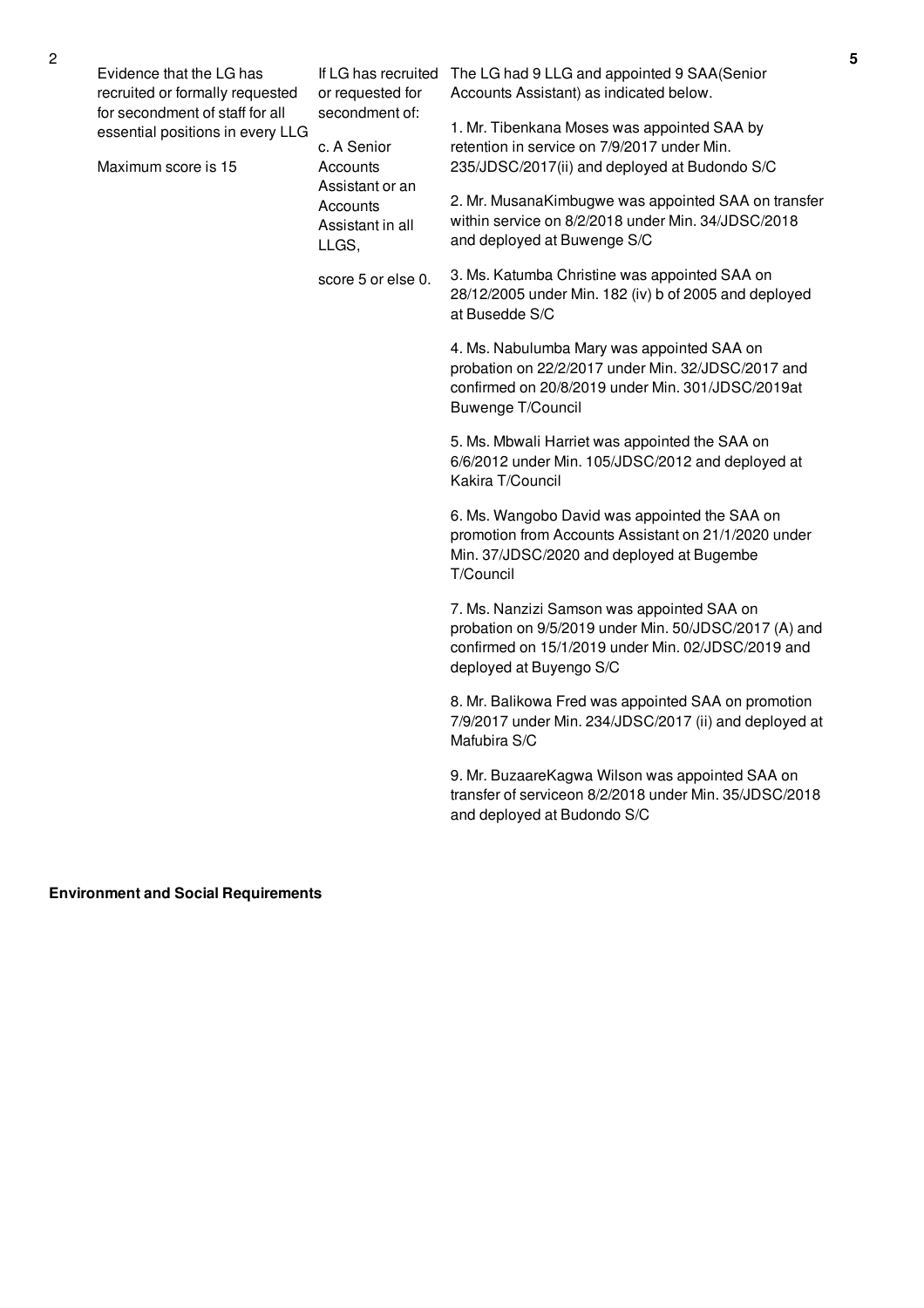| Evidence that the LG has<br>released all funds allocated for<br>the implementation of<br>environmental and social<br>safeguards in the previous FY.<br>Maximum score is 4 | If the LG has<br>released 100% of<br>funds allocated in<br>the previous FY<br>to:<br>a. Natural<br>Resources<br>department,<br>score 2 or else 0                | From Audited Final Accounts for FY 2019/20, Statement<br>of Appropriation of Accounts as of 30th June 2020 page<br>9, the budgeted funds for Natural Resources were<br>Ugx.360, 230, 358.<br>The LG allocated funds to Natural Resources<br>Department worth Ugx. 357,903,358, page 9, of the<br>Audited Final Accounts for FY 2019/20.<br>Which was (357,903,358 / 360, 230,358) x 100<br>$= 99.35%$<br>Thus, the LG was non-compliant with the minimum<br>condition as it allocated less funds to Natural Resources<br>compared to the budget. |
|---------------------------------------------------------------------------------------------------------------------------------------------------------------------------|-----------------------------------------------------------------------------------------------------------------------------------------------------------------|--------------------------------------------------------------------------------------------------------------------------------------------------------------------------------------------------------------------------------------------------------------------------------------------------------------------------------------------------------------------------------------------------------------------------------------------------------------------------------------------------------------------------------------------------|
| Evidence that the LG has<br>released all funds allocated for<br>the implementation of<br>environmental and social<br>safeguards in the previous FY.<br>Maximum score is 4 | If the LG has<br>released 100% of<br>funds allocated in<br>the previous FY<br>to:<br>b. Community<br><b>Based Services</b><br>department.<br>score 2 or else 0. | From the Final Accounts for FY 2019/20, Statement of<br>Appropriation Account as of 30th June 2020, page 9, the<br>budgeted funds for Community Based Services<br>Department were Ugx.725,798,999.<br>The LG allocated funds to Natural Resources<br>Department worth Ugx. 278,262,276<br>Which was (278,262,276/725,798,999) x 100<br>$= 38.3%$<br>Thus, the LG was non-compliant with in this area as it<br>allocated 38.3% of the budgeted funds to Community                                                                                 |

Based Services department.

3

**0**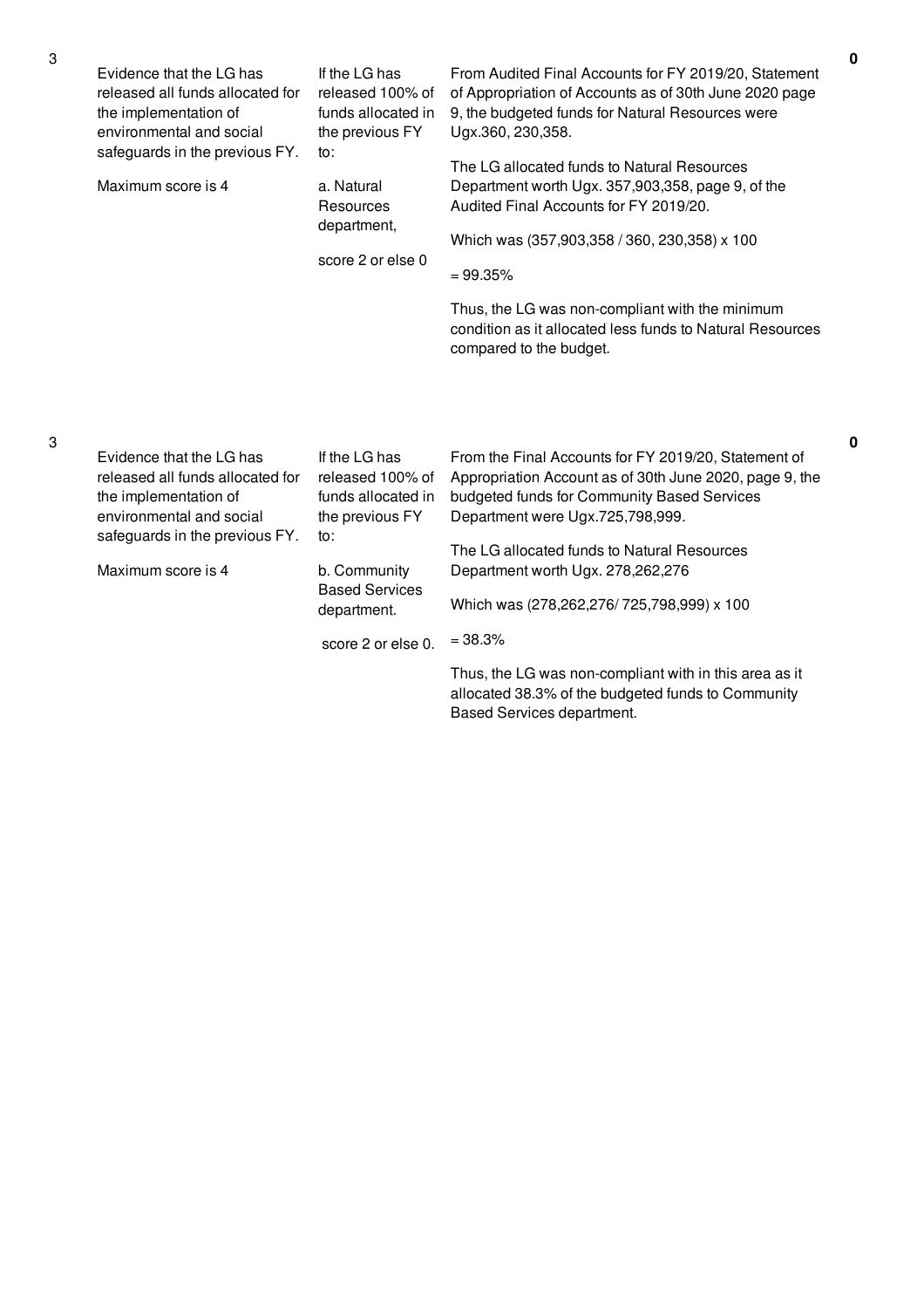Evidence that the LG has carried out Environmental, Social and Climate Change screening/Environment and Social Impact Assessments (ESIAs) and developed costed Environment and Social Management Plans (ESMPs) (including child protection plans) where applicable, prior to commencement of all civil works. a. If the LG has carried out Environmental, Social and Climate Change screening, score 4 or else 0

Maximum score is 12

There was evidence that the LG had carried out Environment and Social climate change screening prior to commencement of all civil works for all projects implemented using the Discretionary Development Equalization Grant (DDEG) in FY 2019-2020 for example;

i.Construction of a 4 in 1 staff house and four (4) stance lined latrines at Bufuula primary school. Project was screened and endorsed by the Environment Officer Maganda Moses on 14th June 2019 and the DCDO Kyangwa Ivan on 19th June 2019.

ii. Construction of lined VIP latrines at Kizinga primary school.

Project was screened by the Environment Officer Maganda Moses on 14th June 2019 and the DCDO Kyangwa Ivan on 19th June 2019.

iii. Construction of lined VIP at Ndiwansi primary school.

Project was screened by the Environment Officer Maganda Moses on 14th June 2019 and the DCDO Kyangwa Ivan on 19th June 2019.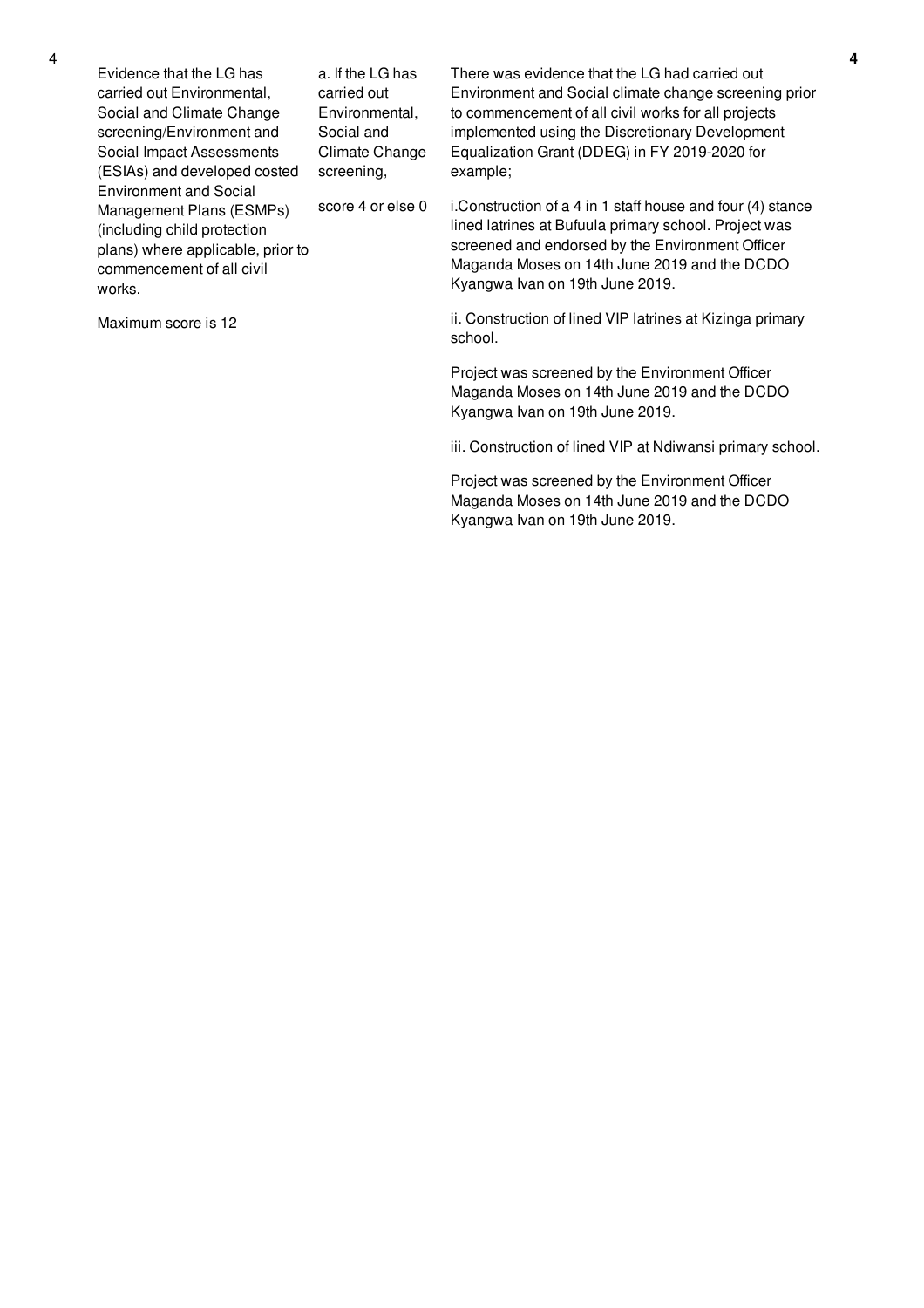Evidence that the LG has carried out Environmental, Social and Climate Change screening/Environment and Social Impact Assessments (ESIAs) and developed costed Environment and Social Management Plans (ESMPs) (including child protection plans) where applicable, prior to implemented commencement of all civil works.

Maximum score is 12

b. If the LG has carried out Environment and Social Impact **Assessments** (ESIAs) prior to commencement of all civil works for all projects using the **Discretionary** Development Equalization Grant (DDEG),

score 4 or 0

There was evidence that the LG had carried out Environment Social Management Plans for;

i. Construction of 4 in 1 staff house and 4 stance lined latrines at Bufuula primary school. . Some of the Project activities under construction phase were: Excavations/digging pit, bush clearance. Environment components affected: Vegetation, soil, surface water, human beings. Environment concern: Erosion especially during rainy season when the soil is loose. Destruction of vegetation. Occupational hazards during construction, increased dust levels due to removed vegetation. The ESMP was prepared and endorsed by the Environment Officer on 19th July 2019 however the DCDO had not signed on the report.

ii. Construction of V.I.P lined latrines at Kizinga primary school. Some of the Project activities under construction phase were: Excavations/digging pit, bush clearance. Environment components affected: Vegetation, soil, surface water, human beings. Environment concerns: Erosion causing siltation of surface water downstream. Destruction of vegetation. Occupational hazard during construction. Mitigations: Limit vegetation clearance to the specific area of the site of the latrine. Replant vegetation on the construction area upon completion of the project. Fence off the pit during construction to prevent accidents. The ESMP was prepared and endorsed by the Environment Officer on 19th July 2019 however the DCDO had not signed on the report.

iii. Construction of lined VIP latrines at Ndiwansi primary school.

Some of the Project activities under construction phase were: Excavations/digging pit, bush clearance. Environment components affected: Vegetation, soil, surface water, human beings. Environment concerns: Erosion causing siltation of surface water downstream. Destruction of vegetation. Occupational hazard during construction. Mitigations: Limit vegetation clearance to the specific area of the site of the latrine. Replant vegetation on the construction area upon completion of the project. Fence off the pit during construction to prevent accidents. The ESMP was prepared and endorsed by the Environment Officer on 19th July 2019 however the DCDO had not signed on the ESMP report. Therefore the LG scored zero.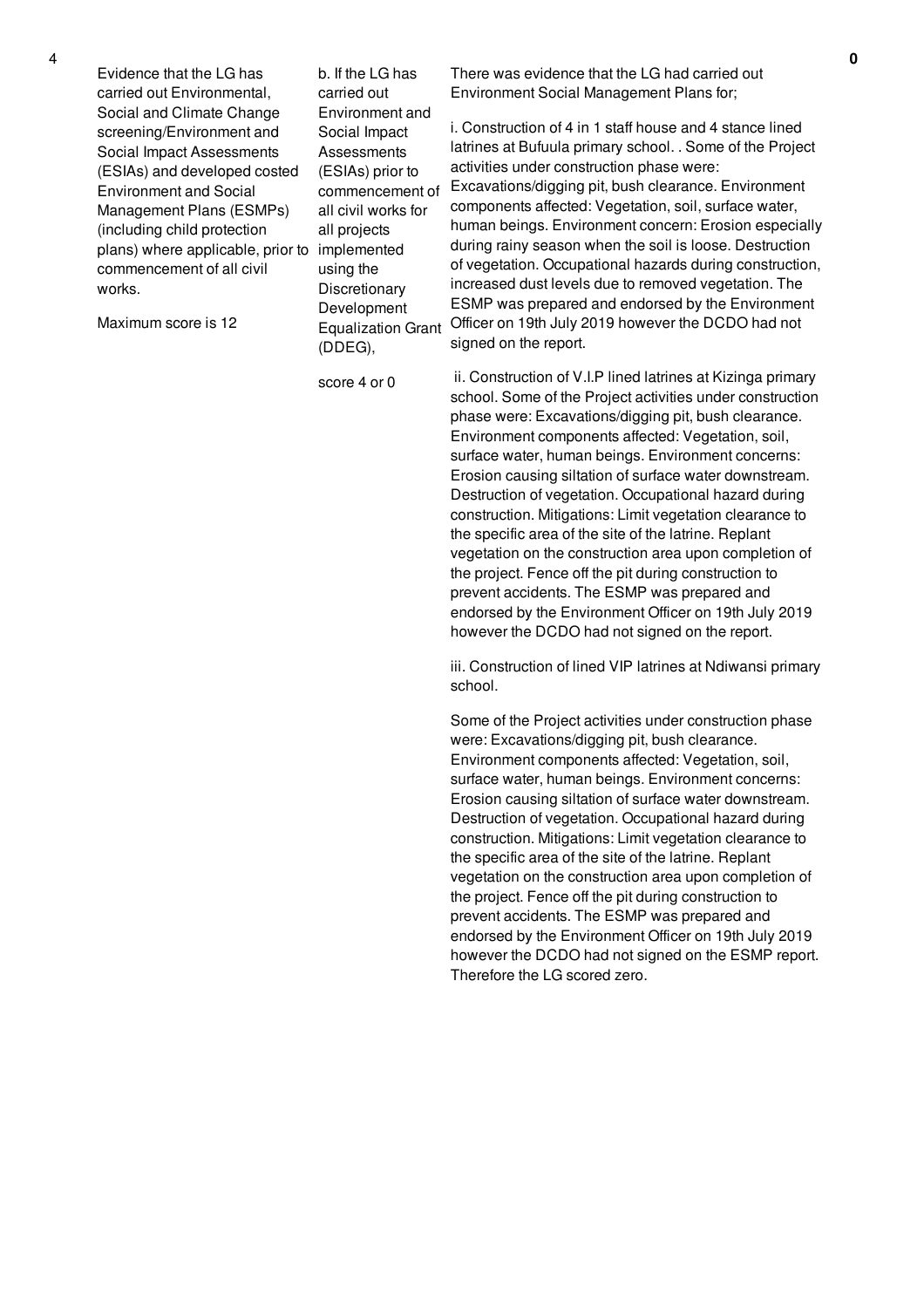5

6

| 4 | Evidence that the LG has<br>carried out Environmental,<br>Social and Climate Change<br>screening/Environment and<br>Social Impact Assessments<br>(ESIAs) and developed costed<br><b>Environment and Social</b><br>Management Plans (ESMPs)<br>(including child protection<br>plans) where applicable, prior to<br>commencement of all civil<br>works.<br>Maximum score is 12                                                                                                               | c. If the LG has a<br>Costed ESMPs for<br>all projects<br>implemented<br>using the<br>Discretionary<br>Development<br><b>Equalization Grant</b><br>(DDEG);<br>score 4 or 0                                                                                                        | There was no evidence of Costed ESMPs for all projects<br>implemented using the Discretionary Development<br>Equalization Grant (DDEG). However costing were<br>captured in some of the bidding documents the<br>Therefore the LG scored zero.                                                                                                   | 0  |
|---|--------------------------------------------------------------------------------------------------------------------------------------------------------------------------------------------------------------------------------------------------------------------------------------------------------------------------------------------------------------------------------------------------------------------------------------------------------------------------------------------|-----------------------------------------------------------------------------------------------------------------------------------------------------------------------------------------------------------------------------------------------------------------------------------|--------------------------------------------------------------------------------------------------------------------------------------------------------------------------------------------------------------------------------------------------------------------------------------------------------------------------------------------------|----|
| 5 | <b>Financial management and reporting</b><br>Evidence that the LG does not<br>have an adverse or disclaimer<br>audit opinion for the previous                                                                                                                                                                                                                                                                                                                                              | audit opinion,<br>score 10;                                                                                                                                                                                                                                                       | If a LG has a clean Will be reviewed in January 2020.                                                                                                                                                                                                                                                                                            | 0  |
|   | FY.<br>Maximum score is 10                                                                                                                                                                                                                                                                                                                                                                                                                                                                 | If a LG has a<br>qualified audit<br>opinion, score 5                                                                                                                                                                                                                              |                                                                                                                                                                                                                                                                                                                                                  |    |
|   |                                                                                                                                                                                                                                                                                                                                                                                                                                                                                            | If a LG has an<br>adverse or<br>disclaimer audit<br>opinion for the<br>previous FY,<br>score 0                                                                                                                                                                                    |                                                                                                                                                                                                                                                                                                                                                  |    |
| 6 | Evidence that the LG has<br>provided information to the<br>PS/ST on the status of<br>implementation of Internal<br><b>Auditor General and Auditor</b><br>General findings for the<br>previous financial year by end<br>of February (PFMA s. 11 2g).<br>This statement includes issues,<br>recommendations, and actions<br>against all findings where the<br>Internal Auditor and Auditor<br>General recommended the<br>Accounting Officer to act (PFM<br>Act 2015).<br>maximum score is 10 | If the LG has<br>provided<br>information to the<br>PS/ST on the<br>status of<br>implementation of<br>Internal Auditor<br>General and<br><b>Auditor General</b><br>findings for the<br>previous financial<br>year by end of<br>February (PFMA<br>s. 11 2g),<br>score 10 or else 0. | Jinja District submitted the responses on the Auditor<br>General's report for FY2018/19 on 26th February 2020.<br>The responses were received on 27th February 2020 by<br>MOFPED, Accountant General, IGG, MOLG and Auditor<br>General.<br>Three queries were raised, and all were responded to<br>and their status clarified as detailed below: | 10 |
|   |                                                                                                                                                                                                                                                                                                                                                                                                                                                                                            |                                                                                                                                                                                                                                                                                   | 1. Timely procurement and implementation of activities                                                                                                                                                                                                                                                                                           |    |
|   |                                                                                                                                                                                                                                                                                                                                                                                                                                                                                            |                                                                                                                                                                                                                                                                                   | 2. Settlement of payables                                                                                                                                                                                                                                                                                                                        |    |
|   |                                                                                                                                                                                                                                                                                                                                                                                                                                                                                            |                                                                                                                                                                                                                                                                                   | 3. Vacant posts in the district                                                                                                                                                                                                                                                                                                                  |    |
|   |                                                                                                                                                                                                                                                                                                                                                                                                                                                                                            |                                                                                                                                                                                                                                                                                   | 4. Unrealistic budgeting for roads                                                                                                                                                                                                                                                                                                               |    |
|   |                                                                                                                                                                                                                                                                                                                                                                                                                                                                                            |                                                                                                                                                                                                                                                                                   | 5. Unrealistic contract for Buwenge Seed School                                                                                                                                                                                                                                                                                                  |    |
|   |                                                                                                                                                                                                                                                                                                                                                                                                                                                                                            |                                                                                                                                                                                                                                                                                   | The LG submitted status of implementation of Internal<br>Auditor General report for 2018/19 on 26th February<br>2020 which was received on 27th February 2020 by<br>MOFPED, Auditor General and Parliamentary LGAC.<br>The number of queries raised were 25 as detailed<br>below:                                                                |    |

**0**

1. Complete staff house at Kizinga Primary School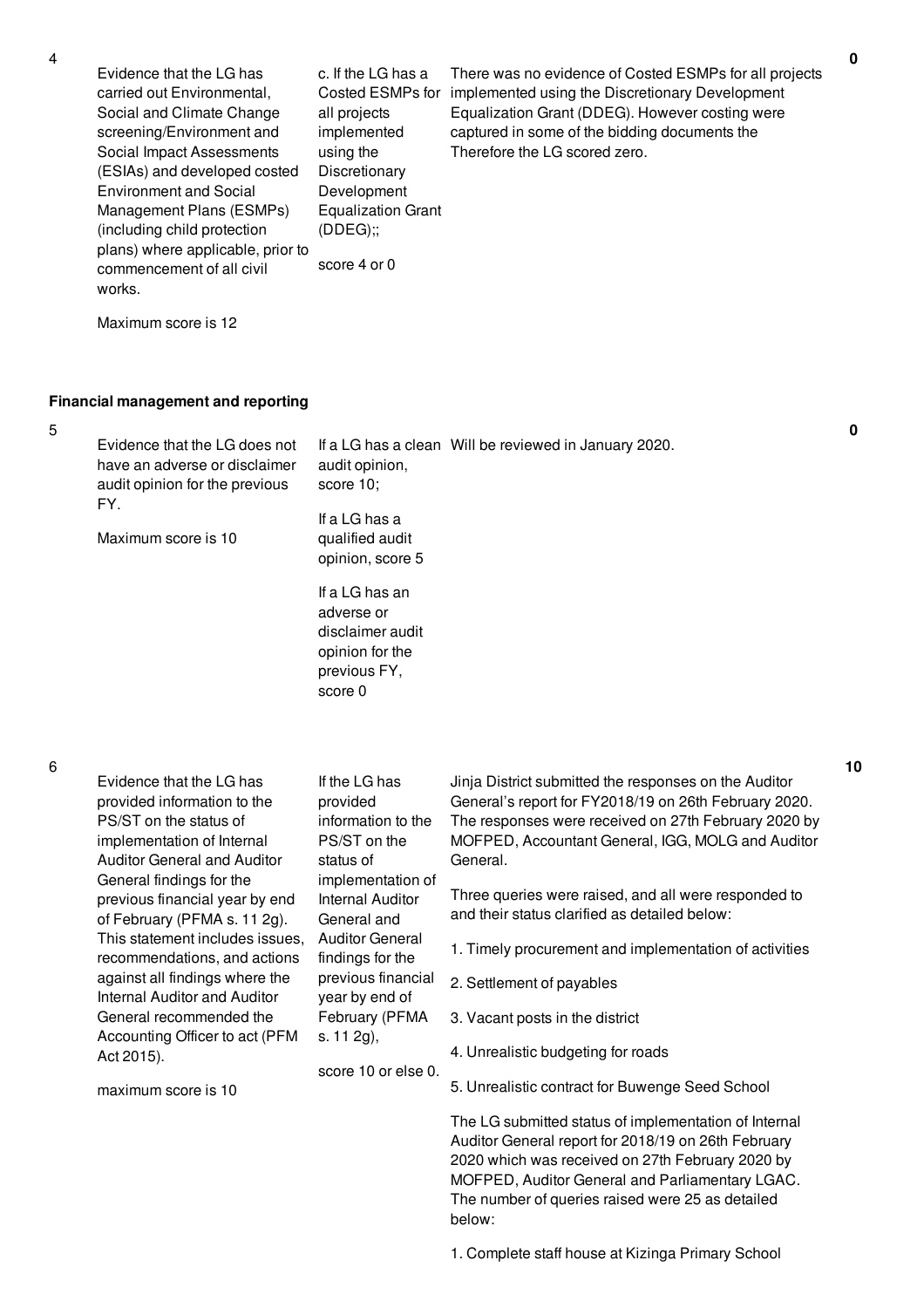- 2. Unfunctional Staff toilet at Kakira
- 3. Lack of land titles
- 4. Undistributed bicycles in stores
- 5. Lack of lights in the district stores
- 6. Payment of wrong salary to a sports officer
- 7. Under collection of revenue
- 8. Unspent balance as of 31st December 2018

9. A generator for Buwenge General Hospital left in District stores

- 10. Lack of a midwife at Namwendwa HCII
- 11. Low repayment of UWEP funds
- 12. Lack of land title to a seed school
- 13. Vacant posts
- 14. Under payment of pensioners

15. Unaccounted for funds by a secondary school Kira College Butiki

16. Unaccounted for funds by a secondary school Busoga College Mwiri

17. Unaccounted for funds by a secondary school Glory Land SS

18. Unaccounted for funds by a secondary school Jinja College

19. Unaccounted for funds by a secondary school Lubani SS

20. Unaccounted for funds by a secondary school St John Wakitaka

21. Unaccounted for funds by a secondary school St Gonzanga Gonza

22. Unaccounted for funds by a secondary school Wairaka College

23. Unaccounted for funds by a secondary school PMM Girls School

24. Unpaid withholding tax by Pilkington Muguluka SS

25. Withholding tax of Kakira High School

All submissions were within the eligible deadline of February, thus the LG was compliant.